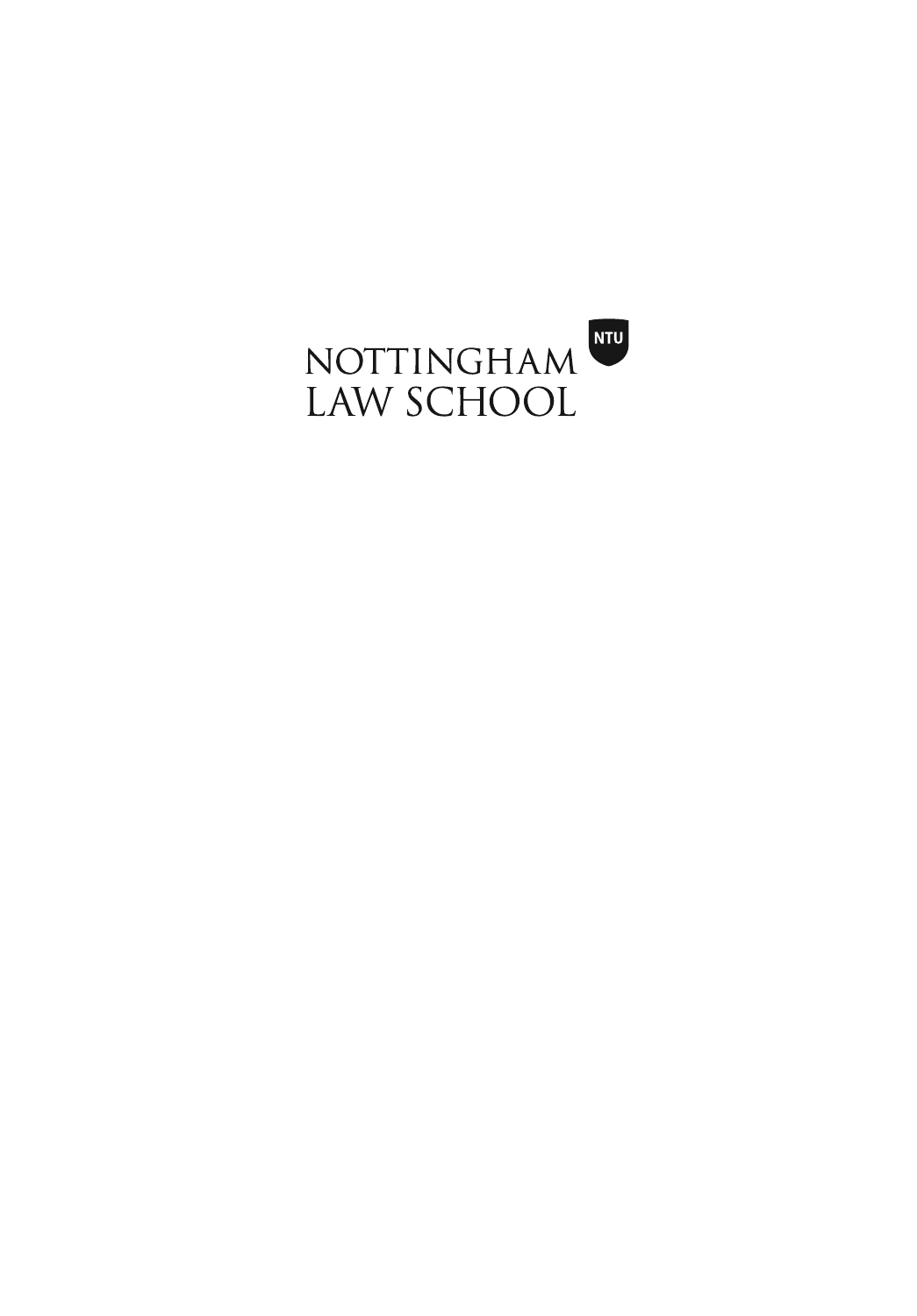# **NOTTINGHAM LAW JOURNAL**

# **VOL. 23 2014**

**General Editor**

Dr Helen O'Nions, LLB (Middlesex), LLM (Leicester), PGDip HE

**Assistant Editor**

Ms Andrea Nicholson, LLB (Buckinghamshire), LLM (Durham)

#### **Advisory Board**

| The Rt Hon the Lord Saville of Newdigate                   | The Rt Hon Sir Philip Otton                       |
|------------------------------------------------------------|---------------------------------------------------|
| Judge Bostjan Zupancic, the European Court of Human Rights | Prof Conor Gearty, London School of Economics     |
| Prof Mark Findlay, University of Sydney                    | Prof Michael J. Gunn, University of Staffordshire |
| Mr Jonathan Griffiths, Queen Mary, University of London    | Prof Geraint Howells, Lancaster University        |
| Prof Martin Hunter, Essex Court Chambers & Nottingham      | Prof Robert G. Lee, Exeter Law School             |
| Law School                                                 | Mr Christopher Muttukumaru, Director of Legal     |
| Mr Roger Leng, University of Warwick                       | Services, Department of Transport                 |
| Prof Gary Watt, University of Warwick                      | Prof John Peysner, University of Lincoln          |
| Prof Barry Rider, University of Cambridge                  | Prof Mary Seneviratne, Nottingham Law School      |
| Mr Paul Smith, Partner, Eversheds                          | Mr Marc S. Stauch, Leibnitz University, Hannover  |
| Mr John Snape, Warwick University                          | Prof Adrian Walters, Nottingham Law School        |
| Dr Kim Stevenson, University of Plymouth                   | Prof George A. Sarpong, former Director Ghana     |
| Dr Christian Twigg-Flesner, University of Hull             | School of Law                                     |
| Prof Stephen Weatherill, University of Oxford              | Mr Chuka Agbu, Lexavier Partners, Nigeria         |
|                                                            |                                                   |

#### **Editorial Board**

Development: Mrs Louise Taylor, LLB (Hons), Scots Law, University of Dundee (2002) Diploma in Legal Practice, University of Dundee (2003), PGCHE, Nottingham Trent University (2008). Book Reviews and Case Notes: Ms Janice Denoncourt, BA (McGill), LLB (W.Aust.), LLM, Solicitor

#### **Administrative Assistant**

Ms Carole Vaughan

The *Nottingham Law Journal* is a refereed journal, normally published in Spring each year. Contributions of articles, case notes and book reviews to the *Journal* are welcomed. Intending contributors are invited to contact the Editor for a copy of the style sheet, which gives details of the format which submissions must follow. Submissions and enquiries should be addressed to:

Dr Helen O'Nions, Nottingham Trent University, Burton Street, Nottingham, NG1 4BU. Telephone 0115 941 8418. Ms O'Nions can also be contacted on the following e-mail addresses: **helen.o'nions@ntu.ac.uk**. Style notes and further details about the Journal are available on request.

Intending subscribers should please contact Ms Carole Vaughan at the above address. Intending subscribers in North America are advised to contact Wm W Gaunt & Sons. Inc, Gaunt Building, 3011 Gulf Drive, Holmes Beach, Florida 3417 2199.

#### **The citation for this issue is (2014) 23 Nott L J.**

ISSN No. 0965–0660

Except as otherwise stated,  $@$  2014 Nottingham Trent University and contributors. All rights reserved. No part of this Journal may be reproduced or transmitted by any means or in any form or stored in a retrieval system of whatever kind without the prior written permission of the Editor. This does not include permitted fair dealing under the Copyright, Designs and Patents Act 1988 or within the terms of a licence issued by the Copyright Licensing Agency for reprographic reproduction and/or photocopying. The authors of material in this issue have asserted their rights to be identified as such in accordance with the said Act.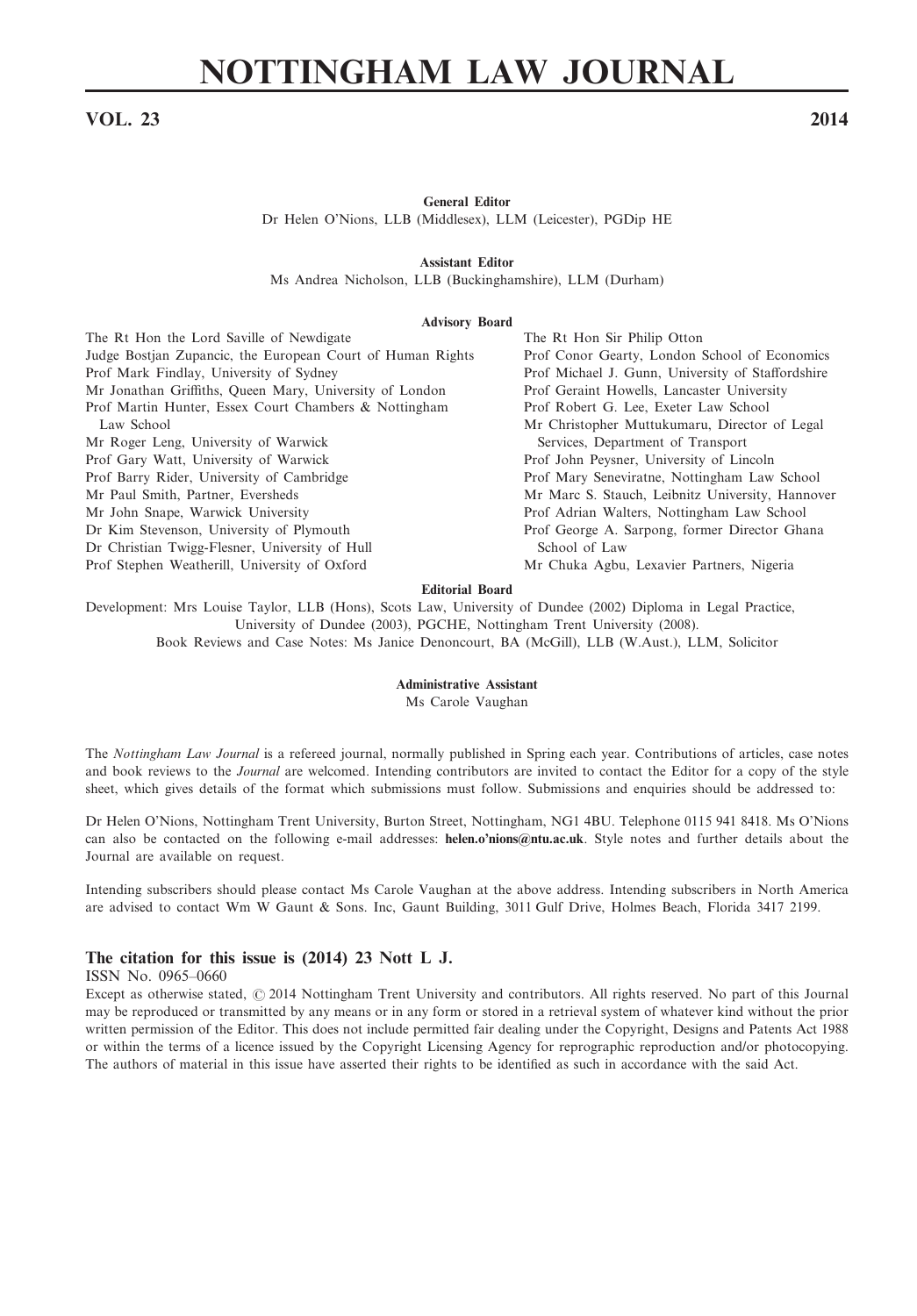# **NOTTINGHAM LAW JOURNAL**

# **VOL 23 2014**

# **CONTENTS**

| <b>EDITORIAL</b> | Helen O'Nions |
|------------------|---------------|
|------------------|---------------|

# **ARTICLES**

1 Proximity, Psychiatric Injury And The Primary/Secondary Tortfeasor Dichotomy: Rethinking Liability For Nervous Shock In The Information Age *Eugene Lim* 20 Louder Than Words: Acceptance By Conduct Of Unilateral Offers *Daniel Davison-Vecchione* 34 The Lost Voice In Insolvency: Theories Of Insolvency Law And Their Implications For The Employees *Samuel E Etukakpan* **Critical Commentary** 66 Establishing Minimum Standards On The Rights, Support And Protection For Crime Victims With Specific Protection Needs *Louise Taylor and Jo Ann Boylan-Kemp* **Thematic Articles: Current Issues in Insolvency Law** 75 Introduction *Paul Omar* 76 Discretion Or Obligation To Seek Directions: The Administrator And Rejected Proposals *Bolanle Adebola* 85 Non-Petition Clauses *Hamish Anderson* 94 Protecting Bank Depositors After Cyprus *Andrew Campbell and Paula Moffatt* 111 Credit Where Credit Is Due: The Effect Of Devolution On Insolvency Law In Scotland *Donna McKenize Skene* **CASE NOTES AND COMMENTARY** 133 A Conflict Between The Insolvency Act And The Pension Act *Wendy Akpareva* 140 Home Office Rules On Spousal Visas Fail To Consider Impact On Family Life *Decla Palmer*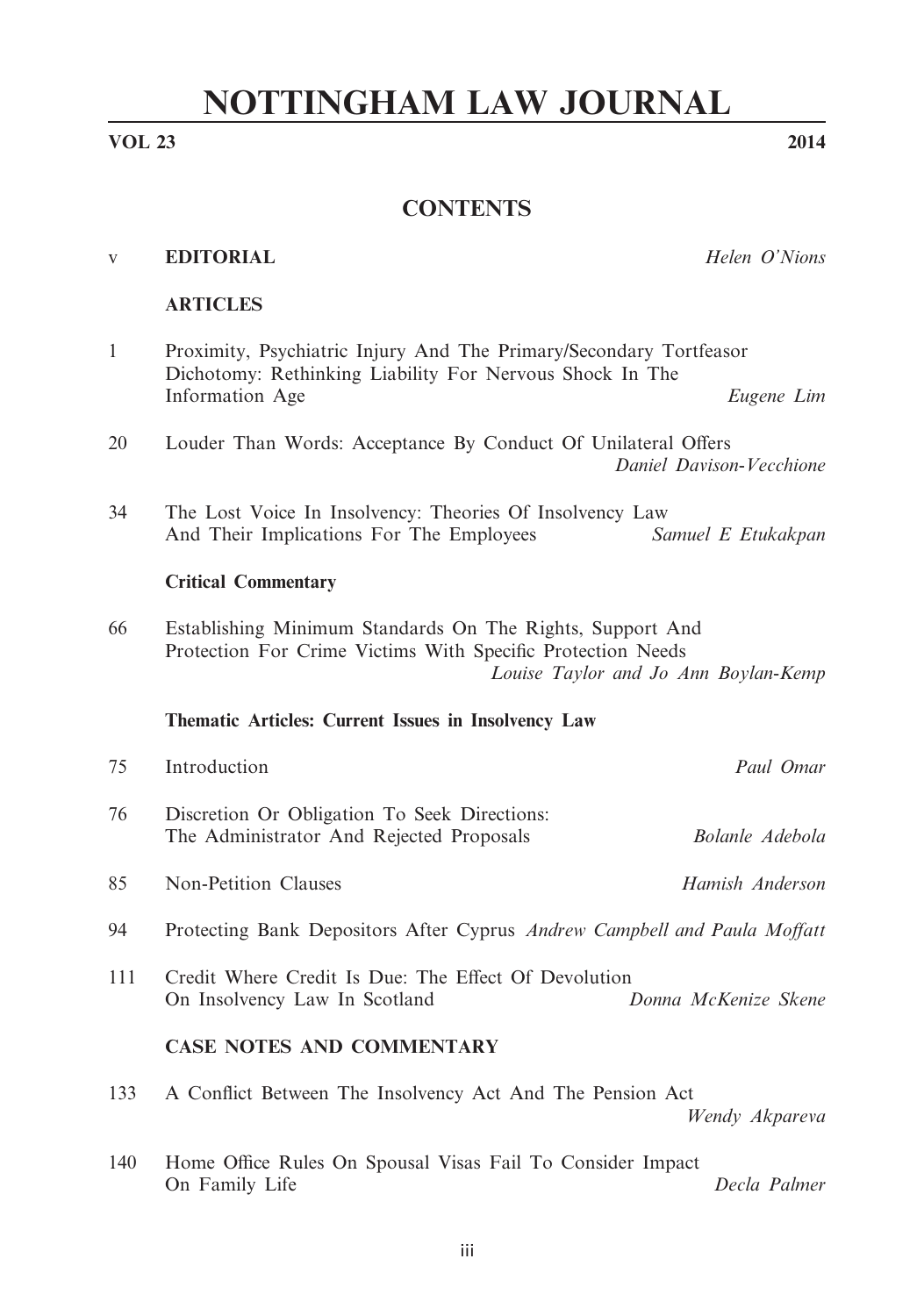145 Collective Agreements And The Contract Of Employment: Determining The Intention Of The Parties Or Denying Legitimate Employee Expectations? *Charles Barrow*

# **BOOK REVIEWS**

- 149 D Howarth *Law as Engineering: Thinking About What Lawyers Do* Edward Elgar, 2013
- 154 Bigo, Carrera and Guild (eds.) *Foreigners, Refugees or Minorities? Rethinking People in the Context of Border Controls and Visas* Ashgate, 2013 *Helen O'Nions*
- 160 Carl Benedikt Frey *Intellectual Property Rights and the Financing of Technological Innovation: Public Policy and the Efficiency of Capital Markets* Edward Elgar, 2013 *Janice Denoncourt*
- 163 Rowbotham, Stevenson and Pegg (eds.) *Crime News in Modern Britain: Press Reporting and Responsibility, 1820 – 2010* Palgrave Macmillan, 2013 *Loretta Trickett*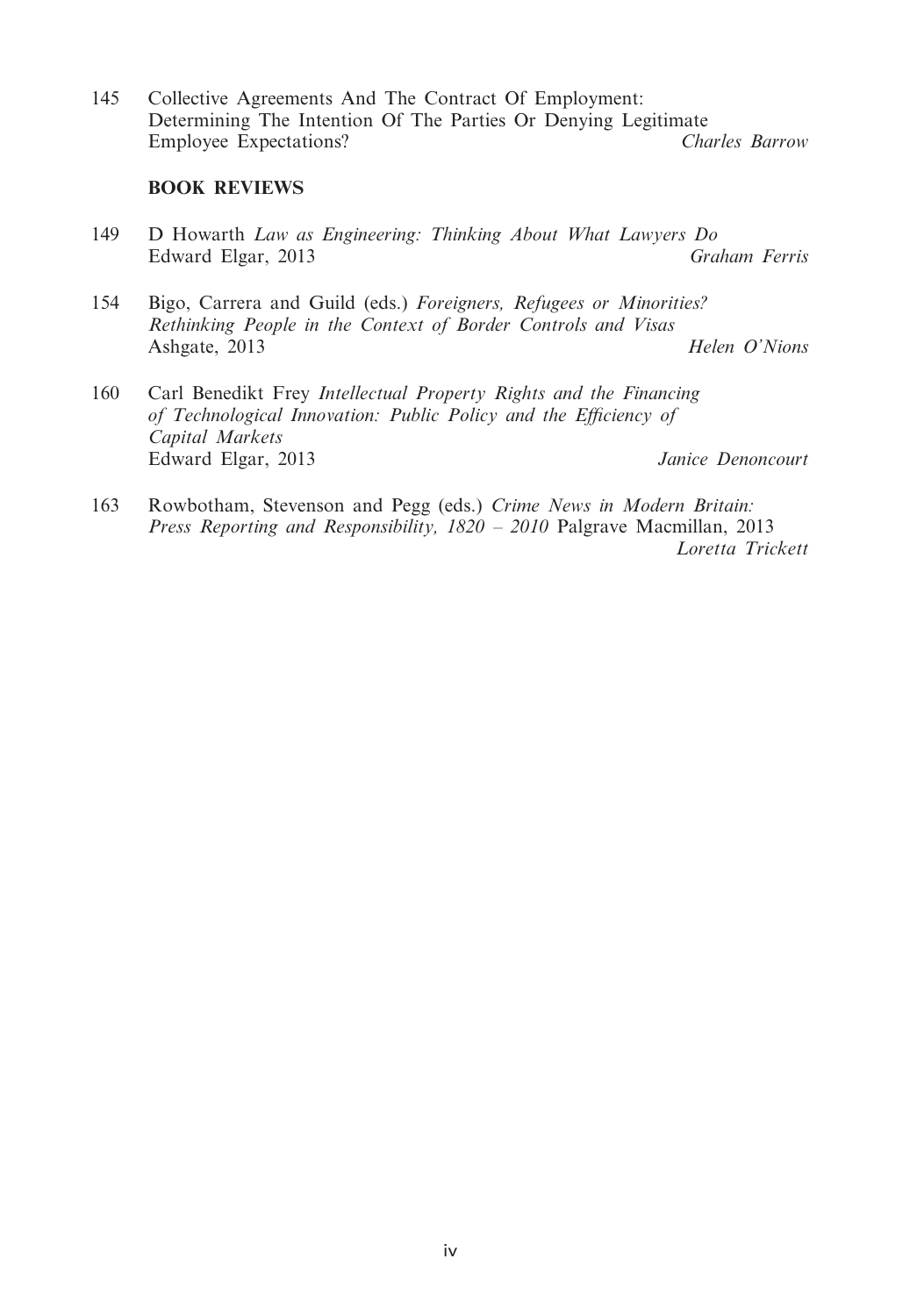# **VOL. 23** 2014

# **EDITORIAL**

Welcome to this anniversary edition of the *Nottingham Law Journal* which marks 50 years of Nottingham Law School with a special introduction by Professor Andrea Nollent, Dean of Nottingham Law School.

As promised, our thematic section features four of the first articles to be published in the Insolvency and Business Law electronic journal with a forward by the Journal's editor, Professor Paul Omar.

Our articles on contemporary legal significance include a re-think of the law on nervous shock, acceptance of contractual obligations by conduct and an assessment of the implications of insolvency on company employees. The legal commentary section features an analysis of victim statements in criminal proceedings.

As ever I would like to extend my sincere gratitude to all the contributors, reviewers, subscribers and readers. Nottingham Law Journal has a small editorial team all of whom are research active academics, balancing (sometimes juggling!) the demands of academic life. At times this proves an impossible balance and it is with sadness that we see the departure of our assistant editor, Andrea Nicholson whose support has been vital to the Journal over the last decade. We wish her every success in the completion of her PhD on contemporary forms of slavery. My final thanks is extended to our administrative assistant, Carole Vaughan who single-handedly provides the organisational support needed to keep us on track.

DR HELEN O'NIONS



# **SPECIAL INTRODUCTION by PROFESSOR ANDREA NOLLENT**

I am delighted to be asked to introduce this anniversary edition of the Nottingham Law Journal which commemorates 50 years of legal education at Nottingham Law School.

The 50 years have witnessed tremendous change in legal education and we at Nottingham Law School have lead the way, establishing a reputation for excellence and innovation. In 1968 NLS launched the first law sandwich degree in the UK, the LPC and GDL launched in 1993 became the national standard for these courses joined by the launch of the BVC (now BPTC) in 1997. Our highly successful suite of LLM courses were first introduced in 1994 expanding to include bespoke provision to international legal professionals with the LLM in Advocacy Skills in 2011. Reflecting the importance of research to the School, 2012 saw the launch of specialist research centres in Legal Education, Business and Insolvency Law, Conflict, Rights and Justice, followed by centres for Advocacy and Mediation.

The editorial in the 1977 first edition referred to the importance of legal writing and research in a polytechnic law school known for its teaching of law at graduate,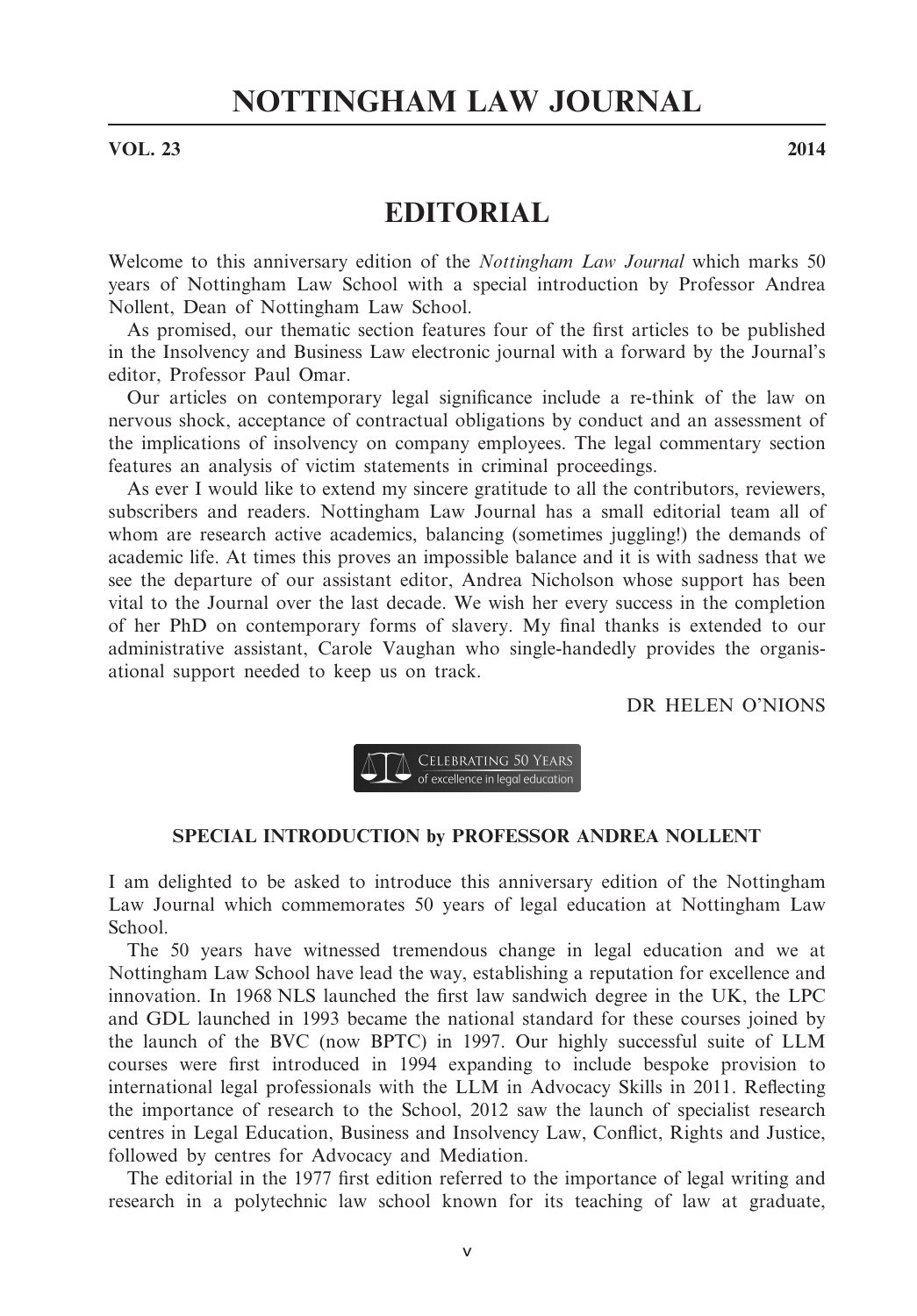postgraduate and professional level. The aim of the journal was to promote and celebrate a culture of research. In this mission, the NLJ has gone from strength to strength, publishing over 350 peer reviewed articles and playing a central role in the enhancement of a vibrant research culture underpinning all of our teaching and promoting the reputation of our research externally.

The key factor in the great success of Nottingham Law Journal has been the intellectual excellence, academic rigour and dedication of our staff both past and present. This includes the contributors, editors and administrators who have given their time and great effort over the last half century. To them we extend our thanks as we look forward to further successful 50 years and more of the Nottingham Law Journal.

# PROFESSOR ANDREA NOLLENT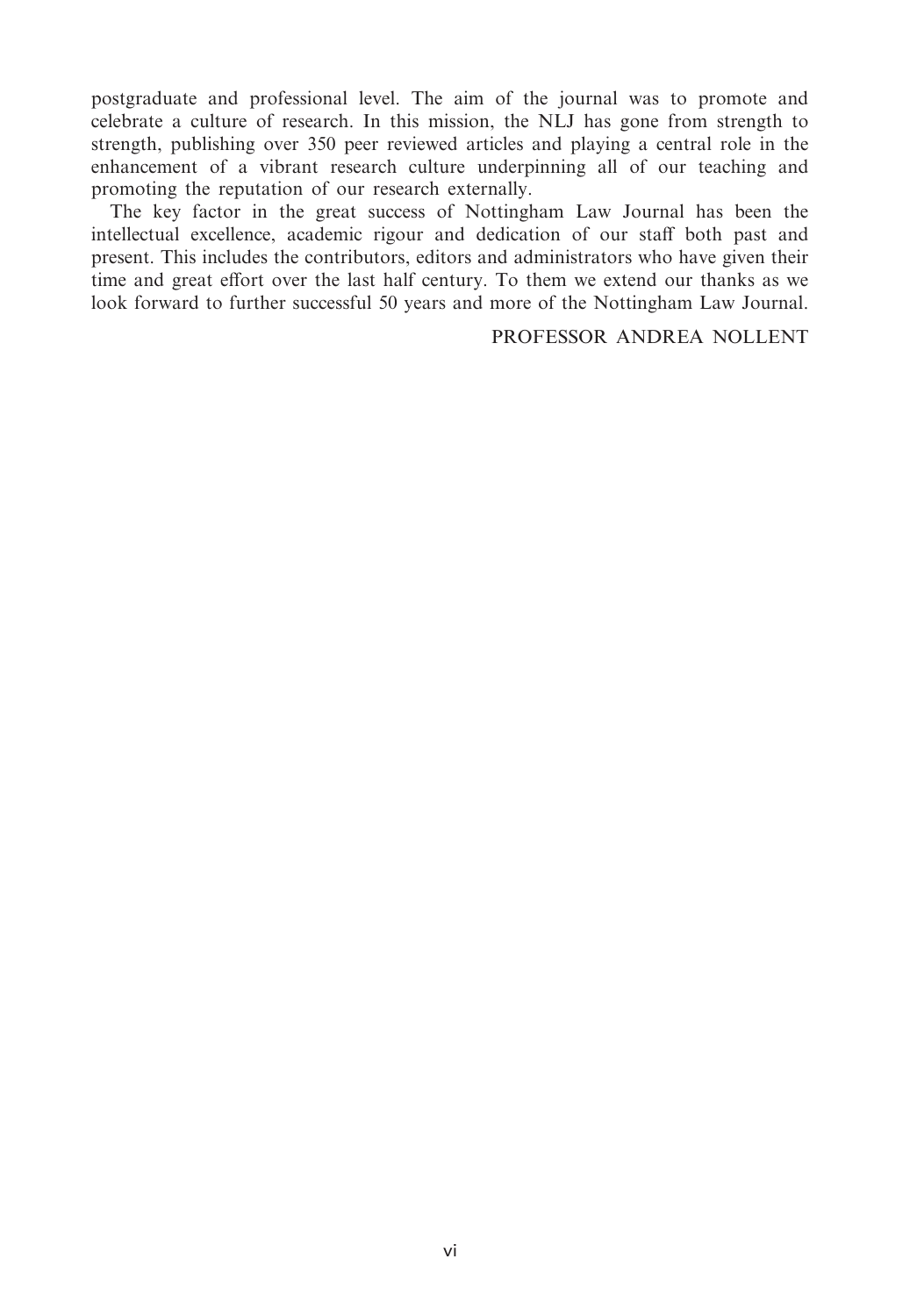# **PROXIMITY, PSYCHIATRIC INJURY AND THE PRIMARY/SECONDARY TORTFEASOR DICHOTOMY: RETHINKING LIABILITY FOR NERVOUS SHOCK IN THE INFORMATION AGE**

# *EUGENE C. LIM*\*

# INTRODUCTION

Digital technology has revolutionized the way human beings communicate. It is now possible for us to see and to interact with others, to be shocked, saddened, thrilled, tickled, amused, enthralled and even traumatized by scenes or images sent from many miles away. The potential to view and perceive events in other parts of the world through the screen of a mobile communication device or other audio-visual equipment has melted away the distance between individuals, rendering physical barriers less of an obstacle to human communication.

This article seeks to examine the impact of modern communication technologies on the law relating to psychiatric injury<sup>1</sup> in the United Kingdom, and to critically evaluate the compatibility of existing case law with the new modalities of communication in the digital age. It will consider whether the traditional restrictions placed on the scope of negligence liability for nervous shock might prevent deserving claimants from recovering compensation for severe emotional harm arising from the viewing of transmitted video footage. It will also critically evaluate the extent to which the bounds of negligence liability ought to be expanded in this area.

Furnishing proof of clinically recognized psychiatric injury has always been more challenging than adducing evidence of physical injury.2 While the latter might take the form of an X-Ray image of a broken bone, the former often requires expert medical testimony from a trained psychiatrist based on observation, interaction with the patient and other clinical tests.<sup>3</sup> Mental conditions such as post-traumatic stress disorder and chronic fatigue syndrome are arguably easier to ''feign'' than physical injuries with objectively observable characteristics, such as bruises and lacerations.4 In light of these concerns, the law of negligence relating to nervous shock has traditionally restricted

<sup>\*</sup> School of Law, City University of Hong Kong.

<sup>&</sup>lt;sup>1</sup> In this article, the terms "psychiatric injury" and "nervous shock" will be used interchangeably, although the expression ''psychiatric injury'' is sometimes viewed more favourably by courts than the more dated ''nervous shock''. See for instance *Attia v. British Gas plc* [1987] 3 All ER 455, 462, where the English Court of Appeal expressed a preference for the term "psychiatric injury"; John Cooke, *Law of Tort* (Pearson Education 2009) 68 and M H Ogilvy, 'The Fly in the Bottle and<br>Psychiatric Damage in Consumer Law' (2010) 2 Journal of Business Law 85, 85, who notes that 'while the has always compensated for physical injury to person or property, it has only very slowly over the course of the 20th century compensated for negligent injury to mental health through damages for 'nervous shock', now 'psychiatric damage'". See also W  $\nu$  H Rogers, *Winfield & Jolowicz on Tort* (17th edn, Sweet & Maxwell, 2006) 224–25, w damage'''. See also W *v* H Rogers, *Winfield & Jolowicz on Tort* (17th edn, Sweet & Maxwell, 2006) 224–25, where it is observed that the term ''nervous shock'' is falling into disuse, while ''psychiatric injury'' or ''mental injury'' is becoming more frequently employed.

<sup>&</sup>lt;sup>2</sup> See M H Ogilvy (n1) 85, who observes that tort law has always been more amenable to awarding damages for physical injuries, owing to a perceived lack of foreseeability in claims for nervous shock. The law relating to psychiatric injury has followed a significantly different trajectory, beginning to offer remedies to victims of nervous shock very slowly over the course of the 20th century.

<sup>3</sup> It is well established in the case law that the psychiatric illness complained of must be recognizable and acknowledged, and amount to more than anxiety and vexation. See, generally, *Hinz v Berry* [1970] 2 QB 40; *Jaensch v. Coffey* (1984) 155 CLR. 549; *Calveley v CC Merseyside* [1989] AC 1228.

<sup>4</sup> M H Ogilvy (n1) 86. Ogilvy summarizes this evidentiary concern as relating to the difficulty courts might experience in ascertaining whether a claim for psychiatric injury is ''imaginary'' or not. This difficulty, as observed by Ogilvy, is one of two policy reasons offered by Sir Richard Crouch in *Victorian Railway Commissioners v Coultas* (1888) LR 13 AC 222 PC (Australia) for rejecting such claims.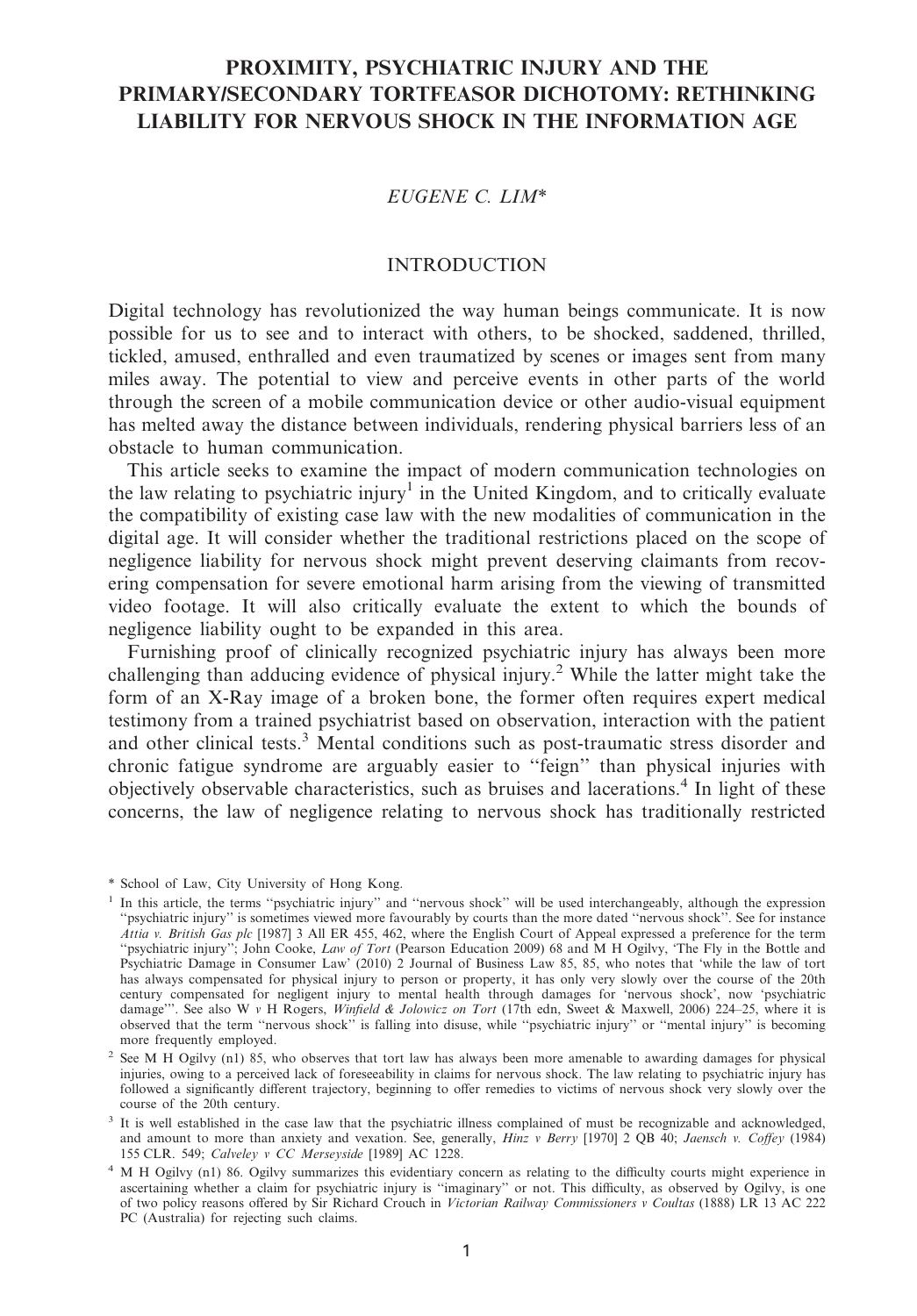liability and recovery to claimants in specifically enumerated categories.<sup>5</sup> Recovery in psychiatric injury cases is generally confined to primary victims and secondary victims.6 While primary victims are physically endangered in some manner, with physical injury being reasonably foreseeable, secondary victims suffer shock not from their own personal involvement in the accident but from their perception of an accident, or its immediate aftermath, that had injured or killed other individuals with whom they had a close tie of affection.<sup>7</sup>

In most of these cases, the claimant must either be physically present at the site of an accident or disaster, or physically present at its immediate aftermath, in order to stand a plausible chance at recovery.8 This criterion of *physical* and *temporal* proximity appears to be a key element that animates much of the jurisprudence on nervous shock; a criterion that is often viewed as a *sine qua non* for a successful tort action for psychiatric damage.9

The astounding growth of modern digital technology has, however, redefined the boundaries of the human sensory experience. It is now possible, through the use of communication devices that have become ubiquitous, to view, perceive and experience events (occurring elsewhere) in real time. Some of these technologies are beginning to offer the potential of real-time ''immersion'' experiences,10 which allow users to perceive themselves as having been transported to another environment, either real (depicting actual natural or urban landscapes) or simulated (such as a fantasy world designed by software programmers).

This article seeks to challenge the viability of existing restrictions against recovery in nervous shock cases, in light of these technological developments. It will focus on two issues relating to psychiatric injury arising from the digital transmission of audio-visual content in the information age. First, it will consider whether the requirement of "direct, unaided perception" of a tragic event or its immediate aftermath should continue to be a criterion for a successful claim by a secondary victim who has suffered nervous shock. It will critically evaluate the viability of the *Alcock* ''media filter rule'', which generally excludes claims for nervous shock arising from the witnessing of a tragic event through a media device, such as a television screen, instead of through one's own ''unaided senses''. It will argue that this ''media filter rule'', which was articulated in the seminal case of *Alcock v Chief Constable of South Yorkshire Police*, 11

<sup>5</sup> This general reticence is aptly described by Kenneth MacKenzie J. in 'Oh, What a Tangled Web We Weave' in Stephane Beaulac, Stephen G A Pitel and Jennifer L Shultz (eds), *The Joy of Torts* (Lexis Nexis 2003) 148, who observes that ''there is still some judicial nervousness about nervous shock.''

<sup>6</sup> See John Cooke (n1) 70, where he notes that post-traumatic stress disorder (PTSD) suffered by primary and secondary victims is generally recoverable, while victims who learn about a serious injury to a close family member are generally not entitled to recovery.

<sup>7</sup> More recently, some commentators have noted that the English case of *Page v Smith* [1995] 2 All ER 736 has been criticized for adding uncertainly to the primary/secondary victim dichotomy. Under the rule in *Page v Smith*, as long as physical injury is foreseeable, an individual is to be treated as a primary victim, even though his injury is psychiatric in nature. This interpretation has been construed as an expansion of the primary victim category. See for instance Stephen Bailey & Donal Nolan ''The Page *v* Smith saga: a tale of inauspicious origins and unintended consequences'' (2010) 69(3) C.L.J. 495, 511–514 and 518.

<sup>&</sup>lt;sup>8</sup> In *Page v Smith* (n7), for example, "primary victim" was defined by Lord Lloyd as an individual who falls within the "range of foreseeable physical injury". *Hambrook v Stokes Bros* [1925] 1 KB 141, on the other hand proposition that secondary victims can recover only if they suffer shock as a consequence of witnessing an event through their own unaided senses.

<sup>9</sup> See for instance *Page v Smith* (n7) where the victim was involved in a car accident carelessly caused by the defendant; *McLoughlin v O'Brian* [1983] 1 AC 410 where the victim witnessed the injuries suffered by her family very shortly after the accident.

<sup>10</sup> Examples include ''four-dimensional movies'', where physical effects such as vibrations, smells and wind are synchronized with key events in a film. Special eyeglasses may also enable moviegoers to perceive themselves interacting directly with the environment portrayed in a film, such as when an approaching animal seemingly ''leaps'' off the screen toward the viewer.

<sup>11</sup> [1991] 4 All ER 907.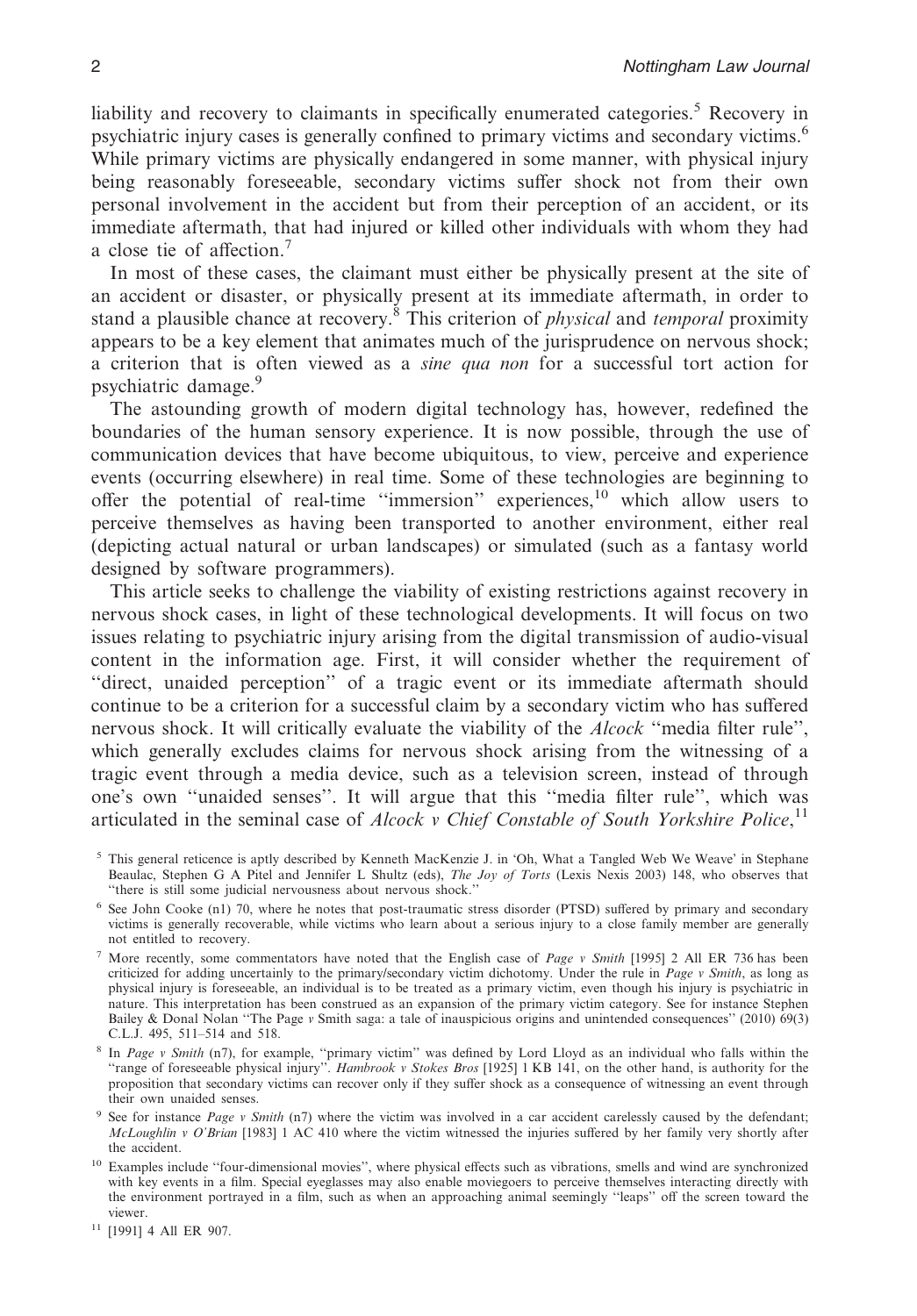should be relaxed, and that spatial proximity to the scene of an accident need no longer be a strict requirement for recovery as long as the other elements of foreseeability and proximity are present. In particular, close family members who suffer nervous shock upon viewing tragic events in real time through a ''media filter'' ought to be considered secondary victims eligible to recover under the tort of negligence despite the lack of *physical* proximity to the scene of the accident.

While *Alcock* can be viewed as having firmly reinforced the principle of spatial and temporal proximity to the scene of a tragic event, $12$  the extent to which liability ought to be imposed for negligent video *transmissions* is an issue that has not been satisfactorily resolved. There have, of course, been calls, most notably by the Law Commission of the United Kingdom, for a relaxation of the direct perception of and physical proximity to a tragic event as the basis for liability in nervous shock. However, the questions of *when* liability for psychiatric injury can arise in respect of transmitted video content and *who* ought to be liable in such situations deserve closer study and attention. It is noteworthy that the Law Commission recommended in its *Report on Liability for Psychiatric Illnesses* of 1998 that the physical proximity requirement be abolished if there is sufficient closeness of relationship between the plaintiff and the primary victim.<sup>13</sup> The ''liberal'' proposals of the Law Commission have largely been ignored in the subsequent jurisprudence.14 Further, it should be borne in mind that *Alcock* has not been expressly overruled in the United Kingdom.15 Interestingly, some of the Commission's recommendations have found favour in other parts of the Commonwealth, such as Australia, which appears to have done away with the physical proximity and direct perception requirements for a claim relating to psychiatric injury.<sup>16</sup> As long as *Alcock* remains good law in England, there is a danger that the principles for recovery articulated therein may constrain future courts from deciding cases in the realm of transmission-related psychiatric injury with the nuance and flexibility necessary to cope with the changing modalities of communication in the technological age.

Apart from critiquing the ''media filter'' rule, this article also seeks to discuss the role of a ''secondary tortfeasor'' in cases where disturbing content is negligently or recklessly disseminated by an intermediary. It proposes a separate category of liability in nervous shock for passers-by and onlookers who disseminate video footage of a tragic event in real time or shortly after an accident, resulting ultimately in psychiatric damage to the close family members of the primary victim. The article discusses a number of policy factors to support the recognition of this category, including the importance of encouraging responsible communication and transmission of digital video content in the information age, the growing ubiquity of devices with video

<sup>12</sup> Law Commission, *Liability for Psychiatric Illnesses* (Law Com Report No 249, 1998) 20, where it is noted, in para 2.29, that several plaintiffs in *Alcock* failed in their attempt to extend the concept of proximity beyond the ''immediate aftermath'', not having been present at the scene when the tragedy occurred. A key factor which militated against recovery was that there had been a delay of between eight and nine hours before the first of these plaintiffs arrived at the scene.

<sup>13</sup> *Ibid* 88–89.

<sup>14</sup> See for instance *White v Chief Constable of South Yorkshire Police* [1999] 1 All ER 1, in which the House of Lords denied the claims of police officers who had been present at the Hillsborough football disaster in the capacity of employees and as rescuers. See also John Cooke, *Law of Tort* (10th edn, Pearson Education 2011) 74 and at 87, where it is observed that the majority of the House of Lords in *White* were demonstrably unsympathetic to the expansionist views of the Law Commission.

<sup>15</sup> The law on secondary victims in England was established and continues to be governed by the rule in *Alcock*. A secondary victim must therefore establish the necessary ''control factors'' – the requisite elements of proximity, consanguinity and closeness in time to the accident – in order to recover. See John Cooke (n14) 76–78 and 87–88.

<sup>16</sup> See *Tame v New South Wales* (2002) 76 AJLR 1348, [18], [51], [188] and [365]. The majority of the High Court of Australia held, *inter alia*, that liability for psychiatric injury is not limited to cases where a plaintiff has directly perceived a distressing phenomenon or its immediate aftermath.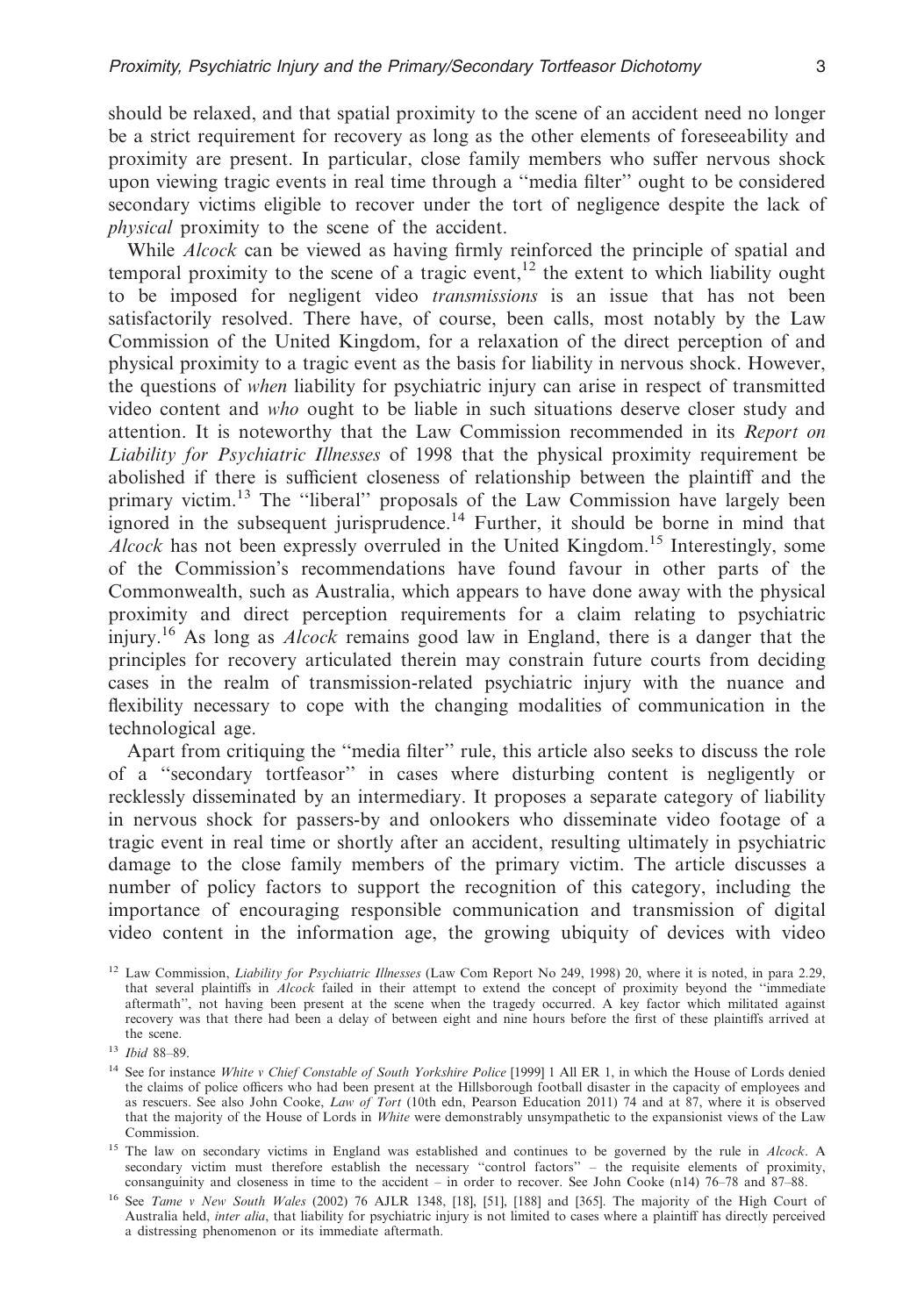transmission capabilities and the attendant foreseeability of near-instantaneous digital transmission of recorded events, particularly in crowded urban areas. Further, the article will explore the issue of whether a ''secondary tortfeasor'' – the transmitter or disseminator of content – ought to be jointly liable for psychiatric injuries suffered by the viewer of such content. By critically evaluating the existing case law on nervous shock, this article seeks to challenge the traditional view that psychiatric injuries suffered by secondary victims are generally traceable only to one primary tortfeasor – the party responsible for causing physical injury to the ''primary'' victim.

In Part I of this article, I trace the contours of the law relating to liability for nervous shock, and discuss the categories in which courts are generally willing to recognize a duty of care. Part II focuses on one of these categories – witnessing a tragic event involving a close family member – articulated in the *Alcock* case. The *Alcock* rule against recovery for claimants who witness an event through a ''media filter'' will be critically examined and evaluated. Part III will consider the viability of a separate category of liability for ''secondary tortfeasors'' who assist in disseminating footage of a tragic event, resulting in psychiatric injury to secondary victims who view the disseminated content, and will conclude with several recommendations for reform.

# A BRIEF OVERVIEW OF THE LAW RELATING TO LIABILITY IN NEGLIGENCE FOR PSYCHIATRIC INJURY

In light of the concerns relating to the "floodgates argument", $17$  courts have traditionally been reluctant to recognize a general duty of care in the area of psychiatric damage.<sup>18</sup> Early cases tended to deny recovery for claimants who had suffered mental injury unaccompanied by physical injury.<sup>19</sup> However, over the past century, courts in the United Kingdom have etched out a number of categories in which liability in negligence for psychiatric injury is more likely to be recognized.<sup>20</sup> One of the earliest cases in this area is *Dulieu v White & Sons*, <sup>21</sup> which established the principle that plaintiffs who are physically endangered by a defendant's carelessness and suffer nervous shock as a result are eligible to recover compensation for their psychiatric injuries. Later decisions have loosened the bounds of negligence liability even further, recognizing a duty of care in cases where the plaintiff either witnesses a tragic event involving a loved one, or attends the immediate aftermath of an accident. In *McLoughlin v O'Brian*, <sup>22</sup> which is often considered a high point or an apogee in the expansion of liability for nervous shock,<sup>23</sup> a mother who witnessed the immediate

<sup>17</sup> The floodgates argument is often used to describe an "unacceptable" increase in claims resulting from the removal of control mechanisms that restrict liability in tort. See, for example, the dictum of Lord Hoffmann i *Constable of South Yorkshire Police* (n14).

<sup>18</sup> See John Cooke (n1) 68-69, where it is also observed that English law does not award damages for the "shock" itself, which is the principal response to trauma, but rather to the secondary, longer-lasting effects arising from the trauma. <sup>19</sup> See for instance *Victorian Railway Commissioners v Coultas* (1888) 13 AC 222.

<sup>20</sup> Courts began to recognize liability for psychiatric injury towards the end of the nineteenth century, although it took somewhat longer for courts to award damages for shock resulting from the endangerment of another. See W *v* H Rogers

(n1) 226.

<sup>21</sup> [1901] 2 KB 669.

 $22$  n9.

<sup>23</sup> See, for instance, the judgment of Lord Jauncey of Tullichettle in *Alcock v Chief Constable of South Yorkshire Police* (n11) 936, who notes that prior to *McLoughlin* in the early 1980s, there had been no case which recognized liability ''out of sight and out of earshot''. *McLoughlin* was effectively the first case in the UK in which a plaintiff who did not witness the accident succeeded in an action for nervous shock. See also John Cooke (n1) 71, who notes that the decision in *McLoughlin* appeared to signify a relaxing of the requirements for a successful claim, observing that the law appeared to be moving in a direction of reasonable foreseeability. This was followed by a ''tightening of controls'' on nervous shock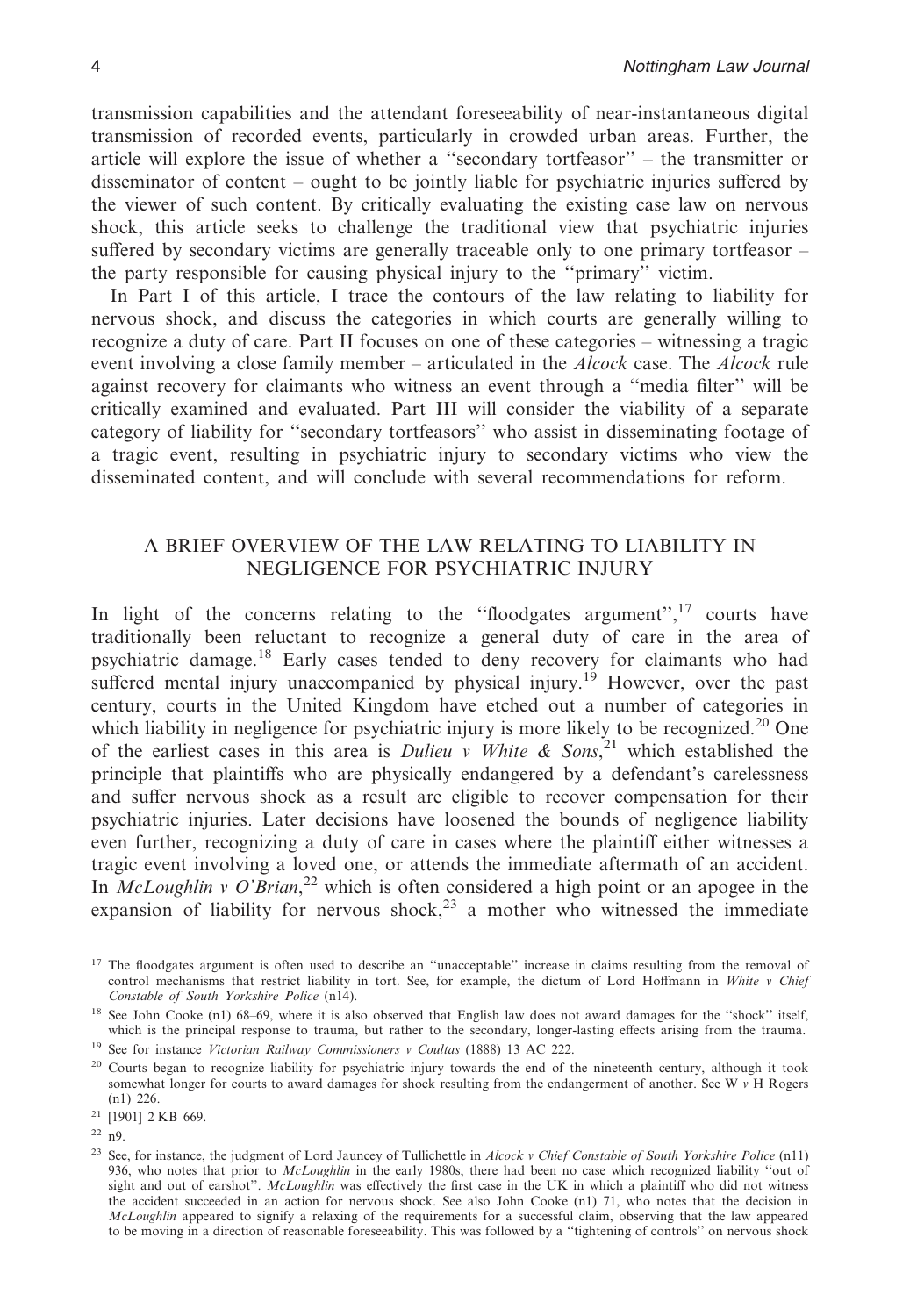aftermath of a tragic accident which had severely injured members of her immediate family was allowed to recover for her psychiatric injuries.

Nevertheless, in *Alcock*, the House of Lords narrowed down the scope of liability by placing restrictions on the *type* of secondary victim who could recover successfully for psychiatric injuries sustained from witnessing a tragic event or accident. In articulating what will be referred to in this article as ''the *Alcock* media filter rule'', the House of Lords clarified that only secondary victims who had directly witnessed the accident through their own unaided senses were generally eligible to recover for their psychiatric injuries, thereby dismissing the claims of family members and others who had learned of the accident through televised video footage of the disaster. This case underscores the strong requirements of proximity in a successful claim for nervous shock – emotional ties to a loved one, coupled with spatial and temporal closeness to the scene of the accident.

Although *Alcock* was a decision that ultimately resulted in the rejection of claims for psychiatric injury, and is generally considered more ''restrictive'' in its approach to liability, both *Alcock* and *McLoughlin* are significant in that they have, at least in principle, expanded the scope of recovery to secondary victims who were not directly endangered by the defendant's act but who were sufficiently connected in space, time and perception to an accident which had severely injured a close relative.

An interesting issue facing tort law in the information age is whether the requirement of ''spatial proximity'' is as relevant a connecting factor today as it was twenty years ago. The next section will discuss the pertinence and defensibility of the *Alcock* media filter rule in an age where modern communication technologies have, in many respects, rendered physical distance between individuals less of an issue where the transfer of information in real time – including sound and video footage – is concerned. In particular, should the boundaries of liability be stretched even further to allow recovery for individuals who suffer psychiatric injury after witnessing an event in real time through a media filter? $^{24}$ 

# ALCOCK AND THE MEDIA FILTER RULE

*Alcock v Chief Constable of South Yorkshire Police* is one of the most frequently cited cases in the field of negligence for psychiatric injury. It is significant for having elucidated the distinction between ''secondary victim'' and ''primary victim'',25 and the control factors that have to be satisfied in order for a secondary victim to recover compensation for psychiatric injury.

The facts surrounding this case are among the most tragic in the sporting history of England. As a result of poor crowd management by the police at a major football match between Liverpool and Nottingham Forest football clubs, hundreds of spectators were injured and 95 crushed to death.<sup>26</sup> The South Yorkshire Police had allowed too many intending spectators into an enclosed area reserved for Liverpool supporters at the Hillsborough Football Stadium in Sheffield, England, resulting in hundreds of

in the 1990s, with cases such as *Alcock* placing stronger emphasis on the distinction between primary victims and secondary victims.

<sup>24</sup> In *Alcock v Chief Constable of South Yorkshire Police* (n11) 931, Lord Oliver of Aylmerton cited an example discussed by Nolan LJ in *Jones and others v. Wright* [1991] 3 All ER 88, 122, who suggested that televised scenes could, in exceptional cases, give rise to a claim for psychiatric damage. Nolan LJ's dictum will be discussed further in the next section.

<sup>25</sup> Interestingly, the term ''primary victim'' was introduced by Lord Oliver in the *Alcock* case. See *Alcock v Chief Constable of South Yorkshire Police* (n11) 923.

<sup>26</sup> See *Alcock v The Chief Constable of South Yorkshire Police* (n11) 910 (per Lord Keith of Kinkel).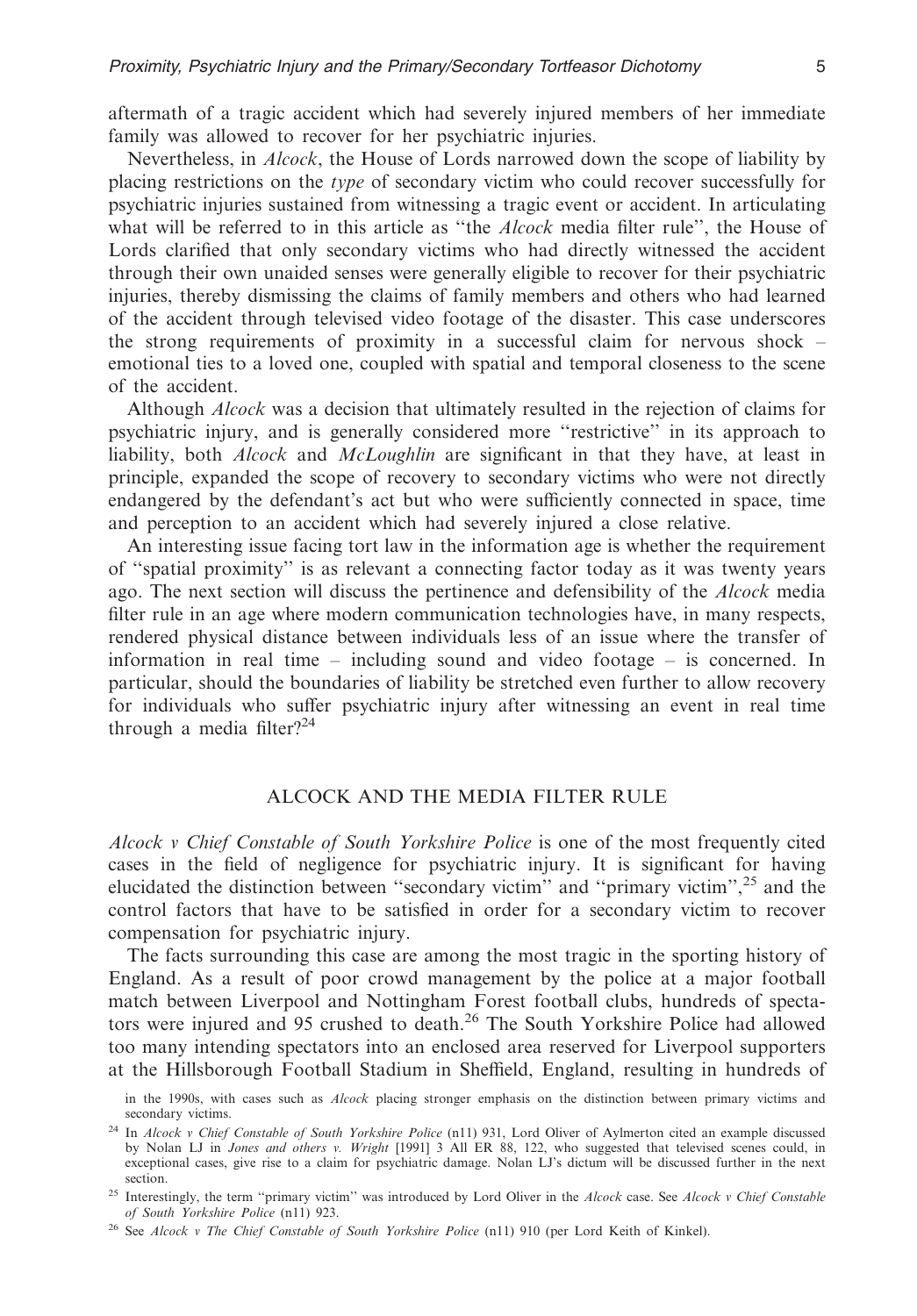spectators being crammed into two pens below the West End of the stadium.<sup>27</sup> The Chief Constable admitted liability in respect of the deaths and physical injuries.<sup>28</sup> Some of the relatives and friends of these victims, who had witnessed scenes from the disaster over live television or at the site of the accident, brought suit against the Chief Constable of Police, claiming damages for psychiatric injury arising from nervous shock caused by seeing or hearing news of the event.<sup>29</sup> There were altogether 16 such claims brought against the Chief Constable by individuals who were not physically injured themselves, but who were in some way connected to close relatives or loved ones who had been in the area when the tragic event occurred.<sup>30</sup> Most of these claims were brought by plaintiffs whose close relatives or loved ones had been killed or injured in the human crush at the stadium.<sup>31</sup> The trial judge (Hidden J) allowed ten of these claims and denied six of them.<sup>32</sup> On appeal to the Court of the Appeal, the claims of all six unsuccessful plaintiffs were rejected.<sup>33</sup> The House of Lords affirmed the finding of the Court of Appeal, holding that the plaintiffs lacked the proximity required to succeed in their claims.<sup>34</sup> Reasonable foreseeability was not the sole criterion for recovery. Merely witnessing edited scenes on television or hearing about them on the radio did not sufficiently connect the plaintiffs' psychiatric injuries to the negligence of the police.<sup>35</sup>

The principal barrier against recovery in *Alcock* was therefore the lack of spatial and temporal proximity to the scene of the accident. The majority of claimants in this case had heard about or seen footage from the accident through the media, but were not physically present at the stadium when the actual injuries occurred. Further, in some of the cases, the claimants did not arrive at the scene of the accident until the very next morning, hours after the tragedy. Another important factor might have been the *extent* to which the claimants perceived the entire accident through the images that had been broadcast on television. In accordance with the broadcasting code of ethics, the televised scenes of the tragedy did not depict the suffering of identifiable individuals.<sup>36</sup> As a result, the effect of the initial ''perception'' of edited footage, through the media filter of the television screen, might have been more muted and less acute than if the event had been perceived in close proximity through unaided senses.

The House of Lords considered the dictum of Nolan LJ in the Court of Appeal, who acknowledged the possibility that televised footage could in exceptional cases result in recoverable psychiatric injury. $37$  In such cases, the sight and sound of an accident might be ''transmitted and reproduced with a vividness that can equal, or even exceed, that experienced by those on the spot."<sup>38</sup> As an example, Nolan LJ described a hot balloon carrying children bursting into flames – televised live to the parents of the children concerned.39 Such an occurrence might be significant enough to trigger the proximity

- <sup>33</sup> *Ibid.*
- 
- <sup>34</sup> *Ibid* 914. <sup>35</sup> *Ibid* 915.

<sup>36</sup> *Ibid* 936 (per Lord Jauncey), where it was observed that under then prevailing television broadcasting guidelines, shocking pictures of persons suffering and dying would not be transmitted.

<sup>37</sup> See *Jones and others v. Wright* (n24) 122.

<sup>38</sup> *Ibid*.

<sup>39</sup> *Ibid*. It has also been suggested, by way of *obiter dicta* in the *Alcock* case, that in other extreme situations even bystanders witnessing a horrific accident may be able to claim sufficient proximity to the primary victim. Lords Ackner, Keith and

<sup>27</sup> *Ibid*.

<sup>28</sup> *Ibid*.

<sup>29</sup> *Ibid*.

<sup>30</sup> *Ibid*.

<sup>31</sup> *Ibid*. <sup>32</sup> *Ibid* 911.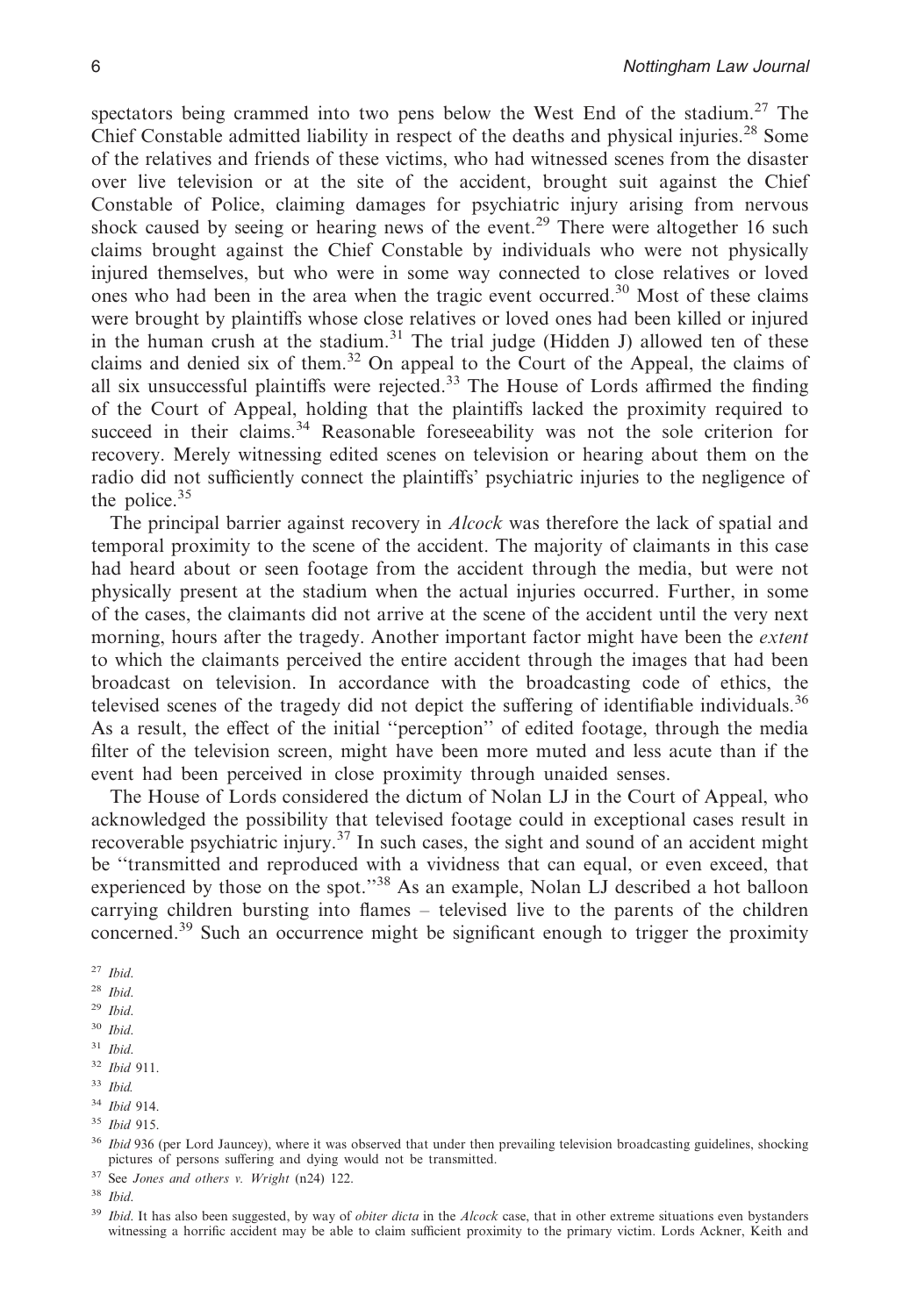requirements necessary to establish nervous shock, but the precise mechanics through which such proximity would be satisfied were not fleshed out in Nolan LJ's judgment. The House of Lords, in citing such dicta with approval,<sup>40</sup> recognized that there could be valid exceptions to the media filter rule, where the impact of televised images could be as great, if not greater than, that of directly witnessing a tragic event. Such an exception did not, however, apply to the facts before the House.

Given the significant role that digital technology now plays in the quotidian realities of communication in the present age, it is perhaps timely to consider the viability of a judicial exception to the *Alcock* media filter rule, and to elucidate how such an exception can be accommodated under the legal framework for negligence liability. In the ensuing paragraphs, I engage in an analysis of the media filter rule, and argue that spatial proximity to the scene of the accident should no longer be an essential requirement for recovery against the tortfeasor responsible for causing the accident if other connecting factors are satisfied. As long as the claimant has a close relationship with the victim, and the perception of the accident that results in shock occurs within a reasonably short period of time after the accident, there are no strong policy reasons which militate against recovery.

*Alcock* is often cited to support the proposition that claimants may recover for nervous shock if they directly witness, through their unaided senses, a tragic event involving a close family member.<sup>41</sup> This ground for recovery expands the scope of recovery for nervous shock victims traditionally limited to physical endangerment and witnessing the immediate aftermath of a tragic event involving a close family member. However, it should also be borne in mind that *Alcock*, despite its recognition of a new ground for recovery, can be considered to be a relatively conservative judgment for having denied recovery, on the facts, to the claimants in question, since they had not actually witnessed the tragedy through their unaided senses.<sup>42</sup> It might be viewed as a retreat from the ''expansionist trend'' exemplified by *McLoughlin v O'Brian*, which recognized a duty of care to a plaintiff who witnessed not the actual accident, but its immediate aftermath. The key question that needs to be considered, therefore, is whether witnessing such an event in real time through a media filter or a mobile device would satisfy the foreseeability and proximity requirements under the law of negligence relating to psychiatric injury.

Unlike the situation two to three decades ago, it is becoming increasingly commonplace for individuals to own their own portable mobile communication devices, which often possess in-built photographic and video recording functions, as well as wireless internet capabilities. Technology has advanced to the point where powerful computing and image recording functions can be contained within a device that can fit comfortably within a small bag or pocket. Given the portability and convenience that these devices offer, they have almost become ubiquitous accessories; indispensable aids for communication and information retrieval in the modern age.

Oliver of Aylmerton were hesitant to categorically rule out claims by bystanders who witness a particularly horrific event that would affect even a relatively strong nerved person. An example given by Lord Ackner in *Alcock v The Chief Constable of South Yorkshire Police* (n11) 918 was of a petrol tanker careering out of control into a school in session and bursting into flames, causing severe injuries to children. This example was however viewed narrowly by the Court of Appeal later in *McFarlane v EE Caledonia* [1994] 1 All ER 1, where it was emphasized that a close tie of love and affection was necessary to establish proximity between the primary victim and the secondary victim. See also John Cooke (n1) 75.

<sup>40</sup> See the dictum by Lord Ackner, in *Alcock v Chief Constable of South Yorkshire Police* (n11) 921.

<sup>41</sup> See for example W *v* H Rogers (n1) 233, para 5–60.

<sup>42</sup> It has been suggested that a plaintiff must witness the aftermath through "unaided senses", and that a person viewing ''live'' scenes through a simultaneous television broadcast would normally have no claim. A live broadcast depicting the suffering of identifiable individuals would likely constitute a *novus actus interveniens*, breaking the chain of causation from the original negligent act. See John Cooke (n14) 79.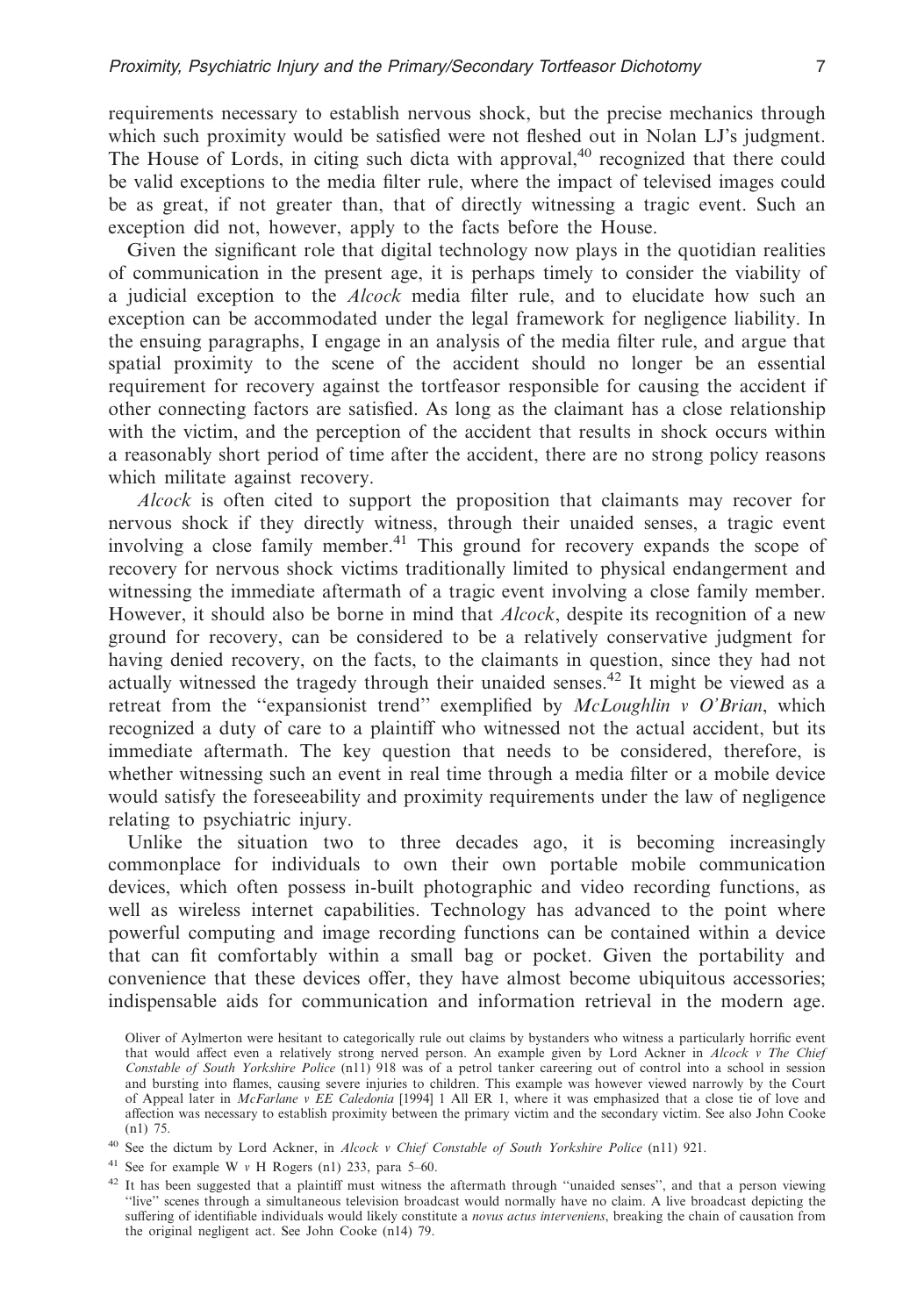Bulky photographic equipment is no longer necessary to ''capture'' images of reality; it is now a matter of simple convenience to take photographs and/or video footage of scenes or events that are of interest to a mobile device owner. Mobile technology, coupled with the increasingly widespread reach of wireless networks, afford ordinary members of the public the opportunity to record video footage and take photographs of relatively high quality, and to then share that material, almost in real time, to a large audience through the internet.<sup>43</sup>

Taking into account the increasing use of mobile ''smart phones'' and other devices such as iPads and tablets with video-recording and internet access capabilities, it is now reasonably foreseeable for accidents to be recorded and shared through information networks, due to the large number of individuals in possession of devices with such technological capacities. At this point, it may be helpful to distinguish between accidents that occur during planned televised broadcasts, (such as the exploding hot air balloon in Nolan LJ's example) and accidents that occur in more ''routine'' situations with no ''planned presence'' of a ''media crew'' on location. In the former case, the transmission would be done by the television or media company in question, while in the latter case, the recording would be unplanned, and done on the spur of the moment by bystanders who happen to have devices with video recording and transmission capabilities. From the traditional standpoint of negligence liability, it might be argued that transmission to third parties is reasonably foreseeable in the first instance, while less so in the second, since the tortfeasor who causes the accident may not be aware of the presence of such bystanders.

While such an argument might have seemed persuasive twenty years ago, the ability to broadcast video instantaneously through information networks is now no longer the sole province of media stations. As such, it is now not just possible, but highly probable, particularly in crowded urban areas, for the scenes of an accident to be transmitted in real time to individuals not physically present at the site. The psychological and emotional impact of such unplanned broadcasts would, consequently, be felt beyond the immediate physical boundaries of the accident. While the lack of reasonable foreseeability of such footage being transmitted might have been suitable grounds to deny a duty of care in the past, the ubiquity of recording devices in modern society renders such an argument less plausible in the present day and age.<sup>44</sup> Indeed, ''lack of reasonable foreseeability'' would no longer be a very convincing ground on which to deny recovery for psychiatric injuries suffered by a secondary victim as a result of witnessing footage of a carelessly caused accident on an information network through the filter of a mobile communication device.

Another argument in favour of allowing recovery in such cases is to promote responsible and careful communication in the present ''digital society''. Compared to ten or twenty years ago, it is now more likely for the repercussions of careless actions to be felt beyond their immediate physical location, due to the transmission and broadcasting capabilities of modern mobile devices. In light of the growing prevalence

<sup>&</sup>lt;sup>43</sup> The increasingly widespread use of mobile devices to share video and other data through information networks is reflected in a recent report on data traffic by Cisco. For example, the average mobile connection speed is predicted to surpass 1 Mbps in 2014. Increasing use of smartphones will result in handsets exceeding 50 per cent of mobile data traffic in 2013. In addition, the report predicts that two-thirds of the world's mobile data traffic will consist of video content by 2017. Mobile video is anticipated to increase *sixteen*-fold between 2012 and 2017, accounting for over 66 percent of total mobile data traffic by the end of the forecast period. See Cisco Visual Networking Index: Global Mobile Data Traffic Forecast Update, 2012–2017, online, at: <http://www.cisco.com/en/US/solutions/collateral/ns341/ns525/ns537/ns705/ns827/white\_ paper\_c11–520862.html>.

<sup>44</sup> According to the study released by Cisco, *Ibid*, the number of mobile-connected devices will exceed the number of people on earth by the end of 2013. By the year 2017, it is predicted that there will be over 10 billion mobile connected devices, including machine-to-machine (M2 M) mobiles, which translates into nearly 1.4 mobile devices per capita.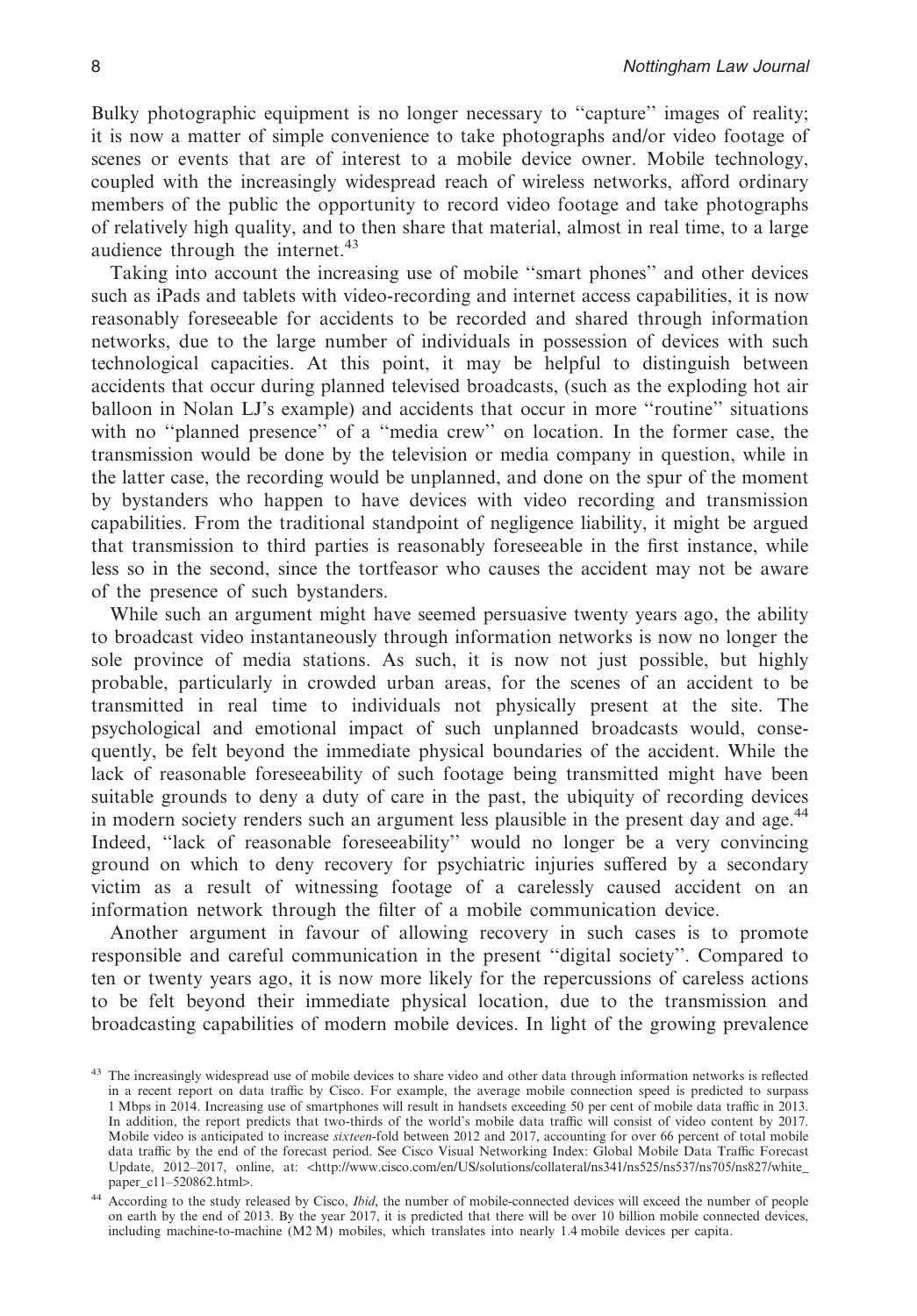of wireless technology in daily communication, the ''reasonable person'' of the 21st century would now be aware that accidents arising from one's carelessness may be recorded and shared with third parties not physically present at the scene. Removing the ''media filter barrier'' against recovery in nervous shock cases would serve as a deterrent against careless behaviour that endangers others, and place the onus of proof on potential tortfeasors to demonstrate that they had acted reasonably in the circumstances. This step can also be justified on utilitarian grounds, to re-balance the twin objectives of tort law of compensation and deterrence, by ensuring that recovery is available to deserving victims who have suffered clinically proven psychiatric injury that can be traced back to the defendant's negligence through an unbroken chain of causation.

An immediate concern that springs to mind relates to the danger of ''limitless liability'' if the *Alcock* media filter barrier to recovery were to be relaxed. This concern springs from the extensive reach of digital communication technologies, particularly its potential to disseminate content almost instantaneously to a global audience. Yet, it should be borne in mind that the class of eligible claimants in this case would be limited to those family members who are linked to the primary victim through strong ties of consanguinity. Courts have traditionally defined these categories as relating primarily to spouses, children, and parents,<sup>45</sup> although in *Alcock*, Lord Ackner suggested that ''close family member'' needs to be determined on a ''case by case'' basis.<sup>46</sup> A further restriction on liability relates to the requirement of medical proof of clinically recognized psychiatric injury, which would further narrow the class of potential claimants under an expanded media filter rule.

Given the factors that would limit the scope of liability in cases of psychiatric injury occurring through a ''media filter'', the ''floodgates'' concern against recovery is not an insurmountable one. In lifting the media filter bar against recovery, the key test for liability would remain strongly connected to the basic requirements for a cause of action in negligence – reasonable foreseeability, proximity and policy. Whether the dissemination of footage from the accident is reasonably foreseeable is a question of fact, and is dependent on circumstances such as the number of spectators present, the area in which the accident occurred, the availability and presence of mobile communication equipment and telecommunication signals, as well as the quality of video footage actually captured. Due to the challenge of getting clear footage of an accident in certain circumstances, and the difficulty of establishing immediate or near-immediate contact with the victim's next of kin after the accident, it is not in all cases of media transmission that the relevant connecting factors will be satisfied. Further, even if an arguable case for the duty of care is made out, the secondary victim in question will need to demonstrate breach of the standard of care by the defendant  $47$ and causation of harm<sup>48</sup> before any claims for recovery are likely to succeed.

<sup>45</sup> See, for example, the dictum of Lord Wilberforce in *McLoughlin v O'Brian* (n9) 304, who notes that parents, children and spouses are traditional examples of the ''closest of family ties''.

<sup>46</sup> See *Alcock v The Chief Constable of South Yorkshire Police* (n11) 919–920 (per Lord Ackner).

<sup>&</sup>lt;sup>47</sup> The test for whether there has been a breach of duty is based on the "reasonable person" standard, as articulated by Alderson B. in the frequently cited case of *Blyth v Birmingham Waterworks Co.* (1856) 11 Ex. 781, 784. Negligence, in effect, consists of doing something that a reasonable person would not do, or of not doing something that a reasonable person would do, taking into account the considerations that govern the ordinary conduct of human affairs.

<sup>&</sup>lt;sup>48</sup> "Causation of harm" is made up of two elements: causation in fact (where the tortfeasor's act or omission contributes to the claimant's injury) and causation in law (which takes into account whether the claimant's injury is a reasonably foreseeable consequence of the tortfeasor's carelessness; whether the loss is remote, and whether it would be unfair to hold the tortfeasor liable). See, for instance, the dictum of Lord Hoffmann in *Kuwait Airways Corp v Iraqi Airways Co (Nos 4 and 5)* [2002] 2 AC 883 [127] (on ''causation in fact'') and *The Wagon Mound* [1961] A.C. 388 (on ''causation in law''), in which the Judicial Committee of the Privy Council held, in the context of a case involving the spillage of oil from a vessel on to water which later caught fire, that the damage caused must not just be a direct consequence, but also a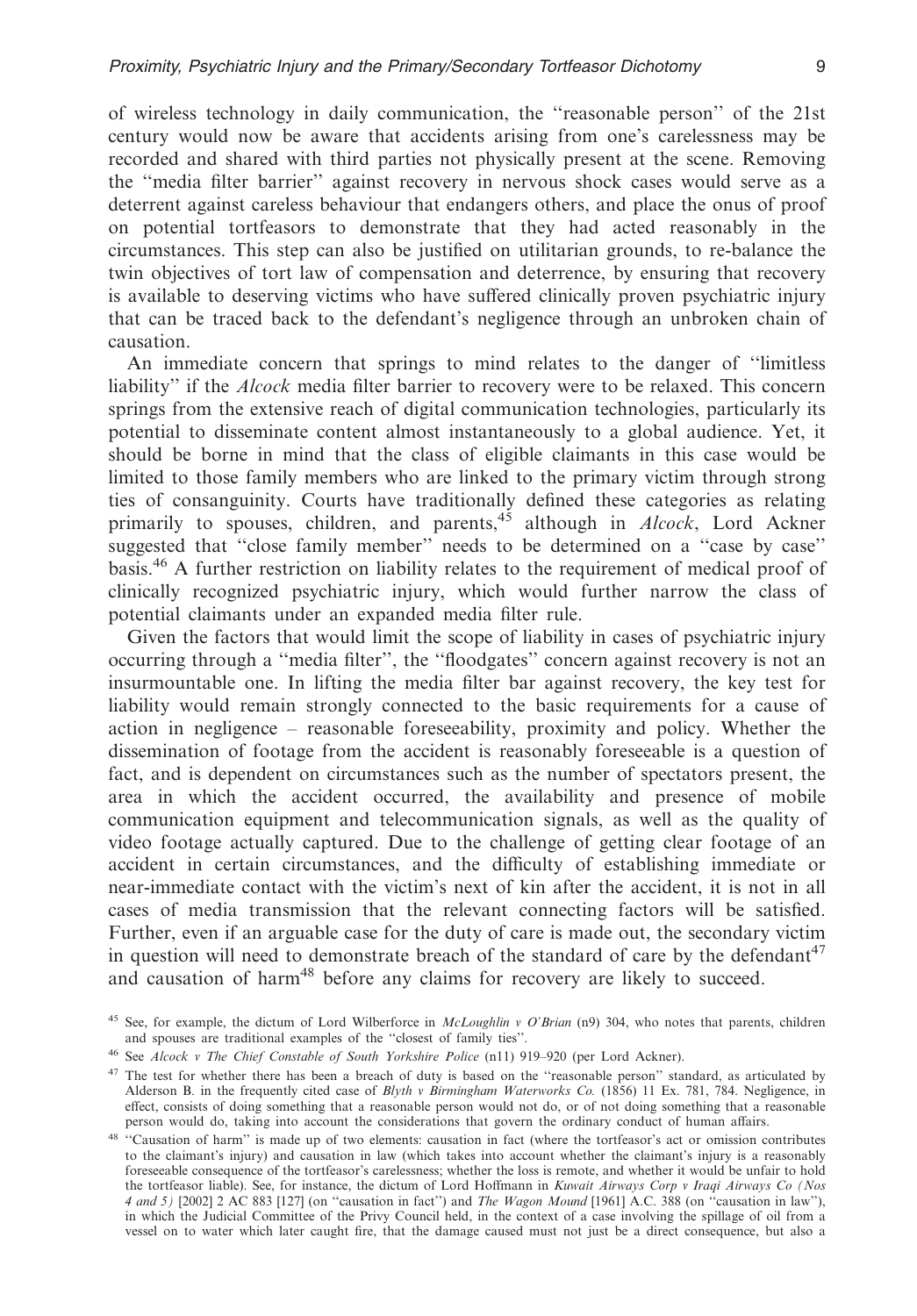Relaxing the *Alcock* media filter rule against recovery would therefore not result in a radical expansion in the scope of negligence liability. While perceiving an accident through a media filter, rather than though one's unaided senses, would not bar recovery altogether, it is important to note that the claimant must still demonstrate the required elements of consanguinity (close relationship to the primary victim depicted in the transmitted footage) and temporal proximity (closeness in time between the accident and the actual viewing of the transmitted footage) in order to succeed in their action. Hence, video footage that is transmitted to a large audience would not necessarily result in a large class of potential claimant, even if numerous members of that audience were to suffer psychiatric injury. Only those with a sufficient connection to the primary victim – temporally and by consanguinity – would be eligible to recover for their mental injuries.

If one were to apply this modified media filter rule to the original facts in *Alcock*, would the case have been decided differently? Several of the claimants in that case were family members of victims who had been crushed to death in the stampede at the stadium, and had viewed scenes of the tragedy on television. In the absence of a rule requiring direct perception of an accident through one's ''unaided senses'', would these family members be eligible to recover if they had suffered clinically provable psychiatric illness upon viewing the television footage? Two factors militate against recovery in *Alcock*, even in the absence of a media filter rule. First, the transmitted footage had been edited to remove any depictions of suffering by identifiable individuals. Second, there was a time lag between the accident and the perception of the transmitted footage depicting the accident. Hence, the claims in the original *Alcock* litigation would still fail due to the particular facts of the case. However, if unedited scenes depicting suffering of recognizable individuals were to be transmitted by a third party through a mobile device, and viewed instantaneously or shortly afterward by close relatives of the primary victims, then the result would likely be different, and the argument in favour of recovery for nervous shock would be considerably stronger.

Several important issues that need to be teased out therefore relate to the circumstances surrounding the accident and the subsequent video transmission, the relationship between the primary victim and the viewer, the impact that the video had on the viewer, and the nature of the psychiatric injury that flowed from the viewing of the accident. The significance of relaxing the media filter rule for nervous shock claims, however, extends beyond the mere facts of *Alcock*, and addresses some of the more novel mechanics of causation of psychiatric harm in the information age. In this vein, it ought to be borne in mind that wireless mobile technology is only one way in which modern digital communication is changing the way we perceive portions of reality. While digital media allows us to perceive scenes and events taking place in other parts of the world, technology is beginning to allow us to transcend the perceptional limits of physical reality through visual equipment that enables users to perceive themselves in another, often virtual, environment. As technology evolves, the law of negligence will have to adapt itself to accommodate new forms of harm, particularly psychiatric harm, as well as new conceptions of ''primary victim'' that may arise from activities in simulated or virtual environments.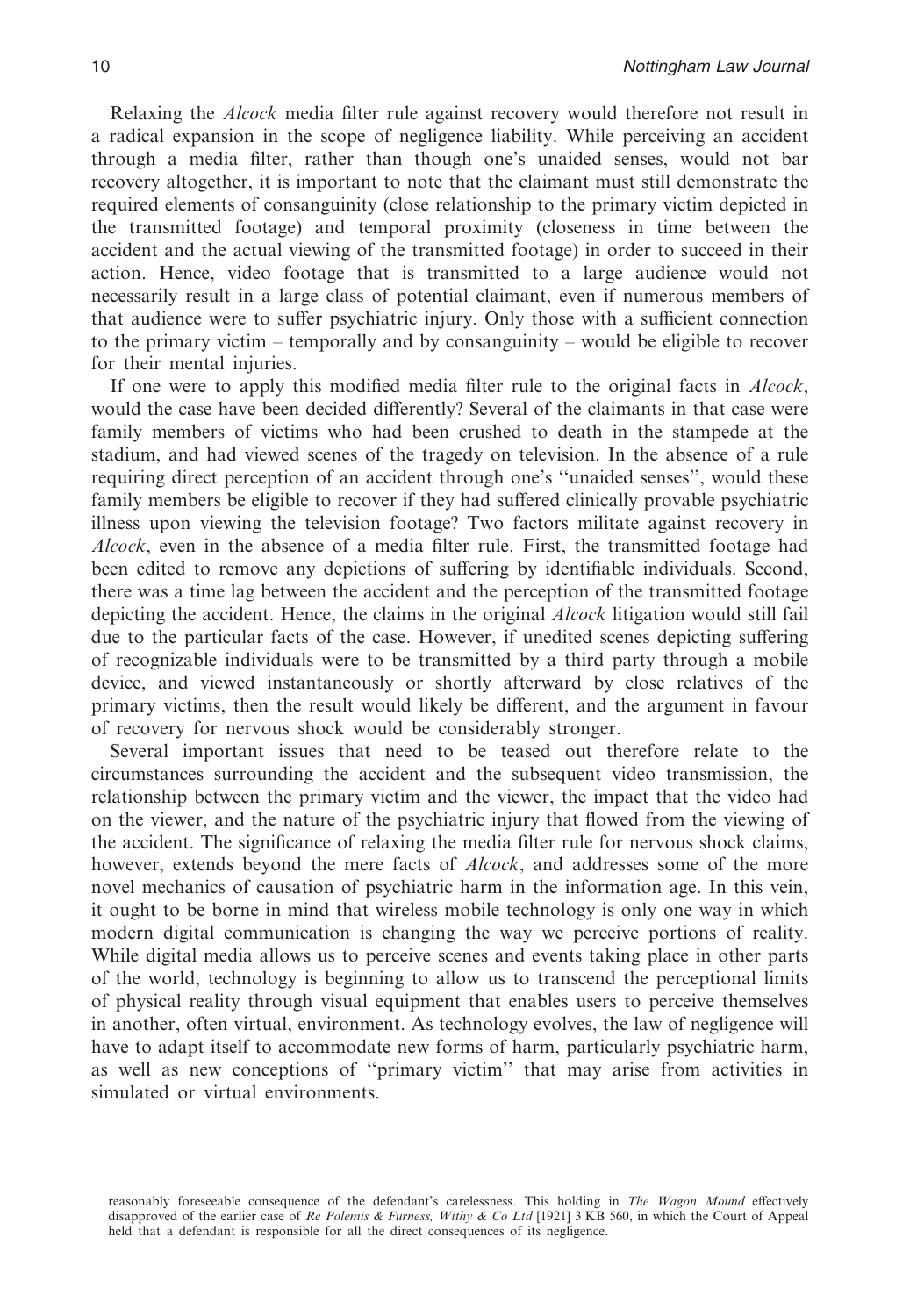# TOWARD A SEPARATE CLASSIFICATION OF ''SECONDARY TORTFEASOR'' IN TRANSMISSION CASES?

# *Negligent Disseminator of Video Footage as ''Secondary Tortfeasor'' in Nervous Shock Cases: An Alternative Target?*

The previous section of this article discussed the liability of a tortfeasor for carelessly causing an accident which results in physical injuries to a primary victim, as well as psychiatric injuries to a secondary victim who views the accident. I argued in favour of relaxing the *Alcock* media rule to allow the secondary victim to recover compensation from this tortfeasor, subject to the requisite criteria of foreseeability and proximity, even if the accident is witnessed through a media filter with the aid of mobile communication technology. However, the recording and transmission of scenes from the accident in such cases are usually *not* done by the *primary* tortfeasors themselves (the parties who cause an accident), but by *another* individual, such as a witness, an onlooker or a passer-by.<sup>49</sup> In this section, I consider whether these third party intermediaries who record and disseminate video footage of the accident can be held liable in tort to the secondary victim, and the legal basis for such liability. In addition, I shall evaluate the viability of recognizing a new class of ''secondary tortfeasor'' in such cases, along with the possibility that it may present the nervous shock victim with an alternative target for the recovery of damages, if compensation from the primary tortfeasor is not available.

Traditionally, the tort of negligence has distinguished between primary victims and secondary victims in determining the scope of liability of psychiatric injury.<sup>50</sup> Primary victims are generally physically endangered in some way by the defendant's negligence, while secondary victims are not generally in physical danger themselves, but suffer psychiatric harm upon witnessing the endangerment or injury of their loved ones. The classification of ''secondary victim'', however, takes on a new dimension when the psychiatric injury suffered by the victim occurs through a ''media filter''. In such cases, the victim is neither at the scene of the accident nor at its immediate aftermath, and hence does not fall within any of the major established categories for recovery. In the previous section of this article, I argued that witnessing scenes through a ''media filter'' should not be an absolute bar against recovery from the primary tortfeasor, as long as the necessary elements of temporal proximity and consanguinity are satisfied. Deserving claimants who satisfy these requirements would therefore be eligible to recover compensation despite the lack of physical proximity to the scene of the accident. Nevertheless, the involvement of a third party – the disseminator or transmitter of disturbing video footage – mandates a more careful examination of the potential defendants against whom an action in negligence may be brought. Apart from the defendant (i.e. the primary tortfeasor) whose carelessness was the chief cause of the

<sup>&</sup>lt;sup>49</sup> There may of course be exceptions to this. For example, a driver whose car has just collided with a pedestrian might videotape the series of events unfolding, including the pedestrian's reaction to the collision and the magnitude of the pedestrian's injuries. However, in many cases, the driver would likely be preoccupied with assisting the injured pedestrian rather than videotaping the aftermath of the accident. It is perhaps more likely that a driver in such cases may choose to take still photographs of the scene as evidence rather than videotape the aftermath of the accident, but it needs to be borne in mind that in serious accidents, some drivers may be too stunned to even take photographs. Curious onlookers and passersby, on the other hand, would be better positioned to take photographs and video-footage of the scene, particularly if they have the appropriate equipment and are situated close to the accident.

<sup>50</sup> See W *v* H Rogers (n1) 227–34, para 5–56 to 5–60. In many respects, tort law continues to make this distinction, although the dividing line between physical and psychiatric harm has been blurred somewhat by the House of Lords in *Page v. Smith* (n7), where it was held that a primary victim's psychiatric injuries do not have to be foreseeable, as long as physical injury is reasonably foreseeable. In treating the psychiatric harm as part of the primary victim's injuries, *Page v Smith* represents a more permissive approach in facilitating recovery by primary victims.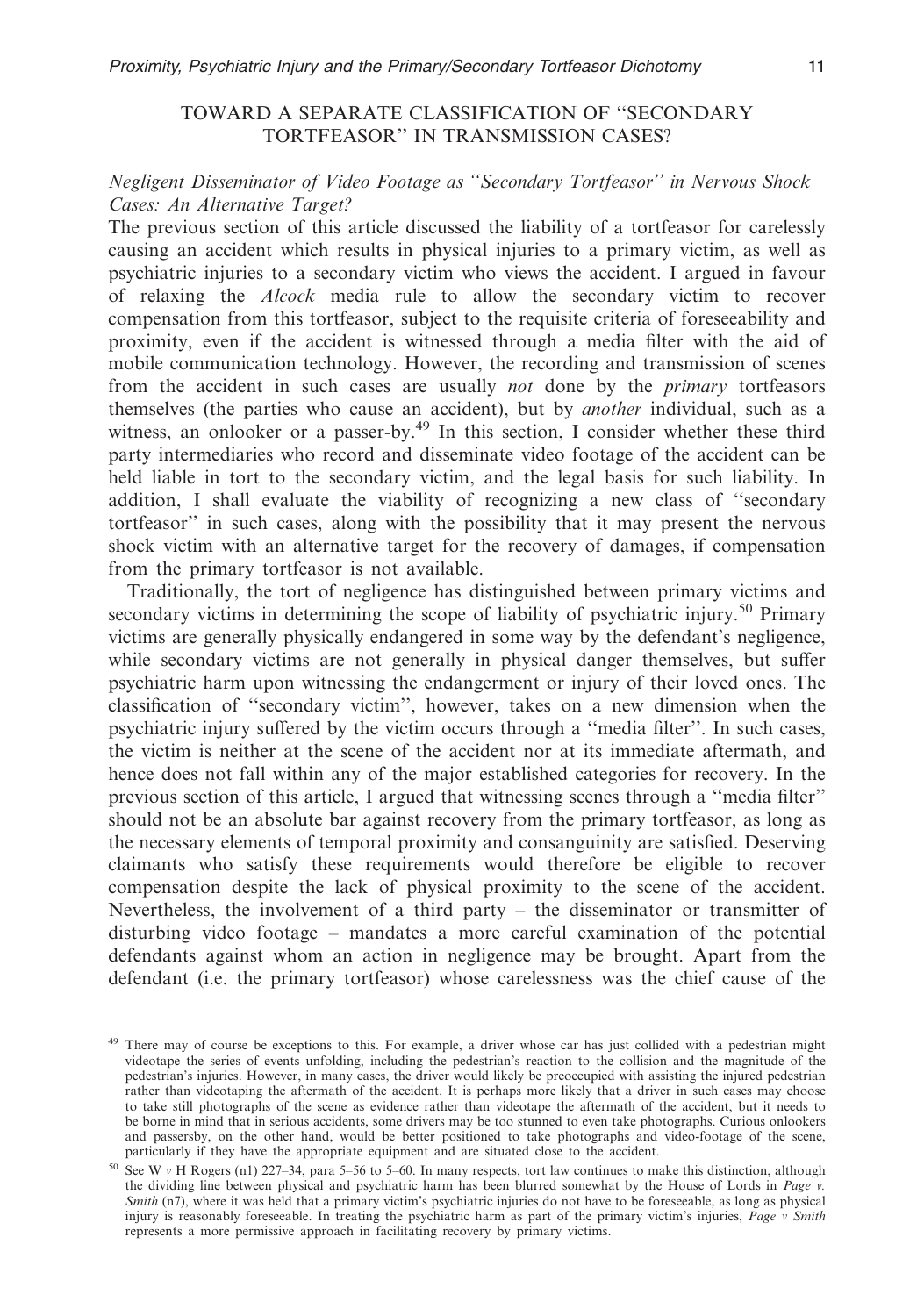tragic event, should the disseminator of content be liable to the secondary victim as well, and if so, on what basis?

The jurisprudence on nervous shock in the United Kingdom has provided relatively little guidance on the rules of recovery against negligent disseminators of disturbing video content. The paucity of guidance provided in the case law on this issue is perhaps not surprising, given that liability for negligence in nervous shock cases has focused largely on the tortfeasor who causes the primary victim to suffer physical injury or to experience physical endangerment. In a situation involving the direct perception of injury, the secondary victim is usually also present at the scene of the tragedy, and the target of its lawsuit would be the *same* party who endangered or injured the primary victim. $51$ 

Interestingly, there have been a small number of decided cases either involving only ''secondary victims'' and no ''primary victim'', or ''primary victims'' who directly receive inaccurate information from the primary tortfeasor. Such cases relate to the careless dissemination of incorrect information by a single tortfeasor, which creates the impression of there being a ''primary victim'', when in fact there is none. In the case of Froggatt v Chesterfield & North Derbyshire Royal Hospital NHS Trust,<sup>52</sup> for instance, a ten-year old boy was awarded damages after overhearing a telephone conversation that misdiagnosed his mother as having contracted cancer. On the other hand, in F*arrell v Avon Health Authority*, <sup>53</sup> a father was allowed to recover after being given a dead baby to hold that was not his. Although the basis for this claim was the inaccurate information that he had been given, his close proximity to the dead baby placed him in the position of ''primary victim''. These cases, while interesting, do not shed much light on whether the careless dissemination of video footage through a wireless network can lead to liability for nervous shock on the part of the negligent disseminator. Rather, they have focused principally on the liability of a single tortfeasor for having carelessly exposed the victim to emotional harm or injury through the negligent communication of inaccurate or misleading information.

However, cases involving carelessly disseminated video footage can potentially implicate more than one tortfeasor, and the time is ripe for the tort of negligence to develop clearer rules on when the seemingly ''intervening'' acts of a second tortfeasor can result in the imposition of liability for the negligent dissemination of content.

It is the contention of this article that the involvement of a third party disseminator need not necessarily break the chain of causation flowing from the original act of carelessness that injured the primary victim. Taking into account the likelihood of scenes from an accident being videotaped and transmitted, there are no strong reasons to deny recovery by nervous shock claimants against either the original tortfeasor or the negligent disseminators of video content, as long as the requisite criteria of foreseeability, proximity and causation are satisfied. First, it must be reasonably foreseeable that the disseminated content would be viewed and that the viewer would suffer psychiatric injury. Second, in regard to the element of proximity, there must be a link of consanguinity between the viewer and the primary victim whose injury or suffering is depicted in the transmitted video footage. In addition, there needs to be closeness in time (temporal proximity) between the accident involving the primary victim and the viewing of the recorded footage by the secondary victim. Psychiatric injuries that are thus sustained by close family members upon viewing this footage

<sup>51</sup> In the case of *Alcock* (n11), both primary and secondary victims sought to recover against the same party in negligence, that is, the Chief Constable of South Yorkshire Police.

<sup>52</sup> [2002] All ER (D) 218 (Dec).

<sup>53</sup> [2001] Lloyd's Rep Med 458.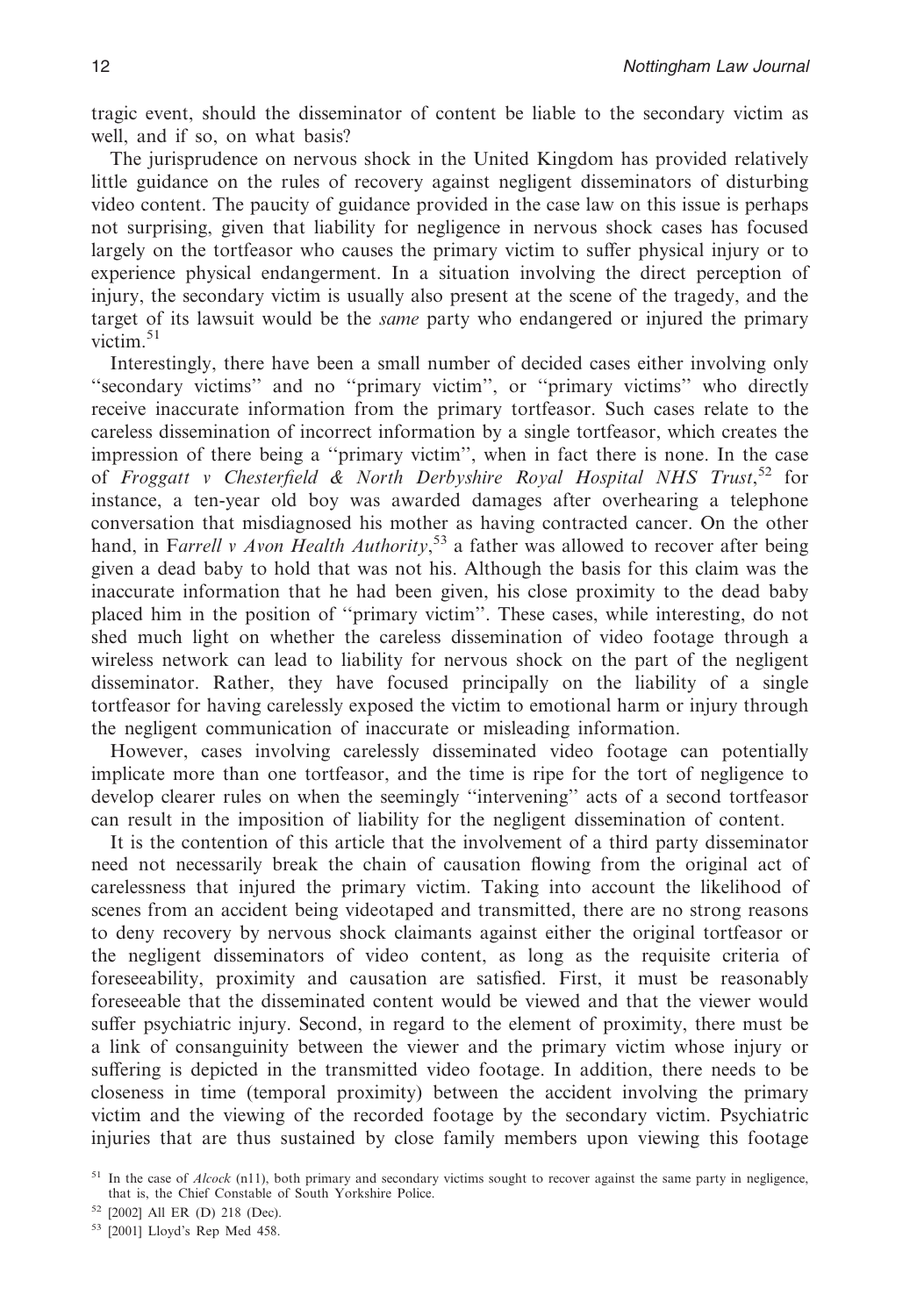would no longer be a remote consequence, but rather an event whose cause can be traced back to at least two separate acts of negligence.

It might perhaps be argued that holding disseminators liable for nervous shock would open the floodgates of litigation, create the danger of unlimited liability for a single act of transmission and stifle freedom of expression. Such an argument would, of course, be based on the assumption that the wide net of distribution afforded by the Internet would cover a very large audience, and that the large number of viewers concerned would suffer trauma upon viewing the transmitted content. However, as with the case of the primary tortfeasor, this danger is likely to be overstated. The scope of liability would be restricted by time, consanguinity requirements, as well as evidentiary requirements of clinical proof. Only close relatives of the primary victim who happen to view the disseminated content in real time or shortly thereafter, and who suffer clinically proven psychiatric damage, would be eligible to recover compensation as secondary victims. It is therefore not the case that the disseminator would be liable in tort to numerous claimants, even if all of them were close relatives of the primary victim. To succeed in a tort action, they would have to demonstrate clear evidence of a debilitating, clinically recognized mental condition that was triggered by the transmitted footage, *and* that the footage was viewed within a very short time after the original accident.

There are, in addition, strong policy factors in favour of recognizing a duty of care by disseminators of video content to secondary victims. In the present ''information age'', it has never been easier to quickly and easily record and share digital content, including scenes of an accident or disaster, with the help of the Internet and ubiquitous communication devices.<sup>54</sup> An increasing proportion of the world's population now has access to technology which enables the viewing and sharing of such content.<sup>55</sup> It is now not unforeseeable for a live recording of a tragic event, particularly a major event receiving international attention, to reach a very large audience, and generate a huge outcry or backlash from the viewing community within minutes of the dissemination.<sup>56</sup> Recognizing a duty of care on the part of disseminators to exercise caution in sharing recorded video footage would therefore be an important step toward in fostering and promoting responsible communication in the new technological age. Incorporating this ideal of responsible communication into the tort of negligence would accordingly entail balancing the competing ideals of promoting freedom of expression and taking responsibility for the consequences of one's actions.<sup>57</sup>

It is nevertheless important to have a clear set of guidelines to demarcate the boundaries of liability in transmission-based nervous shock cases. The next section of this article will outline a five-stage test for determining whether a duty of care is owed by a disseminator to the secondary victims of a tragic event – an event that has been

<sup>54</sup> See Andrew Clark, ''Road Sage: Why I'm having a Twit-fit over roadside rubberneckers'', *Globe and Mail*, Wednesday, May. 08 2013, online, at: <http://www.theglobeandmail.com/globe-drive/car-life/why-im-having-a-twit-fit-over-roadsiderubberneckers/article11745336/>, who observes a growing trend among motorists and passers-by to slow down or stop and take pictures of an accident. Such habits are facilitated by technology that was not widely available ten years ago.

<sup>55</sup> A recent study by Cisco (n43) reveals that handsets will exceed 50 percent of mobile data traffic in 2013, as a result of increased smartphone usage. In addition, the study indicates that mobile network connection speeds will increase 7-fold by 2017.

<sup>56</sup> Noted examples include the tragedy at the Boston marathon in April 2013 and the explosion at the Texas power plant that same month, both of which generated a flurry of activity on the Internet.

<sup>57</sup> It has been observed, in the context of the posting of private information in an ''altered picture'' lawsuit, that ''many people do not realize the consequences'' of their actions on the Internet. One of the key concerns with internet communication is that once published, information is impossible to retract. See Curtis Rush, ''Man with Down syndrome sues for \$18 million after picture altered online'', *The Star*, Wed May 01 2013, online, at <http://www.thestar.com/news /world/2013/05/01/down\_syndrome\_man\_sues\_for\_18\_million\_after\_picture\_altered\_online.html>, featuring an interview with Attorney Larry Crain.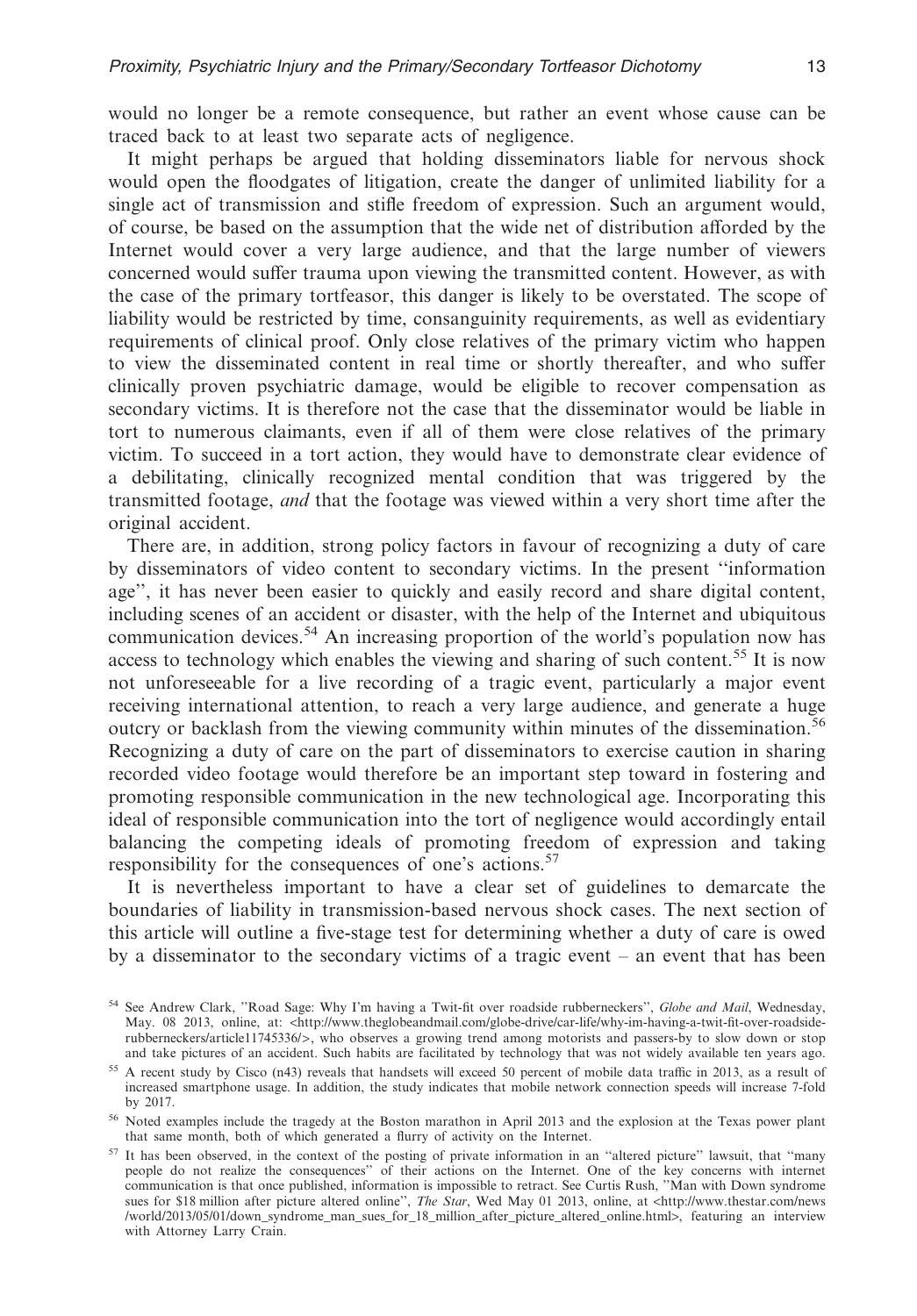recorded digitally and shared through an information network. It will be argued that the following five principal criteria be used to ascertain the presence of a duty of care in ''transmission cases'' which result in psychiatric injury:

- 1. The disseminator's purpose in recording and disseminating the content
- 2. The location and avenues of dissemination
- 3. The quality and content of the disseminated footage
- 4. The time lag between the original accident and the dissemination of the footage
- 5. The relationship between the primary victim and the secondary victim

# *A Five-Stage Test for Determining Duty of Care in Transmission Cases Resulting in Nervous Shock*

The five criteria discussed in this section relate to the disseminator's state of mind, the time frame and nature of the dissemination, the quality of the disseminated footage, and the relationship between the primary and the secondary victim. These factors govern the foreseeability and the proximity elements, which are necessary to establish a duty of care in negligence. Given the relatively novel mechanics of harm in ''transmission cases'', special rules would be helpful in guiding the exercise of judicial discretion in this area.

### *The disseminator's purpose in recording and disseminating the content*

The disseminator's goal or objective in sharing a video recording of a tragic event is a significant factor in determining the foreseeability of any psychiatric harm that might result from the viewing of the footage. The dissemination might be motivated by a number of reasons, including a desire to report a current event, social commentary – including criticism of an organization's management of a public event, an attempt to promote social awareness of a problem, or even to deliberately cause alarm or annoyance to the intended audience. Evidence of recklessness or malice on the part of the disseminator would likely contribute to a finding that a duty of care is owed, and secondly, that this duty has been breached.<sup>58</sup>

It might be argued that intermediaries who disseminate footage of an accident for purposes such as news reporting or social commentary are sharing information for the general benefit of the public, so that others can be made aware of the incident and to possibly assist in rescue efforts or contain the amount of harm that might arise. Even if a duty of care is found to be present, courts have traditionally found that activities which benefit the public may reduce the standard of care expected of the person performing those activities.<sup>59</sup> Hence, an individual who shares video footage for the purpose of news reporting may not have breached the standard of care expected of a reasonable person in the circumstances even if the footage depicts the suffering of identifiable individuals. In such cases, the depiction of suffering may be an incidental consequence of the legitimate exercise of the freedom of expression, as long as the footage was edited with reasonable care. Nevertheless, it is a question of context

<sup>&</sup>lt;sup>58</sup> The presence of a deliberate intention to cause harm or annoyance can sometimes transform an otherwise innocuous act into an unreasonable one. In the tort of nuisance, there is case law to suggest that proof of malice may contribute to the imposition of tortious liability. See *Christie v Davey* [1893] 1 Ch 316, where an injunction was awarded against a defendant who banged on the wall and shouted in retaliation to piano lessons held in the adjoining property which he found annoying.

<sup>59</sup> See for instance *Marshall v Osmond* [1983] Q.B. 1034, where it was held that whether a defendant behaves ''reasonably'' in the circumstances is based on a test of flexibility which takes into account conditions of emergency under which the defendant acts. See also *Capital & Counties plc v Hampshire County Council* [1997] 2 All ER 865, which imposed a limited duty of care on the fire brigade.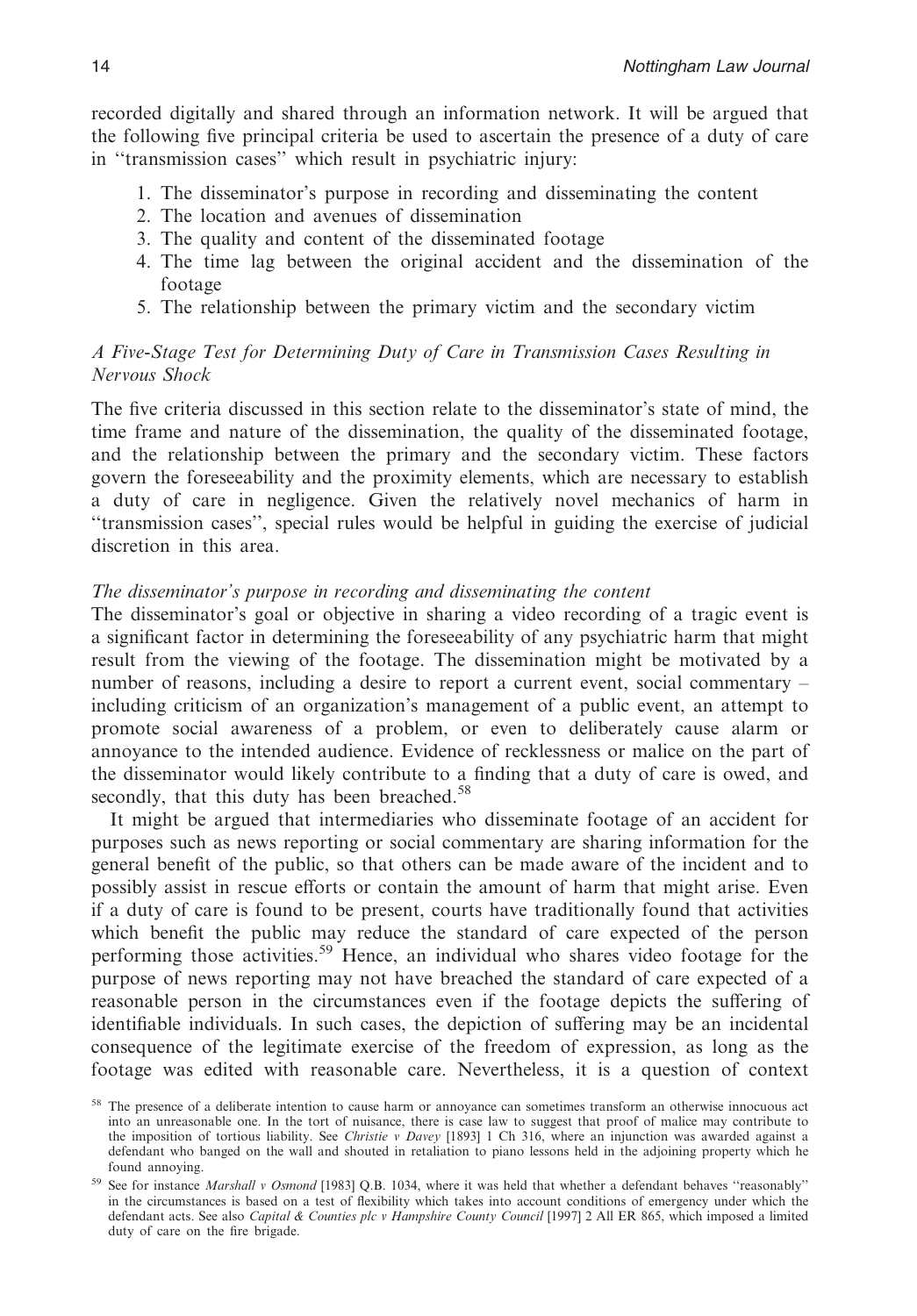whether a dissemination of footage depicting suffering is considered ''reasonable''. The test for whether a disseminator has acted with ''reasonable care'' may very well hinge on the purpose or intention behind the transmission of footage. Evidence of recklessness or malice on the part of the disseminator would weaken an argument that the disseminator had acted reasonably in the circumstances.<sup>60</sup>

The key feature of reckless dissemination is that the disseminator records, through photographic or audio-visual means, scenes from a tragic accident and disseminates that material to a large audience, on file sharing networks or social networking sites such as Facebook and YouTube, without necessarily having specific knowledge of the individuals who will view the material. Nevertheless, it would be reasonably foreseeable for the material in question to reach family members of the primary victim, particularly if it contains scenes of major disasters or accidents that have already received prior extensive coverage on news stations and television networks. This is especially the case if the ''reckless'' disseminator transmits footage that is unedited or poorly edited, and depicts, in graphic detail, injuries suffered by individuals at a major disaster who are readily identifiable. In such cases of ''reckless dissemination'', the prior publicity generated by the event would heighten the foreseeability that the footage posted on file sharing sites will be viewed by close family members of the primary victim.

On the other hand, recorded video footage of a tragic accident can also be circulated for a malicious purpose, through ''targeted transmissions'' that are aimed at specific individuals who are closely related to the primary victim featured in the footage. In these ''targeted transmissions'', the close relationship between the primary victim and the secondary victim is known to the disseminator, and the underlying purpose behind the transmission is to cause anguish to the intended recipient of the transmitted content. In such circumstances, the foreseeability element would be more readily established, since the very purpose of the act of transmission would be to cause harm.<sup>61</sup>

Although, as discussed earlier, a traditional argument that might be raised against recognizing a duty of care in such cases is the danger of a flood of litigation, such a risk may be overstated given the relatively small class of potential claimants. The class of eligible claimants for nervous shock in transmission cases – whether reckless or malicious – would generally be limited only to individuals with a close tie of affection to the primary victim who view the accident in real time or shortly thereafter. If the viewer either does not perceive the accident or its immediate aftermath through a media filter or through unaided senses, or is not related to the primary victim by a close tie of affection, then the claim for nervous shock would likely fail.<sup>62</sup>

In addition, there are a number of policy arguments in favour of recognizing a duty of care in cases involving reckless or malicious transmissions. Relaxing the *Alcock* media filter bar against recovery would play an important role in deterring ''ghoulishly

<sup>60</sup> The point at which a transmission becomes ''reckless'' could very well depend on when the disseminator realises the potentially shocking nature of the material being transmitted. What might start out as a seemingly innocuous broadcast, for instance, of a public event might trigger tortious liability if, after an unexpected accident or catastrophe, the disseminator continues to transmit graphic footage of the injuries sustained in the aftermath of the tragedy instead of ceasing transmission.

<sup>61</sup> See *Wilkinson v Downton* [1897] 2 QB 57, which is often cited as authority for the proposition that a wilful and calculated act designed to cause injury gives rise to a cause of action. More recent cases such as *Wainwright v Home Office* [2003] 4 All ER 969 have nevertheless established that the infliction of humiliation by conduct designed to humiliate, does not give rise to a cause of action under the common law. The common law does not provide a remedy for emotional distress that falls short of recognizable psychiatric injury.

<sup>&</sup>lt;sup>62</sup> As mentioned earlier, there is some discussion in the case law considering whether a bystander who witnesses a particularly horrific accident is eligible to recover. While some judges have expressed*,* in *obiter dicta*, reluctance to categorically rule out such a possibility, others have adopted a somewhat more restrictive approach to liability. See n39.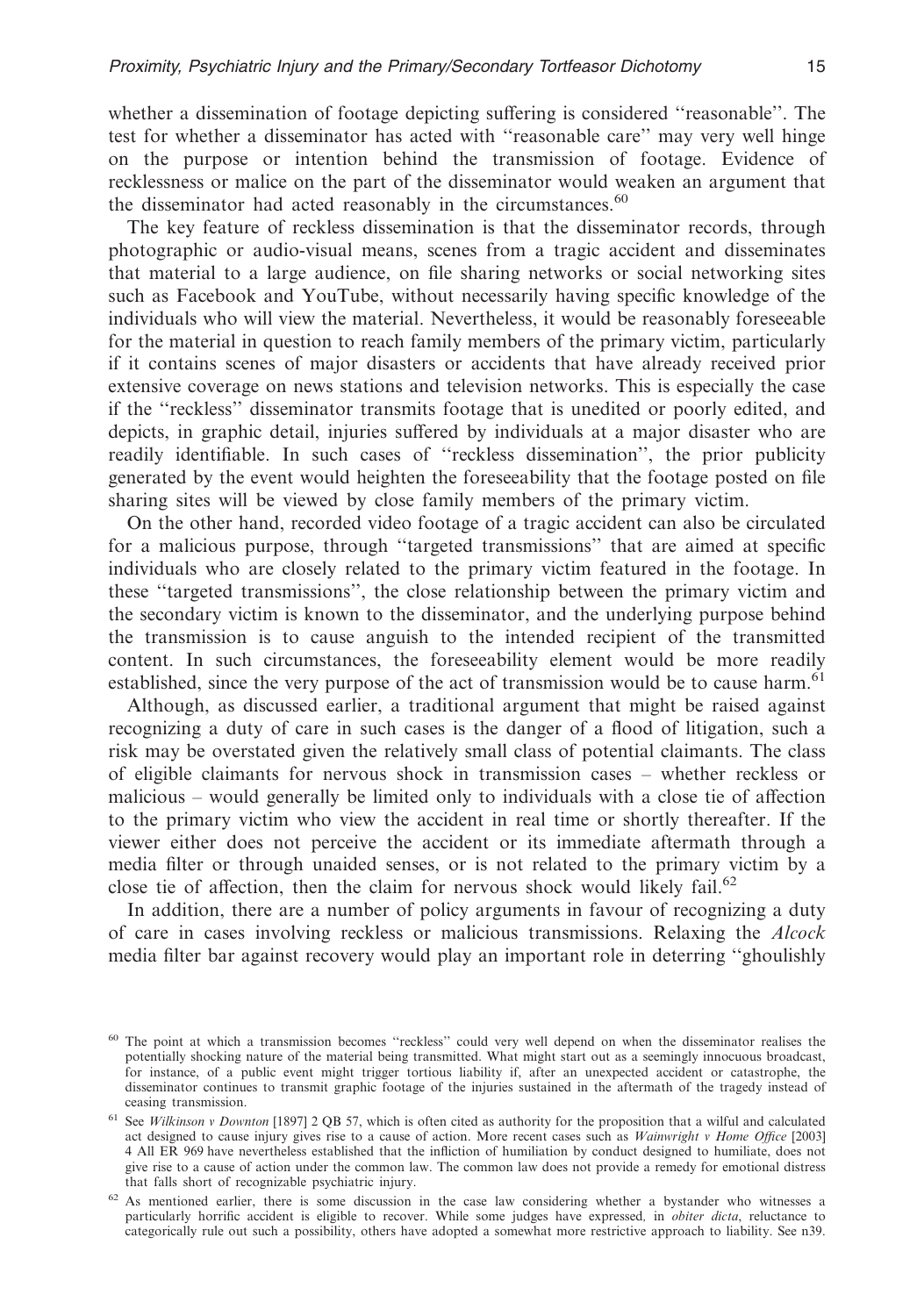curious''63 spectators from sharing gory images or footage of an accident for perverse pleasure, or simply to derive entertainment from its ''shock'' value. This would help promote the objective of encouraging the responsible sharing and use of media in the information age, and heighten the awareness, among file sharers, that such media content can have a profound impact on members of its audience. In drawing a distinction between information sharing for the public interest, and the indiscriminate dissemination of disturbing content, the law of negligence would go some way in striking a more equitable balance between promoting freedom of expression in civil society, and responsible dissemination. Disseminators of graphic visual content would therefore be under a duty to edit the material responsibly before sharing it with a large audience, or run the risk of being held liable for psychiatric injuries suffered by close family members of the primary victim. Under a relaxed *Alcock* media filter rule, dissemination of recorded video footage would result in liability if the material reaches and is viewed by a close family member of the primary victim shortly after the accident and causes psychiatric injury.

# *The extent to which the material is accessible to the general public*

Apart from the purpose of the disseminator, how widely disseminated a recorded video clip is can have a significant impact on the likelihood that it will be viewed by a close family member of the primary victim whose suffering is depicted in the clip. As such, the forum that the disseminator chooses to showcase or disseminate the recorded content, as well as its general availability to the public, will influence, at least in part, the foreseeability of the psychiatric injury that is caused to the viewer.

A video clip of an accident that is posted on a major file sharing website such as YouTube is likely to be more accessible to the general public than one that is uploaded onto a personal web site, or onto a server that only grants access by subscription. A video recording of a major sporting event or disaster that has garnered a huge amount of public attention is particularly likely to become ''viral'' in a very short span of time,<sup>64</sup> taking into account the speed at which information can be reproduced and exchanged on the Internet.

In this vein, the approximate size of the disseminator's intended audience, which can be deduced from the forum and channels that the disseminator uses to transmit the digital content, is an important factor that contributes to the foreseeability of nervous shock, and, ultimately, liability in negligence for the psychiatric harm in question. However, this factor, on its own, is not determinative, and other considerations, such as the quality of the disseminated footage, may also be relevant.

# *Quality and content of the disseminated footage*

Another important consideration in determining foreseeability in transmission cases relates to the quality and content of the disseminated footage. In particular, factors such as the clarity of the video clip, its length and duration, the extent to which it focusses on the suffering of the primary victim, the extent to which the identity of the primary victim is verifiable, and whether the video clip is edited to protect its audience,

<sup>63</sup> See *White v Chief Constable of South Yorkshire Police* (n14) 38, per Lord Steyn, who used the phrase ''ghoulishly curious spectators'' to refer to individuals who were not ''true rescuers'' at the scene of an accident, but who assisted in the aftermath in some minor, peripheral way. Such peripheral involvement did not, in Lord Steyn's view, give rise to an entitlement to claim for psychiatric injuries sustained by these spectators in the aftermath.

<sup>64</sup> In his work *Contagious: Why Things Catch On* (Simon & Schuster 2013), Jonah Berger outlines a list of principles which enable a news event to become ''viral'' on the Internet. These include social currency, triggers, emotion and public recognition. Video depictions of a very recent tragic event, particularly one that causes loss of life and/or severe injury, are likely to satisfy the currency and emotional triggers described by Berger in his book.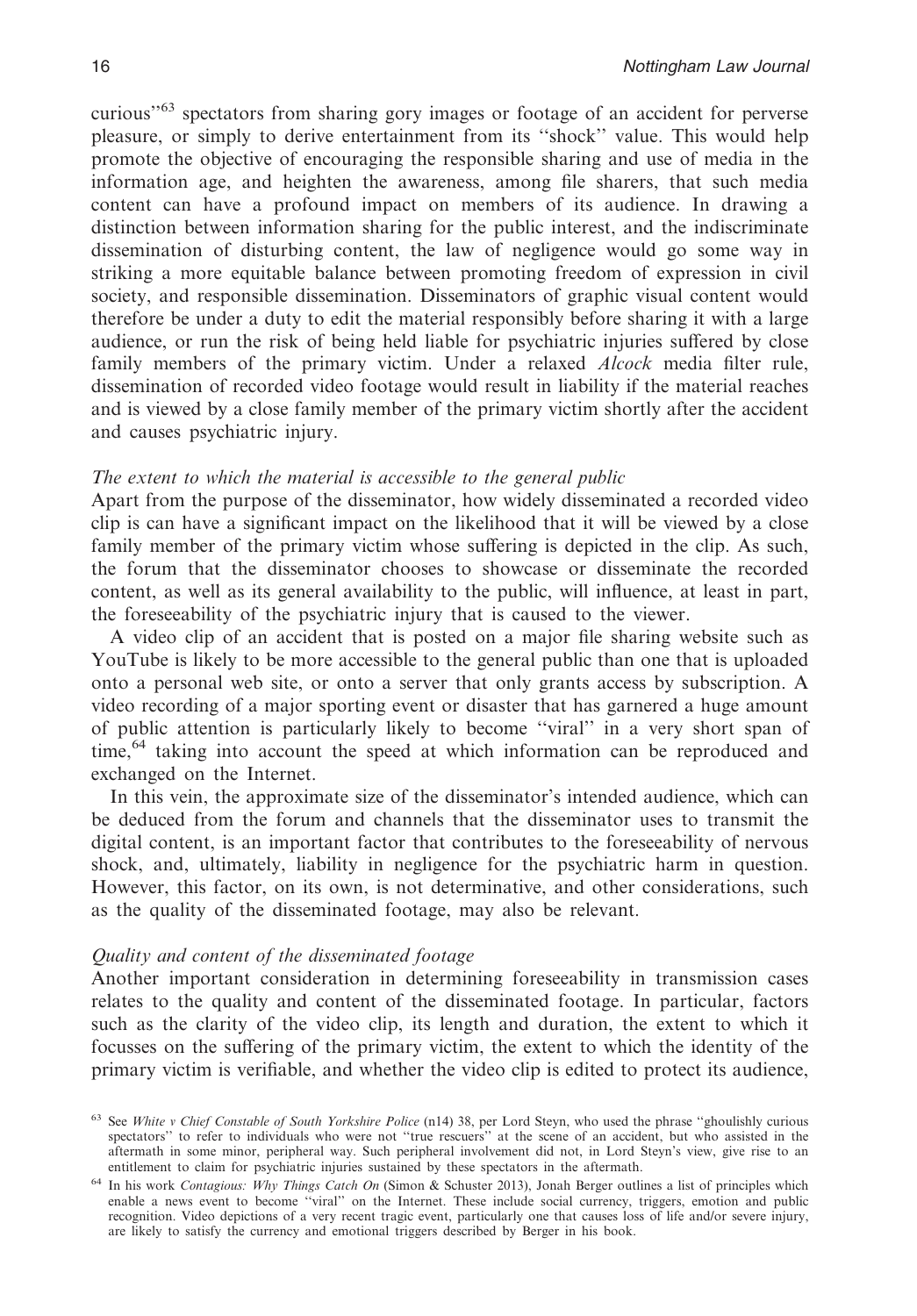are all likely to materially affect the foreseeability of any psychiatric injury that the viewer may sustain as a result of viewing the material.

In essence, an unedited, full-length video clip that captures, in high resolution, the entire sequence of events surrounding a tragic event, and that clearly depicts the primary victim's facial features and sheer magnitude of the physical injury, is more likely to contribute to a finding of foreseeability than a highly edited, unprofessionally taken and shaky video clip that does not clearly depict an identifiable primary victim.

#### *Whether there is a significant time lag*

The amount of time that has elapsed between the moment of the accident and the moment of transmission to the secondary victim is another important criterion in determining foreseeability. The primary reason for this is that the impact of viewing a shocking event is likely to be most acutely felt when it is perceived immediately or shortly after its occurrence, rather than days or weeks after, particularly if the victim has already heard about the event from another source. In this respect, it is the contention of this article that a secondary victim who perceives a tragic event through a media filter should not be treated differently from secondary victims who perceive the same event through their unaided senses, at least where the issue of time lag is concerned. It ought to be noted, at this point, that instantaneous and continuous video transmission of a live event through a hand-held mobile device is more likely to be unedited than a recorded broadcast, hence potentially strengthening the secondary victim's claim that the event was witnessed in its ''entirety''. For the purpose of determining foreseeability, a secondary victim who witnesses a tragic event, or its immediate aftermath, by viewing clear, unedited video footage depicting the primary victim's injury in graphic detail, within a short span of time after the accident, ought to be treated on an equal footing as another witness who perceives the same details through their unaided senses within the same time frame. Hence, a secondary victim who would otherwise satisfy the requirements of foreseeability and proximity in *Alcock* and *McLoughlin*, ought not to be denied recovery simply because their perception of the tragic event was facilitated by a media device or other equipment.

It must be emphasized, however, that the perception of the accident needs to satisfy the ''immediate aftermath'' threshold requirement in order to be eligible for recovery as a claim in nervous shock, regardless of whether the perception occurs through unaided senses or through a media filter. A prescribed time frame is necessary to keep the bounds of liability within reasonable limits. Hence, although the *Alcock* media filter rule, as currently formulated, is too narrow and restrictive for secondary victims, it is not the contention of this article that secondary victims seeking redress for psychiatric injury be given a prolonged amount of time within which to view a recorded version of the original accident. Relaxing the spatial proximity requirement, while maintaining the temporal proximity requirement in nervous shock cases, would help to strike a fairer balance between facilitating recovery by deserving claimants and avoiding a flood of litigation in the tort of negligence.

#### *Proximity of relationship between the primary and the secondary victim*

A further factor that would be a relevant consideration in determining whether a duty of care is owed relates to the relationship of consanguinity linking the secondary victim to the primary victim. In order to ensure that the boundaries of liability for nervous shock are kept within reasonable limits, only those secondary victims who have a close relationship, usually by blood or marriage, to the primary victim would be eligible to recover compensation for their psychiatric injuries.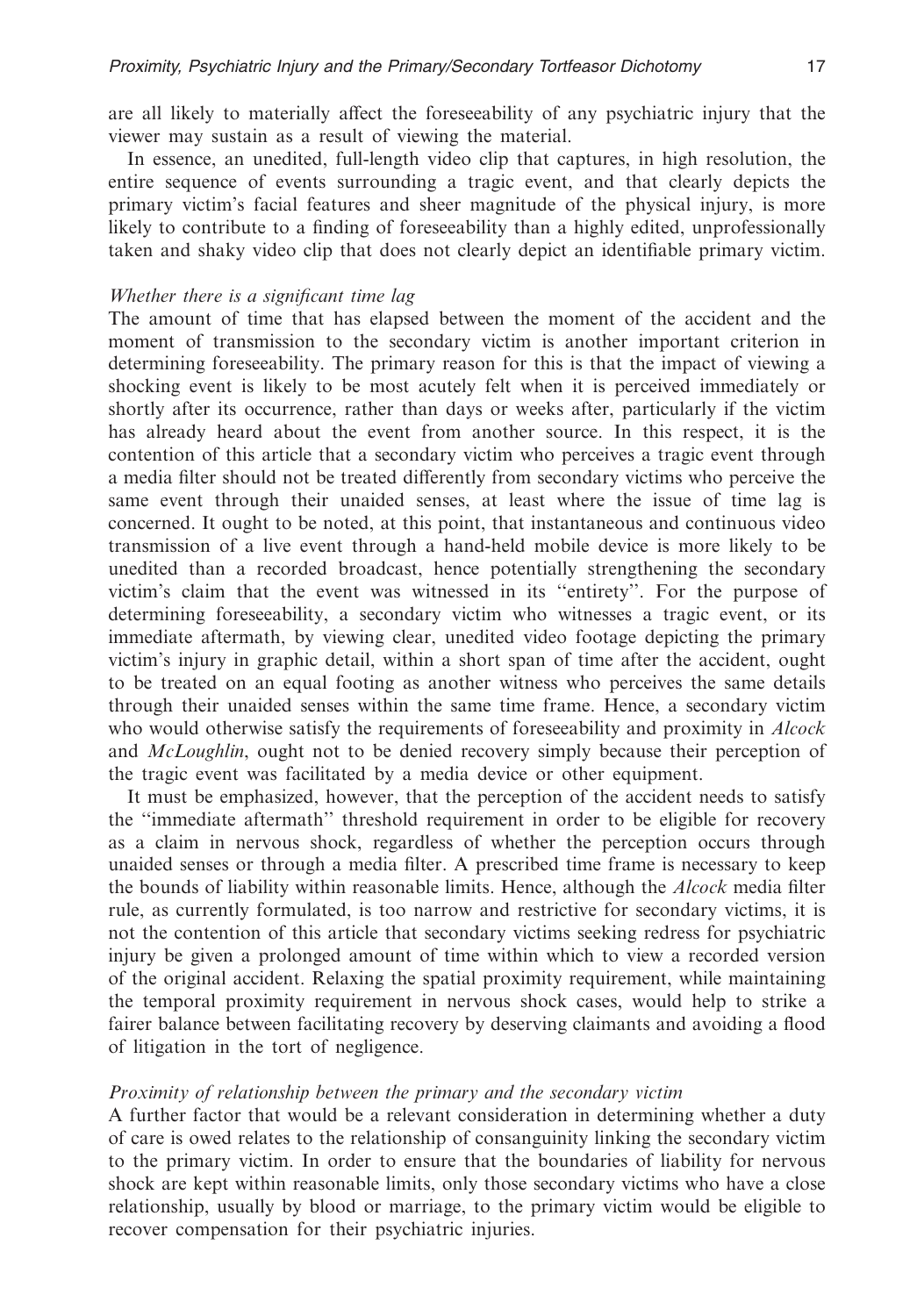In *Alcock*, close family members such as children and spouses were considered, as a rebuttable presumption, to have satisfied the consanguinity requirements for a claim by a secondary victim in nervous shock. Nevertheless, Lord Ackner emphasized that a close family relationship is to be determined, not by closed categories, but by reference to the love and affection normally associated with persons in such relationships that the defendant would reasonably contemplate as being closely affected by negligent acts of omissions.<sup>65</sup> A successful claimant for nervous shock would have to satisfy this requirement of proximity by blood or marriage, although mere proof of a family tie is not always determinative. The closeness of even blood relations can vary tremendously,<sup>66</sup> just as not all spouses regard each other with the same degree of affection. The present requirement of consanguinity can be appropriately applied to ''transmission cases'' to limit the class of eligible claimants to close relatives. The rationale for this rule is clear – the impact of severe injury is generally far more acutely felt by a close blood relation than by a distant relative or a casual acquaintance. Nevertheless, there are exceptions to this general proposition, and while a consanguinity requirement ought to be preserved in transmission-based nervous shock cases, there appear to be no strong policy reasons to deny claims by other family members not included in the ''traditional'' formulation, such as extended family members of the primary victim, as long as the requisite elements of closeness and affection are satisfied. The difficulty, and perhaps futility, of defining blanket rules for what constitutes a ''close family member'' is encapsulated in Stocker LJ's dictum, who astutely observes that no general definition is possible, since relatives or even friends may have love for the primary victim like that of a normal parent or spouse.<sup>67</sup>

# **CONCLUSION**

It has sometimes been observed that ''a broken heart is much harder to endure than a broken leg''.68 In a similar vein, it might be argued that ''an injured mind is far more difficult to nurse back to health than an injured body'' and can be more ''debilitating'' and "disrupting".<sup>69</sup> For many years, however, psychiatric injuries have been relegated to a position of secondary importance by the tort of negligence, which has traditionally given greater priority to claims for physical injuries and property damage. ''Nervous shock'' has been treated as a somewhat ''suspect'' category of harm, attracting greater scrutiny and more stringent tests for liability. While some of this scrutiny is justified by the unique nature of psychiatric damage, the restrictive approach laid down by judicial precedents in this field prevents many deserving claimants from recovering compensation for their injuries.<sup>70</sup>

This article has sought to demonstrate that some of the barriers against recovery are difficult to justify in light of the new modalities of communication in the information age. The traditional reticence that has characterized judicial decisions in this field, often driven by concerns regarding the expanding boundaries of negligence liability, is now

<sup>65</sup> See *Alcock v The Chief Constable of South Yorkshire Police* (n11) 919–920 (per Lord Ackner).

<sup>&</sup>lt;sup>66</sup> *Ibid* 921. Lord Ackner sums it up well when he writes, "The quality of brotherly love is well known to differ widely – from Cain and Abel to David and Jonathan.''

<sup>67</sup> *Jones and others v Wright* (n24).

<sup>68</sup> See Allen M. Linden & Bruce Feldthusen, *Canadian Tort Law* (9th edn, LexisNexis 2011) 445.

<sup>69</sup> See Nicholas J. Mullany and Peter R. Handford, *Tort Liability for Psychiatric Damage: The Law of ''Nervous Shock''* (Law Book Company 1993), 323.

<sup>70</sup> Southin J., for instance, suggests that the time is now right for scars on the mind to be treated as seriously as scars on the flesh. See *Rhodes v C.N.R. Co.* [1990] BCJ No. 2388, 5 CCLT (2d) 118 (CA) 182.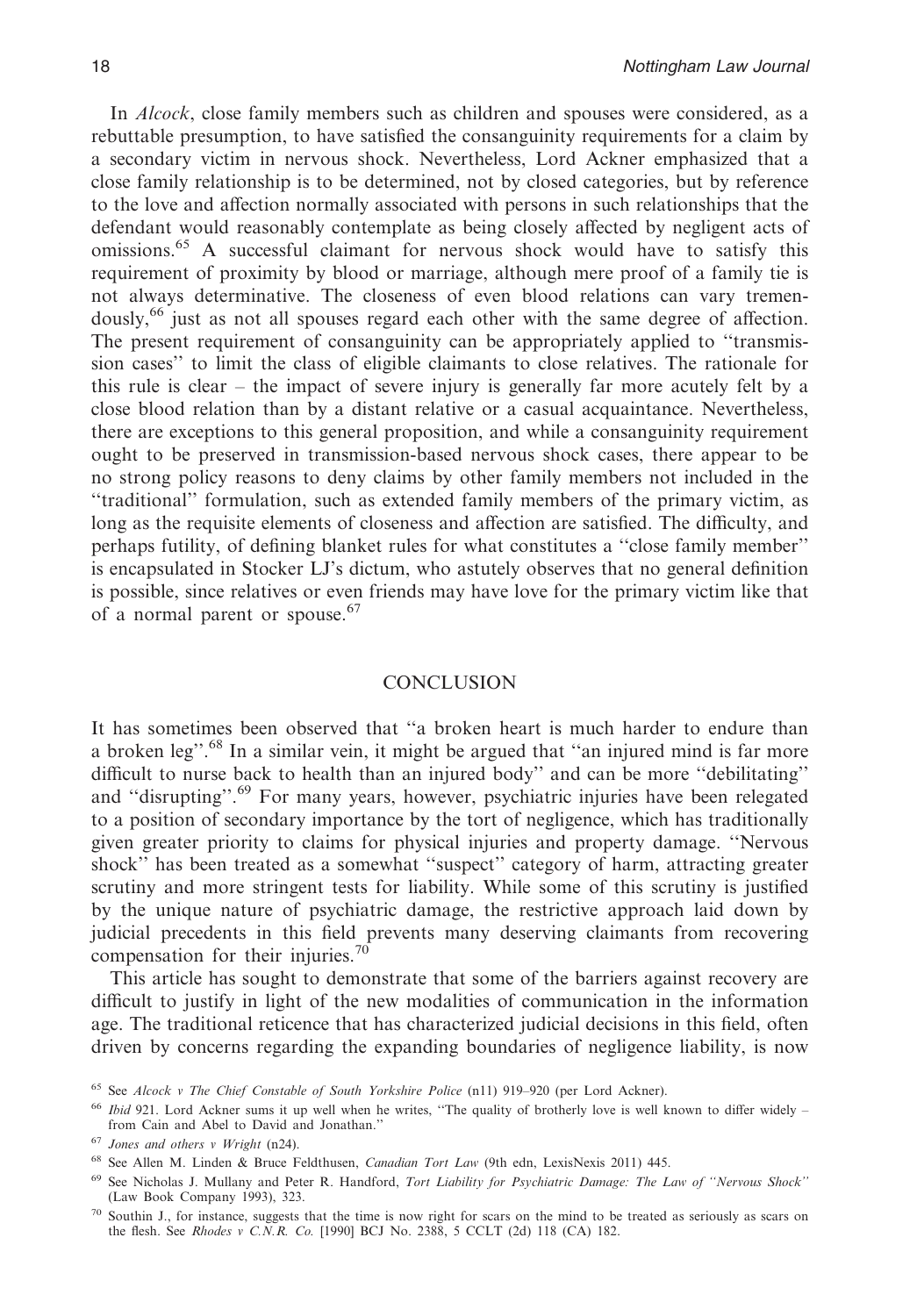no longer a thoroughly convincing basis on which to deny recovery, particularly to secondary victims who satisfy the ''temporal proximity'' and ''consanguinity'' requirements. The foreseeability of transmission, coupled with the limiting factor imposed by the requirement of consanguinity, mandate a critical re-evaluation of the traditional tests for liability that have focused primarily on the physical proximity of the secondary victim to the scene of the accident. It has been argued, in line with developments in other parts of the Commonwealth, that physical proximity should no longer be the determining criterion for liability in the case of secondary victims, and that the *Alcock* media filter rule should be relaxed to allow recovery in deserving cases where the transmission of recorded media and the subsequent nervous shock are both foreseeable.

In addition, this article has raised a number of policy grounds in support of a separate category of tortfeasor in secondary victim cases – the ''secondary tortfeasor'' who negligently disseminates footage of a tragic event caused by the primary tortfeasor. Recognizing a duty of care on the part of content disseminators would play an important role in fostering responsible communication in the digital age, and to hold negligent disseminators legally responsible for their careless or reckless behaviour. The requirement of consanguinity between the primary victim and secondary victim would, in addition, place restrictions on the classes of eligible claimant, thereby alleviating the concern that such a category might open the floodgates of litigation. Nevertheless, guidelines on the factors to be used in determining the presence of a duty of care in transmission cases, such as the five part test outlined in this article, would be helpful in redefining the boundaries of negligence liability in such cases. The chain of causation linking carelessness to psychiatric injury needs to be examined more closely and critically in an age where technology has radically altered the modes of communication, so as to strike a fairer balance between deterrence and compensation in the ''information age'', and to redistribute, in a more equitable fashion, the burdens and benefits of socially responsible communication in modern society.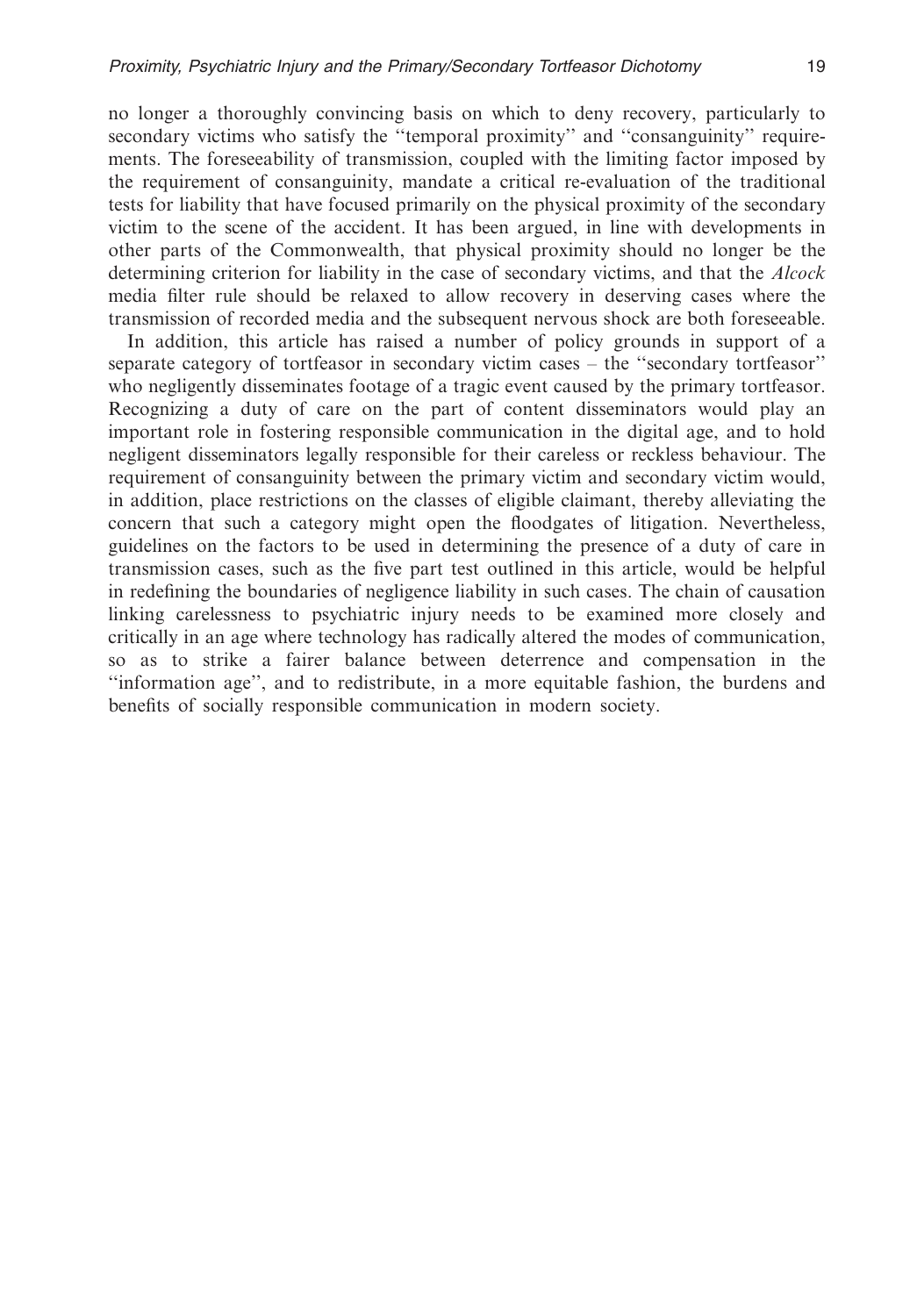# **LOUDER THAN WORDS: ACCEPTANCE BY CONDUCT OF UNILATERAL OFFERS**

### *DANIEL DAVISON-VECCHIONE\**

# INTRODUCTION

The role of conduct in contractual formation has been adopted by UNIDROIT in their proposals for an international law of contract. Article 2.1.1. of the UNIDROIT Principles of International Commercial Contracts 2010 provides that a contract may be concluded ''by conduct of the parties that is sufficient to show agreement''. This reflects Holmes' 19th century observation that ''the making of a contract does not depend on the state of the parties' minds [but] on their overt acts''.1 Ever since Mrs Carlill was immortalised in legal history by purchasing her carbolic smoke ball and using it as directed, $2$  it has been accepted in English law that, if the terms make it possible, a unilateral offer can be accepted by conduct, even if the offeror is at that moment unaware of the acceptance. Acceptance by conduct therefore forms an exception to the general principle that there must be *consensus ad idem* (a ''meeting of the minds'') to form a contractual agreement.

In spite of how long-established a point of law it is, the basis in principle for acceptance by conduct remains remarkably unclear, particularly where the offeree has only partly completed the requested performance, but this is still found to be effective acceptance. The following arguments will be advanced over the course of this article: (i) the point at which part performance amounts to an effective acceptance by conduct is dependent upon factual circumstances; (ii) the existence of an implied term is not a satisfactory explanation for the prevention of an offeror from revoking his or her offer after part performance; (iii) the existence of a collateral contract is likewise an unsatisfactory explanation; (iv) the prevention of revocation can be best rationalised on the grounds of equity. There exist views contrary to those expressed, but these will be addressed in turn.

#### THE QUESTION OF PART PERFORMANCE

In *Great Northern Railway v Witham*, <sup>3</sup> the defendant sent a tender to supply the plaintiffs ''in such quantities as the company's store-keeper might order from time to time''. The Court of Common Pleas held that a contract had arisen as by placing their order, the plaintiffs had ''done something which amounted to a consideration for the defendant's promise''.<sup>4</sup> In his judgment, Brett J made a now famous example of a unilateral contract to walk to York for £100: by the offeree's going to York at the offeror's request, the offeror becomes contractually bound by his or her promise.<sup>5</sup> Whilst this example makes it clear that to undertake the performance requested in the

<sup>5</sup> *Ibid.*,

<sup>\*</sup> School of Law, University of Surrey. The author gives his warmest thanks to Dennis Paling, Elaine Carter, Michael Connolly and Rudy Baker for their helpful comments on an early draft of this article, as well as to the anonymous peer reviewers.

<sup>1</sup> Oliver Wendell Holmes, *The Common Law* (Barnes & Noble 2004) 188.

<sup>2</sup> *Carlill v Carbolic Smoke Ball Co* [1893] 1 QB 256 (CA).

<sup>3</sup> (1873–74) LR 9 CP 16.

<sup>4</sup> *Ibid*., 19.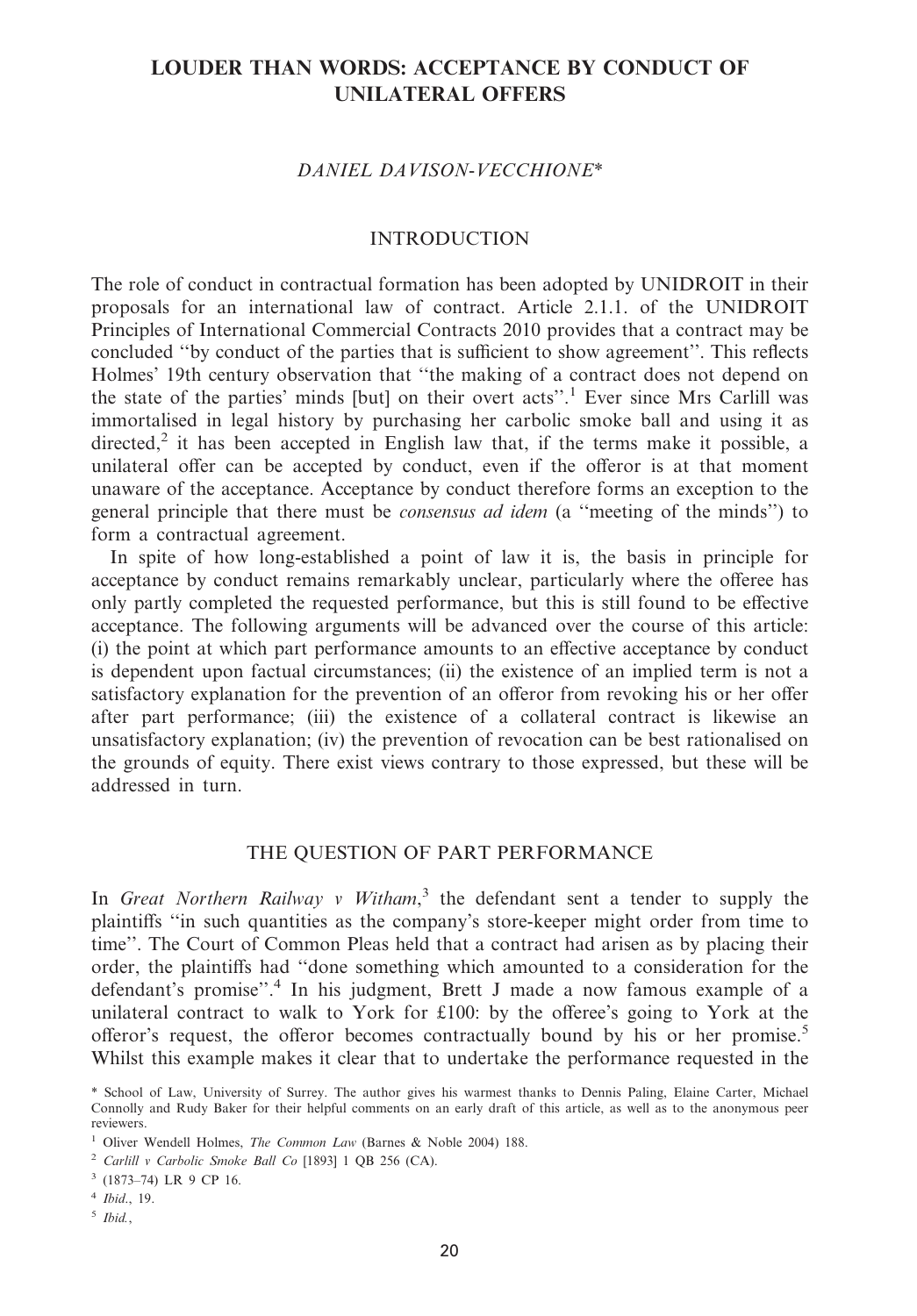offer is sufficient to create a binding agreement, it does not completely establish the point at which the acceptance becomes effective. It remains uncertain if the offeror is contractually bound once the offeree has *begun* the requested performance or if the offeree needs to have *completed* the performance. Put another way, is the offeror bound once the offeree has taken the first step towards York, or is the offeror only bound once the offeree has actually reached York? Brett J believed the offer to be revocable at any point before the offeree's arrival in York.<sup>6</sup> Nonetheless, there is authority to support the view that the mere commencement of performance is sufficient to render the offer irrevocable, providing that the performance is not abandoned.

A prominent case supporting this standpoint is *Errington v Errington and Woods*. 7 Here a father told his daughter-in-law that the house he had purchased would become hers if she continued to occupy it and pay off the remaining mortgage instalments. Possession proceedings were brought against the daughter-in-law by the father's widow following his death. It was held by Denning LJ that the father's promise amounted to a unilateral offer which could ''not be revoked by him once the couple entered on performance of the act, but it would cease to bind him if they left it incomplete and unperformed".<sup>8</sup> As this "was the position during the father's lifetime", $9$  it would continue to be the position after his death, allowing the daughter-in-law to remain in the property since she had continued to pay off the mortgage.

The *Errington* principle was approved by the Court of Appeal in *Soulsbury v* Soulsbury,<sup>10</sup> where the deceased had agreed to leave a lump sum to his former wife in return for her not enforcing periodical maintenance payments to which she was entitled. Whilst it was acknowledged by Longmore LJ that there was a stronger case for a unilateral contract than in *Errington*, since ''Mrs Soulsbury had completed all possible performance of the act required for enforcement of Mr Soulsbury's promise",<sup>11</sup> his Lordship recognised it to be the governing principle that once the promisee has begun to act on the promise, "the promisor cannot revoke or withdraw his offer" unless the promisee subsequently ceases to perform.<sup>12</sup>

In *Schweppe v Harper*<sup>13</sup> there was an agreement by the claimant to annul the defendant's bankruptcy and secure finance to pay off his creditors in exchange for a fee. Whilst the majority in the Court of Appeal held that on the facts there was no contract because the terms of the agreement were insufficiently certain, it was stated by Waller LJ that where an offer has been made "to pay for the performance of a certain task, part performance can produce a contract under which that offer cannot be withdrawn".<sup>14</sup> It was further suggested by his Lordship that there should be a greater reluctance to allow an offeror to revoke his or her offer after part performance by the offeree where ''there is a real benefit being accepted by the offeror from that part performance''.15 This was rationalised by the need for the courts not to support sharp practice unless this is unavoidable; as such, ''if A offers to pay £1000 if B walks from

<sup>6</sup> *Ibid.,* [1952] 1 KB 290 (CA). *Ibid*., 295. <sup>9</sup> *Ibid.,* [2007] EWCA Civ 969, [2008] Fam 1. *Ibid*., 20. *Ibid*., 19–20. [2008] EWCA Civ 442.

<sup>14</sup> *Ibid*., 46.

<sup>15</sup> *Ibid*.,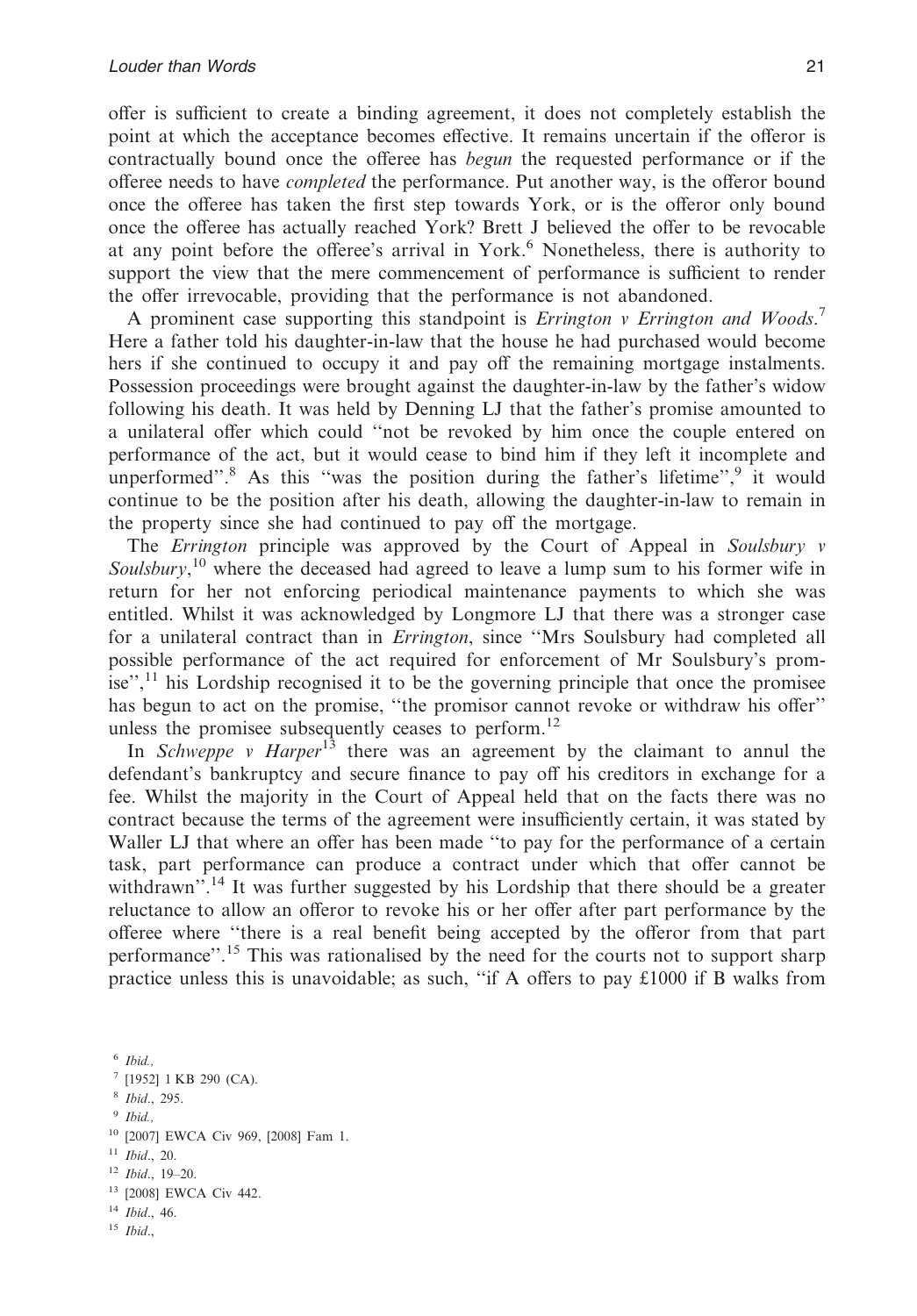London to York, A should not be entitled to withdraw that offer once it is realised B is within very few miles of York''.16

It thus appears that part performance by the offeree will be sufficient to prevent an offeror from revoking his or her offer, but that this is dependent upon circumstantial factors such as the extent to which the offeree had completed performance at the time of the attempted revocation, whether the offeree was at this point continuing to perform the requested action, and whether the offeror had received a benefit from the commenced performance. Nonetheless, the question remains unanswered as to what the basis for this prevention of revocation is. The following possible theories will therefore be discussed: the existence of an implied term, the existence of a collateral contract, and the raising of an equity in favour of the offeree by reason of his or her reliance on the promise.

### THE IMPLIED TERM THEORY

In *Mackay v Dick*<sup>17</sup> there was an agreement to purchase an excavator required for the construction of a railway line on the condition that it could excavate a given quantity of clay in a fixed time on a ''properly opened-up face''. The excavator was delivered by the pursuers and after it had experienced some difficulties, the defender refused to give it any further trial to ascertain whether it could fulfil the agreed condition. The pursuers were held by the House of Lords to be entitled to payment of the excavator's price. As stated by Lord Blackburn, ''the Defender, having had the machine delivered to him, was by his contract to keep it, unless on a fair test according to the contract it failed to do the stipulated quantity of work''.18 Additionally, Lord Watson cited with approval a passage from *Bell's Principles* that where a debtor ''bound under a certain condition [has] impeded or prevented the event'' necessary for the creditor to complete contractual performance, it is held to be accomplished if the creditor has done all he or she can to fulfil the incumbent condition.<sup>19</sup>

It can be argued that these aspects of the *ratio* in *Mackay* hold little relevance to the position in English law on acceptance by conduct as they concerned a condition precedent in a bilateral contract rather than the acceptance of a unilateral offer. Additionally, one could argue that the principle outlined by Lord Watson is solely reflective of the position in Scots law. Nevertheless, since *Mackay* the notion of an implied obligation that the offeror will not frustrate the offeree's attempt to fulfil the necessary condition has seen support in English case law. In *Daulia Ltd v Four Millbank Nominees Ltd*<sup>20</sup> the plaintiffs sought damages for the breach of an oral agreement that the defendants would exchange contracts for the sale of certain properties if the plaintiffs attended their offices with a draft contract that accorded with the terms already agreed, as well as a banker's draft for the amount of the deposit.

It was held by the Court of Appeal that whilst there was a valid unilateral contract, as it concerned the disposition of an interest in land, the now-repealed s 40 of the Law of Property Act 1925 applied and, in the absence of writing, this could be enforced only "if there was sufficient part performance to take the case out of the section".<sup>21</sup> The

<sup>16</sup> *Ibid*., 45.

<sup>17</sup> (1881) 6 App Cas 251 (HL).

<sup>18</sup> *Ibid*., 264.

<sup>19</sup> *Ibid*., 270; George Joseph Bell, *Principles of the Law of Scotland* (10th ednT&T Clark 1899) § 50.

<sup>20</sup> [1978] Ch 231 (CA).

<sup>21</sup> *Ibid*., 245.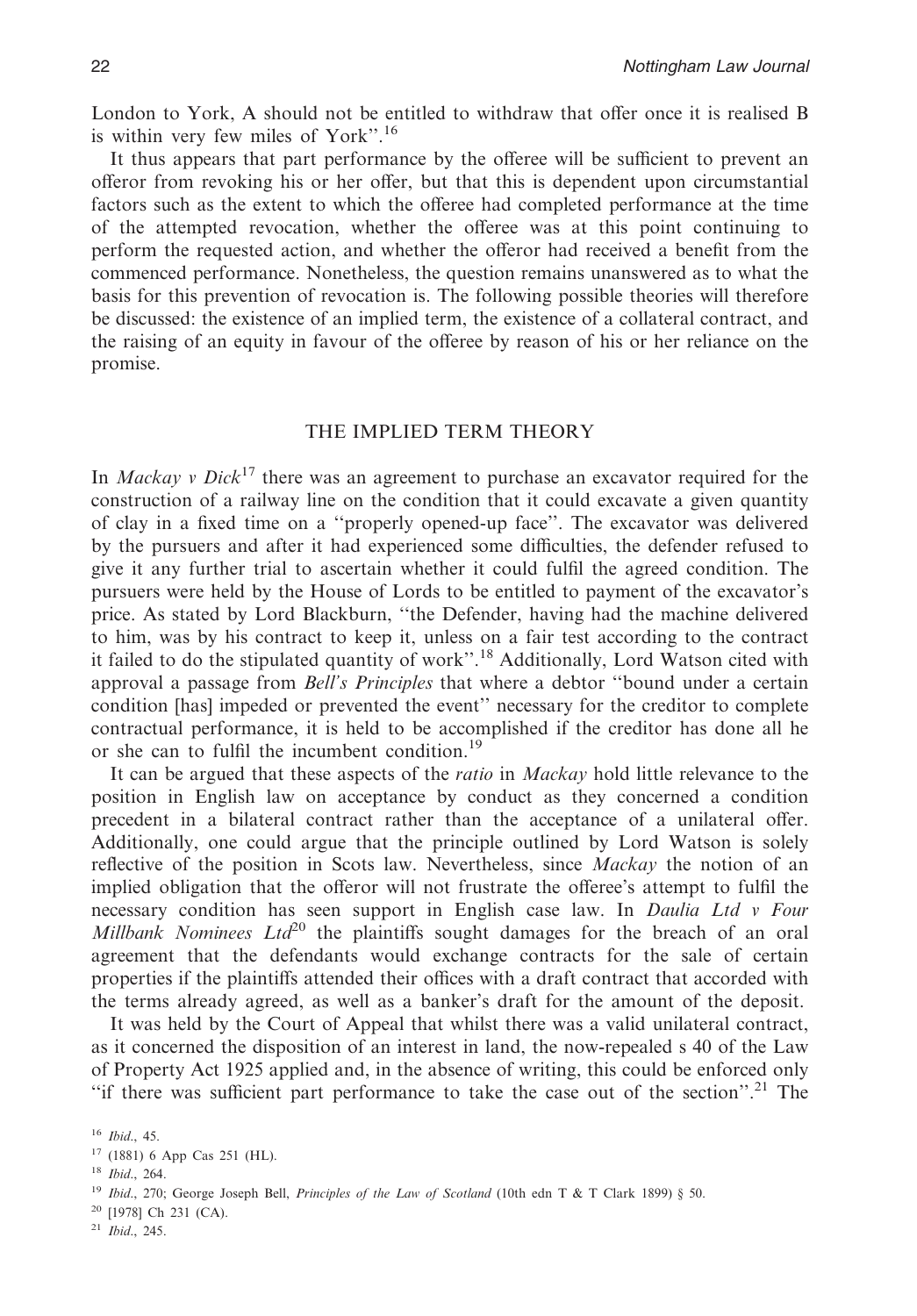agreement was found to be unenforceable as the plaintiffs' actions appeared to have been done in contemplation of entering a contract rather than in performance of a contract.22 Whilst the *ratio* in *Daulia* turned on the statutory regime which then governed contracts for the sale and disposition of interests in land, in his judgment Goff LJ made some observations on unilateral contracts in general. One such observation was that where a condition has been imposed by the offeror, ''there must be an implied obligation on the part of the offeror not to prevent the condition becoming satisfied'', which arises ''as soon as the offeree starts to perform''.23

Complications for the implied term theory arise from *Luxor v Cooper*. <sup>24</sup> Here an action was brought by Cooper against two companies for a commission, which he alleged to have been agreed to be paid for his introduction of the purchasers of the companies' property. Cooper further alleged that there was an implied term in the contract between him and the companies that nothing would be done to prevent him from earning the commission in accordance with the contract, and that this term had been breached by the companies' failure to complete the contract of sale with his client. The House of Lords found for the companies, with Viscount Simon LC distinguishing *Mackay* on the basis that the work Cooper was invited to do (producing an offer for the property) did "not require [the defendants'] co-operation at all".<sup>25</sup> Furthermore, Lord Wright held that in cases such as *Mackay* where a defendant is alleged to have ''prevented the plaintiff from fulfilling a condition on which his right to payment depends'', it must be shown that the act which prevented this fulfilment ''was wrongful, and the wrong would be generally a breach of the contract".<sup>26</sup>

Whilst it is true that *Luxor* dealt with issues of agency which did not arise in either *Mackay* or *Daulia*, their Lordships' decision raises serious questions as to when an obligation to not prevent the promisor's condition from being satisfied can be implied: is it as universal as suggested in *Daulia*, arising immediately upon the commencement of performance, or is it narrowed to circumstances where co-operation is required by the offeror, or where the offeror's intervening act is wrongful? What is most damaging to the implied term theory, however, is its artificiality. As explained by Bowen LJ in *The Moorcock*, <sup>27</sup> contractual terms implied at common law are based upon what the courts consider necessary to give effect to the presumed intentions of the parties.<sup>28</sup> For a period in the late 19th and early 20th centuries, such terms enjoyed popularity as a means of rationalising the imposition of or release from obligations under a contract. This can be seen from the introduction of the doctrine of frustration in *Taylor v Caldwell*, <sup>29</sup> where Lord Blackburn held the parties' contractual duties to have ended after a hired hall burned down "without fault of either party",<sup>30</sup> which he based on an implied term giving effect to what the parties presumably intended to occur if performance of the contract became impossible. $31$ 

Nevertheless, as stated by Lord Denning in *The Eugenia*, <sup>32</sup> by the mid-20th century this theoretical basis for the doctrine had been ''discarded by everyone, or nearly

 *Ibid*., 243. *Ibid*., 239. <sup>24</sup> [1941] AC 108 (HL). *Ibid*., 118. *Ibid*., 148. (1889) 14 PD 64 (CA). *Ibid*., 68. (1863) 122 ER 309. *Ibid*., 315. *Ibid*., 312. [1964] 2 QB 226 (CA).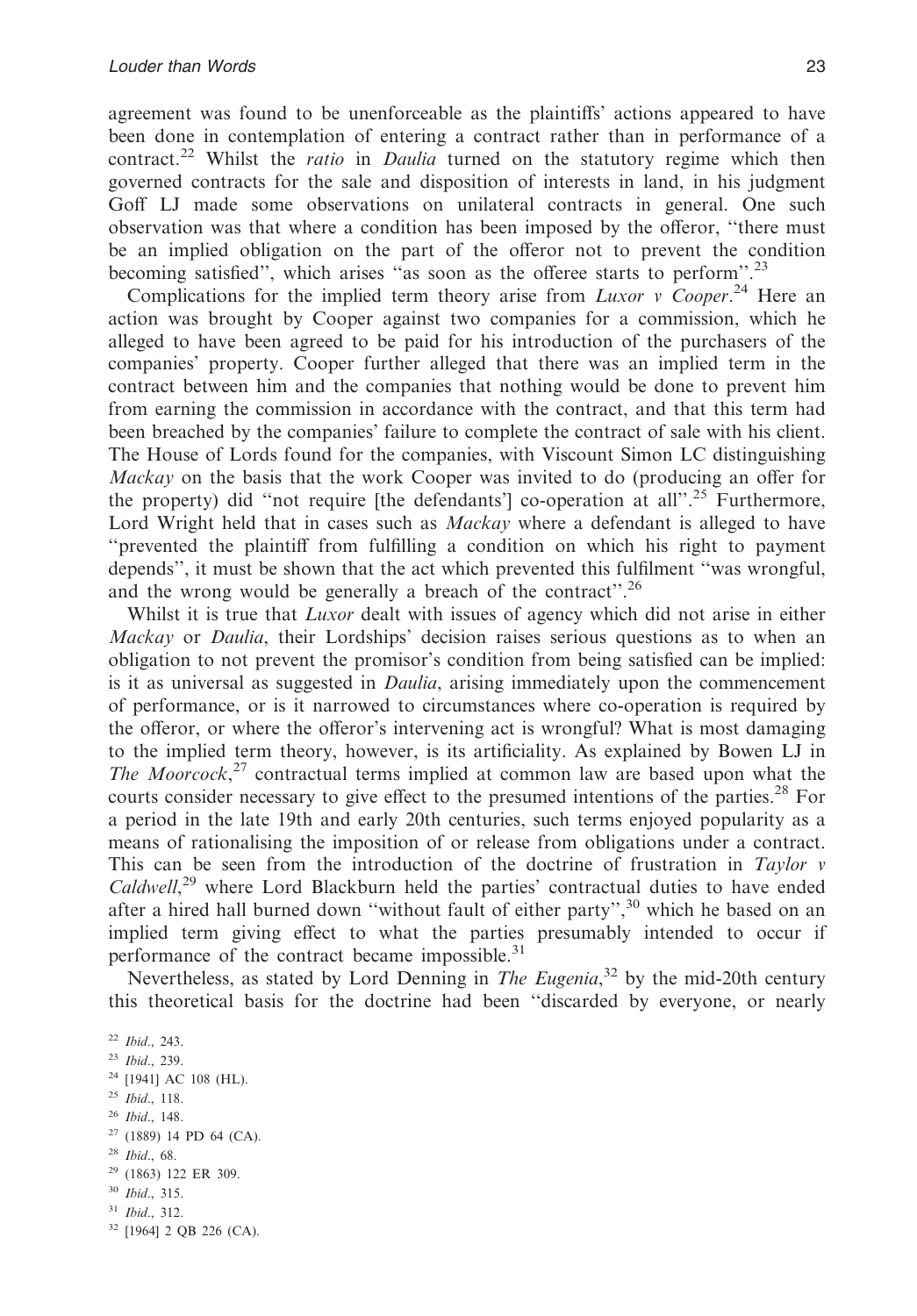everyone, for the simple reason that it does not represent the truth".<sup>33</sup> It is submitted that rationalising the prevention of revocation where there has been part performance on the basis of an implied obligation should likewise be abandoned. Not only does it suffer from the inherent problem with terms implied at common law of being based on a legal fiction as to the parties' intentions, but the willingness of the courts to deem acceptance by conduct as effective in some instances where part performance has been embarked on, but not in others, discounts any possibility of a general obligation to not prevent the condition from being satisfied. Furthermore, attempting to explain the judicial inconsistency by claiming that a term is implied in only certain cases does little more than create uncertainty as to when such an implication can be made; uncertainty which a doctrine based on unreal intentions is simply too blunt an instrument to remove with any precision.

# THE COLLATERAL CONTRACT THEORY

Related to the theory of an implied term to not prevent the stipulated condition from being satisfied is that of the existence of a contract which is collateral or ancillary to the primary contract between the parties. The basis of collateral contracts is well illustrated by *Shanklin Pier v Detel Products*. <sup>34</sup> Here the plaintiff pier owners had instructed the painters with whom they had contracted to use a particular paint manufactured by the defendant company, two coats of which was understood to be able to last for seven to ten years minimum because of a warranty provided by the defendants. The paint turned out to be unsuitable, causing the plaintiffs to be put to extra expense. Whilst the defendants were a third party to the contract between the plaintiffs and the painters, the action for breach of warranty was successful. In the King's Bench Division, McNair J held there to be valuable consideration provided for the warranty by the plaintiffs in the form of causing a third party (the painters) to purchase the defendants' warranted product.<sup>35</sup> It therefore appears that the existence of a collateral contract is based on the promisor receiving an indirect, valuable benefit from the action taken in reliance by the promisee.

The theory that an offeror is prevented from revoking the offer after the offeree has begun to perform because of a collateral contract between the parties has some support from the case law on auctions. In *Warlow v Harrison*<sup>36</sup> it was outlined *obiter* by the Court of Exchequer Chamber that where an auction is advertised to be without reserve, a unilateral offer is made that there will be no reserve, with the highest *bona fide* bid constituting acceptance of this offer.37 These *dicta* were applied in *Barry v Davies (t/a Heathcote Ball & Co)*<sup>38</sup>, where the plaintiff made a bid of £200 at an auction without reserve for two engine analysers, approximately worth £14,000 each. The auctioneer, considering the bid too low, withdrew the analysers from sale. The action against the auctioneer succeeded on basis of a breach of collateral contract, the consideration for this contract existing ''in the form of detriment to the bidder, since his bid can be

- <sup>34</sup> [1951] 2 KB 854 (KB).
- <sup>35</sup> *Ibid*., 856.
- <sup>36</sup> (1858) 1 Ellis and Ellis 295.
- <sup>37</sup> *Ibid*., 307–08.
- <sup>38</sup> [2000] 1 WLR 1962 (CA).

<sup>33</sup> *Ibid*., 238.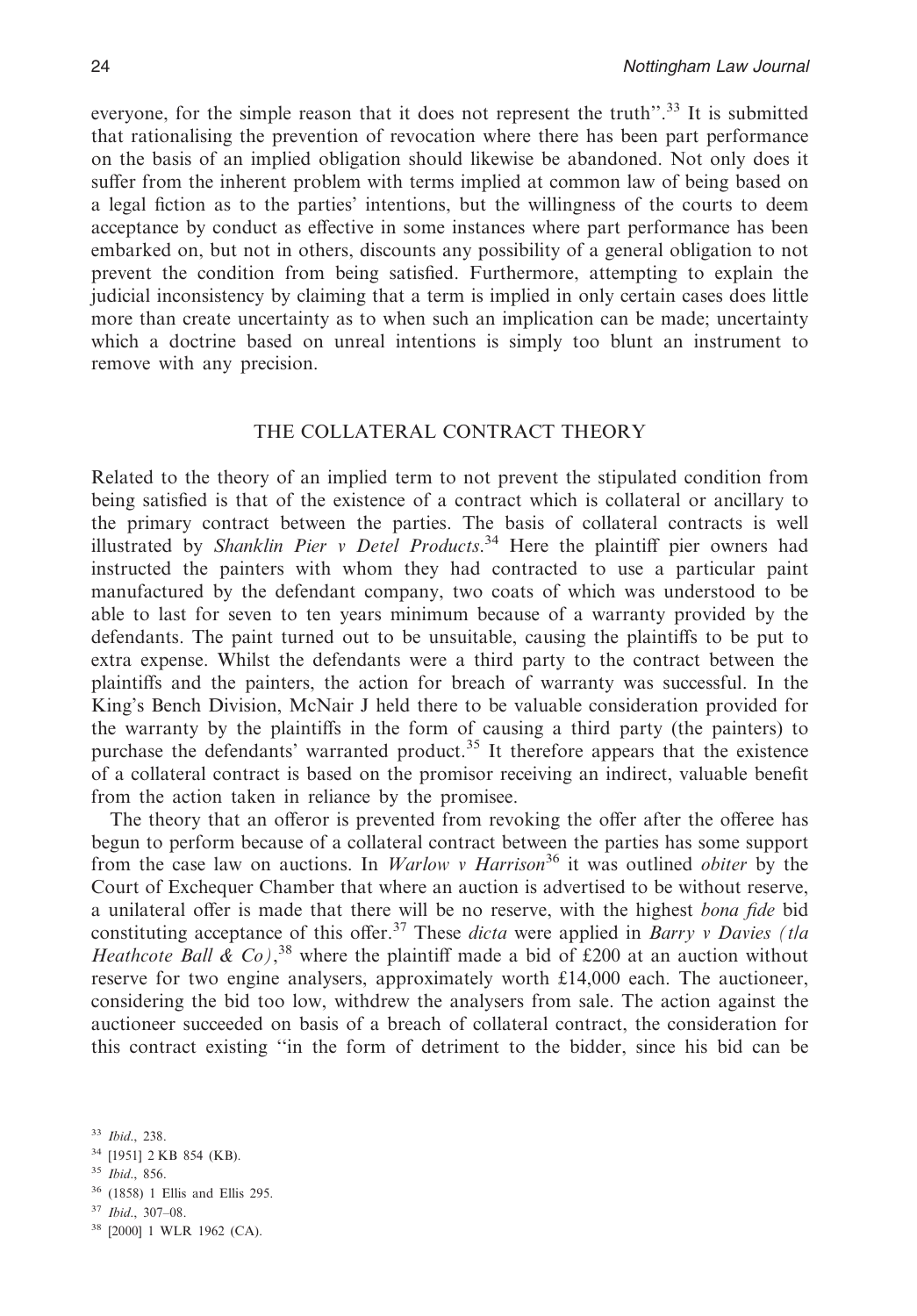accepted unless and until it is withdrawn, and benefit to the auctioneer as the bidding is driven up".<sup>39</sup>

The collateral contract theory can additionally be supported by the case law discussed above in respect of the implied term theory. After all, one could take the view that the discussion in *Daulia* and *Luxor* of a possible contractual obligation to not prevent the condition outlined in the offer from being satisfied necessarily depends on the existence of an ancillary contract between the parties into which such a term can be implied. In other words, there can be said to be a collateral contract which arises from the offeree's part performance and that it is the breach of an implied term under this contract, not the main contract formed by acceptance of the offer, which gives rise to the offeree's right to damages for the offeror's act of revocation. Such an interpretation would, however, not avoid the problematic issues outlined above regarding implied terms.

Despite its support in case law, the collateral contract theory shares a common, crucial weakness with the implied term theory: artificiality. This manifests itself in two notable respects. First, much like an implied term, a collateral contract is little more than a legal fiction designed to justify the courts' imposition of contractual rights and duties upon the parties, irrespective of their actual intentions. Second, like any contract, the existence of a collateral contract depends upon the finding of valuable consideration. As defined by Pollock and accepted by Lord Dunedin in *Dunlop Pneumatic Tyre Co Ltd v Selfridge & Co Ltd*, consideration is the act or forbearance by one party ''for which the promise of the other is bought''.40 The consequent problem is that to make the finding of an exchange of value between the parties necessary to establish a collateral contract, the courts will often interpret consideration in a significantly broad and unconventional manner.

This can be seen from *Wells (Merstham) v Buckland Sand and Silica Co*, <sup>41</sup> where sand was supplied through a third party to the plaintiff chrysanthemum growers, which was warranted to conform to a certain analysis. The sand did not conform to the analysis and proved unsuitable for the propagation of chrysanthemum plants, causing the plaintiffs to suffer loss. In the Queen's Bench Division, Edmund Davies J held there to have been a breach of collateral contract, stating that there are only two ingredients required for such a contract. The first of these ingredients was stated to be ''a promise or assertion  $[\ldots]$  as to the nature, quality or quantity of the goods which [the promisee] may reasonably regard as being made *animo contrahendi*<sup>142</sup> (in other words, with the intent to be bound). The second ingredient was stated to be the ''acquisition by [the promisee] of the goods in reliance on that promise or assertion''.43 It was further held that ''the act of entering into the main contract'' provided all the necessary consideration for the collateral contract.<sup>44</sup>

As such, the question arises of whether the act of part performance itself amounts to good consideration for a collateral contract. Such a standpoint is supported by the suggestion of Waller LJ in *Schweppe* above that ''part performance can produce a contract under which [the offer] cannot be withdrawn<sup>", 45</sup> Whilst it has the advantage of not requiring the strained finding of an economic benefit which indirectly flows to

- <sup>42</sup> *Ibid*., 180.
- <sup>43</sup> *Ibid.,*
- <sup>44</sup> *Ibid.,*

<sup>39</sup> *Ibid*., 1967.

<sup>40</sup> [1915] AC 847 (HL) 855; Frederick Pollock, *The Principles of Contract At Law and In Equity* (8th ed Stevens and Sons Ltd) 175.

<sup>41</sup> [1965] 2 QB 170 (QB).

<sup>45</sup> n 13., 46.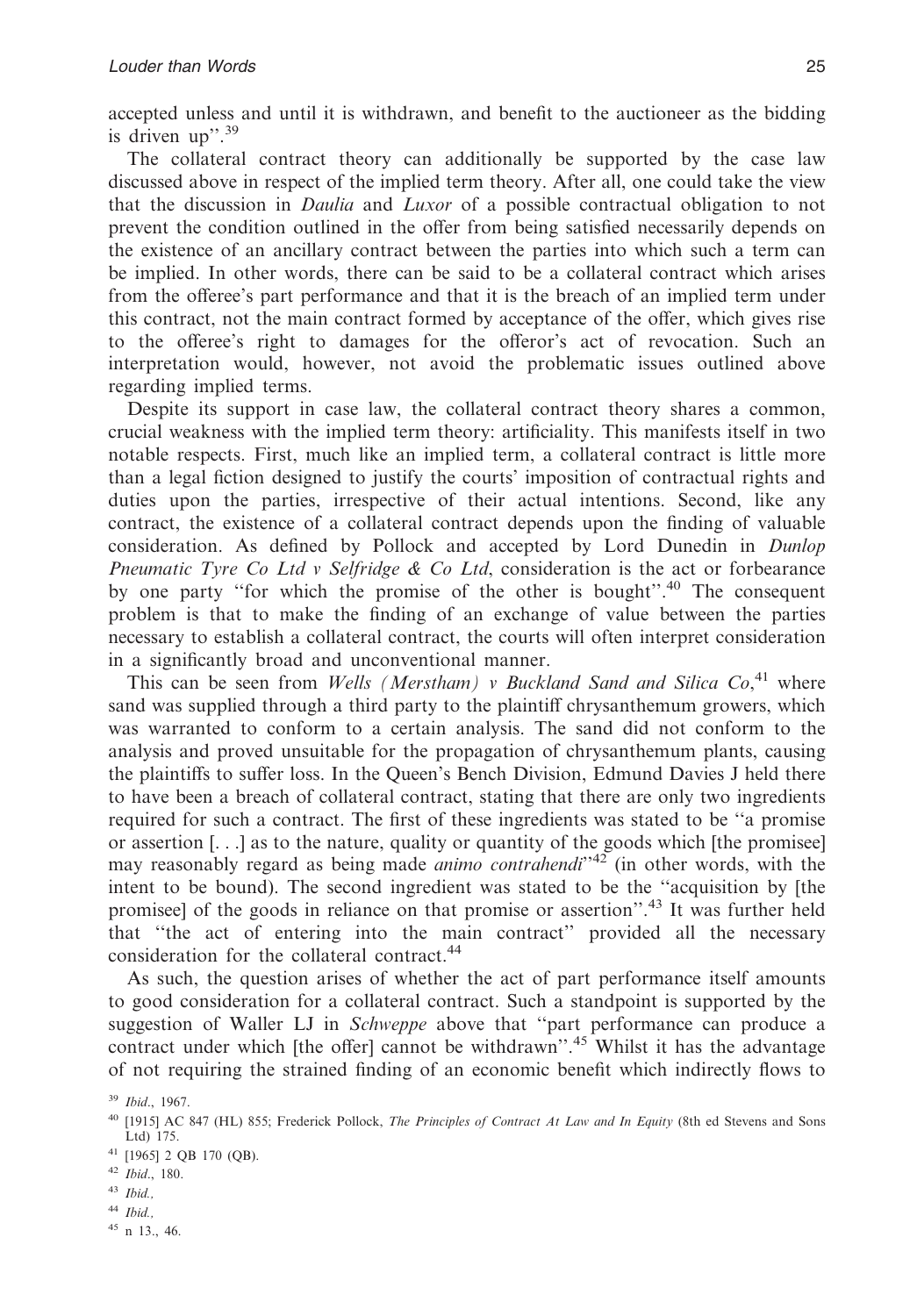the offeror in accordance with *Shanklin Pier* above, this interpretation is not without its shortcomings. Like the implied term theory, questions are raised as to why in such cases as *Errington* the offeree's commencement of part performance has been found sufficient to prevent the offeror from revoking, whilst in other cases such as *Luxor* it has not. After all, if the act of part performance itself constitutes the execution of consideration for a collateral contract between the parties, it should logically follow that such would be true in any case in which performance is embarked upon by the offeree. It is thus submitted that whether viewed through the lens of an indirect, economic benefit as good consideration or that of part performance itself as good consideration, the collateral contract theory cannot provide a coherent explanation for the prevention of revocation upon part performance. This is because the theory produces too much judicial lip service to the traditional elements of contractual formation and, like the implied term theory, fails to explain the courts' inconsistent decisions on whether part performance amounts to effective acceptance.

On a final note, as seen from the above authorities on auctions and warranties, much of the case law on collateral contracts governs situations where a claimant in an existing contractual relationship brings an action against a third party. In other words, collateral contracts are, by and large, simply used as a means of circumventing privity of contract. As such, many of the justifications put forward by judges in cases on collateral contracts, such as the notion that entry into the main contract is sufficient consideration for a collateral contract, cannot be applied to situations where the claimant is in no contractual relationship to begin with. In light of this limitation to its usefulness, as well as the aforementioned issues of artificiality in respect of the parties' intentions and the finding of consideration, the collateral contract theory provides little assistance in rationalising acceptance by conduct.

# EXPLANATIONS IN EQUITY: THE BASIS

With the implied term and collateral contract theories discarded, the search for a principled basis of acceptance by conduct will be taken beyond the boundaries of the common law and into the realms of equity. Particular emphasis will be drawn to the case law relating to equitable estoppel. Equitable estoppel is an umbrella term for a set of doctrines which operate in equity to prevent a representor from unconscionably reneging on an understanding which has been relied on by the representee, even if the representor would be permitted to do so at law.46 As explained by Lord Denning in *Crabb v Arun DC*<sup>47</sup> the equitable estoppels are examples of equity "[coming] in, true to form, to mitigate the rigours of strict  $law$ <sup>2,48</sup>

Before discussing the relevance of the authorities on equitable estoppel, it should be established why it is necessary to consider these authorities in respect of acceptance by conduct rather than those on common law estoppel. The manner in which common law estoppel is understood to operate is well-illustrated by *Cadbury Schweppes plc v Halifax* Share Dealing Ltd,<sup>49</sup> where an indemnity was claimed by Cadbury Schweppes from the defendant stockbrokers to recover losses they had suffered as a result of fraudsters

<sup>46</sup> To clarify, the author is using the term 'equitable estoppel' as understood in English law: *Lester v Woodgate* [2010] EWCA Civ 199 [25] (per Patten LJ). Contrastingly, American courts tend to use it more specifically to describe the form of estoppel that prevents a party from taking unfair advantage of a representation of material fact upon which the representee has relied to a change of position: *Wurl v Polson School District No 23* 127 P3d 436, 443 (Mont 2006).

<sup>47</sup> [1976] Ch 179 (CA).

<sup>48</sup> *Ibid*., 187.

<sup>49</sup> [2006] EWHC 1184 (Ch), [2006] BCC 707.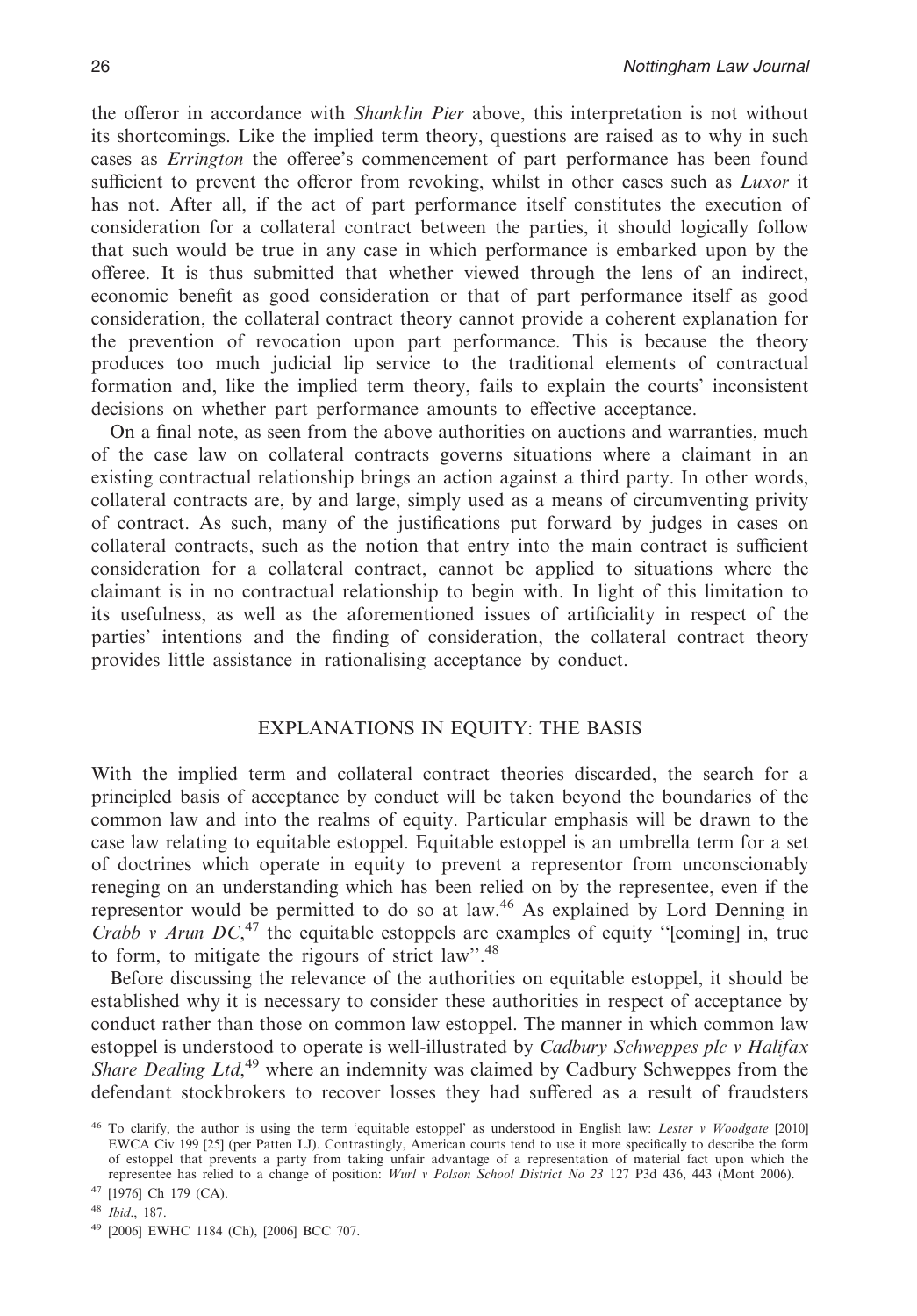usurping the identities of shareholders. Here the Chancery Division held where there is a representation of existing fact, as well as ''reliance upon it and detriment suffered by way of reliance'', an estoppel arises to prevent the representor from denying the truth of the representation.<sup>50</sup> On the facts, Cadbury Schweppes were found to be estopped from denying the truth of their apparently regular share certificates, which identified the fraudsters as shareholders. This was because the certificates had been relied on by the stockbrokers to their detriment. As a result of the estoppel finding, Cadbury Schweppes were prevented from claiming the sought indemnity.<sup>51</sup>

The operation of estoppel at common law is, however, subject to a significant limitation. In *Jorden v Money*, <sup>52</sup> there had been a bond given to secure the repayment of a monetary sum. The bond was inherited by the plaintiff, who promised to not enforce the outstanding debt, but an action was eventually brought for it regardless. The Privy Council held that the plaintiff's promise could not be enforced on the basis of common law estoppel as the doctrine ''does not apply to a case where the representation is not a representation of a fact, but a statement of something which the party intends or does not intend to do''.53 It is true that in *Jorden* Lord St Leonards in a powerful dissenting judgment found it ''utterly immaterial'' whether a representation that induces reliance is one of existing fact or future intention.<sup>54</sup> It is also true that the High Court of Australia has come to abandon this distinction between common law estoppel and equitable estoppel, finding it ''anomalous and potentially unjust to allow the two doctrines to inhabit the same territory yet produce different results".<sup>55</sup> Nevertheless, in light of how this step is yet to be taken by the English courts, common law estoppel is ill-equipped to deal with claims of effective acceptance by conduct, as these arise from the offeree acting upon a representation of future action, not existing fact. It is therefore necessary to instead consider the case law on equitable estoppel.

The most prominent authority to suggest an equitable rationalisation of acceptance by conduct is *Errington*. <sup>56</sup> As outlined above, it was decided by Denning LJ that the daughter-in-law could occupy the house so long as she continued to pay off the mortgage, as this amounted to her acceptance of the father's offer to transfer the house to her. Whilst this at first appears to be a straightforward application of common law principles of contractual formation, not only was attention drawn in his Lordship's judgment to the increased fusion of law and equity in licence cases, particularly in respect of prevented revocation,<sup>57</sup> but to how the son and daughter-in-law, whilst not purchasers, had ''acted on the promise, and neither the father nor his widow, his successor in title, [could] eject them in disregard of it".<sup>58</sup> This seems to suggest an approach based less on a strict, common law interpretation of contractual formation and more on the holistic consideration of good conscience which underpins equitable doctrines.

One of the equitable estoppels recognised in English law is proprietary estoppel. Proprietary estoppel can arise where a party has been led to believe that he or she would receive an interest in land and this belief was relied on to detriment. As the

 *Ibid*., 718. *Ibid*., 723. (1854) 5 HL Cas 185 (PC), 10 ER 868. *Ibid*., 882. *Ibid*., 895. *Commonwealth v Verwayen* (1990) 64 ALJR 540, 546. <sup>56</sup> n 7. *Ibid*., 298–299. *Ibid*., 300.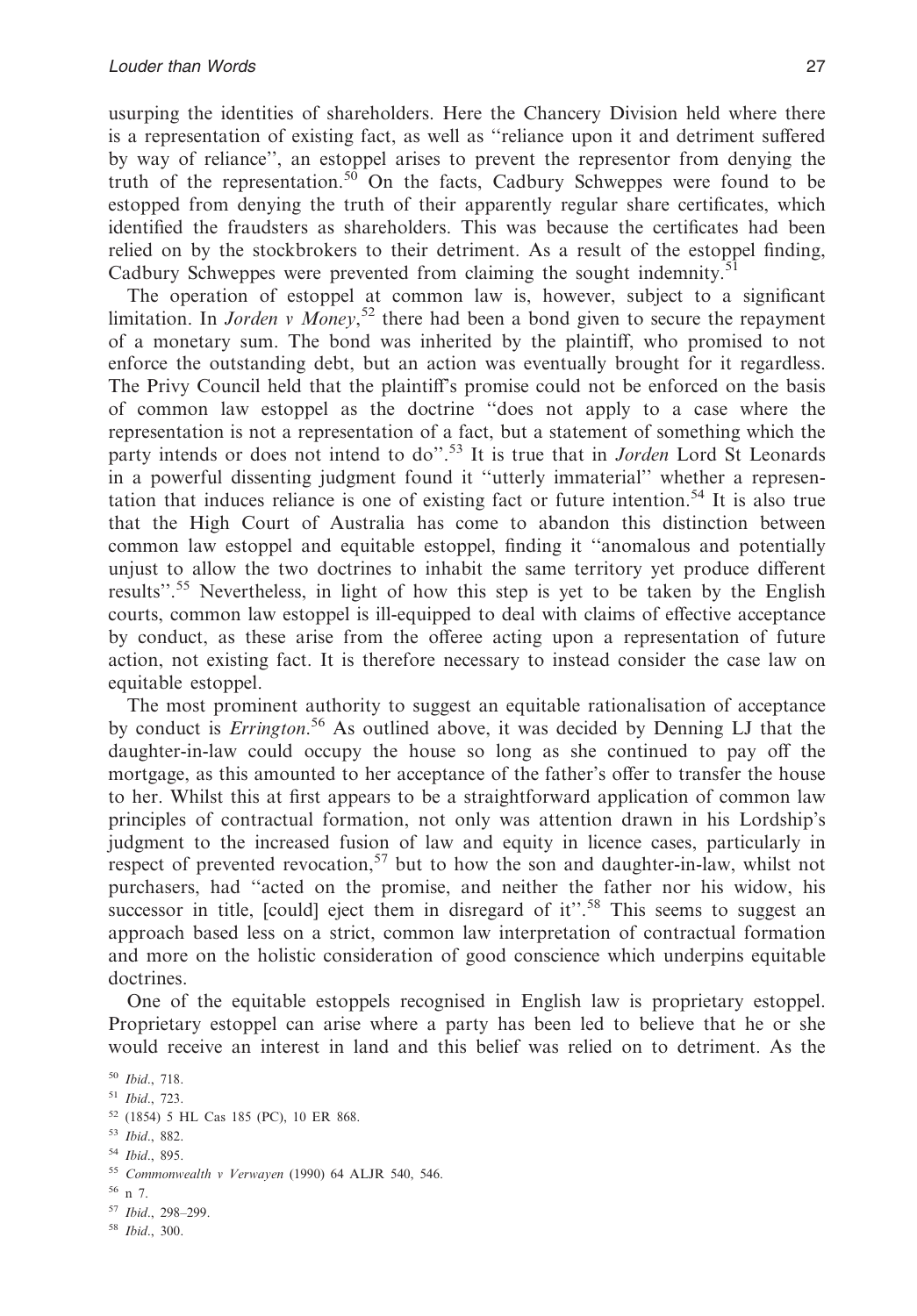promise in *Errington* had been one of an interest in land, which was recognised by the Court of Appeal to have been relied on, there is weight to the view that *Errington* could have been decided on the grounds of proprietary estoppel. The question therefore arises of why the doctrine, whilst seemingly hinted at in the aforementioned statements by Denning LJ regarding the prevention of revocation through equitable intervention and the promisee's act of reliance on the understanding that she would receive the house, was not expressly applied by any of their Lordships in *Errington*.

It is submitted that the reasons for this are twofold and both relate to the context of equitable estoppel's development. First, proprietary estoppel was initially based on requirements known as the ''five probanda'', as outlined by Fry J in *Willmott v* Barber.<sup>59</sup> It was necessary to show that (i) the plaintiff had made a mistake as to his or her legal right over the land, (ii) the plaintiff had expended money or otherwise acted on the faith of the mistake, (iii) the possessor had known of his or her own right inconsistent with that claimed by the plaintiff, (iv) the possessor had known of the plaintiff's mistaken belief, and (v) the possessor had encouraged the plaintiff's expenditure, either directly or by abstaining from asserting his or her right.<sup>60</sup> As such, at the time that *Errington* was decided, proprietary estoppel was understood to be more concerned with the conscience of the landowner than the representation's effect on the relying party. It would thus have proven difficult to directly apply the doctrine to the facts of *Errington* since the occupier's father-in-law had not knowingly encouraged her to act on the faith of a mistake as to her legal right.

Second, the Court of Appeal came to decide *Errington* later in the same year as its landmark ruling in *Combe v Combe*.<sup>61</sup> Here an action was brought by the plaintiff against her former husband for promised payments of maintenance. In the absence of consideration, it was held that promissory estoppel could not be used to enforce the agreement since the doctrine ''may be part of a cause of action, but not a cause of action in itself''.62 Whilst *Combe* was a case on promissory estoppel which, unlike proprietary estoppel, more broadly concerns promises to not enforce strict legal rights, it appears likely that the Court of Appeal in *Errington* would have been wary of extending the limits of equitable estoppel so soon after their effort to prevent the influx of equity from significantly eroding the traditional requirements of contractual formation. As such, it is advanced that *Errington* was in reality decided on the grounds of equitable estoppel, but the court could not do so explicitly because of the restrictions upon estoppel perceived to exist at the time.

It is nevertheless worth noting that since *Errington* there has been a noticeable shift in the focus of proprietary estoppel away from the mental state of the representor and towards the detrimental reliance by the representee. In *Inwards v Baker*, <sup>63</sup> for instance, where a son had built a bungalow upon his father's land in the belief that he would be permitted to occupy it for life, an equity was held to be raised in the son's favour, preventing the trustees under the father's will from recovering the land despite there not being an express agreement between the father and son. The expenditure of money by the son in reliance on the induced belief was all that was necessary for him to ''be allowed to remain there".<sup>64</sup> This shift towards the effect of the expressly or impliedly-made representation on the relying party was completed with *Taylor Fashions*

<sup>63</sup> [1965] 2 QB 29 (CA).

<sup>59</sup> (1880) LR 15 Ch D 96 (Ch).

<sup>60</sup> *Ibid*., 105–06.

<sup>61</sup> [1951] 2 KB 215 (CA).

<sup>62</sup> *Ibid*., 220.

<sup>64</sup> *Ibid*., 37.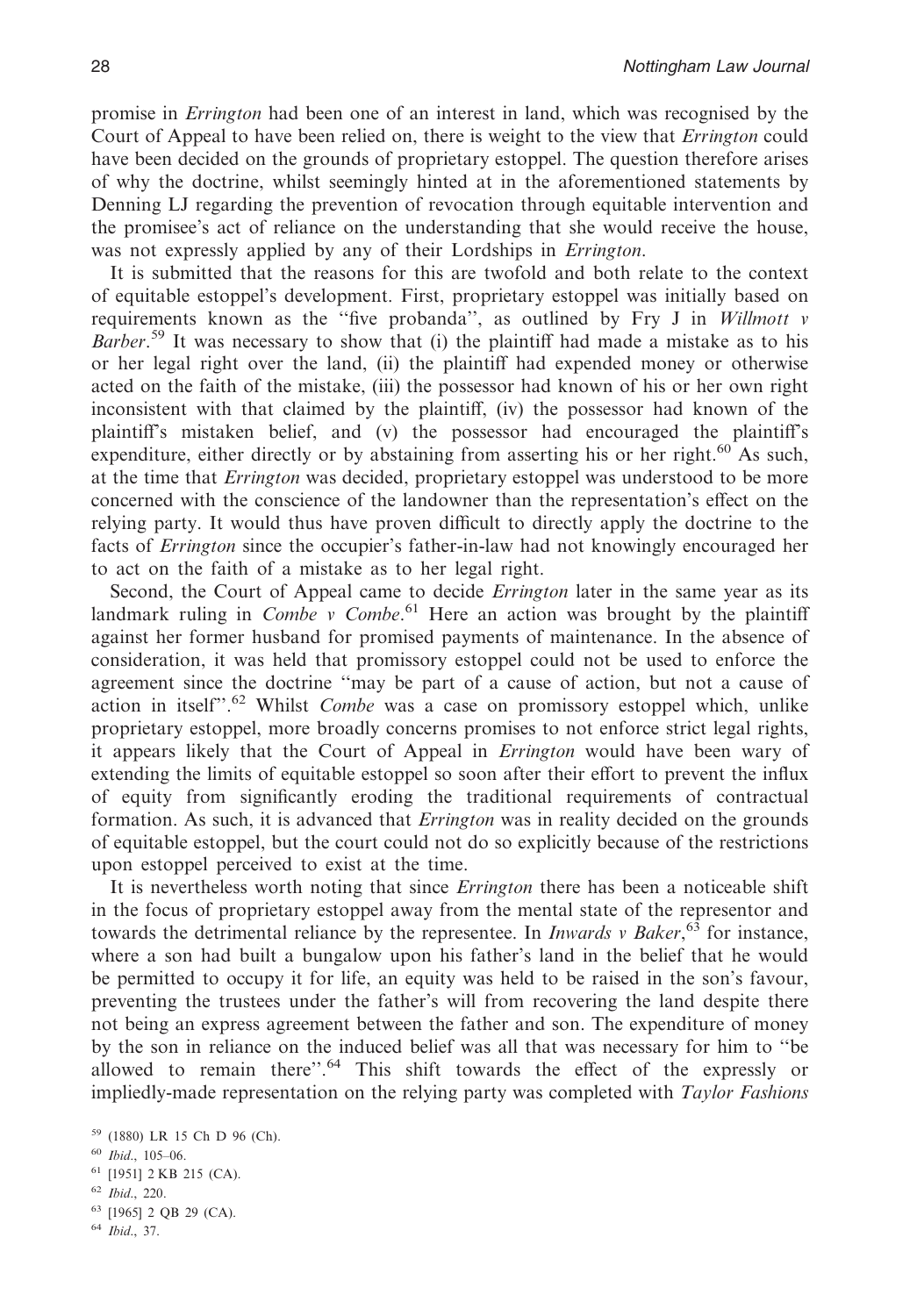*Ltd v Liverpool Victoria Trustees Co Ltd*. <sup>65</sup> The case concerned actions brought by the tenants of a pair of adjoining shops for the specific performance of options to renew contained in their leases, with estoppel claims arising from the improvements made by the tenants in reliance on said options. Here Oliver J outlined the modern understanding of proprietary estoppel, which is that it must in all of the circumstances be ''unconscionable for a party to be permitted to deny that which, knowingly, or unknowingly, he has allowed or encouraged another to assume to his detriment".<sup>66</sup>

With this considerably broader and more holistic interpretation of the doctrine in mind, it appears probable that had *Errington* been brought before the Court of Appeal after *Taylor Fashions*, the daughter-in-law could have made a strong argument based on proprietary estoppel, which may have given the courts more favourable grounds on which to decide the case than the unusually wide conception of a unilateral contract adopted by Denning LJ. As such, it is submitted that the case law on equitable estoppel, particularly in light of the liberalisation of proprietary estoppel, provides a means by which the courts can more convincingly rationalise decisions relating to acceptance by conduct, since equity allows focus to be more readily drawn to the key questions of legitimate expectation and reasonable reliance which arise in such cases.

# RELATIONSHIP WITH CONSIDERATION

Objections can nevertheless be raised against the suggestion that in cases on acceptance by conduct, judges should draw more heavily from equitable concepts. First, there is the issue of consideration. In a case on acceptance by conduct, the finding of an act of acceptance will not in and of itself give rise to a contractual obligation: all the necessary elements of a contract must be satisfied, including consideration. In the words of Denning LJ in *Combe*, consideration is ''too firmly fixed to be overthrown by a side-wind''.67 It is for this reason that, unlike proprietary estoppel, promissory estoppel in English law cannot be an independent cause of action; in the famous words of Mr Kee, the counsel for the defendant in *Combe*, it can be used as ''a shield and not as a sword''.68 It could therefore be argued that to find that a claimant has effectively accepted an offer by conduct on the basis of an equity being raised in his or her favour could undermine the necessity of consideration in contractual formation. This could be particularly problematic where the assurance in question was not in respect of an interest in land, as this would fall outside the scope of proprietary estoppel.

It is nevertheless submitted that this potential objection to greater acceptance of the role of equity in determining the prevention of revocation is unconvincing. First, it must be clarified that whilst the author has elsewhere discussed the merits of recognising equitable estoppel in general as a cause of action,  $69$  this article is not advancing that all contractual claims which depend on a finding of effective acceptance by conduct should be treated purely as estoppel claims. It is instead advanced that where such a contractual claim is brought, the question of whether the offeree's act of part performance prevents the offeror from revoking the offer should be determined by

<sup>65</sup> [1982] QB 133 (Ch).

<sup>66</sup> *Ibid*., 151–52.

<sup>67</sup> n 61, 220.

<sup>68</sup> *Ibid*.,218.

<sup>69</sup> Daniel Davison-Vecchione, 'An Estoppel by Any Other Name' (2012) Issue Two, Surrey Law Working Papers Short Notes <http://www.surrey.ac.uk/law/pdf/sslwp/An%20Estoppel%20by%20Any%20Other%20Name\_Davison%20 Vecchione .pdf> (accessed 23 June 2013).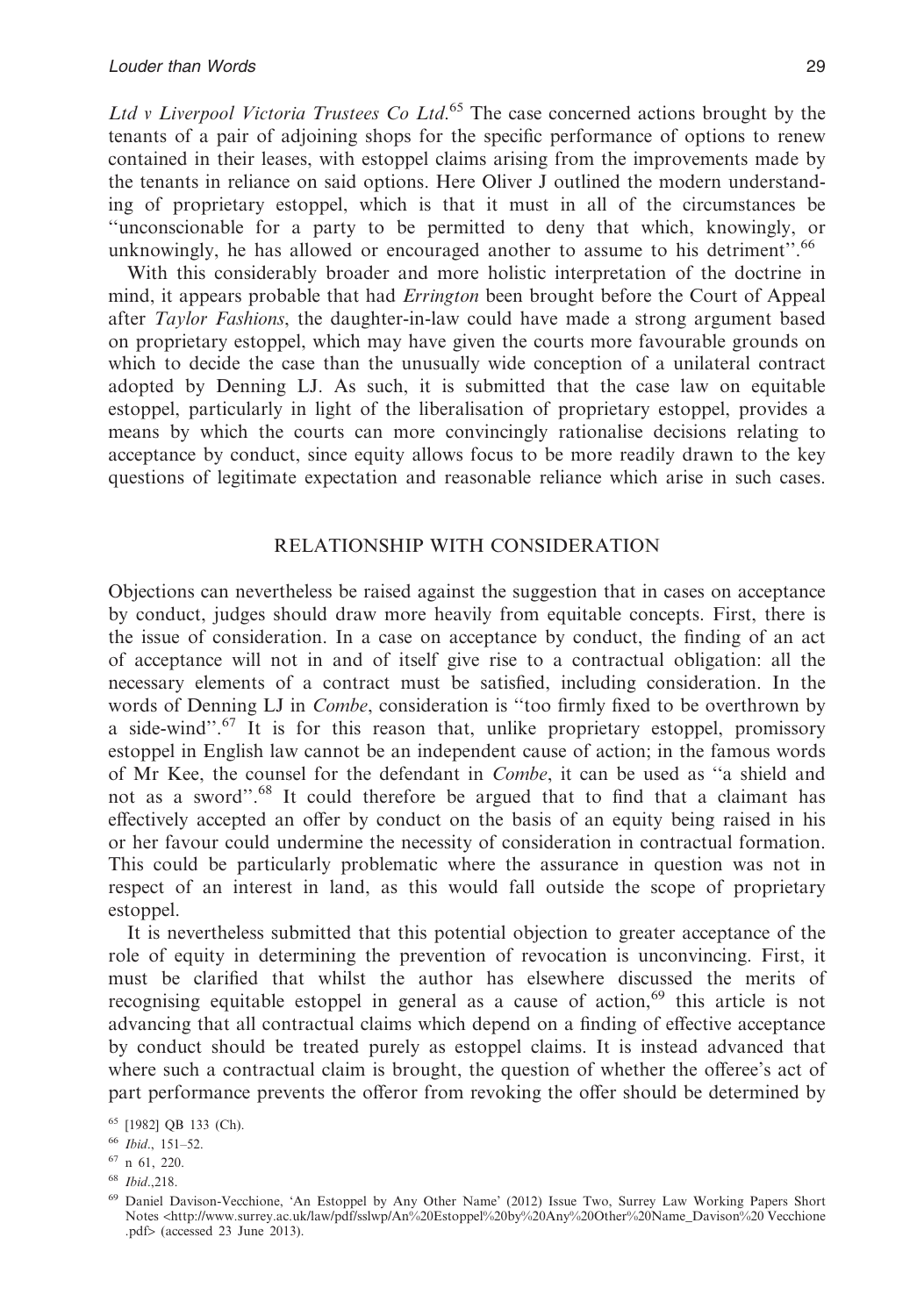the sorts of considerations made when determining an equitable estoppel finding, such as whether the offer would give rise to a reasonable expectation that the promise would be honoured, such that the offeree's reliance was justified in the circumstances and that denying the expectation in light of this reliance would be unjust.

This means that whilst the components of offer and acceptance would be determined on equitable grounds, for the contractual claim to be successful there would still need to be findings of consideration and the intent to be legally bound. Such an application of equitable principles is in keeping with the generally ancillary jurisdiction of equity in the field of contract. It is also in keeping with the *ratio* in *Combe*: whilst the Court of Appeal did hold that promissory estoppel could not be itself a cause of action, it was accepted that the doctrine could be "part of a cause of action".<sup>70</sup> It is therefore perfectly possible under English law for a contractual claim to succeed where it would have failed but for a promissory estoppel finding. As humorously summarised by Blair and Hird, promissory estoppel is a shield and not a sword, but there should be circumstances in which it is "permissible to hit the other party with the shield".<sup>71</sup>

# RELATIONSHIP WITH CONTRACTUAL FORMATION IN GENERAL

It is further submitted that an equitable rationalisation of forming the necessary agreement for a contract can help to avoid the artificiality often produced by the more traditional approach to ascertaining contractual formation. As acknowledged by Lord Wilberforce in *The Eurymedon*,<sup>72</sup> such is the "rather technical and schematic doctrine of contract'' in English law that in application it ''takes a practical approach, often at the cost of forcing the facts to fit uneasily into the marked slots of offer, acceptance and consideration".<sup>73</sup> This is apparent not only from the case law on collateral contracts discussed above, but from the leading authorities on the acceptance of unilateral offers in general. In the famous case of *Carlill v Carbolic Smoke Ball Co*, 74 for instance, a finding of consideration was based on the mere inconvenience of using the smoke ball as directed in reliance on the advertisement.75 In this respect, the interpretation of consideration adopted by the courts in acceptance by conduct cases more closely resembles the ''detriment'' and ''change of position'' tests applied in cases on equitable estoppel than the orthodox understanding of consideration as an exchange of value.

The resemblance between the reasoning which underlies equitable estoppel and that which underlies contracts arising from conduct can be noticed most easily from cases where a contractual agreement has been found by the court despite the absence of offer and acceptance. In *Brogden v Metropolitan Railway Co*<sup>76</sup> an agreement was drawn up between the parties for the supply of coal, which was eventually placed in a drawer with no further action taken to formally execute it. The parties nevertheless proceeded to act in accordance with the arrangements contained within the document. It was held by the House of Lords that a contract had arisen between the parties, the intention to be legally bound being clear from how the company had ''commenced a course of

<sup>74</sup> n 2.

 $70$  n 61, 218.

<sup>71</sup> Ann Blair and Norma J Hird, 'Minding Your Own Business - Williams *v* Roffey Re-Visited: Consideration Re-Considered' [1996] JBL 254, 262.

<sup>72</sup> [1975] AC 154 (PC).

<sup>73</sup> *Ibid*., 167.

<sup>75</sup> *Ibid*., 264–65.

<sup>76</sup> (1877) 2 App Cas 666 (HL).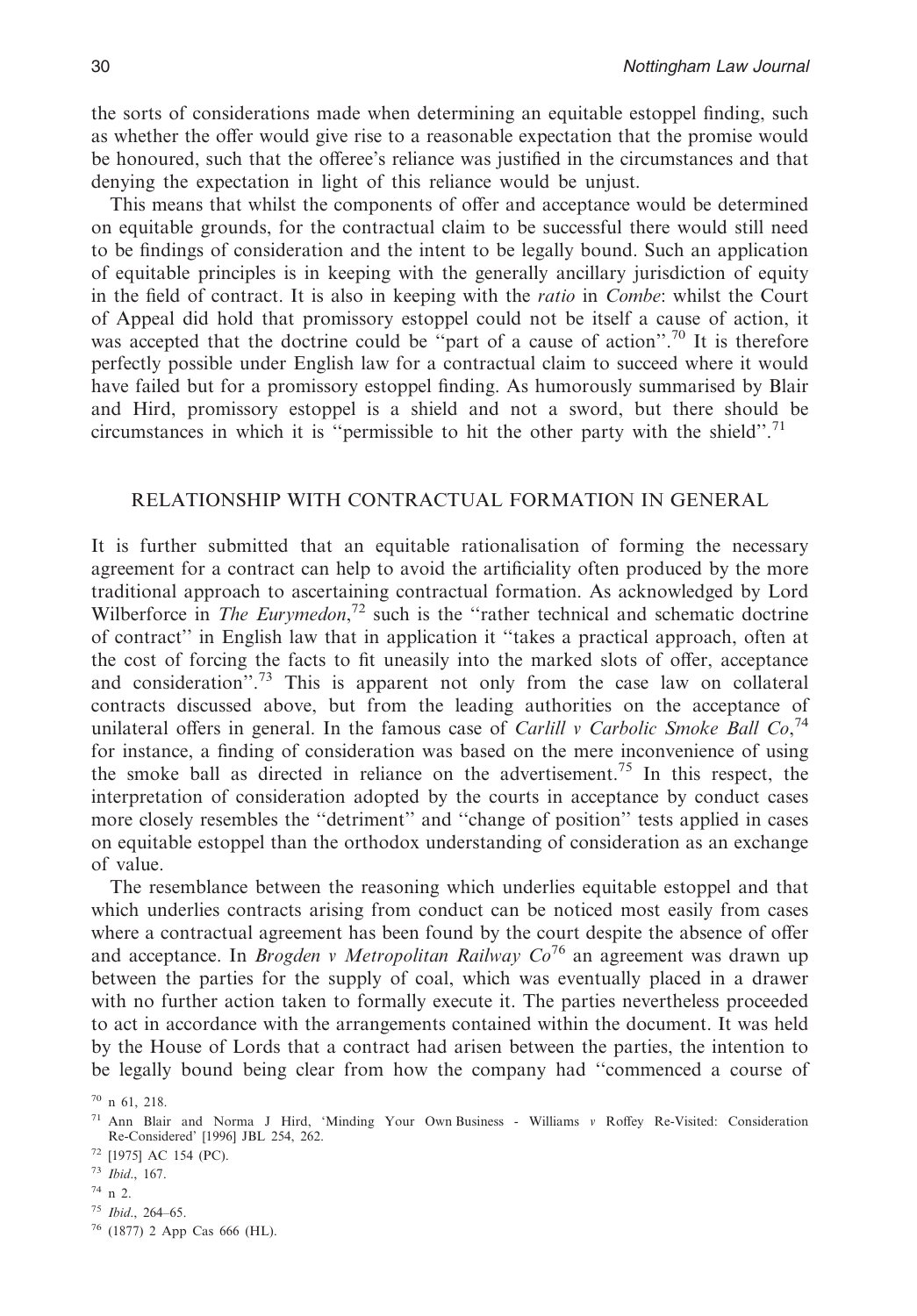dealing'' referable to the contract and how said course of dealing had been accepted and acted upon.77 Similarly, in *G Percy Trentham Ltd v Archital Luxfer Ltd*<sup>78</sup> it was held that agreements in respect of the design and construction of industrial units were enforceable, with the contracts having partly come into existence ''during performance even if it cannot be precisely analysed in terms of offer and acceptance'', which reflected the "realism about the practical application of contract formation".<sup>79</sup>

The concept illustrated by *Brogden* and *Trentham* that an enforceable agreement can arise from the display of intention resulting from regular conduct bears a particularly close resemblance to the doctrine of estoppel by convention. Under this form of estoppel, a party can be prevented from acting in contravention of an assumption established by previous, consistent behaviour. In *Amalgamated Investment & Property* Co Ltd (In Liquidation) v Texas Commerce International Bank Ltd, <sup>80</sup> a guarantee was made by a company to secure all money owed by its subsidiary to a bank. The company's subsidiary defaulted, but the guarantee was claimed to not cover the money owed to the bank's subsidiary, through which the contended loan had in fact been made. As it was evident from their overall course of dealing that the parties had commonly assumed the company to be liable for the loan despite the express terms of the guarantee, the Court of Appeal held them to be ''bound by the 'conventional basis" on which they had conducted their affairs.<sup>81</sup>

Whilst it is true that, generally speaking, estoppel by convention is understood to be a means of "[rendering] an agreement effective for achieving its purpose"<sup>82</sup> by preventing an inequitable departure from the interpretation of the agreement commonly held by the parties, rather than a means of initially establishing a contractual relationship, the connection between reliance on an understanding arising from consistent conduct and the formation of an enforceable agreement has been recognised by UNIDROIT under its aforementioned 2010 Principles. Article 2.1.6 of the Principles provides that where there are ''practices which the parties have established between themselves [. . .] the offeree may indicate assent by performing an act without notice to the offeror'', constituting effective acceptance of the offer. It is thus submitted that to rationalise the prevention of revocation on the basis of an equitable intervention where an understanding arises from conduct rather than express agreement is justified.

#### CERTAINTY AND PRACTICALITY

In addition to the question of how such reliance on equitable concepts can be reconciled with the doctrine of consideration and other traditional elements necessary to form a contract, there is the issue of certainty. Equitable doctrines are of a discretionary nature and their application turns on questions of conscience. It could thus be argued that allowing equitable principles to govern findings of effective acceptance by conduct would cause contractual dealings to become impractically dependent on ethical considerations and factual context. This could prove particularly problematic in the field of commerce, where certainty is crucial in day-to-day

<sup>77</sup> *Ibid*., 680.

<sup>78</sup> [1993] 1 Lloyd's Rep 25 (CA).

<sup>79</sup> *Ibid*., 29–30.

<sup>80</sup> [1982] QB 84 (CA).

<sup>81</sup> *Ibid*., 121.

<sup>82</sup> Catherine Mitchell, 'Contracts and Contract Law: Challenging the Distinction Between the ''Real'' and ''Paper'' Deal' (2009) 29 OJLS 675, 701.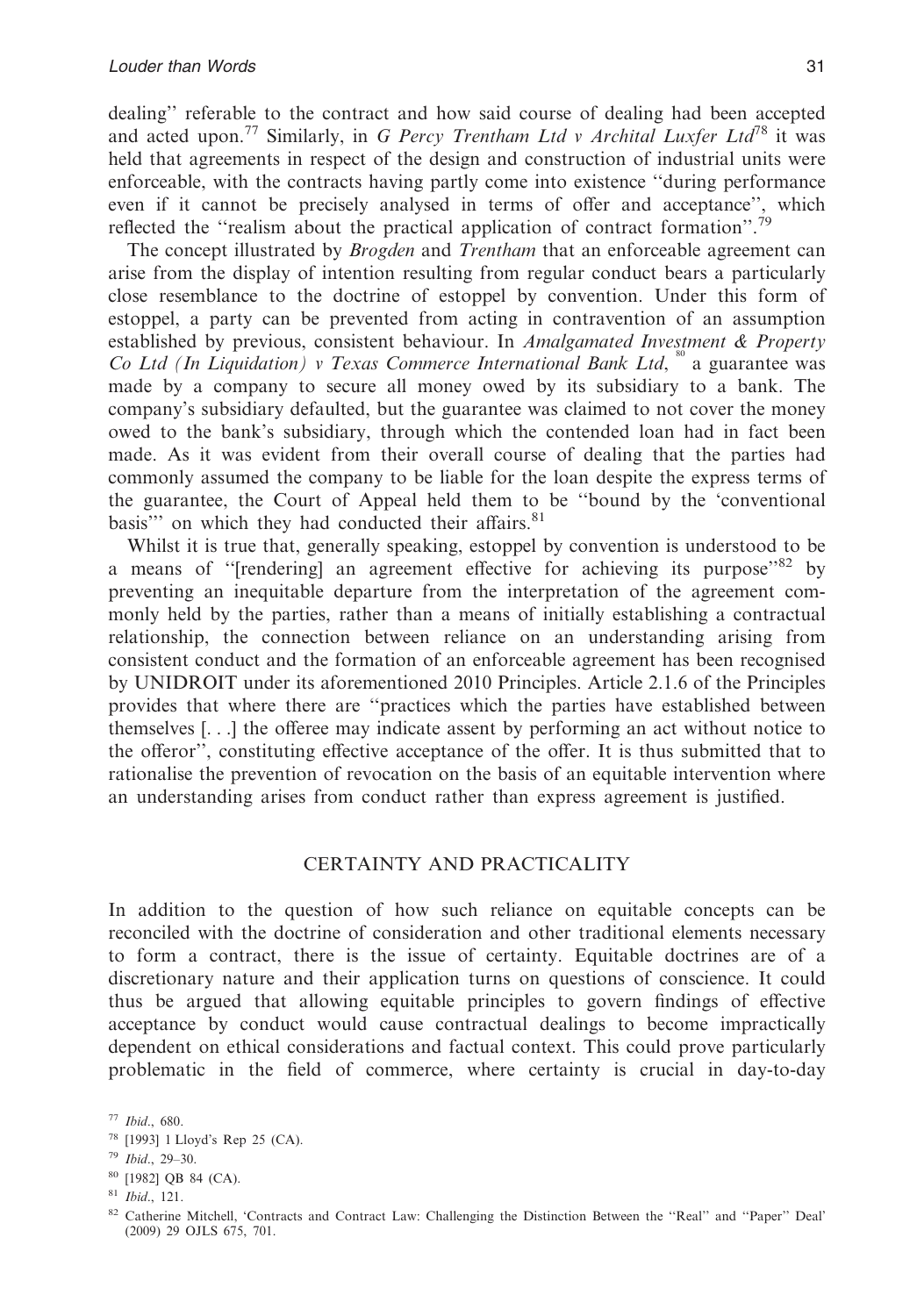transactions. It is true that the forms of equitable estoppel discussed above are "rationalised on the unconscionability ground"<sup>33</sup> and that the concept of unconscionability is arguably too subjective to be a reliable basis for contractual formation or too high a threshold to be met by a claimant in respect of an action arising from the ordinary course of commercial dealing.

It is submitted that such fears are not as strongly founded as initially apparent. First, it should be considered how unconscionability seems to have developed different thresholds in different contexts, overlapping considerably in certain respects with similar concepts known to the common law, such as reasonableness. In the words of Somers J, it is ''likely that over the years words such as unconscionable and inequitable have drawn closer to more objective concepts such as fair, reasonable and just".<sup>84</sup> This can be seen from the resemblance between equitable estoppel in its offensive capacity and the common law doctrine of negligent misstatement in tort: as observed by Mitchell, both doctrines operate to remedy the loss suffered by a relying party where an encouraged expectation is not met and ''the justification for protecting the expectation is particularly strong".<sup>85</sup> As such, the intervention of equity does not always depend on conduct so outrageously defiant of moral principles as to be unconscionable in the most readily understood sense; it can instead be based on the simple question of whether it would produce the outcome that is fair, just and reasonable in the circumstances.

Furthermore, the concept of a moral dimension in contract law is hardly novel. Fried, who identifies promise as "the moral basis of contract law",  $86$  academically observes that it is through promising that ''we put in another man's hands a new power to accomplish his will". $87$  It is morality, according to Fried, which underlies even the ''modest, humdrum ends'' served by the law of contract.<sup>88</sup> Judicial support for the role of morality in contractual formation can be seen from the case law discussed above in respect of acceptance by conduct, such as the rulings in *Errington*<sup>89</sup> and *Soulsbury*<sup>90</sup> that revocation should not be effective where the offeree at that point is continuing to perform, the suggestion in *Schweppe* that courts should be especially reluctant to allow revocation by the offeror where performance is known to be approaching completion,<sup>91</sup> and the statements in *Luxor* that an obligation to not prevent the satisfaction of a condition should only be implied where the offeror's intervening act would be wrongful.<sup>92</sup> All of these examples indicate an understanding that the revocation of an offer should be prevented where it would be considered contrary to reasonable expectations or otherwise unjust in light of the offeree's induced reliance.

Additionally, it has been observed by Handley that the role of unconscionability in estoppel cases is ultimately determined by ''an objective assessment based on the reliance, detriment, and reasonable expectations of the claimant''.<sup>93</sup> Not only does this accord with Holmes' view of the law of contract as based on the meaning attached to

<sup>89</sup> n 7.

<sup>92</sup> n 24, 148.

<sup>83</sup> Mark Lunney, 'Towards a Unified Estoppel - The Long and Winding Road' [1992] Conv 239, 250.

<sup>84</sup> *Elders Pastoral Ltd v Bank of New Zealand* [1989] 2 NZLR 180, 193.

<sup>85</sup> Catherine Mitchell, 'Leading a Life of Its Own? The Roles of Reasonable Expectation in Contract Law' (2003) 23(4) OJLS 639, 662.

<sup>86</sup> Charles Fried, *Contract as Promise* (Harvard University Press 1982) 1.

<sup>87</sup> *Ibid*., 8.

<sup>88</sup> *Ibid*.,

<sup>90</sup> n 10.

<sup>91</sup> n 13, 45–46.

<sup>93</sup> KR Handley, 'Unconscionability in Estoppel by Conduct: Triable Issue or Underlying Principle?' (2008) 5 Conv 382, 400.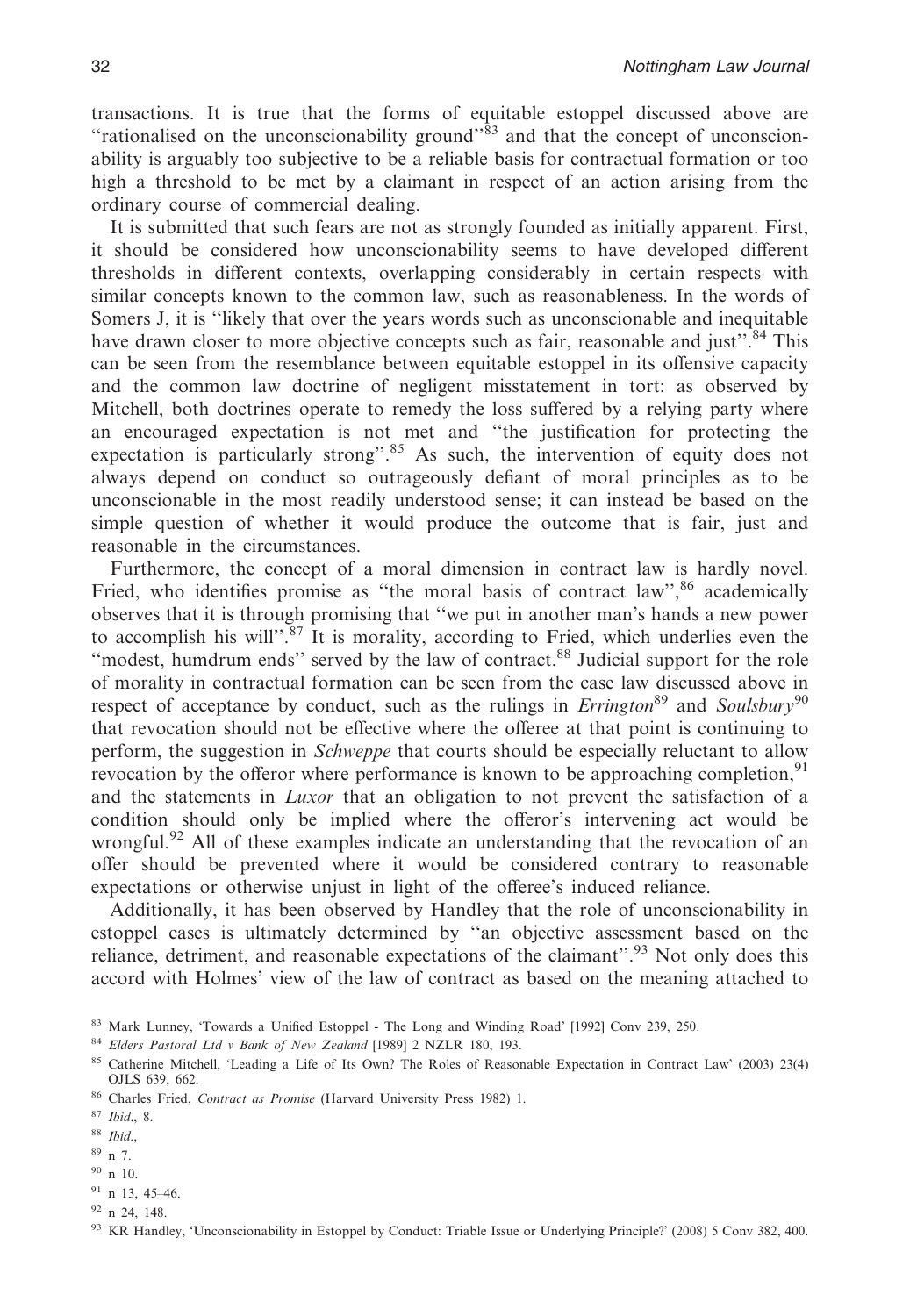the overt acts of the parties rather than their privately held intentions,  $94$  but connections have been drawn by Atiyah between the line of cases on equitable estoppel to which *Errington* and *Inwards* belong on the one hand and reliance-based contractual liability on the other, recognising such developments as based on the prevention of a person from standing by and allowing another to "act to his prejudice".<sup>95</sup> In light of these academic observations, it is submitted that a reliance-based approach which assumes the perspective of a reasonable and moral person would not be excessively uncertain and ill-suited to commercial transactions. After all, in the world of commerce, the practices of businesspersons often assume a regular and consistent nature. In this respect, there may actually be a stronger case for an approach based on reasonable reliance in a commercial setting as the perceived predictability of business practice makes it ''more natural and justifiable'' for parties to rely upon raised expectations.<sup>96</sup>

## **CONCLUSION**

In conclusion, the effectiveness of acceptance by conduct is dependent on context and more convincingly rationalised by principles of equity than the existence of an implied term or collateral contract. This is because an approach rooted in equity bypasses the need to resort to artificial devices for the imposition of obligations and allows focus to be drawn to what is truly at the heart of acceptance by conduct: whether (i) a legitimate expectation was raised by the offeror and (ii) this was reasonably relied on by the offeree, such that it would be unjust or unreasonable to allow the offer to be withdrawn. As such, if judges were to draw from the case law on equitable estoppel when rationalising decisions on contractual acceptance by conduct, it could finally bring some needed principle and transparency to this crucial aspect of the law of contract.

<sup>96</sup> *Ibid*., 188.

 $94$  n 1, 188.

<sup>95</sup> PS Atiyah, *The Rise and Fall of Freedom of Contract* (OUP 1979) 778.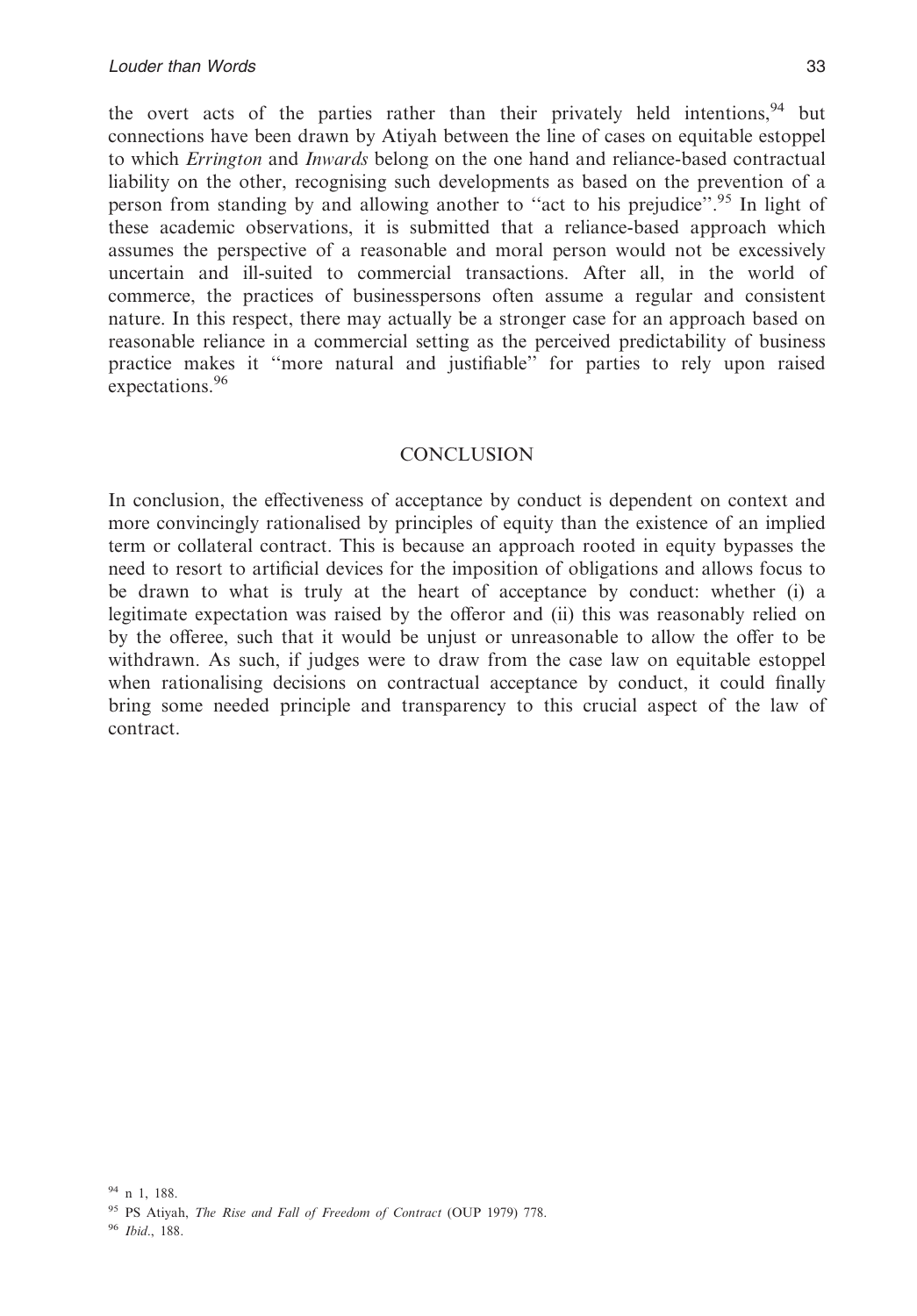# **THE LOST VOICE IN INSOLVENCY: THEORIES OF INSOLVENCY LAW AND THEIR IMPLICATIONS FOR THE EMPLOYEES**

# *SAMUEL E. ETUKAKPAN\**

## INTRODUCTION

The relationship between employees and the company they work for is symbiotic<sup>1</sup> in nature: employees need the company for the attainment of their economic needs and well-being, $2$  just as the company needs the employees for its day to day functioning. The company is a vehicle for organising both property<sup>3</sup> interests and the economic lives of its employees in the economy.4 Employees are important for the success and daily functioning of businesses. They provide the labour and skills companies require for converting financial capital into goods and services needed in the economy.<sup>5</sup> Employees make human capital investment in the companies they work for.<sup>6</sup> These investments add value to businesses and enhance corporate productivity.<sup>7</sup>

Given the benefits accruing to both parties from the mutual relationship, the expectation is that neither the company nor the employees would exert unnecessary pressure on each other if the long term survival of the relationship is to be guaranteed. However, there are events in the life of the company capable of threatening this relationship with the prime example being insolvency. Insolvency is inherent in every market economy.8 It is a non-selective and non-respecter-of-size business misfortune

<sup>\*</sup> Ph.D., LLM, MS.c, PGCert., LLB, BA.

<sup>&</sup>lt;sup>1</sup> 'Symbiosis' is a biological science terminology. A 'symbiotic relationship' is a term commonly employed to explain the relationship between two entities that depend on each other to survive and prosper. It is therefore a mutually beneficial relationship for the parties involved. The point here is that there is a positive-sum gain from co-operation between the employees and the company they work for.

<sup>&</sup>lt;sup>2</sup> 'Well-being' is used here to refer to remunerative employment, fair wages, reasonable working conditions, job security and other employment associated incentives for the employees.

<sup>&</sup>lt;sup>3</sup> By property is meant productive property. That is, 'property devoted to production, manufacture, service or commerce, and designed to offer, for a price, goods or services to the public from which a holder expects to derive a return'. See Adolf Berle and G Means, *The Modern Corporation and Private Property,* (Transaction Publishers, New Brunswick 1991) 3; A Berle, 'Modern Functions of the Corporate System' (1962) 62 Columbia Law Review, 433, 437.

<sup>4</sup> Adolf Berle, 'Modern Functions of the Corporate System' (1962) 62 Columbia Law Review, 433, 437.;E Merrick Dodd, 'For Whom Are Corporate Managers Trustees?' (1932) 45 Harv. L. Rev. 1145; Allen Kaufman, Ernie Englander & Craig Wood, 'A Team Production Model of Corporate Governance Revisited' (2003) Working Paper 03–03, Department of Strategic Management and Public Policy, George Wash. Uni. School of Business & Public Management.

<sup>5</sup> See e.g. John D Rockefeller, Jr, 'John D Rockefeller, Jr, On Labour and Capital' published in the New York Times (January 9, 1916) <http://query.nytimes.com/mem/archive-free/pdf> accessed 29 October 2012. See also A A Alchian and H Demsetz, *'*Production, Information Costs, and Economic Organization, (1972), 62 Am Econ. Rev. 777; Margaret M Blair & Lynn A Stout, 'Team Production in Business Organizations: An Introduction', (1998–1999) 24 Journal of Corp. Law 743, 745; Blair and Stout 'A Team Production Theory of Corporate Law' (1999) 85 Virginia L Rev. 247.

 $6\,$  M Frank, 'The Rights of Employees in the Event of the Employer's Insolvency: A comparative Approach to the Rights of Employees during Restructuring in the United States and Europe' (2005) 1 New Zealand Postgraduate Law E-Journal 7; Donald R Korobkin, 'Employee Interests in Bankruptcy' (1996) 4 Am. Bankr. Inst. L Rev 5; M Gronow, 'Insolvent corporate groups and their employees: The case for further reform' (2004) Legal Studies Research Paper No.130, Melbourne Law School <http://ssrn.com/abstract=81424> accessed 27 January 2013; Janis Sarra 'Widening the Insolvency Lens: The Treatment of Employee Claims' in Paul J Omar (ed.) *International Insolvency Law: Themes and Perspectives* (Ashgate Publishing Ltd, Hampshire 2008) L M LoPucki, 'The Unsecured Creditors' Bargain' (1994) 80 Virginia Law Review, 1887, 1896 -1902; Lynn M LoPucki&WC Whitford, 'Corporate Governance in the Bankruptcy Reorganizations of Large Publicly-held Companies,' (1993) 141 University of Pennsylvania Law Review, 669–800; Mathew L Seror, 'Analyzing The Inadequacies of Employee Protections in Bankruptcy' (2003) 13 (1) Southern California Interdisciplinary Law Journal 141–165.

<sup>7</sup> G S Becker, *Human Capital: A Theoretical and Empirical Analysis, with Special Reference to Education* (National Bureau of Economic Research, New York 1964) 21; Luigi Zingales, 'In search of New Foundations' (2000) 55 Journal of Finance 1623, 1632. See also Margaret Blair and Lynn Stout, 'Specific Investment: Explaining Anomalies in Corporate Law' (2006) 31 Journal of Corporation Law, 719, 738.

<sup>8</sup> Bruce G Carruthers & Terrence C Halliday, *Rescuing Businesses: The Making of Bankruptcy Law in England and the United States* (OUP, Oxford 1998) 1.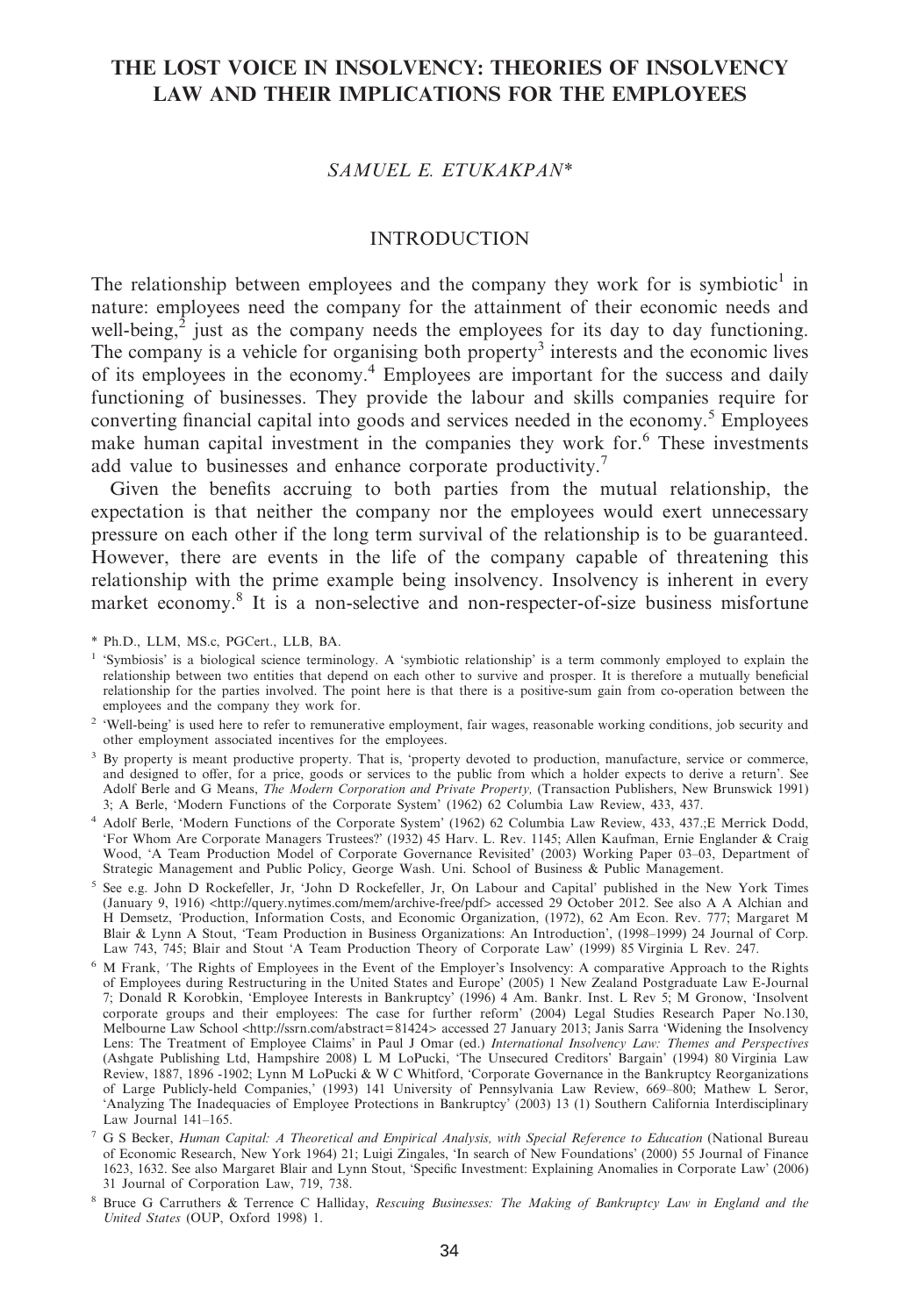that traverses all sectors of a country's economy. No one sector may be said to be more prone to insolvency than another. It is also a misconception to think that the insolvency of a company has consequences only for the creditors. Insolvency affects a broad range of interests<sup>9</sup> and these interests simultaneously co-exist.<sup>10</sup> One constituency usually impacted by the insolvency of the company is the employees.

Insolvency is a scene of conflicts and the employees can be particularly vulnerable when insolvency strikes their employer.<sup>11</sup> Like all other constituencies connected with the debtor, employees have various kinds of interests in insolvency.12 There is no denying the fact that in the unfortunate event of an employer's insolvency, there will be employees to whom money is owed by way of unpaid salary that have not been paid by the employer. Others would have various contractual relationships with the employer including those of health care, pension benefits, etc. Going by this comparatively simple level analysis, employees constitute a category of creditors in the debtor's insolvency proceeding.13

However, it is both a misconception and misleading to restrict the role of employees to that of creditors in the debtor's insolvency proceeding. This is because the employees' role is considered to be within the debtor's business by which they are employed in contrast to the distanced or arm-length relationship that exists with most of its other creditors.14 The view is that employees are more closely integrated within the debtor's business than other constituencies such as the creditors whose claims against it<sup>15</sup> in the context of insolvency arise either by way of goods supplied or services rendered to the debtor but not yet paid for, or by way of loans they have advanced to it that are still outstanding.<sup>16</sup>

Because of how closely integrated within their employers' businesses employees are, some jurisdictions have deemed it fit to grant them the right to participate in significant decisions in the life of such businesses.<sup>17</sup> Their participations in the debtor's businesses have, for example, earned employees the right to be consulted on business-related decisions made by their employers. In some jurisdictions, employees are known to have exercise constraints on business decisions proposed by the employer which they do not approve both in the solvent state of the corporate employer and latter into the period of its insolvency proceeding.18

Also, due to the important roles employees play in the lives of businesses, the insolvency systems of most jurisdictions have undergone reforms to enable insolvency laws in those jurisdictions to provide indirect sources of protection for employees when

<sup>12</sup> Donald R Korobkin, 'Employees Interests in Bankruptcy' (1996) 4 Am. Bankr.Inst. L. Rev. 5.

- <sup>14</sup> Jay Lawrence Westbrook *et al, A Global View of Business Insolvency Systems* (The World Bank, Martin Nijhoff Publishers, Leiden 2010) 183.
- <sup>15</sup> It should be pointed out that although natural persons can also be employers, the focus here is primarily on legal persons (companies).
- <sup>16</sup> Janis Sarra, *Employee and Pension Claims During Company Insolvency: A Comparative Study of 62 Jurisdiction (Carswell,* 2008); Karen Cross, *Failure and Forgiveness: Rebalancing the Bankruptcy System* (Yale University Press, New Haven 1997) 81.
- <sup>17</sup> Examples of this right abound in several jurisdictions, the most obvious one being Germany under the principle of *Mitbestinnung* (co-determination).
- <sup>18</sup> Donald R Korobkin, 'Employees Interests in Bankruptcy' (1996) 4 Am. Bankr. Inst. L. Rev. 15; Jay Lawrence Westbrook *et al, A Global View of Business Insolvency Systems* (The World Bank, Martin Nijhoff Publishers, Leiden 2010) 183.

<sup>9</sup> Christopher W Frost, 'Bankruptcy Redistributive Policies and the Limits of the Judicial Process' (1995) 74 N.C. L. Rev. 75.

<sup>10</sup> Karen Gross, *Failure and Forgiveness: Rebalancing the Bankruptcy System* (YUP, New Haven 1997*)* 19; Andrew Keay, 'Insolvency Law: A Matter of Public Interest?' (2000) 51 NILQ, 509.

<sup>&</sup>lt;sup>11</sup> Marlene Frank, 'The Rights of Employees in the Event of the Employer's Insolvency: A Comparative Approach to the Rights of Employees During Restructuring in the United States and Europe' (2005)1 (1) NZPGLeJ.

<sup>13</sup> Jay Lawrence Westbrook *et al, A Global View of Business Insolvency Systems* (The World Bank, Martin Nijhoff Publishers, Leiden 2010) 183.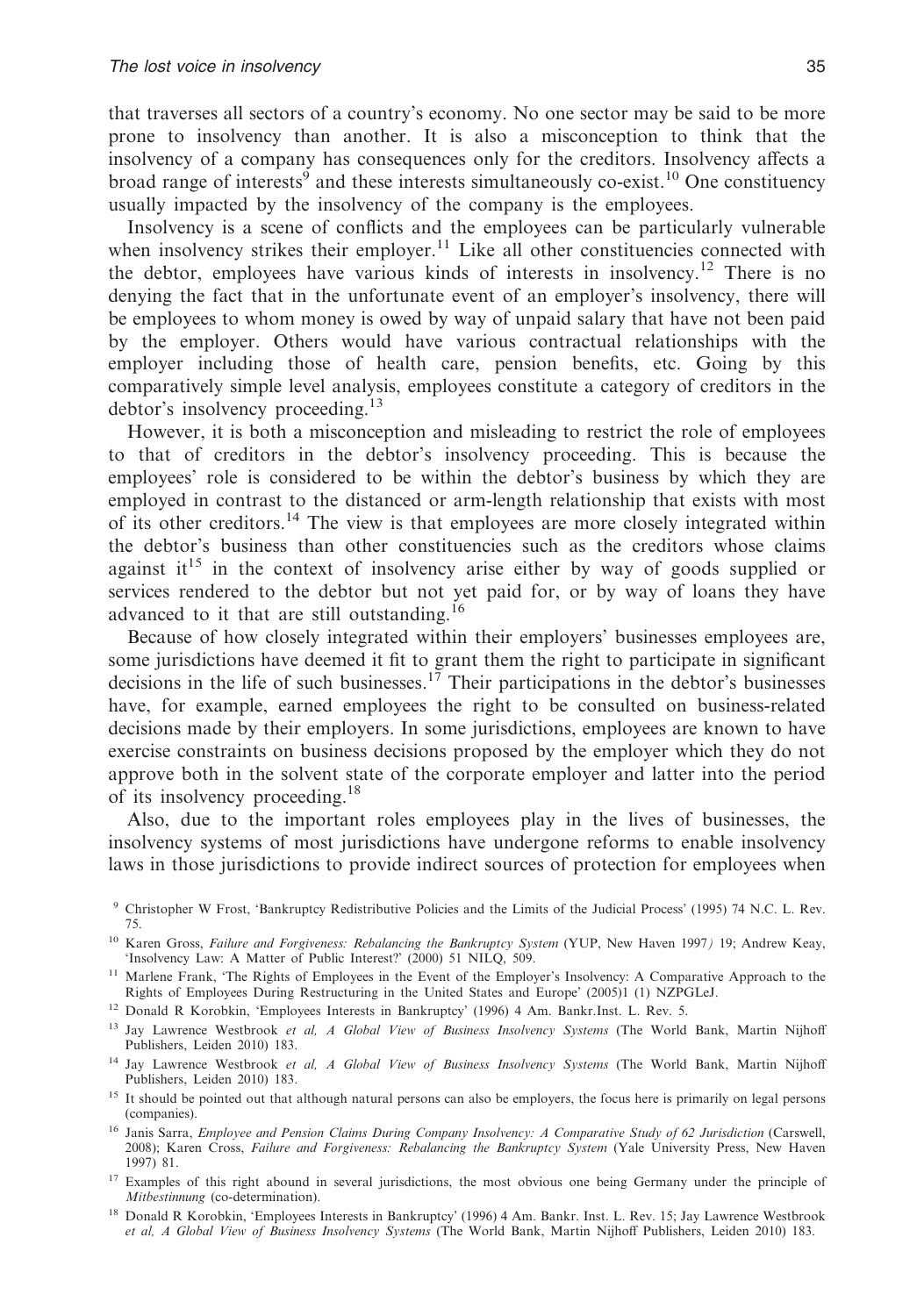their employer becomes insolvent. Indirect protection, it should be pointed out, does not advance the interests of the employees by giving them any special rights to be protected. Rather, what indirect protection does for the employees is advance their interests by increasing the likelihood that their insolvent employer will survive as a going concern.<sup>19</sup> There is force in the argument that when insolvency law improves the chances that an insolvent but viable business will survive financial distress as a going concern, this indirectly benefits employees of such businesses.<sup>20</sup> Conversely, it could be argued that the employees as a group potentially suffer adversely if lawmakers make decisions that are likely to make rescuing insolvent businesses as going concerns difficult.<sup>21</sup> It is for these reasons that a number of countries have effected legislative changes in recent years with the aim of promoting and prioritising rescues of insolvent businesses over their liquidations.22 The United Nations Commission on International Trade Law (UNCITRAL) Legislative Guide on Insolvency Law has, in addition to highlighting the importance of special treatments for employees in insolvency, noted the rise in the enactments of business rescue oriented laws capable of preserving jobs for employees globally when it observed that:

In some insolvency laws, the importance of maintaining continuity of employment in priority to other objectives of insolvency proceedings, such as maximization of value of the estate for the benefit of all creditors, is evidenced by a focus on sale of the business as a going concern (with the transfer of existing employment obligations), as opposed to liquidation or reorganization where these obligations may be altered or terminated. $^{23}$ 

The importance and relevance of employees in the businesses employing them are also underscored by the recognition that they are not just creditors for their wages in insolvency. This recognition has resulted in the enactments of legislation (outside of insolvency), in some jurisdictions aimed at protecting jobs for the employees when insolvency strikes their employer resulting in the whole of the latter's business, undertaking, or part of its business being transferred to a third party purchaser as a going concern. This is the case with all European Union (EU) countries in relation to the Acquired Rights Directive  $(ARD)<sup>24</sup>$  This EU-wide labour regime seeks to give a measure of social protection to all those employed in businesses located in the Member States in several ways.<sup>25</sup> However, the purpose of the ARD may be summarised as being to protect European employees in circumstances where the business employing them is transferred (solvent or insolvent) to another employer and the transfer of the business causes some or all of them to be dismissed by the transferor.<sup>26</sup>

<sup>19</sup> Donald R Korobkin, 'Employees Interests in Bankruptcy' (1996) 4 Am. Bankr.Inst. L. Rev. 13.

<sup>20</sup> *Ibid*.

<sup>26</sup> ARD 2001, Article 4 (1).

<sup>21</sup> Elizabeth Warren, 'Bankruptcy Policymaking In An Imperfect World' (1993) 92 Mich. L Rev. 336, 354–56; E Warren, 'The Untenable Case for Repeal of Chapter 11' (1992) 102 Yale L Rev.437; Lynn M LoPucki. 'A Team Production Theory of Corporate Reorganization' (2003) UCLA Law School Research Paper No. 3–12 <http://ssrn.com/ abstract=397801> accessed 12 December 2009.

<sup>22</sup> See e.g. the French insolvency **law (***redressement judiciare*) which has something of a worker led ethos to the 'rescue culture' and the UK's Insolvency Act of 1986 reformed by the Enterprise Act 2002 to reflect the government's corporate rescue initiative. See further Samuel Etukakpan, 'Business Rescue and Continuity of Employment: Analysing Policy through the Lens of Theory' (2011) 32 (4) Company Lawyer 99 – 113. See also the changes that have been made to the insolvency laws of Brazil and Sweden.

<sup>23</sup> UNCITRAL Legislative Guide on Insolvency Law (2005). Available online at *http://www.uncitral.org* Accessed January 28, 2014. See particularly pages.287–288.

<sup>24</sup> Council Directive 2001/23/EC of March 2001 on the approximation of the laws of the Member States relating to the safeguarding of employees' rights in the event of transfers of undertakings, businesses or parts of undertakings or businesses.

<sup>25</sup> See ARD 2001, Articles 1 - 7.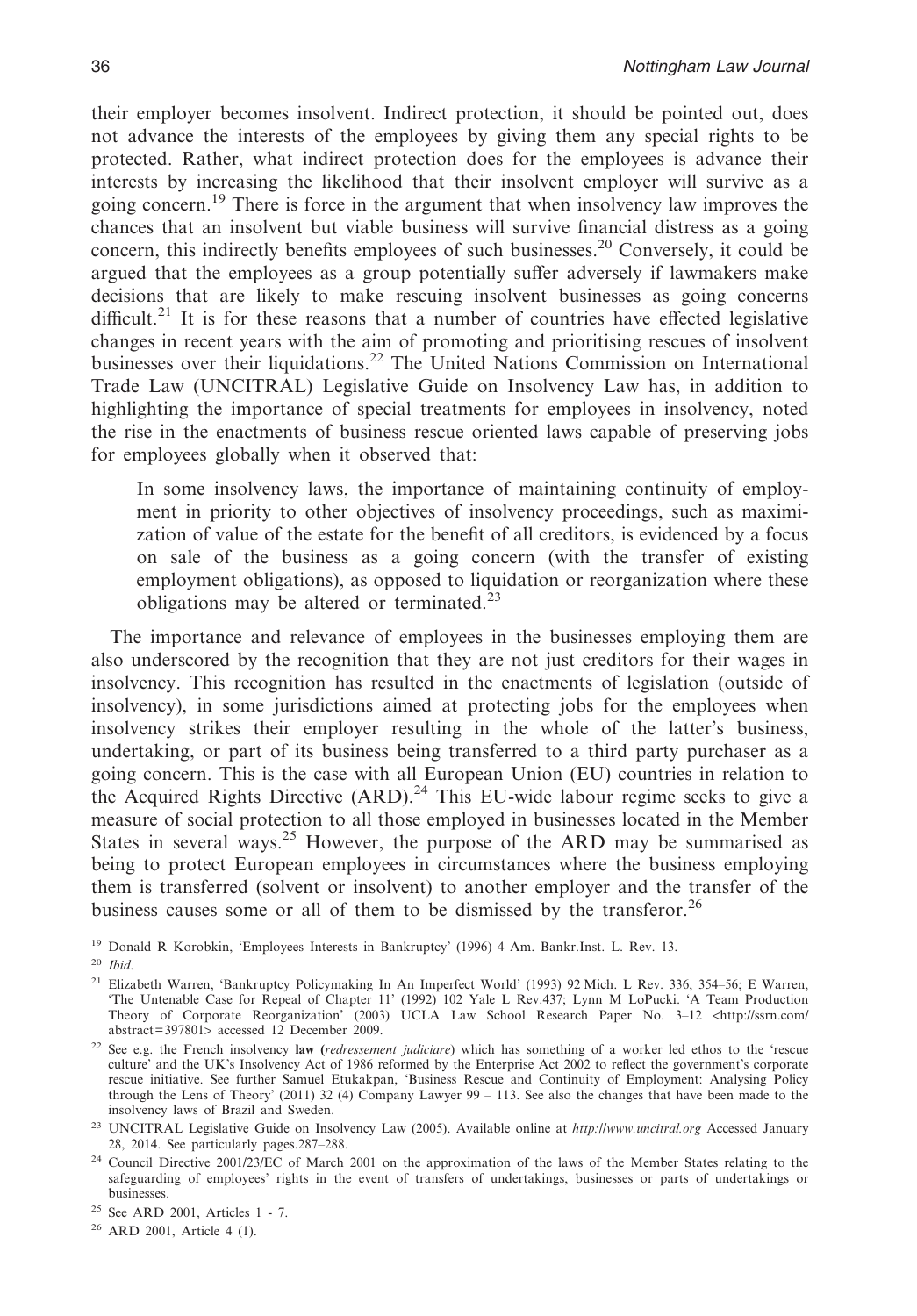The ARD has been implemented in the UK through the Transfer of Undertakings (Protection of Employment) Regulations 2006.27 Like the parent regime (the ARD), TUPE is essentially social legislation<sup>28</sup> for offering greater protection to employees<sup>29</sup> impacted by business transfers resulting in a change of employer.<sup>30</sup> The essence of the policy underlying TUPE is contained in Regulation 4 which provides for the automatic and compulsory transfer of the employees' contracts of employment from the transferor to the transferee except where an employee objects to the transfer.<sup>31</sup> The aim is to prevent employees affected by the business transfer from being placed in a less favourable position solely as a result of the transfer.<sup>32</sup>

There are many theories of insolvency law each with implications for the stakeholders. If it is accepted that in the context of insolvency the stakeholders are those whose investments are at risk in the insolvent entity,  $33$  then the employees are irrefutably stakeholders by virtue of the human capital investments they make in companies. This means that every theory has implications for the employees. The question therefore is what does insolvency theories say about the employees? What implications do theories have for the constituency referred to in the literature variously as the 'silent voice', 'lost souls' or the 'lost voice' in insolvency? $34$ 

This paper will explore the implications of insolvency theories for the employees. Part 2 of this paper explores the term 'theory'. Part 3 considers the relevance of theory in insolvency law analysis. Part 4 presents analyses on select insolvency theories. Part 5 explores the types of insolvency systems each of the theories analysed would generate and what their implications for the employees would be. Part 6 concludes the paper.

# THEORY AND INSOLVENCY LAW

One of the most important yet difficult to define words in the lexicon of social scientists is 'theory'. The reason is because referents to the term are so numerous and diverse that they obscure rather than illuminate understanding on what the term 'theory' really means.35 The origin of the word 'theory' is traceable to the Greek words: *'theorein'* (meaning to contemplate, to speculate, to look at, to observe, to consider), and its noun form *'theoria* (observation, consideration*,* looking at, looking more closely, insight or scientific contemplation).<sup>36</sup> Despite the myriad meanings associated with the term, the

<sup>31</sup> *Rotsart de Hertaling v J Benoidt SA* [1997] IRLA; *Celtic v Astley* [2005] IRLA 649; *Newns v British Airways Plc* [1992] IRLR 525 CA.

<sup>27</sup> Hereafter 'TUPE' for convenience.

<sup>28</sup> Sandra Frisby, 'TUPE or not TUPE: Employee Protection, Corporate Rescue and one Unholy Mess' (2000) 4 CFILR 249–271.

<sup>29</sup> For a definition of employee in the context of TUPE, see Regulation 4(3) of TUPE 2006.

<sup>&</sup>lt;sup>30</sup> Smit has articulated that in relation to the parent law (ARD) 'this essentially social objective was added by the court, rather than by the Commission, and [that] the objective at the start certainly was to prevent unfair advantages existing between member states'. See Nicola Smit, 'Automatic Transfer of Employment Contracts and the Power to Object' (2003) Journal of South African Law 465, 467.

<sup>32</sup> The ECJ has emphasised this point in relation to the parent law (ARD) in several caes. See e.g. Case C-362/89 *D'Urso v Ercole Marelli Elettromeccanica Generale SpA* [1992] ECR I-4105 ( para 9).

<sup>33</sup> Janis P Sarra, *Creditor Rights and the Public Interest: Restructuring Insolvent Corporations*, (University of Toronto Press, Toronto 2003) 58.

<sup>34</sup> See Julie A Veach, 'On Considering the Public Interest in Bankruptcy: Looking to the Railroads for Answers' (1997) 72 (4) Indiana L. J. 1211; Vanessa Finch, *Corporate Insolvency Law: Perspectives and Principles* (CUP, 2002,) 570. See also OECD, *Asian Insolvency Systems: Closing the Implementation Gap,* (OECD Publishing, 2007); G W Johnson, 'Insolvency and Social Protection: Employee Entitlements in the Event of Employer Insolvency' (2003) Global Forum on Insolvency Risk Management. Available online at www.siteresources.worldbank.org last accessed on 20 October 2013.

<sup>35</sup> Robert K Merton, *On Theoretical Sociology* (Free Press, New York 1967) 39.

<sup>&</sup>lt;sup>36</sup> Borie Holmberg, Michael Graham Moore & Otto Peters, 'The Theories and the Theorists: Why Theory is Important for Research' (2007) available online at www.eden-online.org/.../research/...D\_S-Hoolmberg-Moore-Peters-Oct06.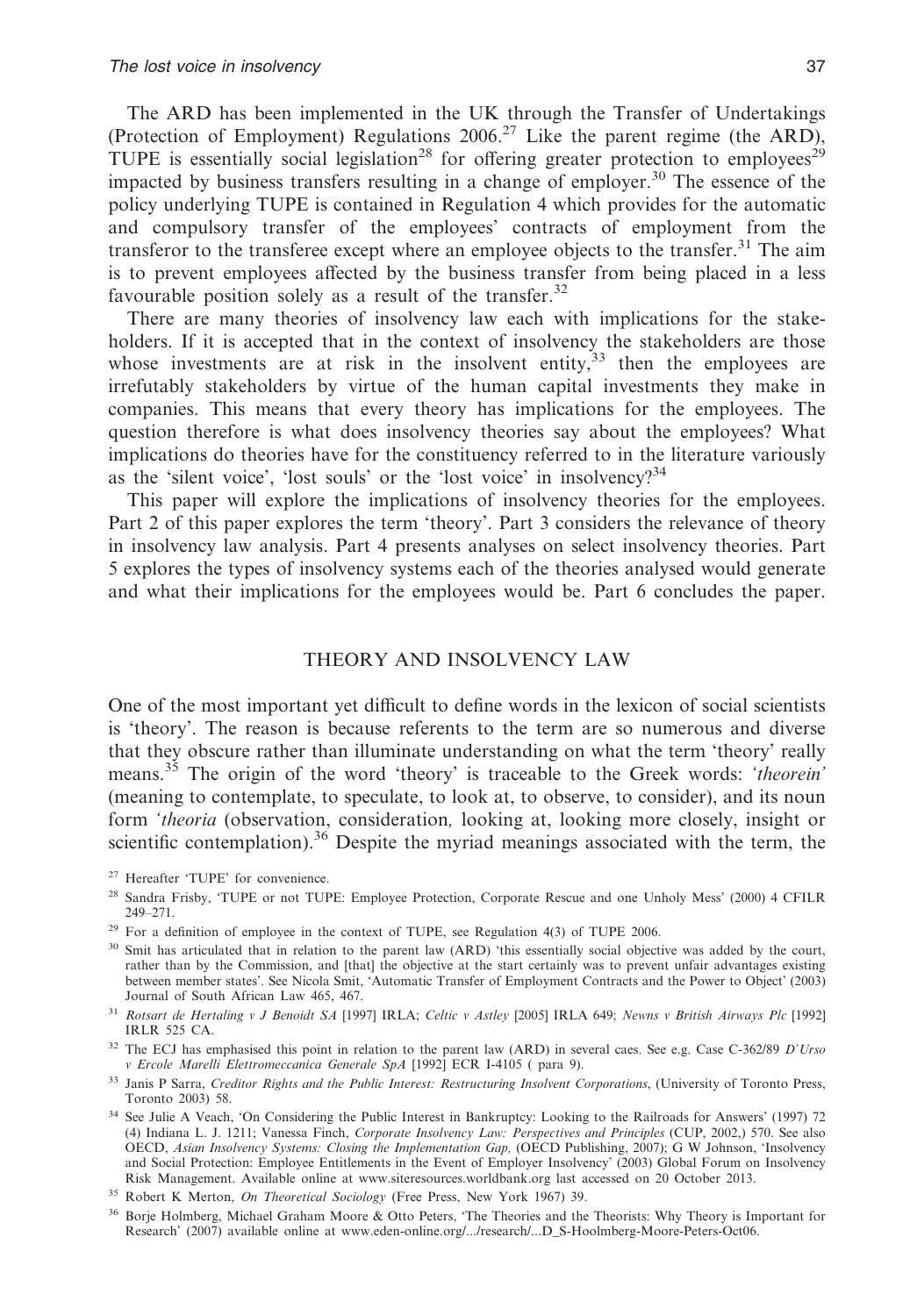basic meanings of the Greek '*theorein'* and '*theoria'* respectively remain valid and underpin definitions of theory today.37

In general terms, a theory is a fact-based framework for describing and explaining a phenomenon. It is a logical explanation for why something is the way it is, or why something does what it does.<sup>38</sup> This definition is ontological and at variance with the definition of a normative<sup>39</sup> theory because while the former deals with the world as it is according to the law of causation, the latter deals with that as it ought to be according to the norm. 'Normative cognition is methodologically separated from the area of causal cognition.'40

There are certain characteristics peculiar to theories. No theory is indisputable. Theories are discipline specific. In other words, no one theory is capable of transcending all disciplines. A theory is not capable of generalisation outside of the field it considers a phenomenon. A theory may yield better but not complete solutions to all issues.<sup>41</sup> It is common to have different theories explaining the same phenomenon. The problem with this however, is that their ideological contents could sometimes cut against their practical utility.

For a theory to offer any meaningful insight into the phenomenon it is seeking to explain, be persuasive and win converts, it must contain evidence of what it claims to be the case. That is, every theory must be grounded in, and consistent with, facts.<sup>42</sup> A theory must also contain some basis for reconciling or balancing multiple values.<sup>43</sup> These attributes are important because they ensure that whatever policies that are predicated on those factual assumptions are not misguided.<sup>44</sup> This is because 'inaccurate factual assumptions can result in policies that are at best ineffective in accomplishing their normative goals and at worst exacerbate the problems they attempt to correct.<sup>45</sup> Notwithstanding the inherent limitations in a theory, it is pertinent to note that neither complexity nor precision determines the usability of a theory. Rather, the quality, pull, and usability of any theory depend on what the theory is supposed to explain and how successfully it explains and replicates complex phenomena or practice.46

There are numerous theories available for explaining phenomena in different areas of law. However, most theories of insolvency law are normative in nature.<sup>47</sup> 'Normative' is a term of art. Although the term has specialised contextual meanings in different fields of study, it is however used specifically in law to describe the way something

<sup>37</sup> *Ibid*.

<sup>41</sup> Elizabeth Warren, 'Bankruptcy Policy' (1987) 54 U. Chi. L. Rev. 775, 797.

<sup>38</sup> Karl Popper, *Conjectures and Refutations: The Growth of Scientific Knowledge* (Routledge, London 1963); Charles *v* Reynolds, *Theory and Explanation in International Politics,* (Martin Robertson, London 1973).

<sup>39</sup> Normative theory is further explained below.

<sup>40</sup> George E Glos, 'The Normative Theory of Law' (1969) 11 William & Mary Law Review 151, 159.

<sup>42</sup> Brian H Bix, *Jurispruence: Theory and Context,* (6th edn., Sweet & Maxwell, London 2012) 19.

<sup>43</sup> Jody S Kraus, 'Philosophy of Contract Law' in *The Oxford Handbook of Jurisprudence and Philosophy of Law,* Jules Coleman &Scott Shapiro eds. (Kenneth Einar Himma Associate, OUP 2002) 687 -88; Brian H Bix, *Jurispruence: Theory and Context,* (6th edn., Sweet & Maxwell, London 2012) 4.

<sup>44</sup> Chrystin Ondersma, 'Employment Patterns in Relation to Bankruptcy' (2009) 83 Am. Bankr. L. J. 237, 239.

<sup>45</sup> T Sullivan, E Warren & J L Westbrook, 'The Use of Empirical Data in Formulating Bankruptcy Policy' (1987) 50 (2) Law and Contemporary Problems 195, 200.

<sup>46</sup> Allan Gibbard and Hal R Varian, 'Economic Models' (1978) Colum. J. Phil. 664, 665. See alsoLJR Herson, *The Politics of Ideas: Political Theory and American Public Policy,* (Waveland Press, 1984).

<sup>47</sup> See e.g. Donald Korobkin noting that bankruptcy scholars use normative theories to justify particular substantive views on bankruptcy. Donald Korobkin, 'The Role Normative Theory in Bankruptcy Debates' (1996) 82 Iowa L Rev. 75. See also Lipson arguing that bankruptcy theory debates the normative goals of bankruptcy policy. Jonathan C Lipson, 'Debt and Democracy: Towards a Constitutional Theory of Bankruptcy' (2008) 83 (2) Notre Dame Law Review 605, 617.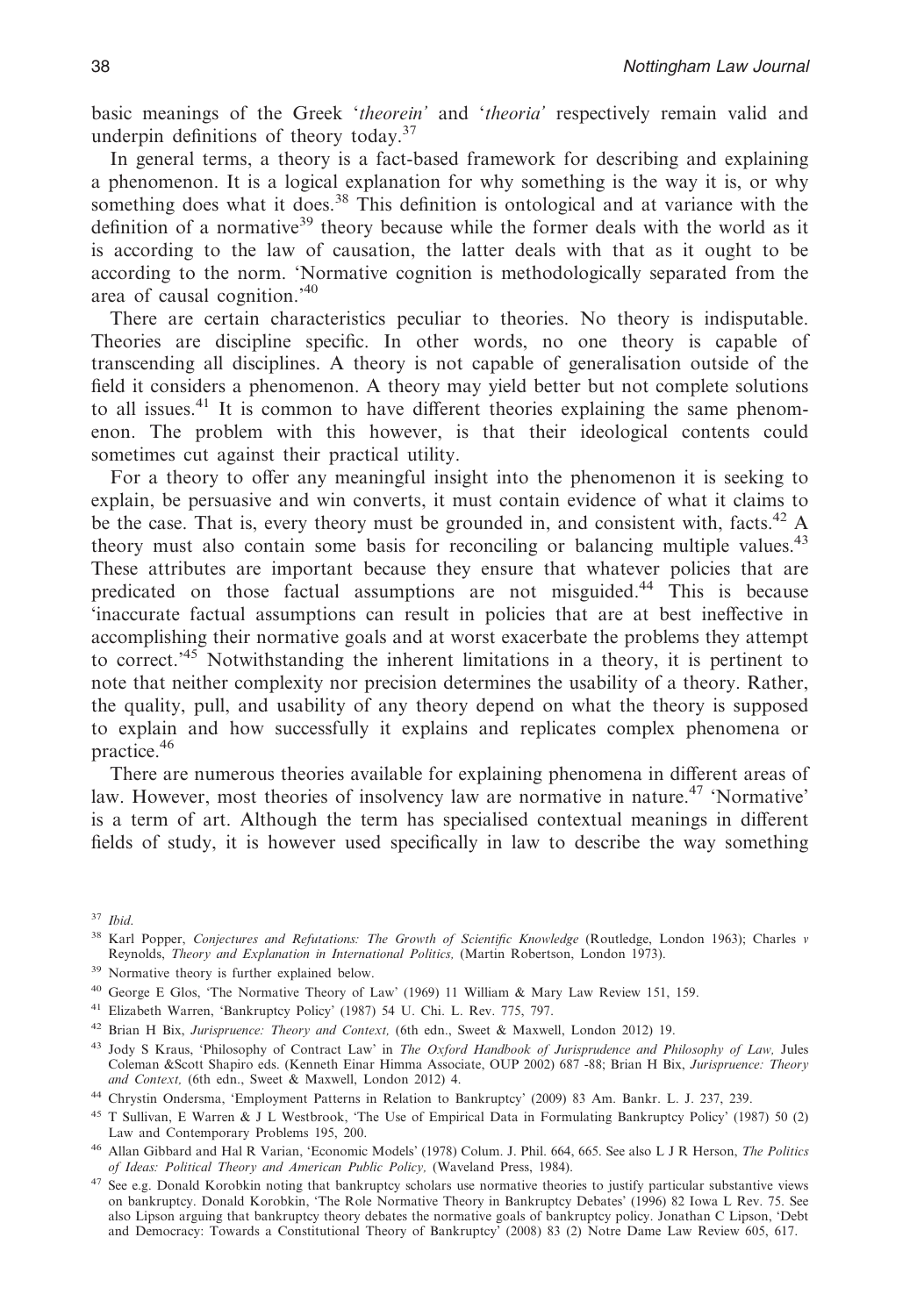ought to be done according to a value position.<sup>48</sup> Normative statements are value statements. They describe the actions and outcomes each theorist values.49 Thus, in the context of insolvency, normative theories express opinions to be valued or postulate what insolvency law ought to be.<sup>50</sup> Given that the values preferred by one theorist in insolvency may not be consistent with that of another theorist, it means that there is bound to be conflicting viewpoints on insolvency by different insolvency theories. It is important to note that the normative theory of law has not 'supplanted any existing doctrine or method of legal cognition,' rather what it does is 'fill a gap found in the existing science of law.'\* <sup>51</sup>

## RELEVANCE OF THEORY IN INSOLVENCY LAW ANALYSIS

Theory is vital in all legal analysis. By describing and informing, theories contribute to the vitality and development of all legal disciplines. Theory enables the strengths, weaknesses and limitations of a legal scholarship or a subject considered to be evaluated. It is a useful tool for evaluating legal arguments and identifying what the implications of laws are for those to whom they apply.<sup>52</sup>

Insolvency scholars employ normative theories to evaluate insolvency-related issues and to persuade legal officials and others interested in the discipline to subscribe to their respective viewpoints. The core object of a normative theory of insolvency law is to establish a critical perspective on the values that underlie extant insolvency laws.<sup>53</sup> Insolvency law theories provide a basis for evaluating and critiquing the policies, legislation and practices on insolvency that may not occur with purely doctrinal content. In addition to illuminate our understanding on the behaviours of stakeholders and how their behaviours are shaped by insolvency laws in different jurisdictions, theories provide the means for assessing the impacts of insolvency policies or laws on them.

Theories can, and have, elicited policy debates and discussions on insolvency matters. Debates about the social policies that underlie insolvency processes in various jurisdictions have been made possible by theories.<sup>54</sup> Theories have also influenced and contributed to changes in bankruptcy<sup>55</sup> policies<sup>56</sup> such as those that were made in the

<sup>52</sup> Brian H Bix, *Jurisprudence: Theory and Context* (6th ed., Sweet & Maxwell, London 2012) 9.

<sup>54</sup> Christopher W Frost, 'Bankruptcy and Social Welfare Theory' (2001) Paper presented at the Association of American Law Schools' Workshop on Bankruptcy<http://www.aals.org/profdev/bankruptcy/frost.html> accessed 16 December 2008. On the notion that the views of these two camps influence bankruptcy decision making by courts and policymakers in the US, see Mark Bradshaw, 'Comment: The Role of Politics and Economics in Early American Bankruptcy Law' (1997) 18 Whittier L Rev 739. See also paper by Luben, Stephen J Lubben, 'Delaware's Irrelevance' (2008) 16 Am. Bankr. Inst. L. Rev. 267, 268.

<sup>&</sup>lt;sup>48</sup> It is claimed that the original proponents of normative theory of law are Hans Kelsen and Frantisek Weyr. See George E Glos, 'The Normative Theory of Law' (1969) 11 William & Mary Law Review 151, 152.

<sup>&</sup>lt;sup>49</sup> Nigel Simmonds, *Central Issues in Jurisprudence* (3rd ed., Sweet & Maxwell, London 2010) 149; Adrian Vermeule, 'Connecting Positive and Normative Legal Theory' (2007) 10 Uni. Penn. Journal of Constitutional Law 387; Minkkinen, 'Why is Law a Normative Discipline? On Kelsen's Normology' (2005) 11 (3) Res Publica, 235 – 249. See also Huntington Cairns, 'Law as a Social Science' (1935) 2(4) Philosophy of Science, 484–498.

<sup>50</sup> Charles W Mooney, 'A Normative Theory of Bankruptcy Law: Bankruptcy as (is) Civil Procedure' (2004) 61 Wash. & Lee L. Rev. Available online at http://scholarlycommons.law.wlu.edu/wlulr/vol61/iss3/2 accessed 20 December 2013.

<sup>51</sup> See George E Glos, 'The Normative Theory of Law' (1969) 11 William & Mary Law Review 151.

<sup>53</sup> D R Korobkin, 'Contractarianism and the Normative Foundations of Bankruptcy Law' (1993) 71 Texas Law Rev. 98.

<sup>&</sup>lt;sup>55</sup> The terms 'bankruptcy' and 'insolvency' are used interchangeably in this article depending on the jurisdiction considered.

<sup>56</sup> For example, articles on bankruptcy theories by renowned bankruptcy scholars in the US have been cited frequently in briefs and opinions in the US Congress and other policy bodies regarding bankruptcy venues. See e.g. Lynn M LoPucki & Joseph W Doherty, 'Why are Delaware and New York Bankruptcy Reorganizations Failing?' (2002) 55 Vand. L Rev. 1933, 1939; Lynn LoPucki & Sara D Kalin, 'The Failure of Public Companies Bankruptcies in Delaware and New York: Empirical Evidence of a ''Race to the Bottom''' (2001) 54 Vand. L Rev. 231, 235, 249–50; Lynn M LoPucki, 'Can the Market Evaluate Legal Regimes? A Response to Professors Rasmussen , Thomas, and Skeel ' (2001) 54 Vand. L. Rev.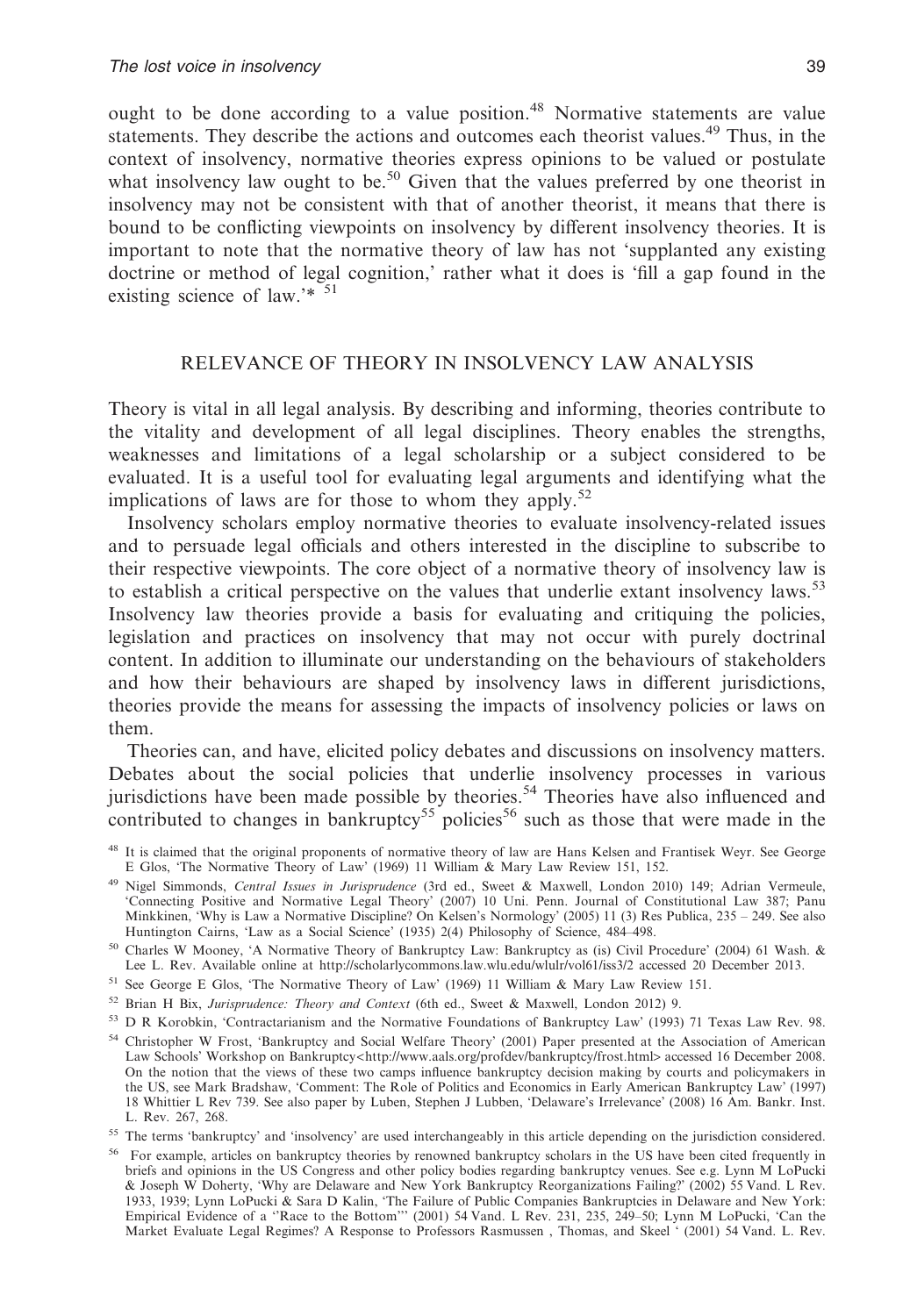US regarding bankruptcy venues.<sup>57</sup> Insolvency theories have also influenced decisions made by both policymakers and courts in different countries.<sup>58</sup>

Theories can also provide the basis for substantive insolvency systems. The designs of most frameworks or substantive legal regimes on insolvency in many jurisdictions are based on competing bankruptcy theories. It has been asserted that the bankruptcy code that was promulgated in Germany in 1994 (Insolvenzordnung),<sup>59</sup> was influenced mainly by Thomas Jackson's Creditors' Bargain Theory.<sup>60</sup> In Britain, there is the view that the Insolvency Service was influenced particularly by the wealth maximisation part of the Contractarian theory in its 2007 consultations on how payments of pre-pack administrators' fees should be made.<sup>61</sup>

If it is true, as articulated, $62$  that insolvency laws reflect the national consciousness of countries because they mirror the underlying values and express the policies and priorities of their enacting countries, it could be argued that theories can assist in ascertaining what a jurisdiction's perception of insolvency is, who it might blame when a company becomes insolvent, and its policies in relation to corporate insolvency generally.<sup>63</sup> Theories provide the platform not just for diagnosing insolvency events in different jurisdictions and explaining their causes, but also for prescribing possible responses to them. Theory can also be a useful tool for explaining what the means and ends of insolvency law should be without necessarily dictating what the most efficient proposal for achieving them should be.<sup>64</sup>

Insolvency theories also provide guidance and give meanings to real life experiences in insolvency. A theory can provide the lens for examining and justifying why a particular interest is, for example, accorded priority over others in the design and practice of insolvency laws in different jurisdictions.<sup>65</sup>

331, 333–38. During the debates on major bankruptcy legislation of 2005 in the US, Texas Senator John Cornyn described venue shopping as '...a problem that has been well documented by scholars in the field, most recently in a comprehensive book [just recently] published by ULCA law professor Lynn M LoPucki ... The professor has documented instances of forum shopping by corporate debtors that have harmed consumers and debtors in virtually all of [s]tates'. See Bankruptcy Abuse Prevention and Consumer Protection Act of 2005, S 256, 109th Cong, 1st Sess (Mar 2, 2005), in 151 Cong Rec S 1892, 1902 (Supp Mar 2, 2005). The book the Senator was referring to is: Lynn M LoPucki, *Courting Failure: How Competition for Big Cases is Corrupting the Bankruptcy Courts* (University of Michigan Press, 2005).

- <sup>57</sup> See Stephen J Luben, 'Do Emperical Bankkruptcy Studies Matter?' (2012) 20 ABI L. Rev. 715 723.
- <sup>58</sup> See Mark Bradshaw, 'Comment: The Role of Politics and Economics in Early American Bankruptcy Law' (1997) 18 Whittier L Rev 739.
- <sup>59</sup> This code was passed in 1994 but took effect in 1999. See Sergi A Davydenko & Julian R Franks, 'Do Bankruptcy Codes Mattewr? A Study of Defaults in France, Germany, and the U.K.' (2008) 63 (2) The Journal of Finance 565–608.
- <sup>60</sup> See Klaus Kamlah, 'The New German Insolvency Act: Insolvenzordnung' (1996) 70 American Bankruptcy Law Rev., 417, 421. See also Vanessa Finch, *Corporate Insolvency law: Perspectives and Principles* (2nd edn, CUP, Cambridge 2002)  $29$
- $61$  See Peter Walton, 'When is Pre-packaged Administration Appropriate? A Theoretical Consideration' (2011) 20 Nott. L J. 12.
- <sup>62</sup> International Monetary Fund (Legal dept.), *Orderly and Effective Insolvency Procedures: key Issues*, (IMF Publication Services, Washington 1999) 1–2. See also Sefa Franken, 'Creditor-and Debtor-Oriented Corporate Bankruptcy Regimes Revisited' (2004), Tilburg University, TILEC Discussion Paper (DP 2004–016)1–40; G McCormack, 'Control and Corporate Rescue – An Anglo-American Evaluation' (2007) 56 ICLQ 1.
- <sup>63</sup> Janis Sarra, 'Widening the Insolvency Lens: The Treatment of Employee claims' (2008) in P J Omar (ed.) *International Insolvency Law: Themes and Perspectives* (Ashgate Publishing Ltd, 2008) 49.
- <sup>64</sup> Charles W Mooney, 'A Normative Theory of Bankruptcy Law: Bankruptcy as (is) Civil Procedure' (2004) 61 Wash. & Lee L. Rev. Available online at http://scholarlycommons.law.wlu.edu/wlulr/vol61/iss3/2 accessed 20 December 2013.
- <sup>65</sup> A T Guzman, 'International Bankruptcy: In Defense of Universalism' (2000) 98 Michigan Law Review, 2177, 2197–98; Vanessa Finch & Sarah Worthington, The Pari Passu Principle and Ranking Restitutionary Rights' in F Rose (ed) Restitution and Insolvency (Mansfield Press, London 2000) 1; Christopher W Frost, 'Bankruptcy and Social Welfare Theory' (2001). Available online at http://www.aals.org/profdev/bankruptcy/frost.html accessed 16 September 2013.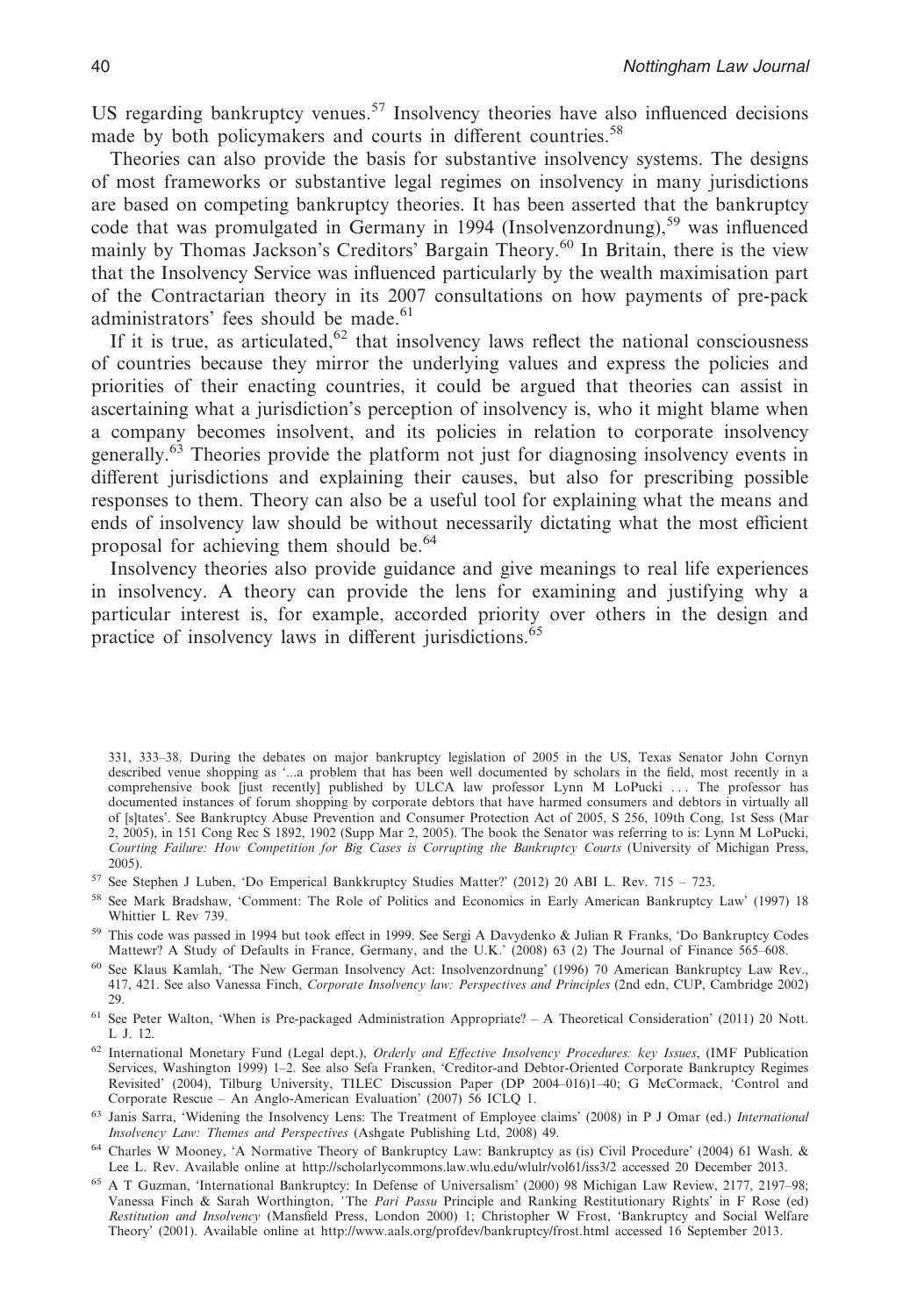# ANALYSIS OF SELECT THEORIES OF INSOLVENCY LAW

Efforts by scholars to articulate what insolvency law should be, and not necessarily what is politically possible, have resulted in the myriad of theoretical possibilities currently available for analysing insolvency.<sup>66</sup> That there are many theories, each with differing perspective on insolvency, does not *ipso facto* empty theories of significance or interest. Rather, the proliferation of theories and the non-convergence of opinions should be taken as an indication that there is something interesting about insolvency that is worth theorising.

In fact few, if anyone, would contest the assertion that a law which deals with what happens when there is a breakdown in normal creditor-debtor relationship, when private enforcement of contracts is no longer effective and legal enforcement becomes crucial, does not lack something interesting to talk or write about. Therefore, rather than discarding the discrete normative arguments advanced by proponents of the various theories, these should instead be carefully analysed and embraced because they may be capable of shedding light on what the means and ends of insolvency law should be.

Given that it is practically impossible to analyse all extant theories of insolvency law in a paper of this nature, only three theories that are representative of the views of the Proceduralists and Traditionalists<sup>67</sup> between whom normative debates on insolvency philosophy and policy are mostly contested<sup>68</sup> will be considered.

## THE CREDITORS' BARGAIN THEORY

Basic corporate law theory, in the solvent state of the company, is premised on the shareholder primacy norm which makes the company's Board of Directors accountable only to the shareholders as the primary risk bearers.<sup>69</sup> However, the view is that when the company is insolvent, the shareholders' primacy norm should be supplanted by the creditors' primacy norm.70 One of the first theories to propagate the creditors' primacy thesis in insolvency law is the Creditors' Bargain Theory (CBT).

The CBT is the brainchild of Thomas Jackson. Jackson first proposed this heuristic in an article he published in 1982.<sup>71</sup> The model, as further developed by Jackson,<sup>72</sup> and

<sup>66</sup> John Pottow, 'Procedural Incrementalism: A Model for International Bankruptcy' John M. Olin Center For Law & Economics, University of Michigan (2006) .943. Available online at http://www.law.umich/centersandprograms/olin/papers .htm accessed December 12, 2013. See also P. Walton, 'When is Pre-packaged Administration Appropriate?–A Theoretical Consideration' (2011) 20 Nott. L J. 3.

<sup>67</sup> This taxonomy is traceable to the writings of Professor Douglas G. Baird, 'Bankruptcy's Uncontested Axioms' (1998) 108 Yale L.J 573, 576-79; Donald G Baird, 'The Uneasy Case for Corporate Reorganizations' (1986) 15 Journal of Leg. Stud. 127,133. See also Edward J Janger, 'Crystals and Mud in Bankruptcy Law: Judicial Competence and Statutory Design' (2001) 43 Ariz. L Rev. 559, 566; Ziad Raymond Azar, 'Bankruptcy Policy, Legal Heritage, and Financial Development: An Agenda for Further Research' (2008) 24 (2) Emory Bankr Devs Journal 382 – 466. Charles W Mooney, Jr., 'A Normative Theory of Bankruptcy Law: Bankruptcy as (Is) Civil Procedure' (2004) 61 Wash & Lee L Rev. 931. See also Roy Goode, *Principles of Corporate Insolvency Law,* (3rd ed., Sweet &Maxwell, London 2005) 41–42.

<sup>&</sup>lt;sup>68</sup> D G Baird, 'The Uneasy Case for Corporate Reorganizations' (1986) 15 Journal of Leg. Stud. 127,133; Roy Goode, *Principles of Corporate Insolvency Law* (3rd edn, Sweet & Maxwell, London 2005) 41–42.

<sup>69</sup> See Adolph A Berle and G Means, *The Modern Corporation and Private Property,* (Transaction Publishers, New Brunswick 1991) 3; A Berle, 'Modern Functions of the Corporate System' (1962) 62 Columbia Law Review 433; Adolph A. Berle, 'Corporate Powers as Powers in Trust' (1931) 44 Harv. L. Rev. 1049, 1049. But see counter opinion by E Merrick Dodd, 'For Whom Are Corporate Managers Trustees?' (1932), 45 Harv. L. Rev. 1145. See also D Gordon Smith, 'The Shareholder Primacy Norm' (1998) 23 J. Corp. L. 277.

<sup>70</sup> The courts have given credence to this position in several cases. See e.g. *Kinsela v Russell Kinsela Pty Ltd* [1986] 4 NSWLR 722; *West Mercia Safetywear Ltd v Dodd* [1988] BCLC 250 CA (Civ Div) at 252–253; *Brady v Brady* [1989] AC 755 HL.

<sup>71</sup> Thomas H Jackson, 'Bankruptcy, Non-Bankruptcy Entitlements, and the Creditors' Bargain, (1982) 91 Yale Law Journal 857, 860.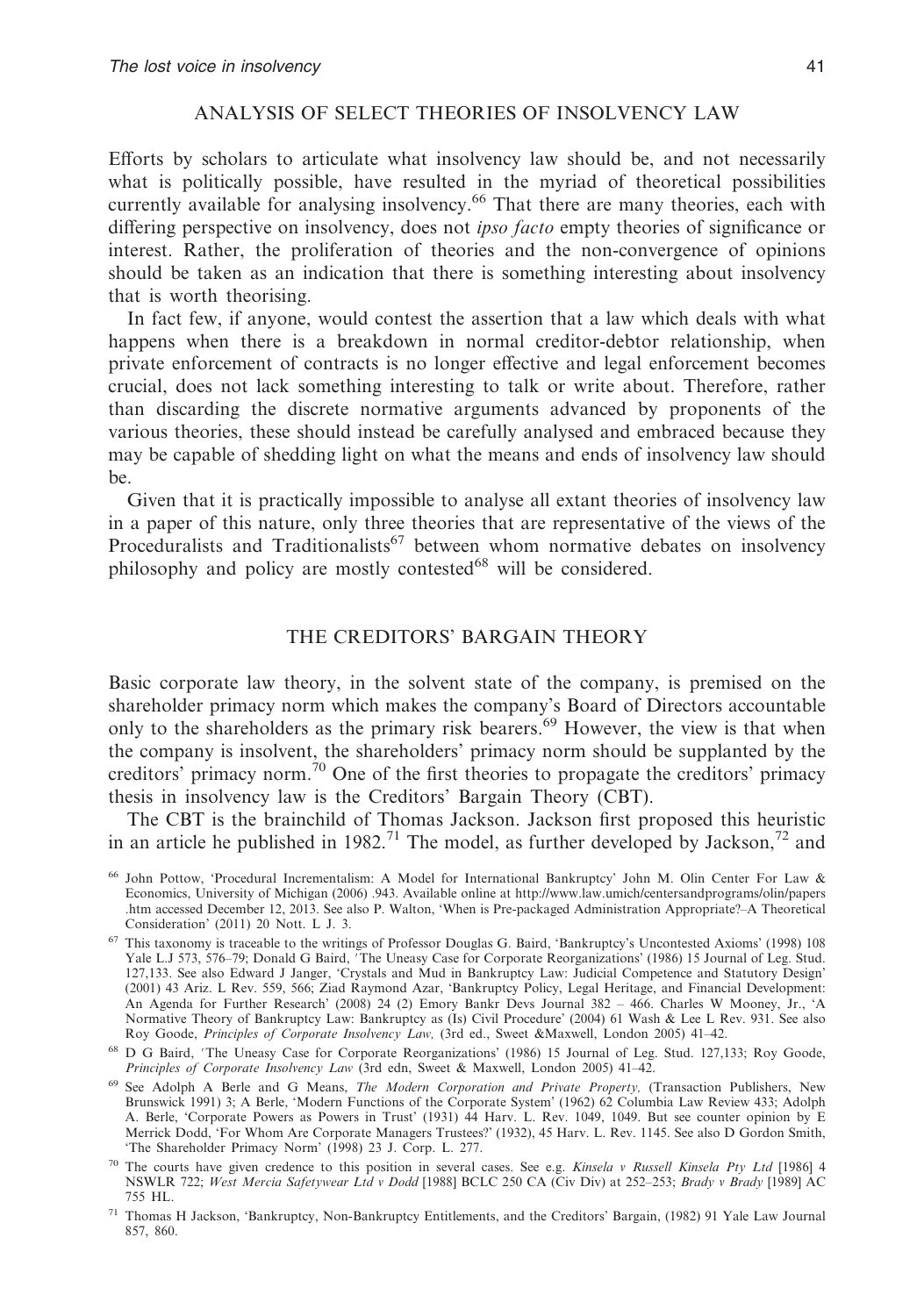sometimes in collaboration with Douglas Baird<sup>73</sup> or Robert Scott,<sup>74</sup> the CBT employs a neo-Rawlsian<sup>75</sup> contractarian notion to develop a conceptual paradigm on insolvency. This framework, which is based on a hypothetical bargain the creditors would make with the debtor prior to advancing credit and well in advance of insolvency,  $^{76}$ provides a normative criterion for explaining and justifying the structure and purpose of insolvency law. Through the CBT, Jackson and his collaborators have expressed their normative views on what they believe to be the legitimate province of bankruptcy law. They have made several claims one of which is that the essential features of the insolvency system were not chosen voluntarily by the creditors themselves but were instead imposed on them by the government.

The CBT starts by articulating that when a single debtor having multiple creditors becomes insolvent its creditors would inevitably face a 'collective action' problem.77 This problem ensues because the debtor's insolvency very often renders it unable to meet its financial obligations to its creditors and any perception that the debtor may not be able to pay its debts in full to all of them would trigger a 'race to collect' on the debtor's assets amongst the creditors. The CBT observes that when the debtor is insolvent the individual incentives of each creditor are to act in a way that will be self-beneficial, but detrimental to the best and overall interests of all other creditors as a group. In other words, when insolvency strikes the creditors act strategically for self interest. <sup>78</sup>

The implication of this strategic-creditor-behaviour is that only 'strong' creditors (in the sense of the contractually and statutorily protected entitlements each creditor already has in place) who are able to press their claims early would be paid in full while those slow off the blocks (e.g. unsecured creditors) are potentially left with nothing. According to the CBT, the creditors would realise that the self-help or individual debt enforcement is unhelpful. They would see that this approach is working against their course in terms of being able to recoup what they are owed by the company. The creditors would reason that they are faced with a problem that not only requires a solution but one that is simultaneously effective and acceptable to all of them. The solution, *a la* Jackson, is to impose a mandatory collective regime. This regime mirrors the terms of an idealised multi-creditor contract to co-operate. The justification for a mandatory regime, as articulated elsewhere,<sup>79</sup> is that 'unless there is coercion or some other special device to make individuals act in their common interest, rational, self-interested individuals will not act to achieve their common or group interests'.

<sup>72</sup> Thomas H Jackson, 'Avoiding Powers in Bankruptcy' (1984) 36 Stan. L. Rev. 725; T H Jackson, *The Logic and Limits of Bankruptcy Law* (HUP, Cambridge, MA 1986).

<sup>73</sup> See D Baird&TH Jackson, 'Corporate Reorganizations and the Treatment of Diverse Ownership Interests: A Comment on Adequate Protection of Secured Creditors in Bankruptcy' (1984) 51 U Chicago L. Rev*.* 97.

<sup>74</sup> T H Jackson & R Scott, 'On the Nature of Bankruptcy: An Essay on Bankruptcy Sharing and the Creditors' Bargain' (1989) 75 Virginia L. Rev. 155.

<sup>75</sup> There have been several manifestations of the desire to counter especially Jackson's claims that his Creditors' Bargain Theory is an application of Rawls's methodology. In 1993, Donald Korobkin constructed a self-consciously Rawlsian alternative to the CBT. See particularly Donald Korobkin, 'Contractarianism and the Normative Foundations of Bankruptcy Law' (1993), 71 Tex. L Rev. 541.

<sup>76</sup> Thomas Jackson, *The Logic and Limits of Bankruptcy Law* (HUP, Cambridge, MA 1986).

<sup>77</sup> Douglas G Baird, 'A World without Bankruptcy' (1987) 50 Law & Contemp. Probs. 173; Thomas Jackson, *The Logic and Limits of Bankruptcy Law* (HUP, Cambridge, MA 1986). A 'collective action' is a problematic situation in which the uncoordinated actions of parties may not yield the best outcome for them individually. It is a problem that arises whenever a group is faced with a problem that cannot be solved organically without an individual undertaking to bear<br>the brunt of the burden while only retaining a portion of the benefit. There is however a substantial lit whether a serious collective action problem exists in insolvency. See e.g. Barry E Adler, 'A World without Debt' (1994) 72 Wash. U. L. Q 811–827; B Adler, 'Financial and Political Theories of American Bankruptcy' (1999) 45 (2) Stanford L Rev 31–346.

<sup>78</sup> Alan Schwartz, 'A Contract Theory Approach to Business Bankruptcy' (1998) 107 YALE L.J. 1807, 1821–22

<sup>79</sup> See Mancur Olsen, *The Logic of Collective Action: Public Goods and the Theory of Groups* (HUP, 1971) 2.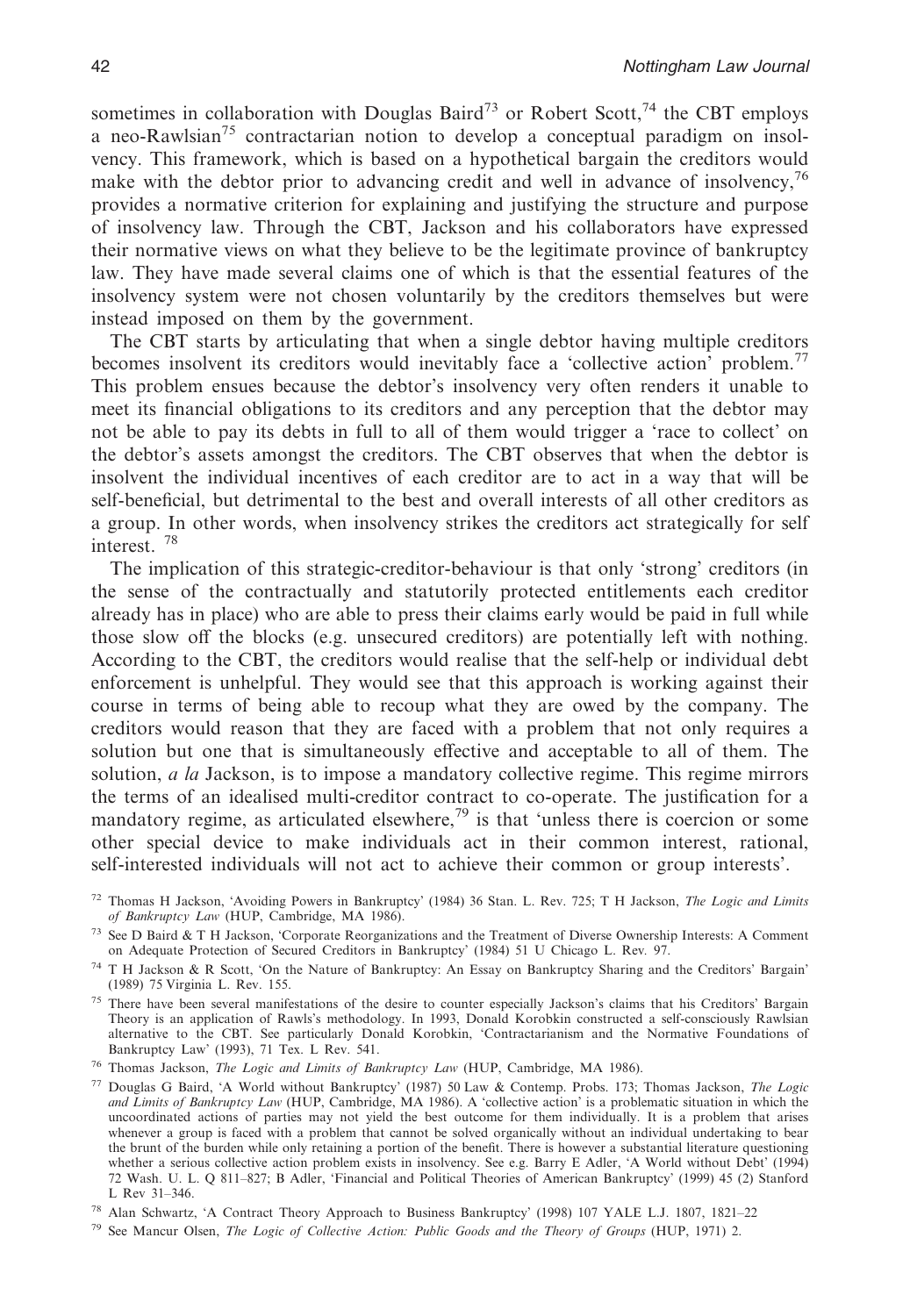Jackson posits the advantages of a collective debt enforcement forum. A collective regime stems the race to the court by creditors and eliminates wasteful and inefficient liquidation of insolvent but viable companies by creditors motivated by self interest to collect what they are owed. In contrast to the individual collection approach, a collective forum facilitates the marshalling of the debtor's assets so that these can be distributed among those holding claims against the debtor or its property in an orderly fashion.80 Polling the debtor's assets maximises its overall economic value because whenever it is possible to keep the debtor's assets together and a single and all-encompassing decision on disposal is made on behalf of all the creditors, the assets would be worth more in a going-concern sale than they would be in a piece-meal liquidation. $81$ 

A collective forum also reduces strategic costs. This is because the 'policing' of a common debtor on an individualistic basis is administratively inefficient and could lead to a nil return to the particular creditor if other creditors get to the debtor's assets first. The individualistic debt collection system puts a premium on 'racing' for the debtor's assets while co-operation via the collective forum ensures that no costly and duplicative monitoring of the creditors' common debtor is borne individually.<sup>82</sup>

Another advantage a collective forum has over individual enforcement measure is that it replaces chaos with decorum by ensuring that claims of the creditors are entertained in a rational and orderly manner. Given that debts are met in accordance with terms agreed prior to insolvency, this approach has advantage over the chaotic individualistic collection regime in which claims are met, not in the order in which they arose, but in the order which they are brought. A collective regime is also advantageous for 'risk-averse'<sup>83</sup> creditors. This is because they are guaranteed a better return on their investments than would otherwise be possible in the individualistic system. Risk-averse creditors would, according to the CBT, prefer a lower but more certain return on their investments to a higher yet riskier and uncertain return.

Regarding what the legitimate province of insolvency law is, or ought to be, the CBT is adamant that insolvency law should limit itself to addressing only those issues arising in insolvency. Insolvency law's core mission, according to the CBT, is to allocate the debtor's property or the value of the debtor's property to parties who hold claims and interests in it.84 In other words, insolvency law exists to maximise recoveries for parties with non-insolvency legal entitlements *vis-a-vis* the debtor's assets.<sup>85</sup> This is the cornerstone of the creditors' bargain normative claim.<sup>86</sup> What this implies is simply that non-insolvency entitlements should not be interfered with, modified or overridden by insolvency law unless such interference is necessary to maximise value for the creditors.

- <sup>80</sup> Thomas H Jackson, 'Bankruptcy, Non-Bankruptcy Entitlements, and the Creditors' Bargain' (1982) 91(5) The Yale Law Journal 857.
- 81 Thomas Jackson, *The Logic and Limits of Bankruptcy Law* (HUP, Cambridge, MA 1986); 'Bankruptcy, Non-Bankruptcy Entitlements, and the Creditors' Bargain, (1982) 91 Yale Law Journal 866–68; 'Avoiding Powers in Bankruptcy' (1984) 36 Stan. L Rev. 725.
- 82 Thomas H Jackson, 'Bankruptcy, Non-Bankruptcy Entitlements, and the Creditors' Bargain, (1982) 91 Yale Law Journal 857, 866; Thomas Jackson, *The Logic and Limits of Bankruptcy Law* (HUP, Cambridge, MA 1986).
- <sup>83</sup> On the notion of risk aversion, see Robert Pindyck and Daniel Rubinfeld, *Microeconomics* (4th edn, Prentice Hall, N J 1997) Ch. 5.
- 84 James W Bowers, 'Security Interests, Creditors' Priorities and Bankruptcy' (1999) Louisiana State University Law Centre,<http://www.scribd.com/.../security-interest-creditors-priorities-and-bankruptcy->accessed 30 February 2010.
- <sup>85</sup> James W Bowers, 'Security Interests, Creditors' Priorities and Bankruptcy' (1999) Louisiana State University Law<br>Centre.<http://www.scribd.com/.../security-interest-creditors-priorities-and-bankruptcy->accessed 30 Feb Centre,<http://www.scribd.com/.../security-interest-creditors-priorities-and-bankruptcy->accessed 30 February Charles W Mooney, Jr., 'A Normative Theory of Bankruptcy Law: Bankruptcy as (Is) Civil Procedure' (2004) 61 Wash & Lee L Rev. 931.
- <sup>86</sup> T H Jackson & R Scott, 'On the Nature of Bankruptcy: An Essay on Bankruptcy Sharing and the Creditors' Bargain' (1989) 75 (2) Virginia L. Rev. 155.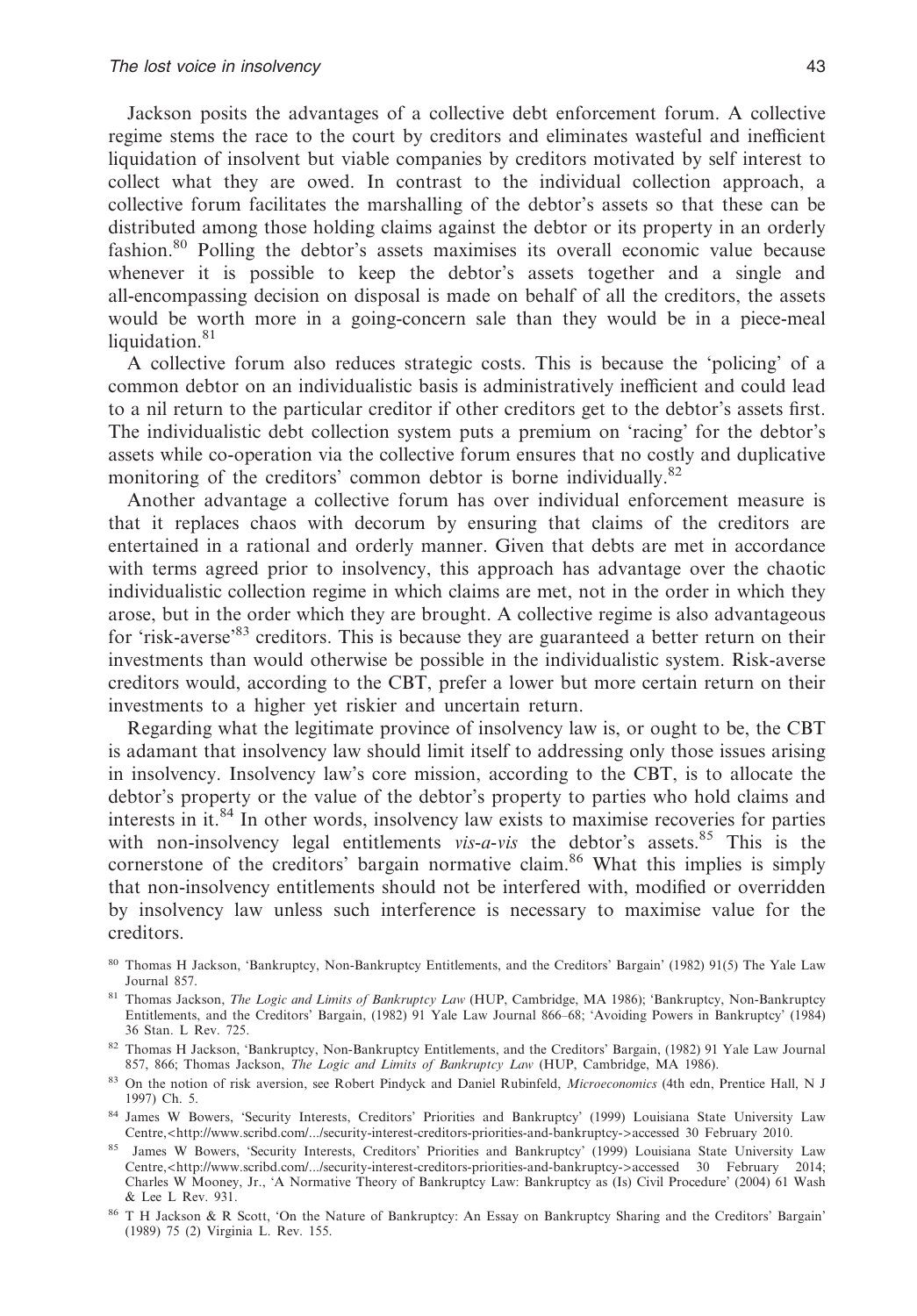The CBT acknowledges the existence of other interests in insolvency. However, because the model promotes the idea that insolvency exists primarily for the benefit of the creditors,<sup>87</sup> therefore the interests of these other constituencies should be considered only to the extent that the particular members of these constituencies are creditors with enforceable legal rights against assets of the debtor under non-insolvency law.<sup>88</sup>

It follows from the above that the CBT is strongly averse to redistribution in insolvency. For Jackson and his collaborators, redistribution defined variously as the alteration of pre-insolvency entitlements held by parties, the formation of new insolvency entitlements or destruction of pre-insolvency entitlements,<sup>89</sup> or the transfer of wealth from one party to another in insolvency,  $90$  is not necessitated by the need to promote a predefined insolvency policy. It is inefficient and should not be encouraged because it constitutes what in corporate insolvency may characterise as 'Robin-Hoodism<sup>391</sup> - a good and practical example of 'robbing Peter to pay Paul'.

The CBT regards insolvency as a foreseeable risk that should be borne individually by each party in any business venture. Proponents and exponents of the theory argue that subjecting voluntary transactions to redistributive liabilities will give parties to those transactions a powerful incentive to structure their deals differently. They contend that altering the rule within insolvency would create a set of entitlements at variance with those existing outside it and provide a strong incentive for forum shopping.<sup>92</sup> For these persons therefore, redistribution is counterproductive and normatively undesirable. Therefore irrespective of how the practice may be couched in noble rhetoric, it is '*prima facie* theft.'93

In practice, the position taken by the CBT *vis-a-vis* redistribution is difficult to defend because it requires insolvency law to take all of the creditors' pre-insolvency agreed rights as it finds them, honouring both powers and limitations under non-insolvency law without modifying them.94 This argument is also faulty for a number of reasons**.**

- <sup>88</sup> Thomas Jackson, *The Logic and Limits of Bankruptcy Law* (HUP, Cambridge, MA 1986).
- <sup>89</sup> Yaad Rotem, 'Pursuing Preservation of Pre-Bankruptcy Entitlements: Corporate Bankruptcy and Law's Self Executing Mechanisms' (2008) 5 (1) Berkeley Business Law Journal 79, 90.
- <sup>90</sup> See John Armour, 'Should We Redistribute in Insolvency?' (2006) Centre for Business Research, University Of Cambridge Working Paper No. 319 available online at http://www.cbr.cam.ac.uk/pdf/WP319.pdf
- 91 Robin Hood was a heroic outlaw in English folklore. Legend has it that he used to steal from the rich and give to the poor. The origin of the legend is claimed by some to have stemmed from actual outlaws, or from ballads or tales of outlaws. See e.g. Howard Pyle's 1883 novel: The Merry Adventures of Robin Hood.
- <sup>92</sup> See G Marcus Cole and Todd J Zywicki, 'The New Forum Shopping Problem in Bankruptcy' (2009) Amsterdam Center<br>for Law & Economics Working Paper No. 2009–11 <http://www.accf.nl/uploads/postkantoor/aclewp2009–11(1).pdf> accessed 12 March 2012; Douglas G Baird, 'Loss Distribution, Forum Shopping, and Bankruptcy: A Reply to Warren' (1987) 54 Uni. Chi. L. Rev. 815, 822.
- 93 See David Gray Carlson, 'Rationality, Accident and Priority under Article 9 of the Uniform Commercial Code' (1986) 71 Minn. L Rev. 207, 209, 245–46. See also James J White, 'Failure and Forgiveness: A Review' (1999) 73 Am. Bankr. L J. 435, 447.
- <sup>94</sup> Creditors' bargain theorists' query: if bankruptcy has an important policy role in balancing the various interests, and if wider interests (workers, community) are to be taken into account in bankruptcy reorganisation, why restrict this to bankruptcy? Many firms close without going through bankruptcy. What is special about bankruptcy? Special rules create incentives for strategic behaviour e.g. repudiation of collective agreement/contract. The CBT's argument is that if a firm cannot repudiate collective agreement when experiencing financial problems, then why should bankruptcy change such a rule? The balancing of interests should be dealt with openly through general legislation, not under the cover of bankruptcy policy. See e.g. ; Douglas G Baird, 'Loss Distribution, Forum Shopping, and Bankruptcy: A Reply to Warren' (1987) 54 Uni. Chi. L. Rev. 815; Douglas G Baird, 'The Uneasy Case for Corporate Reorganizations' (1986) 15 (1) The Journal of Legal Studies 127–147; T H Jackson, Thomas H Jackson, 'Bankruptcy, Non-Bankruptcy Entitlements, and the Creditors' Bargain, (1982) 91 Yale Law Journal 857, 860; Thomas H Jackson, *The Logic and Limits of Bankruptcy Law* (HUP, Cambridge, MA 1986); D G Baird&TH Jackson, 'Corporate Reorganizations and

<sup>87</sup> Thomas Jackson, *The Logic and Limits of Bankruptcy Law* (HUP, Cambridge, MA 1986); 'Bankruptcy, Non-Bankruptcy Entitlements, and the Creditors' Bargain, (1982) 91 Yale Law Journal 857, 860; D G Baird, 'A World without Bankruptcy' (1987) 50 Law & Contemp. Probs. 173.

See Lynn M LoPucki, 'A Team Production Theory of Bankruptcy Reorganization' (2004) 57 Vanderbilt Law Review (3) 741, 769.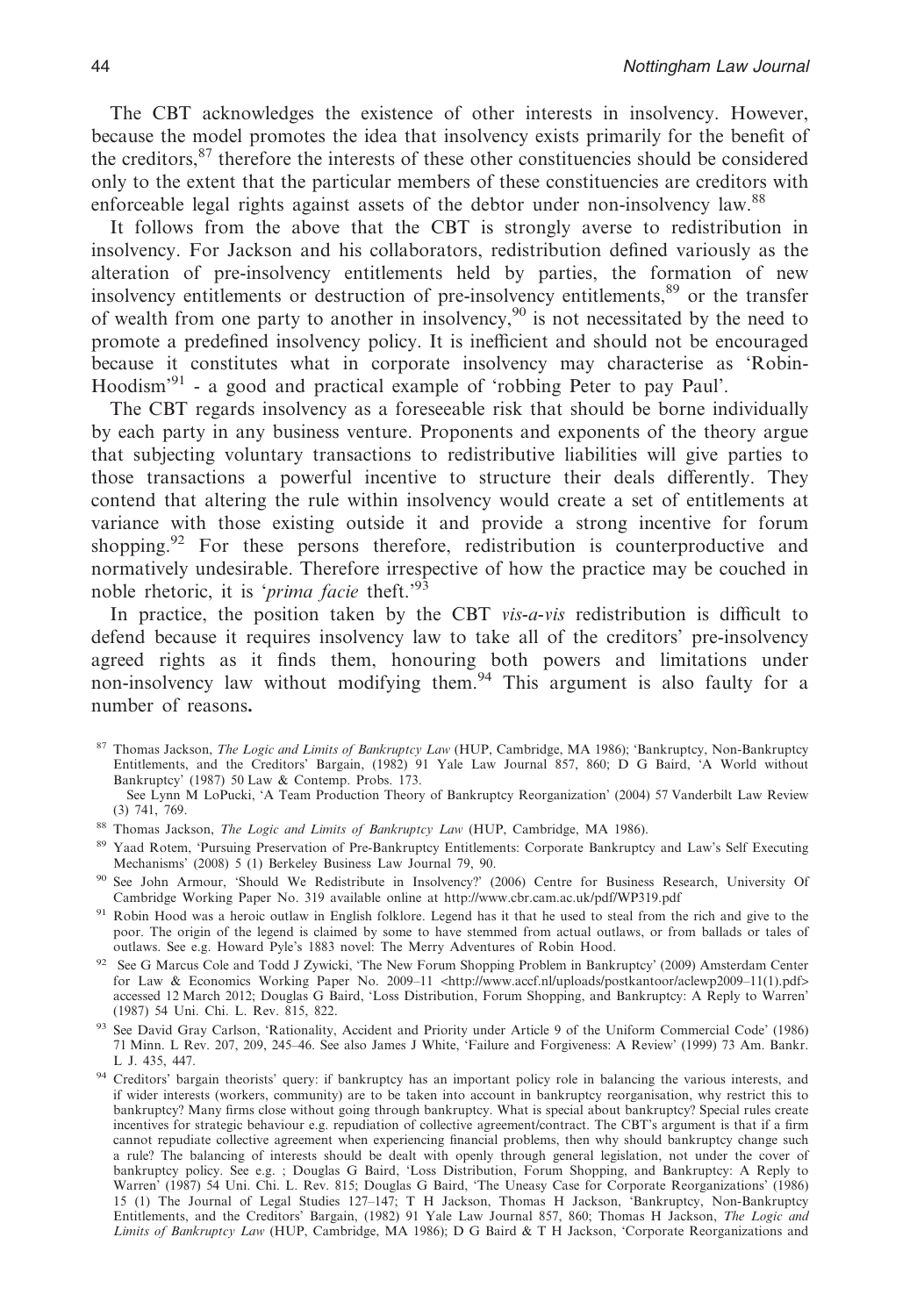First, apart from the fact that insolvency is a mechanism which compels creditors to renegotiate and modify the terms of their original bargain with the debtor,<sup>95</sup> it has to be remembered that not all creditors' claims arise out of agreement. Some claims are based on statutes.<sup>96</sup> Thus, while the creditors' bargain with the debtor may entitle them to any value attributable to the actions of the debtor and its management, it could also be argued that the roles played by other constituencies comprising the company in enhancing and preserving the value in question equally entitle them to a share in it.<sup>97</sup> Secondly, any external intervention in a company's insolvency carries with it apparent redistributive implications. There is hardly any collective procedure that does not redistribute value from one party to another. A collective regime even redistributes wealth.<sup>98</sup> Thirdly, the initiation of a collective procedure and any decision made by the court during the procedure implicates pre-insolvency entitlements held by the different parties. Insolvency courts are courts of equity. They are vested with powers to modify contractual relationships between debtors and creditors so as to ensure that complete justice is done.<sup>99</sup>

The CBT's perspective on insolvency can be described as a capitalist philosophy of insolvency law. This philosophy owes its origin to the shareholders' primacy theory in corporate governance. The shareholder orientation adopts the 'nexus of contracts' between and among the shareholders of the company and other constituencies to argue that the contracts entered into by the company and 'non-shareholders groups such as employees, managers, and creditors are explicit contracts that entitle them to fixed payments, such as salaries and interest payments.'100 This approach goes on to argue that because shareholders rely on an implicit contract that entitles them to whatever remains after the company has met its explicit obligations and paid its fixed claims, they are the residual claimant and sole risk bearers of companies.<sup>101</sup> Therefore those entrusted with the running of companies should do so with the primary aim of maximising wealth for them.<sup>102</sup> In other words, this orientation sees the company, in its solvent state, as belonging to the shareholders.<sup>103</sup>

When the shareholder philosophy in corporate law is reversed, refined and applied to the company in the context of insolvency, the creditors become the legal owners of

the Treatment of Diverse Ownership Interests: A Comment on Adequate Protection of Secured Creditors in Bankruptcy' (1984) 51 U Chicago L. Rev*.* 97. A counter argument is that there is a significant change when a company is in formal bankruptcy proceedings. Thus, there are a lot of complex issues which make it appropriate to balance or consider interests that would not be taken into account otherwise. See e.g. Elizabeth Warren, Bankruptcy Policymaking in an Imperfect World (1993) 92 Mich. L Rev 336; Karen Gross, 'Taking Community Interests Into Account in Bankruptcy An Essay' (1994) 72 Wash. U.L.Q. 1031; Gross, *Failure and Forgiveness: Rebalancing the Bankruptcy System* (New Haven, CT: YUP, 1997).

- <sup>95</sup> Anita F Hill, 'Bankruptcy, Contracts and Utilitarianism' (1991) 56 (3) Missouri Law Review 571, 573.
- <sup>96</sup> Ronald J Mann, 'Bankruptcy and the Entitlements of the Government: Whose Money is it anyway' (1995) 70 (5) New York University Law Review, 1040.
- 97 Ronald Mann, 'Bankruptcy and the Entitlements of the Government: Whose Money is it anyway' (1995) 70 (5) New York University Law Review, 1040.
- 98 Yaad Rotem, 'Pursuing Preservation of Pre-Bankruptcy Entitlements: Corporate Bankruptcy and Law's Self Executing Mechanisms' (2008) 5 (1) Berkeley Business Law Journal 79, 84.
- <sup>99</sup> Matthew Bruckner, 'The virtue in Bankruptcy' (2013) 45 Loyola University Chicago Law Journal 233, 234–35.
- <sup>100</sup> See Frank H Easterbrook and Daniel R Fischel, *The Economic Structure of Corporate Law* (HUP, Cambridge, 1996) 36–39.
- <sup>101</sup> R E Freeman and W M Evan, 'Corporate Governance: A Stakeholder Interpretation' (1990) 19(4) The Journal of Behavioural Economics 337–359.
- <sup>102</sup> *Ibid*.
- <sup>103</sup> See e.g. Milton Friedman, 'The Social Responsibility of Business is to increase its Profits' New York Times, September 13, 1970, Section 6 (Magazine) 32; David Millon, 'New Directions in Corporate Law: Communitarians, Contractarians and the Crisis in Corporate Law' (1993) 50 Washington & Lee L. Rev. 1373, 1374; L Mitchell, 'Groundwork of the Metaphysics of Corporate Law' (1993) 50 Washington & Lee L. Rev. 1477, 1485; L Fairfax, 'The Rhetoric of Corporate Law: The Impact of Stakeholder Rhetoric on Corporate Norms' (2006) 31 Journal of Corporation Law 675, 676; G Crespi, 'Maximizing the Wealth of Fictional Shareholders: Which Fiction Should Directors Embrace' (2007) 32 Journal of Corporation Law, 383, 386.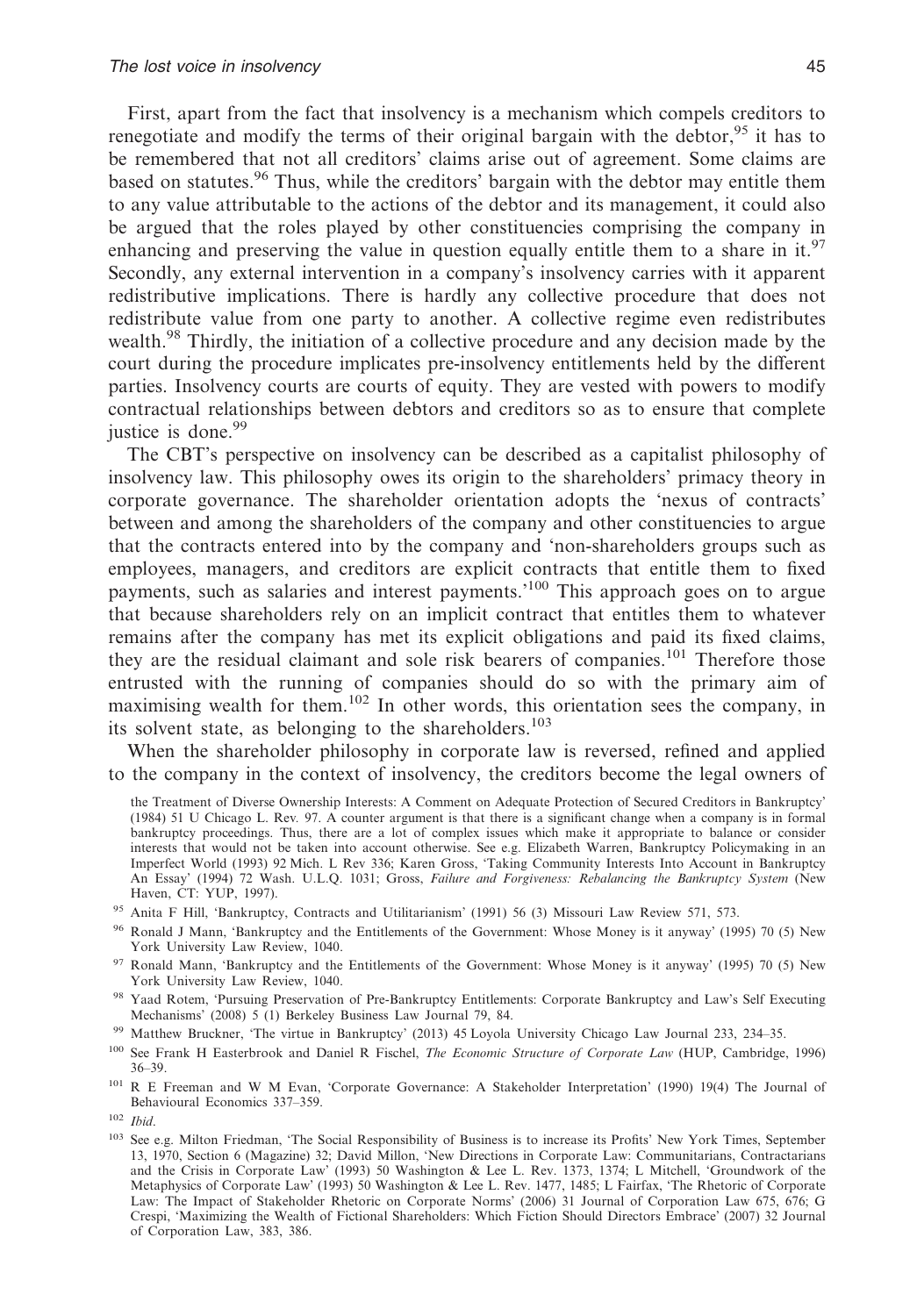the company or of its assets because, according to the creditors' primacy theorist, it is the creditors' investments that are at risk and the company's assets are usually subject to their claims at this point. It could be argued that the creditors' bargain championed by the CBT is a bargain that would ensure that in the event of insolvency, the creditors (i.e. secured creditors or senior lenders) would be well positioned to control outcomes so that they can get everything from the debtor's estate. This bankruptcy practice advocated by the CBT evinces little or no desire at all of preserving going concern value in insolvent companies. This type of control is what has made critics of the theory to conclude that it is too creditors focused and biased.<sup>104</sup>

As far as economic<sup>105</sup> models for analysing corporate insolvency are concerned, the CBT has been able to establish itself as the dominant and most influential theory.<sup>106</sup> However, the theory cannot be said to have enjoyed a trouble-free reign. This is because the standard Jacksonian account of insolvency law as a solution to a collective action problem among similarly situated creditors whose self and collective interests are easily identifiable and homogenous has in recent times come under severe scrutiny and attack.107 A lot of critical verbal and written salvos have been fired at the CBT. Surprisingly, most of these criticisms have come from scholars within the law and economics movement itself.<sup>108</sup> The CBT has been criticised for being too narrow because it focuses on wealth maximisation for only creditors with legal entitlements to assets of the debtor. The Traditionalists or 'Progressives'109 have accused the CBT of not paying due regard to the rights of contract creditors such as managers, suppliers and the employees all of whom add value to the company in different ways but do not hold legal entitlements to it assets. Also, the CBT fails to take into account other public interest objectives such as environmental protection as a goal of insolvency  $law.<sup>110</sup>$ 

- <sup>104</sup> There exists a vast body of literature supporting the increased control creditors have in bankruptcy. See e.g. Harvey R Miller & Shai Waisman, 'The Erosion of Debtor Protections in the Face of Expanding Creditors Rights and Control' (2003) NYU Workshop on Bankruptcy and Business Reorganizations; E Warren&JL Westbrook, 'Secured Party in Possession' (2003) 22 Am. Bankr. Inst. J; D G Baird & R K Rasmussen, 'Chapter 11 at Twilight' (2003), the Chigcago Working Paper Series Index. Available online at http://www.law.uchicago.edu/Lawecon/index.html
- <sup>105</sup> At a general level, the basis for applying economics approach to legal analysis rests on the assumption that those involved with the legal system act as rational maximisers of their individual satisfaction. Whereas there is the argument in the law and economics literature that the application of economics to legal analysis can help in designing more efficient reforms of the legal system (see e.g. Richard A Posner, 'The Economic Approach to Law' (1974–75) 53 Tex. L. Rev 761 -64), the analysis of law through economic lens has revealed that the legal system itself has from time always been strongly influenced by a concern with promoting economic efficiency. See J W Hurst, *Law and Social Process in United States History* (Da Capo Press, New York 1972) 4.
- <sup>106</sup> Adam J Levitin. 'Bankrupt Politics and The Politics of Bankruptcy' (2012) 97 Cornell L. Rev. 1399, 1405.
- <sup>107</sup> Elizabeth Warren, 'Bankruptcy Policy' (1987) 54 Uni. Chi. L Rev. 775; Warren, 'Bankruptcy Policymaking in an Imperfect World' (1993) 92 Mich. L Rev. 336–387; Lynn M LoPucki, 'A Team Production Theory of Bankruptcy Reorganization' (2004) 57 Vanderbilt Law Review (3) 741. Some Scholars have argued that insolvency must be understood from a political as opposed to economic perspective because it is ultimately a distributional exercise, rather than a system to maximise returns to creditors. See Adam J Levitin. 'Bankrupt Politics and The Politics of Bankruptcy' (2012) 97 Cornell Law Review 1399, 1405.
- <sup>108</sup> See generally, James W Bower, 'Groping and Coping in the Shadow of Murphy's Law: Bankruptcy Policy and the Elementary Economics of Failure' (1990) 84 Mich. Law Rev., 2097–2150; Stuart C Gilson 'Transactions Costs and Capital Structure Choice: Evidence from Financially Distressed Firms', (1996) Journal of Finance; Lynn M LoPucki, & William C Whitford, 'Corporate Governance in the Bankruptcy Reorganizations of Large Publicly-held Companies'(1993) 141 University of Pennsylvania Law Review, 669–800; E Warren, 'Bankruptcy Policymaking in an Imperfect World' (1993) 92 Mich. L. Rev. 333, 338; R J Mokal, 'The Authentic Consent Model: Contractarianism, Creditors' Bargain, and Corporate Liquidation' (2001) 21 Legal Studies, 400, 443; *Corporate Insolvency Law: Theory and Application* (OUP, Oxford 2005). In his review of Thomas Jackson's book, *The Logic and Limits of Bankruptcy Law*, David Gray Carlson commented that 'Thomas Jackson has written an unremittingly dreadful book.' See D G Carlson, 'Philosophy in Bankruptcy' (1987) 85 Mich. L Rev. 1341–1389. See further *v* Countryman, 'The Concept of Voidable Preference in Bankruptcy' (1985) 38 Vand. L Rev. 713, 823–5, 827; J L Westbrook, 'A Functional Analysis of Executory Contracts' (1989) 74 Minn. L Rev. 227, 251; T A Sullivan, E Warren&JL Westbrook, *As We Forgive Our Debtors: Bankruptcy and Consumer Credit in America* (OUP, New York 1989) 256.
- <sup>109</sup> Marcus Cole, 'Limiting Liability Through Bankruptcy' (2002) 70 University of Cincinnati Law Review 1245, 1251.
- <sup>110</sup> Karen Gross, 'Taking Community Interests Into Account in Bankruptcy An Essay' (1994) 72 Wash. U.L.Q. 1031; Karen Gross, *Failure and Forgiveness: Rebalancing the Bankruptcy System* (New Haven, CT: YUP, 1997); Elizabeth Warren,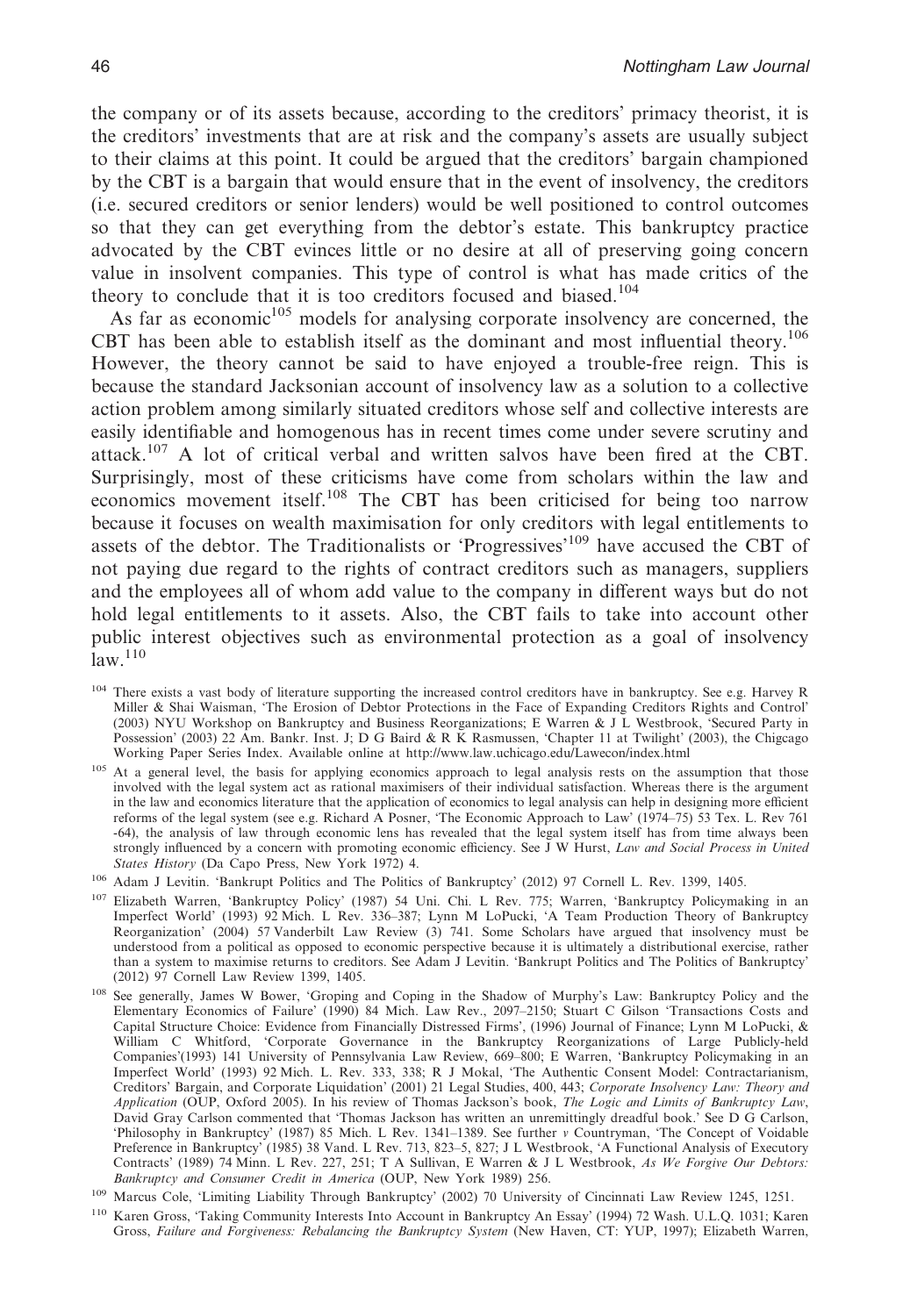# THE TEAM PRODUCTION THEORY OF BANKRUPTCY REORGANIZATION

Dissatisfaction with the dominant creditors' bargain model has resulted in the proliferation of other analytical models that have been put forward by different persons to explain insolvency law. Professor Lynn LoPucki has made a very important contribution to the theoretical debates on insolvency law. He has developed an alternative normative theory of insolvency which he labels the 'Team Production Theory of Bankruptcy Reorganization.'111 However, before analysing LoPucki's new insolvency theory, it is important to first explain the theory's superstructure and origin.

The antecedent of LoPucki's theory lies in the 'Team Production Theory' of corporate  $\text{law}^{1/12}$  which, in turn, owes its origin to the earlier concepts of 'team production' in the economics literature.<sup>113</sup> For decades, the literature on corporate governance was dominated by the view that the economy is driven by a single ideology: that the purpose of the firm was to increase the profits it delivered to its shareholders.<sup>114</sup> Although there were a few voices shouting from the margins that the firm had other purposes and that it should consider obligations to the society at large,<sup>115</sup> wealth maximisation for the shareholders continued to be the abiding goal of many a firm for decades.<sup>116</sup> Team production theory of corporate law takes a completely different view from the agency theory on what is traditionally regarded as the *raison d'être* of the firm and what corporate law in general ought to accomplish. It opposes the agency theory paradigm which holds that the primary goal of the firm is to maximise wealth for its shareholders. The proponents of team production theory of the firm argue that the shareholder primacy theory of the firm is flawed because the shareholders are evidently not the only group that contributes specialised inputs to corporate production.<sup>117</sup> The firm, they opine, is an aggregate of interests comprising,

'Bankruptcy Policy' (1987) 54 Uni. Chi. L Rev. 800–804; Lynn M LoPucki, 'A Team Production Theory of Bankruptcy Reorganization' (2004) 57 Vanderbilt Law Review (3) 741, 778.

- <sup>111</sup> Lynn M LoPucki, 'A Team Production Theory of Bankruptcy Reorganization' (2003) UCLA Law School Research Paper No. 3-12 <http://ssrn.com/abstract=397801> accessed 12 December 2009.
- <sup>112</sup> Margaret M Blair & Lynn A Stout, 'Team Production in Business Organizations: An Introduction' (1998–1999) 24 J. Corp. L. 743; 'A Team Production Theory of Corporate Law' (1999) 85 V. L Rev. 247.
- <sup>113</sup> See e.g. A A Alchian and H Demsetz, *'*Production, Information Costs, and Economic Organization, (1972), 62 Am Econ. Rev.777–78; A. D. Chandler, Jr., Scale and Scope: The Dynamics of Industrial Capitalism (Belknap Press, Cambridge,<br>MA, 1990) 13; Margaret M Blair & Lynn A Stout, 'Team Production in Business Organizations: An Introduction' (1998–1999) 24 Journal of Corp. Law, 743, 745; 'A Team Production Theory of Corporate Law' (1999) 85 V. L. Rev. 247.
- <sup>114</sup> Milton Friedman, 'The Social Responsibility of Business is to increase its Profits' New York Times, September 13, 1970, Section 6 (Magazine) 32; David Millon, 'New Directions in Corporate Law: Communitarians, Contractarians and the Crisis in Corporate Law' (1993) 50 Washington & Lee L. Rev. 1373, 1374; L Mitchell, 'Groundwork of the Metaphysics of Corporate Law' (1993) 50 Washington & Lee L. Rev. 1477, 1485; L Fairfax, 'The Rhetoric of Corporate Law: The Impact of Stakeholder Rhetoric on Corporate Norms' (2006) 31 Journal of Corporation Law 675, 676; G Crespi, 'Maximizing the Wealth of Fictional Shareholders: Which Fiction Should Directors Embrace' (2007) 32 Journal of Corporation Law, 383, 386.
- <sup>115</sup> See e.g. E M Dodd, 'For Whom are Corporate Managers Trustees?' (1932) 45 Harv. L R 1145, 1148; Peter Drucker, *Concept of the Corporation,* (Transaction Publishers, 1993); Thomas A Kochan and Saul A Rubinstein, 'Towards a Stakeholder Theory of the Firm: The Saturn Partnership' (2000) 11 Organizational Science, 367, 368; D G Smith, 'The Shareholder Primacy Norm' (1998) 23 Journal of Corporation Law, 277, 293.
- <sup>116</sup> One of the key arguments often advanced in support of shareholder primacy is that shareholders are residual claimants as such they have the greatest stake in the outcome of the corporation. See J Macey, 'Fiduciary Duties and Residual Claims; Obligations to Nonshareholder Constituencies from a Theory of the Firm Perspective' (1999) 84 Cornell L Rev 1266, 1267. It follows that since they are residual claimants, the business should be run for their benefit while the corporation is solvent. See F Easterbrook and D Fischel, *The Economic Structure of Corporate Law* (HUP, Cambridge Mass, 1999) 36–39.
- <sup>117</sup> Margaret M Blair, *Ownership and Control: Rethinking Corporate Governance For The Twenty First Century* (The Brookings Institute, Washington DC, 1995) 229; Margaret M Blair & Lynn A Stout, 'Team Production in Business Organizations: An Introduction' (1998–1999) 24 Journal of Corp. L 743; 'A Team Production Theory of Corporate Law' (1999) 85 V. L. Rev. 247.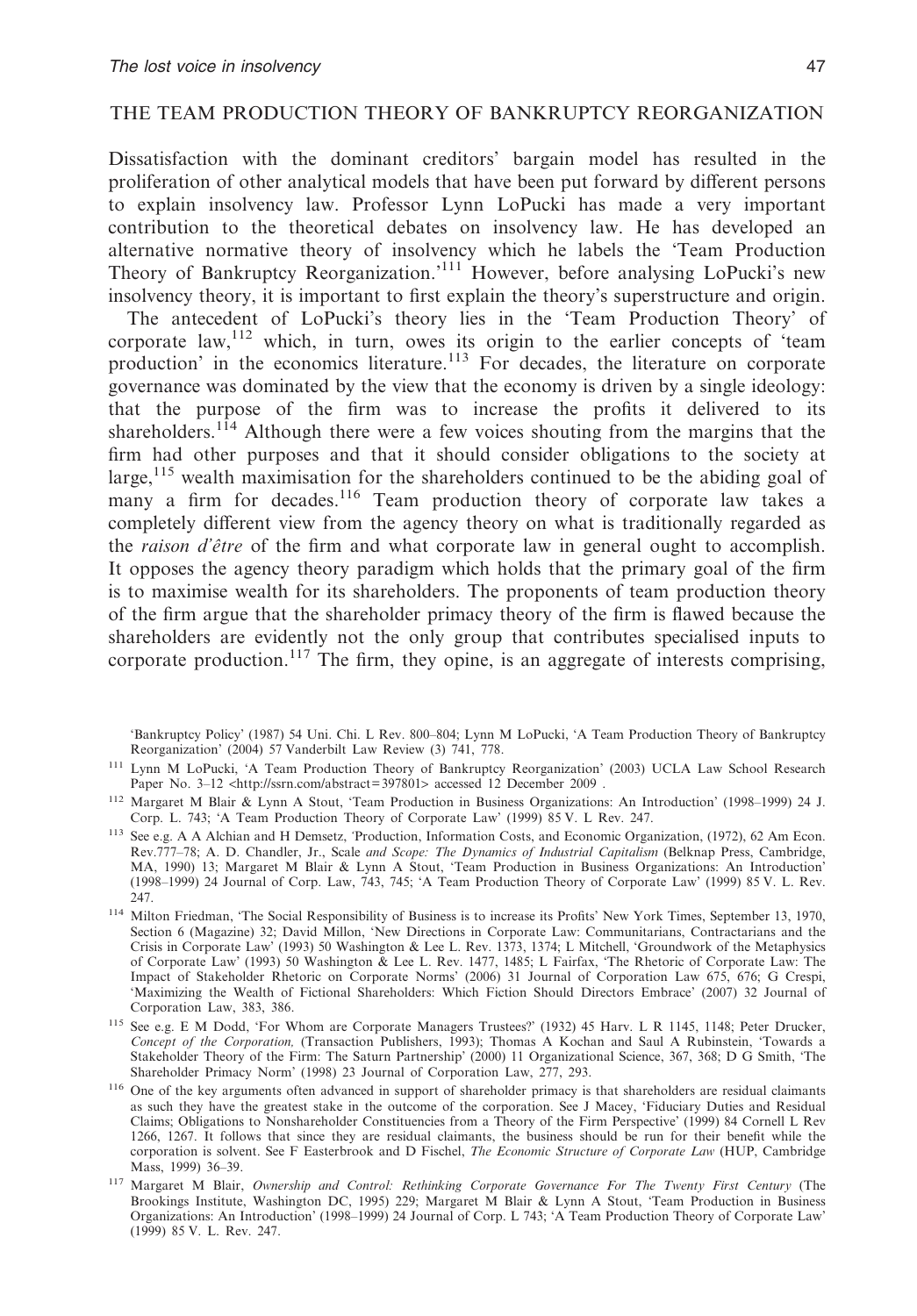but not limited to, shareholders, creditors (secured and unsecured), employees and managers, all of whom make contributions to the firm in different ways.<sup>118</sup>

It is by refining and applying the Team Production Theory developed for analysing corporate law to explain bankruptcy reorganization of public corporations that LoPucki has been able to develop his Team Production Theory of Bankruptcy Reorganization.

## TEAM PRODUCTION THEORY AND INSOLVENCY LAW

Like the CBT, the Team Production Theory (TPT) is Contractarian because its account is based on mutual self interest. The model looks at those forms of co-operative behaviour that would be mutually advantageous for self-interested parties in insolvency to engage in. However, unlike the CBT, which is based on a hypothetical contract, TPT is based on putative actual contracts. LoPucki claims that his model 'is an empirically testable hypothesis regarding the actual bargain among the constituent groups' that makes up 'the public corporation.'119 By this LoPucki is implying that his theory is grounded on actual contracts entered into by those he labels 'team members' who make up large public companies.

The Team Production Theory starts by identifying the institutions that are economically efficient, it then makes assumptions that because these institutions are efficient contracting parties would choose these institutions. The theory contests the view advanced by the CBT that insolvency law is a regulation imposed by government on the stakeholders. Rather, insolvency law for TPT is a contract term to which stakeholders voluntarily agree to subordinate their legal rights for the preservation of going concern value in the business.

The company from TPT's perspective is an aggregation of participants. These participants which TPT characterises as 'team members' combine resources in a production unit. The team approach to production, TPT argues, is necessitated by the fact that the contracting parties that constitute the company realise that they cannot achieve the business results they desire if they seek those results separately and individually rather than as a team. Thus, team production, as the name of the theory suggests, results from the joint resources and efforts of the constituent groups that make up the team in the company. The resultant production is team production because the resources used in achieving it do not in strictly economic (as opposed to legal) sense all belong to one person.<sup>120</sup>

<sup>&</sup>lt;sup>118</sup> Using the 'nexus of contracts' metaphor to explain corporate relationship in a slightly different way, others have argued that the corporation should be seen as 'a number of complex, private, consensual transactions or contract-based relations, either express or implied' consisting of different types of relationships expressed in terms of voluntary association with the corporation by the different persons that comprise it. See e.g. Keay (n 127);F Easterbrook and D Fischel, 'The Corporate Contract' (1989) 89 Colum L. Rev 1416, 1412; J R Boatright, 'Contractors as Stakeholders: Reconciling Stakeholder Theory with the Nexus-of-Contracts Firms' (2002) 26 (9) Journal of Banking and Finance 1837–1842; T Donaldson L E Preston, 'The Stakeholder Theory of the Corporation: Concepts, Evidence and Implications' (1995) 20(1) Academy of Mgt. Rev. 65–91; K R Conner, 'A Historical Comparison of Resource-based Theory and Five Schools of Thought Within Industrial Organization Economics: Do We Have a New Theory of the Firm?' (1991) 17(1) Journal of Mgt. 121–154; R E Freeman and W M Evan, 'Corporate Governance: A Stakeholder Interpretation' (1990) 19(4) The Journal of Behavioural Economics 337–359; R E Freeman and R A Philips, 'Stakeholder Theory: A Libertarian Defense' (2002) 12 (3) Business Ethics Quarterly 331–349; H Hansmann, *The Ownership of the Firm* (HUP, 1996).

<sup>119</sup> Lynn M LoPucki, 'A Team Production Theory of Bankruptcy Reorganization' (2003) UCLA Law School Research Paper No. 3–12 <http://ssrn.com/abstract=397801> accessed 12 December 2009.

<sup>120</sup> See A A Alchian & H Demsetz, 'Production, Information Costs, and Economic Organization,' (1972) 62 American Economic Review, 777–95.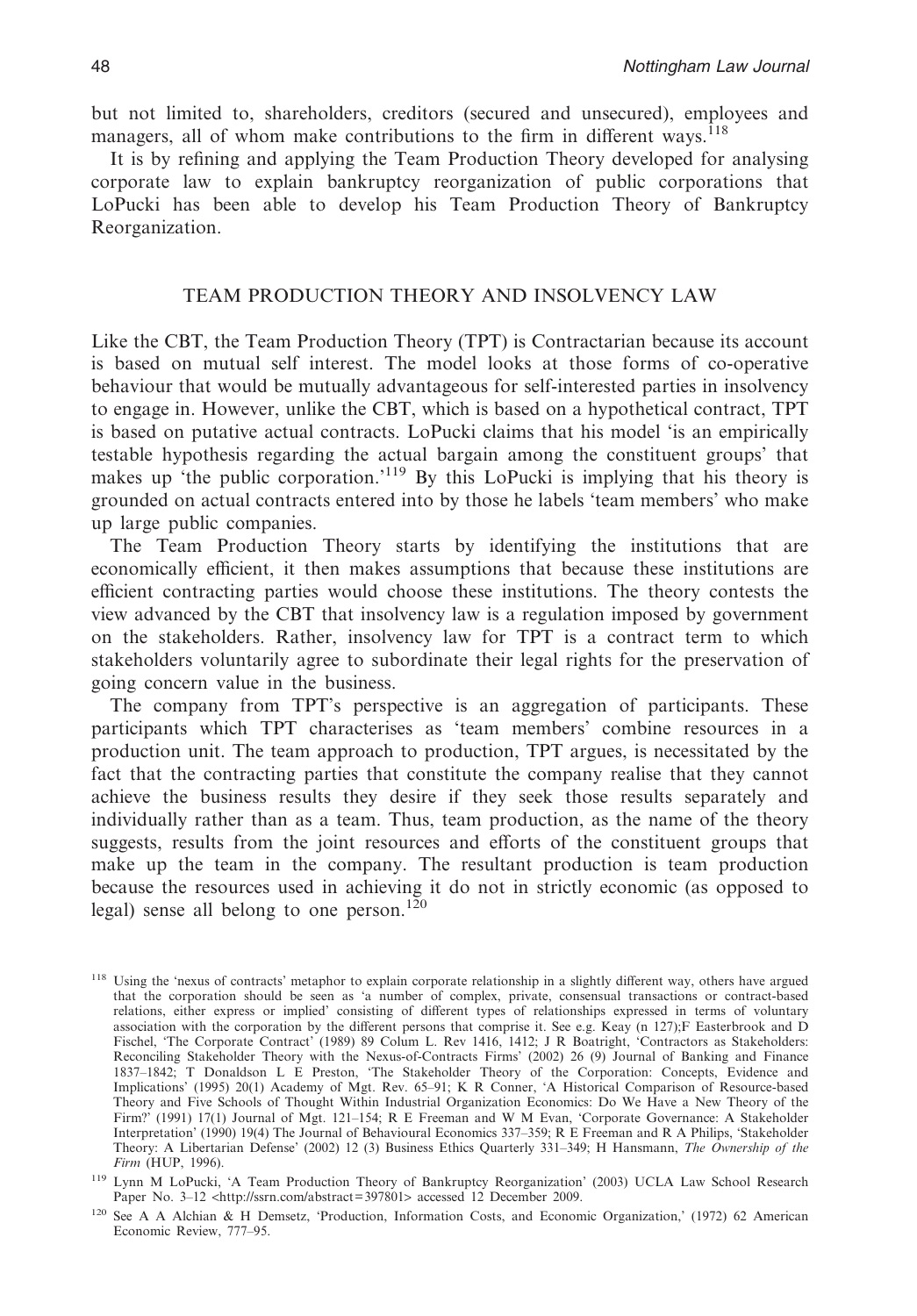The basis of team productivity is mutual trust. The emphasis on mutual trust is what sets TPT apart from other contractarian theories such as the CBT (mutual advantage), in which trust is seemingly lacking. Thus, TPT is based on the hypothesis that team members, of their own volition, deliberately delegate the ultimate decision making authority over the company, the distribution of rents and surpluses, and the protection of certain non-contractual but legitimate expectations of the team, to the board of directors on trust. The delegated power transcends the company in its solvent state. The reason for doing this, according to TPT, is borne out of the inherent contractual difficulty of dealing with such matters through explicit contracts.

Regarding the question of which interests bankruptcy law should take into account, TPT's position is that a collective insolvency proceeding should account for the rights of all stakeholders that make up the company. This stance is anchored on the notion that in addition to contributing value to the company, team members also have various degrees of economic interests in the insolvent company. Thus, TPT could be described as an inclusive theory. The theory favours the inclusion and consideration of the interests of stakeholders or in TPT's parlance, team members such as the employees in insolvency because they make human capital contribution to the company. This position echoes the view articulated by one commentator elsewhere namely that suppliers of labour deserve to have their claims considered in the same way that suppliers of capital do in insolvency.<sup>121</sup> After all, the value of any company's commodity and, or of its services, *a la* Karl Marx in his labour theory of value, is ultimately derived from the labour used to create that commodity.<sup>122</sup> There is force in the argument also that in a business highly dependent on skills, knowhow and services (as opposed to capital assets) the investments made by the employees are wrapped up in the goodwill and going concern value of the company.<sup>123</sup>

A key objective of team production contract according to TPT is to permit the debtor to be reorganised when the need arises so that it could continue to trade. However, from an economic efficiency standpoint TPT articulates that the debtor should only carry on business if the total benefits accruable to the team members from it continuing to trade will exceed the benefits that would accrue if it were liquidated. The point here is that reorganisation should take place when it is beneficial to the team members as a group and not only when it is beneficial to, or serves the interests of the creditors as a group. Thus, contrary to other Contractarian models such as the CBT which favour the realisation of assets of insolvent companies in order to maximise value for the creditors without due regard to job protection for the employees, TPT favours bankruptcy reorganisation and continuity of team production contracts when the company is insolvent because team members intended this to be the case at the time they contracted to join the company.

Reorganisation is preferred by TPT because the team members had agreed in advance that continuity of the company, or of its business, would require some of them to remain in place and carry on team production during a reorganisation exercise. However, nothing prevents the company, in TPT's view, from making adjustments to the team as necessary. Thus, during going concern sales or reorganisations, the management may need to be fired and replaced by the team. Also, transferor employers

<sup>121</sup> David Milman, 'Priority Rights on Corporate Insolvency' in Alison Clark (ed.) *Current Issues in Insolvency Law* (Stevens, London, 1991) 57.

<sup>122</sup> Karl Marx, *Capital: A Critique of Political Economy Volume 1: The Process of Capitalist Production*, (Samuel Moore & Edward Aveling translation) Frederick Engels & Ernest Untermann (eds.) (Charles H. Kerr and Co, Chicago, 1909) Ch. 1.

<sup>123</sup> Karen Gross, 'Taking Community Interests Into Account in Bankruptcy An Essay' (1994) 72 Wash. U.L.Q. 1031; Gross, *Failure and Forgiveness: Rebalancing the Bankruptcy System* (New Haven, CT: YUP, 1997).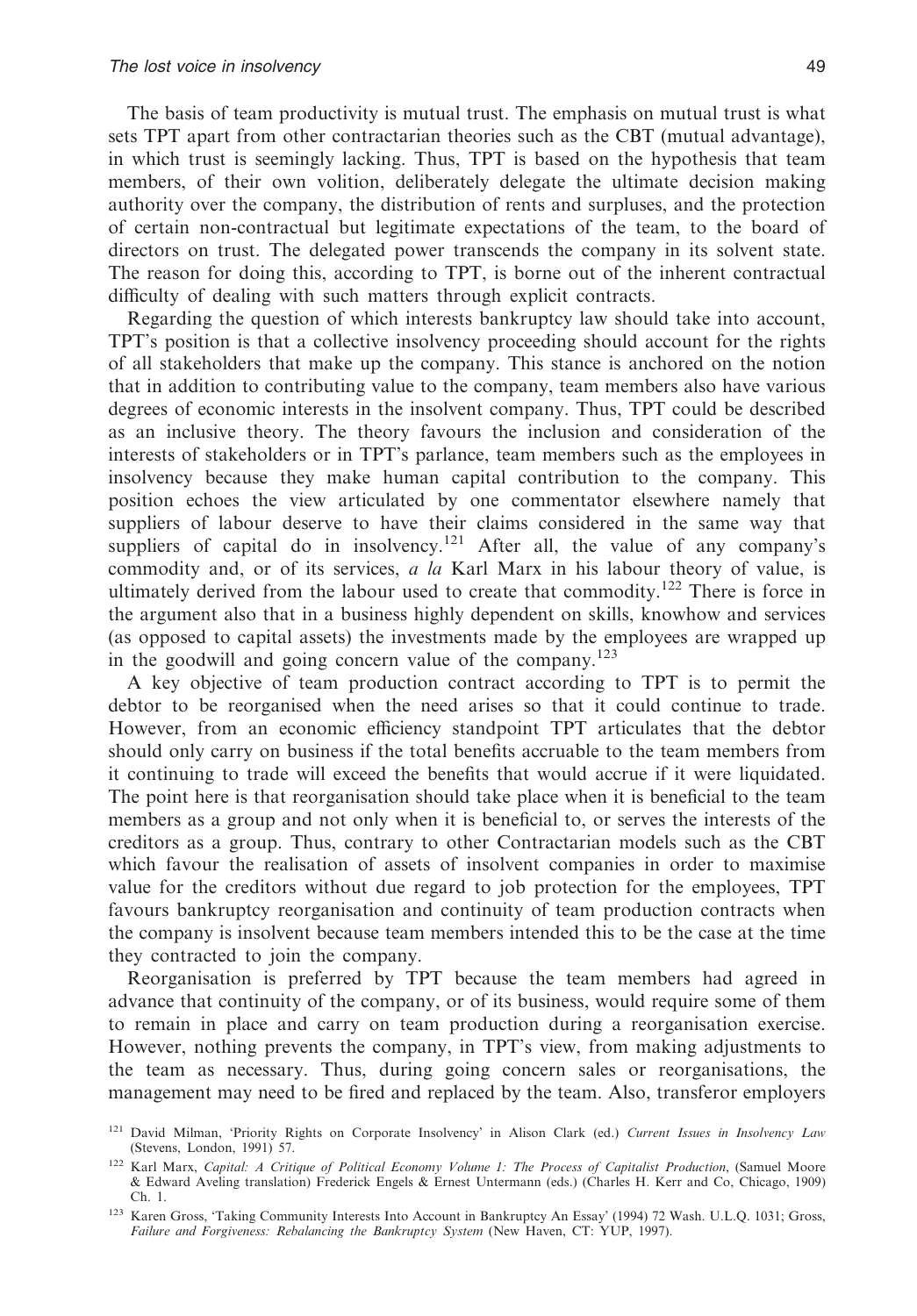are not prevented from firing some, but not all employees if doing so would ensure that the business rescued as a going concern so that at least some of the employees team members would remain and continue team production as contractually agreed prior to the company becoming insolvent.

Regarding the thorny issue of redistribution in insolvency, TPT differs with the 'Robin Hood' or 'robbing Peter to pay Paul' picture that has been painted of the practice by the creditors' bargain theorists. Rather, redistribution is considered one of the objectives of the team production contract. For TPT, redistribution is simply a way of honouring the commitments that the company made to the team members in order to entice them to join the team. The theory's position is that fulfilment by the company of its pre-insolvency agreed obligations to non-rightsholders' team members in insolvency reorganisations should not be affected by the company's insolvent status. This is because when the team members contracted to join the company, they unanimously mandated the company (technically through the Board of Directors) to honour its commitments to all team members without distinction whether the company is solvent or insolvent.

TPT accepts that the company in honouring its obligations or commitments to the team members in insolvency could cause the non-bankruptcy entitlements of the creditors to be altered, and some of their wealth taken away from them and redistributed to other team members. In other words, recourse could be had to bankruptcy law to reduce the company's formal obligations to the creditors' team members in order for the company to meet its legal obligations to the other team members. Granted, in honouring its commitments to non-rightsholders team members (such as the employees), the company might be portrayed as antagonising the creditors-team members in respect of their formal claims since their legal entitlements would be adjusted, altered or reduced in a way they might not approve of.

LuPocki disagrees, however, with the argument made by the creditors' bargain theorists that meeting obligations to non-rightsholders team members by insolvent companies would destroy the rights of the team members with legal rights against the debtor's assets. This is because this latter group was a party to the original team production agreement which directed the company's board to honour its team production obligations to all of them even when the company is insolvent due to the valuable contributions these groups have made to team production. Thus, in spite of the seeming tension between the team members whose formal rights may be reduced in insolvency, the company should continue to represent all of them as fiduciary *vis-a-vis* their team production entitlements.<sup>124</sup>

In sum, TPT is an inclusive theory. Its position on insolvency is completely at variances with that of the CBT. The theory advocates for the interests of all those affected by insolvency to be heard and their concerns addressed. TPT represents the position that insolvency policies should take into account the distributional impact of business failure on all stakeholders. This would apply to those with direct financial interests in the failed company as well as those with non-financial claims but still interests in the on-going business.125 TPT is averse to the creditors' primacy theory

<sup>124</sup> Lynn M LoPucki, 'A Team Production Theory of Bankruptcy Reorganization' (2004) 57 Vanderbilt Law Review (3) 741, 764..

<sup>125</sup> Professor LoPucki is not alone in calling for such a forum and role for insolvency law. See e.g. E Warren, 'Bankruptcy Policymaking in an Imperfect World' (1993) 92 Mich. L. Rev. 336, 354–55; Nathalie D Martin, 'Noneconomic Interests in Bankruptcy: Standing on the Outside Looking In' (1998) 59 *Ohio St. L. Rev.* 429; A Flessner 'Philosophies of Business Bankruptcy Law: An International Overview' in Ziegel (ed) *Current Developments in International and Comparative Corporate Insolvency* Law (Clarendon Press, Oxford 1994) 27. On why bankruptcy might not be redistributional, see Ronald J Mann, 'Bankruptcy and the Entitlements of the Government: Whose Money is it anyway? (1995) 70 NYU L Rev. 993.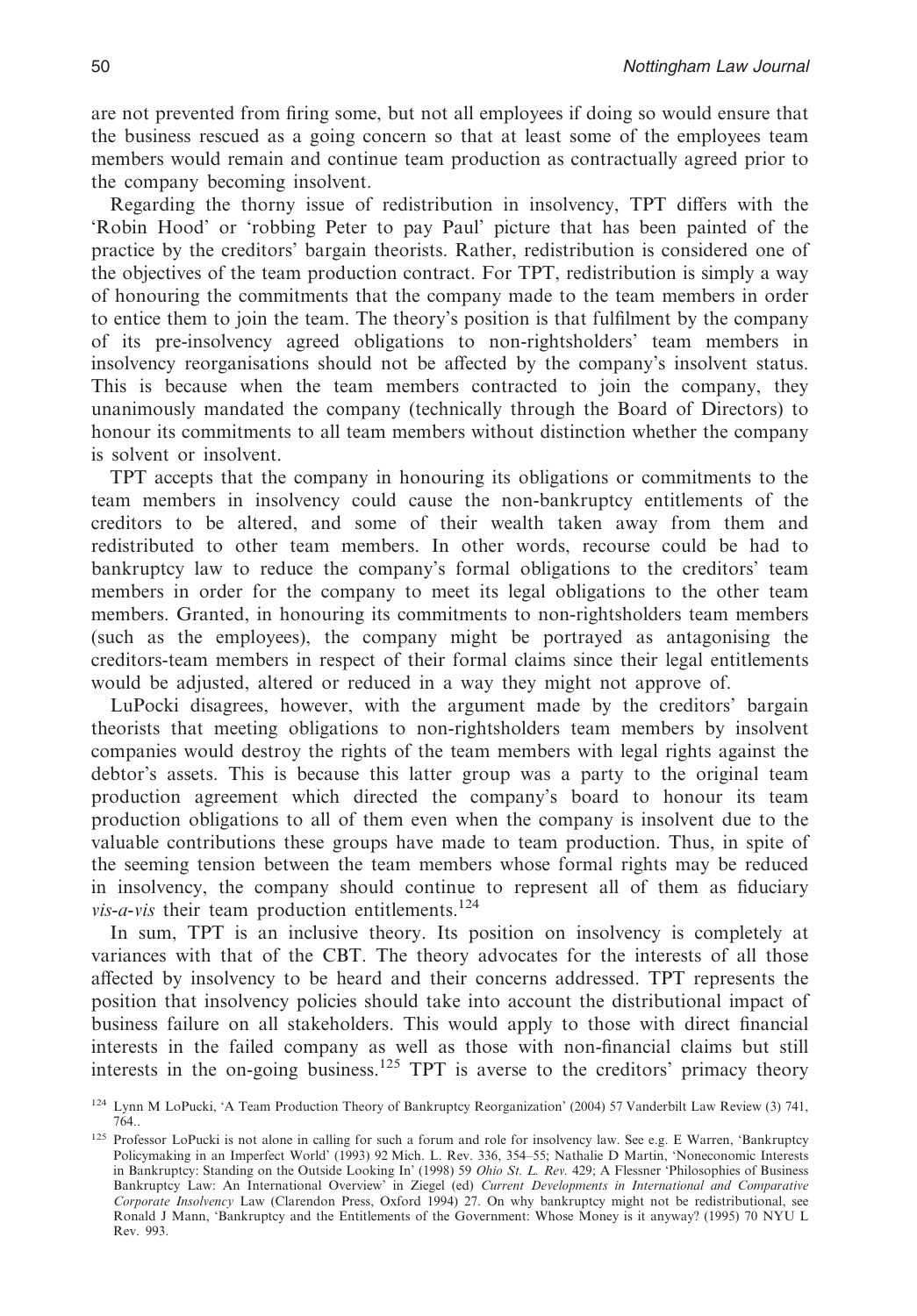which projects the creditors' interests over and above those of the other team members in insolvency.

### THE AUTHENTIC CONSENT MODEL

Discontentment with the CBT has continued unabated. The very idea that anyone could discover a coherent 'deep structure' of corporate insolvency as claimed by the CBT has been described as an exercise in futility.<sup>126</sup> This has led to new and alternative models being developed by scholars. The Authentic Consent Model (ACM) developed by Rizwaan Mokal may be attributed to the dissatisfaction with the CBT.

Upon careful examination of the defining features of the CBT namely the role of self-interest, consent and it's *ex ante* position, Mokal is of the view that the theory can neither explain nor legitimise the coercive collective liquidation regime in insolvency. Mokal also questions how the CBT identifies the proposition it claims the creditors would consent to in insolvency since parties to a hypothetical bargain do not give real or actual consent. Mokal also disapproves of the CBT's exclusive and narrow concerns which restrict participation in the *ex-ante* agreement to only those parties who have contracted for legal rights to the debtor's assets upon the happening of insolvency.<sup>127</sup>

The ACM is different from other insolvency theories. Apart from involving a movement away from traditional Contractarianism to a methodological Contractualism, Mokal believes the model he has developed (unlike Contractarian theories which though describe insolvency proceedings as collective proceedings yet do not practice collectiveness in reality), can give a voice to all parties in insolvency. Collectiveness requires that all creditors should have a say in the process or at least have their interests fairly protected. But in the real world, concerns have been expressed by some real life creditors about how the proceedings operate to deny them a voice in insolvency proceedings.

Contractualism which derives from Jean Jacque Rousseau's notion of social contract as propagated by the likes of Immanuel Kant,<sup>128</sup> Thomas Scanlon,<sup>129</sup> John Rawls,<sup>130</sup> and Donald Dworkin is an ethical theory based on the notion of agreement and equal moral status of parties to the agreement. Contractualist theories determine acts that are right or wrong as well as what reasons and forms of reasoning are justifiable.131 It operates on the philosophy that what people do, and how they behave, in any given business relationship should be determined by the agreement reached between them. In other words, the general 'will' is what individuals will jointly 'will' if a perspective that

<sup>126</sup> D G Carlson, 'Philosophy in Bankruptcy' (1987) 85 Mich. L Rev. 1341–1389. Carlson argued at page 1341 that Jackson's book is unhelpful in solving hard and interpretative problems. He added that the book will no doubt find 'some admirers among people who think that bad law-and-economics is better than no law-and-economics...' See also *v* Countryman, 'The Concept of Voidable Preference in Bankruptcy' (1985) 38 Vand. L Rev. 713, 1389.

<sup>127</sup> Rizwaan J Mokal, *Corporate Insolvency Law: Theory and Application* (OUP, Oxford 2005) 69.

<sup>128</sup> See e.g. I. Kant, *Groundwork of the Metaphysics of Morals,* H.J. Paton's translation, *The Moral Law* (Hutchinson, London 1984).

<sup>129</sup> T M Scanlon, 'Contractualism and Utilitarianism' in Amartya Sen and Bernard Williams (eds.) *Utilitarianism and Beyond,* (CUP, Cambridge,1982) 103–28; Scanlon, *What We Owe to Each Other* (HUP, Cambridge, MA, 1998); 'A Contractualist Reply' (2000) 66 Theoria (3)237–245; Scanlon, 'Replies' (2002) 28 Social Theory and Practice (2)<br>337–358; R J Wallace, 'Scanlon's Contractualism' (2002) 112 Ethics (3) 429–470; S Reibetanz, 'Contractualism a Aggregation' (1988) 108 *Ethics* (2) 296–311; David Alm, 'Contractualism, Reciprocity, Compensation' (2008) 2 Journal of Ethics and Social Philosophy .

<sup>130</sup> John Rawls, *A Theory of Justice*, (HUP, Cambridge MA 1971); *Political Liberalism,* (Columbia University Press, NY, 1993).

<sup>131</sup> Ibid.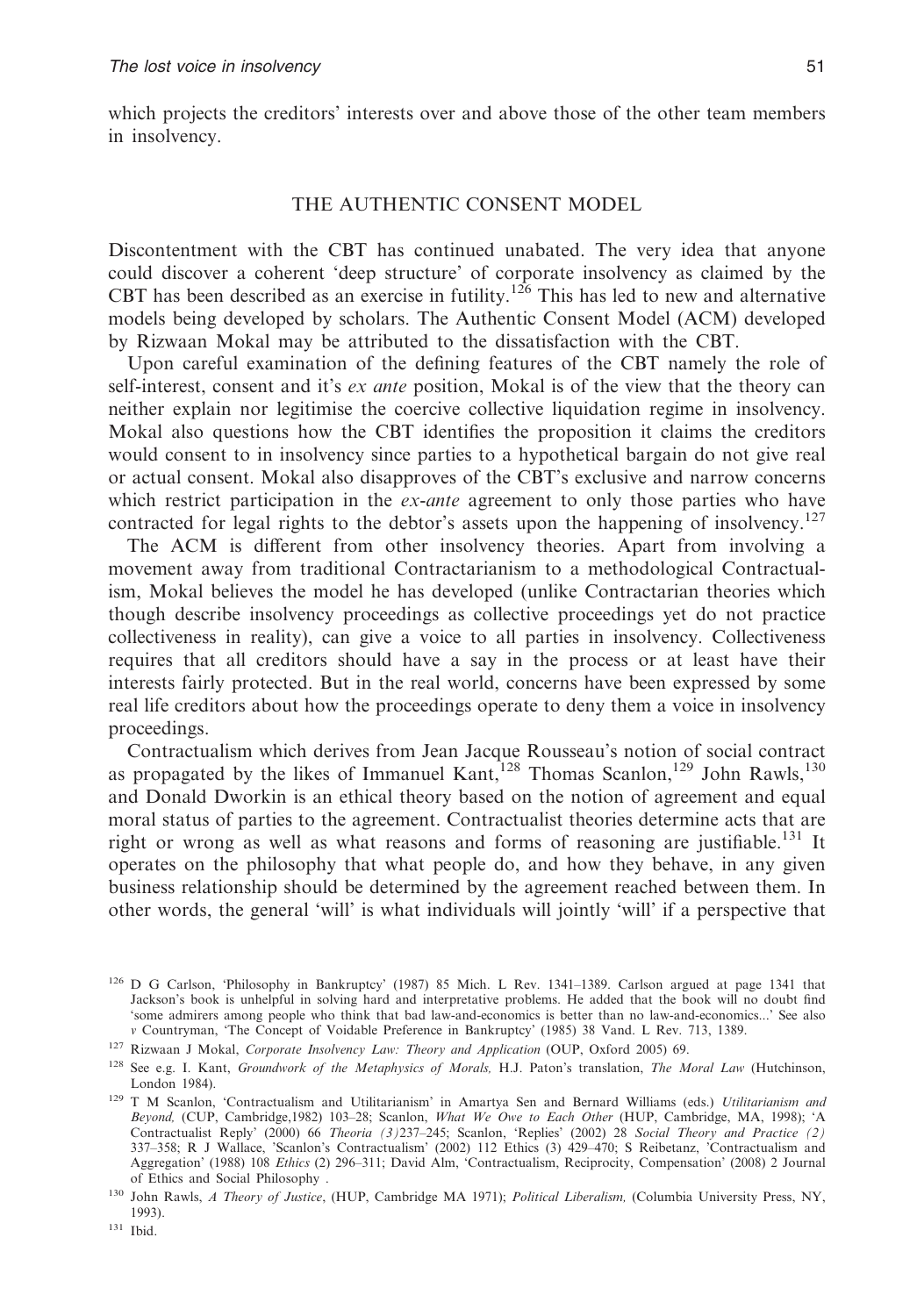all parties are free and equal can be adopted. Contractualism is trust and rationalitybased theory. Rationality requires us to respect others in our dealings. Respect for persons in turn requires that moral principles be designed in a way that they can be justified to each person.

When Contractualism principles are applied to insolvency, an insolvency law theory modelled on Contractualism would base moral obligation on a tacitly implied social contract between hypothetical beings in an impartial setting. Such a theory would seek principles that rational and autonomous agents would accept and agree to issues raised by insolvency under certain idealised conditions. Thus, unlike Contractarianism in which self-interest is what motivates the actions of individuals in a contract, it is instead the standard of morality to which individuals or parties to an agreement will be held accountable that drives them to act under Contractualism. The reason is because the standards of morality exhibited by individuals in their dealings with others will have to be publicly justified. When the standard of morality argument is applied to insolvency, it means that a party who seeks to maximise his own interest in a bargain involving other participants must do so in a way that he can justify why he did what he did (his actions) to others who also have their interests to pursue in the same bargain.

Central to the ACM are the juridical notions of 'justice', 'fairness' and 'equality'. The theory is predicated on the view that all principles of corporate insolvency law can be meaningfully tested.<sup>132</sup> The ACM is designed to accommodate and reconcile the procedural goals of transaction cost efficiency<sup>133</sup> with the substantive goals of fairness in insolvency. In other words, the ACM is a theory that provides the means for testing whether principles in insolvency law are wasteful, or whether they are productively efficient in the procedural sense of achieving more output with the same amount or even less input.<sup>134</sup> Thus, the procedural goals of insolvency law would be tested against the extent to which the law has provided a means for a fair scheme of co-operation, and resolution of conflict between the stakeholders.

Reduced to fundamentals, the substantive goals of law are those goals which bestow justification on that part of the law. They advance the positive aspects of every branch of law. They demonstrate the need for having that branch of law and also accentuate the value of having and practicing that *corpus* of legal doctrine.135 The procedural goals of law, on the other hand, are standards for the implementation of that law which enables its substantive goals to be achieved. The scarcity of social resources makes it a central procedural goal of virtually all parts of a legal system to implement its substantive goals in a way that minimises waste if its substantive goals are to be maximally implemented. It follows from the forgoing that a core substantive goal of insolvency law, according to the ACM, is the law to have a 'just' disposition to all stakeholders in insolvency proceedings. The institution of 'just' rules is required because in actual insolvency settings individuals are characteristically strong, weak or helpless in terms of their bargaining powers. Thus, without just rules regulating insolvency, the strong party (usually secured creditors/banks) would overwhelm and

<sup>132</sup> See R J Mokal, *Corporate Insolvency Law: Theory and Application* (OUP, Oxford 2005).

<sup>133</sup> Reference to efficiency here is to 'productive' efficiency and not to 'allocative' efficiency. Efficiency is a procedural (and not a substantive) goal of law because it cannot, on its own, confer justification on any part of law. As a procedural goal of law, efficiency is indispensable because once a set of substantive goals of a given law has been externally specified, efficiency can be used to judge between the available schemes for implementing them. See e.g. R .J Mokal, 'On Fairness and Efficiency,' (2003) 66 MLR 452; *Corporate Insolvency Law: Theory and Application* (OUP, Oxford 2005) 24–25.

<sup>134</sup> See Rizwaan J Mokal, 'Contractarianism, Contractualism, and the Law of Corporate Insolvency' (2007) Singapore Journal of Legal Studies<http://ssrn.com/abstract=1074745> accessed 12 October 2009.

<sup>135</sup> Paul Milgrom and John Roberts, *Economics, Organization & Management* (Prentice-Hall, New Jersey 1992) 22–30.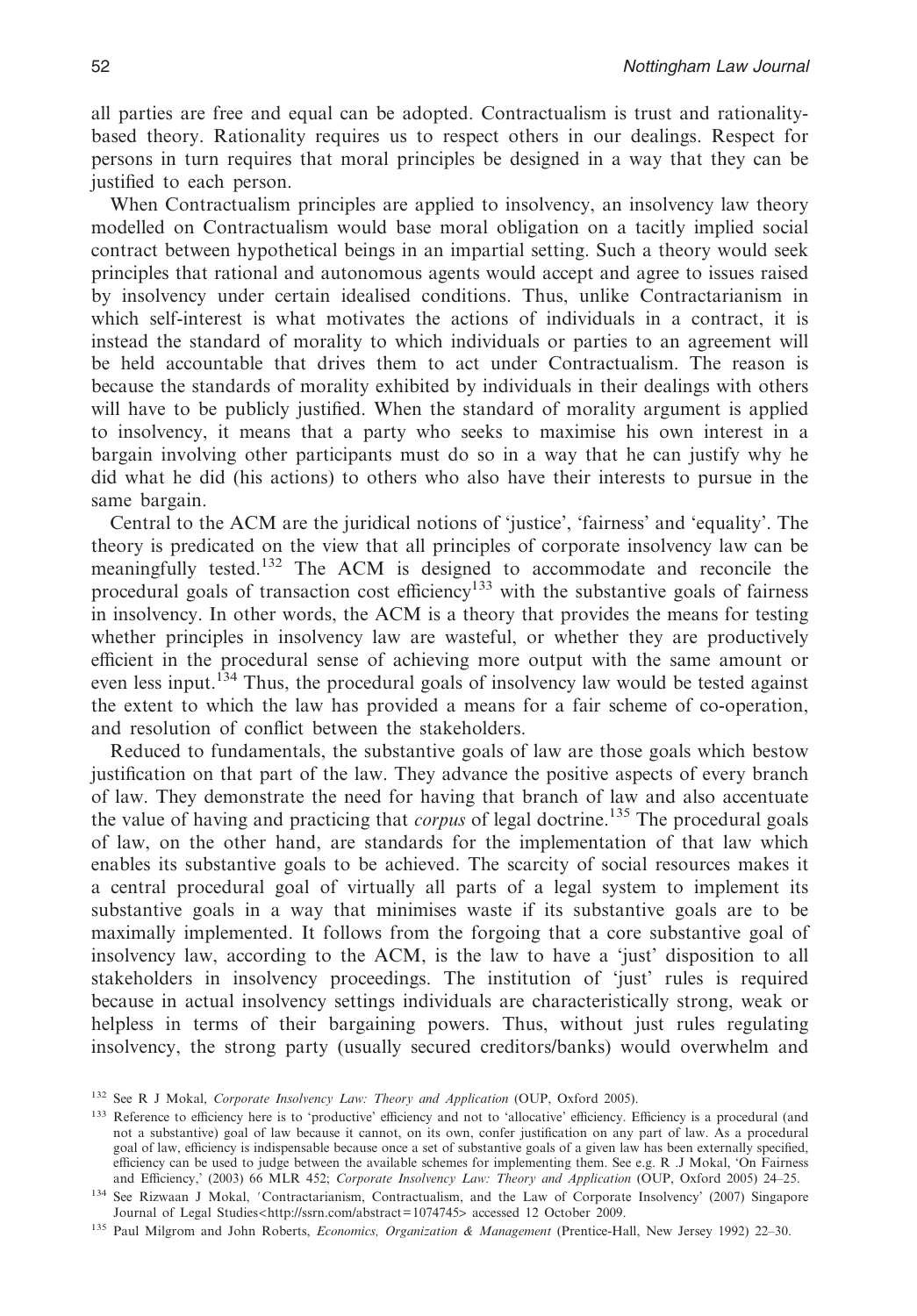exploit the weak ones (e.g. employees and unsecured creditors) in insolvency proceedings.136

In contrast to a model such as the CBT which is a contractarian theory premised on a 'justice as mutual advantage'<sup>137</sup> principle - a principle which many believe is a fatally flawed theory of justice because it is too exclusive<sup>138</sup>- the ACM is a Contractualist theory that is based on a 'justice as reciprocity' principle. Justice within the ACM framework redresses the bargaining imbalance and advantages some stakeholders have over others in insolvency. The ACM-type justice calls for all stakeholders in insolvency to be treated as moral equals. It demands that equal weight of concern and respect should be shown to the interests of all affected by the debtor's insolvency in all insolvency proceedings.

Justice from the ACM perspective also implies that co-operation between the stakeholders in insolvency should be facilitated amongst them as moral equals. By co-operation, the ACM implies that those confronted by a set of issues peculiar to insolvency (i.e. the 'dormant' social, commercial, and legal circumstances unique to a company, and which are triggered only when it becomes insolvent) should work together, accept and be guided by the instituted legal rules and procedures that govern insolvency.<sup>139</sup> The type of co-operation envisaged by the ACM must however take place on terms that would be reasonably acceptable to all those with economic interests in the insolvent company and who are participating in the proceedings. This, according to the ACM, is because the justification for having a particular branch of law, condemnation or rejection of that law, are predicated on the extent to which the law in question promotes or detracts from the moral equality of those the law applies.

The ACM is also a 'justice-as-reciprocity' theory because its Contractualist bargain is driven also by consideration of reciprocity. Reciprocity in this context implies not making demands of others that if one were required to meet he would be unable to do so reasonably. What this means is that in all our dealings we must act in a way that can be justified to others, we must adopt principles no one can reasonably condemn or reject.<sup>140</sup> Given the fact that in the life of a company, insolvency is a rather remote event at the time contracts are bargained, the ACM calls for all the principles that will govern insolvency-related issues to be selected from their 'choice' or 'original' positions. This approach is reminiscent of the Rawlsian contract model which is usually aimed at setting a general social framework for a liberal society, rather than seeking to determine moral principles.<sup>141</sup>

<sup>140</sup> T Nagel, *Equality and Partiality,* (OUP, London 1991).

<sup>136</sup> Rizwaan J Mokal, 'The Authentic Consent Model: Contractarianism, Creditors' Bargain, and Corporate Liquidation' (2001) 21 Legal Studies 400, 414.

<sup>&</sup>lt;sup>137</sup> Under the principle of 'mutual advantage', a rule for action, a policy, or an action is judged right if it serves the advantage of all concerned. In the context of insolvency, mutual advantage simply implies that the best way for a party to secure its self-interest is to secure the general mutual interest through establishing or maintaining general order. See David Hume, 'An Enquiry Concerning the Principles of Morals,' in L A Selby-Bigge and P H Nidditch (eds) David Hume: *Enquiries Concerning Human Understanding and Concerning the Principles of Morals,* (OUP, Oxford 1975) 195. See further works by R Hardin, 'Altruism and Mutual Advantage' (1993) 67 Social Service Review *(3); One for All: The Logic of Group Conflict* (Princeton University Press, Princeton 1995) Chs. 4 & 5;'Magic on the Frontier: The Norm of Efficiency' (1996) 144 U. Penn. L. Rev. 1987–2020.

<sup>138</sup> See e.g. Peter Vanderschraaf, 'Justice as mutual advantage and the vulnerable' (2011) 10 Politics, Philosophy & Economics 119–147.

<sup>139</sup> Rizwaan J Mokal, 'The Authentic Consent Model: Contractarianism, Creditors' Bargain, and Corporate Liquidation' (2001) 21 Legal Studies 400, 416.

<sup>&</sup>lt;sup>141</sup> In order to achieve principles of justice and reflect his commitment to liberal neutrality, Rawls places his parties to a hypothetical agreement behind a 'veil of ignorance' which ensures that they are deprived of knowledge of key facts about their own identities. See John Rawls, *A Theory of Justice*, (HUP, Cambridge MA 1971); *Political Liberalism,* (Columbia University Press, NY, 1993).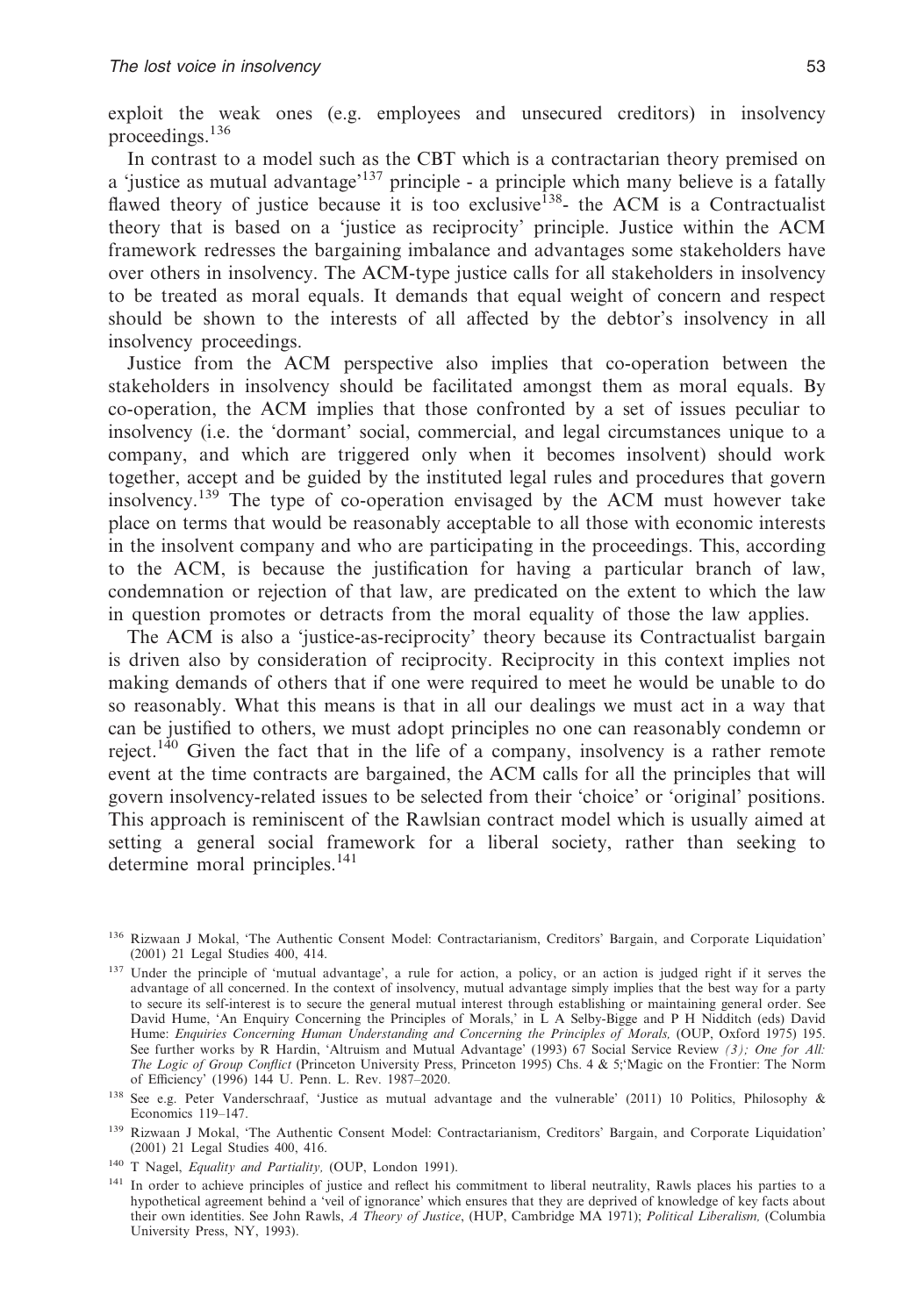By placing parties to the hypothetical agreement in a 'choice' position, the ACM argues that they become 'dramatically ignorant' (meaning that they are deprived of any knowledge of personal attributes). It is reasoned that the lack of knowledge by the contractors on what their interests and positions will be in the queue upon their common debtor becoming insolvent would make each and every one of them incline to act in an economically rational manner and according to a single set of criteria. The ACM articulates that the parties would anticipate various conceptions of the good that might come their way and would therefore be in a position to provide, rationally, the means through which such conceptions would be pursued in the insolvency principles they would choose.<sup>142</sup> In other words, when parties act in 'dramatic ignorance' of their personal attributes, this allows 'good' principles of insolvency law to be voluntarily agreed by them rather than these being imposed on them by the government.

The ACM is also able to demonstrate that due to the construction of the 'choice position' and the constructive attributes of the parties bargaining in that position, not only would the principles that will eventually be chosen by them be fair and just, but given these principles would have been chosen by them in exercise of their autonomy, their implementations will also be efficient. In essence, the ACM's 'choice position' is simply a means of ensuring that any given set of legal practices can be tested in terms of whether it is selective or non-selective, fair or unfair on those that the legal practices affect.<sup>143</sup> However, for a set of principles or rules to be fair to those it potentially affects, the ACM stresses that there has to be consistency in their application.

The ACM's position regarding the purpose of insolvency law and especially the interests the law should take into account differs from other theories. The ACM's position is that it is not only the parties with direct financial concerns in the insolvent company that fit the 'affected parties' label. Rather, the 'affected party' tag covers persons, irrespective of how remote, that can show that their interests are affected in a way that is peculiar to insolvency. Viewed against the backdrop of this stance, the ACM can be described as an inclusive theory because it makes for the participation of a wide range of stakeholders or parties which a model like the CBT excludes.

Conscious however of the danger of over-stretching the 'affected party' label, presumably for pragmatic rather than principled reasons, the ACM does not subscribe to the view canvassed by Professor Donald Korobkin that financial distress is a problem that affects virtually all persons in the society therefore all of them should have representation in the choice of principles<sup>144</sup> because it is too wide and open-ended regarding those whose interests insolvency law should cater for.<sup>145</sup> The difficulty faced by such an 'all inclusive' approach is that ascertaining how courts will weigh these interests against each other or against those of the creditors specifically would be difficult if not impossible.<sup>146</sup> However, it is submitted that having an inclusive insolvency regime will be welcomed by constituencies such as the employees because it would ensure that their interests are taken into account and accorded equal weight of consideration in the overall scheme of insolvency proceedings.

<sup>&</sup>lt;sup>142</sup> Mokal cites the 'automatic stay' on enforcement of claims as one of the principles in insolvency that parties would choose to put in place. See R J Mokal, *Corporate Insolvency Law: Theory and Application* (OUP, Oxford 2005). Ch. 3.

<sup>143</sup> Rizwaan J Mokal, *Corporate Insolvency Law: Theory and Application* (OUP, Oxford 2005). Ch. 3.

<sup>144</sup> Donald R Korobkin, 'Rehabilitating Values: A Jurisprudence of Bankruptcy' (1991) 91 Colum. L. Rev. 717.

<sup>&</sup>lt;sup>145</sup> For opinions against the use of bankruptcy for expansive goals, see e.g. C W Frost, 'Bankruptcy Redistributive Policies and the Limit of the Judicial Process,' (1995) 74 N C L Rev. 75, 80.

<sup>146</sup> See Barry S Schermer, 'Response to Professor Gross: Taking the Interest of the Community into account in Bankruptcy-A Modern Day Tale of Belling the Cat' (1994) 74 Wash. U. L. Q.1049.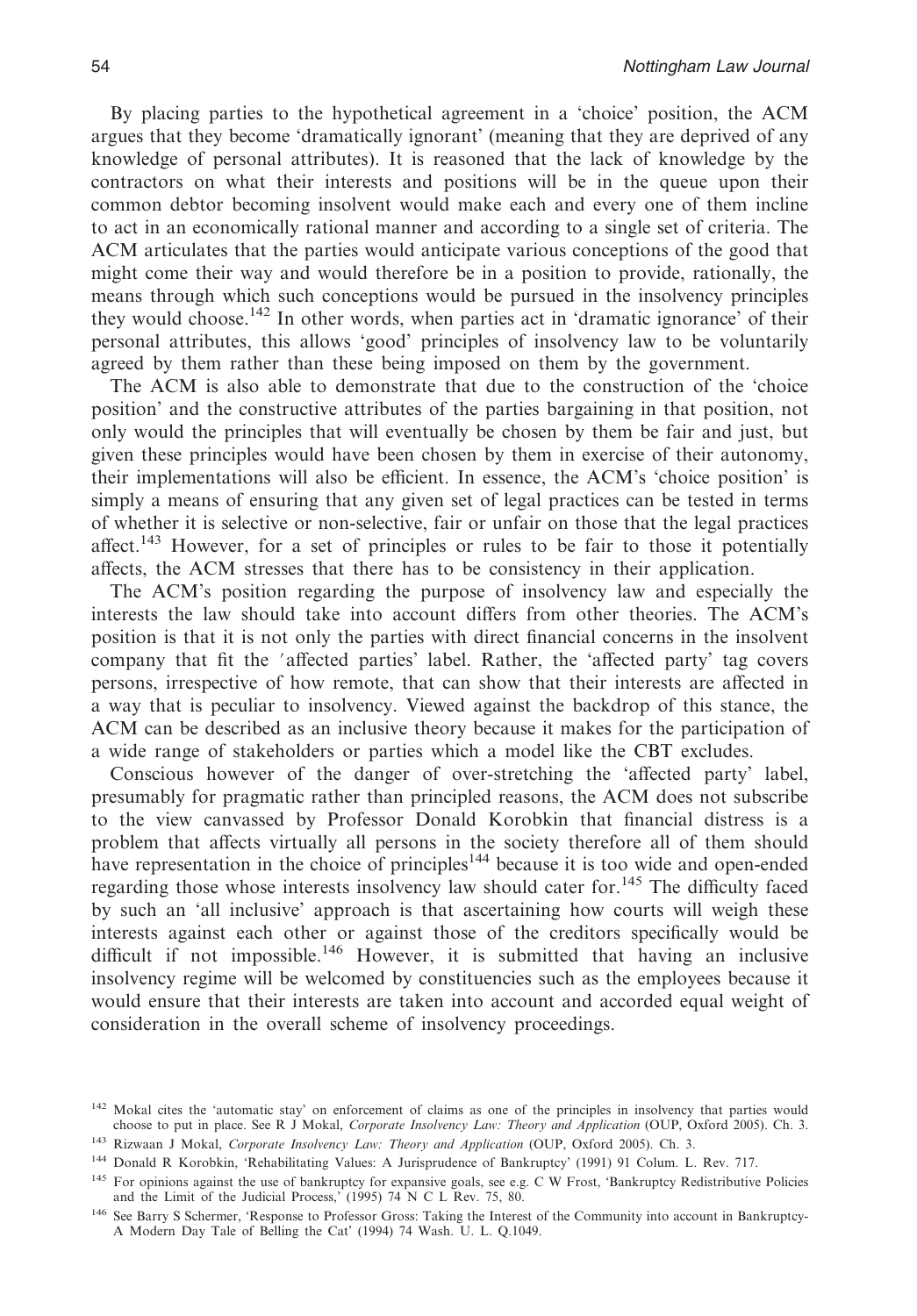# IMPLICATIONS OF THEORIES FOR THE EMPLOYEES

Corporate insolvency is a universal problem that affects a wide range of interests. It is for this reason that governments in different jurisdictions have reacted by enacting legal measures that would facilitate how they intervene during critical periods when companies operating within their domain of authorities are experiencing financial difficulty. The governments' intervention to resolve what is 'ordinarily considered private and autonomous corporate events'147 perhaps stems from their appreciation of the social issues implicated in insolvency.148 It is no exaggeration to say that for a large percentage of the world's population employment of some kind is very important.149 For the individual, while not being gainfully employed would raise concerns of a subsistence nature, job loss would be of even greater concern for several reasons.<sup>150</sup> Job loss is not just about the loss of income for the affected individual, it is also about the loss of the individual's sense of self-esteem.<sup>151</sup> Beyond this, job loss and unemployment are also associated with a myriad of other problems and pathologies.152

Some of the intervention measures put in place by governments in different jurisdictions are designed to rescue insolvent businesses and protect jobs for the employees. These measures lend support to the argument that extant insolvency laws do not adequately protect the interests of the employees when the employer is insolvent. If, as articulated,<sup>153</sup> the policies enacted by governments to cater for business failures are indeed an amalgam of factual assumptions and normative decisions, it means that they would, to some extent, be influenced by insolvency theories.<sup>154</sup> While theory may only offer very limited help in the legislative and rulemaking processes in the field of insolvency law,<sup>155</sup> it nevertheless is very useful in providing conceptual solutions to contentious issues arising in insolvency. Because theories help in identifying and bringing into focus the conflicting interests that are in play in insolvency and the differing weights given to these interests by different systems, it appears that if the insolvency policies of states were based on them, every theory would generate a different insolvency system with different implications for the employees of an insolvent company. The question therefore is what implications do insolvency theories have for the employees? The answer to this question would be provided by considering what the implications of the select theories discussed above are for the employees.

- <sup>151</sup> Richard H Price, 'Psychological Impact of Job Loss on Individuals and Families' (1992) 1 (1) Current Directions in Psychology Science 9–11; Leslie Hossfeld, 'The Economic and Social Impact of Job Loss in Robeson County, North Carolina 1993–2003' (2004) 2(2) Sociation Today <http://www.ncsociology.org/hossfeld.htm> accessed 01 July 2011.
- <sup>152</sup> J E Stiglitz, 'Employment, Social Justice and Societal Well-being' (2002) 141 Int'l Labour Rev. 9-29.
- <sup>153</sup> See T Sullivan, E Warren & J L Westbrook, 'The Use of Empirical Data in Formulating Bankruptcy Policy' (1987) 50 (2) Law and Contemporary Problems 195, 201.
- <sup>154</sup> Mark Bradshaw, 'Comment: The Role of Politics and Economics in Early American Bankruptcy Law' (1997) 18 Whittier L. Rev. 739.
- <sup>155</sup> See Philipp Schuchman, 'Theory and Reality in Bankruptcy: The Spherical Chicken' (1997) 41 (4) Law and Contemporary Problems 66, 68.

<sup>&</sup>lt;sup>147</sup> Yaad Rotem, 'Pursuing Preservation of Pre-Bankruptcy Entitlements: Corporate Bankruptcy Law's Self-Executing Mechanisms' (2008) 5 (1) Berkeley Bus. L J. 79, 82.

<sup>148</sup> Lawrence Ponoroff, 'Enlarging the Bargaining Table: Some Implications of the Corporate Stakeholder Model for Federal Bankruptcy Proceedings' (1994) 23 Capital University Law Review 441.

<sup>149</sup> See OECD: 'The Role of Employment and Social Protection: Making Economic Growth more Pro-Poor' (2009) Policy Statement, Dac High-level meeting 27–28 May 2009 <http://www.oecd.org/dataoecd/63/9/43514572.pdf> accessed 13 August 2011.

<sup>&</sup>lt;sup>150</sup> Rheyanne Weaver, 'Emotional Effects of Job Loss' (2010) <http://www.empowher.com/depression/content/emotionaleffects-job-loss> accessed 8 February 2012.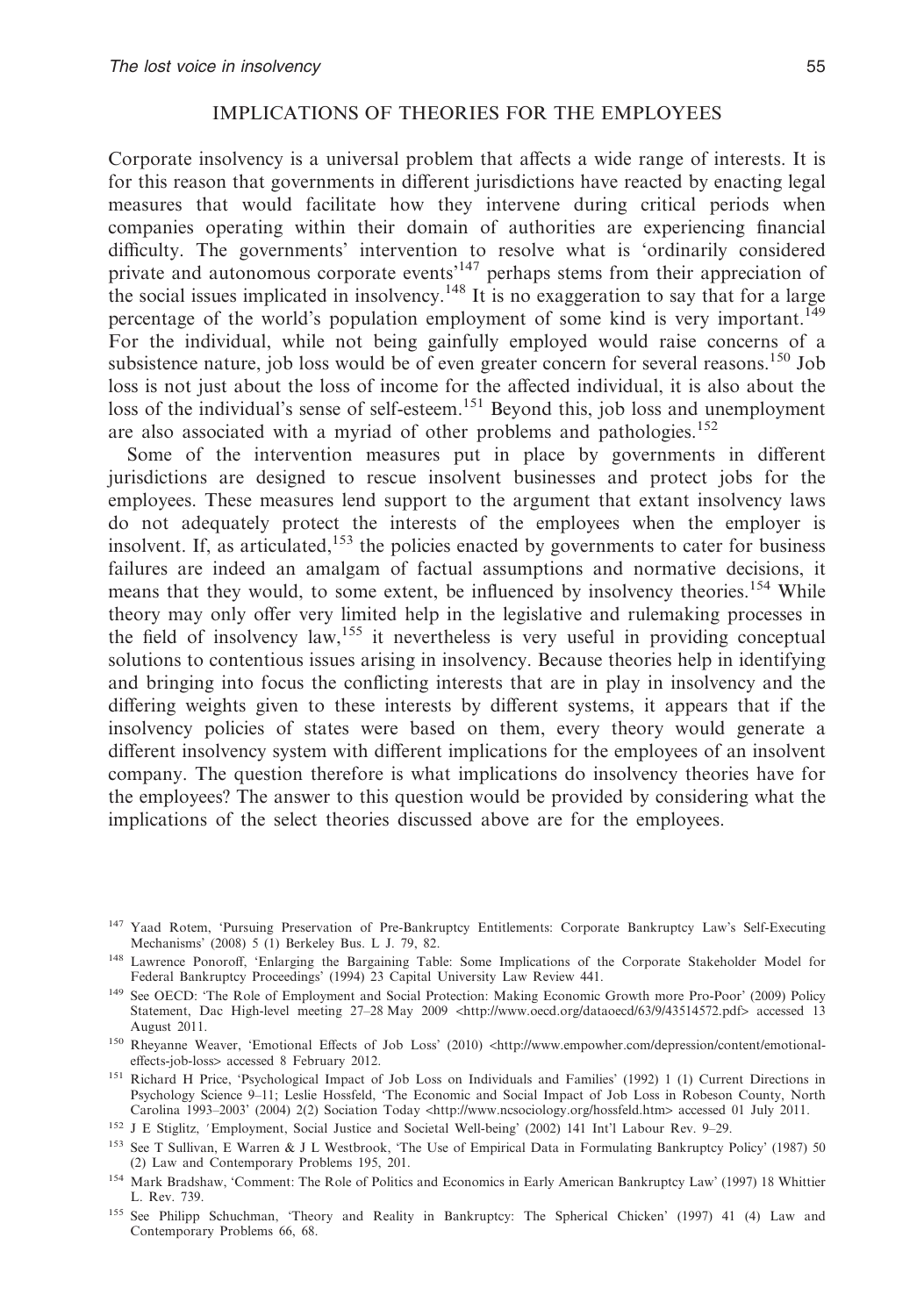# EMPLOYEES FROM THE LENS OF THE CBT

The CBT is a creditors' primacy theory. It is a theory that advances the cause of the creditors when insolvency strikes the company. Its primary concern is to ensure that the welfare of those with legal entitlements or claims against the debtor or its assets is maximised. The CBT gives support to secured credit. It is a theory that justifies security as an institution.<sup>156</sup> It is a theory that supports the view that security is an efficient institution therefore any alteration to it will reduce the creditors' aggregate wealth making the institution of secured credit economically inefficient.<sup>157</sup>

The CBT is a theory that would operate to remind those responsible for managing estates of corporate debtors that their duties are owed only to the creditors. The theory's implication for other stakeholders would be that if an insolvency system is based on the creditors' bargain model, the consideration of their interests would be limited. For the employees, this means that consideration of their interests and expectations in insolvency would be very limited and they would be denied a say in insolvency proceedings under a CBT generated system.

Given the CBT's proclivity to prioritise the creditors' interests, an argument can be made that the employees' position and the protection that would be offered to them in insolvency situations would be weak under an insolvency system modelled on it. In other words, the employees under a CBT-influenced system would continue to be vulnerable in insolvency. Their interests would be considered only to the extent they are creditors with claims against the debtor. Thus, if the employee has a subsisting contract of employment, or is owed back wages, only then would he would be deemed a legal claimant against the debtor or its assets under a CBT generated system. This position also implies that non-contractual expectations such as continuity of employment that the employees might have but which neither insolvency law nor contract law protects would not be taken into account by the CBT when their corporate employer is formally insolvent.158

As a creditors' primacy theory, it could also be inferred that any insolvency system that is based on the CBT's thesis on insolvency would be favourably disposed to liquidation (i.e. the conversion of the debtor's asserts into cash) than it would be to going concern reorganisations (in the sense of selling the debtor's business in order to enable it avoid liquidation) when the debtor is insolvent. What this means is that the CBT is a theory that would give birth to an insolvency system that promotes self-interest over common good. Because of the prominence the CBT gives to wealth maximisation for the creditors, this group of stakeholders would be less interested in saving insolvent businesses. Rather, they would be more concerned with whether the debtor has enough assets to satisfy their individual claims and how to realise the assets for that purpose.

Consequent upon this, it could be argued that the tendency to seize and realise assets of the debtor by the creditors would be higher under a CBT-styled insolvency system<sup>159</sup> with serious adverse consequences for the employees. The creditors would be indifferent

<sup>156</sup> Lynn M LoPucki, 'The Unsecured Creditor's Bargain' (1994) 80 Virginia Law Review 1888, 1889.

<sup>157</sup> Thomas H Jackson & Anthony T Kronman, 'Secured Financing and Priorities Among Creditors' (1979) 88 Yale Law Journal 1143.

<sup>158</sup> Vanessa Finch, *Corporate Insolvency Law: Perspective and Theories* (2002) 28. See also, Antonio J Morgado & Nuno Garoupa, 'Employment Policy and Bankruptcy Law – Does Legal Tradition Matter?' (2006) Available online at www.isne.org/ISNIE06/Papers06/01.3 accessed 9 November 2013.

<sup>159</sup> Alan Schwartz, 'A Normative Theory of Business Bankruptcy' (2005) Faculty Scholarship Series*.* Paper 303. Available online at http://digitalcommons.law.yale.edu/fss\_papers/303 accessed 13 November 2013. See also Alan Schwartz, 'A Contract Theory Approach to Business Bankruptcy' (1998) 107 Yale Law Review 1807.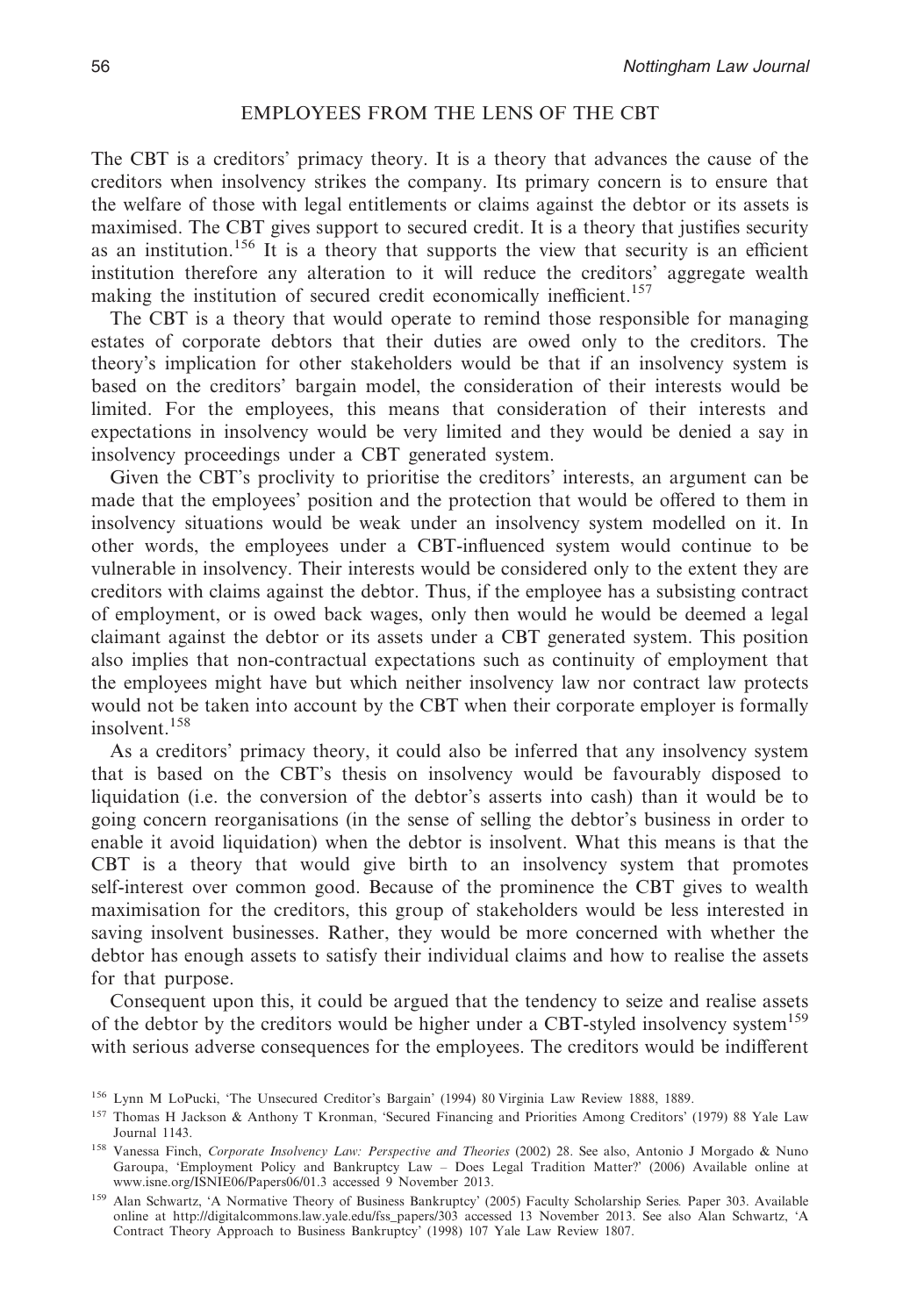to whether insolvent businesses are closed prematurely. They would not be bothered whether this results in the loss of going concern value in such businesses so long as the value of their individual claims is preserved.<sup>160</sup> The implication of assets grab for the employees is that it leads to piece-meal liquidations of businesses resulting inevitably in loss of jobs for them.<sup>161</sup> This result is not at all surprising. It aligns with the view of creditors' bargain theorists that job protection is not a legitimate goal of insolvency law<sup>162</sup> and that using the insolvency system to protect jobs for the employees is economically inefficient.<sup>163</sup>

CBT scholars are of the view that the rehabilitation of insolvent companies is not an independent goal of insolvency law. These scholars also argue that only those with legal entitlement to the debtor's assets should make decisions regarding which company should or should not be rehabilitated.<sup>164</sup> The implication of these twin notions is that if an insolvency system is modelled on the CBT, the system so generated would put the fate of the insolvent companies in the hands of secured creditors. The corollary of this notion is that given the theory's focus on debt collection, an insolvency system generated by it would not advance the 'rescue culture'.<sup>165</sup> There is no suggestion here that a CBT generated insolvency system would be averse to business rescue. Rather, the point is that such a system may only support going concern business sales if these would maximise value for the creditors.

The problem is that maximising value for the creditors in the context of a going concern sale of an insolvent business would impact significantly and negatively on the employees. It is no secret that when selling insolvent businesses as going concerns, employees are usually the 'sacrificial lamb.' Most financially challenged businesses see employees as a reducible cost. What this means is that an insolvency system that is influenced by the CBT philosophy would promote downsizing during sales of insolvent business so as to maximise value for the creditors. Sometimes to sell a financially distressed business as a going concern, it might be expedient to scale down the workforce by terminating some or all contracts of employment of the employees.

This was the type of practice engendered by the House of Lords' (HL) decision in *Nokes v Doncaster Amalgamated Collieries Ltd*<sup>166</sup> in which a business transfer automatically put paid to all contracts of employment. This was an acceptable practice in business sales situations as exemplified in *Secretary of State for Employment v Spence*<sup>167</sup> which sought to perpetuate the practice. *Spence* gave Insolvency Practitioners (IP's) the latitude to utilise the services of employees and keep businesses running up to the point when they were ready to dispose of the business before dismissing them.<sup>168</sup> However, TUPE has now made the use of the *Spence* strategy very difficult, if not

- <sup>163</sup> Alan Schwartz, 'A Contract Theory Approach to Business Bankruptcy' (1998) 107 Yale Law Review 1807.
- <sup>164</sup> See Ted Janger, 'Crystals and Mud in Bankruptcy Law: Judicial Competence and Statutory Design' (2001) 43 Arizona Law Review 559, 566.
- <sup>165</sup> 'Rescue culture' is a term that entered into the lexicon of English insolvency law following the case of *Powdrill v Watson* [1995] 2 AC 394 (Lord Browne-Wilkinson). For the meaning of the term, see Hunter Muir, 'The Nature and Functions of a Rescue Culture' (1999) JBL 491.

<sup>160</sup> Lemma W Senbet & James K Seward, 'Financial Distress, Bankruptcy and Reorganization' Financial Distress, Bankruptcy and Reorganization, in R A Jarrow *et al.* (ed*.), Handbooks in Operations Research and Management Science* (Vol. 9., Elsevier Science 1995) 992.

<sup>161</sup> See e.g. Daniel Keating, 'The Fruits of Labour: Workers Priorities in Bankruptcy' (1993) 35 Ariz. L. Rev 905, 907; Donald Korobkin, 'Employees' Interests in Bankruptcy' (1996) 4 Am. Bankr. Inst. L. Rev. 5–6; Karen Gross, *Failure and Forgiveness: Rebalancing The Bankruptcy System* (YUP, 1997) 152.

<sup>162</sup> Thomas H Jackson, 'Bankruptcy, Non-Bankruptcy Entitlements, and the Creditors' Bargain' (1982) 91 (5) Yale L. J. 857.

<sup>166</sup> [1940] AC 1014.

<sup>167</sup> [1986] ICR 651 (CA).

<sup>168</sup> The courts reacted to this practice in *Powdrill v Watson* [1995] 2 AC 394 (HL) in the context of of adoption of contracts of employment.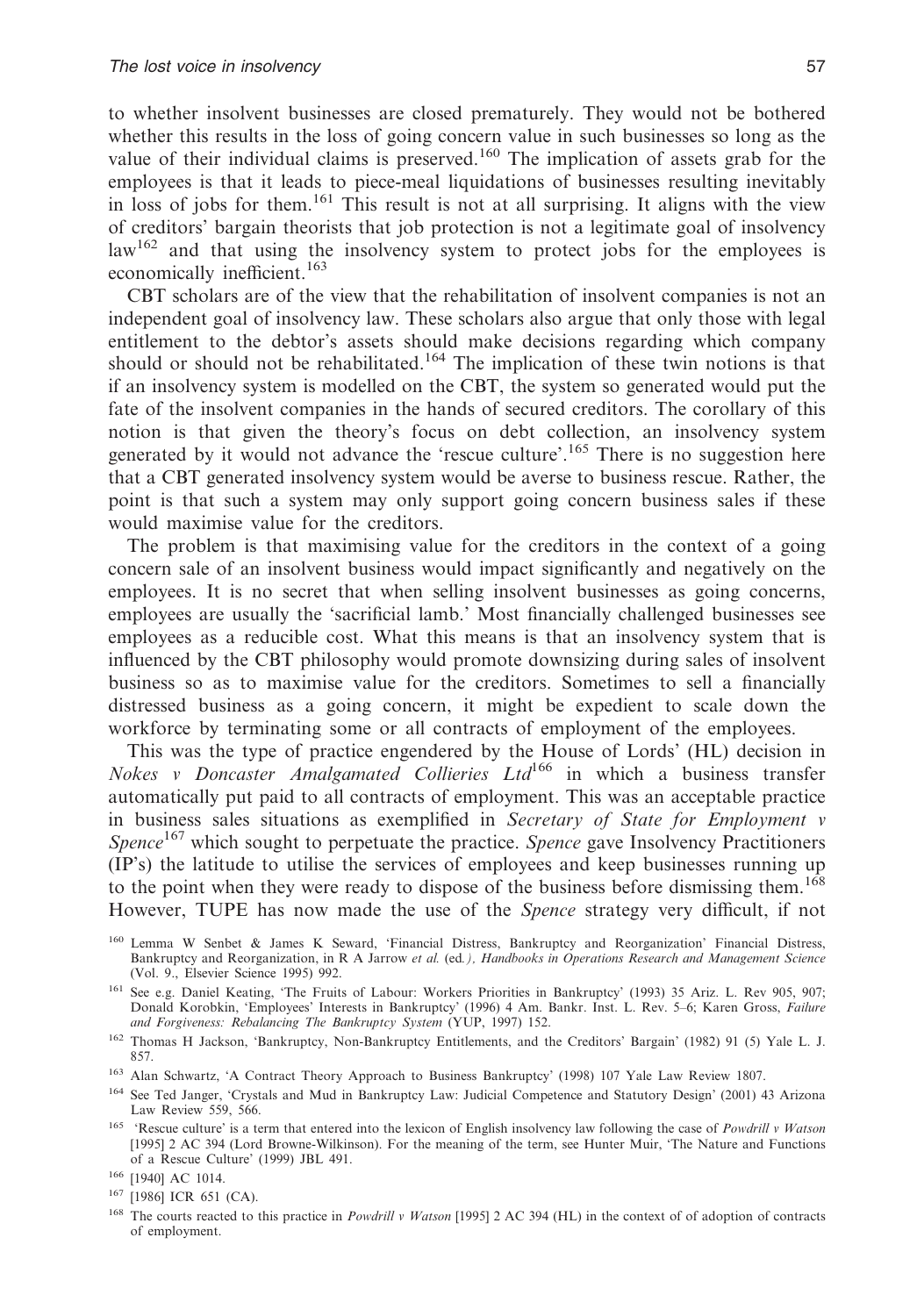impossible, to apply.169 TUPE's principle of compulsory transfer of the employees' contracts of employment<sup>170</sup> makes it very difficult to dismiss employees before or after an insolvent business transfer without liabilities if there is no economic, technical or organisational (ETO) justification.<sup>171</sup>

The inference that can be drawn from the above is that an insolvency system based on the CBT would not approve of any measure that is imposed on the structure of insolvency law and which is aimed at safeguarding employment for the employees such as TUPE which is currently the regime governing the rights of employees during the transfer of a business, or part thereof, from one person to another in the UK. This is because not only will a measure or regime such as TUPE restrict the transferor's freedom to manoeuvre the size of the workforce to meet the imperatives of the buyer, but also the creditors' ability to capture full going concern value from sales of insolvent businesses would be severely curtailed since such businesses would most likely always be sold at discounted prices.

The position taken by the CBT *vis-a-vis* employment protection for the employees in insolvency is not helpful to insolvent businesses. The CBT tends to discount the fact that safeguarding employment for the employees in insolvency could ensure that they do not abandon insolvent companies thereby speeding up their legal demise.<sup>172</sup> There is the view that in a business in which firm-specific human capital<sup>173</sup> is important, indifference to whether the workforce comprises the same personnel or whether there is a constant change in the workforce cannot be the case. Rather, given how essential employees are to the success of businesses,  $174$  continuity must be valued  $175$  and the relationship must be 'embedded in a protective governance structure lest productive values be sacrificed if the employment relation is unwittingly severed.<sup>'176</sup> This is because the firm-specific investments made by the employees in the company are informed by the implicit promise of job security which gives them a return on their investments.<sup>177</sup>

- <sup>169</sup> See particularly the House of Lords decision in *Litster v Forth Dry Dock and Engineering Company Ltd* [1989] 1 All ER 1134, [1989] IRLR 161.
- <sup>170</sup> TUPE 2006, Reg.4(2).
- <sup>171</sup> Giuseppe S Massara, 'Transfer of Undertakings: Insolvency Proceedings in the United Kingdom and in Italy and the European Court of Justice Case Law' (2010) in *Compliance with Labour Legislation: Its Efficacy and Efficiency,* ILO Working Paper <http://www.ilo.org/wcmsp5/groups/public/--ed\_dialogue/--lab\_admin/documents/publication/wcms\_140685 .pdf> accessed 18 March 2012; M Sargeant, 'Transferring Liabilit for Employee claims' (2000) JBL 188- 192; A Kastrinou, N Shah & O Gough, 'Corporate Rescue in the UK and Effect of the TUPE' (2011) 32 (5) Company Lawyer 131).
- <sup>172</sup> Matthew L Seror, 'Analyzing the Inadequacies of Employee Protections in Bankruptcy' (2003)13 (1) Southern California Interdisciplinary Law Journal 143.
- 173 Contemporary growth theory considers human capital an important growth factor. Human capital is the stock of competences, knowledge and personality attributes embodied in the ability to perform labours so as to produce economic value. It is the attributes gained by a worker through education and experience. It is a means of production into which additional investment yields additional output. Whilst human capital is substitutable, it is however not transferable like land, labour, or fixed capital. For further details on the notion of human capital, see e.g. Jacob Mincer, 'Investment in Human Capital and Personal Income Distribution' (1958) Journal of Political Economy. See also Gary S Becker, *Human Capital: A theoretical and empirical analysis with special reference to Education* (University of Chicago Press, Chicago 1964).
- <sup>174</sup> Daniel Keating, 'The Fruits of Labour: Workers Priorities in Bankruptcy' (1993) 35 Ariz. L. Rev 905, 907.
- <sup>175</sup> Gary S Becker, *Human Capital: A theoretical and empirical analysis with special reference to Education* (University of Chicago Press, Chicago 1964) 21.
- <sup>176</sup> See O E Williamson, *The Economic Institutions of Capitalism: Firms, Markets, Relational Contracting,* (Free Press, New York, 1985), 242–43. See also Oliver E Williamson & J Bercovitz, 'The Modern Corporation as an Efficiency Instrument: The Comparative Contracting Perspective' in Carl Kaysen (ed.) *The* American *Corporation Today,* (OUP, Oxford 1996); O E Williamson, M L Wachter, and J E Harris, 'Understanding the Employment Relation: The Analysis of Idiosyncratic Exchange', (1975) 6 Bell Journal of Economics, 250–80.
- <sup>177</sup> See Jonathan Macey & Geoffrey Miller, 'Corporate Stakeholders: A Contractual Perspective' (1993) 43 University of Toronto Law Journal 401; R Mitchell, A O' Donnell & I Ramsey, 'Shareholder Value and Employee Interests: Intersections Between Corporate Governance, Corporate Law and Labour Law' (2004) Legal Studies Research Paper No. 128, Melbourne Law School. Available online at http://ssrn.com/abstract=753904 accessed 05 January 2014.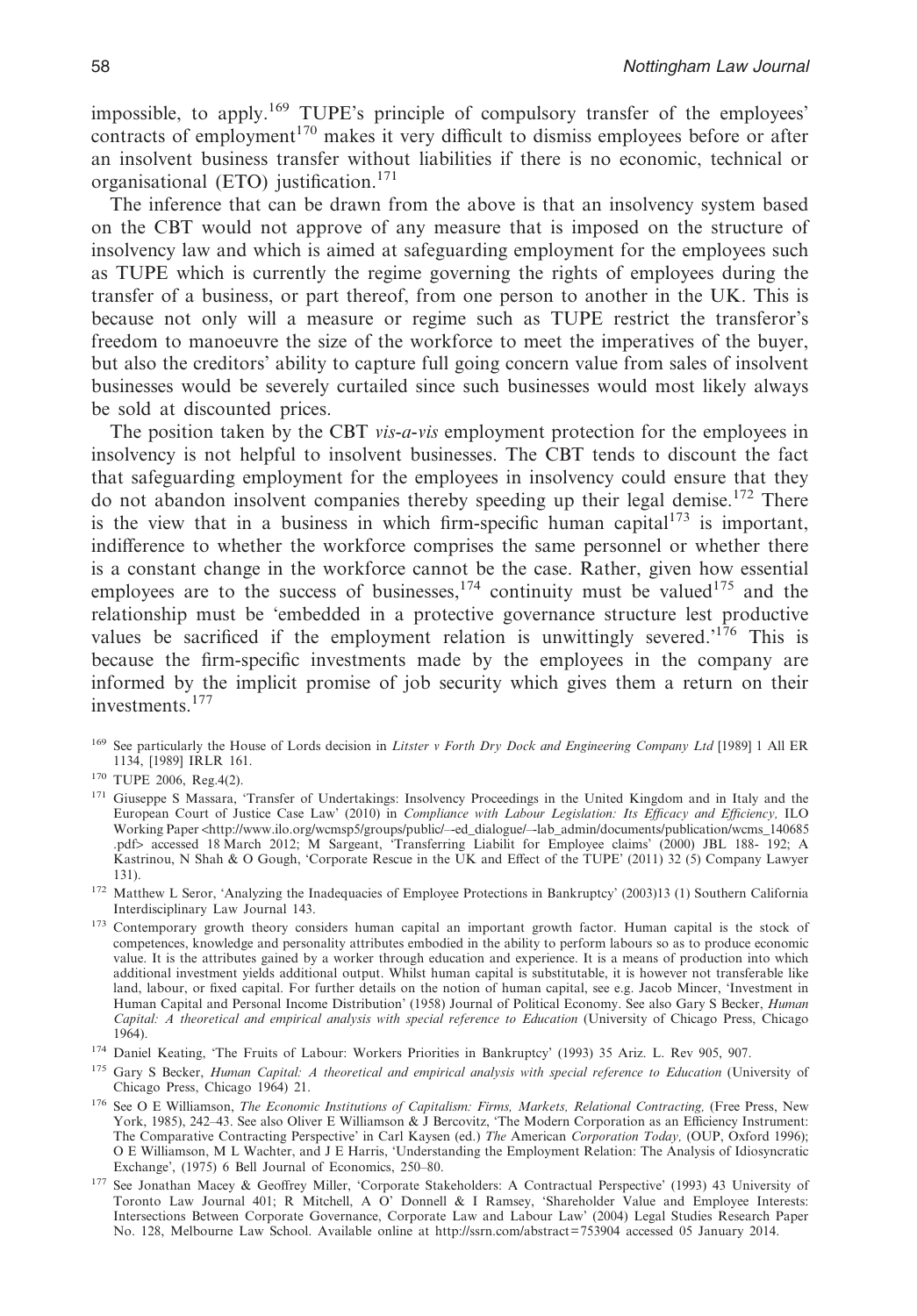By refusing to consider non-contractual expectations that the employees may have, it could be argued that the CBT sees the employees through the classical economic lens which equates labour with other factors of production with a market value.<sup>178</sup> No economic analysis of insolvency would consider non-economic matters such as social, moral, political and personal consequences. Thus, while a CBT influenced system would take into account those employees' entitlements that are based on pre-insolvency agreed contract terms, it would not consider non-contractual expectations such as continuity of employment post rehabilitation of insolvent companies. Still, this does not detract from the fact that employees do have other legitimate interests and expectations in the debtor that can be affected by insolvency<sup>179</sup> deserving of consideration, but which contracts cannot and do not guarantee.

In conclusion, the implications of the CBT for the employees are hardly surprising given the theory's pre-disposition to value maximisation for the creditors. It would be safe to conclude that the CBT is a theory premised on a capitalist philosophy of insolvency which holds that when the company is insolvent its assets are subject to the claims of the creditors as the legal owners.<sup>180</sup> In other words, the insolvency transfers interests in the company's assets to the creditors as rightsholders in those assets.<sup>181</sup>

#### EMPLOYEES FROM THE VIEWPOINT OF TPT

TPT has implications for the employees. TPT is a theory whose core theme centres on striking a balance between the competing interests of all constituencies affected by insolvency. It advocates giving equal weight of consideration to the interests of team members in insolvency settings. Thus, the implication of TPT for the employees is that they would be better off in an insolvency system that is based on its principles. Based on these, it could also be argued that TPT is a theory that would generate an insolvency that would consider interests other than those of the creditors. Thus, rather than seeking to prioritise the interest of a particular team member, TPT would advocate for the interests of the 'weak' team members (employees) that are often inevitably pit against those of their 'strong' team member counterparts (secured creditors) to be balanced in insolvency.182

<sup>178</sup> See generally David Ricardo, *Principles of Political Economy* (1817); Karl Marx, *Capital; A Critique of Political Economy* (1867); Adams Smith, *The Wealth of Nations* (1776). This view has been vehemently challenged and refuted. See e.g. P O' Higgins, 'Labour is not a Commodity' (1997) 26 IL.J 225.

<sup>&</sup>lt;sup>179</sup> T Donalson & L Preston, 'The Stakeholder theory of the corporation- concepts, evidence, and implications' (1995) 20 Academic Management Review (1) 65–91.

<sup>&</sup>lt;sup>180</sup> It is an incontestable fact that when a company is formally insolvent, the shareholders' interests are usually supplanted by the creditors' interests. . In *Brady v Brady* [1987] 3 BCC 535, 552 (Nourse LJ), - a case that was decided in the context of directors' duties in insolvency - the court held that 'where the company is insolvent, or even doubtfully solvent, the interests of the company are in reality the interests of existing creditors alone'. This principle which was established in the earlier Commonwealth case of *Kinsella v Russell Kinsella Pty Ltd* [1986] 4 NSWLR, was given judicial credence in *West Mercia Safetywear Ltd v Dodd* [1988] BCLC 250, 252–53. In subsequent English cases, the courts have adopted this approach. See e.g. *Re Pantone 485 Ltd* [2002] 1 BCLC 266, 69; *Gwyer v London Wharf (Limehouse) Ltd* [2003] BCC 885, 74; *Re MDA Investment Management Ltd* [2004] EWHC 42 Ch.; *Re Cityspan Ltd* [2008] BCC 60. However, there are other circumstances in which the directors' duties to the shareholders might be required to shift to the creditors. These, according to case law, include where the company is perceived variously as approaching, nearing, on the verge of, or on the borderline of insolvency (see e.g. *The Liquidator of Wendy Fair (Heritage) Ltd v Hobday* [2006] EWHC 5803, 66; *Gwyer v London Wharf (Limehouse) Ltd* [2003] BCC 885, 74; *Gillespie, Airdrie North Limited* [2010] CSOH 132, 22), doubtfully solvent (see e.g. *Gwyer v London Wharf (Limehouse) Ltd* [2003] BCC 885, 74), or where the company subject to a risk of insolvency (see e.g. *Kinsella v Russell Kinsella Pty Ltd* [1986] 4 NSWLR; *Winkworth v Edward Baron Development Ltd* [1986] 1 WLR 1512).

<sup>&</sup>lt;sup>181</sup> See Barry E Adler and Lawrence Weiss, 'The Debacle of Corporate Bankruptcy' (1992) The Cato Review of Business & Government <http://www.cato.org/pubs/regulation/regv15n3/reg15n3-adler.html> accessed 23 November 2013.

<sup>182</sup> Bruce G Carruthers & Terence C Halliday, *Rescuing Business: The Making of Bankruptcy Law in England and the United States* (OUP, Oxford 1998) 303. 303.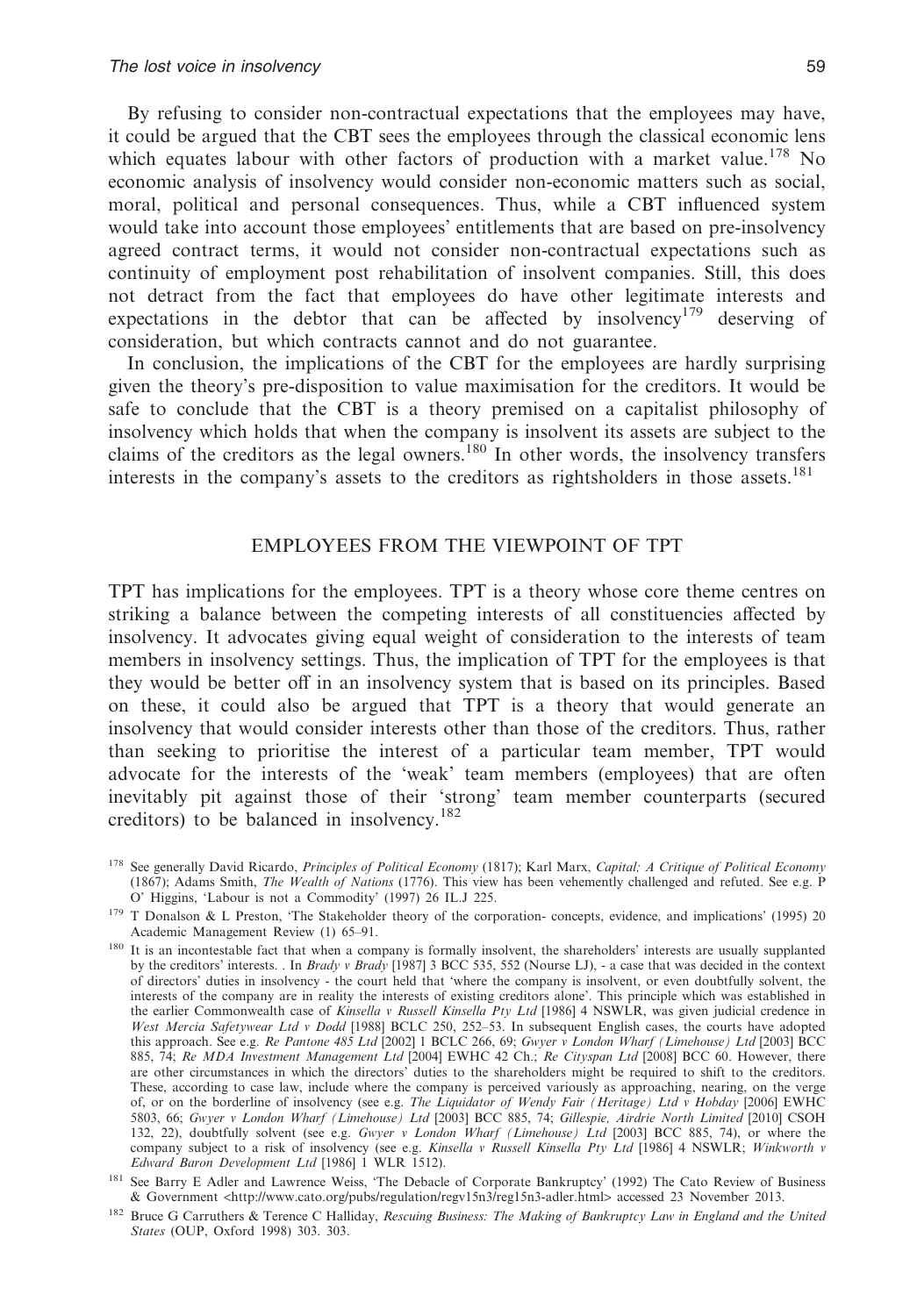Given that TPT gives credence to the claim that the company is an aggregate of interests, and that the employees are not just the most important of its assets<sup>183</sup> but are also one of the constituencies with a substantial nexus to the company,  $184$  it seems that apart from the traditional or normal entitlements of the employees, an insolvency system modelled on the TPT would be favourably disposed to taking into account non-contractual interests and expectations of the employees' team members in insolvency. It follows that TPT would generate an insolvency system that supports corporate reorganisations because this ensures maximisation of the joint welfare of all team members that make up the insolvent company.

The reason why a TPT-influenced system might support going concern sales of insolvent businesses is not because the creditors, as LoPucki asserts, would willingly agree to subordinate their legal rights to the preservation of the going concern, but because of the potential this has to make the different team members of the insolvent company collectively better off than they would be if the company were to be liquidated piecemeal.<sup>185</sup> Going concern sales of insolvent businesses would preserve at least some jobs for the employees without detrimentally affecting the interests of other team members.

Given that the sale of an insolvent business as a going concern does not on its own guarantee continuity of employment,186 it could be argued that TPT would favour any employment protection regime capable of protecting the employees against unfair dismissals during sales. TPT takes the view that laws aimed at limiting the freedom employers enjoy from arbitrary and sometimes abusive usages are an age long practice.<sup>187</sup> In the context of insolvency, there is inevitably a tension between saving businesses that are in financial distress and providing adequate protection to the employees of those businesses. Whilst from an insolvency law perspective, the focus of legislative attention in recent years has been on enacting legislation and providing procedures capable of supporting companies experiencing financial difficulty, there has, on the other hand, equally been intensive legislative output from the labour and employment law domain aimed at supporting and protecting the rights of the employees when the companies they work for become insolvent and their businesses are sold to third party purchasers as going concerns. It follows therefore that TPT would endorse employment protection regimes such as the ARD and TUPE which is currently the law protecting the rights of employees in business transfer situations in the UK.

TUPE offers greater protection to employees impacted by business transfers where there is a change of employer. TUPE provides, *inter alia,* for the automatic transfer of the employees' contracts of employment from the transferor to the transferee. The regime is not designed to deliberately prevent business owners from restructuring their businesses whenever the economic need to do so arises.<sup>188</sup> Rather, what TUPE does is ensure that relevant employers do not walk over the rights of the employees during sales of insolvent businesses.<sup>189</sup> The mandatory nature of TUPE makes it difficult for parties to have arrangements, however mutually desirable, to circumvent the regime's

<sup>183</sup> Luigi Zingales, 'In Search of New Foundations' (2000) 55 Journal of Finance, 1643.

<sup>184</sup> K Gross, *Failure and Forgiveness: Rebalancing the Bankruptcy System* (New Haven, CT: YUP, 1997) 19.

<sup>185</sup> Lynn M. LoPucki, 'TheTeam Production Theory of Bankruptcy Reorganization' 57 Vand. L. Rev. 765-67.

<sup>186</sup> See *Nokes v Doncaster Amalgamated Collieries Ltd* [1940] AC 1014.

<sup>&</sup>lt;sup>187</sup> In most cases, TUPE is not about this. However, the Regulations do seek to prevent abusive and improper dismissals by way of scrutinising whether an ETO reason exists for the dismissals of employees.

<sup>188</sup> David Burdette, 'Formalities for the Transfer of Insolvent Business: Obligatory Transfer of Employees in South Africa and the United Kingdom' (2007) 3 INSOL International Technical Services Issue, 1.

<sup>189</sup> Roger Tynan, 'TUPE and Insolvency: Interpreting the Regulations' (2009) Employers' Law Magazine <http://www. personneltoday.com/articles/2009/07/07/50077/tupe-and-insolvency-interpreting-the-regulations.html> accessed 14 May 2012.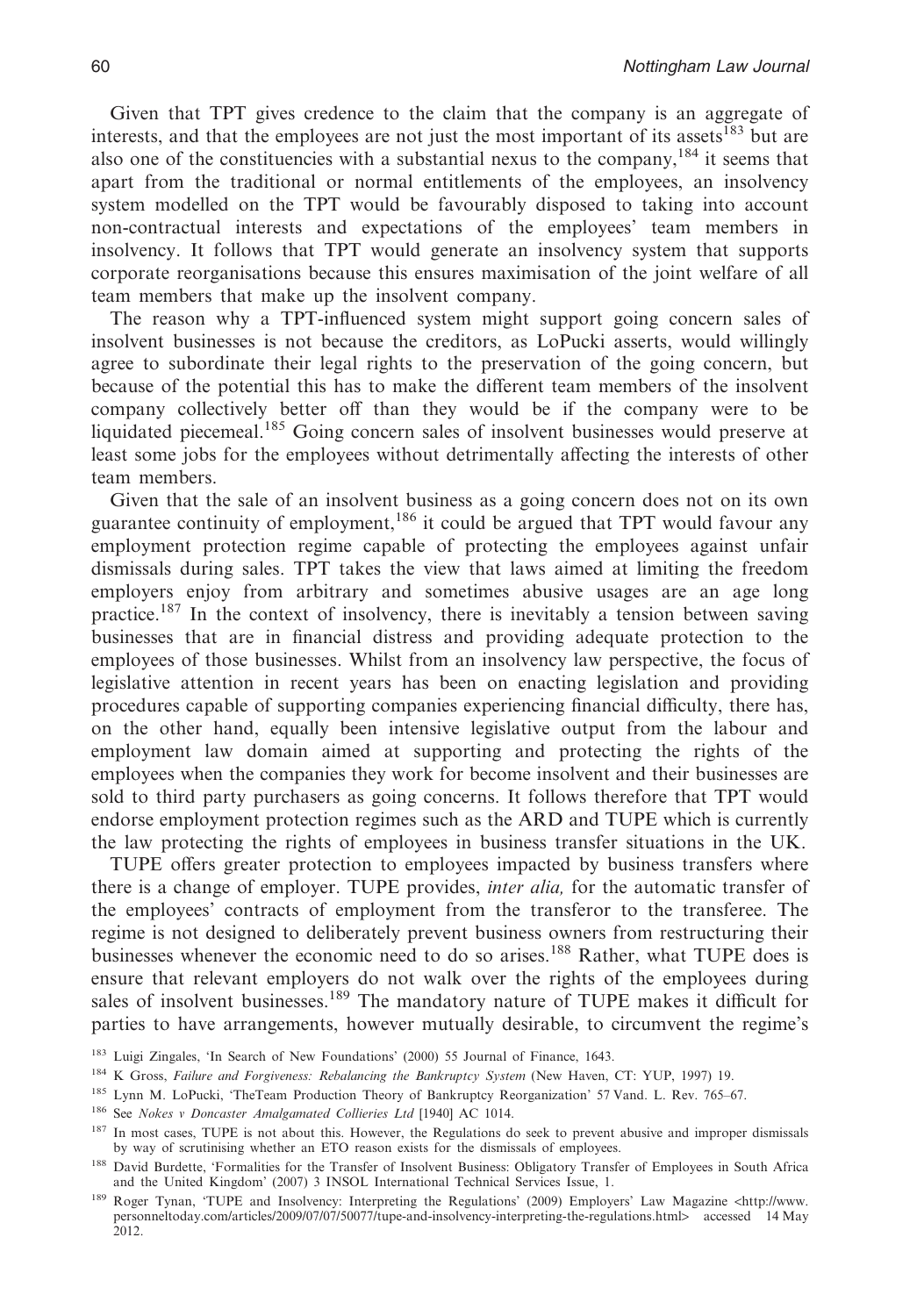effects in transfer situations.<sup>190</sup> The proponent of TPT would agree with the French philosopher Montesquieu that:

The freedom of commerce is not a power granted to the merchants to do what they please: this would be more properly its slavery. The constraint of the merchants is not the constraint of commerce. It is in the freest countries that the merchant finds innumerable obstacles; and he is never less crossed by laws, than in a country of slaves.<sup>191</sup>

Thus, the legal constraints TUPE places on the transferor's ability to freely shed the workforce during the sale of an insolvent business would be applauded by TPT. This is because not only does TUPE vindicate employment protection in insolvency, but it also gives credence to the notion that where employees commit firm-specific human capital investments to team production (which makes it difficult, if not impossible, for them to be redeployed to alternative uses<sup>192</sup>), but are vulnerable to management caprices<sup>193</sup> especially during insolvent business sales, legislation guaranteeing them a certain degree of protection against arbitrary treatment or dismissals by transferors of businesses would be appropriate and justifiable. TUPE ensures continuity of employment relationship between the business transferred and, at least, some of the employees who will carry on the business. After all, the going concern value of any business resides in employment relationships.194

TPT's support for exogamous employment protection for the employees in the context of going concern sales of insolvent businesses resulting in a change in employer is, arguably, recognition that there is a *lacuna* in commercial, contract as well as insolvency laws regarding employees' rights and the protection of those rights in insolvency generally and in going concern sales of insolvent businesses particularly.

To illustrate, it could be argued that while commercial law gives the insolvent company a 'second chance' of survival through a going concern sale to a new owner, this branch of law does not cater for employees' issues arising as a result of the sale. In a similar vein, contract law provides the employees with very few grounds on which to challenge or limit the powers of employers regarding downsizing of the workforce in insolvency**.** <sup>195</sup> The employees are unable, for example, to extract contracts from their employers in advance that would guarantee them job security (and on the existing terms and conditions) when the business employing becomes insolvent and is sold to

<sup>&</sup>lt;sup>190</sup> On transfers and the effect of TUPE on structuring a transfer to circumvent TUPE, see the House of Lords decisions in e.g. *Litster v Forth Dry Dock and Engineering Co Ltd* [1990] 1 AC 546; *Celtec Ltd v Astley* [2006] IRLR 635 *; G4S Justice Services (UK) Ltd v Anstey* [2006] IRLR 588. On changes in the contractual terms of employment, see *Foreningen AF Arbejdsledere I Danmark v Daddy's Dance Hall A/S* [1988] IRLR 315. Contrast this with the House of Lord's decision in *Power v Regent Security Services Limited* [2007] IRLR 226*.*

<sup>191</sup> Baron de Montesquieu, *L' esprit des lois,* (1748) Book 20, Chapter 12, (Thomas Nugent translation: 1751), quoted in Beth A Ahlering and Simon Deakin, 'Labour Regulation, Corporate Governance and Legal Origin: A Case of<br>Institutional Complimentarity?' (2005) ECGI Working Paper No. 72/2006 <http://ssrn.com/abstract=898184> accessed 14 March 2009.

<sup>&</sup>lt;sup>192</sup> Margaret M Blair, 'Firm-Specific Human Capital and Theories of the Firm', (2003) Georgetown University Law Center Business, Economic and Regulatory Policy Working Paper No. 167848 <http://papers.ssrn.com/abstract=167848> accessed 30 November 2009; M Blair&LA Stout, 'Director Accountability and the Mediating Role of the Corporate Board,' (2001) 79 Wash. U L Q. 403, 416.

<sup>193</sup> M O' Connor, 'The Human Capital Era' (1993) 78 Cornell L Rev 889, 905–917. Simon Deakin & Frank Wilkinson, 'Labour Law and Economic Theory: A Reappraisal' (1998) ESRC Centre for Business Research University of Cambridge Working Paper (No. 92) <http://www.cbr.cam.ac.uk/pdf/wp092.pdf> accessed 29 October 2011.

<sup>&</sup>lt;sup>194</sup> Lynn M. LoPucki, 'The Nature of the Bankrupt Firm: A Response to Baird and Rasmussen's The End of Bankruptcy' (2003) 56 Stan L. Rev. 652.

<sup>195</sup> M Trebilcock and R Howse, 'Protecting the Employment Bargain' (1993) 43 University of Toronto Law Journal 751, 756.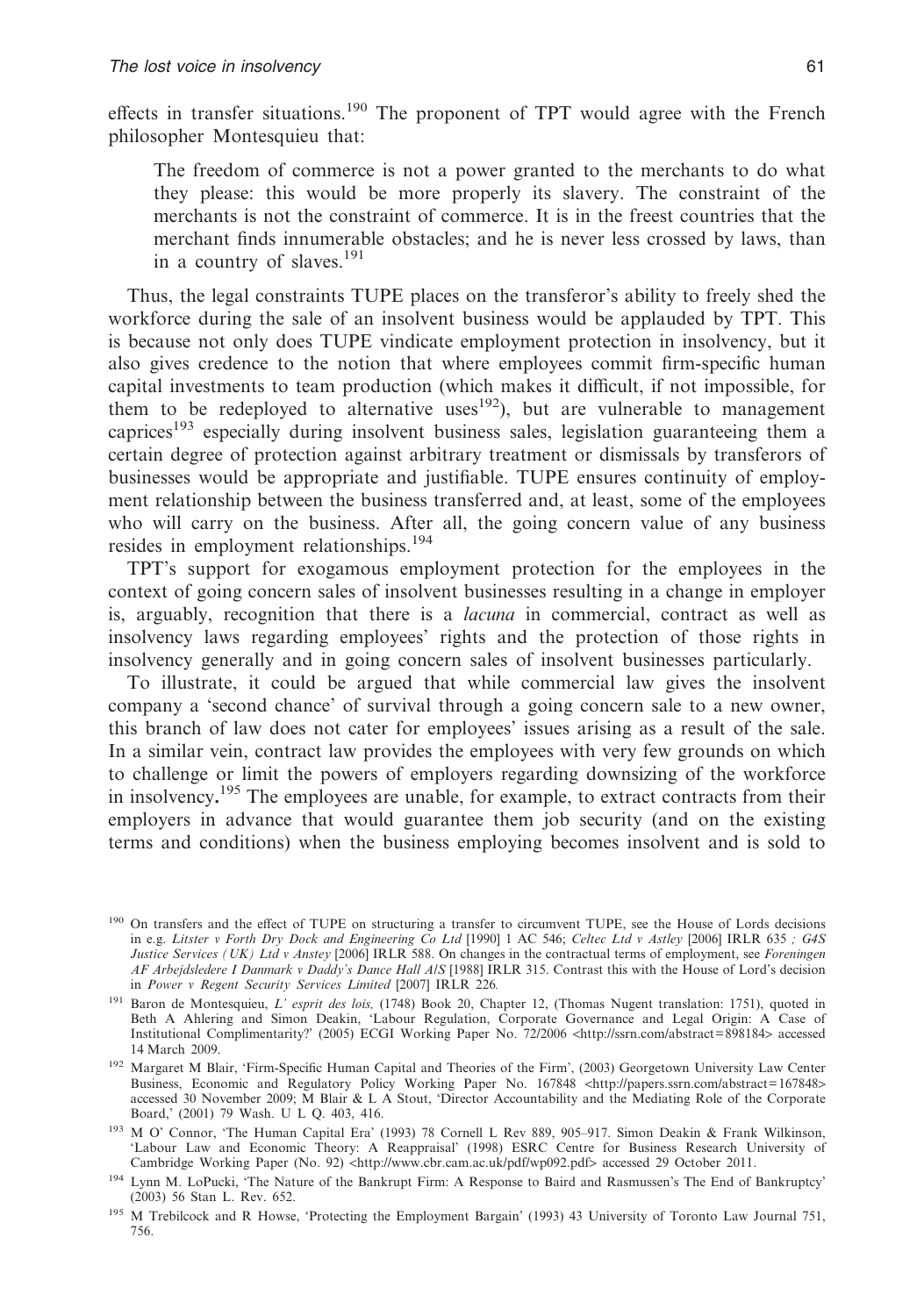a third party purchaser as a going concern.196 There is the view that the existence of protective labour legislation is in itself testament to the fact that employment relationships entered into between the employee and the employer is an unequal one. Thus, the primary role of labour law is to counteract the inequality or asymmetry in bargaining power that is inherent in the employment relationship.<sup>197</sup>

On its part, insolvency law has not gone far enough in protecting employees' rights. Insolvency law provides very limited protection to the employees during transfers out of insolvency globally. Granted, the legislative history of the 1978 Bankruptcy Reform Act in the United States indicates that protection of the employees is one of the key purposes of Chapter 11 bankruptcy reorganisation,<sup>198</sup> and the administrator under the UK Insolvency Act of 1986 is statutory directed to pursue its duties with the primary purpose of rescuing the company as a going concern<sup>199</sup> (probably because it has the potential of saving jobs for the employees too), it is submitted that these are not robust enough.

Given the importance of job security for the employees and the absence of robust protection by contract and insolvency laws, the application of a special regime other than the ordinary rules of contract law that is capable of providing job security for the employees would be necessary by TPT. It matters not that the protection is endogenous in the sense that it emanates from within insolvency law itself, or exogenous in that it originates from another body of law as is the case with TUPE (which an aspect of employment law). What matters is that the employment protection *lacuna* left by contract and insolvency laws respectively has been filled extraneously by employment law through the use of labour standards as basic legal intervention technique*.* <sup>200</sup> A good example of how TUPE protects jobs for the employees is *Litster v Forth Dry Dock and Engineering Company Ltd*<sup>201</sup> in which the House of Lords noted that the automatic transfer provision under Regulation 4 (3) not only applies to workers employed *immediately* before a transfer, but that the rule also applies to employees who are able to show that they would have been so employed had they not been unfairly dismissed for a reason connected with the transfer<sup>202</sup> in accordance with Regulation7(1) TUPE 2006).<sup>203</sup> *Litster* represented a strong philosophical commitment to upholding

<sup>196</sup> Janis Sarra, 'Corporate Governance Reform: Recognition of Workers' Equitable Investments in the Firm' (1999) 32 Can. Bus. L J 384; Janis Sarra, 'Widening the Insolvency Lens: The Treatment of Employee claims' (2008) in P J Omar (ed.) *International Insolvency Law: Themes and Perspectives* (Ashgate Publishing Ltd, 2008) 49.

<sup>197</sup> Paul Davies and Mark Freedland, *Kahn Freund's Labour and the Law* (3rd edn., Stevens, London 1983) 14–26; Simon Deakin & Wanjiru Njoya, 'The Legal Framework of Employment Relations' (2007) Centre for Business Research, University of Cambridge Working Paper No. 349 <http://www.citeseerx.ist.psu.edu/viewdoc/download?doi=10.1.1.167...> accessed 04 April 2012.

<sup>&</sup>lt;sup>198</sup> See Elizabeth Warren, 'The Untenable Case for Repeal of Chapter 11' (1992) 102 (2) Yale L. J. 437, 468; Chrystin Ondersma, 'Employment Patterns in Relation to Bankruptcy' (2009) 83 Am. Bankr. L. J. 237, 241.

<sup>199</sup> Insolvency Act 1986, Schd. B1 para. 3(1).

<sup>&</sup>lt;sup>200</sup> J Gruber, 'The Wealth of the Unemployed' (2001) 55 Industrial and Labor Relations Review, 79–94; C Ruhm, 'Are Workers Permanently Scarred by Job Displacements?' (1991) 81 American Economic Review, 319–23; A. H Stevens, 'Persistent Effects of Job Displacement: The Importance of Multiple Job Losses, (1997) 15 Journal of Labour Economics, 165–88; M Stephens, 'The Long-Run Consumption Effects of Earnings Shocks' (2001) 83 The Review of Economics and Statistics, 28–36; J E Stiglitz, 'Employment, Social Justice and Societal Well-being' (2002) 141 Int'l Labour Rev. (No.<br>1–2), 9–29, 9; Hugh Collins, K D Ewing & A McColgan, Labour Law: Texts and Materials, (2nd edn., Hart Oxford 2005) 1; Mary Ann S Bartlett, 'Employees' Rights in Mergers and Takeovers-EEC Proposals and the American Approach,' (1976) 25 Int'l & Comp. L Quarterly (3) 621, 626.

<sup>201</sup> [1989] 1 All ER 1134, [1989] IRLR 161.

 $202$  This position is in consonant not only with the terms of the ARD, but also with the jurisprudence of the ECJ developed in relation to the ARD especially in *P Bork International A/S v Foreningen af Arbejdslederen i Danmark* [1989] IRLR 41.

<sup>203</sup> In fact, the change in approach following the *Litster* decision was such that in the case of *G4S Justice Services (UK) Ltd v Anstey and others* [2006] IRLR 588 EAT, the EAT was able to hold that even employees dismissed for gross misconduct prior to a TUPE transfer, but whose appeals are subsequently upheld, would be deemed employed 'immediately before' the transfer, meaning that their employment contracts would transfer to the transferee.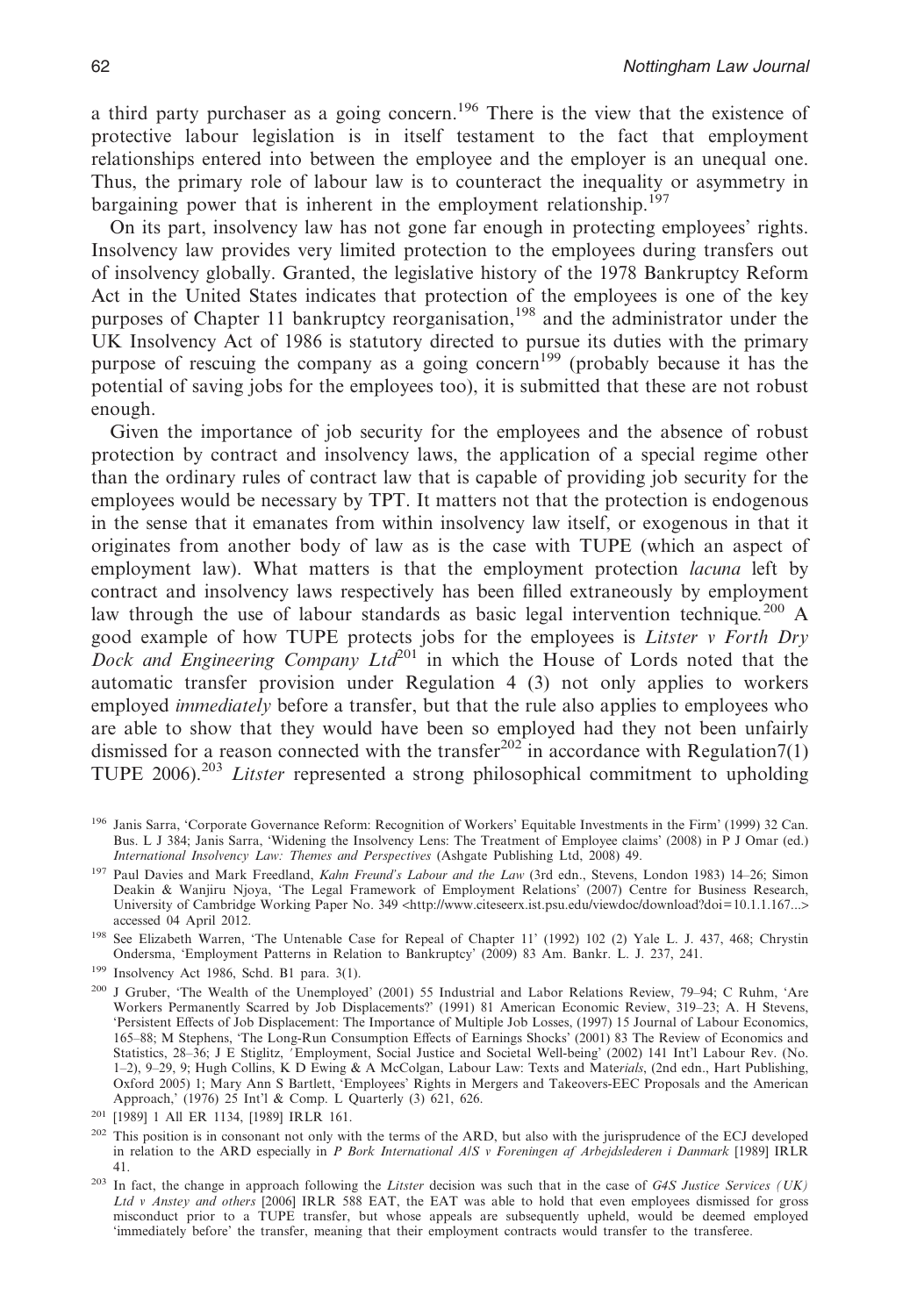and developing EU-derived employment rights. It reflected the English courts' intent to construe implementing legislation purposively to accord with the spirit and letter of EU Directives.<sup>204</sup>

TPT does not advocate for absolute-non-derogation employment protection. It acknowledges the fact that when the corporate employer is insolvent the legal entitlements of the team members may have to be reduced or derogated if a going concern rescue of its business is to be achieved. For TPT therefore, rescuing an insolvent business may sometimes warrant the loss of some, but not all jobs because the retention of some of the employee-team members is necessary to continue the business post-rehabilitation. However, what TPT is against is that loss of employment in the context of insolvent business transfers should not be at the pleasure of the company's management. Equally, the workforce should not be downsized if no valid economic reasons or exigencies for doing so exist. This, LoPucki and admirers of his TPT would argue, is what TUPE does. TUPE constrains transferors from pursuing creditors' welfare maximisation at the expense of other team members such as the employees. In other words, the transferor's capacity to increase creditors' wealth through a reduction of labour costs during insolvent business sales is limited by the extent to which TUPE imposes rigidity on shedding the workforce.

## EMPLOYEES FROM THE PERSPECTIVE OF THE ACM

Inherent in the ACM are the juridical notions of fairness, equality and justice. Given the model's disposition for 'equal concern' for all those affected by insolvency, it is safe to conclude that the ACM is a theory that would not generate an insolvency system that prioritises the interests of one constituency to the exclusion of all the others. It is equally a theory that would not give rise to a system that would allow 'strong' parties to oppress 'weak' ones in insolvency. Rather, the ACM would engender a system in which all those affected by insolvency would be regarded as equals and their interests given equal care and concern when their common debtor is insolvent.

Given that in an ACM-induced insolvency system the parties who reach *ex ante* agreement with the debtor would do so behind a 'veil of ignorance,' this would make them conscious of the fact that they could end up belonging to the disadvantaged category or class of stakeholders when their mutual debtor becomes insolvent. It would therefore give these parties the necessary incentive and impetus to conclude agreements that would give *equal* concern to all insolvency-related issues affecting all parties without exception. The implication is that the ACM is a theory that would generate an insolvency system that is inclusive and one that would take into account the wider interests of stakeholders. Such a system would also give greater protection to 'weak' and vulnerable constituencies in insolvency.

Because the employees are considered weak and vulnerable in the literature on corporate insolvency, $2^{0.5}$  it could be that argued parties contracting behind the 'veil of ignorance' or 'natural ignorance' in an ACM-generated system would not bias the principles they select. Rather, they would agree to principles that would accord greater *ex post* protection to this class of claimants just in case they end up members of this particular class in an actual or real life insolvency situation. Thus, the employees, it seems, would fare well under an ACM-influenced insolvency system.

<sup>204</sup> See e.g. *Von Colson and Kamann v Land Nordrhein-Westfalen*Case 14/83 [1984] ECR 1891 para 28.

<sup>205</sup> Bruce G Carruthers & Terence C Halliday, *Rescuing Business: The Making of Bankruptcy Law in England and the United States* (OUP, Oxford 1998) 303.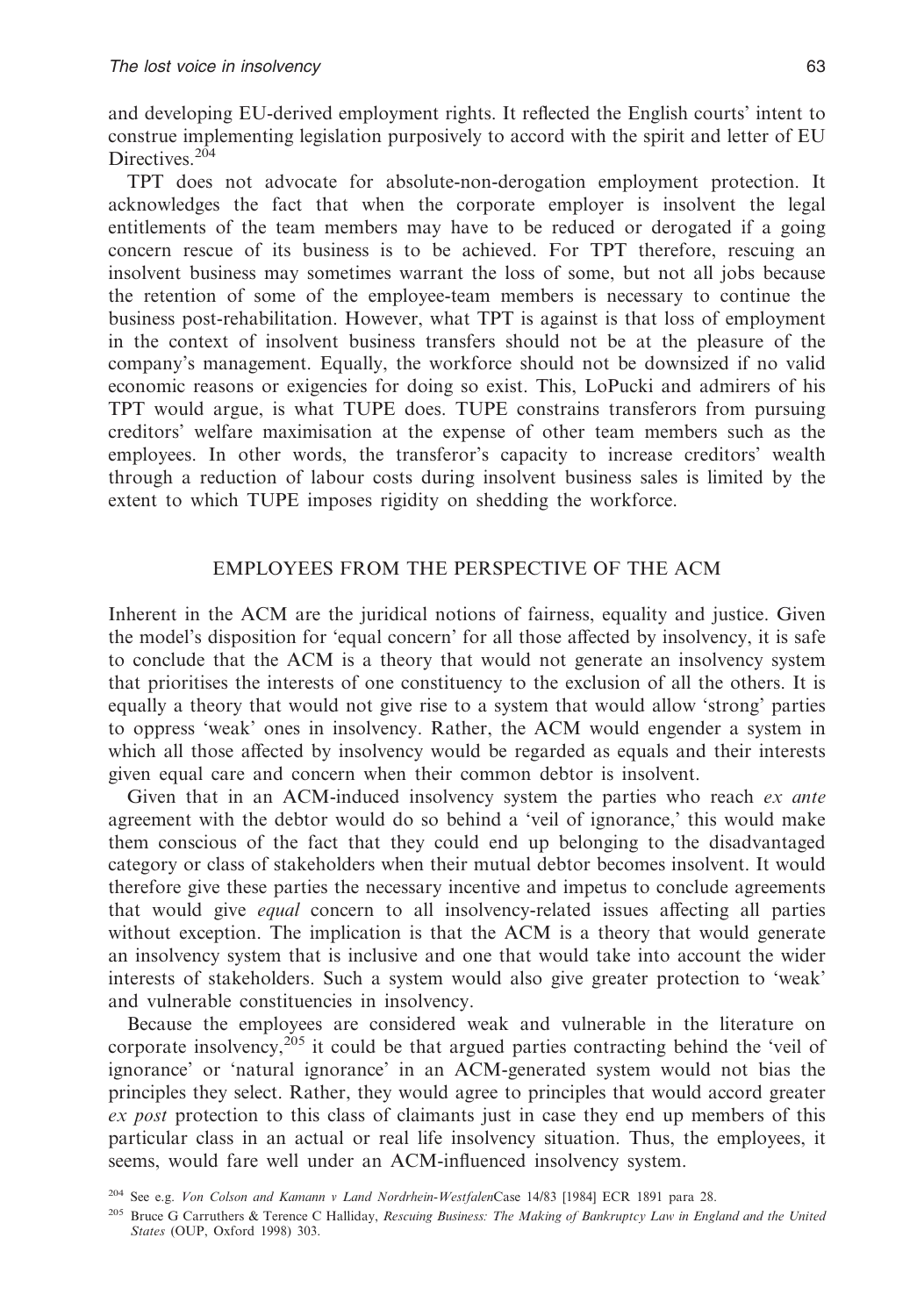The notion of equal respect for the concerns of all those affected by peculiar issues in insolvency inherent in the ACM could also be construed as meaning that contracting parties would take into account such employees' concerns as the continuation of their employment contracts when the debtor becomes insolvent and rescue takes the form of a going concern sale to a third party purchaser. It is common knowledge that the employees would prefer the business that employs them to be rescued rather than be liquidated when it becomes insolvent. However, given that the sale of an insolvent business on a going concern basis does not guarantee jobs for the employees, it could be argued that an ACM-generated system would welcome any legal regime, within or without the insolvency law framework, capable of preserving at least some jobs for the employees. It follows that the ACM is a theory that might support the type of protection TUPE gives to the employees during going concern sales of insolvent businesses or undertakings. Also, for those employees who lose their jobs, the ACM would impress upon the contracting parties the need to select principles that would make available some form of social security safety net for them.

However, it is pertinent to note that rescuing an insolvent business under the ACM would be dependent on whether it is cost efficient for all parties to do so. In other words, an ACM-generated system would not pursue business rescue just because it preserves jobs. Rather, rescue would only be desirable if, through rescue actions what is gained would be worth more than what would be lost. This is because while a regime such as TUPE may be substantively fair when judged under the ACM, it may be procedurally inefficient in that it shifts costs to the purchaser thereby making buying insolvent businesses as going concerns very expensive and discouraging. Where that is the case, it would not only hinder the achievement of a substantively fair outcome but could hinder the rescues of insolvent businesses too and ultimately imperil the employees' job security.

## **CONCLUSION**

This paper has analysed three representative theories of insolvency law. The paper concludes that each holds a different perspective on what the legitimate province of insolvency law is. The paper has also considered what type of insolvency system each of these theories would generate and the implications these would have for the employees in the context of insolvency.

Based on the three theories analysed in this paper, it is evident that employees of an insolvent company would fare differently under the different insolvency systems influenced by each one of them. This is due to the differences of opinions existing among the theorists and theories on what the goals that insolvency law should accomplish are. While some theories are exclusive, in the sense of the limited interests they want insolvency law to take into account, others are very inclusive in nature. What this means in effect is that the extent to which the interests and expectations of employees would be considered in insolvency would depend on the particular theory to which policymakers in a given jurisdiction subscribe and the type of insolvency system the theory in question generates therein.

Thus, the paper has been able to show, for example, that in an insolvency system generated by a theory such as the CBT, the employees would always play second fiddle to the creditors in terms of consideration of their interests in insolvency proceedings. The employees would continue to be the lost souls in insolvency. On the other hand, the employees are likely to find favour *vis-a-vis* consideration of their interests and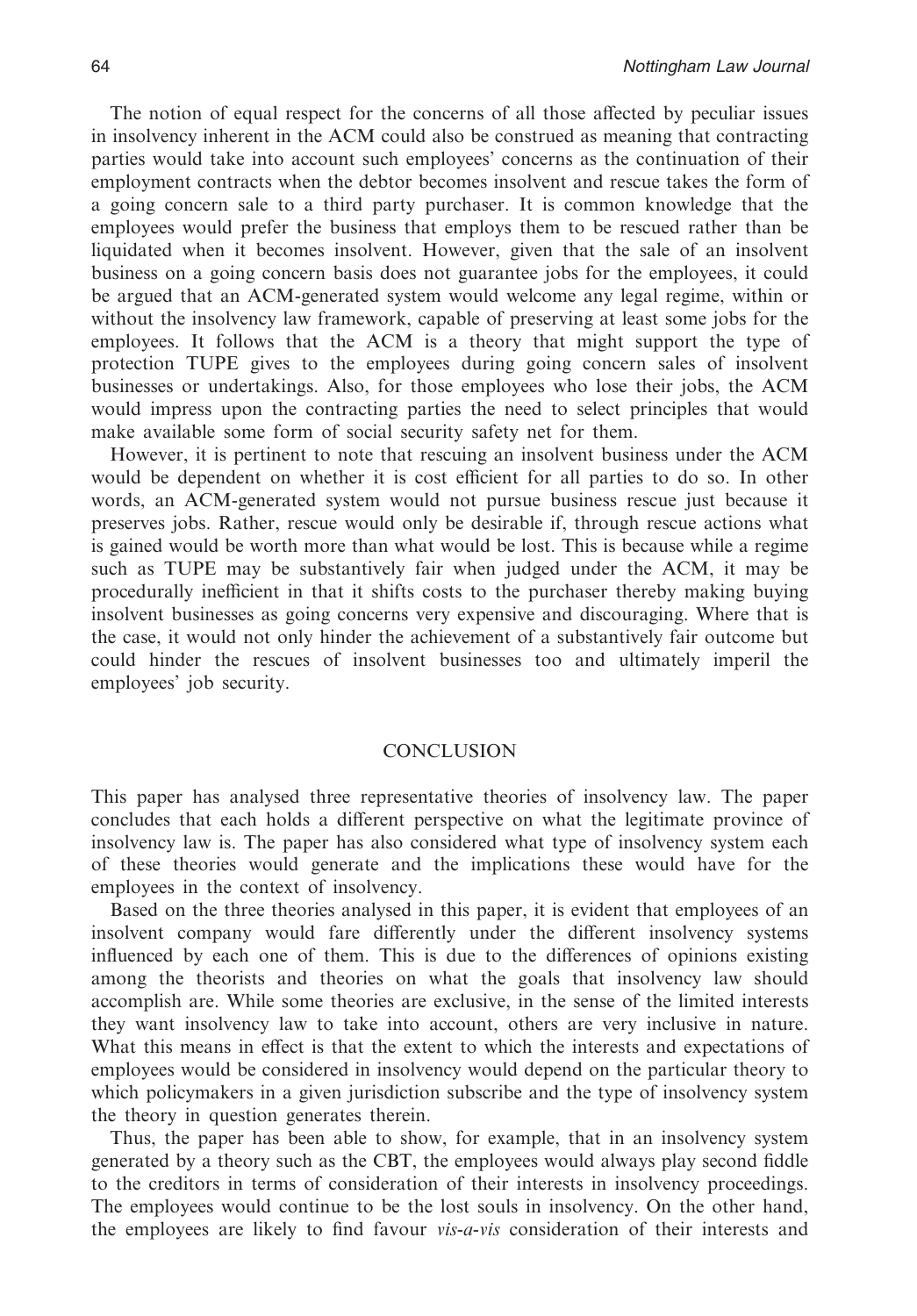expectations in insolvency in a TPT-generated system because not only does TPT consider them important to the success and continuation of the company, but the theory values the human capital contributions of the employees in the company. It is a theory in which the system it generates would favour giving greater protection for the rights of the employees especially during going concern sales of insolvent businesses. The same would be true of an insolvency system that would be generated by the ACM. Given this theory's fairness, respect and equal weight of concern disposition for the interests of parties affected by insolvency, an argument could be made that the employees would have a voice in insolvency.

It appears that for employees to have a voice in insolvency proceedings that are opened in relation to their employers, insolvency systems of all jurisdictions would have to be designed in a way that will not only increase their participation, but also vest in them the statutory right to be consulted on business decisions made by their employers in the context of insolvency. In other words, in order for employees' voice to be heard in insolvency situations involving their employers, use their firm-specific knowledge to contribute and enhance the employer's recovery process, both extant and potential employee voice mechanisms in all jurisdictions would have to be re-assessed by policymakers.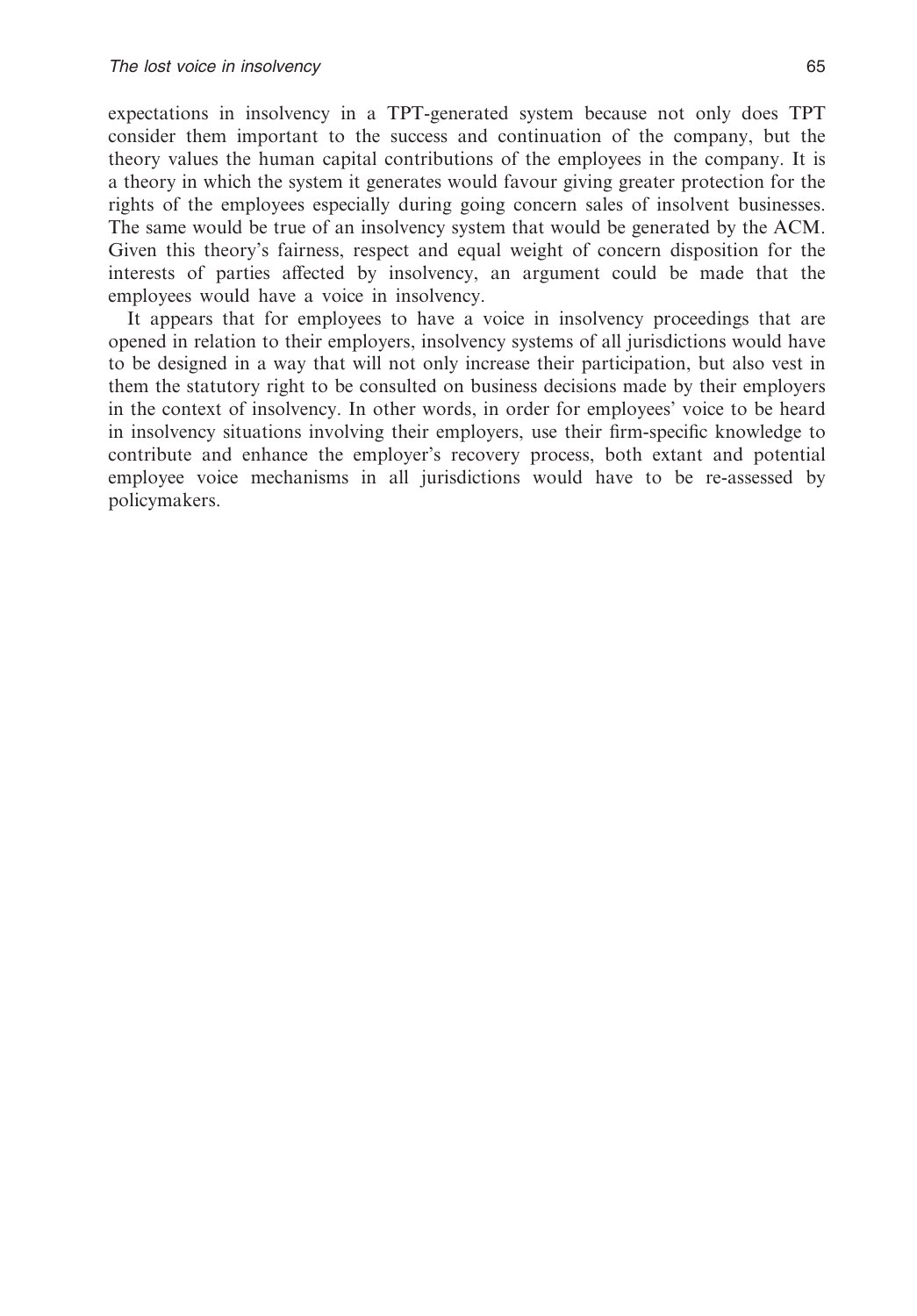# **ESTABLISHING MINIMUM STANDARDS ON THE RIGHTS, SUPPORT AND PROTECTION FOR CRIME VICTIMS WITH SPECIFIC PROTECTION NEEDS.**

## *LOUISE TAYLOR\* and JO ANN BOYLAN-KEMP\*\**

# **INTRODUCTION**

The EU *Directive establishing minimum standards on the rights, support and protection of victims of crime* (the 'Directive')<sup>1</sup> was adopted on the 25th of October 2012. With an aim of ensuring that 'victims of crime receive appropriate information, support and protection and are able to participate in criminal proceedings', $<sup>2</sup>$  the Directive replaces</sup> the 2001 *Framework Decision on the standing of victims in criminal proceedings* (the  $'$ Framework Decision'),<sup>3</sup> the implementation of which the Commission had previously condemned as being largely ineffective.4

In many respects the Directive goes beyond the scope of the Framework Decision with its preamble stating that it is intended to 'amend and expand'<sup>5</sup> the terms of that document. With a view to achieving effective minimum EU harmonisation on provision for crime victims the Directive has been drafted as a much more detailed instrument than its predecessor, removing a great deal of the discretion that had been afforded to the Member States under the Framework Decision. Adding to this the increased legal clout afforded to directives as a result of their being subject to the full jurisdiction of the Court of Justice of the EU  $(CJEU)^6$  and the potential for their provisions to be directly effective within the national systems of the Member States, $\frac{7}{1}$  and it is anticipated that Directive 2012/29/EU will be a much more effective instrument in securing rights, support and protection for victims than has ever previously been the case within the EU.

This paper focuses on Articles 22–24 of the Directive, which outline the minimum standards of provision expected in respect of victims with specific protection needs. Here we explain the extent of these obligations and assess the suitability of our English domestic law in meeting these aspects of the Directive.<sup>8</sup>

\* LLB (Hons), Diploma in Legal Practice, PGCHE, Senior Lecturer in Law, Nottingham Law School

\*\* LLB (Hons), Bar Vocational Course, PGCHE, Tribunal Judge, SSCS, Social Entitlement Chamber, Principal Lecturer in Law, Nottingham Law School

- <sup>3</sup> Framework Decision 2001/220/JHA of 15 March 2001 [2001] OJ L 82/1.
- <sup>4</sup> European Commission Impact Assessment SEC/2011/580 of 18 May 2011, 6.

<sup>7</sup> For some time the possibility that provisions of directives could achieve direct effect has been recognised. See case 41/74 *Van Duyn v Home Office* [1974] ECR 1338.

<sup>1</sup> Directive 2012/29/EU of the 25 October 2012 [2012] OJ L 315/57.

<sup>2</sup> The Directive, Art 1. All references to 'Art; Articles' are to the Articles of the Directive.

<sup>5</sup> Preamble to the Directive, para 65.

<sup>6</sup> A major change introduced by the Treaty of Lisbon (amending the Treaty on European Union and the Treaty Establishing the European Community [2007] OJ C 306/01) was to extend the competence of the CJEU in the area of Freedom, Security and Justice with the effect that the competence of the court is now unrestricted in respect of all new EU criminal law instruments (including Directive 2012/29/EU).

<sup>8</sup> Art 27(1) of the Directive requires that Member States implement the laws, regulations and administrative measures necessary to transpose the Directive into their domestic law by the 19th of November 2015.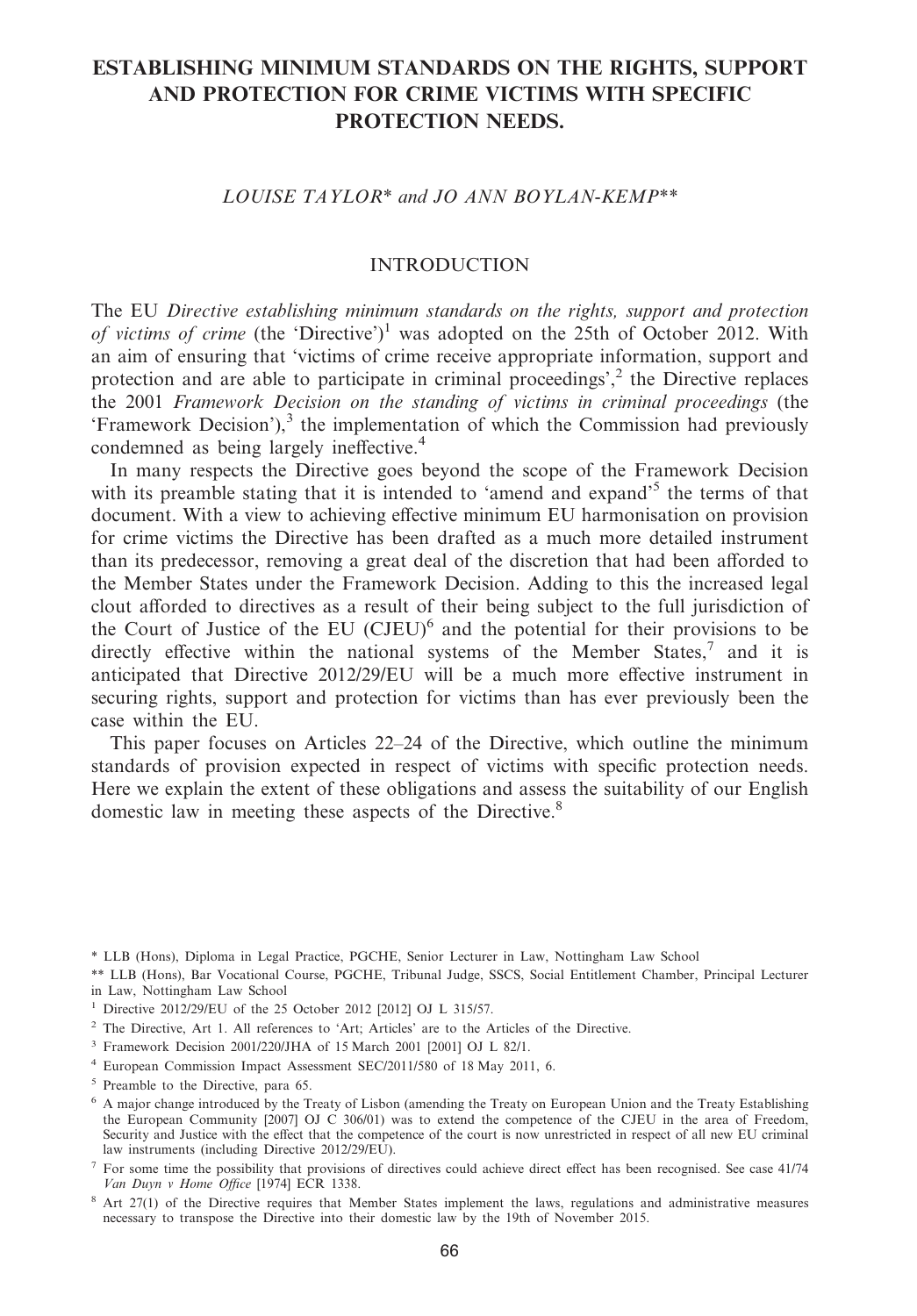# ARTICLE 22 – INDIVIDUAL ASSESSMENT OF VICTIMS TO IDENTIFY SPECIFIC PROTECTION NEEDS.

Article 22(1) requires that Member States 'shall ensure that victims receive a timely and individual assessment. . .to identify specific protection needs and to determine whether and to what extent they would benefit from special measures in the course of criminal proceedings. . .due to their particular vulnerability to secondary and repeat victimisation, to intimidation and to retaliation'.

While Member States are permitted significant flexibility in the way that they conduct this individual assessment<sup>9</sup> it is clearly intended that the assessment takes place at as early an opportunity as possible, $10$  and that it should be updated throughout criminal proceedings if the elements that form its basis have changed significantly.<sup>11</sup>

In conducting the individual assessment the Member States are required by Article 22(2) to pay particular attention to the personal characteristics of the victim and to the type, nature and circumstances of the crime. The only group specifically identified as having presumed protections needs are child victims,<sup>12</sup> but even here the Member States remain obliged to conduct an individual assessment to assess the nature and extent of any special measures required.<sup>13</sup> Beyond child victims the preamble to the Directive also identifies other vulnerable groups such as victims of human trafficking, terrorism, and domestic violence as being at high risk of secondary and repeat victimisation, intimidation and retaliation, with a presumption that these victims will also benefit from special protection measures.<sup>14</sup> To a lesser extent this presumption is reflected within the wording of Article 22(3) itself.<sup>15</sup>

In the English jurisdiction, the Youth Justice and Criminal Evidence Act 1999 (as amended by s.98 of the Coroners and Justice Act 2009) (the 'YJCEA 1999') sets out the eligibility criteria for witnesses with specific protection needs, known under the legislation as vulnerable and intimidated witnesses. Section 16 YJCEA 1999 concerns the eligibility of witnesses for assistance by special measure on the grounds of age or capacity. Under this section witnesses aged  $18$  or under<sup>16</sup> at the time of the hearing are deemed to be automatically eligible for assistance.<sup>17</sup> Additionally, if the court concludes that the quality of evidence given by a witness is likely to be diminished due a mental or physical disorder, or other significant impairment, then that witness will also be deemed eligible for assistance by virtue of this section.18 Section 17 then provides that a witness identified by the court as being intimidated, in that the quality of their evidence is likely to be diminished due to fear or distress, is eligible to access special measures to aid them in giving evidence.<sup>19</sup> Victims of sexual offences, victims of human trafficking for exploitation, and any witness in a case involving a 'relevant offence',

 $17$  S 16(1)(a).

 $18$  S 16(1)(b).

 $19$  S 17(1).

<sup>9</sup> This is evident in Art 22(1) where Member States are permitted to conduct the assessment 'in accordance with national procedures' and in Art 22(5) where the extent of the individual assessment can be varied 'according to the severity of the crime and the degree of apparent harm suffered by the victim'.

<sup>&</sup>lt;sup>10</sup> Preamble to the Directive, para 55.

 $11$  Art 22(7).

 $12$  Art 22(4).

<sup>13</sup> *Ibid*.

<sup>&</sup>lt;sup>14</sup> Preamble to the Directive, para 57.

<sup>&</sup>lt;sup>15</sup> Art 22(3) only requires that: 'victims of terrorism, organised crime, human trafficking, gender-based violence, violence in a close relationship, sexual violence, exploitation or hate crime, and victims with disabilities shall be *duly* considered' (emphasis added).

<sup>&</sup>lt;sup>16</sup> Prior to the amendments made by the Coroners and Justice Act 2009 Act this limit had been set at age 17.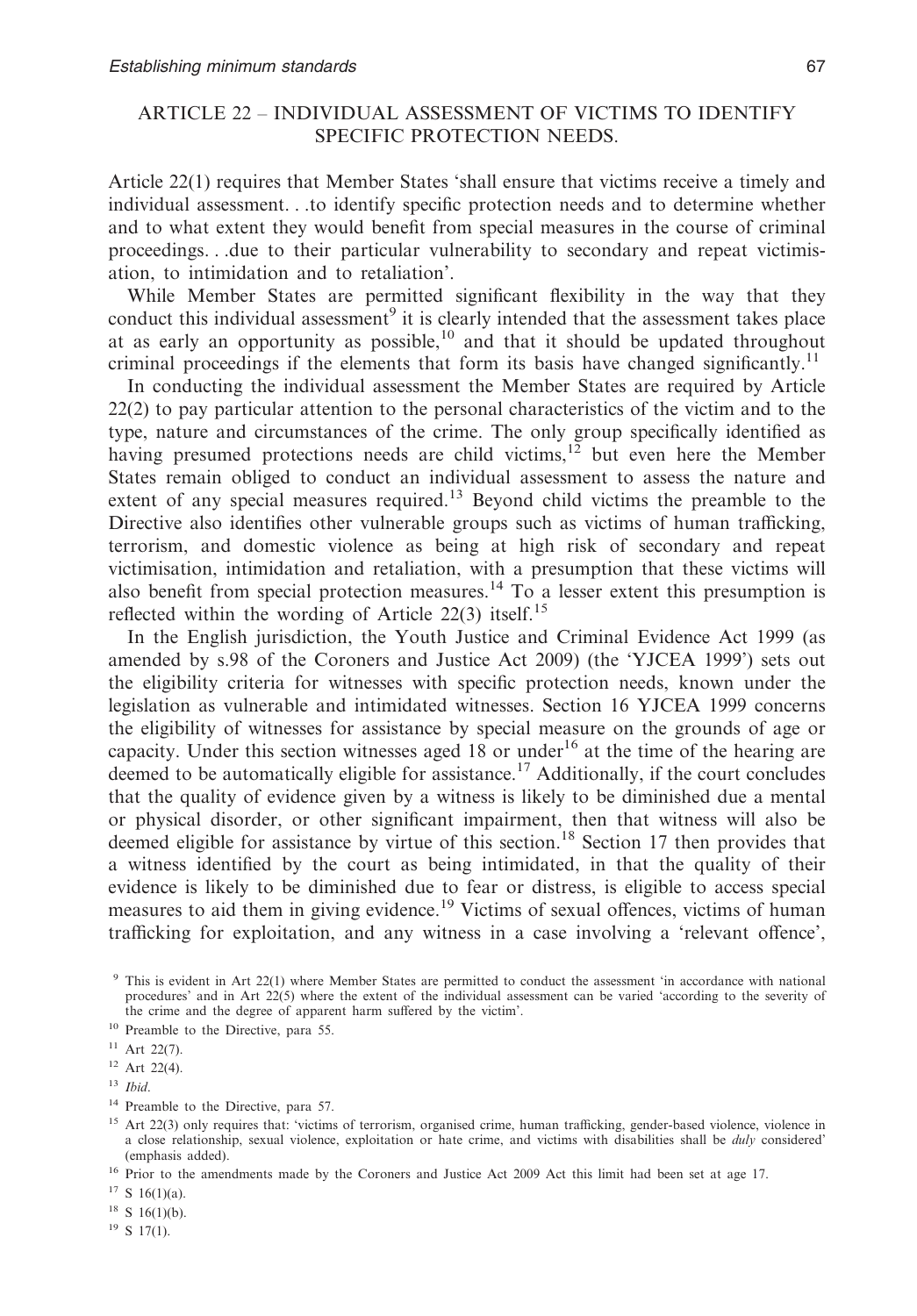currently defined to include homicide offences and other offences involving a firearm or knife, are automatically categorised as eligible witnesses under s.  $17<sup>20</sup>$ 

On initial consideration this categorisation appears to be somewhat limited in its classification of those people who may be eligible for special protection and assistance when interacting with the criminal justice system. This is so, as inherent within the design of the domestic legislation was a focus on the needs of witnesses, rather than specifically on the needs of victims. This overlooks the fact that many victims will never appear as witnesses in court but may still require special measures of support and protection during their other interactions with the Criminal Justice System. In this respect the legislation is geared towards the crime control objectives of the Criminal Justice System rather than the support and protection needs of victims, and this seems somewhat at odds with the underlying thread of the Directive.

Of course to offer a fair assessment of the English position, the provisions of the YJCEA 1999 must be considered in light of other initiatives in this field, most notably, the recently revised *Code of Practice for Victims of Crime* (the 'revised Code').<sup>21</sup> The original version of the Code was issued in 2006 (the '2006 Code')<sup>22</sup> which, for the first time, placed on a statutory footing the minimum levels of service that a victim could expect to receive from criminal justice agencies.<sup>23</sup> In subsequent years however, the Code had attracted growing criticism, much of it levied at the fact that it was process orientated, $24$  which often resulted in ineffective targeting of resources towards victims who were not in need of protection and support whilst overlooking those that were.

Following two consultations on proposals for reform<sup>25</sup> the Government published the revised *Code of Practice for Victims of Crime* in October 2013 (the 'revised Code'). The intention behind this revised edition is clearly to bring the domestic approach in line with that of the Directive, and this is particularly evident in relation to victims with specific protection needs. Within the revised Code the police are now obligated to conduct an initial needs assessment with victims and the expectation is that this will take place as soon as a crime reference number is issued and prior to any witness statement being taken.<sup>26</sup> This is a significant change to the previous approach under the 2006 Code,<sup>27</sup> and one which addresses the requirement under Article 22(1) that Member States conduct both an individual and timely assessment of victims to identify specific protection needs.

Furthermore, the categories of victims now eligible under the revised Code to access enhanced services to support and protect them throughout the criminal justice process has increased to include victims of the most serious crimes; persistently targeted victims; and vulnerable or intimidated victims, with this last category of entitled victims being based upon the eligibility criteria provided in ss. 16 and 17 of the YJCEA 1999.

 $20$  S 17(4).

<sup>21</sup> Ministry of Justice (The Stationery Office 2013).

<sup>22</sup> Office for Criminal Justice Reform, *The Code of Practice for Victims of Crime* (VictCode/1, 2005).

<sup>23</sup> A Code of Practice for Victims of Crime was provided for under s 32 of the Domestic Violence, Crime and Victims Act 2004 but note that s 34 of that Act makes it clear that any breaches of the Code by criminal justice agencies do not give rise to legally enforceable rights for victims.

<sup>24</sup> Ministry of Justice, *Improving the Code of Practice for Victims of Crime* (2013) para 5.

<sup>25</sup> Ministry of Justice, *Getting it Right for Victims and Witnesses* (Jan 2012) and Ministry of Justice, *Improving the Code of Practice for Victims of Crime* (March 2013). See also the Government's responses: Ministry of Justice, *Getting it Right for Victims and Witnesses: The Government Response* (July 2012) and Ministry of Justice, *Improving the Code of Practice for Victims of Crime* (Oct 2013).

<sup>26</sup> This ordering of this process is outlined in the revised Code (n21) in the Victim's journey through the Criminal Justice System flowchart, p 5.

<sup>27</sup> Under para 4.11 of the 2006 Code (n 22) the police were charged, alongside the other criminal justice agencies, with identifying victims who were vulnerable or intimidated but there was no specific requirement for the police to conduct any early stage needs assessment with victims.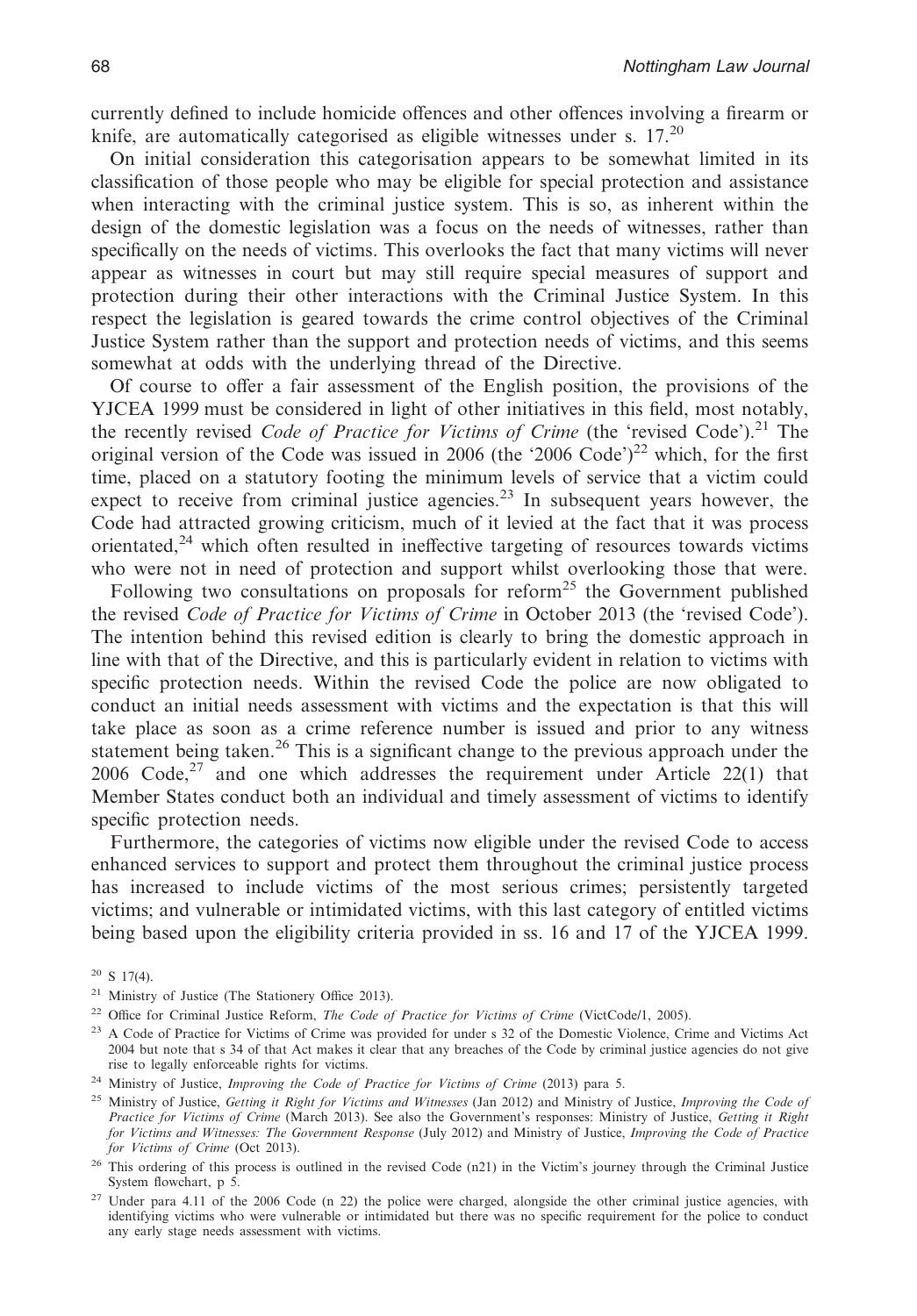Additionally the revised Code also recognises that victims of particular crimes, such as terrorism, domestic violence, hate crimes, human trafficking and attempted murder may warrant access to enhanced services despite the fact that they may not fall within the specific parameters set down by the current legislative provisions.<sup>28</sup> This wider inclusion appears to align the English domestic position with the requirements under Article 22 of the Directive, with the Code replicating many of the example offences set out in Article 22(3) itself.

That said, the English authorities still face significant practical challenges if they hope to meet the identification requirements under Article 22 due to the documented existence of a notable identification deficit in respect of victims with specific protection needs. While it is appreciated that identification practices may have moved on significantly<sup>29</sup> since the leading research by Burton et al<sup>30</sup> was conducted in 2006, the extent to which the rights under Article 22 will be guaranteed in this jurisdiction cannot be determined in the absence of updated research into the effectiveness of current identification practices.

# ARTICLE 23 – THE RIGHT TO PROTECTION OF VICTIMS WITH SPECIFIC PROTECTION NEEDS DURING CRIMINAL PROCEEDINGS.

Article 23 divides measures available to victims who have been identified as being in need of specific protection during criminal proceedings into two categories: those measures which should be available during criminal investigations,  $3<sup>1</sup>$  and those measures which should be available to victims participating in court proceedings.<sup>32</sup>

#### *Measures relating to criminal investigations.*

Article 23(2) of the Directive sets out three general measures that Member States should make available during criminal investigations to victims identified as having specific protection needs. The first requirement, that interviews should be carried out in specially designed or adapted premises, is well met by current police practice in England. Indeed, the Ministry of Justice in their *Achieving Best Evidence in Criminal Proceedings,*<sup>33</sup> place a great deal of focus on pre-interview planning and specifically require that active consideration should be given to the location of the interview and the layout of the room in which it is to take place. This requirement is similarly reflected in the revised Code.<sup>34</sup>

The second requirement under Article 23(2), that interviews should be carried out by or through trained professionals, is also well met by current English standards with the Association of Chief Police Officers issuing a *National Investigative Interviewing Strategy*<sup>35</sup> in 2009, which sets down national occupational standards for investigative interviewers and explains the service-wide structures that are required to support the

<sup>28</sup> The revised Code (n 21) ch 1, para 1.8.

<sup>29</sup> For guidance on current identification practice see: Ministry of Justice, *Vulnerable and Intimidated Witnesses: A Police Service Guide* (2011) and Office for Criminal Justice Reform, *Working with Intimidated Witnesses: A Manual for Police and Practitioners Responsible for Identifying and Supporting Intimidated Witnesses* (2006).

<sup>30</sup> Mandy Burton, Roger Evans and Andrew Sanders, *Are Special Measures for Vulnerable and Intimidated Witnesses Working? Evidence from the Criminal Justice Agencies* (Home office 2006).

<sup>31</sup> Art 23(2).

 $32$  Art 23(3).

<sup>33</sup> Ministry of Justice, *Achieving Best Evidence in Criminal Proceedings: Guidance on Interviewing Victims and Witnesses, and Guidance on Using Special Measures* (2011).

<sup>34</sup> n 21 Ch 2, part B, para 1.6.

<sup>35</sup> National Policing Improvement Agency, *National Investigative Interviewing Strategy* (ACPO 2009).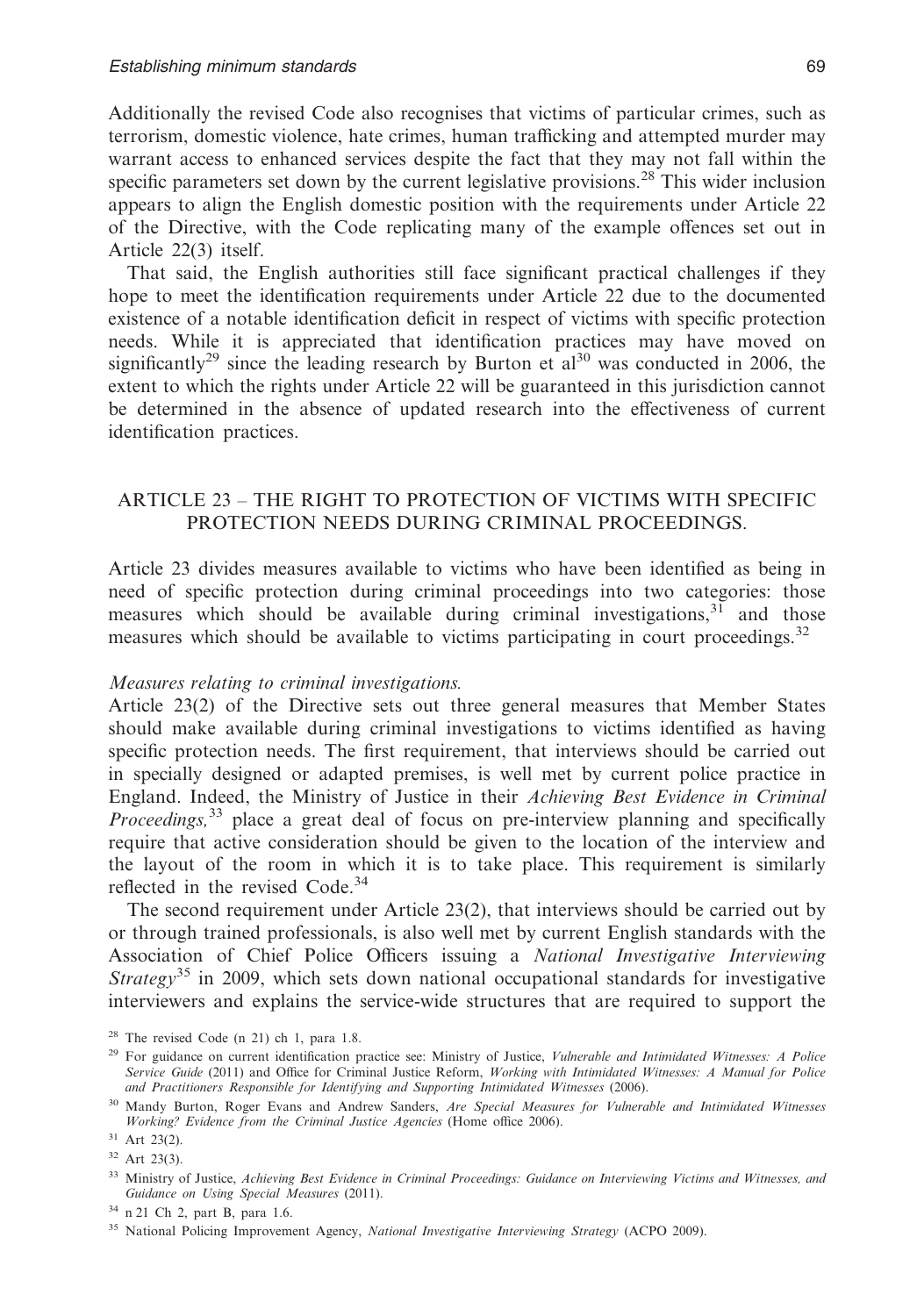training of those conducting investigative interviewing. This approach is echoed in *Achieving Best Evidence in Criminal Proceedings* with paragraph 1.30 of that document additionally requiring the development of specialist training for interviewers conducting interviews with witnesses with particular needs.

The third requirement in Article 23(2) is that all interviews with a victim should be conducted by the same person. This approach is well reflected in current English practice with *Achieving Best Evidence in Criminal Proceedings* placing a great deal of emphasis upon the importance of rapport building with witnesses,  $36$  which is likely to be best achieved where the number of interviewers is kept to a minimum. The requirement that the same person conducts all interviews with the victim, where possible and if appropriate, is also highlighted in the revised Code as one of the duties incumbent upon police*.* 37

Additionally, where a victim has suffered a crime of sexual violence, gender-based violence or violence in a close relationship, Article 23(2)(d) requires that Member States make specific provision for interviews to be conducted by someone of the same sex as the victim. While there are acceptable operational and practical constraints which mean that this requirement may not always be met in practice, <sup>38</sup> it is clearly the intention of the English authorities that this will be accommodated where possible. This is evidenced by the indication in *Achieving Best Evidence in Criminal Proceedings*<sup>39</sup> and in the requirements under the revised  $Code<sup>40</sup>$  that due regard should be had to the gender of the witness and to any preference on the witness's part as to the gender of the interviewer, when decisions about the choice of interviewer are being made.

#### *Measures relating to court proceedings.*

Paragraph 53 of the preamble to the Directive makes it clear that Member States should provide as wide a range of measures as possible to prevent distress to victims during court proceedings. Article 23(3) states that these should include:

- 1. measures to avoid visual contact between victims and offenders;
- 2. measures to ensure that the victim may be heard in the courtroom without being present;
- 3. measures to avoid unnecessary questioning concerning the victim's private life not related to the criminal offence; and,
- 4. measures allowing a hearing to take place without the presence of the public.

Under English law, once a victim has been identified as either vulnerable or intimidated in terms of the YJCEA 1999, a range of measures, known collectively as 'special measures', may become available to assist them in giving their best evidence in court.<sup>41</sup> These measures are contained within ss.  $23 - 30$  of the YJCEA 1999 and include: the provision of screens in court;<sup>42</sup> evidence via live link;<sup>43</sup> evidence given in

<sup>40</sup> n 21 Ch 2, part B, para 1.5.

<sup>42</sup> S 23. <sup>43</sup> S 24.

<sup>36</sup> n33 para 3.8.

<sup>37</sup> n 21 Ch 2, part B, para 1.6.

<sup>&</sup>lt;sup>38</sup> Article 23(1) indicates that certain operational or practical constraints may make provision of certain special measures impossible and that this does not constitute a breach of the obligation under the Article.

<sup>39</sup> n33 para 2.180–2.181.

<sup>&</sup>lt;sup>41</sup> It should be noted that identification of potential eligibility does not mean automatic access to special measures, but rather that the utilisation of them by a victim may be granted at the court's discretion.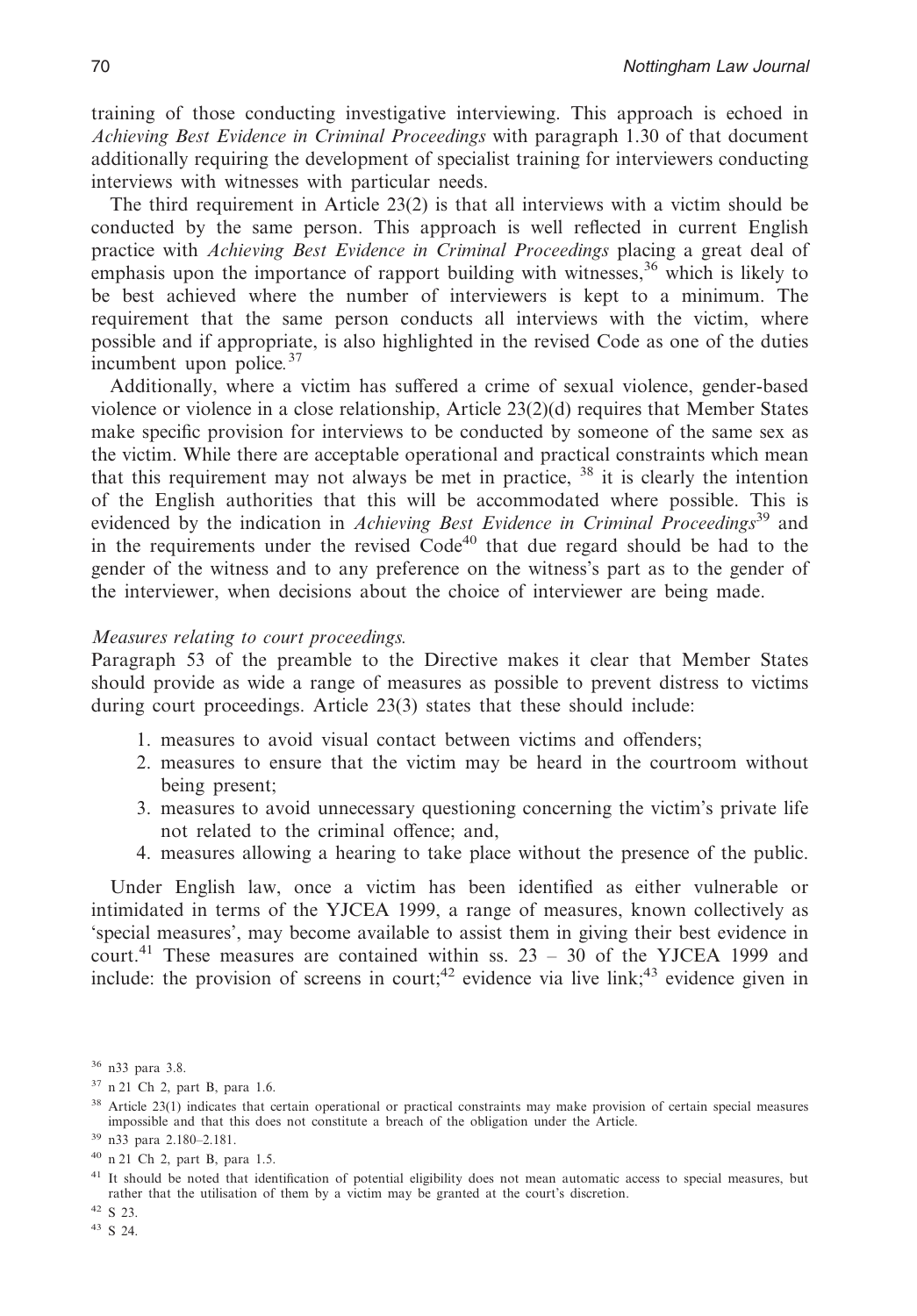private;<sup>44</sup> removal of wigs and gowns;<sup>45</sup> video-recorded interviews which can be admitted as evidence-in-chief;<sup>46</sup> video-recorded cross-examination;<sup>47</sup> the use of an intermediary; $^{48}$  and, the use of communication aids. $^{49}$ 

The revised Code includes, but does not expand upon, the list of special measures available under the YJCEA 1999 as, on its face, the legislation appears comprehensive in meeting the Directive's requirements. Currently absent from inclusion in the revised Code, however, is a reference to s 28 of the YJCEA 1999, a provision that allows for the pre-recording of cross-examination evidence,<sup>50</sup> but which has previously been unavailable in practice. A pilot study of the implementation of this provision is currently underway<sup>51</sup> and it is anticipated that it will be included in the revised Code if the pilot is deemed to have been successful. However, any failure on the part of the Government to roll out the pilot nationally, or to roll out an amended version based on the data received from the pilot if it is not successful in its current form, by the date of the Directive's implementation in 2015 should be viewed as a missed opportunity to better support vulnerable victims subjected to cross examination and, in turn, to better meet the requirements under the Directive.<sup>52</sup>

# ARTICLE 24 – THE RIGHT TO PROTECTION OF CHILD VICTIMS DURING CRIMINAL PROCEEDINGS.

In addition to the general measures of protection that child victims may access under Article 23 they are also eligible to access three further measures by virtue of Article 24.

Article 24(1)(a) requires that all interviews conducted with child victims during the criminal investigation may be audio-visually recorded and that such recordings may then be available as evidence in criminal proceedings. As discussed above, the provisions of the YJCEA 1999 support this approach and current English practice is to audio-visually record investigative interviews conducted with child victims in order that these may be used as the child's evidence-in-chief at any subsequent trial.<sup>53</sup>

Article 24(1)(b) then makes provision for the availability of special representatives for child victims where there is a conflict of interest between the child and the person with parental responsibilities, or where the child is estranged from their family, and Article  $24(1)(c)$  similarly makes provision for the child to have access to legal

<sup>46</sup> S 27.

<sup>47</sup> S 28.

- <sup>48</sup> S 29.
- <sup>49</sup> S 30.

<sup>53</sup> n33 para 2.31.

<sup>44</sup> S 25.

<sup>45</sup> S 26.

<sup>&</sup>lt;sup>50</sup> The anticipated benefactors of this provision will be child witnesses although the wording of s 28 extends to intimidated and vulnerable witnesses generally.

<sup>51</sup> This six month pilot study commenced in December 2013. See: Ministry of Justice, 'Press release: Victims to be Spared from Harrowing Court Cases' (Gov. UK, 11 June 2013) <https://www.gov.uk/government/news/victims-tobe-spared-from-harrowing-court-cases> accessed 15 January 2014.

 $52$  This discussion predominately relates to the requirements under Article 23(3)(a) and (b) that Member States make provision to provide victims identified as having specific protection needs with the opportunity to give evidence whilst avoiding visual contact with the offender and without having to be present in the courtroom itself. However, Tomas Lonigs, Sohail Wahedi and Tjalling Waterbolk in 'The European Union's Approach toward Child Victim Testimonies in Criminal Proceedings Compared to the Right to Fair Trial: *summum ius, summa injuria?*' 2013 6(4) Journal of Politics and Law 14, 18, indicate that the requirement under Article 24(1)(a) may also be relevant here. As we discuss in our next section, Article 24(1)(a) requires that all interviews conducted with child victims should be audio-visually recorded in order to be used as evidence in criminal proceedings and Lonigs, Wahedi and Waterbolk contend that this may give rise to a general right, beyond that provided under Article 23, for child victims who are called to testify in court to provide audio-visually recorded evidence.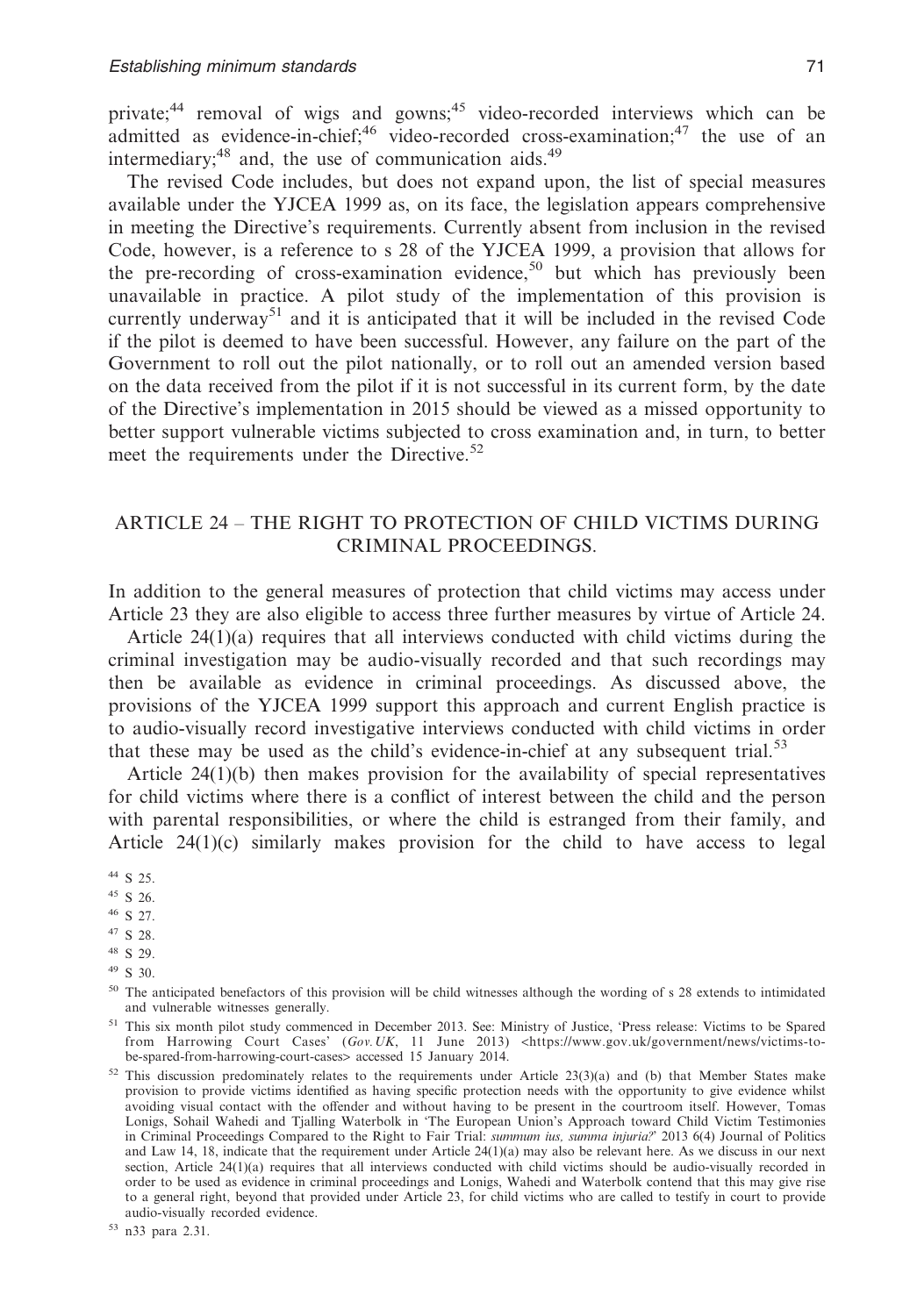representation in their own right where there may be a conflict of interest between the child victim and the holders of parental responsibility. While it is often the case within the English jurisdiction that child victims will be supported by advocates or specialist workers during their interactions with the English Criminal Justice System, in real terms the rights contained in Articles 24(1)(b) and (c) lie dormant in this jurisdiction where victims are not recognised as parties to criminal proceedings in need of legal or special representation.<sup>54</sup>

# LIMITING THE RIGHTS AFFORDED UNDER ARTICLES 22–24 – THE PROBLEM OF DISCRETIONARY WORDING.

What we have in the Directive is the removal of a great deal of the discretionary language that had afforded the Member States too many opportunities to avoid their obligations under the Framework Decision. Of course some discretionary language necessarily remains in order to facilitate the harmonisation of rights, support and protection of victims of crime across the separate Criminal Justice Systems operating within the EU, and this discretionary approach is particularly evident in Articles 22–24.

In respect of the individual assessment required under Article 22, the Directive leaves the mechanisms by which this is to be achieved to be determined according to the national procedures of the Member States<sup>55</sup> and affords the Member States significant discretion in varying the extent of such an assessment dependent on the perceived severity of the crime and the degree of harm suffered by the victim.<sup>56</sup>

On the face of Articles 23 and 24 the measures that Member States are to make available to victims identified as having specific protection needs appear extensive. That said, the wording of the Directive seems overly generous to States in some respects with the effect that significant limitations may be placed on the availability of measures in certain circumstances. For example, Article 23 allows for the restriction of certain special measures of protection in circumstances where such provision may prejudice the rights of the defence,<sup>57</sup> where the rules of judicial discretion require it,<sup>58</sup> if operational or practical constraints make its provision impossible,<sup>59</sup> or where to do so would prejudice proceedings<sup>60</sup> or run contrary to the good administration of justice.<sup>61</sup>

The possibility that the Member States will limit their provision under this part of the Directive by reliance on these various caveats may result in a wide variation in the type and extent of the individual assessment conducted, and to the type and extent of any special measures of protection afforded to victims within the EU. By providing such discretion to the Member States there is a danger that, just as was the case with the Framework Decision, the overarching aim of the Directive will be undermined.

- <sup>58</sup> *Ibid*.
- <sup>59</sup> *Ibid*.
- <sup>60</sup> Arts 23(1) and 23(2)(d).
- <sup>61</sup> Art 23(2)(c).

<sup>&</sup>lt;sup>54</sup> That this will be the position within Member States such as our own is accommodated by the wording of the Directive. Indeed, Article 24(1)(b) relates to the appointment of special representatives 'in accordance with the role of victims in the relevant criminal justice system', and Article 24(1)(c) relates to the right to legal advice and representation 'where the child victim has the right to a lawyer'.

<sup>55</sup> Art 22(1).

 $56$  Art 22(5).

<sup>57</sup> Art 23(1).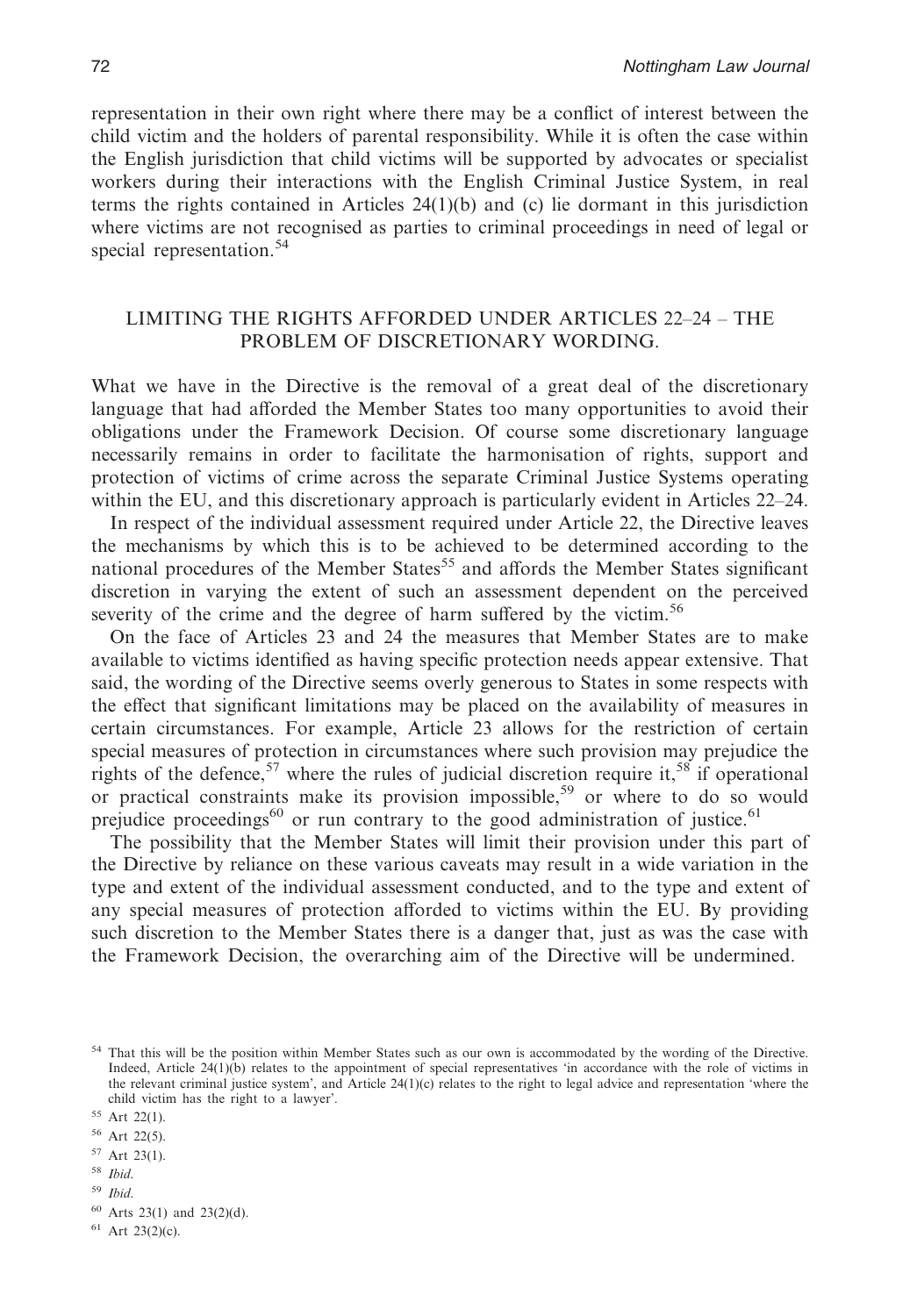# CONCLUSION.

Articles 22–24 of the Directive seek to achieve minimum EU harmonisation on the rights, support and protection afforded to crime victims with specific protection needs. As a result of the amendments made to the *Code of Practice for Victims of Crime* and due to the various recent improvements in the treatment of such victims in practice, the English jurisdiction seems well placed to meet these minimum requirements by the date of the Directive's implementation in November 2015, providing, that is, that the English government does not seek to avoid its obligations by exploiting the discretionary language employed within Articles 22–24.

The task ahead in achieving all of this presents no mean feat, but any efforts involved in meeting (and hopefully exceeding) the minimum standards set down in the Directive will be repaid immeasurably if real improvements can be secured for the most vulnerable of crime victims within our society.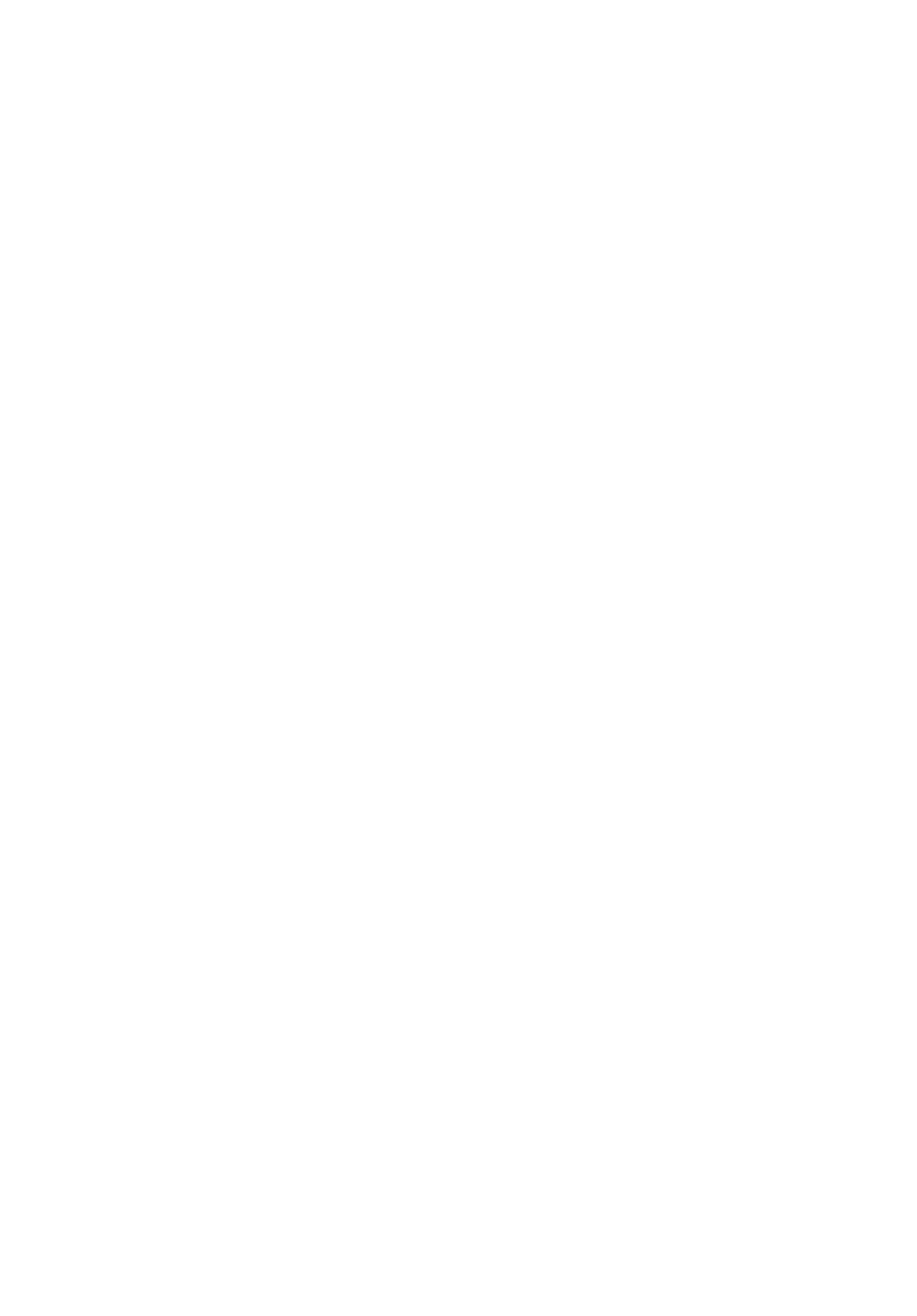# A Welcome to the Nottingham Insolvency and Business Law e-Journal (NIBLeJ)

## *PAUL OMAR\**

The articles that appear in this issue of the Nottingham Law Journal are from the first edition of the Nottingham Insolvency and Business Law e-Journal (NIBLeJ).<sup>1</sup> This is an exciting new venture by the Nottingham Law School (NLS) and, particularly, the Centre for Business and Insolvency Law within NLS. The NIBLeJ is a peer-reviewed academic journal featuring contributions relevant to the research fields of insolvency and business law broadly defined. Submissions on related themes are also welcome, including interdisciplinary work. The scholarly rigour and contribution to the development of legal scholarship serve as criteria for acceptance of submissions. All contributions will be subject to anonymous review by expert referees. The contributions that appear here come from Bolanle Adebola (University College London) on the topical issue of administrators' powers and their obligation to seek directions, Hamish Anderson (Visiting Professor in NLS) on bankruptcy proofing and the limits of non-petition clauses, a joint piece by Andrew Campbell (Leeds) and Paula Moffatt (NLS) on the continuing saga of bank insolvency and depositor protection as well as Donna McKenzie Skene (Aberdeen) on the effect of devolution on insolvency law developments in Scotland. It is hoped that the appearance of the NIBLeJ to promote contemporary themes within the insolvency law field, which these articles clearly represent, will further stimulate the advance of legal scholarship and will be warmly received by the insolvency and business law communities across the globe. Those interested in submitting material for the journal should address themselves in the first instance to the Editor at:  $\epsilon$  paul.omar $\omega$ ntu.ac.uk >.

<sup>\*</sup> Paul Omar is Professor of International and Comparative Insolvency Law at the Nottingham Law School and Editor of the journal.

<sup>&</sup>lt;sup>1</sup> ISSN 2053-1648.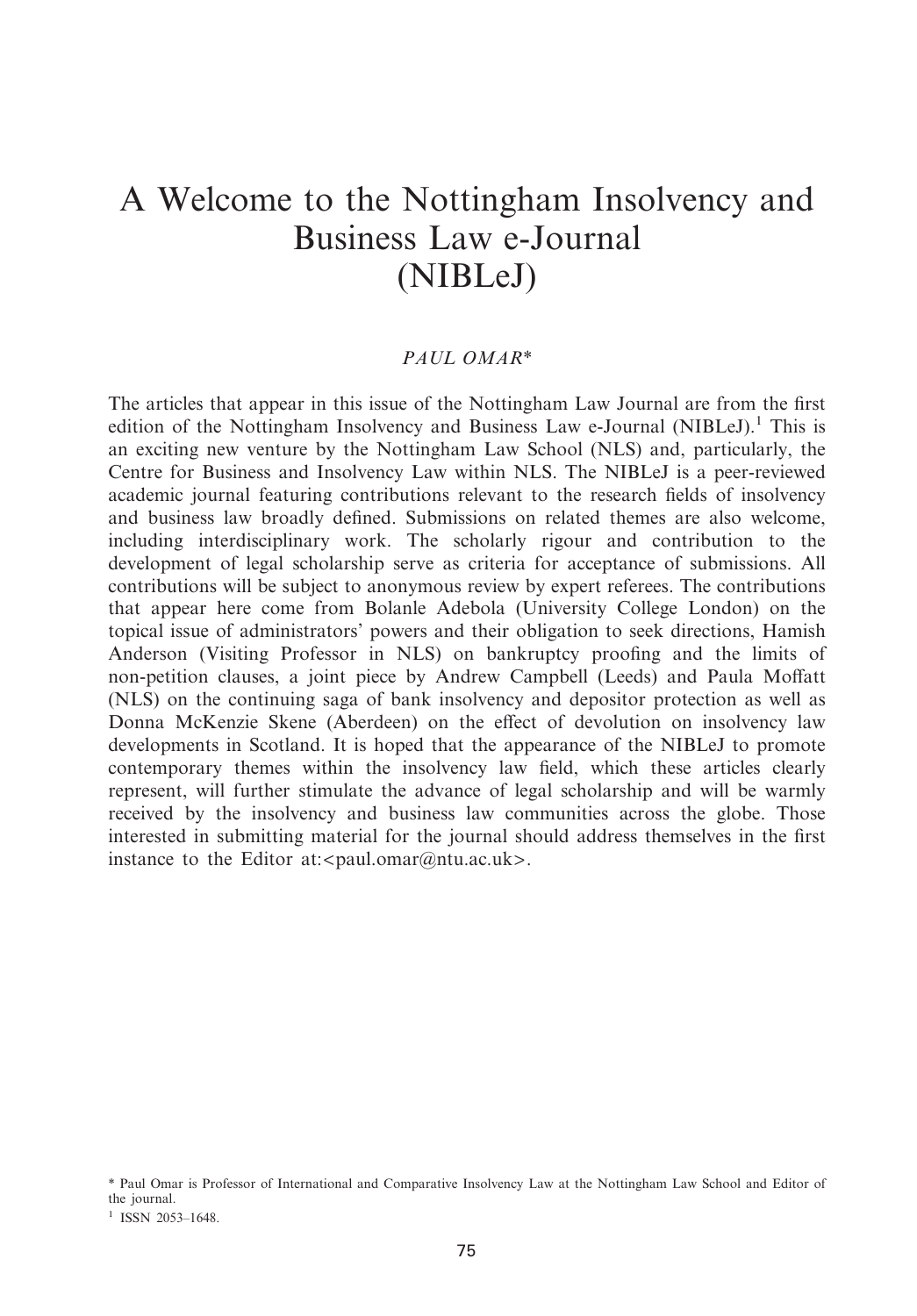# **DISCRETION OR OBLIGATION TO SEEK DIRECTIONS: THE ADMINISTRATOR AND REJECTED PROPOSALS**

## *BOLANLE ADEBOLA\**

#### INTRODUCTION

The administration regime was reformed in 2002 to give creditors greater participation in the rescue process. Unlike the administrative receiver who drafts and executes a plan without consulting with the unsecured creditors, the administrator is required to set his or her proposals before the unsecured creditors for approval. The reformed Insolvency Act 1986 (the "Act") in Schedule B1 directs the administrator not to deviate from the approved plans unless the changes made are not substantial, the creditors have given subsequent approval or the court has granted its imprimatur, as appropriate. The Act permits the creditors to reject the proposals where the requisite majority is dissatisfied with its contents. It also permits the court to make orders necessary to facilitate the resolution of the situation following the rejection of the proposals. However, Paragraph 55 of Schedule B1 which regulates the post-rejection procedure does not expressly instruct the administrator to seek a court order after the event. Consequently, the paragraph appears open to interpretation. Both insolvency experts and the courts provide contrasting views on the correct interpretation of the paragraph. This paper outlines these opinions. To provide broader understanding of the purport of Paragraph 55, the paper examines the context in which it was introduced. For that reason, it explores the background to its enactment, teases out the purpose of proposals, highlighting their pivotal role in regulating the relationship between the administrator and the unsecured creditors.

This article is divided into 2 parts. Part I examines the provisions of the Insolvency Act 1986. It sets out the relevant provisions of the Act and the interpretation given to the provisions by insolvency experts and the courts. Part II delves into the history of Schedule B1 and the changes that took place at the 2002 reforms. It seeks to propose a purposive understanding of Paragraph 55 in light of the spirit of the reforms.

### PART I: THE INSOLVENCY ACT 1986

#### *The Insolvency Act 1986 on Rejected Proposals*

With the reforms to the Insolvency Act 1986 in 2002, which came into effect in 2003, administration replaced administrative receivership as the regime of choice for the rescue of distressed companies or their businesses under the aegis of the law. Contrary to the administrative receivership procedure, which limited the participation of creditors in the formulation of the rescue plan, the administration procedure generally invites the participation of the body of creditors by requiring a vote on the proposed plan.<sup>1</sup> The plan is presented to the creditors as the *Administrator's proposals*.

<sup>\*</sup> Dr Bolanle Adebola is a teaching fellow at University College London (UCL). Profound thanks to my PhD supervisor, Professor Ian Fletcher, who commented on earlier drafts of the paper while it was a part of my thesis. I am also grateful to the practitioners who responded to my questions on the Insolvency Today group on LinkedIn. I especially acknowledge Gary Petit, who helped me understand how the process works in practice. The comments contained in the paper are my opinion.

<sup>1</sup> With the exception of the circumstances expressly permitted by the law, in which their opinion may not be sought.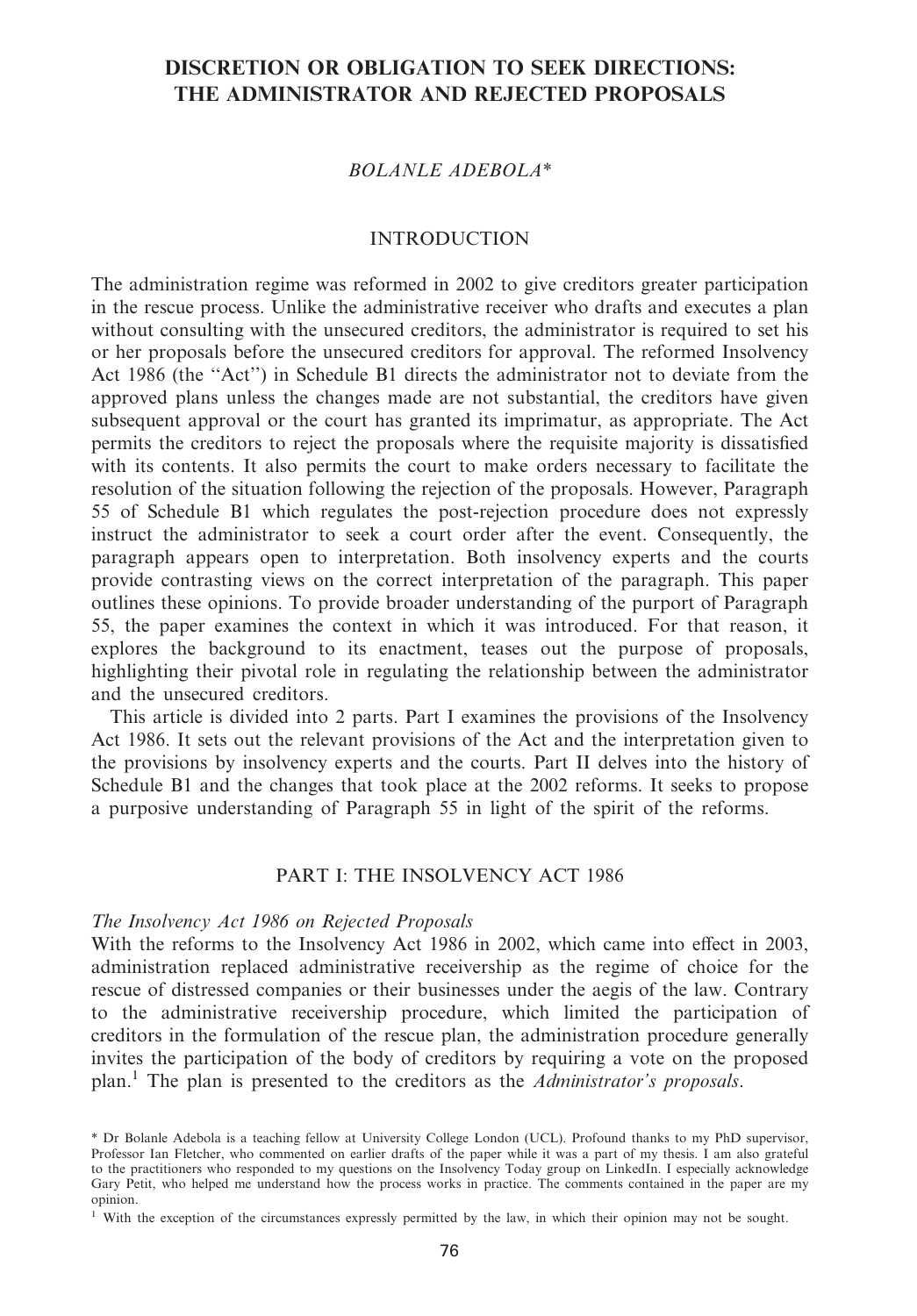Administrators' proposals are accorded prime importance by Schedule B1 of the Insolvency Act 1986.<sup>2</sup> Paragraph  $68(1)$  instructs the administrator to manage the affairs of the company according to the terms of proposals that have been approved by the creditors.<sup>3</sup> The proposals may be those approved by creditors at the initial creditors' meeting, or those approved at a subsequent meeting after substantial revisions to the original proposals have been made by the administrator.<sup>4</sup> The Act specifies the circumstances in which an administrator may execute his or her proposals without the express approval of creditors. One such occasion is when the administrator executes proposals that have previously been approved by creditors, but subsequently modified with changes that the administrator does not consider substantial.<sup>5</sup> The administrator may also execute revised proposals, which have not received subsequent approval of creditors, with the imprimatur of the court. This may be granted if considered appropriate to the present circumstances of the company.6 The administrator may also execute his or her proposals without the express approval of the creditors when he or she thinks that the company has sufficient funds to repay all the creditors in full, or that the unsecured creditors are unlikely to receive distributions.7

Within eight weeks of appointment, the administrator is to draft his or her proposals for achieving the stated purpose of the administration.<sup>8</sup> After notices compliant with the relevant statutes have been sent, he or she must present the proposals to the creditors for their vote.<sup>9</sup> The administrator may also send revised proposals to the creditors, if he or she thinks that the original requires substantial changes before it can be executed.<sup>10</sup> The creditors may approve the original or revised proposals entirely or approve them subject to modifications that are acceptable to the administrator.<sup>11</sup> Alternatively, the creditors may reject the proposals entirely.12 The administrator is to inform the court, the Registrar of Companies and other prescribed persons on the outcome of the meeting.<sup>13</sup> Though the Act does not expressly instruct the administrator to seek the directions of the court after submitting the outcome of the meeting, it lists the orders the court may make in the circumstances.<sup>14</sup> Paragraph 55(2) states that the court may order the termination of the administrator's appointment at a specified time, adjourn the hearing, order the winding up of the company if a petition was suspended at the initiation of the administration, or make any order it deems appropriate in the circumstances.<sup>15</sup> The questions that arise in these circumstances, and with which this article is concerned, centre on the nature of the administrator's duty when his or her proposals have been rejected: is his or her duty to seek directions from the court

- <sup>3</sup> Schedule B1, Insolvency Act 1986, paragraph 68(1)(a)–(b).
- $4$  *Ibid.* See also paragraphs  $53(1)(a)$ –(b) and  $54(5)$ .
- <sup>5</sup> *Ibid* paragraph 68(1)(b).
- <sup>6</sup> *Ibid* paragraph 68(3)(c).
- <sup>7</sup> *Ibid* paragraph 52(1); however, they may receive distributions under the prescribed part.
- <sup>8</sup> *Ibid* paragraph 49(1), (5).
- <sup>9</sup> *Ibid* paragraph 51.
- <sup>10</sup> *Ibid* paragraph 54.
- <sup>11</sup> *Ibid* paragraphs 53(1) and 54(5).
- <sup>12</sup> Outright rejection may be premised on the administrator's rejection of their proposed modifications.
- <sup>13</sup> Schedule B1, Insolvency Act 1986, paragraphs 53(2) and 54(6).
- <sup>14</sup> *Ibid* paragraph 55(2).
- <sup>15</sup> G Lightman *et al*., *The Law of Administrators and Receivers of Companies* (5th ed) (Sweet & Maxwell, London, 2011), at 367–8 (paragraph 12-048).

<sup>2</sup> L Sealy and D Milman, *Annotated Guide to the Insolvency Legislation (Volume 1)* (14th ed) (Sweet & Maxwell, 2011), at 576.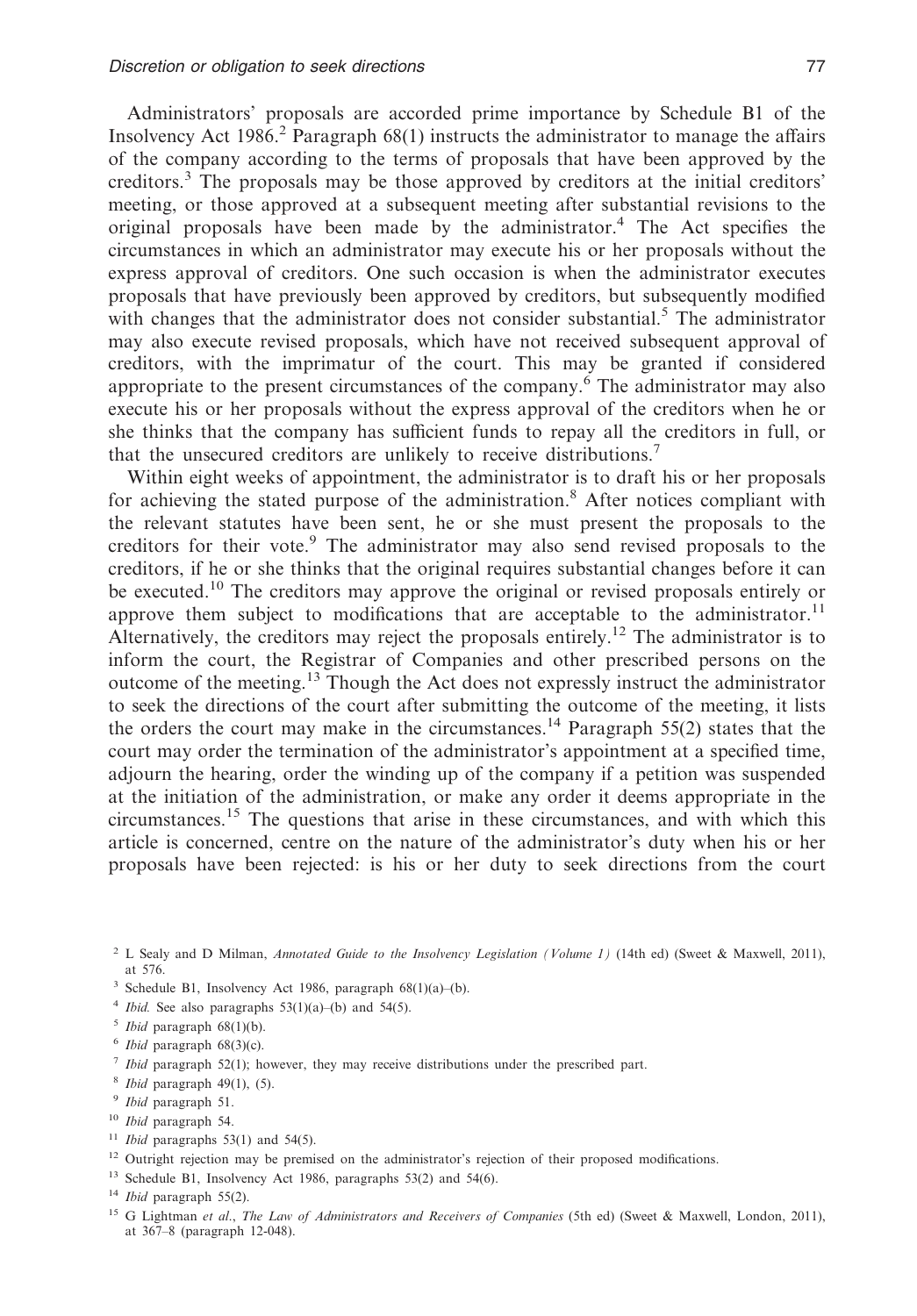obligatory? Or, is his or her duty merely discretionary; in which case he or she may choose not to seek the court's directions?

#### *Expert Opinion on Rejected Proposals*

Lightman and Moss identify two sources of the administrator's power to seek directions from the court.<sup>16</sup> One is the express provisions of the Insolvency Act 1986 and the other flows from his or her status as an officer of the court. The power to seek directions, they assert, should not be interpreted as a duty to seek directions. In effect, in those circumstances, the administrator has the discretion to refrain from seeking directions, and it will not be improper for him or her to act without directions. Further, they list the circumstances in which the administrator has a duty to seek directions from the court.<sup>17</sup> The latter list includes circumstances in which the administrator's original proposals or proposed revisions have been rejected by the creditors' meeting.<sup>18</sup> The Lightman and Moss opinion can be stated thus: when the administrator's original proposals or subsequent revisions are rejected by the creditors, it is mandatory, not discretionary, for the administrator to seek the court's directions.

Sealy and Milman hold a contrary opinion. They observe that the Insolvency Act 1986 gives the court discretionary powers in the event that the proposals or subsequent substantial revisions are rejected by the creditors' meeting.<sup>19</sup> They construe the court's ostensible powers to be limited, though broad. They state, for example, that the court may not impose a set of proposals on the creditors to which they have not agreed.<sup>20</sup> They assert, however, that the court's authority to make an order is premised on the administrator's application for directions.<sup>21</sup> They insist, nonetheless, that the administrator, though he or she has a duty to report the rejection of the proposals or revisions to the court, does not have a subsequent duty to seek the court's directions. Essentially, they argue that the administrator's duty to file a report indicating the rejection of the proposals, and the court's power to make an order if one is sought, do not transform the administrator's discretion to seek directions into an obligation to do so. In the parlance of Lightman and Moss, the administrator's role in this instance would, in the opinion of Sealy and Milman, fit into the *right to act* column, and not that of a *duty to act*.

#### *The Court on Rejected Proposals*

Even a cursory census of administration cases reveals that the court has had to determine the administrator's obligations prior to the approval of proposals many more times than it has had to determine his or her obligations after his or her proposals have been rejected. It is settled law that the administrator is not obliged to seek the directions of court merely because no proposals have been approved.<sup>22</sup> The administrator, being a professional and an officer of the court, does not need to consult the court to perform his or her administrative responsibilities.<sup>23</sup> Most of the decisions to be taken in such instances are commercial in nature which the administrator is better suited than the court to take. There have been comparably fewer instances in which the

<sup>17</sup> *Ibid* paragraph 12-047 (where a list may be found).

- <sup>19</sup> *Ibid* Sealy and Milman, at 571.
- <sup>20</sup> *Ibid* at 572.
- <sup>21</sup> *Ibid*.

<sup>16</sup> *Ibid* paragraph 12-048.

<sup>18</sup> *Ibid* paragraph 12-047(ii).

<sup>22</sup> *Re T&D Industries plc* [2000] 1 WLR 646, at 656–657; *Re Transbus International Ltd* [2004] EWHC 932 (Ch), [2004] 1 WLR 265, at paragraph 14.

<sup>23</sup> See also *RAB Capital plc v Lehman Brothers International (Europe)* [2008] BCC 915, at paragraph 4.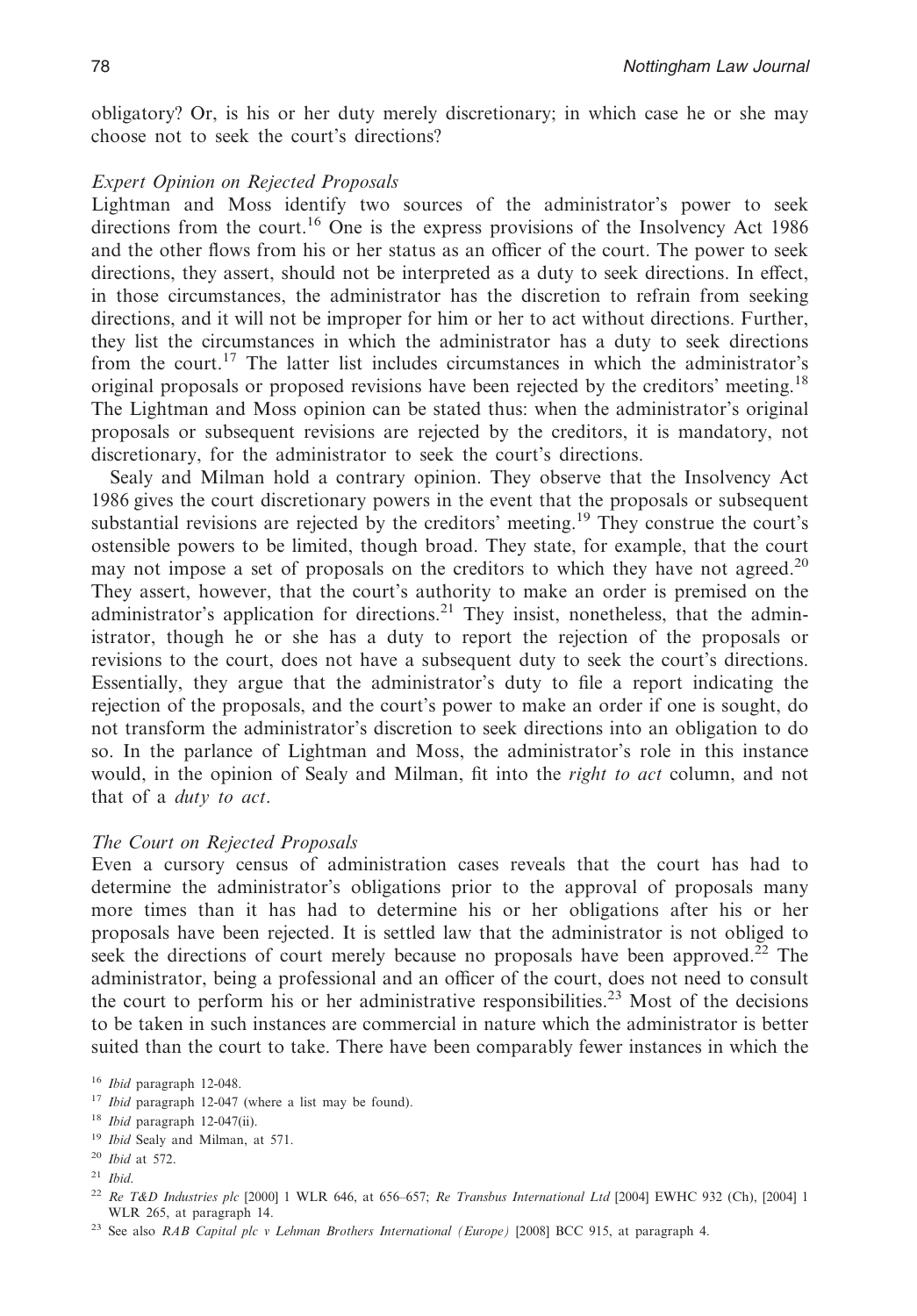court has been invited to determine the nature of the administrator's obligations where the proposals have been rejected. The two main cases in which this question has been considered are examined below.

#### *Re Stanleybet*<sup>24</sup>

Stanleybet UK Investment Ltd (''SUKI'') was placed in administration on the application of one of its creditors.<sup>25</sup> The administrators, in compliance with the relevant statutory provisions, sent their reports and proposals to the creditors along with a notice for an initial creditors' meeting. The administrators received two offers to purchase SUKI's properties, which consisted mainly of shares in other companies. The offerors were both connected parties; one of whom was SUKI's largest creditor. As a result of the protracted negotiations, the offer from the largest creditor was withdrawn. The administrators proposed to execute the sale according to the terms of the remaining offer, but the largest creditor was unsatisfied with the terms. It claimed that the administrators did not do enough to market SUKI's assets – the shares. As a result, it voted against the proposals; for which reason, they were ultimately rejected by the initial creditors' meeting. The administrators believed that their proposals offered the best resolution to the company's problems. However, the largest creditors, purportedly relying on an alternative expert opinion, did not agree with the proposals. As a result of the impasse, the administrators decided to apply under paragraph 55(2) for the court's directions.

The administrators requested an order terminating their appointment and directing them to place the company in voluntary liquidation.<sup>26</sup> The court advised itself on its powers according to paragraph 55(2) of the Insolvency Act 1986. Then, it considered, briefly, the powers of the administrators in those circumstances. It surmised that administrators are not (completely) bound by the decision of the creditors in meeting.<sup>27</sup> It stated that the administrators could disregard the creditors' decision and execute the proposals, if they believed that option to be in the best interests of the company as a whole. Notwithstanding this, administrators are to have due regard for the decisions of creditors. Ultimately, the court decided that it could make the order requested by the administrators.28

This case focused on the scope of powers granted to the court by paragraph 55(2) of Schedule B1. The question before the court was how it should direct itself when invited by administrators to give directions. Though the court was not invited to decide on the nature of the administrator's duty after his or her proposals have been rejected by the creditors, the administrators in this case having already applied for directions, its statements provide pertinent indications of its opinion on the nature of the administrator's duty. The court asserted that administrators have the right to decide whether or not to go ahead with the rejected proposals after the conclusion of the initial meeting.

That put the joint administrators in a quandary. They were not formally bound by the vote at the creditor's meeting and so could have proceeded with the sale

<sup>27</sup> *Ibid* paragraph 8.

<sup>24</sup> *In Re Stanleybet UK Investments Ltd* [2011] EWHC 2820 (Ch), [2012] BCC 550.

<sup>25</sup> *Ibid* paragraph 4.

<sup>26</sup> *Ibid* paragraph 11.

<sup>28</sup> *Ibid* paragraph 20.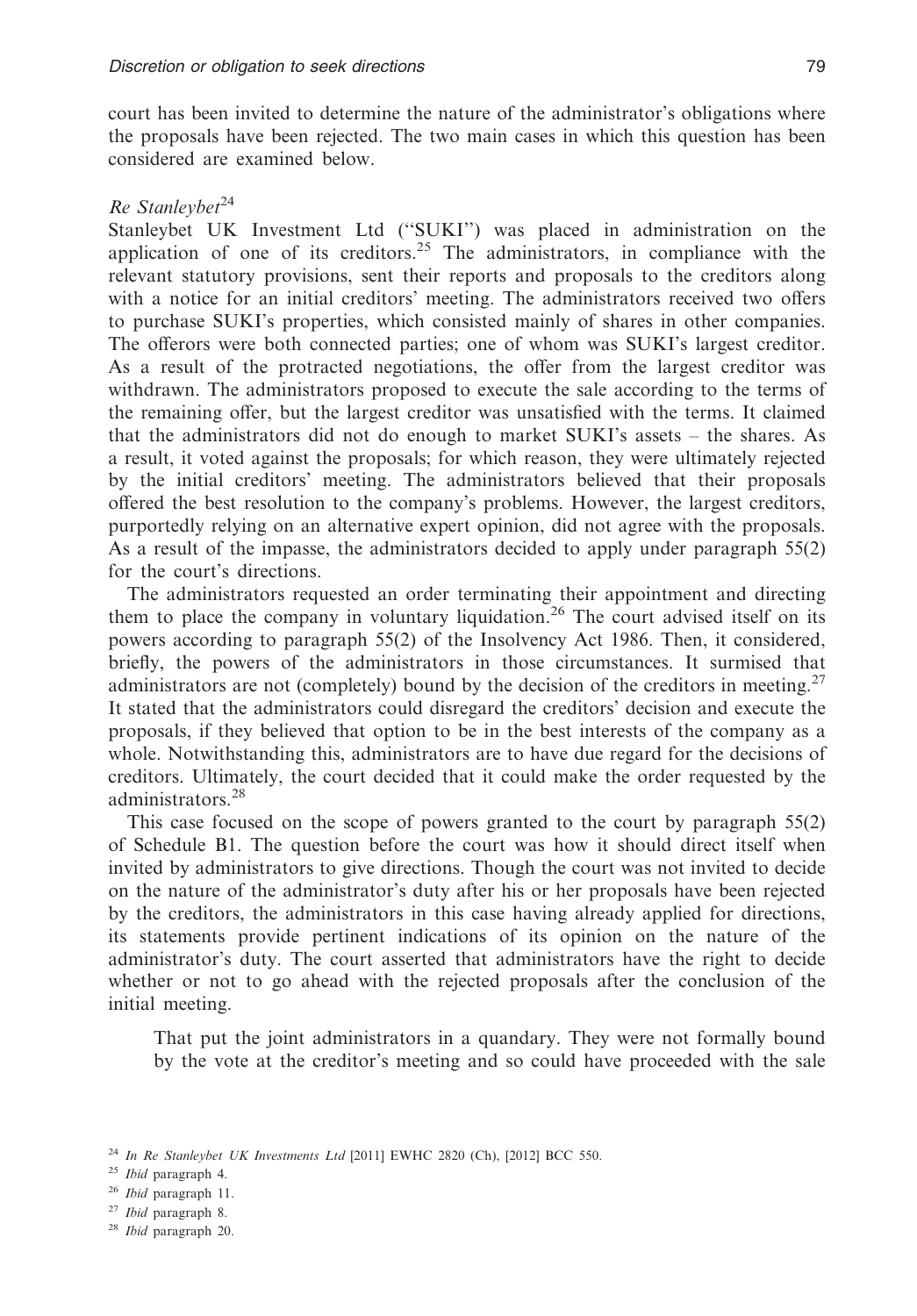to  $SIB^{29}$ ...It would be unusual, though not legally impossible, for administrators to proceed with a course which 87 per cent of creditors were opposed to.<sup>30</sup>

The court did not suggest that the administrator may proceed with his or her decision only after obtaining prior approval from the court. Consequently, it may be inferred that the court in this case shares the Sealy and Milman opinion that the administration has the discretion but not the obligation, to seek directions following the rejection of his or her proposals. $31$ 

# *Re BTR*<sup>32</sup>

BTR (UK) Ltd (''BTR'') was insolvent. Mr Swindell was appointed as administrator by an administration order. Before the initial creditors' meeting was scheduled, he completed a sale of some of BTR's assets to ITAS Global Ltd. $33$  Subsequently, the administrator sent out his proposals to the creditors. In the proposals, he stated that there would be no distributions to unsecured creditors; so a creditors' initial meeting was not required. Nonetheless, at the request of creditors holding more than 10% of the company's debts, a meeting was convened. The creditors rejected the administrator's proposals. In addition, more than 50% of them voted for a resolution to place the company in compulsory liquidation. Eight of BTR's creditors, who were suspicious of events prior to the commencement of the administration, presented an application to the court for conversion of the administration to compulsory liquidation.<sup>34</sup> The administrator also (cross)-applied for directions from the court on whether to permit the administration to terminate automatically following the effluxion of time or whether to petition for winding up.

The court was invited to decide on the duty of the administrator when his or her proposals have been rejected by the creditors, as well as the scope of the court's powers in that regard. Counsel for the creditors argued that paragraph 55(2) obliges the administrator to seek the court's directions if the proposals are rejected by the creditors at the meeting.<sup>35</sup> In support of his opinion, he cited Lightman and Moss, as well as the opinion of Mann J in Platinum Developers.36 Conversely, counsel for the administrator argued that the duty to apply for directions is discretionary.<sup>37</sup> In support of his opinion, he cited Sealy and Milman, as well as the opinion of Sales J in Re Stanleybet.

After considering the arguments presented to him, Behrens J aligned his view with the perspective that there was an obligation.<sup>38</sup> He stated that paragraph 55 does not indicate the nature of the administrator's duty in these circumstances. Nonetheless, he surmised that paragraph 55(2), on which the court's discretion is based, implies that "there must be a hearing" which can only commence on an application for directions.<sup>39</sup> He asserted that the administrator was to make the application, but noted that the creditors may do so where the administrator fails to do so.

- <sup>31</sup> *Ibid* Sealy and Milman, at 572.
- <sup>32</sup> *In Re BTR (UK) Ltd (Lavin v Swindell)* [2012] EWHC 2398 (Ch).
- <sup>33</sup> *Ibid* paragraph 2.
- <sup>34</sup> *Ibid* paragraph 6.
- <sup>35</sup> *Ibid* paragraph 57.
- <sup>36</sup> *Platinum Developers Ltd v Assignees Ltd* (Unreported) 5 October 2009.
- <sup>37</sup> *Re BTR*, above note 32, at paragraph 58.
- <sup>38</sup> *Ibid* paragraph 63.
- <sup>39</sup> *Ibid* paragraph 64.

<sup>29</sup> *Ibid* paragraph 8.

<sup>30</sup> *Ibid*.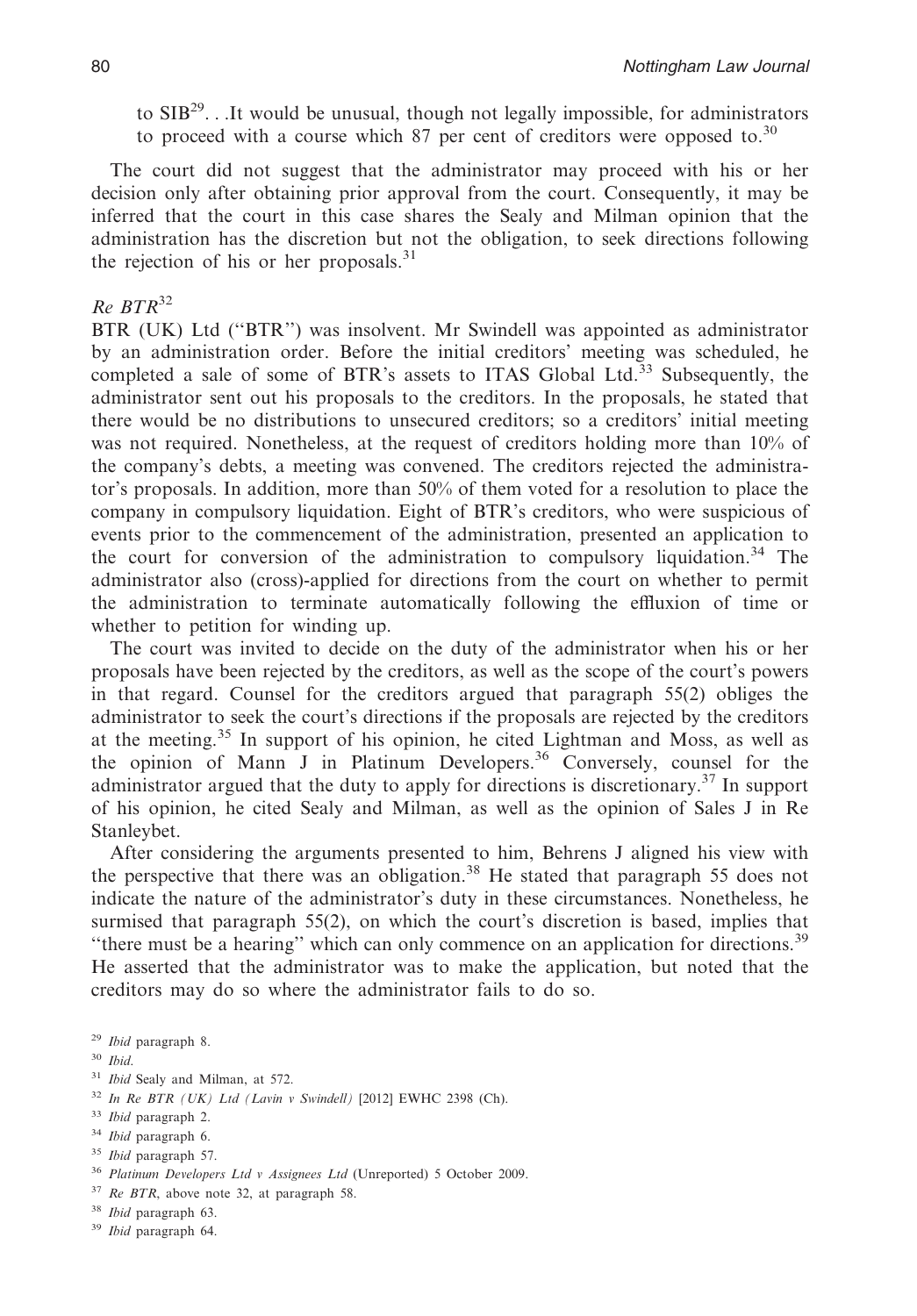The court also examined the nature and role of proposals in administration. Behrens J observed that the Act directs the administrator to manage the affairs of the company in the best interests of the creditors as a whole, and in accordance with the proposals they approve at a meeting properly conducted. He could not reconcile the argument that the administrator's duty was discretionary with what he considered as the clear provisions of the law; ''if, therefore, the proposals are rejected by the creditors it is difficult to see how the Administrator can manage the Company's affairs in accordance with paragraph 68 without making an application to Court.".<sup>40</sup>

Nevertheless, Behrens J distinguished the circumstances facing an administrator, whose proposals have been rejected at the initial meeting, from those facing an administrator, whose revisions are rejected by creditors at a subsequent meeting.<sup>41</sup> In his opinion, while the administrator in the former situation has an obligation to apply for directions, one facing the latter may be considered to have a mere discretion to apply for directions. In essence, an administrator whose revised proposals have been rejected may still continue to manage the company according to the original proposals, but one whose initial proposals are rejected must apply to the court for directions.

#### PART II: THE 2002 REFORMS AND CHANGES

#### *(Rejected) Proposals, Unsecured Creditors and the Administrator's Duty*

The preceding sub-sections outline the statutory stipulations on the administrator's duties and how these provisions have been interpreted by insolvency experts and courts. The opinions catalyse further thoughts about the purpose of proposals and how they ought to regulate the relationship between administrators and creditors. Our understanding of the purpose of proposals that was conceived in the reforms leading to the 2002 reforms, and the role it was hoped they would play, may elucidate our understanding of the administrator's duty when they are rejected, and clarify paragraph 55. The result of this line of inquiry is also pertinent to another question fleetingly considered in *Re Stanleybet* and discussed above.<sup>42</sup> In the course of resolving the principal matters before him, the judge considered whether or not the administrator could disregard the opinion of the creditors expressed in vote at the meeting.<sup>43</sup> It was held that the administrator could.<sup>44</sup> The subsections that follow examine the opinion of the Government in relation to the proposals and a statement on the role of proposals.

#### *Understanding Paragraph 55*

In the late-1990s, the Government sought to reform the insolvency law of England and Wales.<sup>45</sup> This effort was congruent with the Government's vision of an enterprisedriven economy. Pursuant to this, in 1999, a group was commissioned to review the existing insolvency system at the time.<sup>46</sup> The review group was to focus, in particular, on the aspects of the law that related to corporate rescue.<sup>47</sup> One of the items considered

- <sup>42</sup> See above note 25 *et seq*. and associated text.
- <sup>43</sup> *Re Stanleybet*, above note 24, at paragraph 8.

<sup>46</sup> Department of Trade and Industry, *A Review of Company Rescue and Business Reconstruction Mechanisms* (2000).

<sup>47</sup> *Ibid* paragraph 17.

<sup>40</sup> *Ibid* paragraph 66.

<sup>41</sup> *Ibid* paragraph 68.

<sup>44</sup> *Ibid*.

<sup>45</sup> For an overview of the history of the law, see I Fletcher, *The Law of Insolvency* (4th ed) (Sweet & Maxwell, 2009), Chapter 1, at 15–26, paragraphs 1–027–1-045.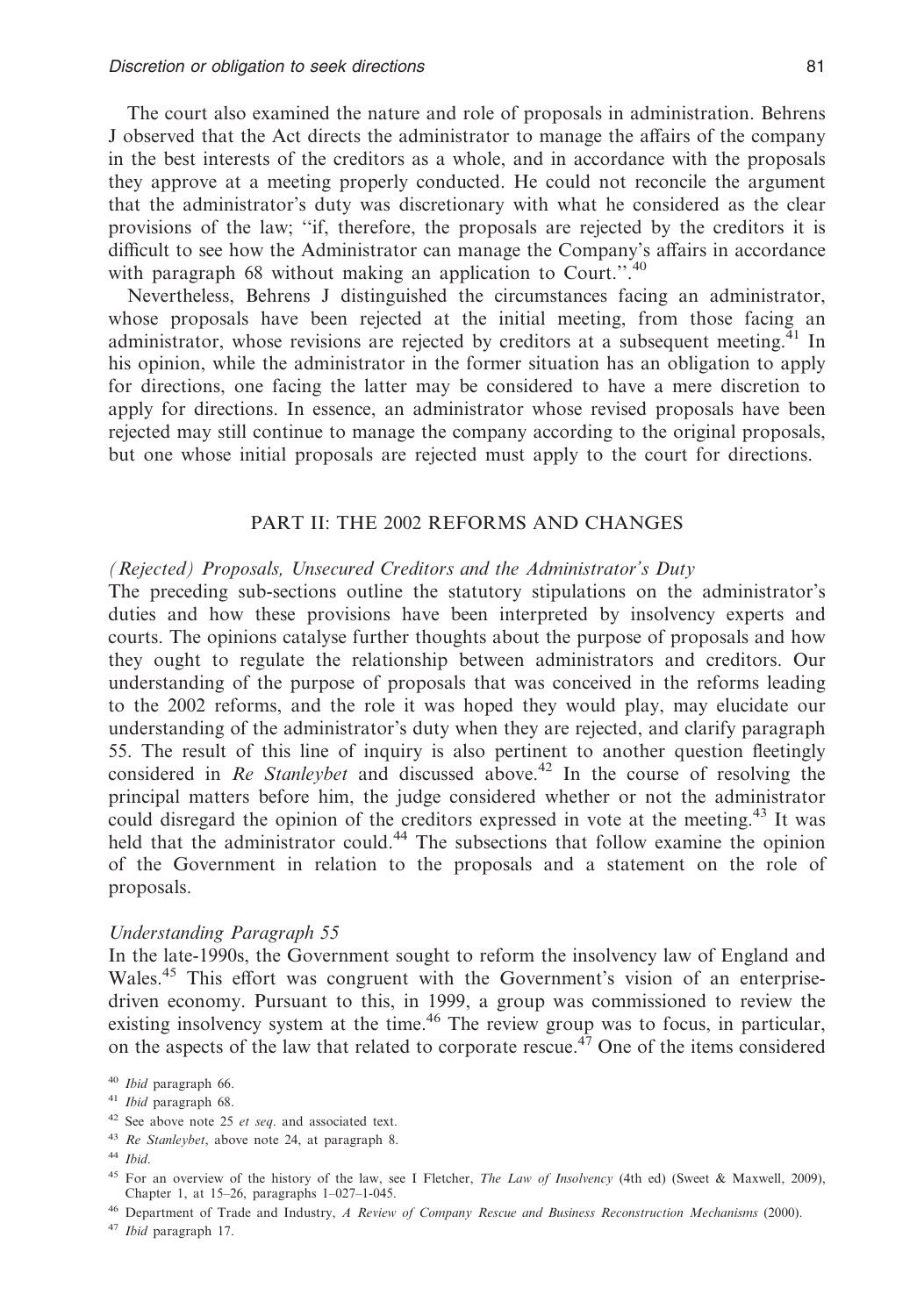was the relationship and tensions between the allegedly appointor-skewed administrative receivership procedure, and its presumably more collective counterpart: administration.<sup>48</sup>

The review group observed that unsecured creditors were typically unable to hold the administrative receiver to account, despite the novel procedures introduced by the Insolvency Act 1986.<sup>49</sup> The Act instructs the administrative receiver to notify and inform unsecured creditors of their appointment and subsequent activities.<sup>50</sup> It permits the latter to appoint committees endowed with the power to summon the receiver for some questioning.<sup>51</sup> The essence of the provisions, nonetheless, was only to give the unsecured creditors the right to information; they did not give them the right to consultation, or to veto the receiver's decisions. In any case, committees were rarely established, and so creditors rarely availed themselves of these limited powers.<sup>52</sup> The court is another potential source of control over the actions of administrative receivers. The review group observed that the existing case law on the duties of the receiver showed that the duties, as enforced by the courts, were inadequate to provide the unsecured creditors with much control over the choices made by receivers during the pendency of the receivership.<sup>53</sup> The review group recommended collective regimes, under which a duty of care would be owed to all creditors, and all creditors would be permitted to participate in the proceedings, as essential to the rescue culture that the Government sought to champion.<sup>54</sup> On this premise, the group recommended that the right of the floating charge holder to veto the collective administration procedure in favour of the more skewed administrative receivership ought to be mitigated.<sup>55</sup>

The Government followed the review with a white paper detailing its proposals for reform.56 In it, the then Secretary of State for Trade and Industry indicated the Government's desire to give greater input to other interests on the fate of the distressed company.<sup>57</sup> Consequently, it proposed that the theoretically more collective administration regime, albeit its streamlined version, should replace the more skewed administrative receivership regime as the primary rescue mechanism.<sup>58</sup> As was recommended by the review group, and echoed by the Secretary of State, the white paper proposed to give greater participatory rights to unsecured creditors.<sup>59</sup> The Government was particularly concerned about the practitioner's duty to account to other interests in the company which it believed has important consequences; in particular, on the receiver's incentive to maximise recoveries and minimise the costs of the receivership.<sup>60</sup> The Government's conception of collectivity was one in which all creditors participated, a duty to account was owed to all creditors and all creditors could hold the practitioner accountable for his dealings with the company's assets.<sup>61</sup> Concurrently, the Government sought to continue to provide the secured creditors with

- <sup>50</sup> Insolvency Act 1986, sections 46, 48.
- <sup>51</sup> *Ibid* section 49.
- <sup>52</sup> DTI Review, *op cit*, at paragraph 68.
- <sup>53</sup> *Ibid* paragraph 68.
- <sup>54</sup> *Ibid* paragraph 72.
- <sup>55</sup> *Ibid* paragraph 75.
- <sup>56</sup> The Insolvency Service, *Productivity and Enterprise: Insolvency A Second Chance* (Cmnd 5234, 2001).
- <sup>57</sup> *Ibid*, in the Foreword.
- <sup>58</sup> *Ibid* paragraphs 2.5, 2.7 and 2.18.
- <sup>59</sup> *Ibid* paragraph 2.5.
- <sup>60</sup> *Ibid*.
- <sup>61</sup> *Ibid*.

<sup>48</sup> *Ibid* paragraphs 72–75.

<sup>49</sup> *Ibid* paragraph 68.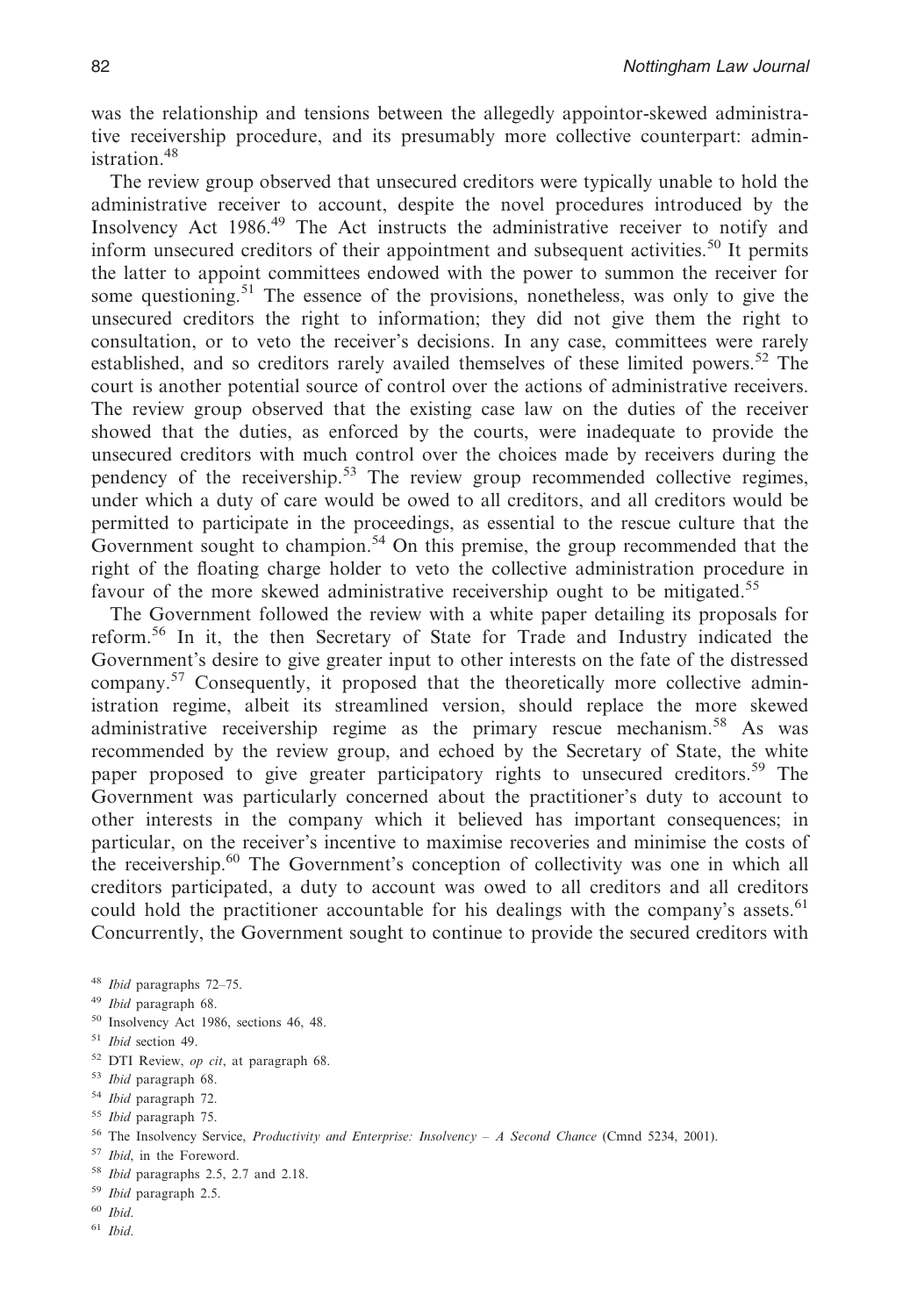adequate protection of their interests but with due regard for the interests of other creditors.<sup>62</sup>

#### *Discretion or Obligation to Act?*

One may infer from the opinions expressed in the review and the ensuing white paper that the Government intended for proposals to play a pivotal role in administration proceedings. It was intended that the administrator would consult with the creditors who would evidence their opinion collectively, by voting in favour of, or rejecting the proposals. The opinion of the creditors is to play a considerable role in the administration process because it is the main mechanism by which they can, within limit, ultimately control the outcome of the administration by controlling the actions of the administrator. It is particularly because proposals directly influence recoveries, which the Government believed that the creditors should be able to influence, that it is submitted that the intention was not for the administrator to have the discretion to disregard the creditors' opinion.

The Insolvency Act 1986 expressly requires the administrator to act in the best interest of the creditors, but the Government assumed that the creditors would be aware of the outcome that would be in their best interest. Where the creditors and the administrator can reach a compromise, the proposals would typically be passed with modifications. It is typically in the cases where no compromise can be reached between the creditors and the administrator that an outright rejection of the proposals results. Though the administrator may continue to execute basic administrative functions, he or she ought not to deal decisively with the company's business in a manner that is contrary to the expressed opinion of the creditors in those circumstances. It follows, converse to the suggestion made in *Re Stanleybet,* that the administrator ought not to decide unilaterally to execute proposals which have been rejected by the creditors. For these reasons, the administrator should seek the directions of the court.

It may be argued, as was suggested by the *Re Stanleybet* case and the Sealy and Milman opinion, that the opinion that the administrator is obliged to seek directions when the proposals have been rejected is not consistent with the provisions of the Insolvency Act which permit the administrator to act on his proposals without consulting with the creditors. Paragraph 68 permits the administrator to dispose of the company's assets and even business before the initial meeting is held.<sup>63</sup> In these cases, the administrator can decide not to convene an initial meeting unless requested by the requisite majority or ordered by the court.<sup>64</sup> The administrator does not require the directions of the court to act in these circumstances; a discretion that is authorised by insolvency law and recognised by courts.<sup>65</sup>

It is submitted that paragraph 68 and the case law are not inconsistent with the opinion that administrators are obliged to seek the directions of the court in cases where they wish to act contrary to the expressed opinion of the creditors. Paragraph 68 and the listed opinions merely indicate the situations in which the administrator can disregard the opinion of the creditors. These instances can be described as the exceptions to the main rule. The Insolvency Act 1986 prescribes the circumstances in which the administrator can act in that manner. They are limited to those in which he or she thinks that the unsecured creditors are out of the money, where they will be paid in full. Interestingly, to emphasise the importance of the opinion of the creditors, the

<sup>62</sup> *Ibid* paragraph 2.6.

<sup>63</sup> See also *Re Transbus International Ltd*, above note 22, at paragraph 14.

<sup>64</sup> Schedule B1, Insolvency Act 1986, paragraph 56(1)(a)–(b).

<sup>65</sup> *Ibid* paragraph 68(3)(a); *Re T&D Industries plc*, above note 22, at 656–657.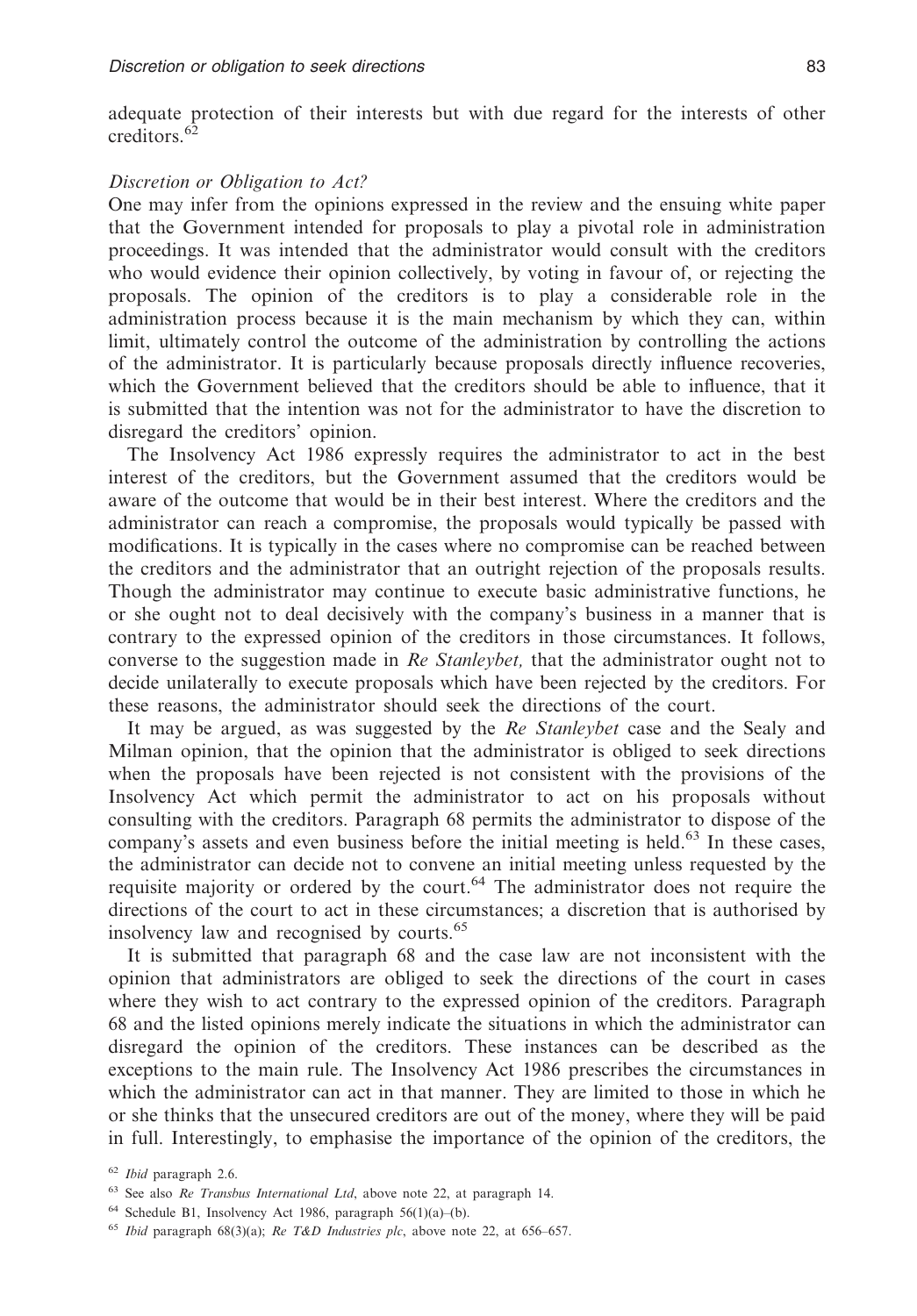Act also stipulates that even where the administrator thinks that a meeting is unnecessary for the stated reasons, he or she must convene one, notwithstanding, when so directed by the requisite majority of the creditors – as was the case in BTR. It follows, that if the creditors disagree with the administrator's proposals at that stage, then he or she must seek directions if he or she is to act otherwise.

#### **CONCLUSION**

Though paragraph 55 of Schedule B1 to the Insolvency Act 1986 does not expressly instruct the administrator to seek the directions of the court when his or her proposals have been rejected by the unsecured creditors, it should be interpreted as requiring him or her to seek the directions of the court in those circumstances. Contrary to the suggestion of the court in *Re Stanleybet*, the administrator may not act, at his or her discretion, contrary to the opinion of the unsecured creditors expressed in the vote taken at the creditors' meeting. The administrator's proposals were intended to be pivotal to the relationship between the administrator and the unsecured creditors following the reforms of 2002. The Act expresses, quite clearly, the circumstances in which the administrator may act without consulting with the unsecured creditors. Even in those circumstances, the Act empowers the unsecured creditors to demand consultation where desired, by requesting a meeting as long as the statutory threshold is met. It is submitted that paragraph 55 should be interpreted in light of the role played by proposals in the reformed Insolvency Act 1986. For that reason, it should be interpreted as requiring the administrator to seek directions when his or her proposals have been rejected.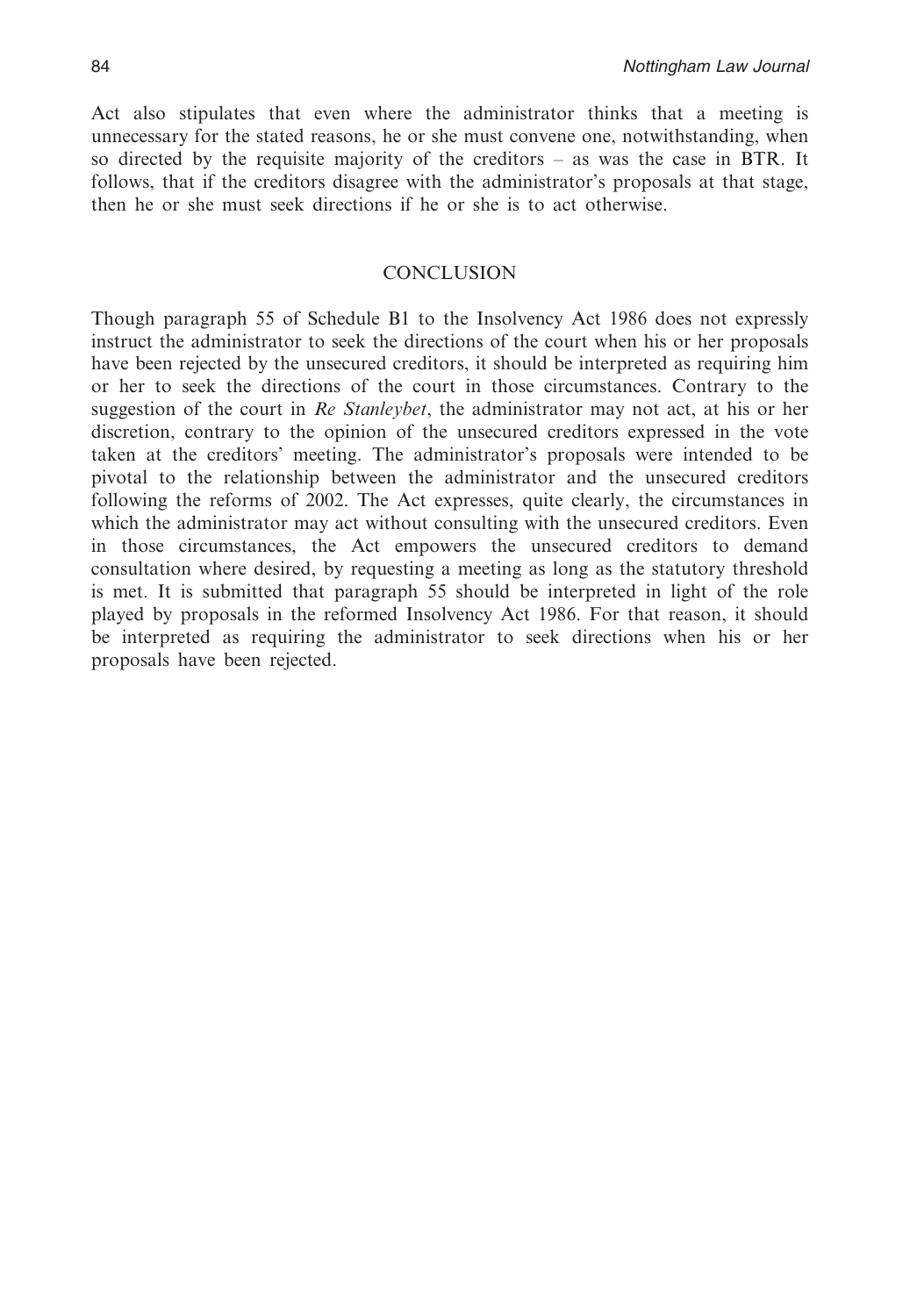#### **NON-PETITION CLAUSES**

#### *HAMISH ANDERSON\**

#### INTRODUCTION

How far it is possible to insulate a company from the possibility of insolvency proceedings is an open question. The question is not new but has only rarely come before the courts and academic views differ.<sup>1</sup>

It has gained an increased commercial importance because of the prevalence of clauses in inter-creditor agreements restricting unilateral action by finance creditors and because of the importance attached to ''bankruptcy remoteness'' by the rating agencies when rating structured finance products. Such clauses need to be reconsidered in the light of the decision of the Court of Appeal in *Fulham Football Club*. 2

For the purposes of this article, a ''non-petition'' clause is a contractual term which purports to prevent the inception of any form of insolvency proceedings at the instigation of a creditor, whether or not involving recourse to the courts. Clearly, in any given case, the drafting of the clause will determine precisely what is potentially being restrained, but this article is concerned with the applicable legal principles and the extent, if at all, to which non-petition clauses offend public policy.

#### *Public Policy*

There are two potential public policy objections to non-petition clauses: first, that they purport to oust the jurisdiction of the courts (thereby interfering with the course of justice) and, secondly, that they represent an attempt to contract out of insolvency law. Both are recognised strands of public policy which are capable of striking down contractual arrangements (and there is a measure of overlap) but neither is absolute. It is therefore not enough to engage a public policy objection that the practical effect of a non-petition clause is to prevent a company from being wound-up.

Curiously, in the case in which public policy was most clearly argued in this context, *Colt Telecom*, <sup>3</sup> the objection appears to have been put on the basis that exposure to the risk of liquidation is the price attached by the law to the privilege of limited liability. Although support for that proposition (which was rejected in *Colt Telecom*) can be found in *Peveril Gold Mines*, <sup>4</sup> it founders on the simple counter-proposition that the insolvency jurisdiction is not confined to legal entities whose members enjoy limited liability. A public policy objection, if it exists, must be more broadly grounded than that apparently asserted in *Colt Telecom*.

Not all agreements which oust the jurisdiction of the court offend public policy. The best and most obvious example of a permissible agreement is an arbitration agreement covering a contractual dispute, but the statutory support for such arbitration agreements, now contained in the Arbitration Act 1996, clouds the issue of public policy in that context. Maintenance agreements are another frequently chosen example, but there too the issue is clouded by statutory recognition. The true principle, at

<sup>3</sup> *Re Colt Telecom Group plc (No.2)* [2002] EWHC 2815 (Ch), [2003] BPIR 324.

<sup>4</sup> *Re Peveril Gold Mines Ltd* [1898] 1 Ch 122 (CA).

<sup>\*</sup> Hamish Anderson is a Partner in Norton Rose Fulbright LLP, London and Visiting Professor at the Nottingham Law School.

<sup>1</sup> Contrast, for example, D French, *Applications to Wind Up Companies* (2nd ed) (2008, OUP, Oxford), at paragraph 3.2.4.6 and AR Keay, *McPherson's Law of Company Liquidation* (3rd ed) (2013, Sweet & Maxwell, London), at paragraph 3.017.

<sup>2</sup> *Fulham Football Club (1987) Ltd v Richards* [2011] EWCA Civ 855, [2012] Ch 333 (CA).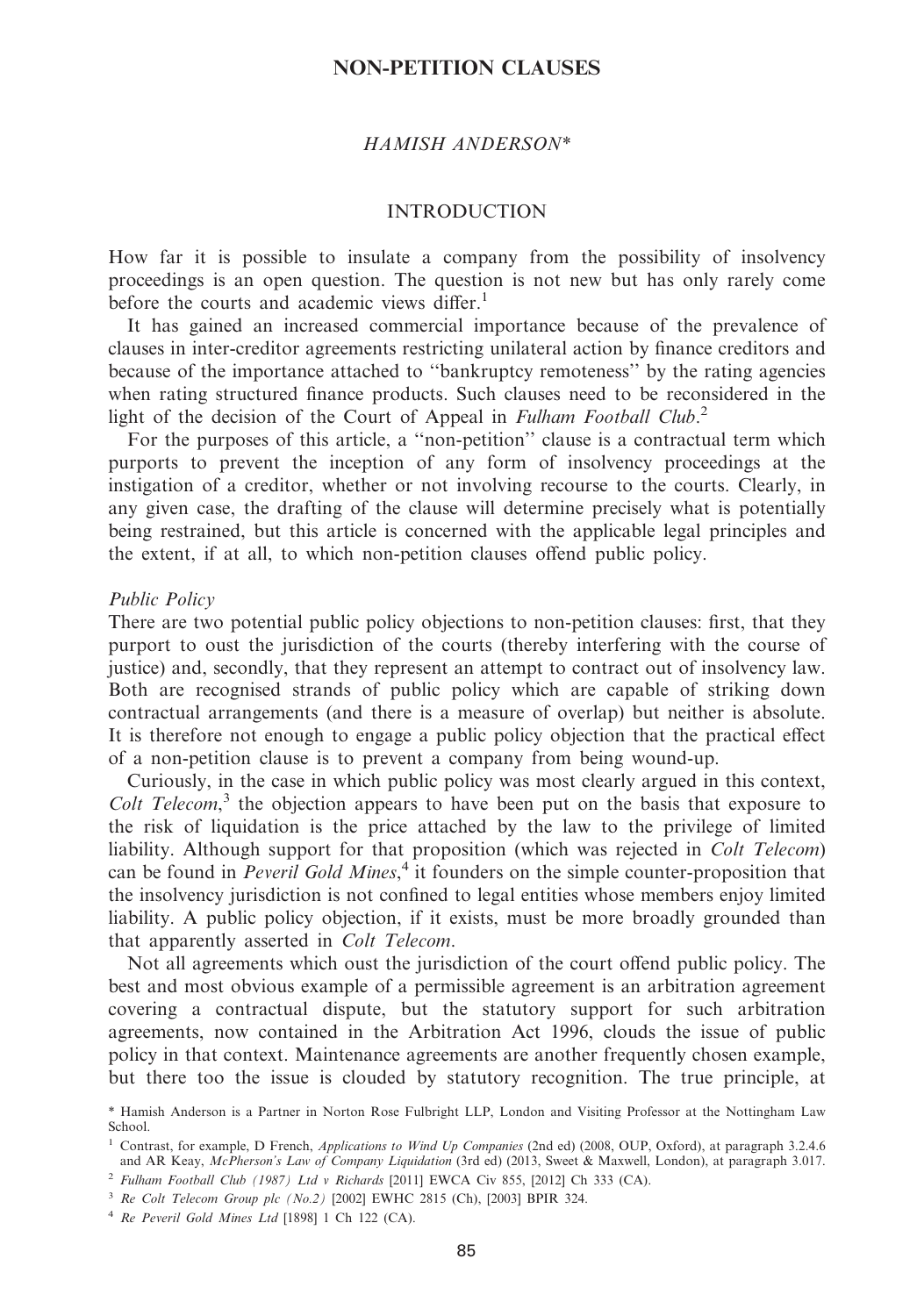common law, appears to be that it is not permissible to exclude the jurisdiction of the courts to decide questions of law, but that it is permissible, at least to some extent, to confer power on a non-judicial body to determine questions of fact.<sup>5</sup> However, this formulation does not readily assist consideration of non-petition clauses and the validity of agreements purporting to disapply statutory remedies.

In that respect, the question of whether it was open to the parties to a contract for the sale of land to exclude the power of the court to order the return of a deposit under section 49(2) of the Law of Property Act 1925, which was addressed in *Aribisala*, 6 provides an analogy. It was held that it was not possible to exclude the jurisdiction under section 49(2). Two points are important for present purposes: first, the court treated section 49(2) as conferring a jurisdiction on the court to grant relief thereby distinguishing it from a right to the performance of a statutory duty (which can be waived)<sup> $\prime$ </sup> and, secondly, the court recognised that legislation conferring jurisdiction could permit contracting out (which, as a matter of construction, it had not done in that case). So far as ouster is concerned, the question as regards non-petition clauses is whether they go to the jurisdiction of the court, as opposed to the powers of the parties, and, if so, whether the relevant provisions of the Insolvency Act 1986 can be construed as permitting contracting out.

The latter consideration leads directly into the second applicable limb of public policy, namely the more general prohibition on contracting out of insolvency law. The principle undoubtedly exists and has recently been recognised by the Supreme Court in *Belmont Park*<sup>8</sup> as the basis of the anti-deprivation rule and the *pari passu* principle. The practical effect of applying the principle to strike down non-petition clauses would be to treat the power to present a petition as being inalienable. The question is therefore whether public policy requires that result in circumstances where Parliament has made no express provision to that effect.<sup>9</sup>

On analysis therefore, public policy considerations are engaged in relation to non-petition clauses if it can be shown either that inhibiting the presentation of a petition deprives the court of its winding-up jurisdiction or that the power to present a petition cannot be voluntarily surrendered. Those questions have nothing to do with whether the debtor or its members have limited liability.

#### *Fulham Football Club*

The importance of this decision is indirect, but it is nonetheless convenient to take it as an up to date starting point. The issue was whether unfair prejudice proceedings commenced by a shareholder under section 994 of the Companies Act 2006 should be stayed under section 9 of the Arbitration Act 1996 on the basis that the matters in dispute were covered by arbitration agreements. The petition was stayed for reasons which are instructive and, at first sight, adverse to the validity of non-petition clauses.

It was held that a petition under section 994 was not an application for a class remedy and that a complaint which did not involve the making of a winding-up order

<sup>5</sup> *The Glacier Bay* [1996] 1 Lloyds Rep 370 (CA).

<sup>6</sup> *Aribisala v St James Homes (Grosvenor Dock) Ltd* [2007] EWHC 1694 (Ch).

<sup>7</sup> F Bennion, *Bennion on Statutory Interpretation* (5th ed) (2008, LexisNexis, London), section 11: ''Where the case is within the principle quilibet potest renuntiare juri pro se introducto (a person may renounce a right introduced for his benefit), a person entitled to the performance of a statutory duty can effectively waive performance of the duty by the person bound, and that person can effectively contract out of performing the duty*.*''

<sup>8</sup> *Belmont Park Investments Pty v BNY Corporate Trustee Services Ltd* [2011] UKSC 38, [2012] 1 AC 383 (SC).

<sup>9</sup> Contrast, for example, section 203, Employment Rights Act 1996:

<sup>&#</sup>x27;'Restrictions on contracting out: (1) Any provision in an agreement (whether a contract of employment or not) is void in so far as it purports. . . (b) to preclude a person from bringing any proceedings under this Act before an employment tribunal''.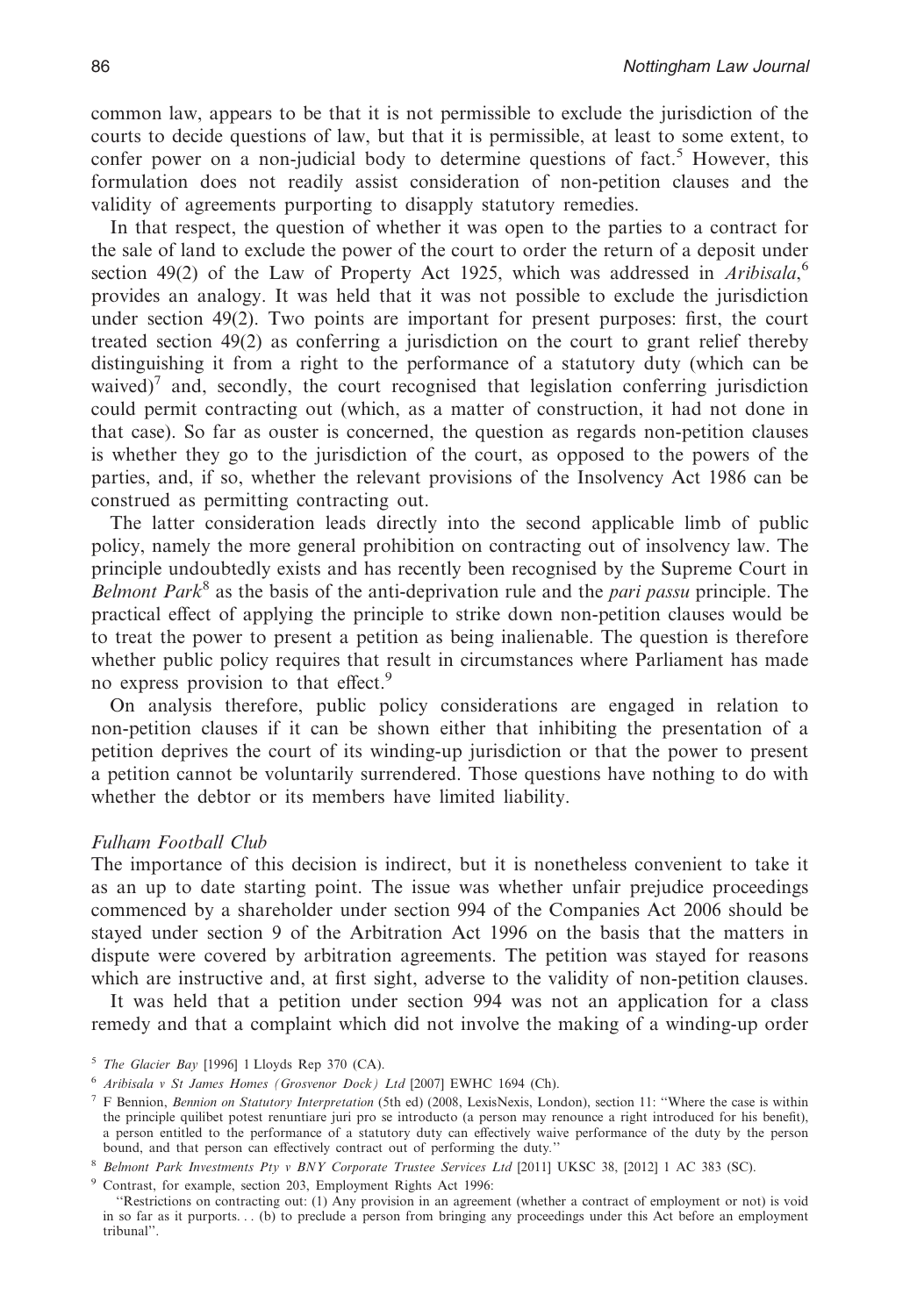was capable of being decided by an arbitrator. On the other hand, winding-up proceedings, which do involve a class remedy, are different:

Companies are undoubtedly the creations of statute and operate in accordance with the provisions of the Companies Act 2006 which governs their registration; the rights of their members; and the duties of their directors. In the event of insolvency, they become subject to the statutory regime set out in the Insolvency Act 1986 which places their assets under the control of a liquidator and invests him with the statutory powers to get and realise those assets for the benefit of the creditors. He is empowered to take proceedings against the former directors for fraudulent or wrongful trading and to apply to the court for orders setting aside transactions between the company and third parties at an undervalue or dealings with creditors which amount to preferences: see sections 238 to 239 of the 1986 Act.

There is no doubt that many aspects of this regime are immune from interference by the members of the company whether by contract or otherwise. They cannot override the provisions of the 1986 Act which apply on liquidation by agreeing between themselves or with a particular creditor that property which belongs to the company in liquidation should be dealt with other than in accordance with the Act: see British Eagle International Airlines Ltd v Cie Nationale Air France [1975] 1 WLR 758. The same must go for the exercise of the liquidator's powers under sections 238 to 239 of the Insolvency Act 1986. They involve an exercise of a statutory power to intervene in and set aside transactions with third parties in the context of the insolvency regime. These are rights vested in the liquidator for the benefit of the creditors as a whole and cannot be overridden by a contract entered into by the company prior to its liquidation.

[A winding-up order] lies within the exclusive jurisdiction of the court and the discretion as to whether or not to make that order is for the court, not the arbitrator to exercise. $10$ 

In other words, the court was distinguishing winding-up proceedings but it was doing so in the context of determining the permissible limits of an arbitration agreement. Although the court was clearly holding that the making of a winding-up order could not be referred to arbitration (even in the context of minority relief proceedings which were otherwise covered by a binding reference), $11$  it was dealing with the exclusive jurisdiction to the court to make orders not voluntary constraints on the making of applications for orders.12 *Fulham Football Club* therefore does not deal with the validity of non-petition clauses as such.

*Fulham Football Club* did however remove what was otherwise significant support for any attack on the validity of non-petition clauses. In another case of an application for a stay to give effect to a reference to arbitration, *Exeter City*, <sup>13</sup> it had been held

<sup>10</sup> *Fulham Football Club*, above note 2, at paragraphs 73, 74 and 76 (*per* Patten LJ).

<sup>11</sup> *Ibid* at paragraphs 76 (*per* Patten LJ) and 103 (*per* Longmore LJ).

<sup>&</sup>lt;sup>12</sup> The earlier case of *Best Beat Ltd v Rossall* [2006] EWHC 1494 (Ch), [2006] BPIR 1357 does not appear to have been drawn to the attention of the court in *Fulham Football Club*. Although the court in *Best Beat* had refused to stay a winding-up petition in order to allow for a reference to arbitration, the decision was taken without consideration of the relevant authorities and was grounded instead on the scope of the supposed arbitration agreement and the proper interpretation of section 9. It therefore had not addressed the more fundamental question of the arbitrability of winding-up proceedings.

<sup>13</sup> *Exeter City Association Football Club Ltd v Football Conference Ltd* [2004] EWHC 831 (Ch), [2004] 1 WLR 2910.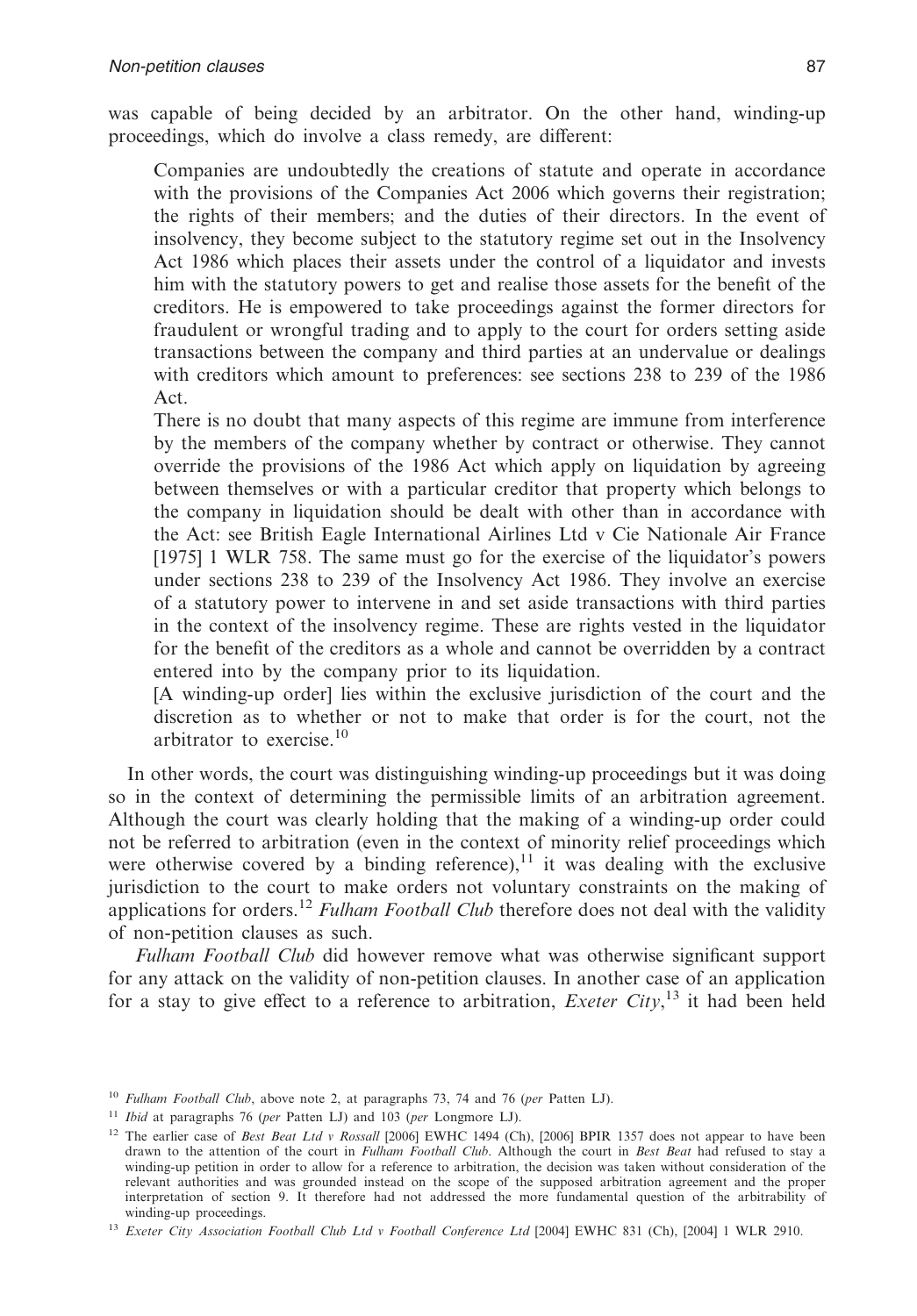that the right<sup>14</sup> of a member to seek relief under the statutory predecessor of section 994 was inalienable and could not be diminished or removed by contract. If that were the law in respect of section 994 petitions the law in respect of winding-up petitions would be *a fortiori*. However, the Court of Appeal in *Fulham Football Club* held that *Exeter City* had been wrongly decided.

# *Interfering with the Conduct of Insolvency Proceedings*

There is long-standing authority that the courts will not give effect to contracts which interfere with the conduct of insolvency proceedings. Thus, for example, in *Hall v Dyson*, <sup>15</sup> it was held that an agreement to pay a creditor in order to procure the withdrawal of his opposition to a debtor's discharge was void as being contrary to insolvency legislation and a fraud on creditors. *Hills v Mitson*<sup>16</sup> is to like effect. In *Elliott v Richardson*, <sup>17</sup> the court held that an agreement whereby a shareholder would endeavour to postpone the making of a call and support the admission of a creditor's claim was contrary to the policy of the Winding-up Acts. The case is noteworthy for the breadth of the following passage from the judgment of Keating J:

. . .when a shareholder or creditor makes a secret agreement by which the assets may be disposed of otherwise than they would be in the ordinary course of a winding-up, such an agreement ought not to be enforced, because it is against the spirit of the Act.<sup>18</sup>

However, read in context, the judgment is not commenting on the validity or otherwise of agreements which predate the commencement of insolvency proceedings and which do not seek to interfere with due process, but rather to avert the possibility of such process taking place.

Contrary to submissions made in *Cadbury Schweppes*, <sup>19</sup> the principle that the courts will not give effect to agreements which subvert the conduct of insolvency proceedings survives the enactment of the Insolvency Acts 1985 and 1986. On the contrary, the principle operates in tandem with the provisions of the legislation.20 In *Cadbury Schweppes*, a secret collateral agreement with dissenting creditors which resulted in the withdrawal of their objections to an individual voluntary arrangement was held to justify a bankruptcy order being made under section  $276(1)(b)$  of the 1986 Act. Judge LJ said:

The principles laid down in the cases decided in the 18th and 19th centuries, accurately summarised by the judge below, have not, as he rightly put it, 'become outmoded or unnecessary in modern times'.<sup>21</sup>

A similar question arose in *Kapoor*, <sup>22</sup> where an equitable assignment of part of a debt was made for the sole purpose of securing the approval of an individual voluntary

<sup>17</sup> *Elliott v Richardson* (1869 -70) LR 5 CP 744.

<sup>&</sup>lt;sup>14</sup> The so-called "right" is not a right in the Hohfeldian sense of a right in respect of which there is a correlative duty. It is merely a power. This is a point which has some relevance in connection with the general principles applicable to contracting out of statutes - see above note 8.

<sup>15</sup> *Hall v Dyson* (1852) 17 QB 785.

<sup>16</sup> *Hills v Mitson* (1853) 8 Ex 751.

<sup>18</sup> *Ibid* 751.

<sup>19</sup> *Cadbury Schweppes plc v Somji* [2001] 1 WLR 615 (CA).

<sup>&</sup>lt;sup>20</sup> Indeed, the principle can be seen to underlie some provisions in the legislation, for example section 164 of the 1986 Act and rule 4.150 of the Insolvency Rules 1986 (SI 1986/1925).

<sup>21</sup> *Cadbury Schweppes*, above note 19, at paragraph 44.

<sup>22</sup> *National Westminster Bank Plc v Kapoor* [2011] EWCA Civ 1083, [2011] BPIR 1680 (CA).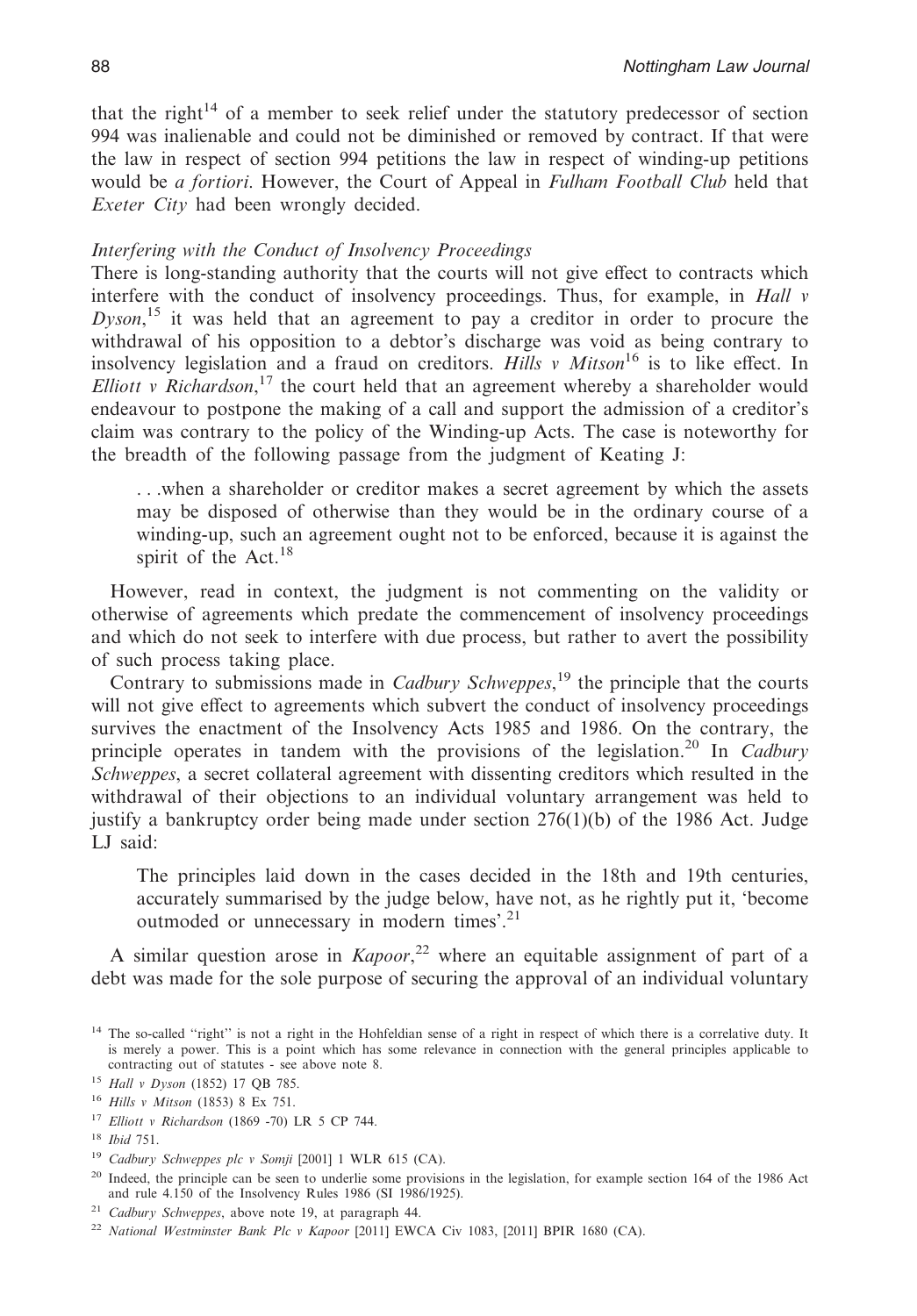arrangement that would otherwise have been rejected. This was held to have resulted in a material irregularity and the approval was revoked. Etherton LJ said:

The arrangement given effect by the Assignment in the present case was patently intended, and intended only, for the purpose of subverting [the rules on connected votes]. . .It is at one extreme end of a spectrum of transactions of questionable legitimacy. . .The Assignment was not a sham, but it does not fall far short of it.<sup>23</sup>

The importance of these modern voluntary arrangement cases is two-fold. First, they concern agreements relating to the entry of a debtor into insolvency proceedings and, secondly, they do not involve the possible distinctions between agreements enshrined in articles of association and private agreements (an issue addressed in the next part of this article). However, the cases are easily distinguished from the issues raised by non-petition clauses because they are concerned with attempts to force a collective insolvency proceeding on one or more unwilling creditors. They are not concerned with voluntary agreements by individual creditors to forego powers that they might otherwise enjoy to bring about the commencement of such proceedings ,which do not, and do not even purport to, interfere with the rights of creditors who have not given similar undertakings.

# *Articles of Association*

There is an established distinction to be drawn between what can be agreed by members under private contracts and what shareholders' powers can be restricted by provisions in the company's constitution. In *Russell v Northern Bank*, Lord Jauncey said:

My Lords while a provision in a company's articles which restricts its statutory power to alter those articles is invalid an agreement dehors the articles between shareholders as to how they shall exercise their voting rights on a resolution to alter the articles is not necessarily so. $24$ 

In support of this proposition he cited *Welton v Saffery,* a case concerning articles purporting to authorise the issue of shares at a discount. In *Welton v Saffery*, Lord Davey had said:

Of course, individual shareholders may deal with their own interests by contract in such way they may think fit. But such contracts, whether made by all or some only of the shareholders, would create personal obligations, or an exception personalis against themselves only, and would not become a regulation of the company, or be binding on the transferees of the parties to it, or upon new or non-assenting shareholders. There is no suggestion here of any such private agreement outside the machinery of the Companies Acts.<sup>25</sup>

*Welton v Saffery* had earlier been relied on by the Court of Appeal in *Peveril Gold Mines*. *Peveril Gold Mines* concerned a provision in that company's articles of association which purported to restrict the right of a contributory to present a winding-up petition. A contributory presented a petition and two other shareholders applied for it to be stayed. The application was dismissed and the judge's decision was upheld on appeal. Lindley MR said:

<sup>23</sup> *Ibid* paragraph 68.

<sup>24</sup> *Russell v Northern Bank Development Corporation Ltd* [1992] 1 WLR 588 (HL), at 593B (the other members of the panel delivered judgments agreeing).

<sup>25</sup> *Welton v Saffery* [1897] AC 299 (HL), at 331.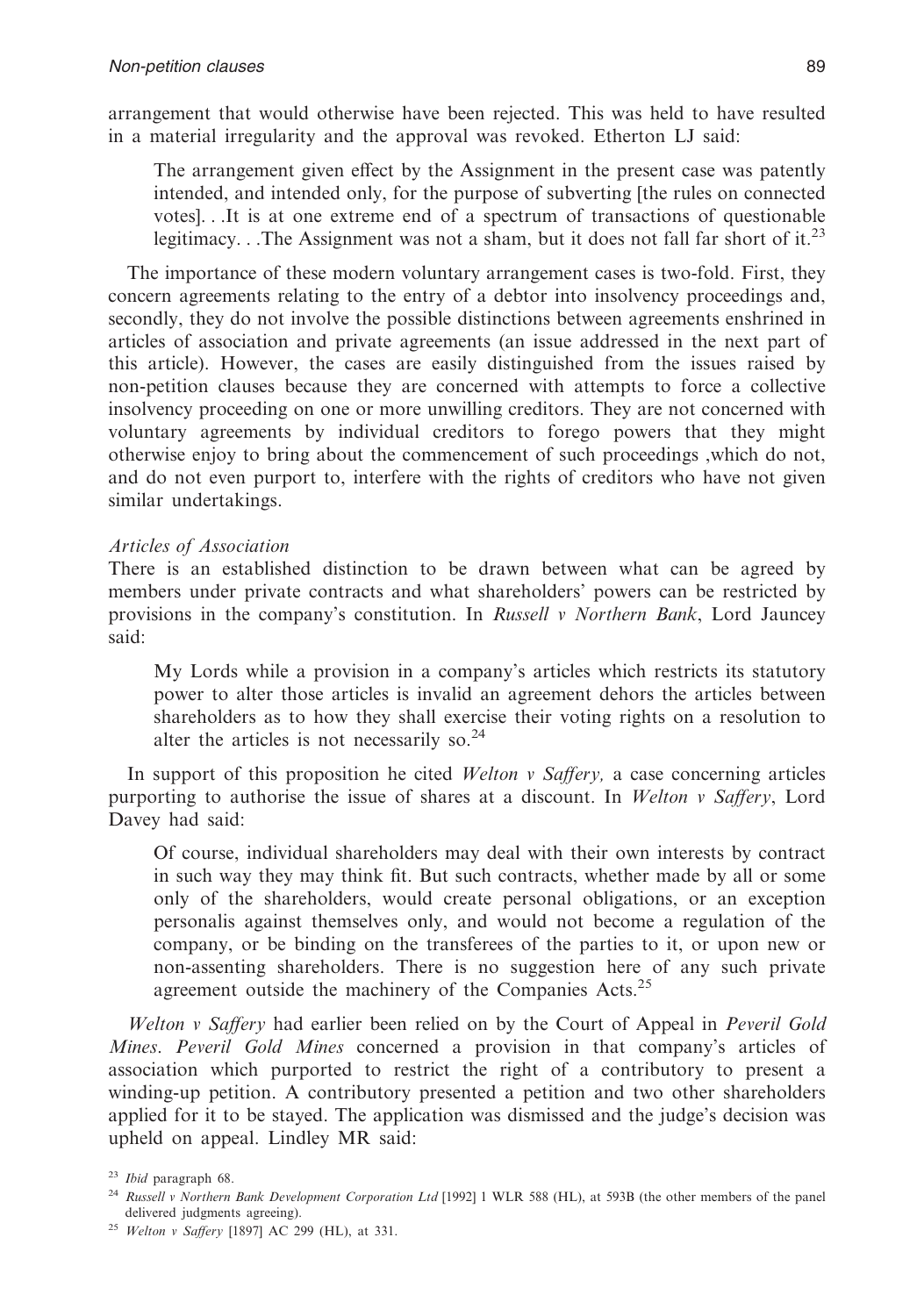I do not intend to decide whether a valid contract may or may not be made between the company and an individual shareholder that he shall not petition for the winding up of the company. That point does not arise now. But to say that a company is formed on the condition that its existence shall not be terminated under the circumstances, or on the application of the persons, mentioned in the Act is to say that it is formed contrary to the provisions of the Act, and upon conditions which the Court is bound to ignore.<sup>26</sup>

The express reservation of questions as to the validity contracting out by agreements made outside the company's constitution was repeated by Chitty LJ in the only other reasoned judgment.

There is therefore a formidable line of authority to the effect that companies cannot be incorporated on terms that are at variance with provisions of the very legislation making their incorporation possible. The question is to what extent that inhibition extends to other restraints on the presentation of winding-up petitions i.e. the question expressly left open by the judgments in *Peveril Gold Mines*.

#### *Agreements to Which the Company is a Party*

The authorities already mentioned establish that a company cannot preclude the exercise of its statutory powers by terms embodied in its own constitution. Those authorities equally demonstrate that there is no objection to agreements between shareholders as to the exercise of shareholder rights which will, in practice, preclude the exercise of those powers. The question therefore arises as to whether a company can by private agreement agree that which it cannot provide for in its constitution and, by extension, whether that renders invalid non-petition clauses in agreements to which the putative respondent company was a party.

The first part of this question was addressed in *Russell v Northern Bank*, where Lord Jauncey said:

[The company]. . .agreed that its capital would not be increased without the consent of each of the shareholders. This was a clear undertaking by [the company] in a formal agreement not to exercise its statutory powers for a period which could, certainly on one view of construction, last for as long as any one of the parties to the agreement remained a shareholder and long after the control of [the company] had passed to shareholders who were not party to the agreement. As such an undertaking it is, in my view, as obnoxious as if it had been contained in the articles of association and is therefore unenforceable as being contrary to the provisions of [the applicable companies legislation]. [The company's] undertaking is, however, independent of and severable from that of the shareholders and there is no reason why the latter should not be enforceable by the shareholders inter se as a personal agreement which in no way fetters [the company] in the exercise of its statutory powers. $27$ 

The point of importance to note in this extract from the judgment is its focus on the restraint by the company of its own statutory powers. That would undoubtedly be relevant to any purported restriction upon the company's own power to put itself into liquidation but that is not ordinarily the purpose or effect of a non-petition clause. Indeed, such a restriction could seriously embarrass the directors of an insolvent

<sup>26</sup> *Peveril Gold Mines*, above note 4, at 131.

<sup>27</sup> *Russell v Northern Bank,* above note 24, at 594G–595A.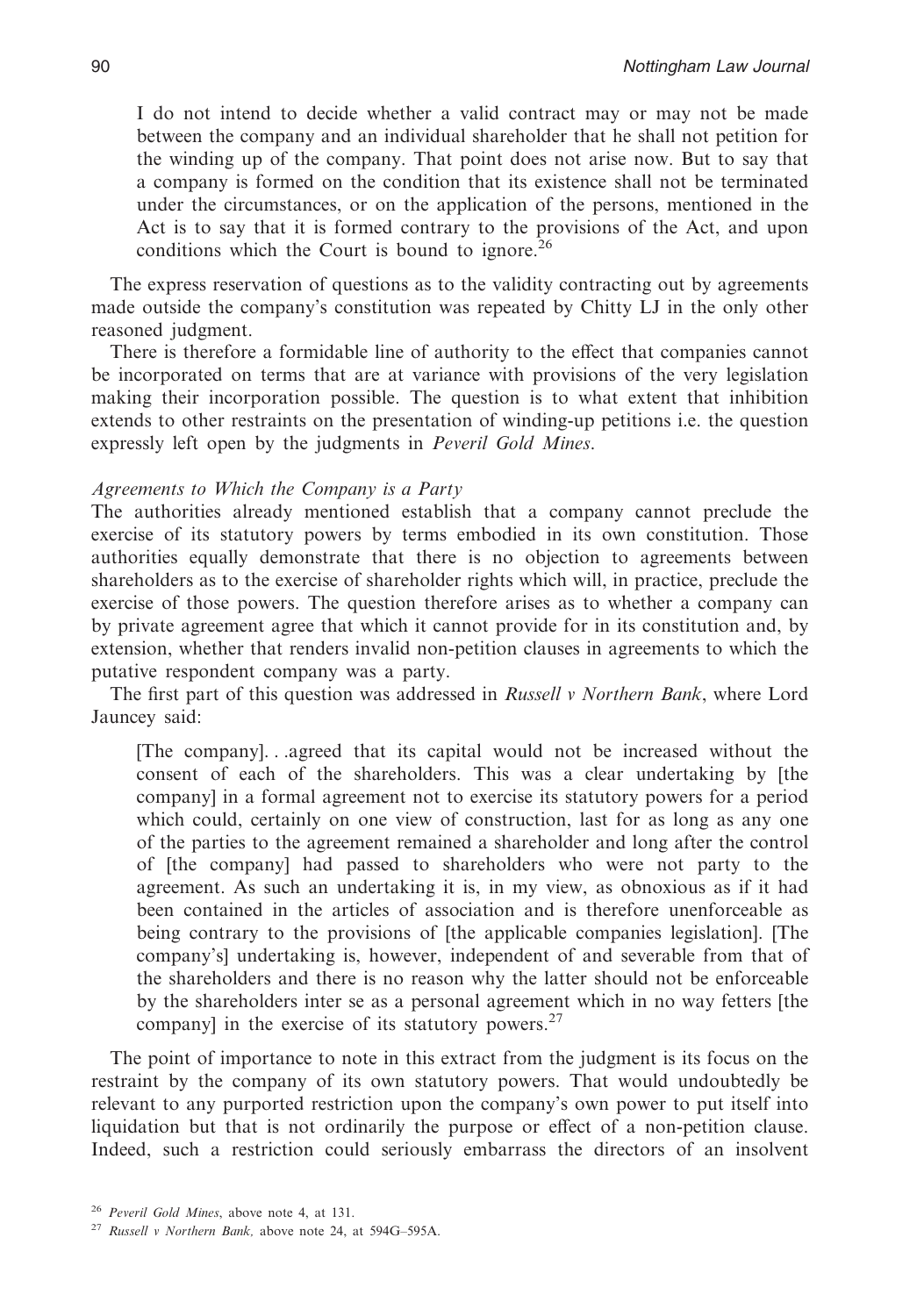company who wished to protect themselves from the risk of wrongful trading proceedings under section 214 of the Insolvency Act 1986.

The restraint of creditors who have voluntarily undertaken not to exercise a remedy which might otherwise be available to them is clearly distinguishable. If such a restraint is not ''*obnoxious*'', it should not make any difference whether the company either is or is not a party to the relevant agreement, nor is there any need to have recourse to severance in order to preserve the effect of the agreement as between creditors.

#### *Colt Telecom*

In *Colt Telecom*, Jacob J upheld the validity of a ''no-action'' clause in bonds issued under New York law when dismissing an application for an administration order. This appears to be the only decision directly in point but there are a number of reasons for treating it with a degree of caution. First, not all the authorities and principles addressed in this article were considered in *Colt Telecom* (the reasons for which include, not least, the fact that some of the significant authorities post-date the decision). Secondly, the decision on the non-petition clause was only one of a number of reasons for the dismissal of the application in a judgment where Jacob J's distaste for the petitioner's case is very clear. Thirdly, the judgment proceeds from a starting point that a contrary decision would have the ''*startling*'' result of largely precluding English companies from accessing the New York bond market (instead of first determining the applicable principle before considering the effect of that principle on the bond market). Fourthly, the curious characterisation of the potential public policy issues in the submissions to Jacob J (as being related to the privilege of limited liability) and, fifthly, a willingness to treat any public policy objections as being capable of being overridden by the choice of a more favourable foreign law. It remains possible that the conclusion was right even if some of the reasoning is difficult to support.

As stated above, the public policy objection, if such objection there be, cannot be grounded on considerations of limited liability. Nor can the 21st century practices of the New York bond market be determinative of English public policy concerning access to the English courts. The policy objection must relate either to ousting the jurisdiction of the courts or to contracting out of the statutory scheme. Moreover, if there is indeed a public policy objection, it is difficult to see how it could properly be disregarded. In this connection Jacob J said (*obiter)*:

[Counsel] submits that even if English law does take the view that no-action clauses are invalid if governed by English law, they do not have such an inherent vice that English law would not respect a foreign law which permitted such clauses. I agree. The vice, if contrary to my view it is such, is one of the utmost technicality. I see no reason why English law should elevate it to the status of 'ordre public' with the effect that English companies could not raise money by contracts governed by New York law with the same freedom and on the same terms as is routinely done by US and other non-UK companies.<sup>28</sup>

It is, with respect, difficult to see why, on the hypothesis that it is contrary to English public policy for a creditor to contract out of its power to present a winding-up petition to the English court, it should make any difference whether the agreement is governed by English law or not. It would be a bizarre result if parties could disapply English public policy by the simple expedient a choosing a more liberal foreign governing law - quite possibly to govern solely that aspect of their bargain.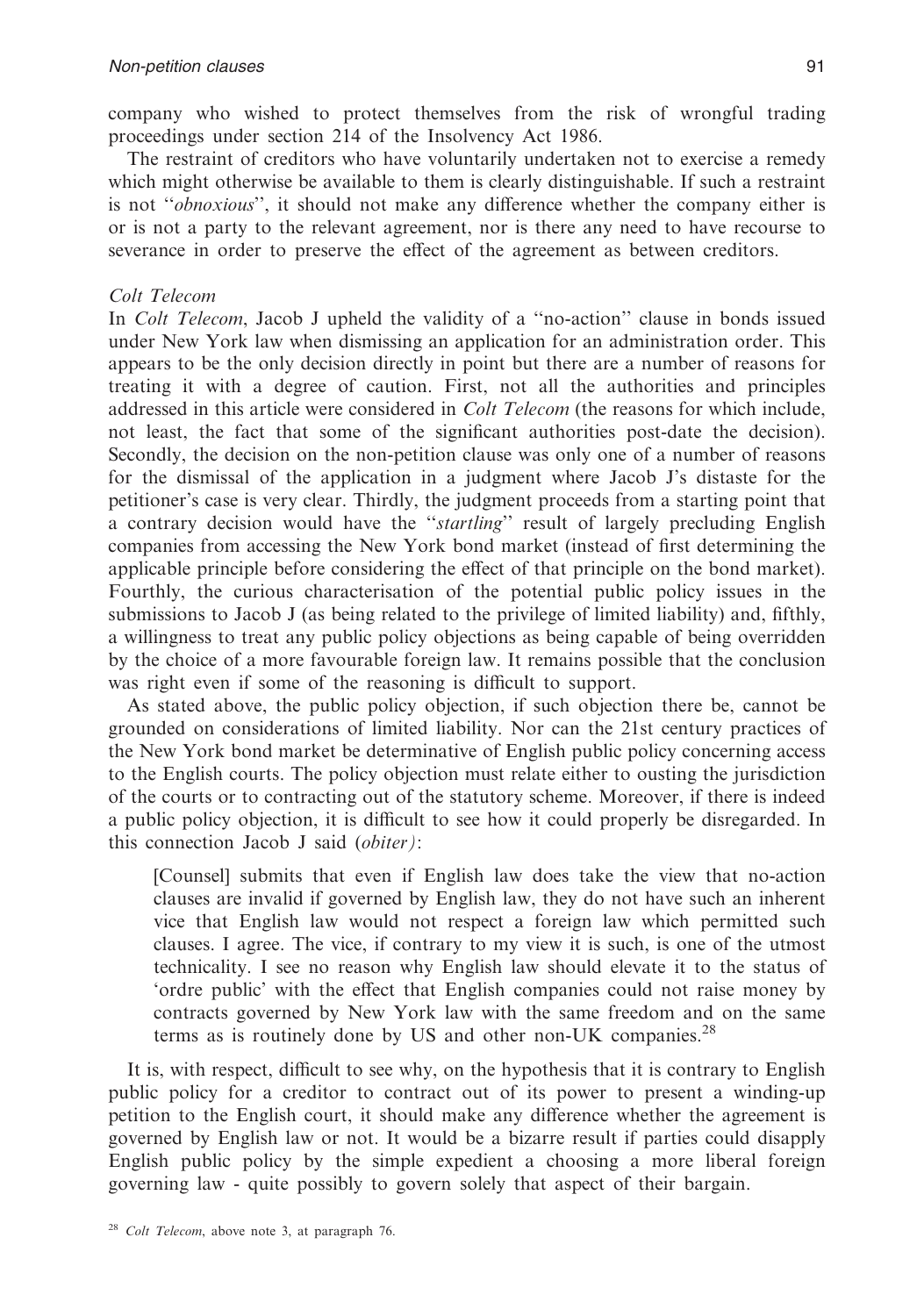On whether there is any such English public policy objection, Jacob J observed:

As to [counsel for the applicants'] point about there being an overriding public policy striking down any contractual obstacle to presentation of an administration petition (or indeed winding-up petition) there are several answers. First, if right there would be no exception of any sort, personal or otherwise. The Companies Court would not be accepting on a regular basis (as it does) undertakings not to present a petition. . .

*Re A Company (No. 00928 of 1991)*<sup>29</sup> affords an example of just such a disposal. The case involved a second petition based on the same petition debt where the first petition had been dismissed by consent. It was submitted that there was an estoppel against the petitioner but Harman J preferred to regard it as a contractual term by implication. Harman J ordered that the petition be removed from the file and put an end to the proceedings. Whist it is not necessarily impossible to draw a distinction between restraints on petitioning arising in such circumstances and the generality of nonpetition clauses (which are usually agreed well in advance of any issue having arisen), there is force in Jacob J's observation in that the authorities do not identify any grounds on which such a distinction might be drawn.

Jacob J distinguished *Peveril Gold Mines* on the ground that it was not concerned with public policy. However, that case was decided on the basis that it was not possible to preclude a contributory's petition by a provision in the company's articles of association which, since that is about contracting out of the Companies Acts, is a public policy objection. The more cogent reason for not applying *Peveril Gold Mines* was that submitted by counsel in *Colt Telecom,* namely that the case does not deal with external contracts with third parties. In other words, it is an example of the *Russell v Northern Bank* and *Welton v Saffery* line of authority.

Jacob J's third point was that the statutory provision enabling a creditor to present a petition was permissive. This is the most compelling point. No creditor is ever under an obligation to exercise any available remedy, let alone bring about the commencement of insolvency proceedings. The crucial feature of non-petition clauses is that they restrain individual creditor action; they do not even purport to deprive the court of its jurisdiction. This distinguishes non-petition clauses from the ouster of jurisdiction which was held to have occurred in *Aribisala.* If it is the case that, in general, a person who has the right to the performance of a statutory duty can waive the performance of that duty if it is for private benefit, then it should follow that it is equally permissible for a person who has a mere power to have recourse to a statutory remedy to waive the exercise of that power.<sup>30</sup>

It has to be acknowledged that there is no express statutory power to contract out such as features for example in the rules relating to limited liability partnerships.<sup>31</sup> However, there are two points to be made in that respect. First, the relevant provision relates to members' rights to present unfair prejudice applications and is more properly regarded as a derogation from the *Russell v Northern Bank* and *Welton v Saffery* line of authority. Secondly, the Court of Appeal in *Fulham Football Club* refused to draw any inferences from that provision in the law on limited liability partnerships as regards other questions on contracting out.

<sup>29</sup> *Re A Company (No. 00928 of 1991), ex parte City Electrical Factors Ltd* [1991] BCLC 514.

<sup>30</sup> *Ibid* n8 and n15.

<sup>31</sup> Section 994(3), Companies Act 2006, as modified by regulation 48, Limited Liability Partnerships (Application of Companies Act 2006) Regulations 2009 (SI 2009/1804).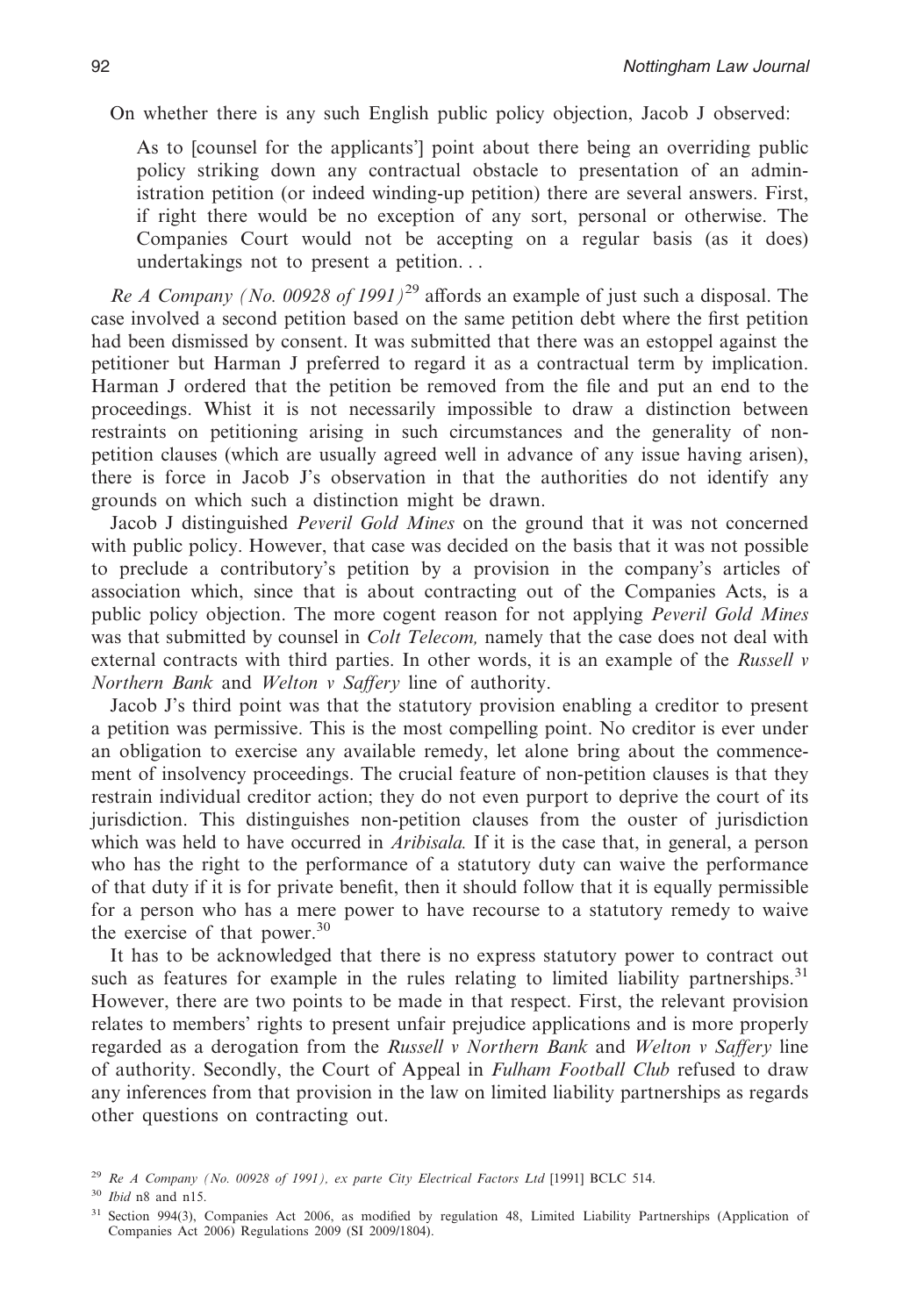## **CONCLUSIONS**

The conclusion reached in *Colt Telecom*, that non-petition clauses are valid, was correct even if some of the reasoning is problematic. The subsequent decision in *Exeter City*, which would have supported the opposite conclusion, can now be disregarded because in *Fulham Football Club* the Court of Appeal held *Exeter City* to have been wrongly decided. Although the reasoning of the Court of Appeal in *Fulham Football Club* involved drawing clear distinctions between unfair prejudice and insolvency proceedings (for the purpose of upholding agreements between members preventing the commencement of the former), it does not follow that non-petition clauses resulting from private agreements are objectionable.<sup>32</sup> Such agreements do not oust the jurisdiction of the courts to open insolvency proceedings<sup>33</sup> or purport to delegate decisions about the opening of proceedings to arbitration or any other alternative forum. Voluntary restraint does not involve contracting out of the statutory scheme. There is therefore no public policy objection to such clauses. *Peveril Gold Mines* is distinguishable on the ground that it is part of the *Russell v Northern Bank* and *Welton v Saffery* line of authority dealing with the internal regulation of companies by their constitutional documents and non-petition clauses do not involve the company contracting out of its statutory powers.<sup>34</sup>

<sup>32</sup> Both *Exeter City* and *Fulham Football Club* were decided without reference to *Colt Telecom*.

<sup>&</sup>lt;sup>33</sup> Not least because of the jurisdiction of the court to act of its own volition: *Lancefield* v *Lancefield* [2002] BPIR 1108.

<sup>&</sup>lt;sup>34</sup> An agreement which purported to bind the company not to exercise a power to present its own petition would raise different considerations because such an agreement would clearly seek to interfere with the company's own statutory powers.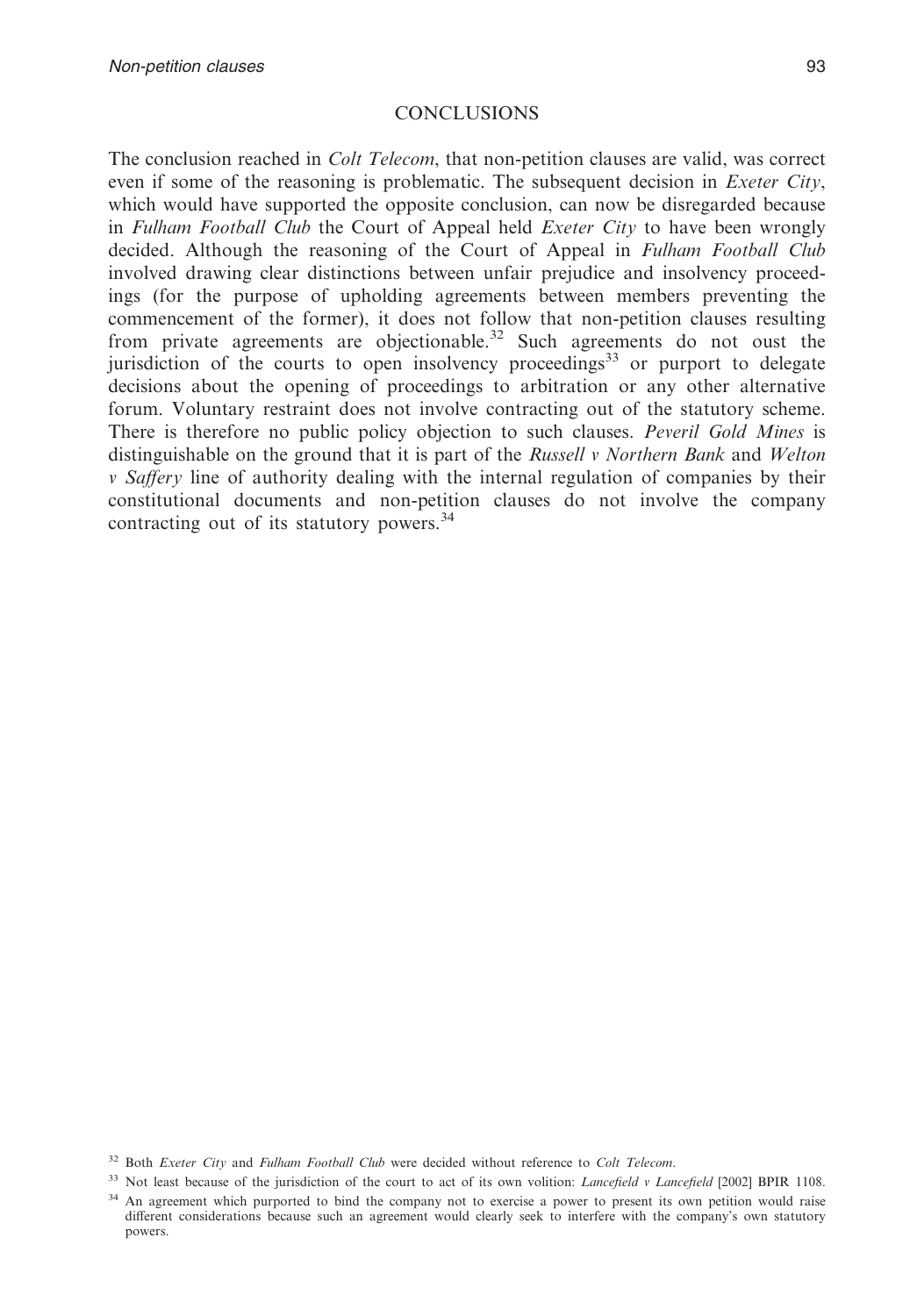# **PROTECTING BANK DEPOSITORS AFTER CYPRUS**

*ANDREW CAMPBELL\* and PAULA MOFFATT\*\**

#### INTRODUCTION

During the recent financial crisis in the Republic of Cyprus,<sup>1</sup> in March 2013,<sup>2</sup> the government proposed taking a percentage of all bank deposits. Despite the fact that the proposal was not pursued, it raised a number of questions about the current nature of depositor protection. The particular question that was asked after the Cypriot proposal was: what is the point of a deposit guarantee system if a government can simply decide to remove funds from guaranteed deposit accounts because the country is in a state of financial crisis? But in the wider context of depositor protection and the movement from ''bail-out'' to ''bail-in'' for failing banks, this question should be re-framed to ask whether depositor protection should apply only where an institution is declared to be insolvent and unable to repay its depositors or whether it should apply in a wider set of circumstances.

It has long been an article of faith amongst deposit insurance experts that deposit insurance schemes<sup>3</sup> play a crucial role in ensuring the stability of the financial system and in protecting depositors.4 The rationale behind deposit insurance schemes is that they work because a limit is set determining the extent to which depositors' funds will be protected and depositors' funds are then protected up to that limit. Depositors then have the certainty that, in times of financial turbulence, their funds are protected against bank failure up to this limit, so giving them confidence in the financial system as a whole. The Cypriot government did not appear to have considered the possibility that their proposal might have implications for the Cypriot depositor protection scheme and so it is unsurprising that questions were immediately asked. Fortunately, the proposal was quickly withdrawn in relation to deposits which came within the level of protection provided in all Member States of the European Union<sup>5</sup> under the EU Deposit Guarantee Schemes Directives.<sup>6</sup>

In the discussion that follows, it is important to be clear that the authors are concerned only with the protection of depositors' funds up to the insured limit. It is

<sup>\*</sup> Professor of International Banking & Finance Law, Solicitor of the Supreme Court and Chartered Banker School of Law University of Leeds.

<sup>\*\*</sup> Paula Moffatt, Principal Lecturer, Nottingham Law School, Nottingham Trent University.

<sup>&</sup>lt;sup>1</sup> The authors would like to thank Gillian Garcia for her invaluable comments in helping to shape this article.

This is the Republic of Cyprus which has been a Member State of the European Union since 1/5/04 and is hereafter referred to as Cyprus / Cypriot. It is not to be confused with the Turkish Republic of Northern Cyprus.

<sup>2</sup> It is not entirely clear whose idea this was. The government in Cyprus was in negotiations with the so-called ''Troika'', the International Monetary Fund, the European Commission and the European Central Bank. According to the Eurogroup Statement on Cyprus of 16 March 2013, the Eurogroup welcomed ''the Cypriot authorities' commitment to take further measures mobilising internal resources . . . [including]. . . the introduction of an upfront one-off stability levy applicable to resident and non-resident depositors.'' (See http://eurozone.europa.eu/newsroom/news/2013/03/ eg-statement-cyprus-16-03-13). The plan presented to the Cypriot parliament exempted savers with less than  $\in$ 20,000 in their accounts, but savers with deposits up to  $\epsilon$ 100,000 were to be charged 6.75% and savers with sums above this amount, 9.9%. The plan was ultimately rejected by the Cypriot parliament see http://www.bbc.co.uk/news/world-europe-21842966 (accessed 25 July 2013).

<sup>&</sup>lt;sup>3</sup> This is the term most commonly used internationally but other terms are sometimes used. In EU law the term used is deposit guarantee.

<sup>4</sup> Discussed below and recently reiterated in the Financial Stability Board's *Thematic Review on Deposit Insurance Systems – Peer Review Report* 8 February 2012 at p8, available at http://www.financialstabilityboard.org/publications/r\_120208.pdf.

<sup>5</sup> Hereafter EU. See the Eurogroup Statement on Cyprus of 25 March 2013 http://eurozone.europa.eu/newsroom/news/2013 /03/eg-statement-cyprus-25–03–13.

<sup>6</sup> Directive 94/19/EC L 135 (hereafter the ''1994 DGSD'') as amended by Directive 2009/14/EC L 68/3 (hereafter the ''2009 DGSD'').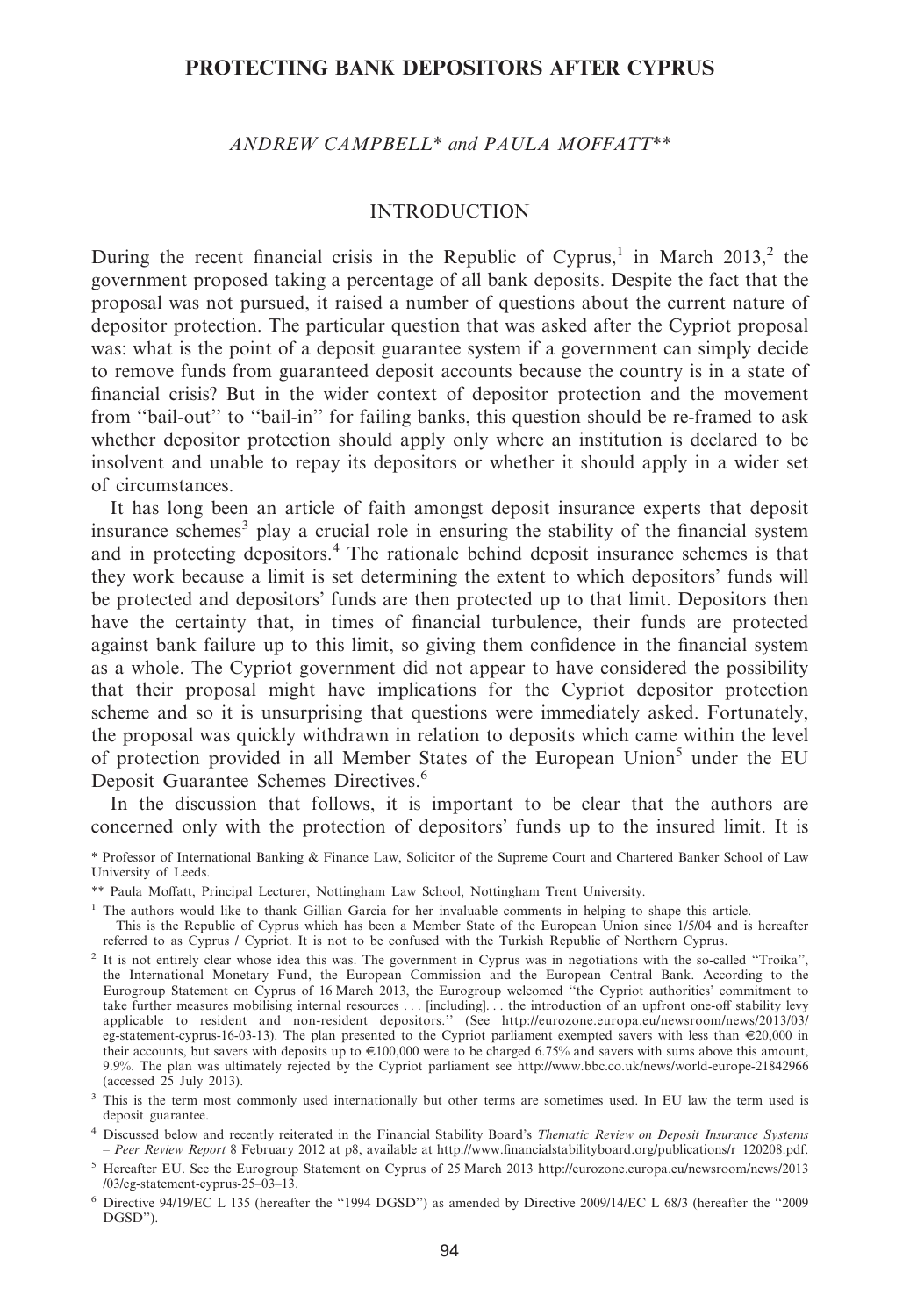accepted that, once the insured limit is reached, any surplus funds held in depositors' accounts will be available to the liquidator, receiver or other manager of an insolvent bank. These surplus funds may then be legitimately applied to meet the bank's debts in the event that other capital adequacy measures, such as bail-ins, provide insufficient funds to do so.

The potential damage which the Cypriot proposal could have caused to financial stability throughout the EU had not been adequately considered before it was made public. The proposal was ill-thought through from the start, since it would have had the effect of imposing a ''tax'' of 6.75% even on deposits guaranteed under the DGSD. Since the financial crisis began in or around September 2007, its impact on public trust and confidence in banks and bankers has become a matter of real concern. Trust in bankers has been severely eroded and the Cypriot government's proposal is unlikely to have done anything to improve matters. As Ian Henderson remarked ''when trust in the banking sector is at an all-time low according to the Edelman Trust Barometer, and people all around the Eurozone periphery are watching nervously to see what happens to Cyprus because it may be their bank going under next, who but the wilfully blind would do the thing guaranteed to collapse any remaining trust in their banks?"<sup>7</sup>

As has been identified at the beginning of this article, it is significant that the levy on deposits was to be charged even though no Cypriot bank had actually failed. This begs the question as to what it is that we are trying to protect through deposit insurance schemes? One of the most important reasons for the introduction of the DGSD was to ensure that all bank depositors, up to a particular limit, would know that their deposits were totally safe. Guaranteed, in fact, by EU law. But what does the term guarantee actually mean in this context? Is it a guarantee only against bank insolvency or is it a guarantee that depositors' funds will be protected in a wider financial crisis including a situation where their bank does not actually fail? Does the retraction of the Cyprus levy mean that depositors now have confirmation that deposits will be guaranteed up to the DGSD protected limit, in all situations? Or is the imposition of a levy still a possibility in a future case? If so, what checks would there be to prevent the government of a Member State from deciding to take a much higher percentage than the 6.75% identified by the Cypriot Ministry of Finance?

This article seeks to explore the nature and extent of the protection offered to depositors in the EU context. What are the circumstances in which a deposit will be insured or guaranteed within the EU? In a wider context, the terms ''deposit guarantee'' and ''deposit insurance'' tend to be used synonymously, but is there a distinction between them? The paper will also consider the question as to what will happen when a government-backed depositor protection scheme is not, itself, ''good for the money'' (as was the case in Cyprus) where a country is on the brink of bankruptcy. It seems clear that the Cypriot proposal damaged confidence in deposit guarantee systems within Europe (and quite possibly beyond it) and this situation needs to be repaired. There may be lessons to be learned from the authorities in New Zealand where the deposit guarantee scheme has, somewhat controversially, been abolished. This paper neither pretends to have definitive answers to the issues it raises nor does it seek to make any recommendations: rather, its purpose is to raise awareness of these matters for international consideration by policy makers.

<sup>7</sup> ''From Cuba to Cyprus'' in *Chartered Banker*, June/July 2013, p. 50 (The Edelman Trust Barometer measures trust in institutions, industries and leaders).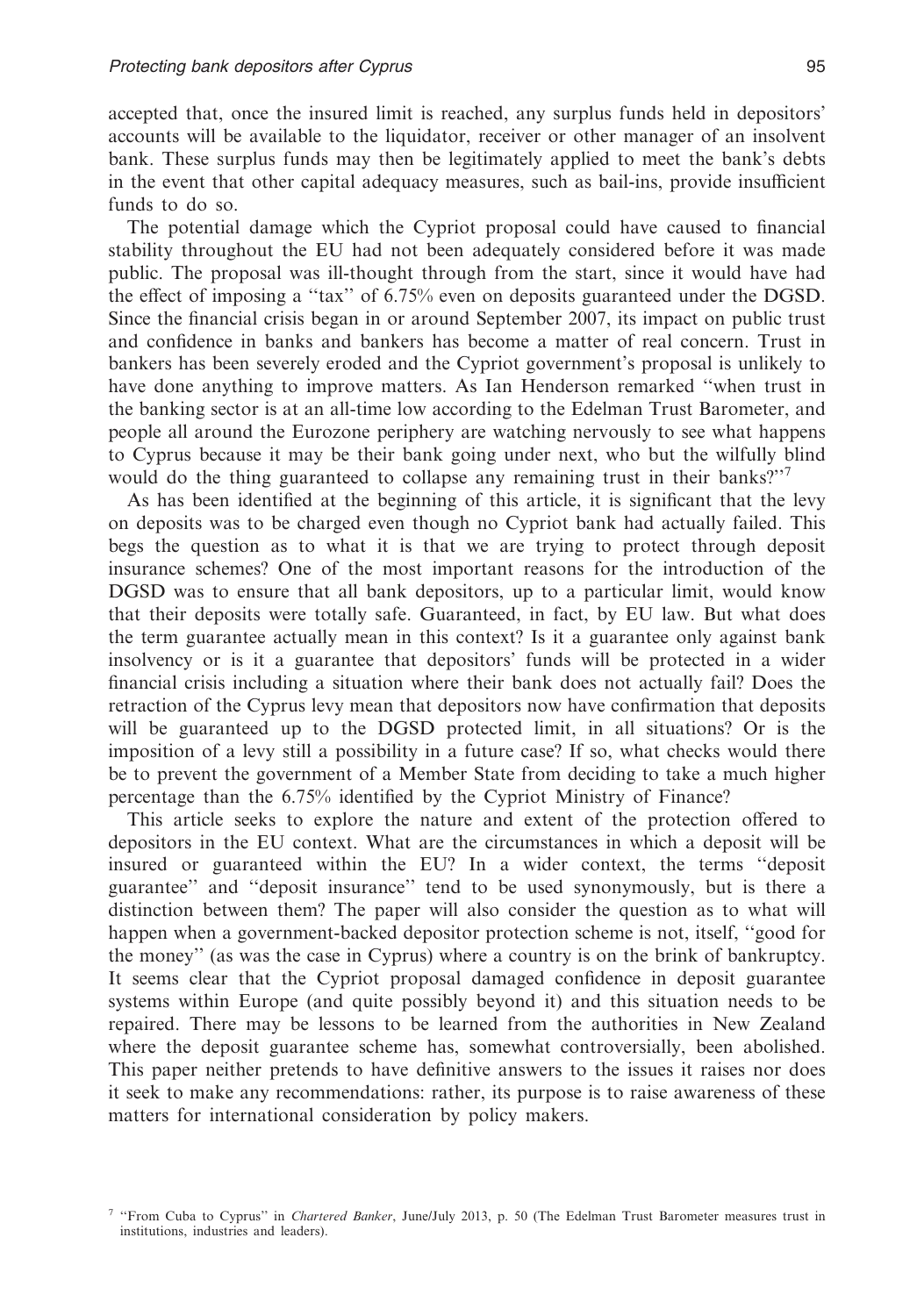## A SHORT HISTORY OF DEPOSITOR PROTECTION

In order to understand why depositor protection has a role in financial stability, it is worth considering its development during the late nineteenth and early twentieth centuries in the US and its more recent history beyond the US.

## *The Development of Depositor Protection in the US*

According to the ''*History of the FDIC''*, <sup>8</sup> the protection of bank depositors became a matter of the business of the nation on the 9th of March 1933. Between the October 1929 Wall Street crash and the cessation of banking operations across the US on the 3rd of March 1933, over 9,000 banks in the US had failed and the Great Depression was well under way. But it was the failure of 4,000 banks in the first three months of 1933 that prompted President Roosevelt to declare a bank holiday that March. The closures had caused ''panic. . . The financial system was on the verge of collapse and both the manufacturing and agricultural sectors were operating at a fraction of capacity''.<sup>9</sup> Clearly, the government had to do something to restore public confidence and it went for deposit insurance. Why? What was it seeking to achieve?

The concept of a federal system of deposit protection was not new within the US in 1933. A number of states had introduced deposit insurance systems to prevent bank runs with varying degrees of success from as early as 1829.<sup>10</sup> Although the state run systems generally proved to be unworkable, the role deposit insurance could play in maintaining stability in the sector, was recognised and from 1866 onwards a number of requests were made to Congress to adopt a federal system. What seems to have been different in 1933 was the sheer scale of the banking failure and the devastating impact it had on the day-to-day lives of US citizens: it seems that it was public opinion that led to the Banking Act of  $1933<sup>11</sup>$  which established the FDIC and the federal system for the protection of deposits.<sup>12</sup>

Thus the 1933 Act was passed despite significant opposition which came not only from members of the Senate Banking Committee and those in the banking industry but even, at the early stages of the process, the President himself. The arguments ranged against depositor protection then are familiar today: deposit insurance would be expensive and would, effectively, protect banks that were badly managed. This latter argument is the argument against ''moral hazard''. It has two aspects. First, why should a bank look after depositors' money carefully if it knows that it will be bailed out however high risk its activities? Second, why should depositors take care about where to deposit their money if they know it is protected by a deposit insurance scheme? Those who argued that the increase in moral hazard should prevent the introduction of deposit insurance  $lost.^{13}$ 

<sup>8</sup> FK Pesek, *The First Fifty Years – A History of the FDIC 1933–1983* (Federal Deposit Insurance Corporation, Washington DC, 1984) iii.

<sup>9</sup> *Ibid* 3.

<sup>10</sup> *Ibid* Chapter 2.

<sup>11</sup> Hereafter the 1933 Act.

<sup>&</sup>lt;sup>12</sup> *Ibid* n8 iii, Chapters 1 and 3 Senator Glass is quoted on p41 as saying that the "voters wanted the guarantee [deposit insurance]'' (Presumably, on the basis of the principle adopted by Bill Clinton in his 1992 election strategy ''it's the economy, stupid'' - if people cannot run their businesses with any hope of success or are starving in the streets as was the case in the US at this time, they will feel less inclined to vote for you.).

<sup>13</sup> This article does not focus on the moral hazard issue and readers are referred to , Campbell, A. and Cartwright, P. *Banks in crisis: the Legal Response* (Ashgate, Aldershot, 2002) Chapter 7 and Garcia, G.G.H. *Deposit Insurance – Actual and Good Practice* IMF Occasional Paper No. 197 (International Monetary Fund, Washington, D.C.,2000) p. 10 on this topic. Arguably, however, a well designed depositor protection scheme coupled with an effective system of supervision and regulation can effectively limit moral hazard.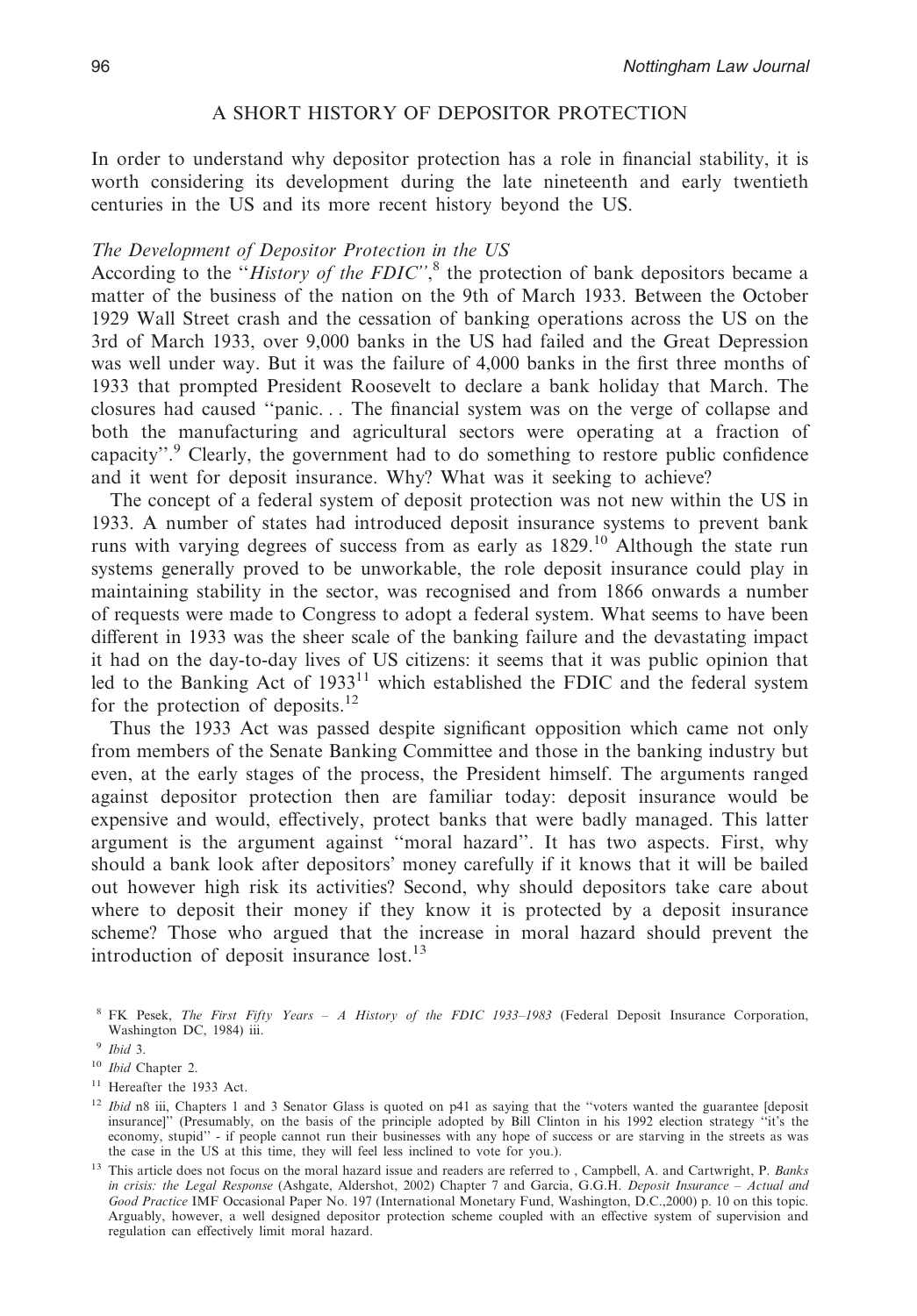The US deposit insurance system was set up as a system whereby banks paid for their potential failure in advance. In 1933, a temporary fund was set up funded by the US Treasury and twelve Federal Reserve Banks. Insured deposit taking banks were then assessed and required to pay half their assessment to the FDIC with the rest due if the FDIC called upon it. Individual depositors were immediately protected for deposits of up to \$2,500. Within two years, a permanent plan was put into operation and the protected amount increased to  $$5,000$ .<sup>14</sup> Things improved quickly. During 1934, deposits in US banks increased by 22%. In the same year, the rate of bank failure declined significantly, with ''only'' nine insured banks and 52 uninsured banks suspending operations.<sup>15</sup> The message that banks were safe had been given to, and received by, the public: insured banks were required to display the fact that they were insured and it seems likely (from the strength of public feeling at the time) that the public was well aware that the US Treasury was ultimately behind the scheme. So the deposit insurance system worked because it gave depositors the confidence that if they put their money into an insured bank they would not lose it. This, in turn, gave them confidence in the wider financial system: there were gradually fewer and fewer bank runs as confidence rose. There is some evidence to suggest that the economic climate improved in 1934, but it seems clear that at least a significant share of the credit for the reduction in bank failure during this period should go to the introduction of the deposit insurance scheme.<sup>16</sup>

The FDIC was set up in recognition that ''measures of a *national* scope''17 had become necessary to alleviate the problems caused by bank failures: only with the funding power of the Federal Reserve Banks behind it could the FDIC insurance system provide sufficient confidence to the public. The US state system of deposit insurance during the nineteenth century could be likened to the current situation in the EU, where individual Member States have their own depositor protection systems in place.

It is worth noting here that the US system was then, and still is, described as a system of deposit ''insurance''. This is different from the current language of the DGSD, which talks about deposit ''guarantee'' schemes.18 The terms ''guarantee'' and ''insurance'' tend to be used synonymously in the context of depositor protection, yet little thought appears to have been given as to whether there is a legal distinction between these terms.

#### *Depositor Protection Beyond the US*

The second half of the twentieth century saw a growing, international trend to introduce schemes to protect bank depositors and many countries beyond the US started to introduce their own schemes. Some examples are Canada in 1967, Nigeria in 1988, Brazil in 1995, Australia in 2008, France in 1999, Russia in 2004 and Malaysia in 2005. In fact, by 1995 forty seven countries had formal deposit protection schemes.<sup>19</sup> Within Europe, some individual states had already introduced their own schemes before there was an EU response. In the UK, the Banking Act 1979 introduced the first scheme which came into effect in 1982. The 1994 DGSD introduced mandatory deposit guarantee schemes for all Member States of the EU and required a minimum level of

- <sup>16</sup> *Ibid* n8 Chapter 2.
- <sup>17</sup> *Ibid* n8 Chapter 1 p3.

<sup>14</sup> *Ibid* n8 Chapter 3.

<sup>15</sup> *Ibid* n8 49.

<sup>18</sup> Directives 94/19/ EC L 135 and 2009/14/EC L 68/3.

<sup>19</sup> www.iadi.org.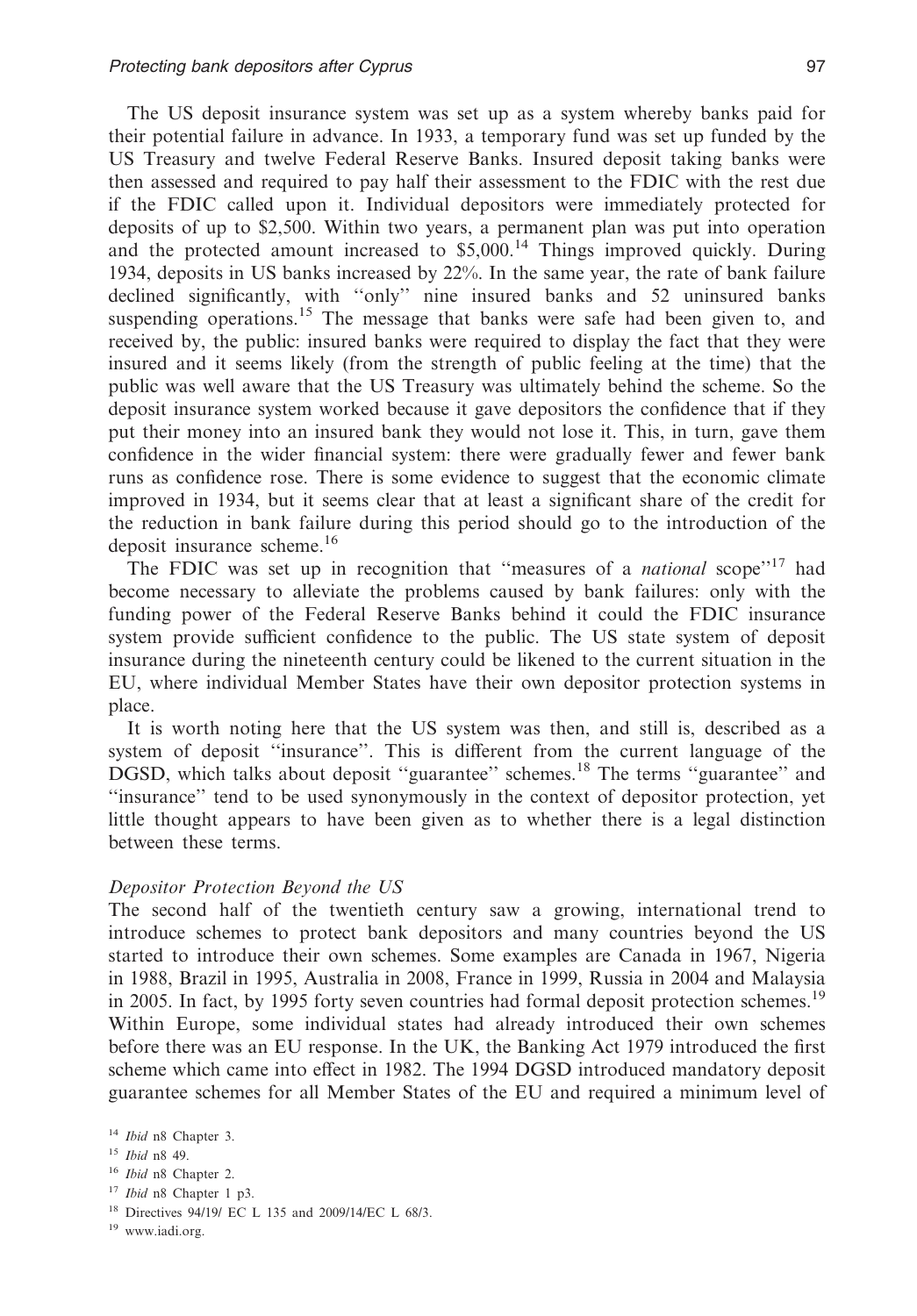cover throughout the EU. By the time this came into force in 1995, virtually all Member States already had their own schemes in place.<sup>20</sup>

The design and scope of the schemes varied considerably, even within the Member States of the EU, in regard to such matters as level of cover, types of funding, method of compensation payments and the use of co-insurance.<sup>21</sup> The actual scope and role of the deposit insurance agency also varied greatly from country to country. These ranged from the very broad, such as the FDIC which has both regulatory and receivership responsibilities as well as responsibility for managing the deposit insurance fund, to very narrow so-called ''paybox'' schemes which are restricted to collecting contributions to the fund and to making compensation payments where required.

#### *Depositor Insurance Today*

The importance of deposit insurance in contributing to public confidence in the financial system was acknowledged by the Basel Committee on Banking Supervision's<sup>22</sup> Core Principles for Effective Banking Supervision in 2006, although it did not draft any guidance at that time. In 2008, however, the BCBS sought the assistance of the International Association of Deposit Insurers<sup>23</sup> in developing and publishing a set of Core Principles for Effective Deposit Insurance Systems.<sup>24</sup> This was an important development which has assisted many countries in assessing the effectiveness or otherwise of existing schemes and which has also given guidance for reform post-crisis. The fact that the Core Principles have been drafted in conjunction with the BCBS gives them an international legitimacy which serves to assist countries which are considering introducing schemes for the first time. In addition to IADI, Europe has its own organisation, the European Forum of Deposit Insurers,<sup>25</sup> which was established in 2002 with the support of the European Commission.

It is worth observing that the Core Principles are not prescriptive and reflect the fact that policy makers have various choices available to them as to how they protect depositors. Having said that, the Executive Summary notes that although such choices exist, the introduction of a system of explicit deposit insurance has become the preferred choice when compared to other options, such as reliance on implicit protection.<sup>26</sup>

All the major economies now have deposit insurance systems in place, except for China which is in the process of developing a system.<sup>27</sup> The international trend in recent years has clearly been in favour of the use of formal, explicit schemes to protect depositors as recommended by IADI. That is what makes the decision by New Zealand to abolish its deposit insurance scheme all the more interesting.

<sup>20</sup> For further information on this see A Campbell, & P Cartwright, *Banks in Crisis – the Legal Response* (Ashgate, Aldershot, 2002) pp.179 – 181.

<sup>21</sup> Co-insurance is where the depositor has to take a share of the loss. Its use in the UK, and subsequent removal is discussed below.

<sup>22</sup> Hereafter BCBS.

<sup>23</sup> Hereafter IADI. The role of IADI is discussed below.

<sup>24</sup> Basel Committee on Banking Supervision & the International Association of Deposit Insurers *The Core Principles for Effective Deposit Insurance Systems* (Bank for International Settlements, Basel, 2009). Hereafter the Core Principles – these are discussed later in this article.

<sup>25</sup> Hereafter EFDI. For details of what EFDI dose see www.efdi.net.

<sup>26</sup> Executive Summary para 3.

<sup>&</sup>lt;sup>27</sup> According the IADI website, as at 30 June 2013, 112 jurisdictions have set up an explicit deposit insurance scheme, China is listed as one of 41 jurisdictions which are studying or considering the implementation of an explicit system: it has not yet got as far as constructing one (see: http://www.iadi.org/di.aspx?id=68 accessed 25 July 2013).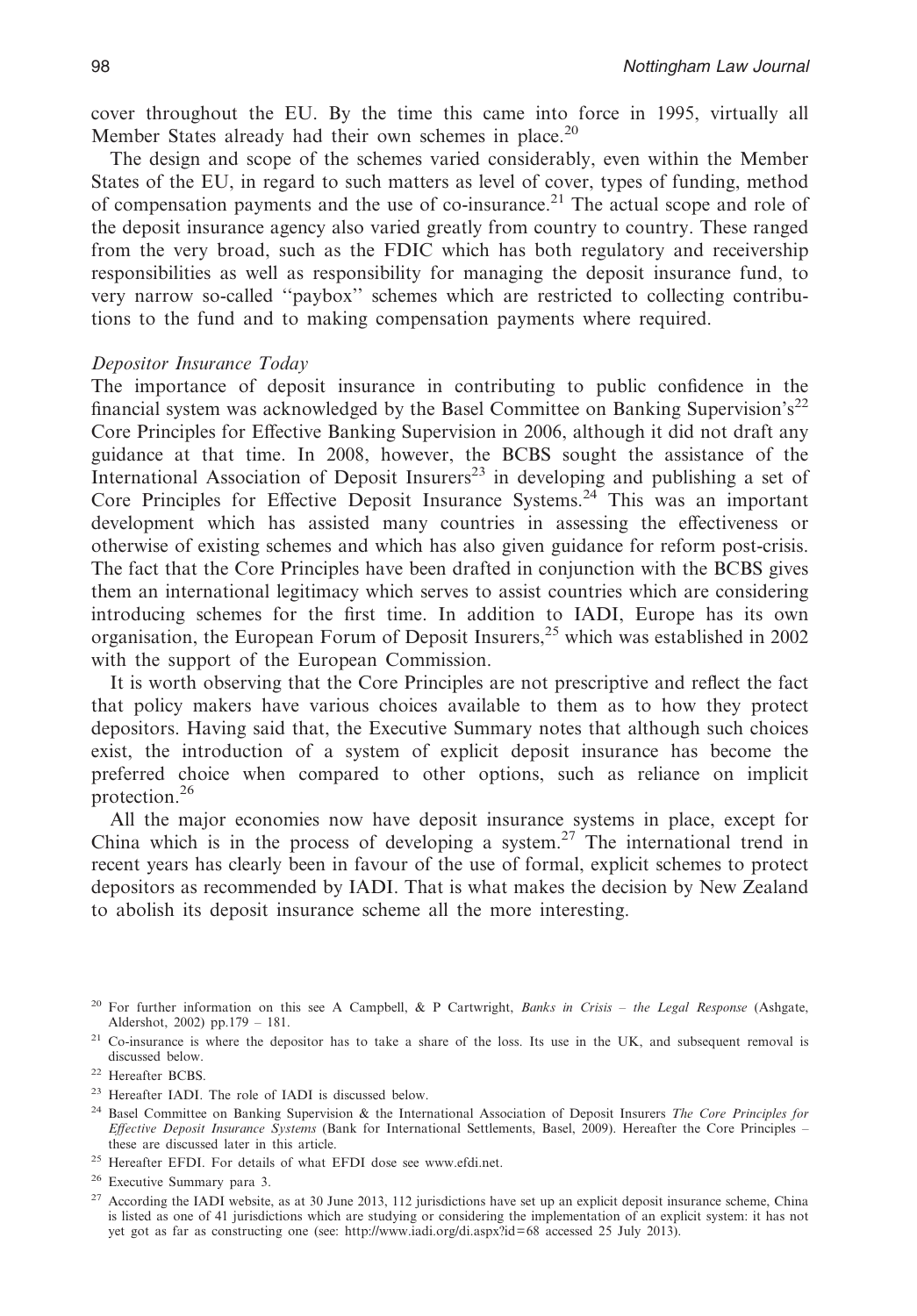# WHAT ARE THE CIRCUMSTANCES IN WHICH A DEPOSIT WILL BE INSURED OR GUARANTEED?

Having considered why depositor protection is considered to be important for the purposes of financial stability, it becomes necessary to consider the circumstances in which a deposit will be insured or guaranteed. Is a depositor protection scheme meant only to protect depositors in a bank which has failed or is it a guarantee against all eventualities? This brings us back to the Cyprus issue and the EU position under the DGSD.

The purpose of the 1994 DGSD was to ensure that Member States had deposit guarantee schemes in place and it was recognised that different Member States would achieve this in different ways. The Preamble recognises the need for harmonisation of the amount of depositor protection across the EU to prevent unfair competition and also reflects the fact that depositor protection is an important part of the prudential framework. <sup>28</sup> Although the 1994 DGSD does not define the term ''guarantee'', it states that it can be invoked "in the event of deposits becoming unavailable".<sup>29</sup> Deposits are ''unavailable'' .when they are ''due and payable but [have] not been paid by a credit institution under the legal and contractual conditions applicable thereto'' in two situations. Either ''the relevant competent authorities have determined that . . . the credit institution concerned appears to be unable . . . for reasons which are directly related to its financial circumstances, to repay the deposit and to have no current prospect of being able to do so<sup>330</sup> or "a judicial authority has made a ruling for reasons which are directly related to the credit institution's financial circumstances which has the effect of suspending depositors' ability to make claims against it".<sup>31</sup>

From this, the most obvious circumstances in which deposits would be ''unavailable'' will be those where a bank becomes insolvent and does not have the money to pay its depositors. But could deposits also become ''unavailable'' during the process of a wider, national debt restructuring? Would ''unavailable'' include the removal of a portion of a protected deposit by a government, for example, through the imposition of a levy such as the Cypriot authorities suggested? Arguably, it would not. Although a protected portion of the deposit would be ''unavailable'' to the depositor, it would not necessarily follow that the competent authorities would have determined that the bank in question was unable to repay the deposit – indeed, it might be in the interests of the competent authorities *not* to make such a determination if they thought that they could take a levy and not have to subsidise the guarantee.<sup>32</sup> It may also be the case that, by deducting such a levy, the competent authorities would have greater confidence that the bank could, in fact, repay depositors.

But if deposits are not fully protected against all possible eventualities how can depositors have trust in the system? In the Cyprus case the authorities quickly withdrew the proposal to ''tax'' guaranteed bank deposits, but what if they had not?

In the wider, international context, it is also worth considering whether there is a distinction between deposit insurance scheme (''insurance'' being the term used by IADI) and a deposit guarantee scheme (''guarantee'' being the term used in the

<sup>&</sup>lt;sup>28</sup> The Preamble states that "it is indispensable to ensure a harmonised minimum level of deposit protection" and that ''deposit protection is as essential to the prudential rules for the completion of a single banking market''.

<sup>29</sup> Article 7(1).

<sup>30</sup> Article 1(3)(i).

 $31$  Article 1(3)(ii).

<sup>&</sup>lt;sup>32</sup> The 2009 DGSD does not change this position as its purpose was to increase and harmonise the coverage level and reduce payout delays. Article 1(3)(i) of the 1994 DGSD was amended to reduce the time for making the determination from 21 to working five days.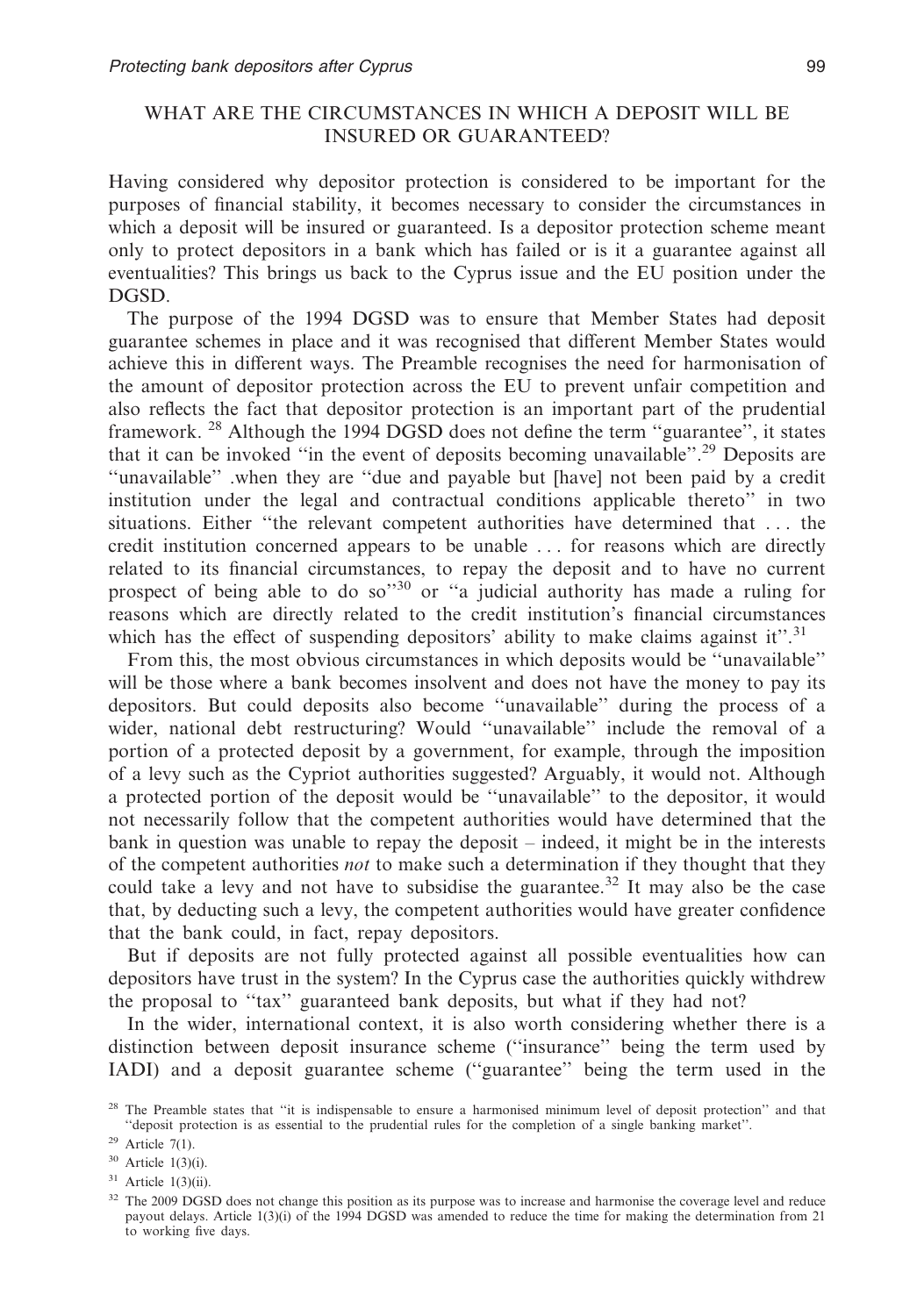DSGD). It is beyond the scope of this article to consider anything other than the English law understanding<sup>33</sup> of the terms "guarantee" and "insurance" in this context, but the identification of the English law distinction serves to provide a useful example of how terms which may seem to have a similar commercial effect can result in different legal effects.

As a matter of English law, guarantees and insurance contracts fall within the category of contracts of suretyship;<sup>34</sup> a guarantee is an undertaking to make good another's default and is, therefore, a secondary obligation. Essentially, with a guarantee the guarantor<sup>35</sup> is only called upon to deliver on the guarantee when there is a default by the person whose obligation has been guaranteed. In contrast, an insurance contract provides an indemnity against loss and, because it is not dependent upon another party's default, it is a primary obligation of the insurer. This means that the insurer is required to pay up under the contract of insurance if loss is suffered, regardless of whether there has been a default or not.<sup>36</sup> Does this mean then, that without a bank default a ''guaranteed'' deposit is not protected, whereas, if the deposit were subject to a deposit ''insurance'' scheme it would be? In the latter case, the protection would come from the insurer's primary obligation to pay the depositor and so it would not depend upon the bank defaulting first. In other words, if it were possible to impose a levy without triggering a default, the guarantor would not have to pay, whereas the insurer would.

Internationally, there is a shift towards a consensus that failing banks should be "bailed in" and remain operational through an Open Bank Resolution process<sup>37</sup> rather than closed and ''bailed out'' by governments (and therefore the taxpayer). Broadly, this means that regulators and/or central banks will actively intervene to prevent a bank from defaulting by pumping in certain shareholder funds (and possibly a level of subordinated debt) to protect the general, unsecured depositor. If a bank never defaults, it may well be the case that a DGSD guarantee cannot be called.

As this article has sought to demonstrate, the general, international understanding of the role of deposit insurance and deposit guarantee schemes in the context of the financial safety net has been rooted in a belief that such schemes promote financial stability and protect those most likely to be disadvantaged by bank failure – ordinary people, doing ordinary jobs who put money into banks to keep it safe. Trust and confidence in the system can only be maintained where there is a degree of certainty that the money of ordinary depositors is secure. It may be a matter of semantics that some schemes are described as insurance schemes and others as guarantee schemes, but the fact remains that it is not clear how they would operate if a government levy were to be imposed and it seems at least arguable, that the DGSD would not protect depositors in every case. Consequently, there is an urgent need for clarification as it seems that a DGSD guarantee may not, in fact, be a guarantee when you (as a depositor) want or need it to be.

<sup>&</sup>lt;sup>33</sup> Other EU Member States will doubtless have their own jurisprudence in this area and the authors are not qualified to comment upon it. The English law position is only presented to illustrate the possibility that there may be a distinction between the legal effect of these terms and to ask the question: does this matter for the purposes of determining the scope of depositor protection?

<sup>34</sup> C Bamford, *Principles of International Financial Law* (2011) OUP p240.

<sup>&</sup>lt;sup>35</sup> The guarantor is the person giving the guarantee.

<sup>36</sup> See the discussion on analogous transactions in R Goode, *Commercial Law* 3rd Ed (2004) Penguin Books p800.

<sup>&</sup>lt;sup>37</sup> Hereafter OBR.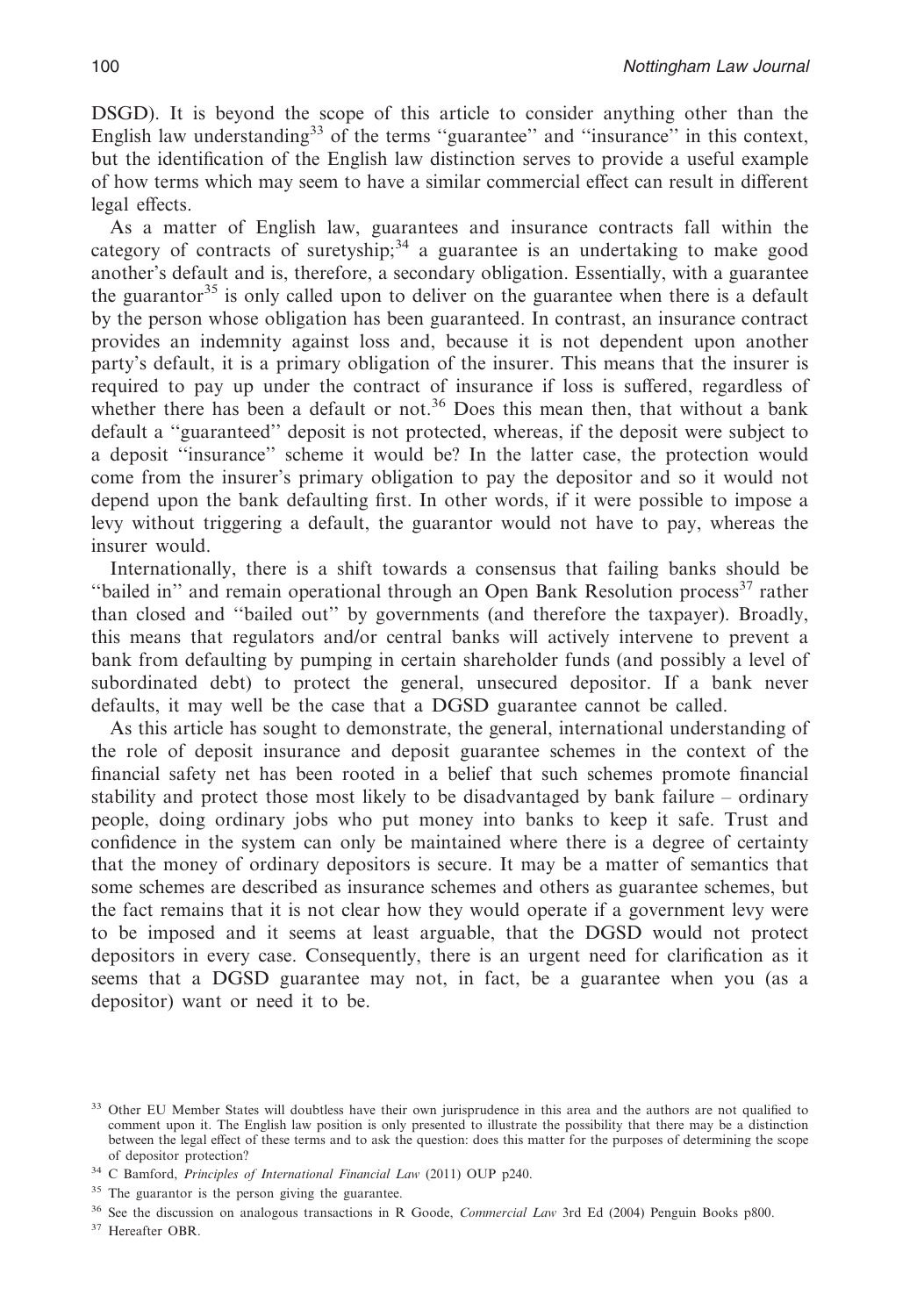# IS THE IMPORTANCE OF DEPOSIT PROTECTION A TRUTH UNIVERSALLY ACKNOWLEDGED?

The importance of depositor protection in promoting financial stability was described above as an article of faith. Its importance in restoring stability in the years after the Wall Street Crash has been explained in this article and its importance as a mechanism within the financial safety net was recently reiterated by the Financial Stability Board in its 2012 Thematic Review on Deposit Insurance Systems.<sup>38</sup> Yet not all countries have decided that protecting depositors through a deposit insurance scheme is the most appropriate course of action. One country which has decided to move in the other direction and remove its existing deposit protection scheme is New Zealand.<sup>39</sup>

The New Zealand government decided not to renew its deposit guarantee scheme when it expired at the end of 2011. The reasons given were that it was hard to price and that it blunted any incentives both for depositors and bankers to manage risks (the moral hazard argument) $40$ . It is intended to be replaced with an OBR regime and, in June 2013, the Reserve Bank of New Zealand<sup>41</sup> issued a document setting out the OBR policy and the pre-positioning requirements for banks (the ''Policy'').<sup>42</sup> The Reserve Bank is New Zealand's central bank and the prudential regulator for New Zealand's banks.

The OBR is described as a tool for responding to bank failure and all New Zealand incorporated banks holding retail deposits of more than NZ \$ 1 billion will be required to take part in the scheme. It is intended that, should a bank become insolvent and be put into a statutory management process, the OBR regime will enable the bank to be open for business the next working day. By using the OBR process, there will be minimal disruption to customers who will be able to access their deposits the next working day.

But herein lies the rub. Depositors may not, in fact, be able to access *all* of their deposits. According to clause 5(1) of the Policy, OBR is an option that provides the ability to allocate losses to *creditors* (in other words, depositors) of the failed bank after losses have first been allocated to shareholders and subordinated creditors (in that order).

The mechanism works as follows. The initial losses of the bank are identified, access channels to the bank are closed and the bank is placed in statutory management. A determination of the amounts owed to each customer is made and those liabilities which fall into the category of ''pre-positioned liabilities'' are identified. Pre-positioned liabilities are, essentially, the kinds of liabilities that would be insured under a deposit insurance system, so include products such as transaction accounts, savings accounts, overdraft facilities and credit balances on credit cards. Non pre-positioned liabilities are those liabilities which are not in the nature of customer liabilities and would include derivative financial instruments and some money market transactions.

Once the pre-positioned liabilities have been identified, a *de minimis* amount is determined. This is an amount of money which is protected from the allocation of losses and which will remain fully available to the account holders. It is defined as ''unfrozen funds''. Any surplus to this amount that an account holder has in his or her

<sup>&</sup>lt;sup>38</sup> At p8: "A financial safety net typically consists of prudential regulation and supervision, an emergency lender of last resort, problem bank insolvency frameworks and deposit insurance''.

<sup>39</sup> on 11 March 2011. See the statement from the New Zealand Finance Minister available at: http://www.beehive.govt.nz /release/maintaining-confidence-financial-system.

<sup>40</sup> *Ibid* n13.

<sup>41</sup> Hereafter the Reserve Bank.

<sup>42</sup> Available at: http://www.rbnz.govt.nz/regulation\_and\_supervision/banks/banking\_supervision\_handbook/5341478.pdf.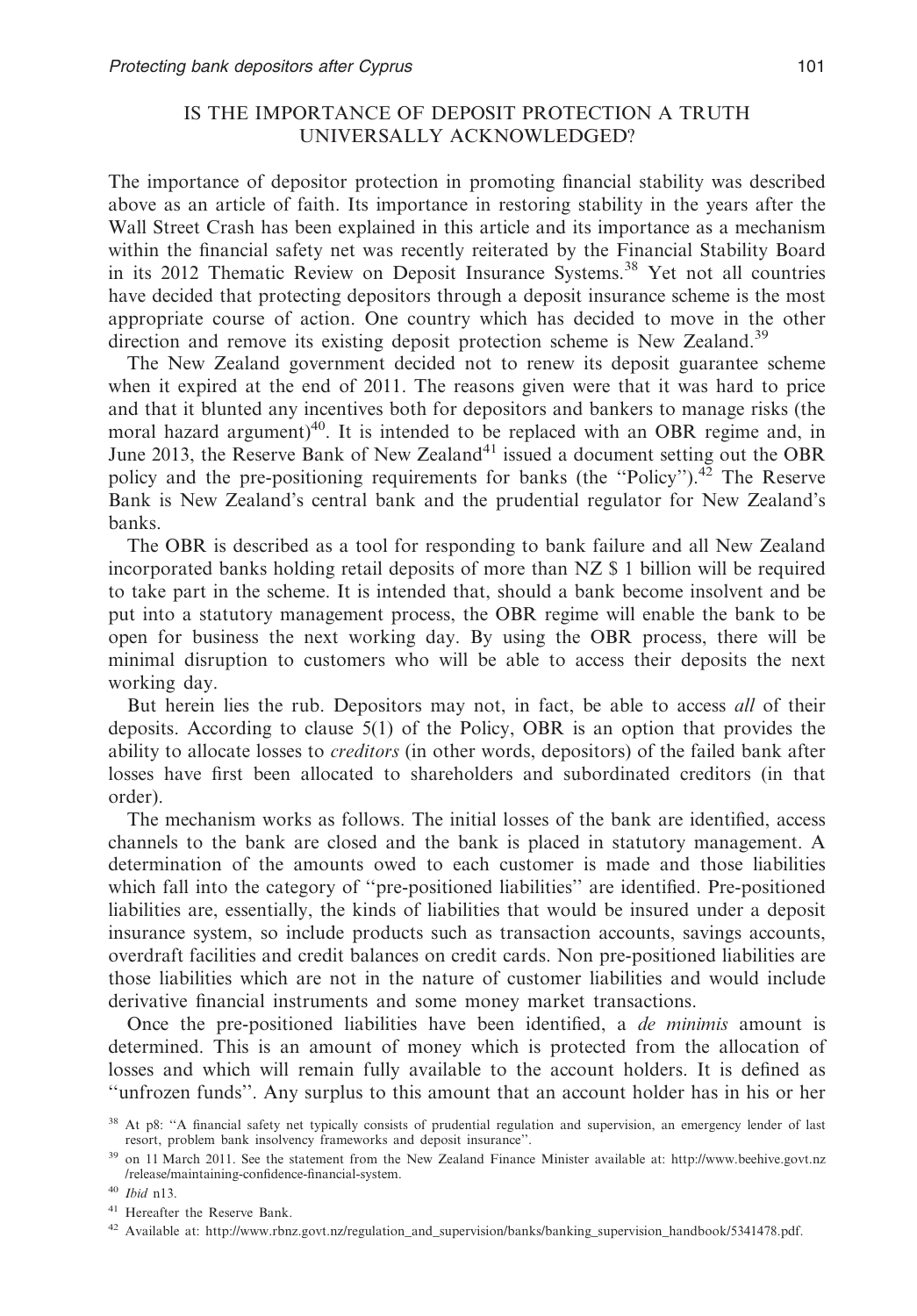account is then subjected to a ''partial freeze''. This is effectively a suspension by the bank of its obligation to pay the sum in excess of the *de minimis* amount to the deposit holder. It is anticipated that the unfrozen funds will be guaranteed by the New Zealand government. Any non pre-positioned liabilities will be automatically frozen.

Although it is envisaged that the frozen funds will be gradually released to account holders if it becomes clear that they are not needed to cover losses, potentially, they may never be. At first blush, this looks remarkably similar to the Cypriot deposit levy. But it may, in fact, prove to be closer to the deposit insurance model. Clause 11(8) of the Policy makes it clear that a customer with a balance up to or below the specified *de minimis* is exempt from the partial freeze. This means that if, for example, the *de minimis* were to be set at the NZ\$ equivalent of  $\in$ 100,000, then New Zealand depositors would be no worse off than depositors in the EU.

The approach taken by the OBR policy appears to be one where you work from the ''bottom up'' as opposed to the ''top down'' approach of the limit set in the 2009 DGSD. This is meant in the sense that, presumably, the lowest possible figure for the *de minimis* amount will be set under the OBR in order to minimise the New Zealand government guarantee obligation in respect of the unfrozen funds and so minimise the cost to tax payers. This contrasts with the DGSD approach, where a relatively high limit is set above which deposits will not be protected. This would suggest that depositors in New Zealand will be more likely to lose something on a bank insolvency under OBR than depositors in the EU would be under the DGSD. The corollary is, of course, that the New Zealand government would, presumably be better off than the governments of the EU Member States and would know that it could afford the guarantee that it gave.

It is worth exploring how OBR might be compared with the Cypriot levy on deposits. The Cypriot proposal indicated that depositors in Cyprus with less than  $\epsilon$ 20,000 were to be exempt from the levy. It is possible to envisage a situation where there may prove to be little difference between the level of protection given to New Zealand depositors under OBR and the level of protection available to Cypriot depositors under the levy. This would always depend, however, upon the OBR *de minimis* level and the ultimate losses of the failing New Zealand bank that creditors would have to absorb.

What is clear, however, is that the OBR is a fairer system than the Cypriot levy for the following reason. The New Zealand government has made a series of public statements over the last two years explaining that it was going to close down its deposit guarantee scheme and indicating how it was going to replace it. Statements have been made which explain how OBR works. Even if depositors don't like it, at least they have been told about it. This enables them to take an informed decision as to whether to bank with a New Zealand bank or not. In contrast with the OBR regime in New Zealand, the Cypriot levy was sprung on depositors in a situation where a deposit guarantee system was already in place. Depositors thought that they already understood the level of risk to their deposits. They had no prior warning of the new system and had not had the opportunity actively to determine whether to deposit money with the Cypriot banks in the light of what was, effectively, an increased level of risk.

Despite this, there is a flaw in the OBR system as has been identified in the June 2013 Organisation for Economic Co-operation and Development's43 Economic Survey of New Zealand. These points out that OBR on its own ''may not be enough to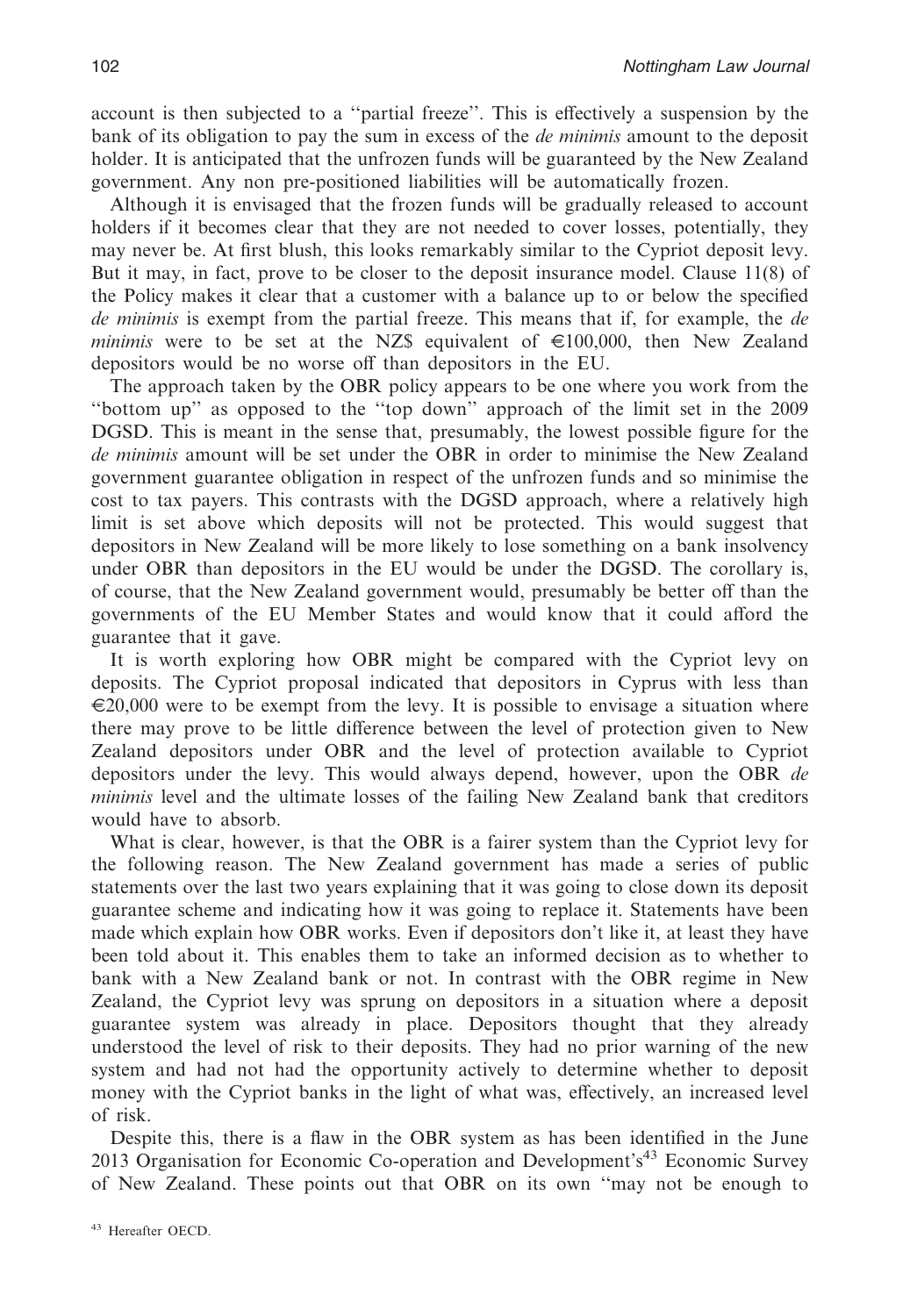prevent bank runs in all circumstances, as once OBR is applied to one bank, depositors may fear contagion to the others''.44 One of the OECD's key recommendations was to introduce permanent deposit insurance to reduce this risk. The OECD also considered that a degree of moral hazard already existed, since New Zealand had introduced a deposit insurance scheme as matter of urgency during the financial crisis in 2008.

Although the description of OBR as an option which enables losses to be allocated to creditors of a failed bank may make the blood of depositors run cold, it may prove to be less Draconian an idea than it first appears. It is unlikely that the *de minimis* threshold will ever be as high as the DGSD limit, but the idea of trying to make an accurate assessment of the level of cover to be provided by the New Zealand government is, we believe, consistent with IADI Core Principle  $9<sup>45</sup>$  It is also possible that, in the event of a bank collapse, the New Zealand government will set an OBR *de minimis* level that is sufficiently high to give the public confidence in the system and so prevent a bank run.

What is important to note is that the Head of Prudential Supervision at the Reserve Bank has stated publicly that, with regard to deposit insurance and OBR ''It is not a case of choosing between one or the other – they have different objectives and can work alongside one another if need be".<sup>46</sup>

# THE APPROACH TO THE PROTECTION OF DEPOSITORS POST-CRISIS: FUNDING AND COVERAGE

In this section we unavoidably cover some ground that has already been the subject of much attention. We think that this is necessary in order to bring together a number of important issues, particularly but not exclusively, because of the crises in Cyprus, Iceland, Greece and elsewhere.

One of the immediate effects of the financial crisis of 2007 and beyond was to prompt the governments of many countries around the world to issue a blanket state guarantee of all bank deposits in their jurisdictions<sup>47</sup>. It is significant that blanket state guarantees were given by a number of countries where a deposit insurance scheme was already in place suggesting that, in these countries, depositors did not feel adequately protected by existing schemes. Gradually, the blanket guarantees were withdrawn and most were replaced by new or enhanced deposit insurance schemes, almost invariably with the level of cover having been increased from the pre-crisis level.

Some countries had what is referred to as ''co-insurance'' as a feature of their deposit insurance schemes and this proved problematic. One notable example was the scheme in the United Kingdom<sup>48</sup> which only provided total protection up to the relatively low limit of £2,000. Deposits above that amount received 90% protection up to a ceiling of £35,000 and deposits above £35,000 were not protected at all. During the Northern Rock crisis depositors with the bank clearly demonstrated their combined dislike and

<sup>48</sup> Hereafter UK.

<sup>44</sup> OECD Economic Surveys New Zealand June 2013 Overview p16.

<sup>45</sup> Discussed above.

<sup>46</sup> ''Handling banking failures'': A speech delivered to the Institute of Directors in Wellington on 11 April 2013 by Toby Fiennes, Reserve Bank of New Zealand Head of Prudential Supervision, available at: http://www.rbnz.govt.nz/research and publications/speeches/.

<sup>&</sup>lt;sup>47</sup> This had happened in previous crises so was not very surprising. It explains why guidance from both the International Monetary Fund and IADI had sections on removing a blanket guarantee. See, for example, GGH Garcia, ''On Instituting and Removing a Full 'Blanket' Guarantee'' *Deposit Insurance: Actual and Good Practice* Occasional Paper 197 (International Monetary Fund, Washington, D.C., 2000) pp. 44 -54.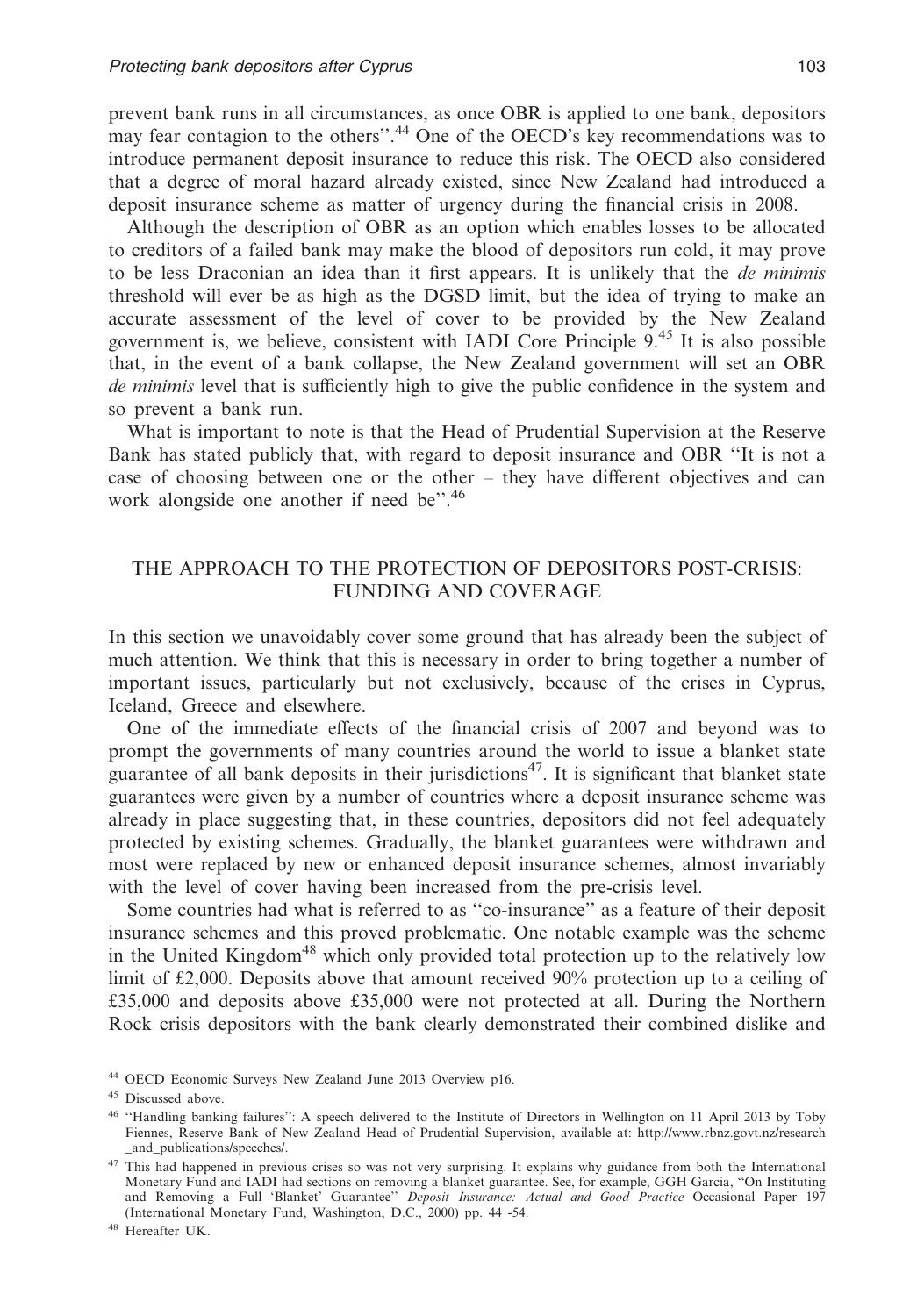lack of understanding of co-insurance.<sup>49</sup> The 1994 DGSD was subsequently amended so that co-insurance is no longer permitted within the  $EU^{50}$  Depositors made it clear by their actions that they expected deposits in a bank, at least up to a reasonable amount, to be totally safe. A large percentage of Northern Rock depositors had balances in excess of £2,000 and the run which took place actually increased in intensity once the details of the UK's Financial Services Compensation Scheme<sup>51</sup> became known.<sup>52</sup> The public perception was clearly that the level of protection provided was insufficient.<sup>53</sup>

From the EU perspective, it became clear that although all Member States had deposit guarantee schemes in place,<sup>54</sup> a number of countries would have encountered serious problems in meeting claims from depositors of failed banks. Iceland, although not an EU Member State, provided a classic example of a country whose banking sector had become so huge that a bank failure would essentially ''bankrupt'' the country. The situation that developed more recently in Cyprus was very similar in many respects, although in other respects it was different. It is apparent that its deposit-taking banking sector had grown too quickly and had become far too large in relation to the size of the country's economy but one of its major problems came from the fact that it had invested in Greek government bonds. Although investments in government bonds were generally seen as the right type of investment for EU governments to have been making, the choice of government and country turned out to be wrong: as it transpired, Greece was not the safest place to invest depositors' funds.

Although the latter part of the crisis saw many deposit insurance schemes revisited and changes made, the changes tended to relate to the amount of cover, the speed of payout and, in the EU, the removal of co-insurance. A number of questions have not been addressed, however, including questions as to the appropriate level of cover offered under the guarantee and the extent to which governments can actually afford to fund the schemes at all. IADI has played a key role in influencing the changes to date.

# *The Role of IADI*<sup>55</sup>

Since its inception, IADI has undertaken much research into all aspects of deposit insurance and has published a significant amount of material to assist with the operational effectiveness of deposit insurance systems.56 Perhaps the most significant achievement has been the publication of the Core Principles (referred to above) in June 2009, in conjunction with the BCBS. The Executive Summary to the Core Principles recognises that deposit insurance is only part of the toolkit to be used in financial

<sup>51</sup> Hereafter FSCS.

- <sup>52</sup> Prior to the Northern Rock crisis depositors in the UK appear to have given virtually no thought to the safety of deposits in UK banks and building societies.
- <sup>53</sup> The depositors of Northern Rock were not only unhappy about the low ceiling at which full protection was provided and the existence of co-insurance, but also with the potential delay in receiving compensation.
- <sup>54</sup> As required by the relevant Directive.
- <sup>55</sup> IADI was established in 2002 ''to enhance the effectiveness of deposit insurance systems by promoting guidance and international cooperation'' (see www.iadi.org). IADI has developed significantly and now has 69 member countries and nine associate members. Associate Members are entities that do not fulfil all of the criteria to be a Member, but are considering the establishment of a deposit insurance system, or are part of a financial safety net and have a direct interest in the effectiveness of a deposit insurance system.

<sup>56</sup> See www.iadi.org/Publications.aspx.

<sup>49</sup> For more on this see: House of Commons Treasury Committee, *Fifth Report of Session 2007–08 The Run on the Rock* (January 26,2008) at p 89; Financial Services Authority, *The Turner Review: A Regulatory Response to the global banking crisis* (March 2009) at p74 (http://www.fsa.gov.uk/pubs/other/turner\_review.pdf).

<sup>50</sup> Directive 2009/19/EC L 68/3.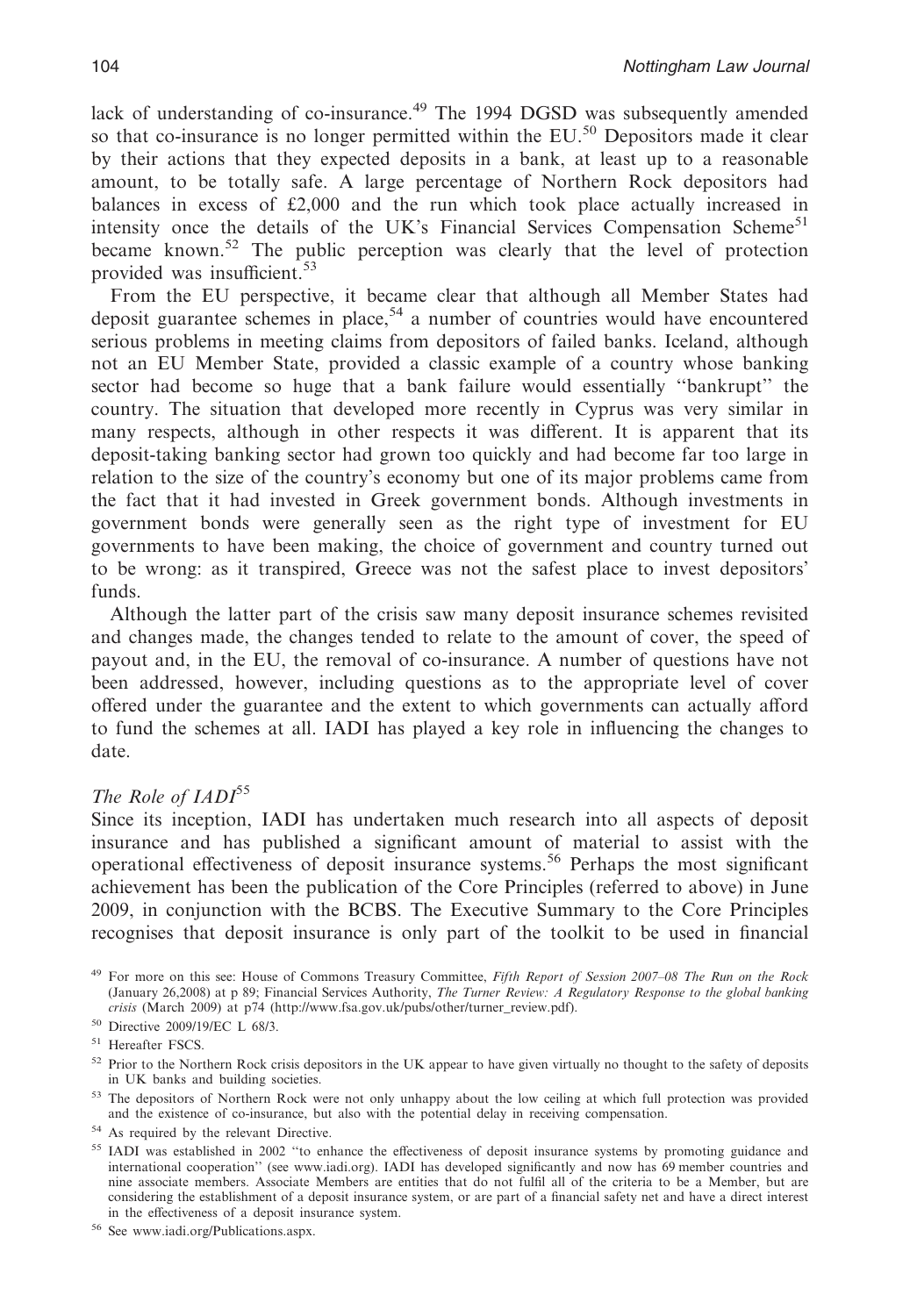crises, noting that ''a deposit insurance system is not intended to deal, by itself, with systemically significant bank failures or a 'systemic crisis'".<sup>57</sup> In such situations the safety-net members will need to work together.

The Executive Summary also recognises that the introduction of a system of deposit insurance is most likely to be successful when certain preconditions exist.<sup>58</sup> Four are listed as being necessary for the introduction of an effective deposit insurance system:

- An ongoing assessment of the economy and the banking system;
- Sound governance of agencies comprising the financial system safety net;
- Strong prudential regulation and supervision; and
- A well developed legal framework and accounting and disclosure regime.<sup>59</sup>

There is little doubt that these are sensible preconditions and it would be extremely risky and costly to the public purse to introduce deposit insurance in a country which does not satisfy these criteria. In reality, however, new systems are more likely to be introduced, or changes made to existing schemes, in the immediate aftermath of a banking crisis (as has happened in the last few years) regardless of the preconditions and often these preconditions will not be met.

#### *A Reflection on Some of the Core Principles*

IADI and BCBS identified eighteen Core Principles. It is beyond the scope of this paper to examine the Core Principles in detail, so we have concentrated on the five which are most relevant to this article. $60$ 

#### *Core Principle 8*

Principle 8 considers the issue of Compulsory Membership. It provides that ''Membership in the deposit insurance system should be compulsory for all financial institutions accepting deposits from those deemed most in need of protection (e.g. retail and small business depositors) to avoid adverse selection''.

It is clear from this that the focus of the protection is on the individual customer: it is about protecting the average depositor. It is not beyond the bounds of possibility to think that a failure to protect individual depositors could lead to real human suffering and, or potential political unrest, so the importance of this protection should not be underestimated.

#### *Core Principles 9 and 10*

Principles 9 and 10 address the amount of cover to be provided and the question of blanket guarantees. Principle 9 provides that ''Policymakers should define clearly in law, prudential regulations or bye laws what an insurable deposit is. The level of coverage should be limited and be credible and be capable of being quickly determined. It should cover adequately the large majority of depositors to meet the public policy objectives of the system and be internally consistent with other deposit insurance system design features''.

It is worth noting that this Principle does not attempt to define exactly what types of event are covered.

<sup>57</sup> *Core Principles* Executive Summary Page 1.

<sup>58</sup> *Ibid* para 4.

<sup>59</sup> *Ibid* para 7.

<sup>&</sup>lt;sup>60</sup> However, we do not wish to give the impression that the other Core Principles are less important.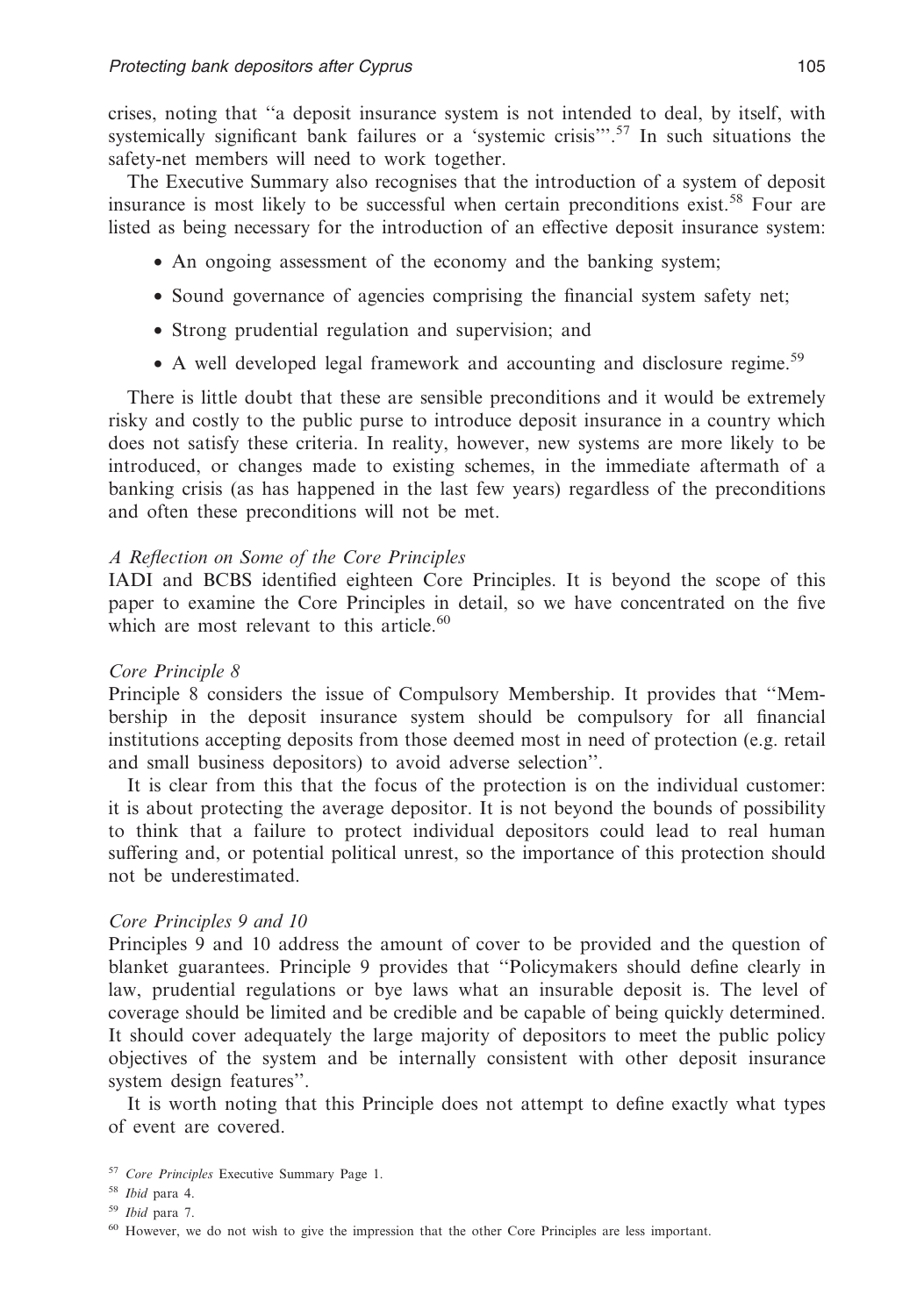Principle 10 is concerned with the transition from a blanket guarantee to a limited coverage deposit insurance system; a topic which has been very much to the forefront in the last few years. It provides that

When a country decides to transition from a blanket guarantee to a limited coverage deposit insurance system, or to change a given blanket guarantee, the transition should be as rapid as the country's circumstances permit. Blanket guarantees can have a number of adverse effects if retained too long, notably [an increase in] moral hazard. Policymakers should pay particular attention to public attitudes and expectations during the transition period.

While this approach is a sensible one, it raises the potential problem of actually managing to convince the public that their protection is now limited. Empirical research undertaken by one of the authors has demonstrated that a large percentage of bank depositors in the UK do not believe that protection would actually be limited in a crisis. <sup>61</sup> When the Northern Rock crisis took place the then Chancellor of the Exchequer's knee-jerk reaction was to provide a blanket guarantee. It is unlikely that this has been forgotten.

Of course, the current level of protection is so much higher than it was in September 2007 that very few depositors are likely to have deposits beyond the level of protection now guaranteed. Those who have savings above the protected limit will generally have sufficient financial acumen to be aware of the need to ensure protection and, therefore, take action to ensure that savings are spread around different institutions to ensure that all of their savings remain fully covered.

Principle 9 refers to cover being ''limited but credible''. But what does this actually mean? Immediately following the onset of the financial crisis we witnessed blanket guarantees of all deposits being rapidly introduced. After things had appeared to settle down the trend was to increase the level of cover. In the US this went up to \$250,000 and in 2009, the EU limit was increased to  $\in$ 100,000, or in the case of the UK £85,000.

Consistent with Principle 10, the Financial Stability Board recommends that its members should review their level of cover ''to ensure that it strikes an appropriate balance between depositor protection and market discipline and that it promotes financial stability".<sup>62</sup> Where jurisdictions have high levels of protection in place, they should have other measures in place to mitigate moral hazard. Specifically, it recommends that unlimited protection (i.e. blanket guarantees) should be avoided for this reason.

It is the authors' view that the current EU limit is higher than is strictly necessary. It would be interesting to know what is the average amount of money held in protected accounts across the EU in order to make a realistic assessment; something that is beyond the scope of this article to determine.

#### *Core Principle 11*

Principle 11 is concerned with the funding of schemes. This subject has proved to be problematic both during the crisis and in the post-crisis period. Principle 11 deliberately avoids being prescriptive, but in the supporting guidance it is noted that ''sound funding arrangements are critical to the effectiveness of a deposit insurance system''

<sup>&</sup>lt;sup>61</sup> Campbell carried out random questioning about this in the UK during the period 2008 to March 2011. The respondents were mostly professional people who were still in employment but some were retirees.

<sup>62</sup> Financial Stability Board *Thematic Review on Deposit Insurance Systems – Peer Review Report* p6 (8 February 2012) available at http://www.financialstabilityboard.org/publications/r\_120208.pdf.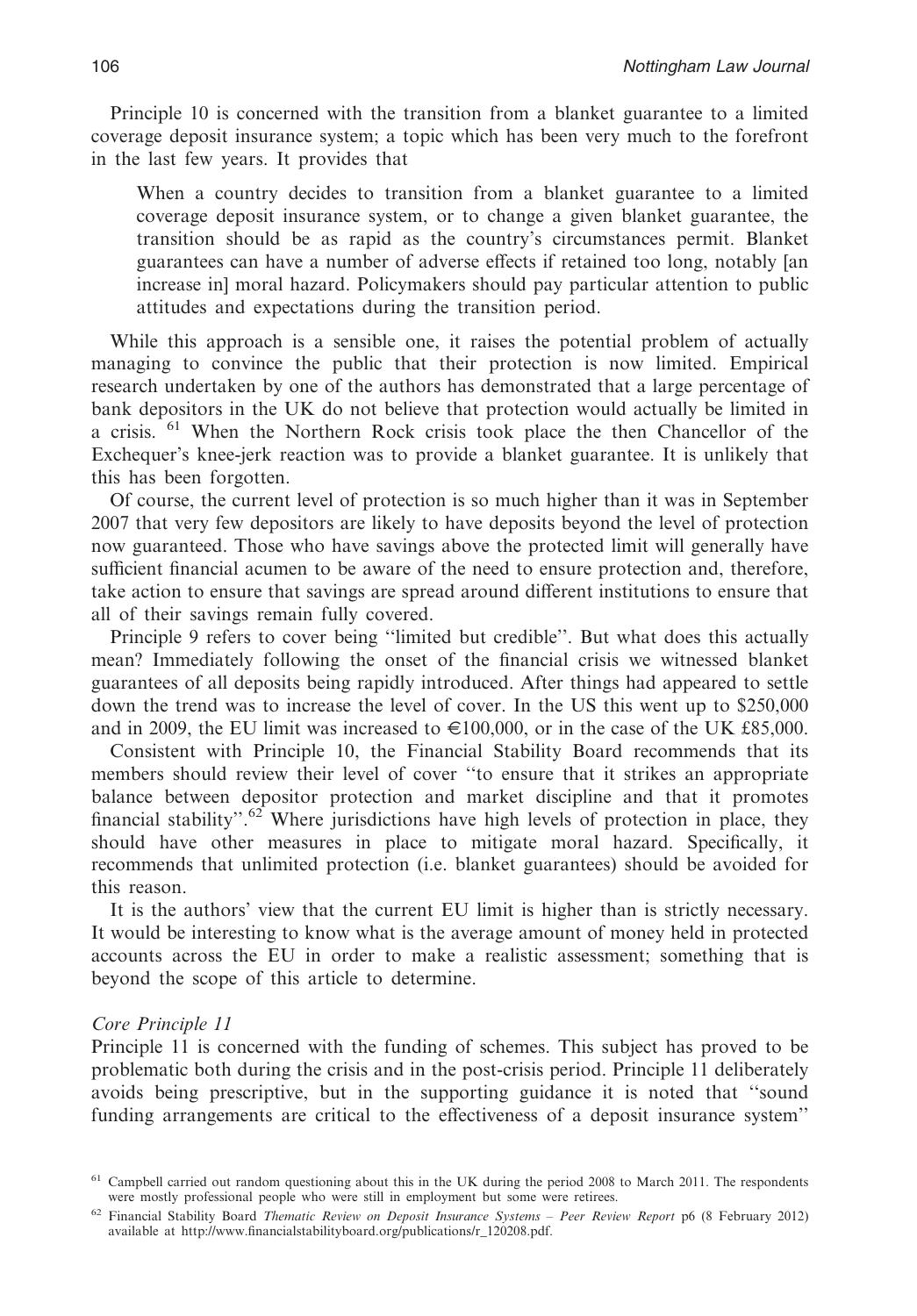and it is difficult to avoid drawing the conclusion that upfront funding $63$  must be the preferred system as this ensures that those banks which fail will have contributed towards the cost of compensation payments. In the absence of upfront funding it is likely that, as in the UK, it will be necessary to borrow money from HM Treasury or an equivalent body. The problem with requests for such funding is that, realistically, they are likely to come at a time where there are many other calls for financial assistance. Accordingly, although the Core Principles do not advocate a particular system, the majority of countries now use systems which collect upfront payments.

It is the authors' view that the affordability of the current systems remains an issue that has not properly been addressed.

#### *Core Principle 12*

Principle 12 addresses the issue of public awareness. In many countries there was virtually no public awareness of the deposit insurance arrangements until the financial crisis hit. This was certainly true at the time of the failure of Northern Rock in the UK. Principle 12 states that ''In order for a deposit insurance system to be effective it is essential that the public be informed on an ongoing basis about the limitations of the deposit insurance system''.

Nout Wellink, Chairman of the BCBS and Governor of De Nederlandsche Bank, has made the point that ''one of the lessons of the financial crisis is that deposit insurance is instrumental in recovering and maintaining financial stability<sup>-64</sup> and the reason for this is that it provides confidence to depositors and will have an effect on their behaviour by removing the need to rush to withdraw their deposits at the first sign of trouble. Of course, this will only work where there is an appropriately designed deposit insurance scheme in place and a public awareness of the scheme together with a general acceptance that it is well designed and meets the needs of most depositors. As has been seen, the run on Northern Rock in the UK, provided the clearest possible demonstration of what is likely to happen when the public perception is that a scheme is flawed.

In the US, as previously discussed, awareness of the level of protection provided by the FDIC scheme has always been high since it was introduced in 1933. This was certainly not the case within the EU, although things have improved considerably since Northern Rock collapsed. The deposit insurance agencies in many countries have been doing much to raise awareness of what protection is actually provided and IADI has been particularly important in assisting them to do this.<sup>65</sup> It seems likely that the Cypriot proposals for a levy on deposits will have caused damage in this respect as it may now be the case that depositors have lost confidence in the level of cover they actually have.

#### *What Type Of Product Is Protected?*

The question of public awareness also raises the issue of what exactly is, or should, be protected. What is a deposit for the purposes of protection? Recent problems at the Co-operative Bank in the UK have highlighted this issue. Some customers, whose

<sup>63</sup> Frequently referred to as ''ex-ante''.

<sup>64</sup> Address by Mr Wellink at the joint Conference of the Financial Stability Institute/International Association of Deposit Insurers/Basel Committee on Banking Supervision, Basel, 23/9/09.

<sup>&</sup>lt;sup>65</sup> For example, the Financial Services Compensation Scheme in the UK ran a series of television advertisements to raise awareness.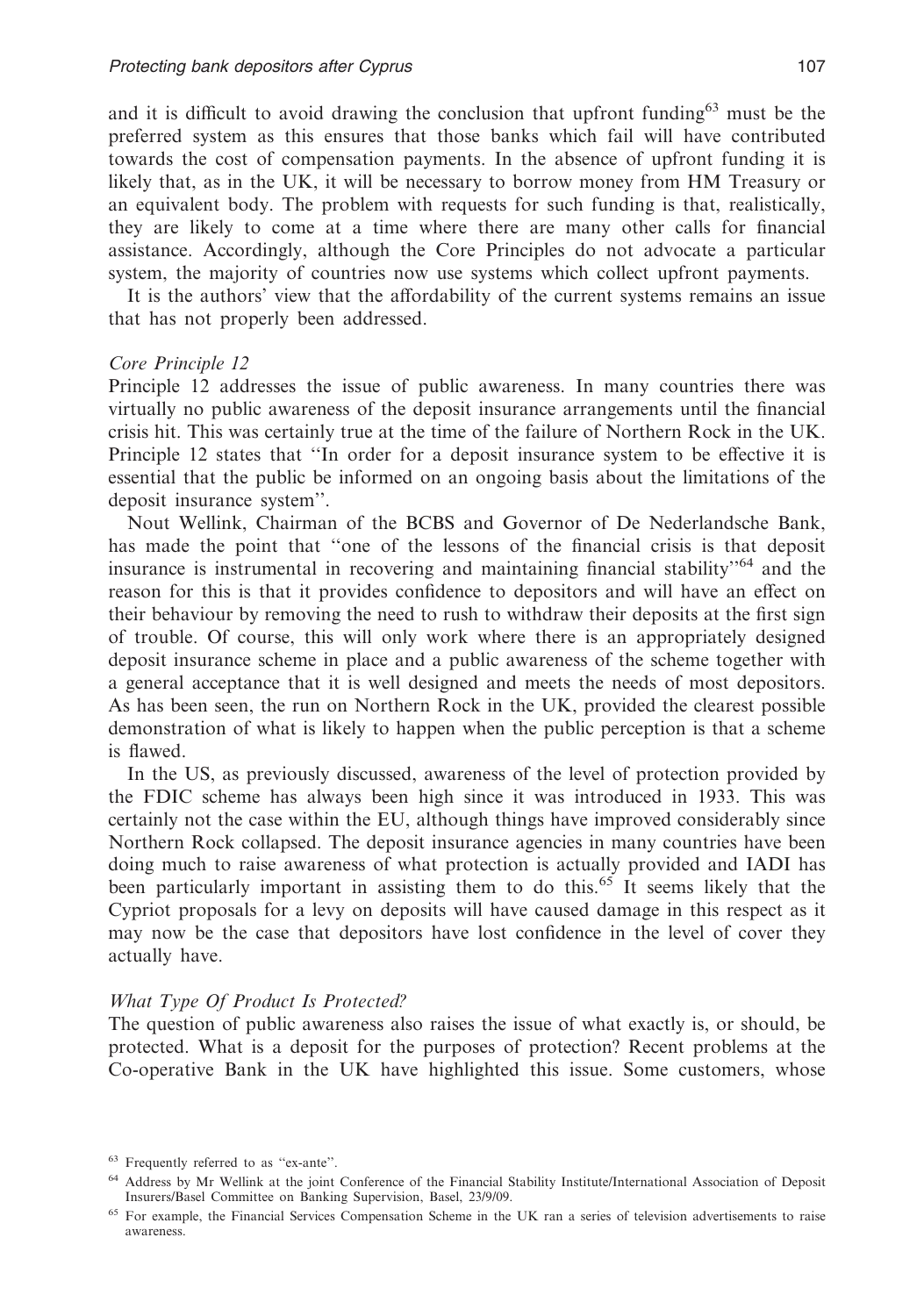products are considered to be a form of bond and not a deposit, are not covered by the UK's FSCS and are being subjected to bail-in.<sup>66</sup>

As members of the depositing public will not generally understand the difference between what is described as a ''bond'' rather than as a ''deposit'', it becomes vital that it is made clear which products are protected and which are not. It will often be the case that some products described as bonds will actually be deposits and this can cause further confusion. It is therefore important that all deposit-taking institutions make it clear to customers who are depositing money whether or not the type of product is classified as a deposit for compensation purposes as recommended by Core Principle 9.<sup>67</sup>

#### CAN WE ACTUALLY AFFORD OUR DEPOSIT PROTECTION SYSTEMS?

As has been discussed, the Cypriot proposal for a levy on deposits was made in the context of a country in a state of financial crisis. Cyprus had to demonstrate that it was trying to put its finances in order before it could receive bail-out funds from the EU and the levy was one of a number of mechanisms proposed to help to achieve this. But this leads to another important question, raised by Professor George Kaufman: what happens when a country which provides cover under a deposit guarantee scheme is not itself in a sufficiently stable financial position to be able to meet any claims it may face under the scheme?<sup>68</sup> While it is one thing to pass a law saying that something is protected it is another to be able actually to provide that protection if required to do so. There seems little doubt that in the EU the increased level of cover under the 2009 DGSD was introduced without any serious consideration having been given to the affordability issue despite the example of Iceland, which had, effectively, become bankrupt when its banks failed.

There are now proposals at an EU level for a pan-European deposit guarantee scheme which would be funded by a levy on the banks in each country and operated by the European Central Bank in Frankfurt. These proposals are not currently going anywhere too quickly but, if such a scheme were to be introduced, it would assist in dealing with the strong country-weak country issue. Within the EU it is widely believed (probably correctly) that a number of southern Member States have very weak financial positions and would not be able to meet demands by depositors should a significant bank fail. However, it is not only in southern Europe that there are potential problems. In September 2007, the UK Chancellor of the Exchequer, Alistair Darling, effectively guaranteed all the deposits in the UK banking system. It is far from clear whether this was something the UK government could actually afford to do. Could the UK authorities actually meet their obligations at the current level of cover under the DGSD? There is no fund in place and the money would have to be borrowed from HM Treasury. The current patchwork of depositor protection schemes across Europe today resembles the position of the individual US states in the late nineteenth century: only when the might of the Federal Reserve Banks was put behind the FDIC scheme was

<sup>68</sup> This is a question that was raised in conversation between Professor Andrew Campbell and Professor George Kaufman of Loyola University, Chicago at the Second Research Conference of IADI in Basel, Switzerland in March 2013.

<sup>66</sup> At the time of writing it is far from clear exactly what will happen to these Co-operative Bank customers. There is the possibility that some of these customers, who could stand to lose as much as 40% of their savings, may claim to have been misled by the Co-operative Bank's staff about what exactly they were investing in. The term used in the United States and some other countries is 'haircut' which arguably provides a better description of what is actually happening.

<sup>67</sup> This has also been a problem in many other countries, including the US.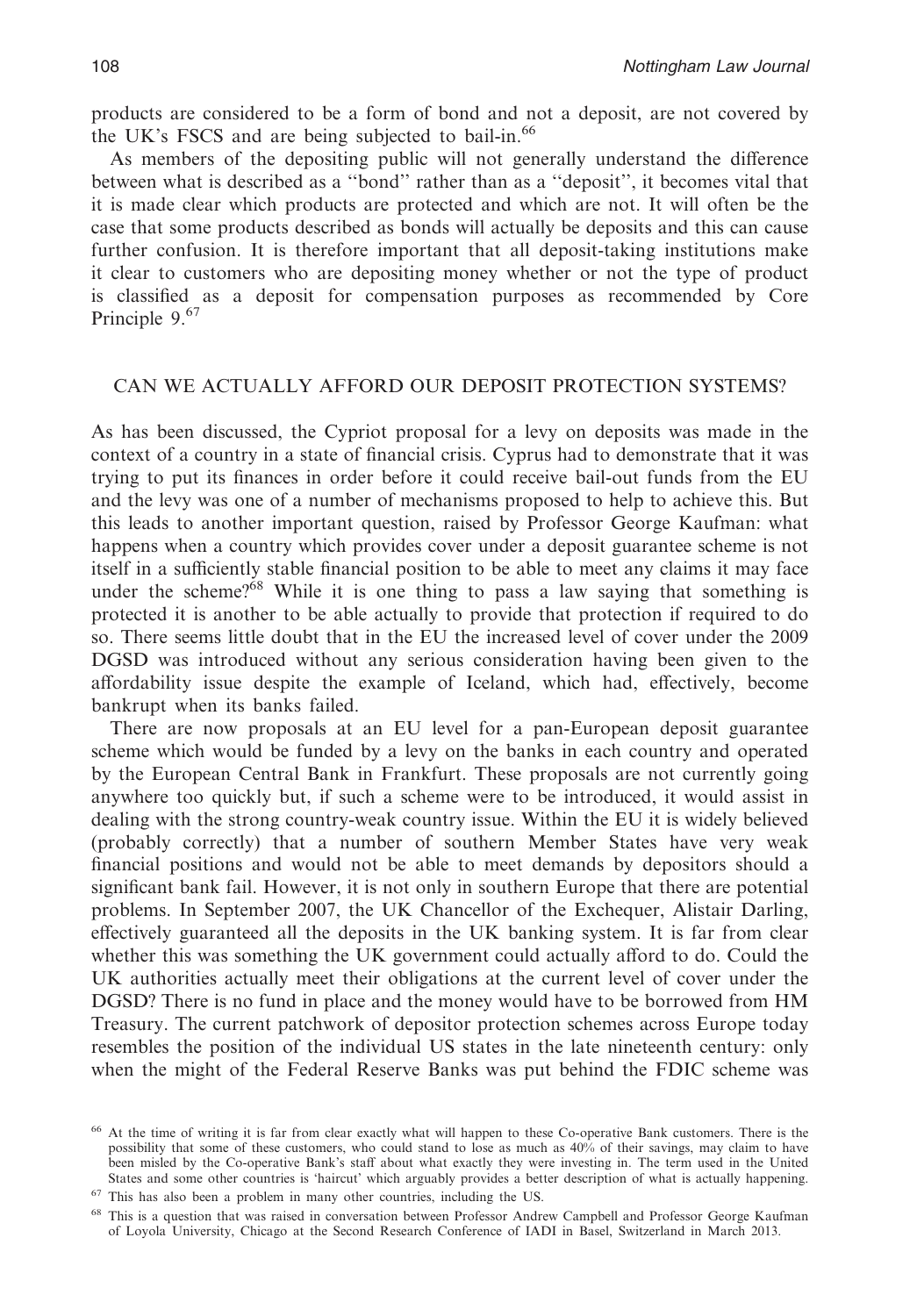a sufficient level of confidence achieved. This makes the proposals for the pan-European scheme look eminently sensible.

#### CONCLUDING THOUGHTS

This article has sought to identify a number of questions about depositor protection which require clarification. First, on the basis of what has been discussed, is it reasonable, or indeed rational, to believe that bank deposits up to the insured limits are actually fully protected from all possible events? The move towards bank bail-in and OBR might suggest that the DGSD guarantee will be ineffective in a situation where a bank does not actually fail (as was the case in Cyprus): if the bank does not default, can the guarantee actually be called? What are the circumstances in which depositors will be protected? Should deposits in fact be protected against all eventualities or are there some situations where it might be deemed reasonable *not* to protect them?

This leads to the second question: is there a legal distinction between a deposit insurance scheme and a deposit guarantee scheme which may have an impact on outcomes for depositors? This may just be a question of semantics, with everyone believing that the terms have the same legal and commercial effect, but it is a question that does not appear to have been considered.

These questions need answers from policy makers so that depositors know where they stand. The ''Cyprus problem'' has not actually gone away. While the proposal to ''tax'' insured deposits did not go ahead, there has been no indication from the relevant authorities that this could not happen in the future. The proposed Cyprus tax was set at the relatively low level of 6.75% but there is nothing to suggest that a future ''tax'' could not be set at a significantly higher level. Many depositors in the UK and elsewhere in the EU have expressed concern about whether this could happen to them

A further question remains as to the funding of schemes. The European situation suggests that very few country schemes in the EU have sufficient funds to be able to deal with a sizeable bank failure. In fact, many country schemes are not funded ex-ante and that is perhaps another problem which needs to be addressed. Is it right for law makers to set cover at unrealistically high levels? The level of cover was raised significantly in the EU, the US and in other jurisdictions during the post crisis period seemingly without consideration being paid to whether or not the countries in question would ever be able to provide the promised level of compensation to depositors. It may be that the approach taken in New Zealand in determining the *de minimis* amount for the purposes of OBR has some merit if it means that the government is not guaranteeing unrealistically large sums.

The pan-European scheme may provide an answer to the question of affordability if it is subsidised by bank levy. Care would have to be taken to ensure that the knowledge that the system's ultimate backer was the ECB did not, of itself lead to moral hazard. This option is not likely to arise soon as it is unclear whether there is consensus across the Member States.

The OBR policy, which allows depositors' money above a *de minimis* threshold to be set against bank losses, lacks appeal as it smacks of co-insurance. Sir Mervyn King, the former Governor of the Bank of England, recently revealed that during discussions about deposit insurance after the collapse of Bank of Credit and Commerce International in 1991, he supported the idea of providing 100% protection up to a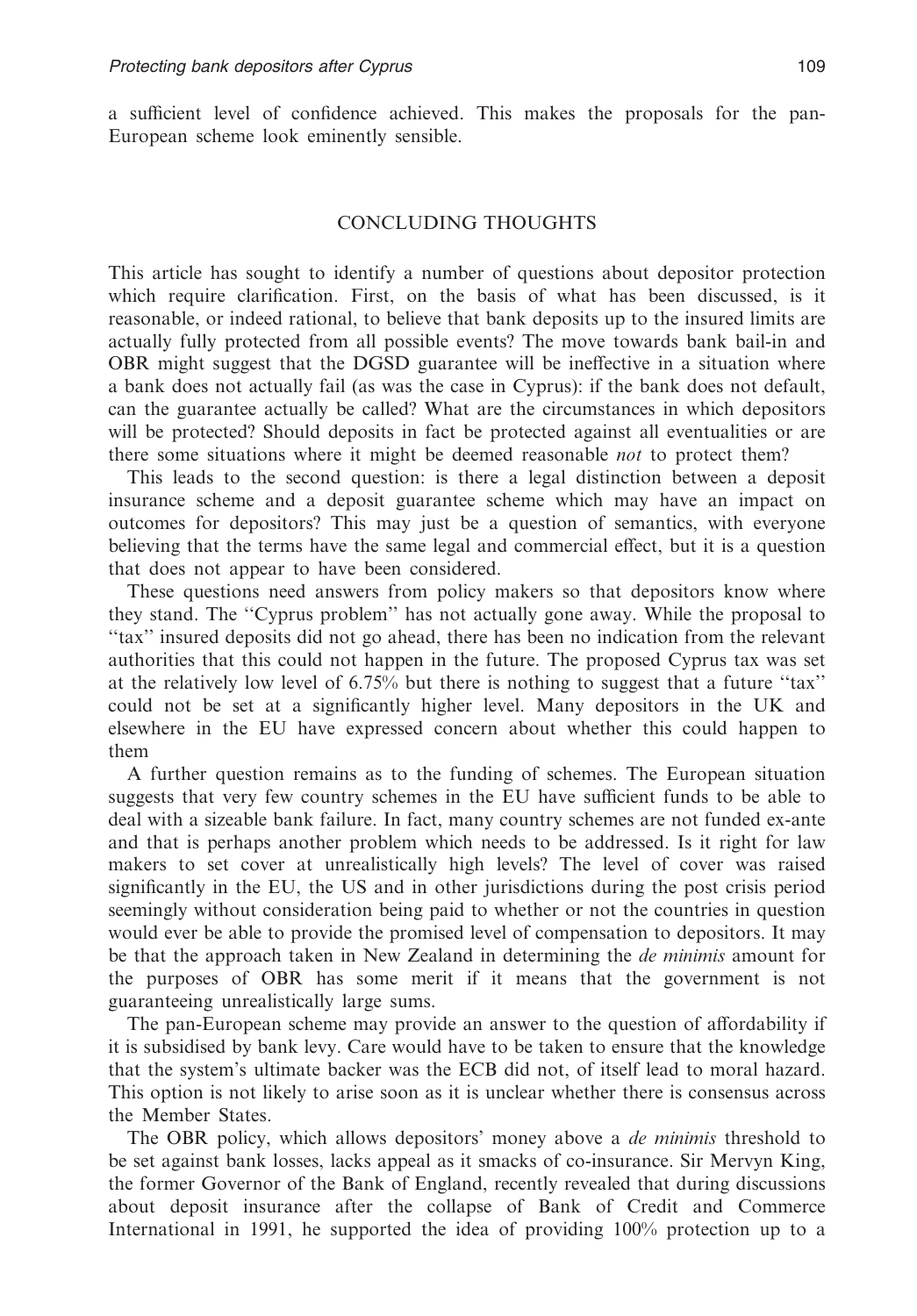particular limit.<sup>69</sup> However, at that time the majority view was that there should be an element of co-insurance applied to all bank deposits to ensure that all depositors were aware that they would share the loss should their bank fail. The former Governor's view ultimately prevailed after the Northern Rock crisis and the overwhelmingly prevailing view now is that at least a certain level of deposit should have total protection.70

But in its practical application, OBR may lead to outcomes which are little different from the application of, for example, the DGSD. Quite how different will depend upon the level of the *de minimis* threshold and the extent of the losses incurred by the failing bank. It could be argued that there is a greater degree of honesty, or perhaps reality, attached to the OBR: it is upfront about the fact that, if the bank fails, you won't get all your money back and it tries to preserve government funds for the tax payer. But it lacks the certainty associated with the DGSD: the DGSD limit makes explicit the scope of the protection afforded to depositors. The OBR does not do this and it is this lack of certainty that could lead to a bank run and potential contagion. In the light of the OECD comments, however, it may be the case that, were a financial crisis to arise, the *de minimis* amount would be set very high to prevent such a bank run. If this were to happen, then it would be difficult to see that the OBR posed any serious disadvantages for New Zealand depositors.

Both the EU Member States and New Zealand government have sought to publicise the level of depositor protection available under the DGSD and the OBR respectively. Such awareness-raising is consistent with Core Principle 12 and serves to distinguish these regimes from the Cypriot bank levy. As has been previously discussed, the outcomes for depositors under the Cypriot bank levy could prove to be no worse than those under, say the OBR regime, but the difference is that the depositors were not given the choice about where to put their deposits in the light of the risk.

The use of formal, explicit deposit insurance schemes which provide full protection up to a particular amount has clearly been the most favoured approach in the wake of the financial crisis and this, despite the approach taken by New Zealand, seems likely to continue to be the case.

The authors conclude that there is an urgent need for both IADI and EFDI to consider these questions and to make policy recommendations. Further, individual Member States within the EU as well as the European Commission will need to determine their stance on these matters so that the EU's position can be agreed by the European Council and Parliament. It is crucial that the depositing public know what protections they are entitled to, both as part of the mechanism of maintaining financial stability and in order to ensure the successful operation of deposit guarantee systems within the EU in the future.

<sup>69</sup> *Financial Times* 15/16 June 2013.

 $70$  The FDIC in the US had never used co-insurance and provided 100% protection up to a particular amount. Initially the EU Directive on Deposit Guarantees permitted Member States to use co-insurance if they wished, but post Northern Rock this has been removed and all Member States must provide 100% protection up to 100,000 euros.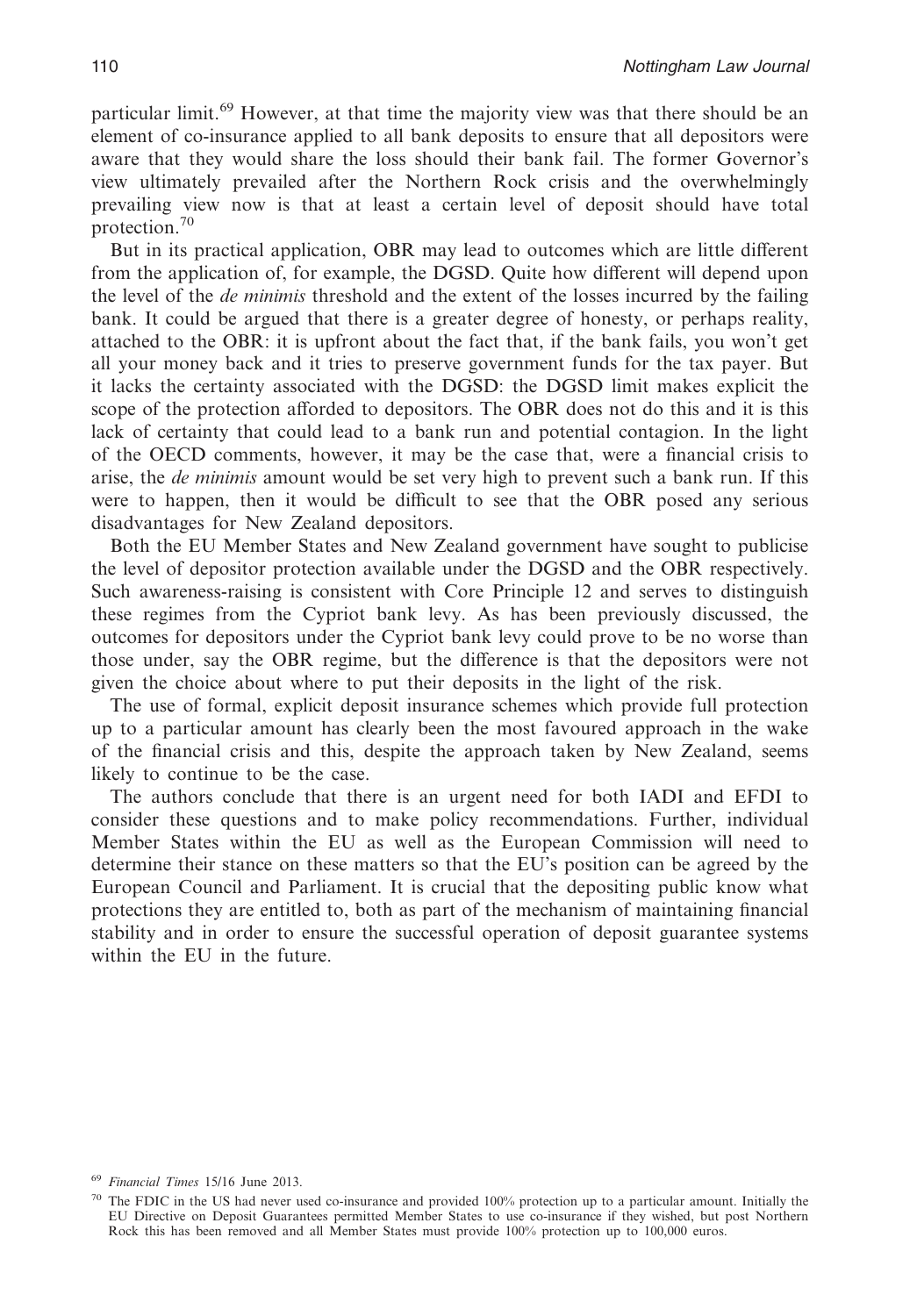# **CREDIT WHERE CREDIT IS DUE: THE EFFECT OF DEVOLUTION ON INSOLVENCY LAW IN SCOTLAND**

#### *DONNA MCKENZIE SKENE\**

#### INTRODUCTION

The Scotland Act 1998 reserved some aspects of insolvency law to the United Kingdom parliament and devolved others to the Scottish parliament.<sup>1</sup> The period since the Scottish parliament's establishment has been characterised by rising debt, particularly consumer debt, and a severe financial crisis and recession resulting in increased financial difficulties for both consumers and businesses.2 The total number of personal insolvencies, including sequestrations, protected trust deeds (PTDs) and, since their introduction in 2004, debt payment programmes (DPPs), has increased steadily;<sup>3</sup> the total number of corporate insolvencies, namely compulsory and creditors' voluntary liquidations, receiverships, administrations and company voluntary arrangements under Part 1 of the Insolvency Act 1986, has fluctuated but the general trend has also been upwards.<sup>4</sup>

It is not therefore surprising that the Scottish parliament has already paid considerable attention to, *inter alia*, the devolved aspects of insolvency law and is about to legislate further. This article examines the effect of devolution on insolvency law in Scotland. It begins with a discussion of the reserved/devolved split in relation to insolvency law, provides an overview and assessment of the legislation already passed by the Scottish parliament and that in prospect and concludes with an overall assessment.

#### *RESERVED AND DEVOLVED ASPECTS OF INSOLVENCY LAW*

The Scotland Act 1998 specifically reserved to the United Kingdom parliament most aspects of corporate insolvency law and some aspects of non-corporate insolvency  $\alpha$  (bankruptcy) law.<sup>5</sup> All non-reserved aspects are devolved. In broad terms, this means

\*Senior Lecturer, School of Law, University of Aberdeen. I would like to thank Jennifer Stewart for research assistance and my colleagues Professor Margaret Ross and Professor Robin Evans-Jones for comments on an earlier draft of this article – the usual disclaimer applies.

- <sup>3</sup> See statistics published by the Accountant in Bankruptcy, available at: http://www.aib.gov.uk (last accessed 5 July 2013). The relative numbers of each procedure have fluctuated over time, some of these fluctuations being attributable to changes brought about by various pieces of legislation enacted by the Scottish Parliament as discussed further below.
- <sup>4</sup> See statistics published by the Insolvency Service, available at: http://www.insolvency.gov.uk/otherinformation/statistics/<br>insolv.htm (last accessed 5 July 2013). Again, the relative numbers of each procedure have flu these fluctuations being attributable to the changes brought about by the Enterprise Act 2002. It should be noted that the information recorded in respect of compulsory liquidations has changed from financial year 2009–10: the figures for compulsory liquidations are not therefore directly comparable with previous years.
- <sup>5</sup> Scotland Act 1998, Schedule 5, Part II, Section C2. Subject to specified exceptions, this encompasses the following: (1) in relation to business associations (a) the modes of, the grounds for and the general legal effect of winding up, and the persons who may initiate winding up, (b) liability to contribute to assets on winding up, (c) powers of courts in relation to proceedings for winding up, other than the power to sist proceedings, (d) arrangements with creditors, and (v) procedures giving protection from creditors; (2) preferred or preferential debts for the purposes of the Bankruptcy (Scotland) Act 1985, the Insolvency Act 1986, and any other enactment relating to the sequestration of the estate of any person or to the winding up of business associations, the preference of such debts against other such debts and the extent of their preference over other types of debt; (3) regulation of insolvency practitioners and (4) co-operation of insolvency courts. The specified exceptions are: (1) in relation to business associations (a) the process of winding up, including the person having responsibility for the conduct of a winding up or any part of it, and his conduct of it or of that part, (b)

<sup>&</sup>lt;sup>1</sup> See further below.

<sup>2</sup> See, e.g., *A Better Deal for Consumers* (2009) (Cm 7669), at paragraph 1.1.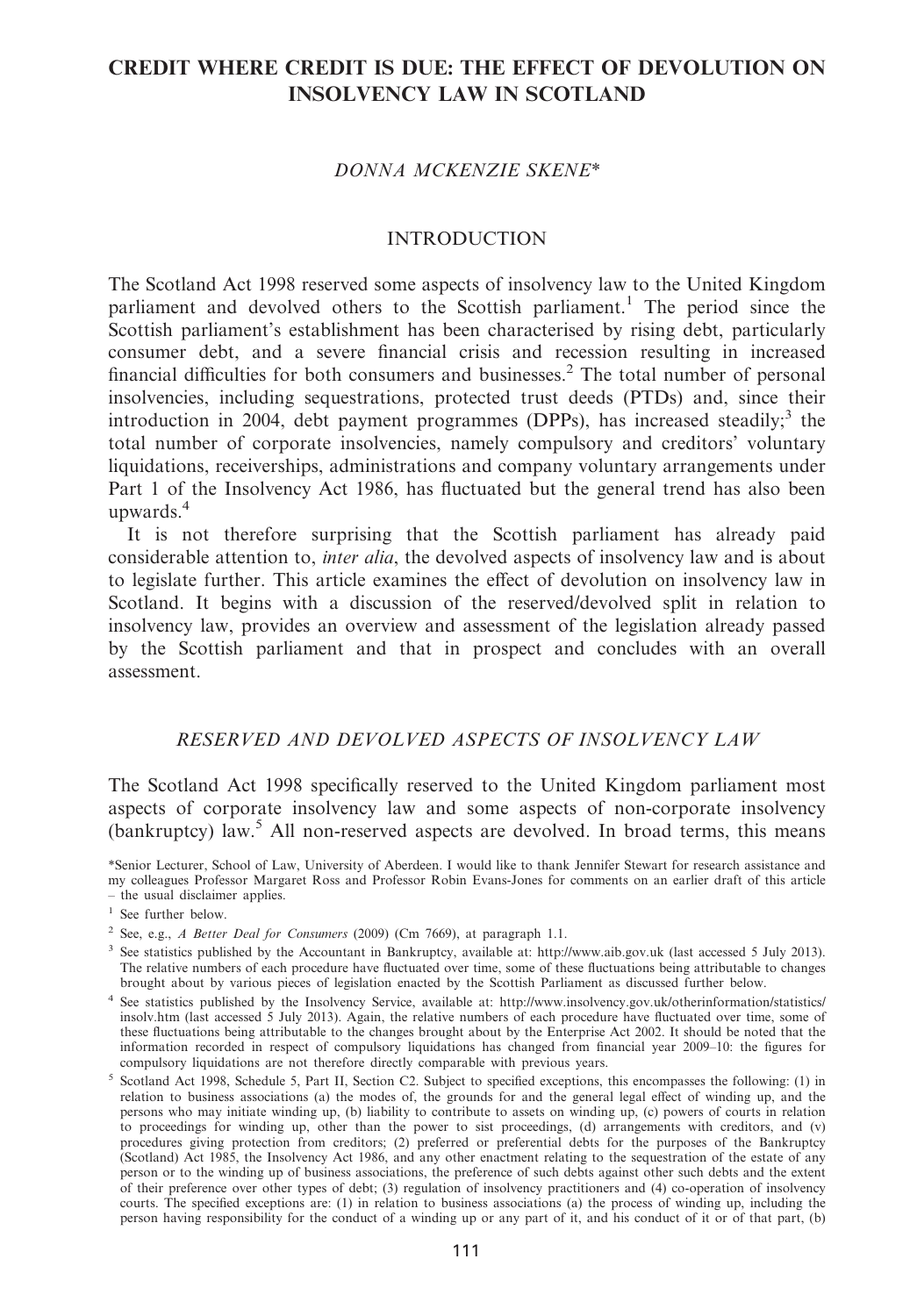the process of winding up and the effect of winding up on diligence and prior transactions generally; certain additional aspects of the winding up of registered social landlords; receivership (with the exception of preferential debts, regulation of insolvency practitioners and co-operation of courts); and bankruptcy law (also with the exception of preferred debts, regulation of insolvency practitioners and co-operation of courts). These areas reflect the areas of insolvency law which have traditionally been distinctively Scottish.

The reserved/devolved split has, however, given rise to difficulties, most notably with regard to the reform of corporate insolvency law. Since devolution, the United Kingdom parliament has legislated extensively on corporate insolvency. Most of that legislation has related to reserved matters and applied equally to Scotland, but the Enterprise Act 2002 (EA 2002), for example, included reforms to receivership which, as noted, is largely devolved. The Scottish parliament had the option of passing separate legislation implementing the relevant reforms in Scotland, consenting to the inclusion of provisions implementing the relevant reforms in Scotland in the EA 2002 or deciding that it did not want these reforms in Scotland and therefore refusing to do either of these things. Since the receivership reforms were part of an integrated package of corporate insolvency reforms, however, such a refusal could have caused a constitutional crisis - the United Kingdom parliament would have had to decide whether to ignore the constitutional convention of not legislating on devolved matters without the Scottish parliament's consent in order to implement the reforms in their entirety. Fortunately, this did not happen: the Scottish parliament was agreeable to the relevant reforms and passed an appropriate Sewel motion.<sup>6</sup> Similar issues may, however, arise in future. For example, the government recently proposed to introduce new statutory provisions regulating pre-pack sales in administration and liquidation.<sup>7</sup> Since administration is reserved, the relevant legislation relating to administration would have fallen to be made by the United Kingdom parliament for both England and Wales and Scotland. Since this aspect of liquidation is devolved, however, in

the effect of winding up on diligence, and (c) avoidance and adjustment of prior transactions on winding up; (2) in relation to business associations which are social landlords, the following additional exceptions, namely (a) the general legal effect of winding up, (b) procedures for the initiation of winding up, (c) powers of courts in relation to proceedings for winding up, and (d) procedures giving protection from creditors, but only in so far as they relate to a moratorium on the disposal of property held by a social landlord and the management and disposal of such property; and (3) floating charges and receivers, other than in relation to preferential debts, regulation of insolvency practitioners and co-operation of insolvency courts. For this purpose, ''business association'' has the same meaning as in the Scotland Act 1998, Schedule 5, Part II, Head C, Section C1, but does not include any person whose estate may be sequestrated under the Bankruptcy (Scotland) Act 1985 or any public body established by or under an enactment; ''social landlord'' means a body which is (a) a society registered under the Industrial and Provident Societies Act 1965 which has its registered office for the purposes of that Act in Scotland and satisfies the relevant conditions or (b) a company registered under the Companies Act 1985 which has its registered office for the purposes of that Act in Scotland and satisfies the relevant conditions, the ''relevant conditions'' being that the body does not trade for profit and is established for the purpose of, or has among its objects and powers, the provision, construction, improvement or management of (a) houses to be kept available for letting (b) houses for occupation by members of the body, where the rules of the body restrict membership to persons entitled or prospectively entitled (as tenants or otherwise) to occupy a house provided or managed by the body or (c) hostels, ''house'' and ''hostel'' having the meanings given in section 338(1) of the Housing (Scotland) Act 1987; and ''winding up'', in relation to business associations, includes winding up of solvent, as well as insolvent, business associations. Scotland Act 1998, Schedule 5, Part II, Head C, Section C1 provides that ''business association'' means any person (other than an individual) established for the purpose of carrying on any kind of business, whether or not for profit; and ''business'' includes the provision of benefits to the members of an association.

<sup>&</sup>lt;sup>6</sup> The use of Sewel motions raises another issue, however: the United Kingdom legislation to which consent is to be given does not always receive the same scrutiny by the Scottish parliament that its own legislation would receive, which is a general weakness in that procedure. This is discussed further below.

<sup>7</sup> See Insolvency Service, *Consultation/Call for Evidence: Improving the Transparency of, and Confidence in, Pre-Packaged Sales in Administration* (March 2010); Insolvency Service, *Improving the Transparency of, and Confidence in, Pre-Packaged Sales in Administration: Summary of Consultation Responses* (March 2011); Ministerial Statement by Edward Davey (31 March 2011); Insolvency Service, *Letter to Consultees* (31 March 2011); and Ministerial Statement by Edward Davey (26 January 2012), available at: http://www.bis.gov.uk/insolvency/Consultations/PrePack?cat=closedwithresponse (last accessed 5 July 2013). The Insolvency Service had also published draft Insolvency (Amendment) Rules (No 2) 2011 for comment in June 2011.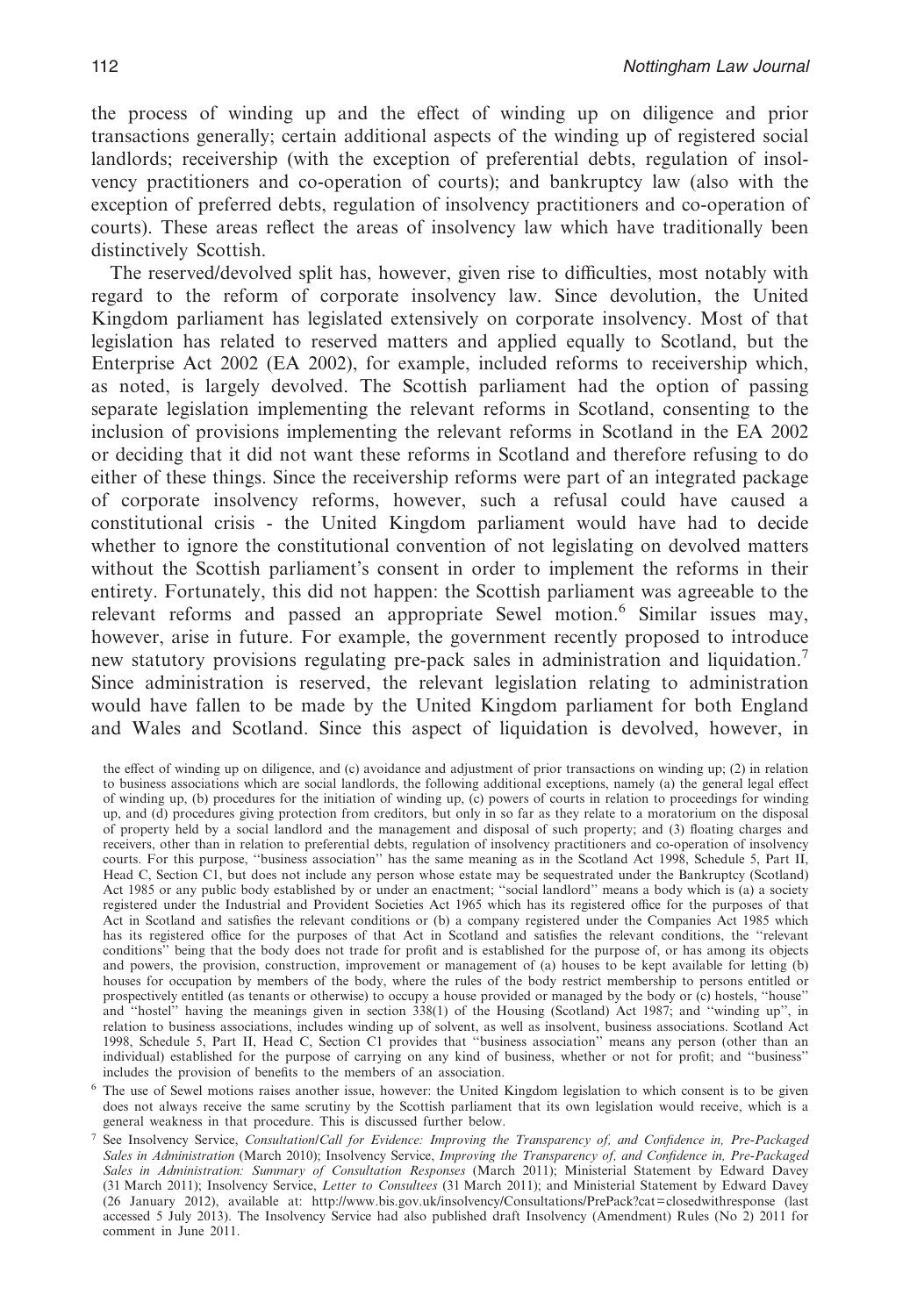relation to liquidation, separate legislation made by the Scottish parliament or its consent to the inclusion of the relevant provisions in the legislation made by the United Kingdom parliament would have been required. The government subsequently decided not to proceed with these proposals, but a review of pre-packs is now in prospect<sup>8</sup> and further legislation remains a possibility.

Less amenable to resolution have been issues resulting from the programme of general updating and modernisation of insolvency legislation implemented by the United Kingdom parliament since devolution. These were encapsulated in submissions made to the Commission on Scottish Devolution (Calman Commission) by the Institute of Chartered Accountants for Scotland (ICAS), which submitted that the law relating to corporate insolvency so far as devolved had not kept abreast of changes in England and Wales, thereby creating difficulties for insolvency practitioners.<sup>9</sup> This is possible because changes in reserved areas fall within the remit of the United Kingdom Insolvency Service (IS), with the relevant legislation made by the United Kingdom parliament, whereas changes in devolved areas fall within the remit of the Accountant in Bankruptcy (AIB), with the relevant legislation made by the Scottish parliament. While the Scottish parliament has legislated extensively on the devolved aspects of bankruptcy, however, it has legislated little on the devolved aspects of corporate insolvency.<sup>10</sup> Thus corporate insolvency law so far as devolved has fallen behind the changes to both the corresponding provisions in England and Wales and the reserved areas in both jurisdictions where reform has been implemented by the United Kingdom parliament.<sup>11</sup>

ICAS also submitted to the Calman Commission that the expertise necessary to ensure appropriate changes were made in devolved areas was lacking, and proposed that the whole of corporate insolvency law should be (re)reserved.<sup>12</sup> The Calman Commission sought further evidence<sup>13</sup> and, having received it, concluded that devolution had ''produced an unsatisfactory state of affairs relating to corporate insolvency'': there was an absence of clarity as to where responsibility lay for drawing up the relevant insolvency rules; there were unnecessary and confusing divergences between the rules applying in England and Scotland; and there had been unnecessary and damaging delays in introducing new rules in Scotland.14 It considered, however, that matters could be resolved without altering the reserved/devolved boundary if the IS, with appropriate input from the relevant Scottish government department(s), was

<sup>10</sup> See further below.

<sup>8</sup> See Insolvency Service, News Release (12 March 2013) at: http://www.bis.gov.uk/insolvency/news/news-stories/2013/Mar/ PrePackStatement (last accessed 5 July 2013).

<sup>9</sup> Commission on Scottish Devolution, *The Future of Scottish Devolution within the Union: A First Report* (December 2008), at paragraph 5.48.

<sup>&</sup>lt;sup>11</sup> The main pieces of modernising legislation comprise: the Legislative Reform (Insolvency) (Advertising Requirements) Order 2009, SI 2009/864, which made changes to the advertising requirements in voluntary liquidations which apply in England and Wales only as the relevant provisions in Scotland are devolved; the Insolvency (Amendment) Rules 2009, SI 2009/642, which made changes to the rules on publication or advertisement of notices in all insolvency procedures in England and Wales only; the Legislative Reform (Insolvency) (Miscellaneous Provisions) Order 2010, SI 2010/18, which made a number of other changes to the provisions relating to voluntary liquidations which apply in England and Wales only as the relevant provisions in Scotland are devolved, as well as wider changes to all insolvency procedures which in Scotland apply to those corporate insolvency procedures which are reserved only; the Insolvency (Amendment) Rules 2010, SI 2010/686, as amended by Insolvency (Amendment) (No 2) Rules 2010, SI 2010/734, which create a completely new set of insolvency rules for England and Wales covering all corporate insolvency procedures; the Insolvency (Scotland) Amendment Rules 2010, SI 2010/688, which made relevant corresponding changes to the insolvency rules in Scotland for those corporate insolvency procedures which are reserved only. While most of these pieces of legislation post-date the submissions to the Calman Commission, they were in prospect at the time.

<sup>&</sup>lt;sup>12</sup> Commission on Scottish Devolution, *The Future of Scottish Devolution within the Union: A First Report* (December 2008), at paragraph 5.48.

<sup>13</sup> *Ibid* at paragraphs 5.48, 5.49 and 5.52.

<sup>14</sup> Commission on Scottish Devolution, *The Future of Scottish Devolution within the Union: Final Report* (June 2009), at paragraph 5.275.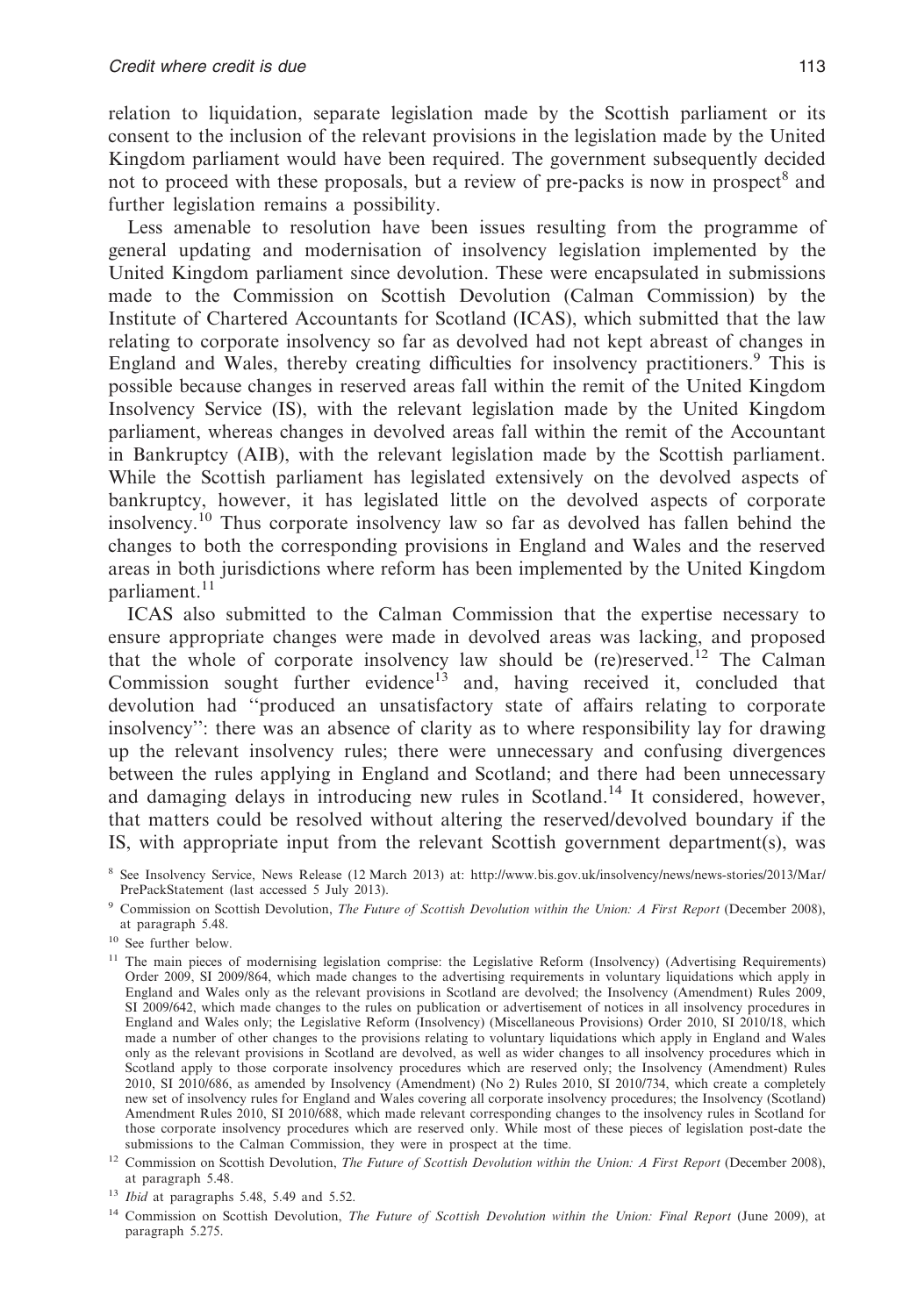made responsible for laying down the relevant rules in both jurisdictions, and that this could be achieved by United Kingdom legislation to which the Scottish parliament could consent, and it recommended accordingly.<sup>15</sup>

The United Kingdom government accepted the need for change,  $16$  but there were concerns. For example, the then chairman of the Scottish Law Commission (SLC), Lord Drummond Young, commented that if it meant that all legislation bearing on (corporate) insolvency was to be reserved to Westminster under the control of the Department of Business Innovation and Skills (DBIS), of which the IS forms part, the result would be that the sensible reform of Scottish commercial law would become impossible.<sup>17</sup> His comment reflected his wider concerns over the perceived attitude of DBIS to reform of Scots law in reserved areas, but this may have been misplaced in this particular case: in practice, the IS has not been dilatory in matters of corporate insolvency reform in Scotland in reserved areas, at least where equivalent changes are also being made in England and Wales.

The bill which ultimately became the Scotland Act 2012 was introduced in the House of Commons on 30 November 2010 and contained provisions (re)reserving the devolved aspects of winding up and, so far as appropriate, updating and modernising them in line with the changes already made in winding up in England and Wales and in reserved areas in both jurisdictions.<sup>18</sup> Unsurprisingly, these were opposed in principle by the then minority SNP administration, which considered that the issues could be addressed by improved inter-governmental working.19 The Scotland Bill committee established by the Scottish parliament in December 2010 to consider the bill was, however, content with them, subject to some concerns regarding the impact on registered social landlords.<sup>20</sup> It therefore recommended the Scottish parliament give legislative consent to the provisions, subject to amendments allowing devolved legislation on the winding-up of registered social landlords, $2<sup>1</sup>$  and the Scottish parliament subsequently passed a motion agreeing the bill be considered by the United Kingdom parliament, but inviting it and the United Kingdom government to consider the changes proposed in the Scotland Bill committee's report with a view to future debate in the Scottish parliament on a further legislative consent motion.<sup>22</sup>

Following the Scottish parliament elections in May 2011, however, the SNP minority administration became a majority administration. As a result, more extensive changes to the devolution settlement, and thus the Scotland Bill, were sought and a new Scotland Bill committee was established in June 2011. It took the view that it was not necessary to (re-)reserve the devolved aspects of corporate insolvency to the United Kingdom government and parliament in order to address the issues and improved inter-governmental working was preferable, $^{23}$  and it recommended that, as a matter of principle, no powers should be re-reserved and legislative consent should not be given to the provisions.24 Discussions between the Scottish administration and the United

<sup>15</sup> *Ibid* at paragraph 5.277 and recommendation 5.23.

- <sup>17</sup> See Chairman's Foreword to Scottish Law Commission, *Annual Report 2009* (Scot Law Com No 221, 2009).
- <sup>18</sup> Scotland Bill, clause 12 and Schedule 2.

<sup>&</sup>lt;sup>16</sup> See Scotland Office, *Scotland's Future in the United Kingdom: Building on Ten Years of Scottish Devolution* (Cm 7783), at paragraphs 5.33–5.35; HM Government, *Strengthening Scotland's Future* (Cm 7973), at 57–58.

<sup>&</sup>lt;sup>19</sup> See Scotland Bill Committee, *Report on the Scotland Bill and Relative Legislative Consent Memoranda*, at paragraph 723.

<sup>20</sup> *Ibid* at paragraph 147.

<sup>&</sup>lt;sup>21</sup> *Ibid* at paragraph 148. This recommendation was presented as a recommendation of the whole committee notwithstanding a minority dissent: see Scotland Bill Committee, above note 19, Annex A.

<sup>22</sup> Scottish Parliament, *Official Report*, column 34358 (10 March 2011).

<sup>&</sup>lt;sup>23</sup> Scotland Bill Committee, *Report on the Scotland Bill, Volume 1*, at paragraph 74. Three members of the committee dissented from this view (footnote 74).

<sup>&</sup>lt;sup>24</sup> *Ibid* recommendation 20. Three members of the committee dissented from this recommendation (footnote 12).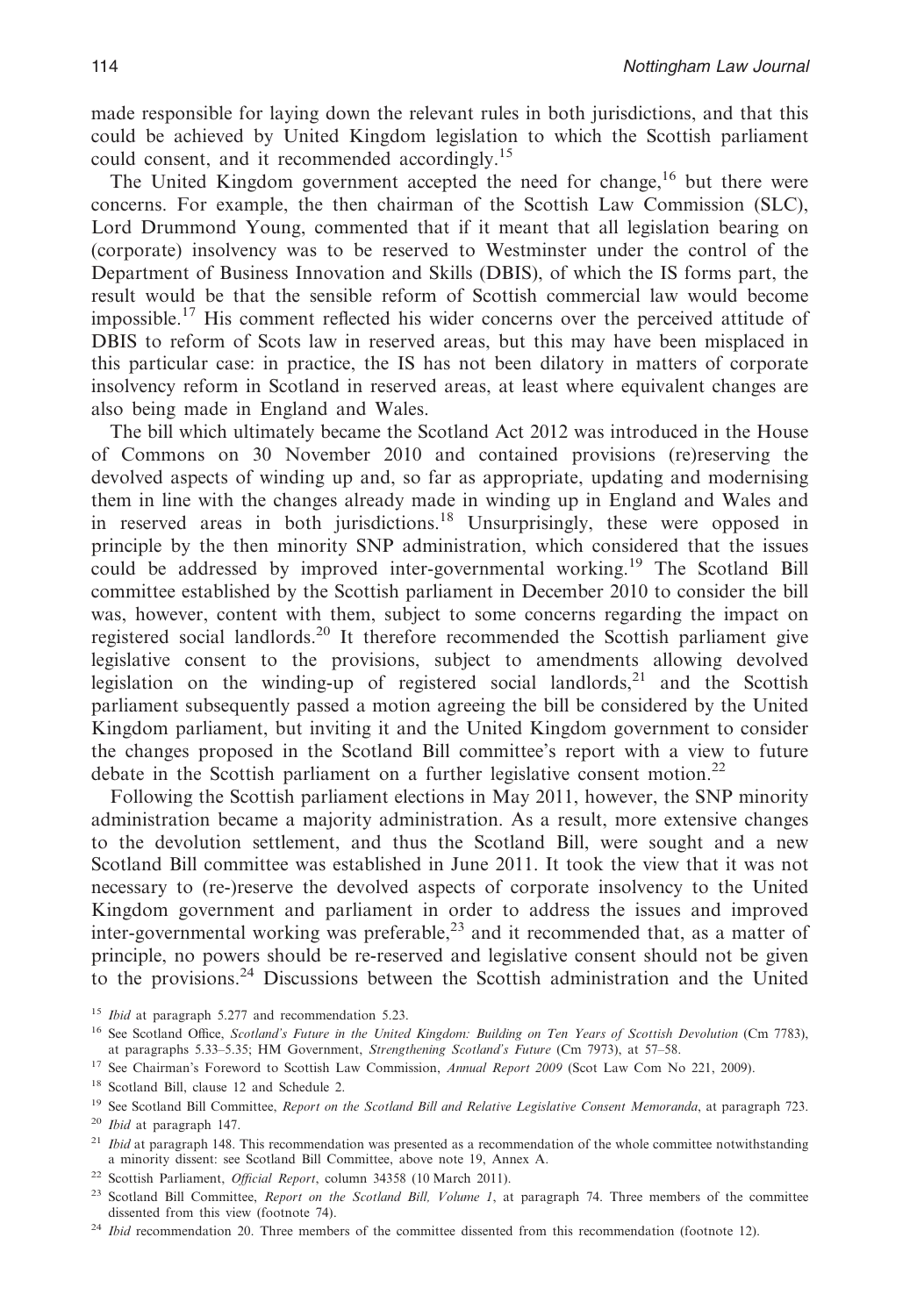Kingdom government followed, as a result of which it was agreed, *inter alia*, that the provisions should be removed from the Scotland Bill.<sup>25</sup> They were duly removed at report stage in the House of Lords<sup>26</sup> and the Scottish parliament subsequently passed a motion agreeing the bill as amended be considered by the United Kingdom parliament.<sup>27</sup> The Scotland Bill as amended received Royal Assent on 1 May 2012. The original reserved/devolved split on corporate insolvency was therefore maintained.

The AIB has now established a working party to work on the updating and modernisation of the devolved aspects of corporate insolvency law and legislation including new corporate insolvency rules is planned for the autumn. The maintenance of the reserved/devolved split on corporate insolvency, however, means that this project remains far from unproblematic. For example, changes to the Insolvency Act 1986 to allow provisions in devolved areas which currently apply in England and Wales but not in Scotland to apply in Scotland will be required and will have to be made by the United Kingdom parliament, while the new rules will continue to have both reserved and devolved elements which means that they cannot be enacted in their entirety by the Scottish parliament.

Inevitably, lines must be drawn somewhere. It is critical, however, that the coherence and effectiveness of the law is maintained irrespective of the legislator. The issue therefore becomes how the interface between what is reserved and what is devolved can best be managed to achieve this, particularly where a single area of law such as insolvency law is partly reserved and partly devolved. This remains a crucial issue for the development of insolvency law, in particular corporate insolvency law, in Scotland.

#### THE SCOTTISH PARLIAMENT'S LEGISLATION ON INSOLVENCY

#### *Introduction and Overview*

As noted, the Scottish parliament has so far legislated extensively on the devolved aspects of bankruptcy, but little on the devolved aspects of corporate insolvency. The main focus of this section will therefore be its legislation on bankruptcy, in particular the Debt Arrangement and Attachment (Scotland) Act 2002 (DAA(S)A 2002), the Bankruptcy and Diligence etc. (Scotland) Act 2007 (BD(S)A 2007), the Home Owner and Debtor Protection (Scotland) Act 2010 (HODP(S)A 2010) and the most important related secondary legislation. Consideration will also be given to the further legislation now in prospect.

This legislation must be seen in its context as part of a wider body of legislation passed by the Scottish parliament relating to debt and enforcement generally which has brought about extensive and, for the most part, systematic reform of the wider law of diligence and aspects of debtor protection as well as reform of bankruptcy law as such. The first relevant piece of legislation was the Abolition of Poindings and Warrant Sales Act 2001 (APWSA 2001), which was introduced to the Scottish parliament less than three months after its establishment and ultimately brought about the abolition of what was seen as the outmoded diligence of poinding and warrant sale.<sup>28</sup> The DAA(S)A 2002 replaced that diligence with a modernised diligence in the form of attachment, and

<sup>25</sup> See the *Legislative Consent Memorandum* (21 March 2012), available at: www.scottish.parliament.uk/ S4\_ScotlandBillCommittee/General%20Documents/LCM\_-\_Scotland\_Bill\_-\_Final.pdf (last accessed 5 July 2013) and Scotland Bill Committee, *Report on the Scottish Government's Legislative Consent Memorandum*, SP Paper 106, at paragraphs 1–5 and 11.

<sup>26</sup> See Hansard (HL), 28 March 2012, volume 736, column 1440.

<sup>27</sup> Scottish Parliament, *Official Report*, column 8137 (18 April 2012).

<sup>&</sup>lt;sup>28</sup> The diligence used to attach moveable property of the debtor in the debtor's own possession.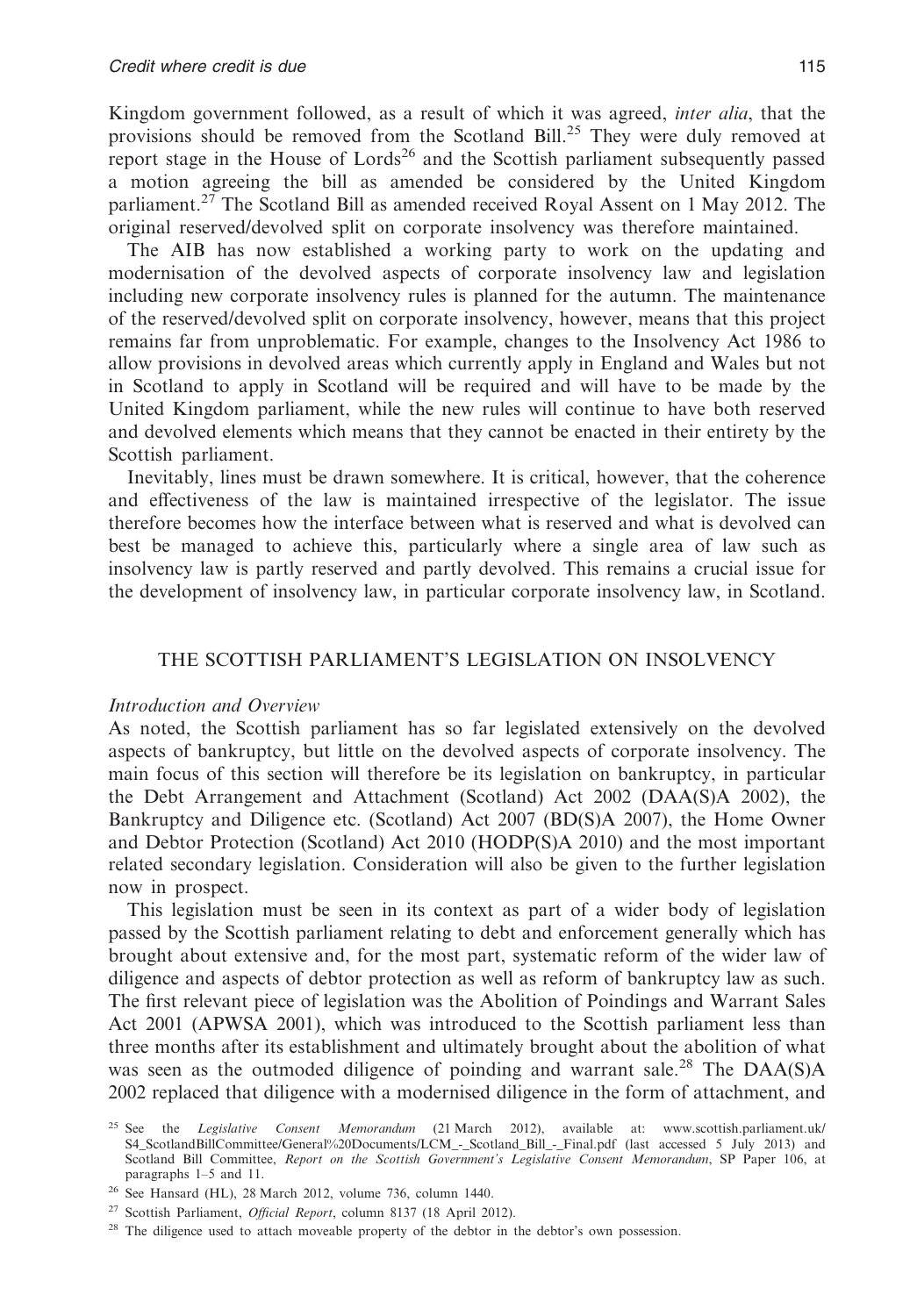also introduced the DAS. In the interim, the Mortgage Rights (Scotland) Act 2001 (MR(S)A 2001) had made provision for the suspension of enforcement of a standard security on application to the court and related provision for the protection of the debtor. The next and, for this purpose, most significant piece of legislation was the BD(S)A 2007, which made far-reaching changes to the law of diligence and floating charges as well as the law of bankruptcy. Finally, the HODP(S)A 2010 extended the protections given to debtors by the MR(S)A 2001 as well as making further changes to bankruptcy law. There has also been a considerable volume of related secondary legislation.

#### *The Legislation on Bankruptcy*

As noted, the DAA(S)A 2002 replaced the diligence of poinding and warrant sale with a modernised diligence in the form of attachment. The new provisions on attachment included an expanded list of items exempt from the diligence which reflected changes that had already been made to the list of items exempt from the old diligence of poinding by secondary legislation as an interim measure.<sup>29</sup> These exemptions also apply in sequestration.30

The DAA(S)A also introduced the DAS. Although not a new concept, previous proposals had remained unimplemented.<sup>31</sup> However, following the original lodging of the proposal for the Abolition of Poindings and Warrant Sales Bill (APWS Bill), $32$  a reference was made to the SLC, which duly published a discussion paper followed by a report.<sup>33</sup> This recommended that consideration should be given to introducing debt arrangement schemes, $34$  the form of which should be determined in consultation with debtor and creditor interests.<sup>35</sup> The report of a cross-party parliamentary working group established by the SE, Striking the balance - a new approach to debt management, also recommended the introduction of a statutory debt arrangement scheme.<sup>36</sup> Following consultation on the latter report, the SE announced it would implement the working group's approach and detailed proposals for a statutory debt arrangement scheme would be issued for consultation. These were subsequently set out as part of the SE's consultation paper on enforcement of civil obligations in Scotland.<sup>37</sup>

Before that consultation was completed, however, the Debt Arrangement and Attachment (Scotland) Bill (DAA(S) Bill) was introduced including provisions establishing the DAS. The reason given was the importance the SE attached to the DAS, which it wished to introduce as soon as possible.<sup>38</sup> The DAA(S) Bill therefore set out the framework and empowered the Scottish Ministers to make provision for the details

<sup>29</sup> See Debtors (Scotland) Act 1987 (Amendment) Regulations 2000, SSI 2000/189.

<sup>30</sup> See Bankruptcy (Scotland) Act 1985, section 33.

<sup>31</sup> A debt arrangements scheme was originally proposed by the Scottish Law Commission in its *Fourth Memorandum on Diligence: Debt Arrangement Schemes*, Scot Law Com Consultative Memorandum No 50 (1980) and recommended in its *Report on Diligence and Debtor Protection* (Scot Law Com 95, 1985).

<sup>&</sup>lt;sup>32</sup> The original proposal was too narrow in scope to allow the introduction of the bill and the bill was introduced only after a second proposal was subsequently lodged: see Scottish Law Commission, *Report on Poinding and Warrant Sale* (Scot Law Com 177, 2000), at paragraph 1.2; *Stage 1 Report on the Abolition of Poindings and Warrant Sales Bill*, at paragraphs  $1-2$ .

<sup>33</sup> Scottish Law Commission, *Poinding and Sale: Effective Enforcement and Debtor Protection* (Discussion Paper No 110, 1999); *Report on Poinding and Warrant Sale* (Scot Law Com 177, 2000).

<sup>34</sup> *Ibid* at paragraph 5.61.

<sup>35</sup> *Ibid*.

<sup>36</sup> See the Working Group Report, *A Replacement for Poinding and Warrant Sale, Striking the Balance: A New Approach to Debt Management* (July 2001), at paragraph 100.

<sup>37</sup> See Scottish Executive, *Enforcement of Civil Obligations in Scotland*, Part 4(D).

<sup>38</sup> SP Bill 52-PM, at paragraph 17.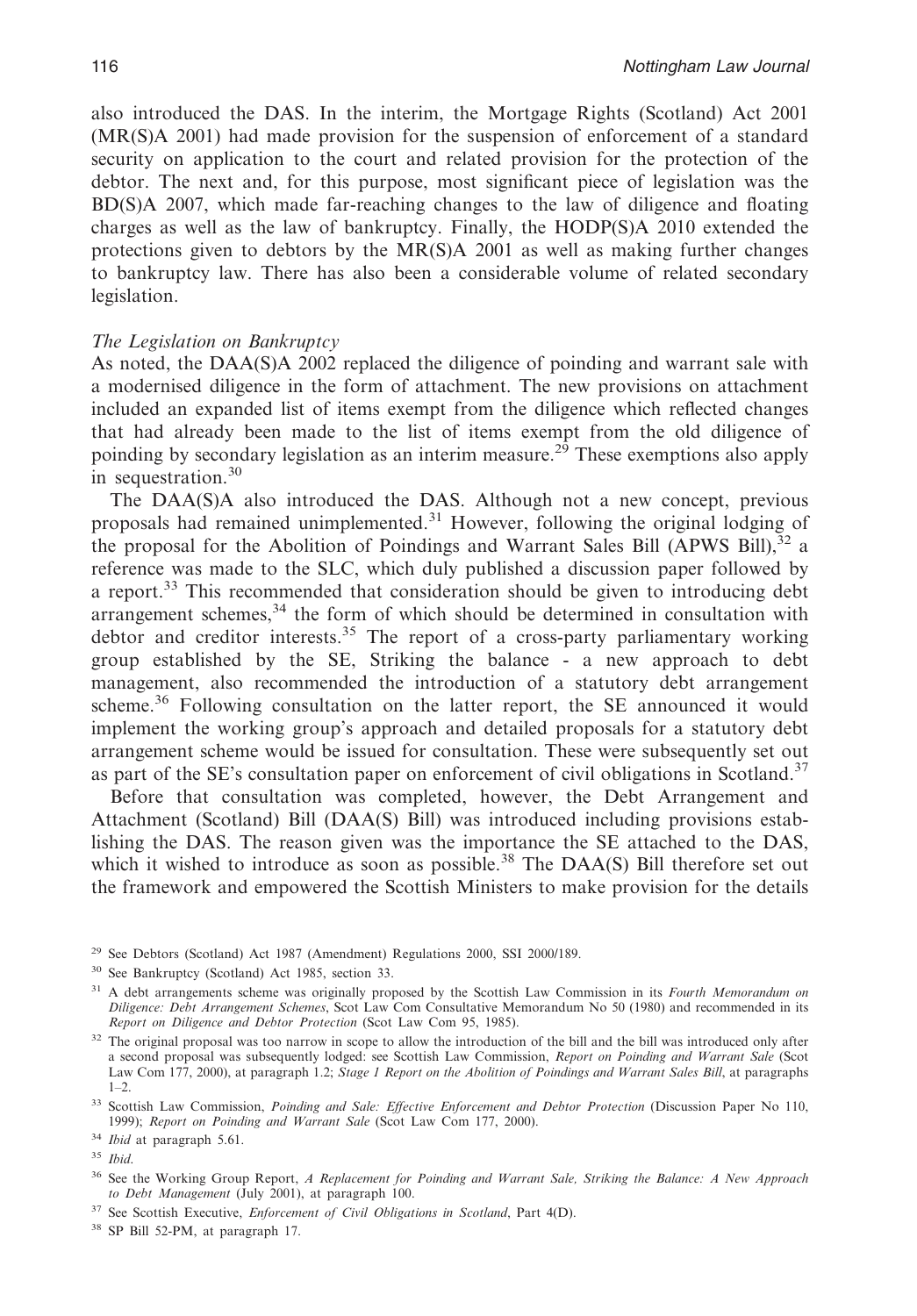by way of regulations to be prepared taking into account the consultation responses.<sup>39</sup> although this effectively rendered the consultation superfluous in relation to the framework and raised questions as to whether all the matters left to secondary legislation were properly so left.<sup>40</sup> The DAA(S)A 2002 provided for the DAS provisions to be brought into force on a date to be appointed, thus allowing time for the supporting regulations to be put in place. Following limited consultation on a draft, revised draft Debt Arrangement Scheme (Scotland) Regulations were laid before and approved by the Scottish Parliament, becoming the Debt Arrangement Scheme (Scotland) Regulations 2004.41 The DAS came into force on 30 November 2004.42 It has been subject to review and amendment on a number of occasions, most recently in July 2013.<sup>43</sup>

As noted, the BD(S)A 2007 made far-reaching changes to the law of bankruptcy. Consultation on these changes began in 2003 with a consultation paper Personal Bankruptcy Reform in Scotland: A Modern Approach,<sup>44</sup> which sought views on proposed reforms to bankruptcy in Scotland. It identified two ''drivers for change'':

- 1. the importance of having an integrated debt management framework within which the available debt management tools worked together to form a comprehensive package of solutions for debtors;<sup>45</sup> and
- 2. ''developments'', identified as the introduction of DAS and the need to consider its fit with sequestration;<sup>46</sup> the need to consider whether action was still required on certain issues raised in previous consultations; $47$  and the changes to bankruptcy in England and Wales introduced by the EA 2002,<sup>48</sup> which included enabling debtors to obtain an automatic discharge after a maximum period of one year and the introduction of a bankruptcy restrictions regime.<sup>49</sup>

A further consultation paper and draft bill, Modernising bankruptcy and diligence in Scotland: Draft Bill and Consultation,<sup>50</sup> followed in 2004. A working group on debt relief was also established to consider further issues surrounding debtor access to sequestration and debtors with little or no assets or income. Its report was published in 2005 but not subject to formal consultation.<sup>51</sup>

<sup>39</sup> *Ibid*.

<sup>40</sup> See further below.

<sup>41</sup> SSI 2004/468. These were almost immediately amended by the Debt Arrangement Scheme (Scotland) Amendment Regulations 2004, SSI 2004/470.

<sup>42</sup> See the Debt Arrangement and Attachment (Scotland) Act 2002 (Commencement No. 2 and Revocation) Order 2004, SSI 2004/416, which revoked the earlier Debt Arrangement and Attachment (Scotland) Act 2002 (Commencement) Order 2004, SSI 2004/401, which contained an error.

<sup>43</sup> See further below.

<sup>44</sup> Scottish Executive, *Personal Bankruptcy Reform in Scotland: A Modern Approach* (November 2003), available at: http://www.scotland.gov.uk/Resource/Doc/1097/0030743.pdf (last accessed 5 July 2013).

<sup>45</sup> *Ibid* at paragraph 3.1.

<sup>46</sup> *Ibid* at paragraph 3.3.

<sup>47</sup> *Ibid* at paragraph 3.4.

<sup>48</sup> *Ibid* at paragraph 3.5.

<sup>49</sup> For the history of the changes to bankruptcy law in England and Wales, see Insolvency Service, *Bankruptcy - A Fresh* Start (2000); Productivity and Enterprise: Insolvency - A Second Chance (2001) (Cm 5234); Summary of Responses to the<br>White Paper "Productivity and Enterprise - Insolvency: A Second Chance" (2001); An Update on the Bankrup (26 March 2002); *Individual Insolvency* (8 November 2002).

<sup>&</sup>lt;sup>50</sup> Scottish Executive, *Modernising Bankruptcy and Diligence in Scotland: Draft Bill and Consultation* (July 2004), available at: http://www.scotland.gov.uk/Resource/Doc/203606/0054275.pdf (last accessed 5 July 2013).

<sup>51</sup> *Report of the Working Group on Debt Relief* (2005), available at: http://www.scotland.gov.uk/Resource/Doc/1097/0016112 .pdf (last accessed 5 July 2013).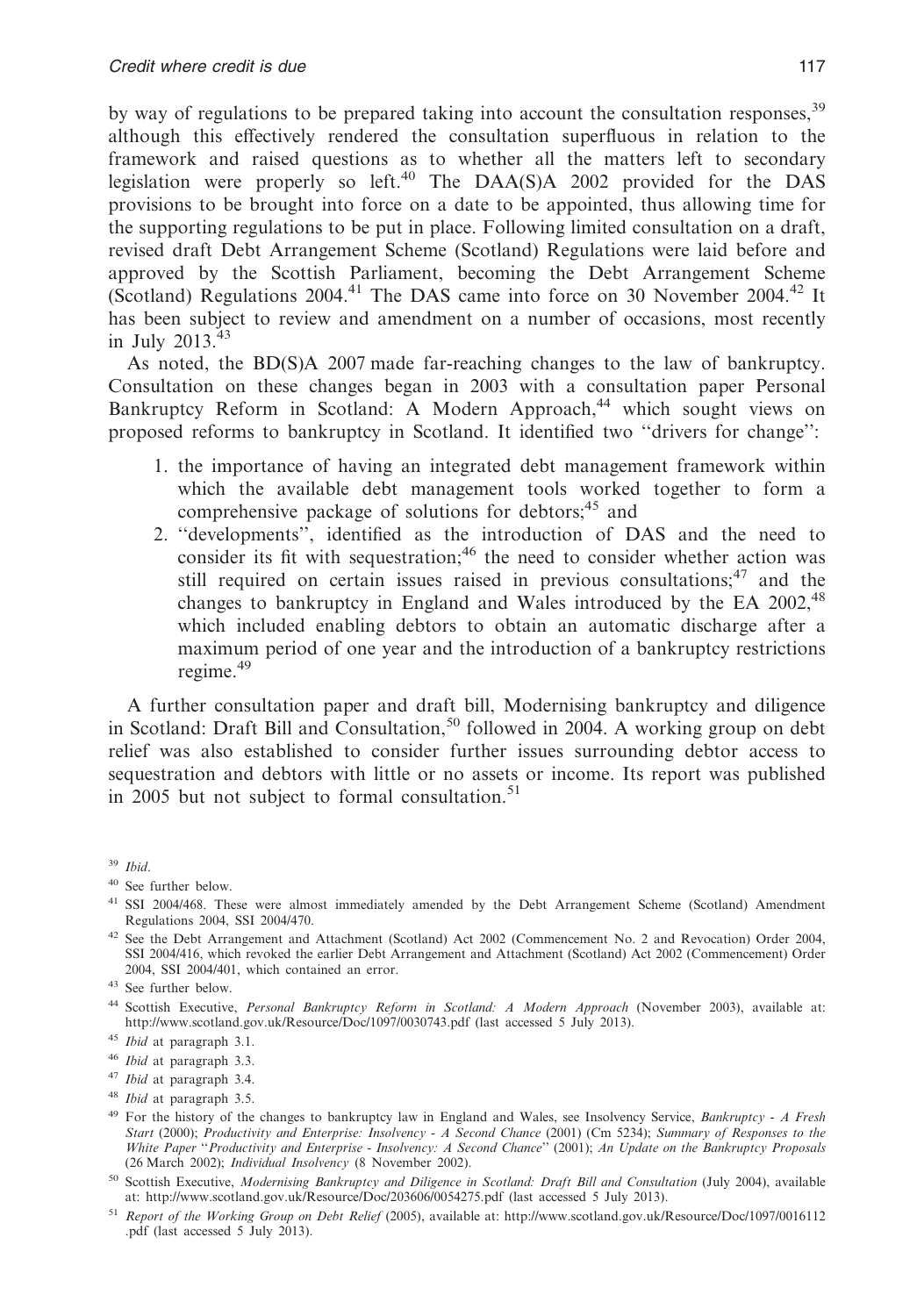On its introduction, the bankruptcy provisions of the Bankruptcy and Diligence etc. (Scotland) Bill (BD(S) Bill) comprised provisions similar to those introduced in England and Wales by the EA 2002 (EA 2002-style reforms), limited provision on debtor access to sequestration, provisions for reversion of certain assets to the debtor in defined circumstances, provisions for streamlining sequestration procedure and provisions providing a platform for PTD reform.<sup>52</sup> The majority of the PTD reforms were to be contained in separate regulations, a draft of which was the subject of a separate consultation published early in 2006.<sup>53</sup> The SE also carried out a review of the DAS which was neither published nor subject to formal consultation. During the legislative process, a number of new provisions were added to the bankruptcy part of the bill, including provisions to reform the DAS and provisions for access to sequestration by low income, low asset debtors (LILAs). The detailed provisions relating to LILAs were also to be contained in regulations and a consultation was duly published.<sup>54</sup>

Some of the provisions relating to the DAS, including the power to make regulations introducing an element of debt relief, came into force on 8 March 2007;<sup>55</sup> a minor amendment to claims in sequestration came into force on 31 March 2007;<sup>56</sup> some of the provisions relating to PTDs came into force on 19 February 2008;<sup>57</sup> and the remainder of the provisions, with some exceptions, came into force on 1 April 2008.<sup>58</sup>

The Protected Trust Deed (Scotland) Regulations 2008<sup>59</sup> and the Bankruptcy (Scotland) Act 1985 (Low Income, Low Asset Debtors etc.) Regulations 2008<sup>60</sup> also came into force on 1 April 2008, together with new Bankruptcy (Scotland) Regulations  $2008<sup>61</sup>$  and appropriate changes to the relevant court rules.<sup>62</sup> The Debt Arrangement Scheme (Scotland) Amendment Regulations  $2007<sup>63</sup>$  which made provision for the introduction of the element of debt relief into the DAS, and the Debt Arrangement Scheme (Scotland) Amendment (No. 2) Regulations  $2007,64$  which made other important changes to the DAS, both came into force on 30 June 2007.

The HODP(S)A 2010 had its genesis in fears of a rise in repossessions resulting from the credit crunch and recession. Following the final report of the debt action forum

<sup>52</sup> See further below.

<sup>53</sup> See Scottish Executive, *Protected Trust Deeds: Consultation on Draft Regulations* (January 2006), available at: http://www.scotland.gov.uk/Resource/Doc/89955/0021680.pdf; Scottish Executive, *Protected Trust Deeds: Partial Regulatory Impact Assessment* (January 2006), available at: http://www.scotland.gov.uk/Resource/Doc/92494/0022197.pdf; Scottish Executive, *Protected Trust Deeds – Consultation on Draft Regulations and Partial Regulatory Impact Assessment: Analysis of Responses* (June 2006), available at: http://www.scotland.gov.uk/Resource/Doc/1097/0031324.pdf (all sites last accessed  $\overline{5}$  July 2013).

<sup>54</sup> See Accountant in Bankruptcy, *Low Income, Low Assets – A New Route into Bankruptcy: Consultation on Proposed Regulations* (April 2007), available at: http://www.scotland.gov.uk/Resource/Doc/174131/0048565.pdf; Accountant in Bankruptcy, *Low Income, Low Assets - A New Route into Bankruptcy: Report on Public Consultation* (February 2008), available at: http://www.aib.gov.uk/sites/default/files/publications/Resource/Doc/4/0000580.pdf (all sites last accessed 5 July 2013).

<sup>55</sup> See the Bankruptcy and Diligence etc. (Scotland) Act 2007 (Commencement No. 1) Order 2007, SSI 2007/82, article 3.

<sup>56</sup> *Ibid* article 4(a), (d).

<sup>57</sup> See the Bankruptcy and Diligence etc. (Scotland) Act 2007 (Commencement No. 2 and Saving) Order 2008, SSI 2008/45, article 2.

<sup>58</sup> See the Bankruptcy and Diligence etc. (Scotland) Act 2007 (Commencement No. 3, Savings and Transitionals) Order 2008, SSI 2008/115, article 3.

<sup>59</sup> SSI 2008/143.

<sup>60</sup> SSI 2008/81.

<sup>61</sup> SSI 2008/82. These have already been amended: see the Bankruptcy (Scotland) Amendment Regulations 2008, SSI 2008/334.

<sup>62</sup> See the Act of Sederunt (Sheriff Court Bankruptcy Rules) 2008, SSI 2008/119 and the Act of Sederunt (Rules of the Court of Session Amendment No. 3) (Bankruptcy and Diligence etc. (Scotland) Act 2007) 2008, SSI 2008/122.

<sup>63</sup> SSI 2007/262.

<sup>64</sup> SSI 2007/187.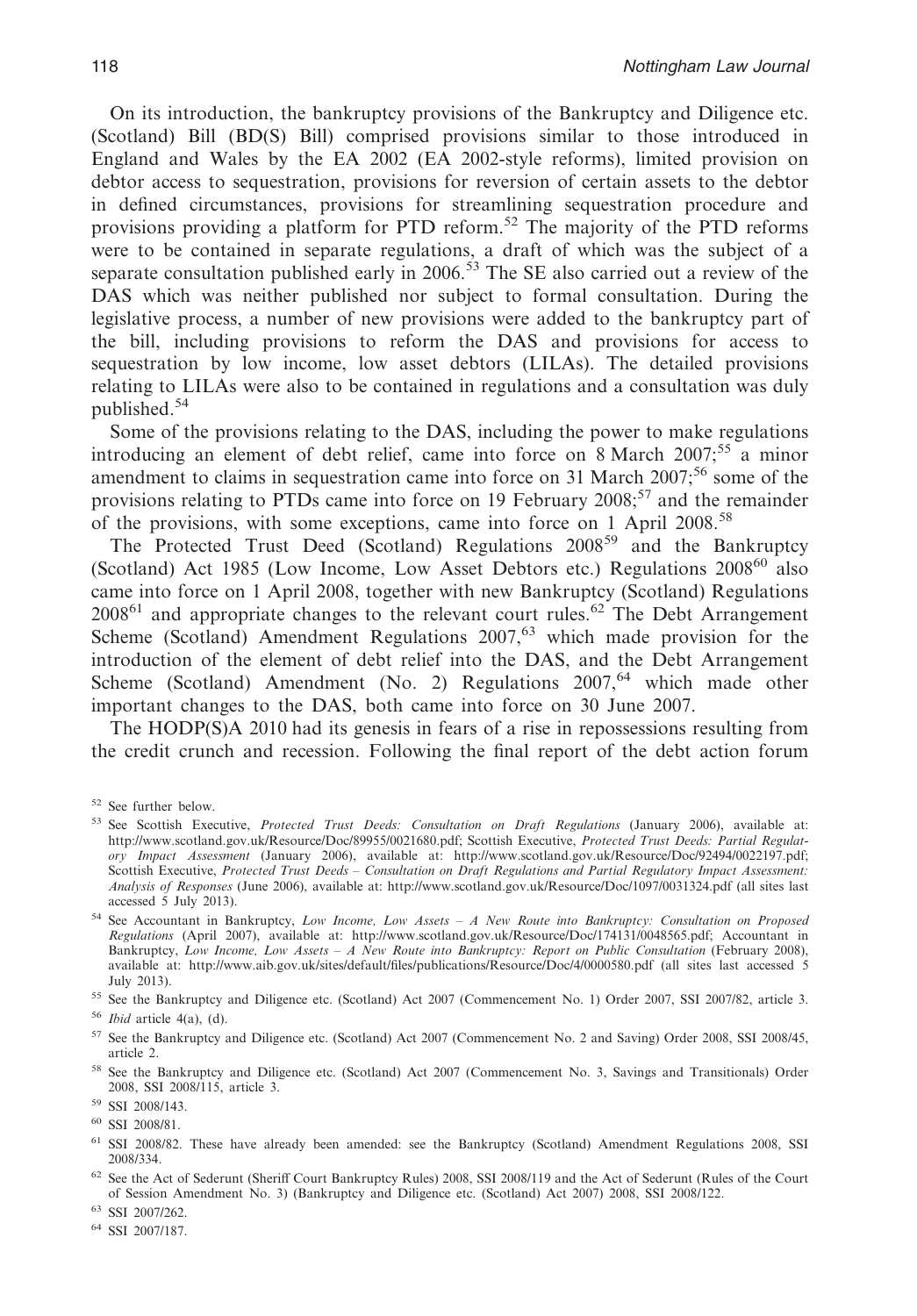(DAF) and its repossessions sub-group established to consider these issues,  $65$  the SE announced its intention to introduce legislation containing what it considered to be urgent and uncontroversial measures, including a number of reforms to sequestration and PTDs, to be followed by consultation on further changes to PTDs and the treatment of the family home in bankruptcy and further legislation.<sup>66</sup> The SE legislative programme for  $2009-2010^{67}$  duly included proposals for a Debtor Protection Bill in autumn 2009 and a Debt and Family Homes Bill to follow further consultation.<sup>68</sup>

The proposed Debtor Protection Bill duly became the Home Owner and Debtor Protection (Scotland) Bill (HODP(S) Bill). The reforms to sequestration and PTDs were contained in Part 2 and included provision for a new certificated route into sequestration; provision allowing the exclusion of certain property, specifically the family home, from a PTD; extension of the existing protections for the family home in sequestration to PTDs; and abolition of certain requirements for advertisement in the Edinburgh Gazette. In addition, provision was to be made in secondary legislation to increase the financial limit for a vehicle exempt from attachment (and consequently sequestration), and draft statutory instruments were produced for comment.<sup>69</sup> On the basis that the measures were urgent, and had received broad, if not in all cases unanimous, support in the  $DAF<sub>1</sub><sup>70</sup>$  the bill did not go through the usual preintroduction consultation, but was progressed to a truncated timetable<sup>71</sup> and passed on 11 February 2010. Some of the provisions of Part 2 came into force on 7 September 2010, while the remainder come in to force on 15 November 2010 once the supporting secondary legislation was in place.<sup>72</sup>

A review of the DAS in  $2008^{73}$  led to further proposed changes,  $^{74}$  but there was no formal consultation, and the resultant Debt Arrangement Scheme (Scotland) Amendment Regulations  $2009^{75}$  were revoked before coming into force following reservations about the changes.<sup>76</sup> A formal consultation was then undertaken,<sup>77</sup> followed by a report.<sup>78</sup> This was followed by workshops with stakeholders and ultimately resulted in

- <sup>66</sup> See Debt Action Forum, *Report The Scottish Government Response*, available at: http://www.aib.gov.uk/About/DAF/ DAFofficialresponse; Scottish Executive News Release, ''Law Change to Help Families'' (17 June 2009), issued in response to the specific recommendations of the Repossessions Sub-group, available at: http://www.scotland.gov.uk/News /Releases/2009/06/17172506; Scottish Executive News Release, ''Dealing with Debt'' (23 June 2009), available at: http://www.scotland.gov.uk/News/Releases/2009/06/23115155 (all sites last accessed 5 July 2013).
- <sup>67</sup> See Scottish Executive, *Towards A More Successful Scotland: The Government's Programme For Scotland 2009–2010* (September 2009), available at: http://www.scotland.gov.uk/Publications/2009/09/02152902/0, at 34–35. See also the First Minister's speech to the Scottish Parliament setting out the legislative programme for 2009–2010 (3 September 2009),<br>available at: http://www.scotland.gov.uk/News/Speeches/Speeches/First-Minister/programme-for-scotland (al accessed 5 July 2013).
- <sup>68</sup> Summaries of the proposed bills as they stood at that time can be found at: http://www.scotland.gov.uk/About/ programme-for-government/2009-10/summary-of-bills (last accessed 5 July 2013).
- <sup>69</sup> See Draft Bankruptcy (Certificate for Sequestration) (Scotland) Regulations, Bankruptcy (Scotland) Amendment Regulations and Protected Trust Deeds (Scotland) Amendment Regulations, available at: http://www.scottish.parliament .uk/s3/committees/lgc/inquiries/HomeOwnerDebtorProtection/index.htm(last accessed 5 July 2013).
- <sup>70</sup> See *Home Owner and Debtor Protection (Scotland) Bill Policy Memorandum*, SP Bill 32-PM, at paragraphs 68–70.
- <sup>71</sup> See *Local Government and Communities Committee, Stage 1 Report on the Home Owner and Debtor Protection (Scotland) Bill*, at paragraph 2.
- <sup>72</sup> Home Owner and Debtor Protection (Scotland) Act 2010 (Commencement) Order 2010, SSI 2010/314.
- <sup>73</sup> Accountant in Bankruptcy, *Debt Arrangement Scheme Review 2008* (31 March 2008), available at: http://www.aib.gov. uk/sites/default/files/publications/Resource/Doc/4/0000669.pdf (last accessed 5 July 2013).
- <sup>74</sup> See Accountant in Bankruptcy News Release, ''Key Changes to Debt Arrangement Scheme'' (13 March 2009), available at: http://www.aib.gov.uk/News/releases/2009/03/13114653 (last accessed 5 July 2013).

<sup>75</sup> SSI 2009/234.

- <sup>77</sup> Scottish Executive, *The Debt Arrangement Scheme Improving Access: A Consultation Document* (September 2009), available at: http://www.scotland.gov.uk/Publications/2009/09/22141137/0 (last accessed 5 July 2013).
- <sup>78</sup> Accountant in Bankruptcy, *The Debt Arrangement Scheme Improving Access: Report on Public Consultation*, available at:

<sup>65</sup> Debt Action Forum, *Final Report* (June 2009), available at: http://www.aib.gov.uk/sites/default/files/publications/Resource /Doc/4/0000813.pdf (last accessed 5 July 2013).

<sup>76</sup> See the Debt Arrangement Scheme (Scotland) Revocation Regulations 2009, SSI 2009/258.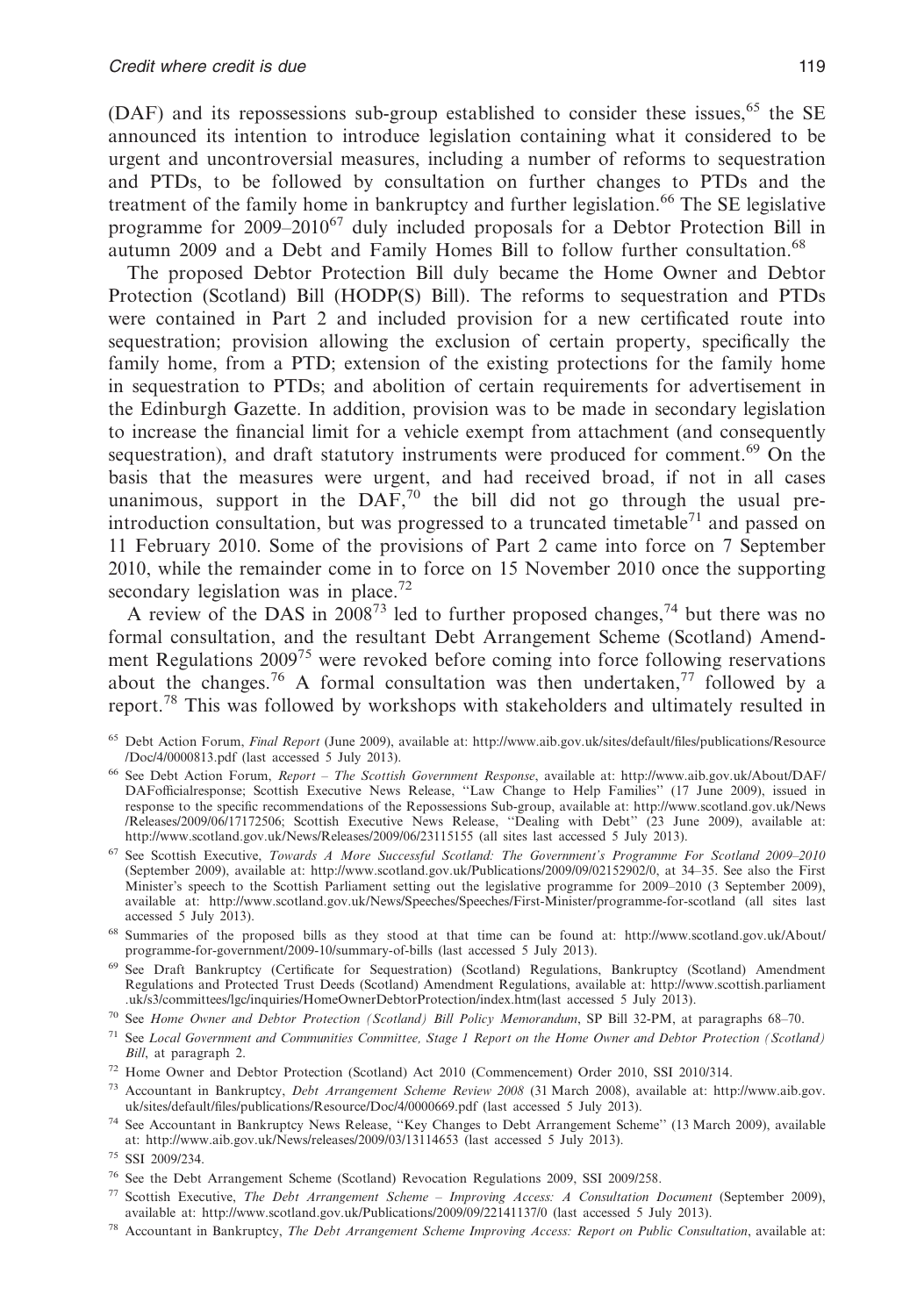the Debt Arrangement Scheme (Scotland) Regulations 201179 and Debt Arrangement Scheme (Interest, Fees, Penalties and Other Charges) (Scotland) Regulations 2011<sup>80</sup> which replaced the previous regulations with an updated scheme from 1 July 2011. Further changes have now been made by the Debt Arrangement Scheme (Scotland) Amendment Regulations  $2013<sup>81</sup>$  as part of the ongoing reform discussed below. These changes came into force on 2 July 2013.

The proposed consultation on the treatment of the family home in bankruptcy was subsequently deferred, $82$  and thus no Debt and Family Homes Bill has been introduced. There has, however, been consultation on other reforms to bankruptcy law as a result of which further reform is now ongoing.

A review of the LILA provisions took place after four months and again after one year<sup>83</sup> but did not lead to changes at that time. Following a review of PTDs in 2009,  $84$ a protected trust deed working group was established which issued its final report in June 2010<sup>85</sup> and the SE subsequently issued a consultation Protected trust deeds, improving the process in October 2011.86 It then issued a further consultation, Consultation on Bankruptcy Law Reform in February  $2012$ ,  $87$  which proceeded on the basis that the earlier reforms to bankruptcy legislation had been focused on specific issues such as low income, low asset debtors and the consultation offered the opportunity to consider the principles and concept of bankruptcy and other debt management solutions "for the first time in a generation".<sup>88</sup> The proposals aimed to develop a new model of debt advice, debt management and debt relief fit for the 21st century, a ''financial health service'' providing ''rehabilitation to individuals and organisations. . .while acknowledging their financial responsibilities''. The proposals consulted on were wide-ranging, but did not include the family home, which is still intended to be the subject of separate consultation at a later stage.<sup>89</sup>

Following the consultation, some proposals were dropped and others set aside for further development in future, but the majority were confirmed as going ahead.<sup>90</sup> These include the introduction of mandatory debt advice in all procedures; the introduction of a pre-application moratorium in all procedures; changes to the level of qualifying debt in sequestration; revised provision for no income debtors; provision for executor

http://www.aib.gov.uk/sites/default/files/publications/Resource/Doc/4/0000980.pdf (last accessed 5 July 2013).

<sup>79</sup> SSI 2011/141.

<sup>80</sup> SSI 2011/238.

<sup>81</sup> SSI 2013/225.

- <sup>82</sup> See further below.
- <sup>83</sup> See Accountant in Bankruptcy, *The Bankruptcy (Scotland) Act 1985 (Low Income, Low Asset Debtors etc.) Regulations 2008: Four Month Review* (October 2008), available at: http://www.aib.gov.uk/sites/default/files/publications/Resource/ Doc/4/0000658.pdf and Accountant in Bankruptcy, *The Bankruptcy (Scotland) Act 1985 (Low Income, Low Asset Debtors etc.) Regulations 2008: One Year Review* (October 2009), available at: http://www.aib.gov.uk/sites/default/files/publications /LILA%20Review%202009%20R30589.doc (all sites last accessed 5 July 2013).

<sup>84</sup> See Accountant in Bankruptcy, *Protected Trust Deed Review 2009* (June 2009), available at: http://www.aib.gov.uk/sites /default/files/publications/Resource/Doc/4/0000821.pdf (last accessed 5 July 2013).

<sup>85</sup> Protected Trust Deeds Working Group, *Final Report* (June 2010), available at: http://www.aib.gov.uk/sites/default/files/ publications/Resource/Doc/4/0001023.doc (last accessed 5 July 2013).

<sup>86</sup> Scottish Executive, *Protected Trust Deeds – Improving the Process* (October 2011), available at: http://www.scotland.gov .uk/Publications/2011/10/14103349/0 (last accessed 5 July 2013).

<sup>87</sup> Scottish Executive, *Consultation on Bankruptcy Law Reform* (February 2012), available at: http://www.scotland.gov.uk/ Resource/0038/00388465.pdf (last accessed 5 July 2013).

<sup>88</sup> *Ibid* Ministerial Foreword.

<sup>89</sup> *Ibid*.

<sup>90</sup> See Accountant in Bankruptcy, *Consultation on Bankruptcy Law Reform: The Report of the Summary of Responses* (2012), available at: http://www.scotland.gov.uk/Publications/2012/08/2539; *The Scottish Government's Response to the Consultation on Bankruptcy Law Reform* (2012), available at: http://www.aib.gov.uk/publications/ scottish-government%E2%80%99s-response-consultation-bankruptcy-law-reform; Accountant in Bankruptcy, *Bankruptcy Law Reform – Update* (February 2013), available at: http://www.aib.gov.uk/news/releases/2013/02/ bankruptcy-law-reform-update (all sites last accessed 5 July 2013).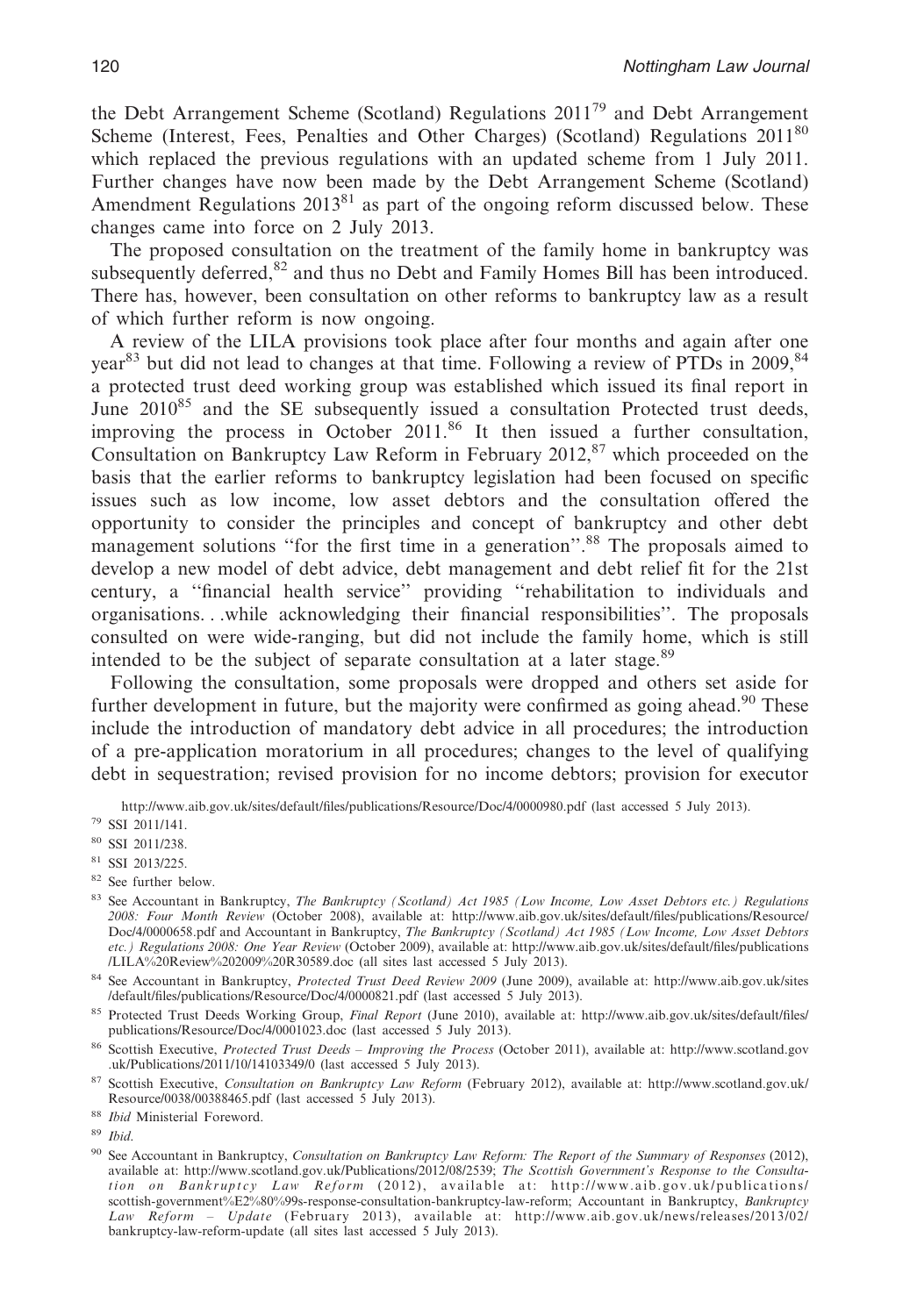applications for sequestration to be made to AIB; the introduction of a common financial tool for calculating debtor contributions in all procedures; the introduction of payment holidays in all procedures; changes to discharge in sequestration; the introduction of financial education; the introduction of a business DAS; and further changes to DAS and PTDs.<sup>91</sup> Consequently, as noted above, the Debt Arrangement Scheme (Scotland) Amendment Regulations 2013<sup>92</sup> have already been passed and came into force on 2 July 2013 and a Bankruptcy and Debt Advice (Scotland) Bill (''BDA(S) Bill'') was introduced in the Scottish Parliament on 11 June 2013. Further secondary legislation relating to PTDs and business DAS is expected to be introduced in the autumn of 2013. This is to be followed by a consolidation bill.

#### *The Legislation On Corporate Insolvency*

As noted, the Scottish parliament has so far legislated little on the devolved aspects of corporate insolvency, and such legislation as there has been has been secondary legislation which is essentially narrow in scope compared to the scope of the bankruptcy legislation.

The Non-Domestic Rating (Unoccupied Property) (Scotland) Amendment Regulations 2008<sup>93</sup> extended empty property relief to companies in administration and to limited liability partnerships in administration and liquidation.<sup>94</sup>

The Insolvency (Scotland) Rules 1986 Amendment Rules 2008<sup>95</sup> made some changes to the Scottish insolvency rules including amendments to the provisions on claims in liquidation, the introduction of a new rule relating to the provision of information by a liquidator or receiver about time spent on a case and an amendment requiring the final report in a creditors' voluntary liquidation to be sent to the Accountant in Bankruptcy rather than the Registrar of Companies.

The Limited Liability Partnerships (Scotland) Amendment Regulations 200996 made a number of amendments to the Limited Liability Partnerships (Scotland) Regulations 2001<sup>97</sup> consequential on changes made to the Insolvency Act 1986 by, *inter alia*, the Insolvency Act 2000 and the EA 2002.

The Insolvency Act 1986 Amendment (Appointment of Receivers) (Scotland) Regulations 201198 amended the provisions relating to the appointment of receivers. The genesis of these changes was a jurisdiction issue which had been identified following the introduction of the EC Regulation on Insolvency Proceedings,  $99$  and the changes were made following consultation.100 It is thought, however, that some of the amendments are unnecessary and have unintended (and undesirable) consequences, with the result that corrective legislation may be required. As noted, further, more substantial, legislation on corporate insolvency is now in prospect.<sup>101</sup>

<sup>91</sup> *Ibid*.

<sup>96</sup> SSI 2009/310.

<sup>98</sup> SSI 2011/140.

<sup>100</sup> Scottish Executive, *Insolvency Act 1986 Floating Charges, Foreign Investment and European Regulations: The Power to Appoint a Receiver* (July 2010), available at: http://www.scotland.gov.uk/Resource/Doc/254431/0101393.pdf (last accessed 5 July 2013).

<sup>101</sup> See above.

<sup>92</sup> SSI 2013/225.

<sup>93</sup> SSI 2008/83.

<sup>94</sup> It should be noted, however, that the Scottish Parliament's ability to make these changes derived from its devolved powers in relation to rates rather than its devolved powers in relation to corporate insolvency, administration, of course, being reserved.

<sup>95</sup> SSI 2008/393.

<sup>97</sup> SI 2001/128.

<sup>99</sup> Council Regulation (EC) No 1346/2000 of 29 May 2000 on Insolvency Proceedings OJ L160/1 (30 June 2000).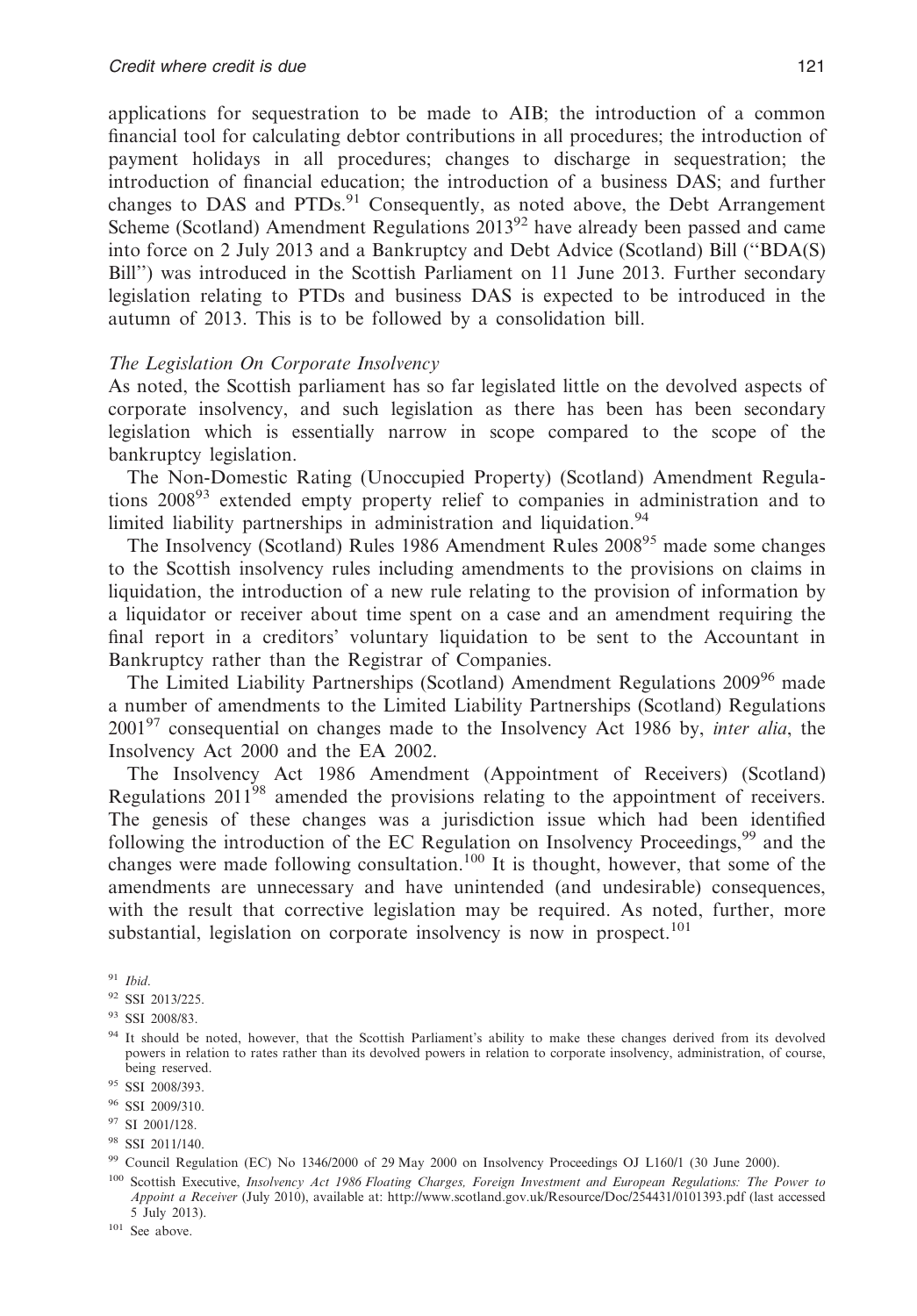#### *Assessment*

This section offers an assessment of the Scottish parliament's insolvency legislation to date and how the particular way in which the Scottish parliament functions has shaped it, focusing on the bankruptcy legislation as the major part of that legislation. This assessment is necessarily general given the volume of legislation involved, but it identifies a number of inter-connected issues underpinned by what can be seen as a unifying theme running through not only the bankruptcy legislation already enacted, but the wider legislation on diligence and debtor protection as a whole and, indeed, the legislation the Scottish parliament is about to consider, namely the creation of a modern system which is fit for purpose and strikes an appropriate balance. It also considers what lessons might be learnt and applied to the Scottish parliament's consideration of that prospective legislation.

The starting point is that, as in England and Wales, bankruptcy reform in Scotland was seen as important in building a modern and prosperous Scotland.<sup>102</sup> In both cases, the reforms were intended to foster entrepreneurship, but applied equally to consumer debtors (the vast majority). There is research suggesting more liberal bankruptcy regimes do have a positive effect on entrepreneurship, $103$  but although referred to this in evidence, the Enterprise and Culture Committee (ECC) in its Stage 1 Report on the BD(S) Bill considered the impact of the reforms on entrepreneurial activity/business restarts would be negligible, and maintenance of a ''level playing field'' with England and Wales was a more likely reason for their introduction.<sup>104</sup> Interestingly, the evidence from England and Wales has been that, despite reform, there is still stigma attached to bankruptcy,<sup>105</sup> and there also appears to be continuing stigma in Scotland.<sup>106</sup> Entrepreneurship is also an element of the current reforms: they are seen as supporting the current economic strategy of making Scotland a more successful country through increasing sustainable growth, one priority of which is creating a supportive business environment,  $107$  and proposals such as the new business DAS are clearly aimed at fostering entrepreneurship.108

Maintaining a level playing field was acknowledged to be one reason for including EA 2002-style reforms in the BD(S)A 2007,<sup>109</sup> although it was said in the Stage 1 debate that the desire to align the two jurisdictions did not seem to be a terribly strong rationale for following these reforms.<sup>110</sup> The Scottish bankruptcy reforms were, however, wider than those in England and Wales, and even where following them, did

<sup>105</sup> See Insolvency Service, *Attitudes to Bankruptcy*, available at: http://www.insolvency.gov.uk/insolvencyprofessionandlegislation/policychange/attitudes/report-attitu destobankruptcy1.pdf; Insolvency Service, *Attitudes to Bankruptcy Revisited*, available at: http://www.insolvency.gov.uk /insolvencyprofessionandlegislation/policychange/ABrevisited/ABrevisited.pdf; Insolvency Service, *Enterprise Act 2002: Attitudes to Bankruptcy Revisited 2009 Update*, available at: http://www.insolvencydirect.bis.gov.uk/insolvencyprofessionandlegislation/policychange/AB2009/Enterp

rise%20Act%202002%20-%20Attitudes%20to%20bankruptcy%202009%20update.doc (all sites last accessed 5 July 2013).

<sup>109</sup> See Scottish Parliament, *Official Report, Enterprise and Culture Committee, Stage 1 Report on the Bankruptcy and Diligence etc. (Scotland) Bill*, at paragraphs 29 and 38.

<sup>102</sup> Scottish Parliament, *Official Report, Enterprise and Culture Committee, Stage 1 Report on the Bankruptcy and Diligence etc. (Scotland) Bill*, at paragraph 1.6.

<sup>103</sup> See J. Armour and D. Cumming, ''Bankruptcy Law and Entrepreneurship'' (2005), available at: http://www.insolvency .gov.uk/insolvencyprofessionandlegislation/research/personaldocs/ArmourCummingEntrepreneurship.pdf (last accessed 5 July 2013) and J. Armour, ''Bankruptcy Law and Entrepreneurship'' (2008) 10(2) AELR 303–350.

<sup>104</sup> Scottish Parliament, *Official Report, Enterprise and Culture Committee, Stage 1 Report on the Bankruptcy and Diligence etc. (Scotland) Bill*, at paragraphs 37–38.

<sup>106</sup> See AIB News Release (16 February 2009), available at: http://www.aib.gov.uk/News/releases/2009/02/16120010 (last accessed 5 July 2013).

<sup>107</sup> Scottish Government, *Consultation on Bankruptcy Law Reform*, Part 3.

<sup>108</sup> *Ibid* at paragraph 11.4.

<sup>110</sup> Scottish Parliament, *Official Report*, column 25930 (24 May 2006). This was contrasted with floating charge reform, for which there was seen to be a much stronger case.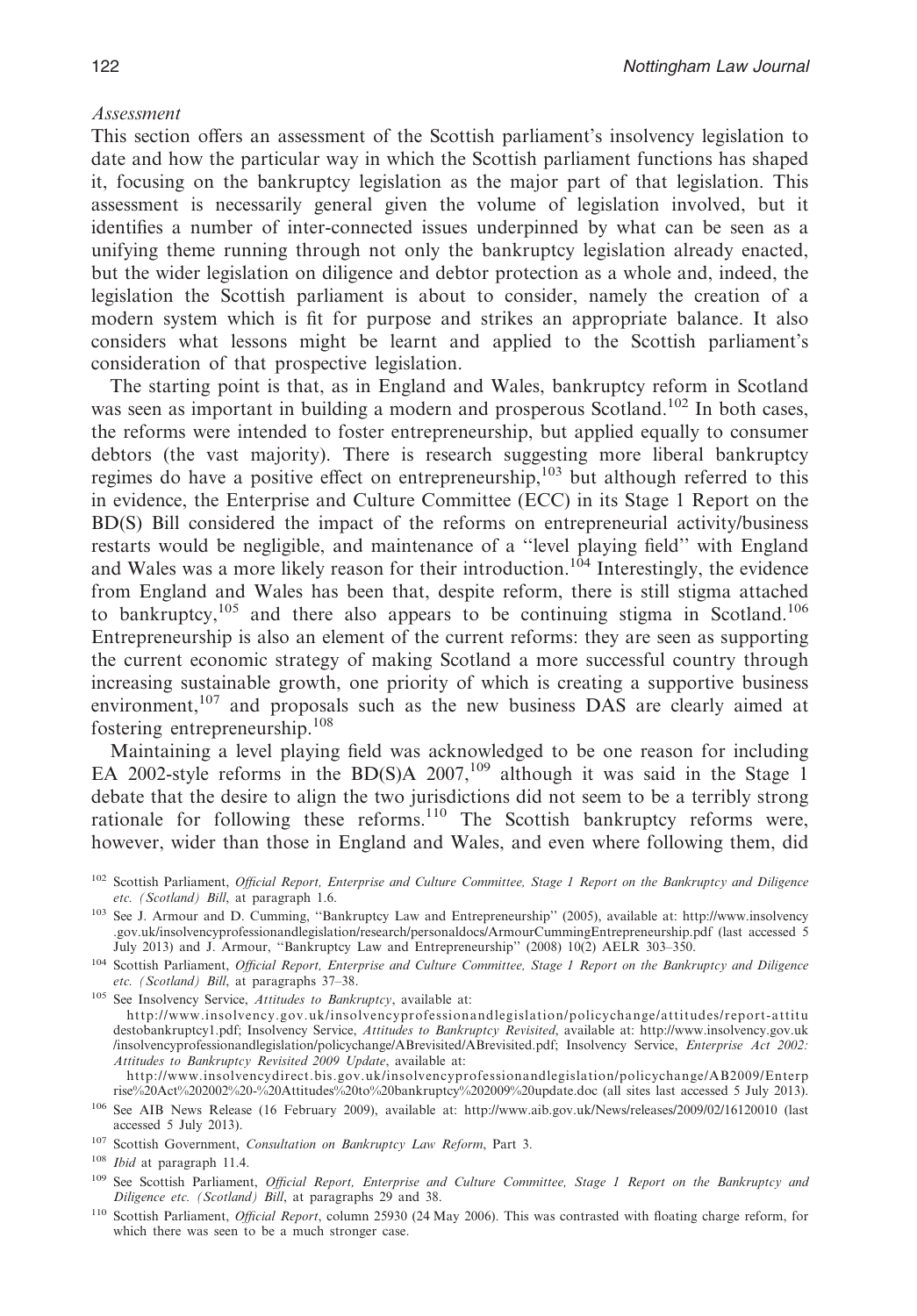not copy them exactly. For example, they do not allow automatic discharge in less than a year, a provision which has now been repealed in England and Wales,<sup>111</sup> and LILAs were dealt with differently, through increased access to sequestration, whereas in England and Wales, a separate debt relief order procedure was introduced.<sup>112</sup> One reason for introducing the HODP(S)A 2010 provision allowing exemption of a debtor's main residence from a PTD was that it would give a debtor entering a PTD in Scotland the same opportunity to exclude his home from the procedure as a debtor entering an individual voluntary arrangement (IVA) in England and Wales.<sup>113</sup> Arguably, however, this failed to recognise that, although functionally similar, PTDs and IVAs are legally quite different.

The maintenance of a level playing field has not, however, been wholly one-sided. England and Wales has followed some Scottish innovations such as the removal of debtor petitions for bankruptcy from the courts,<sup>114</sup> which was done in Scotland by the BD(S)A 2007. Interestingly, both jurisdictions have rejected the removal of (noncontentious) creditor applications for bankruptcy from the courts following overlapping consultations,<sup>115</sup> although the current reforms in Scotland do include the removal of executor petitions for bankruptcy from the courts.<sup>116</sup>

The importance of a comprehensive and coherent approach to bankruptcy reform was recognised in the consultations prior to the introduction of the BD(S) Bill. In its Stage 1 Report on the bill, however, the ECC said it wanted to see a more joined-up approach by the SE in terms of the different options ranging from debt write-off to

http://www.insolvencydirect.bis.gov.uk/insolvencyprofessionandlegislation/con\_doc\_register/DPRefResp onses/DPrefIndex.htm (all sites last accessed 5 July 2013).

http://www.insolvencydirect.bis.gov.uk/insolvencyprofessionandlegislation/con\_doc\_register/DPRefResp onses/DPrefIndex.htm; Insolvency Service, Consultation on Reform of the Process to Apply for Bankruptcy and<br>Compulsory Winding Up (November 2011); Insolvency Service, Consultation on Reform of the Process to Apply for *Bankruptcy and Compulsory Winding Up Summary of Responses* (September 2012) and Ministerial Response (9 October 2012), all available at: http://www.bis.gov.uk/insolvency/Consultations/petition%20reform?cat=closedwithresponse (all sites last accessed 5 July 2013).

<sup>111</sup> Enterprise and Regulatory Reform Act 2013, section 73 and Schedule 21, Part 3, paragraph 5. These provisions are expected to be brought into force on 1 October 2013: see Department for Business Innovation and Skills, *Enterprise and Regulatory Reform Act 2013: a guide* and indicative timetables for commencement of those provisions not already in force available at: https://www.gov.uk/government/publications/enterprise-and-regulatory-reform-act-2013-a-guide. For the preceding consultation, see Insolvency Service, *Reforming Debtor Petition Bankruptcy and Early Discharge from Bankruptcy* (November 2009), at 32–33, available at: http://www.insolvencydirect.bis.gov.uk/insolvencyprofessionandlegislation /con\_doc\_register/Debtor%20Petition%20Reform%20Final%20Nov%2009.pdf; Insolvency Service, *Response to Consultation on Reforming Debtor Petition Bankruptcy and Early Discharge* (October 2010) and Ministerial Statement, available at:

<sup>112</sup> See Part 5 of the Tribunals, Courts and Enforcement Act 2007.

<sup>113</sup> See Home Owner and Debtor Protection (Scotland) Bill Policy Memorandum SP Bill 32-PM, at paragraph 44; see also Scottish Parliament, *Official Report*, columns 22399–22400 (17 November 2009) (Stage 1 debate).

<sup>114</sup> Enterprise and Regulatory Reform Act 2013, section 71 and Schedules 18 and 19. These provisions are expected to be brought into force in 2015–16: see Department for Business Innovation and Skills, *Enterprise and Regulatory Reform Act 2013: a guide* and indicative timetables for commencement of those provisions not already in force, available at: https://www.gov.uk/government/publications/enterprise-and-regulatory-reform-act-2013-a-guide. For the preceding consultation, see Insolvency Service, *Reforming Debtor Petition Bankruptcy and Early Discharge from Bankruptcy* (November 2009), at 32–33, available at: http://www.insolvencydirect.bis.gov.uk/insolvencyprofessionandlegislation/con\_doc\_register /Debtor%20Petition%20Reform%20Final%20Nov%2009.pdf; Insolvency Service, *Response to Consultation on Reforming Debtor Petition Bankruptcy and Early Discharge* (October 2010) and Ministerial Statement, available at:

<sup>115</sup> For England and Wales, see Insolvency Service, *Consultation on Reform of the Process to Apply for Bankruptcy and Compulsory Winding Up* (November 2011), Insolvency Service, *Consultation on Reform of the Process to Apply for Bankruptcy and Compulsory Winding Up Summary of Responses* (September 2012) and Ministerial Response (9 October 2012), all available at: http://www.bis.gov.uk/insolvency/Consultations/petition%20reform?cat=closedwithresponse (last accessed 5 July 2013). For Scotland, see Scottish Government, *Consultation on Bankruptcy Law Reform* (February 2012), Part 12; Accountant in Bankruptcy, *Consultation on Bankruptcy Law Reform: The Report of the Summary of Responses* (August 2012); Scottish Government, *Response to the Consultation on Bankruptcy Law Reform* (October 2012); Accountant in Bankruptcy, *Bankruptcy Law Reform Update* (February 2013).

<sup>116</sup> Scottish Government, *Consultation on Bankruptcy Law Reform* (February 2012), Part 12; Accountant in Bankruptcy, *Consultation on Bankruptcy Law Reform: The Report of the Summary of Responses* (August 2012); Scottish Government, *Response to the Consultation on Bankruptcy Law Reform* (October 2012); Bankruptcy and Debt Advice (Scotland) Bill.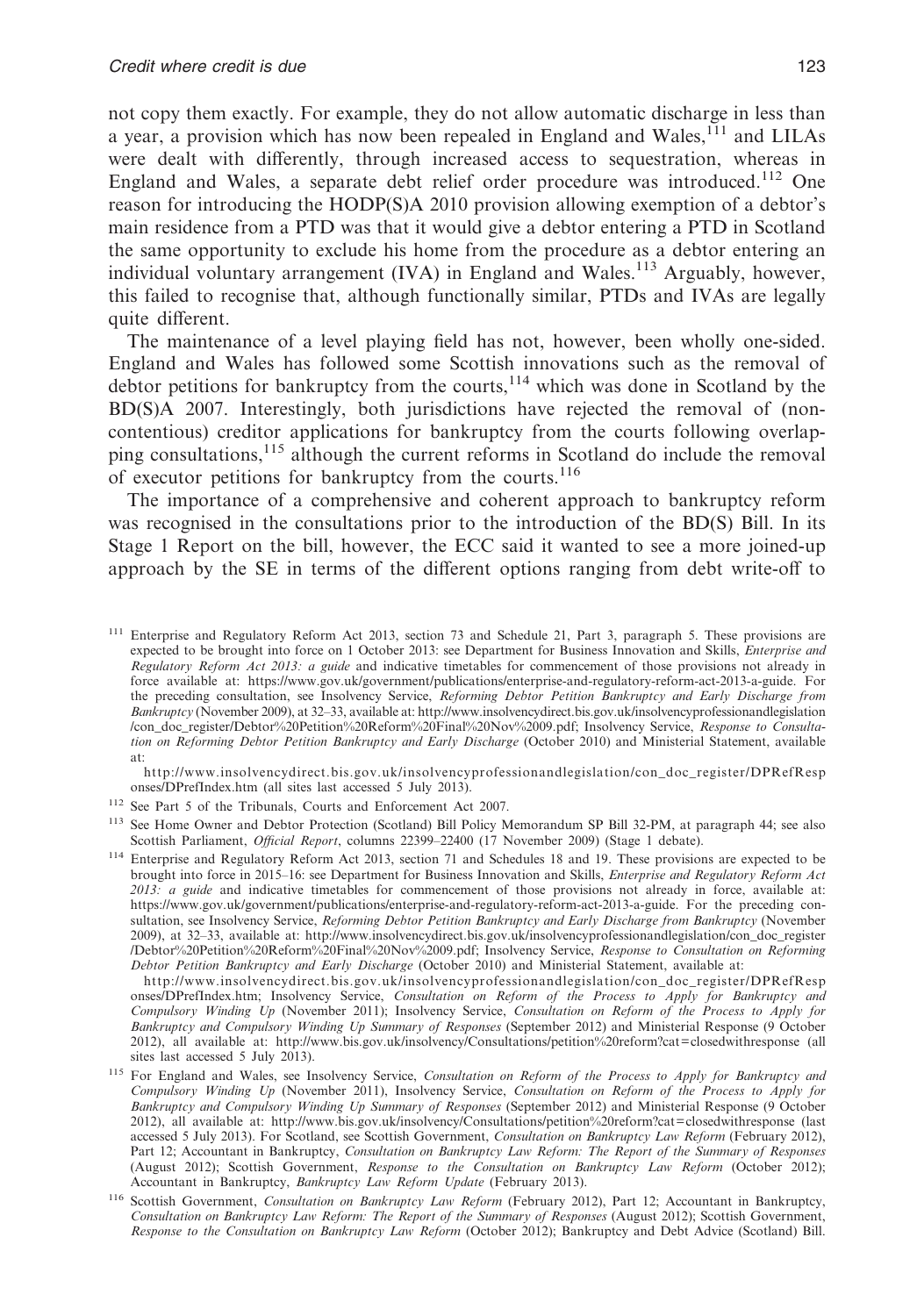sequestration.<sup>117</sup> This was said in the context of access to sequestration, where the ECC suggested the SE should consider a certification route into sequestration.<sup>118</sup> The SE considered, however, that the bill would deliver a new and better-integrated system of debt management and debt relief.<sup>119</sup> The coherence of bankruptcy reform was, however, jeopardised by Part 2 of the HODP(S)A 2010: although it was presented as an emergency measure ''. . .to protect home owners and debtors during a period of recession and, in particular to reduce risk of homelessness as result of insolvency'',<sup>120</sup> the SE was accused of introducing it simply to be seen to be doing something in the light of the financial crisis.<sup>121</sup> It is certainly arguable that the Part 2 measures were less urgent. Furthermore, it was clearly envisaged that the measures being introduced "would continue to be appropriate in the event of an early recovery", $122$  and were therefore intended to be longer-term measures. In addition, as was acknowledged in the Stage 1 debate, Part 2 was never intended to be ''the be-all and end-all'' of further bankruptcy legislation.<sup>123</sup>

Taking all these things together, it is arguable that the Part 2 measures should never have been included in the HODP(S) Bill and should have been pursued later as part of the more comprehensive reform which is now being undertaken. This might also have avoided issues it created around the various provisions relating to the debtor's home in bankruptcy: for example, the existence of two separate provisions using two different definitions of the debtor's home in the context of PTDs, one relating to the debtor's main residence and one relating to the debtor's family home as defined by section 40 of the Bankruptcy (Scotland) Act 1985 (B(S)A 1985). The current reforms, with their vision of a new model of debt advice, debt management and debt relief in the form of a ''financial health service'', also seek to deliver comprehensive and coherent reform, although it is arguable that this cannot really be achieved absent consideration of the family home, since any changes to way in which the family home is dealt with might be regarded as fundamental to bankruptcy reform.<sup>124</sup>

It is clear that one of the main aims in legislating has been to strike the right balance between the interests of debtors, creditors and third parties, and in general terms, this was seen as requiring a shift in the balance in the debtor's favour. The ECC in its Stage 1 Report on the BD(S) Bill noted that the SE considered the (then) laws, made 20 years previously, were in need of reform because they were no longer fit for purpose and did not strike the right balance between the interests of debtors, creditors and public.<sup>125</sup> The issue of balance also arose in the debates on the HODP(S) Bill, where it was said the rights of creditors must be balanced with humane debt solutions proportionate to the impact of debt on families and the wider community.126 The difficulty, of course, is that views on where the correct balance lies differ. This is encapsulated in the SE's

<sup>118</sup> *Ibid*, at paragraph 95. This suggestion was not taken up at the time in the light of the LILA reforms, but as noted above, was subsequently implemented by the HODP(S)A 2010.

- <sup>119</sup> See Scottish Parliament, *Official Report*, column 29984 (30 November 2006) (Stage 1 debate).
- <sup>120</sup> *Home Owner and Debtor Protection (Scotland) Bill Policy Memorandum*, SP Bill 32 PM, at paragraph 2.
- <sup>121</sup> Scottish Parliament, *Official Report*, column 23738 (11 February 2010).

<sup>117</sup> Scottish Parliament, *Official Report, Enterprise and Culture Committee, Stage 1 Report on the Bankruptcy and Diligence etc. (Scotland) Bill*, at paragraph 96.

<sup>122</sup> *Ibid*.

<sup>123</sup> Scottish Parliament, *Official Report*, columns 22373–4 (17 December 2009). See also Scottish Parliament, *Official Report*, column 22379 (17 December 2009).

<sup>&</sup>lt;sup>124</sup> The wide-ranging impact of any change to how the family home is dealt with in bankruptcy or diligence was acknowledged in the consultation: see Scottish Government, *Consultation on Bankruptcy Law Reform* (February 2012), Executive Summary.

<sup>125</sup> Scottish Parliament, *Official Report, Enterprise and Culture Committee, Stage 1 Report on the Bankruptcy and Diligence etc. (Scotland) Bill*, at paragraph 30.

<sup>126</sup> Scottish Parliament, *Official Report*, column 23752 (11 February 2010).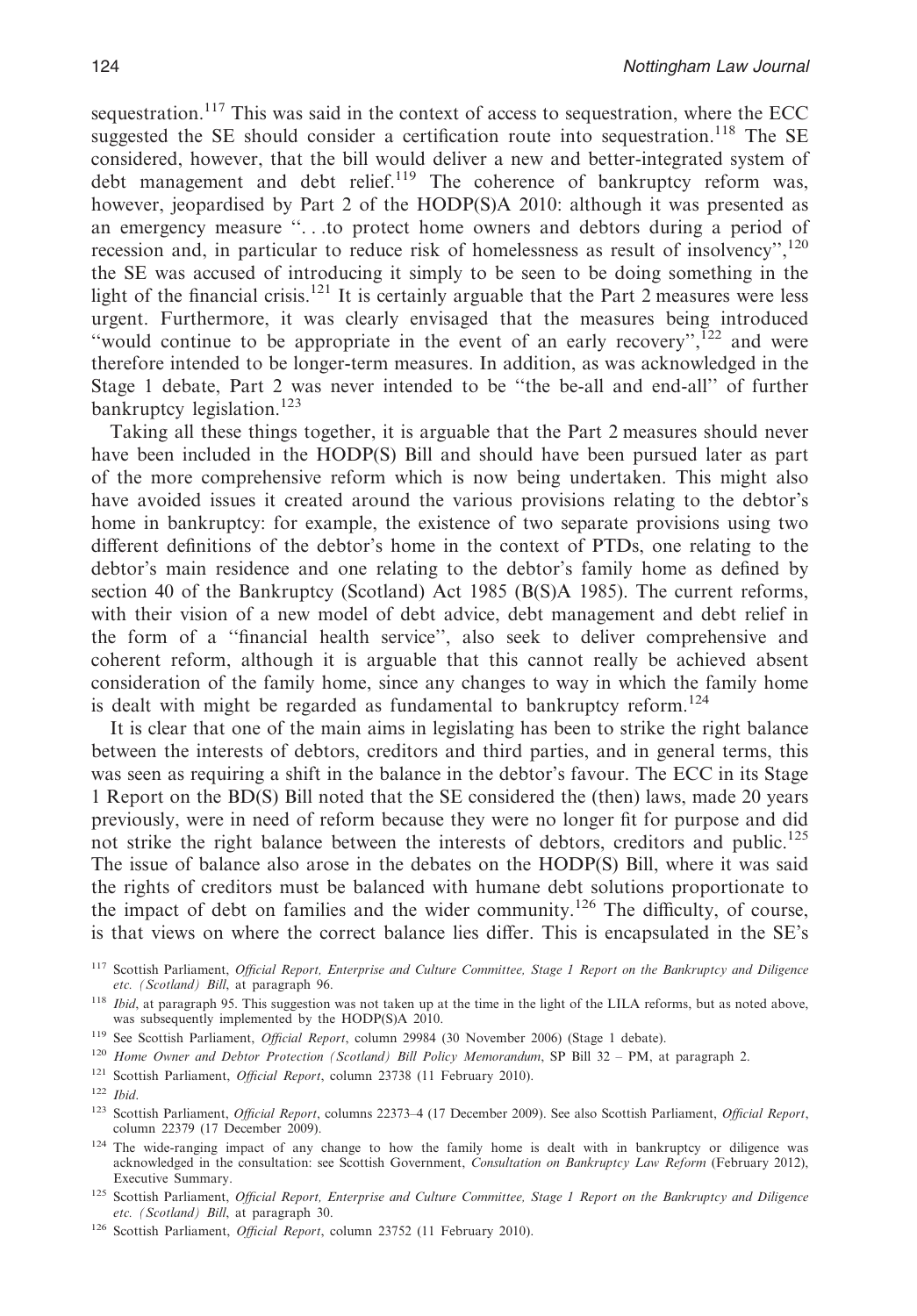acknowledgement in the Stage 3 debate on the BD(S) Bill that ''. . .[s]ome people will think that we should do more and some people will think that we should do less*.*''127

This is aptly illustrated by two contrasting views of the Scottish parliament's wider work on debt as a whole. The first was offered in the Stage 3 debate on the BD(S)  $Bill:$ <sup>128</sup>

The Parliament has a strong record on reforming the way in which debt is dealt with. From the Abolition of Poindings and Warrant Sales Act 2001 to the Debt Arrangement and Attachment (Scotland) Act 2002, we have recognised the reality that people who are in financial difficulties face and the fact that they need support and advice to help them to repay, rather than threats.

The second was offered in the Stage 3 debate on the HODP(S) Bill;<sup>129</sup> "The Scottish Parliament in the field of debt has been a one-way street of reforms that make it easier for people to avoid paying their bills. Before we go any further beyond this bill, we should pause to think about the stage we have reached.''

There is no doubt that Part 2 of the HODP(S)A 2010 effected a further shift in the balance towards the debtor. The current reforms also specifically refer to the need for balance,<sup>130</sup> but can be seen as shifting the balance back towards the creditors in some respects, for example through those changes designed to improve returns to creditors. In terms of fitness for purpose generally, the ECC in its Stage 1 Report on the BD(S) Bill considered that it was a ''once-in-a-generation'' opportunity to reform bankruptcy and diligence law in Scotland and a chance to provide a legislative framework fit-for-purpose for decades to come.<sup>131</sup> Perhaps inevitably, this did not prove not to be the case, as the HODP(S)A 2010 and the current reforms prove, and while the current reforms also aim to develop a new model of debt advice, debt management and debt relief ''fit for the 21st century'', it may be questioned whether this kind of ''future-proofing'' can ever really be achieved.

The tenor of the legislation to be considered and ultimately passed by the Scottish parliament can, of course, be affected by a change of administration.<sup>132</sup> For example, more radical changes to the treatment of the family home in bankruptcy and diligence may now be more likely since the previous minority administration which espouses them is now a majority administration.<sup>133</sup> Irrespective of "regime change", however, it is clear that in legislating on bankruptcy in particular, and diligence and debtor protection more widely, the Scottish parliament's policy has been shaped largely by what might be characterised as ''social'' issues, particularly the impact of debt and enforcement on individuals. In contrast, economic issues, particularly the potential (adverse) effects of (more debtor-oriented) reform, appear to have received less credence or weight.

One particular aspect of this can be seen in the desire to prevent homelessness which was reflected, for example, in those provisions in Part 2 of the HODP(S)A 2010 allowing exclusion of the debtor's main residence from a PTD and extending the

<sup>&</sup>lt;sup>127</sup> Scottish Parliament, *Official Report*, column 29972 (30 November 2006).

<sup>128</sup> *Ibid*.

<sup>&</sup>lt;sup>129</sup> Scottish Parliament, *Official Report*, column 23738 (11 February 2010).

<sup>130</sup> See, in particular, Scottish Government, *Consultation on Bankruptcy Law Reform* (February 2012), Part 5.

<sup>131</sup> Scottish Parliament, *Official Report, Enterprise and Culture Committee, Stage 1 Report on the Bankruptcy and Diligence etc. (Scotland) Bill*, at paragraph 236. This sentiment was echoed in both the Stage 1 debate (see Scottish Parliament, *Official Report*, column 25928 (24 May 2006)) and the Stage 3 debate (see Scottish Parliament, *Official Report*, column 29965 (30 November 2006)).

<sup>&</sup>lt;sup>132</sup> It must be remembered, however, that not all bills originate with the administration, and indeed the APWSA 2001 and the MR(S)A 2001 were both member's bills, although the latter, unlike the former, had Scottish Executive support.

<sup>133</sup> See, for example, Scottish Government, *Consultation on Bankruptcy Law Reform* (February 2012), Executive Summary.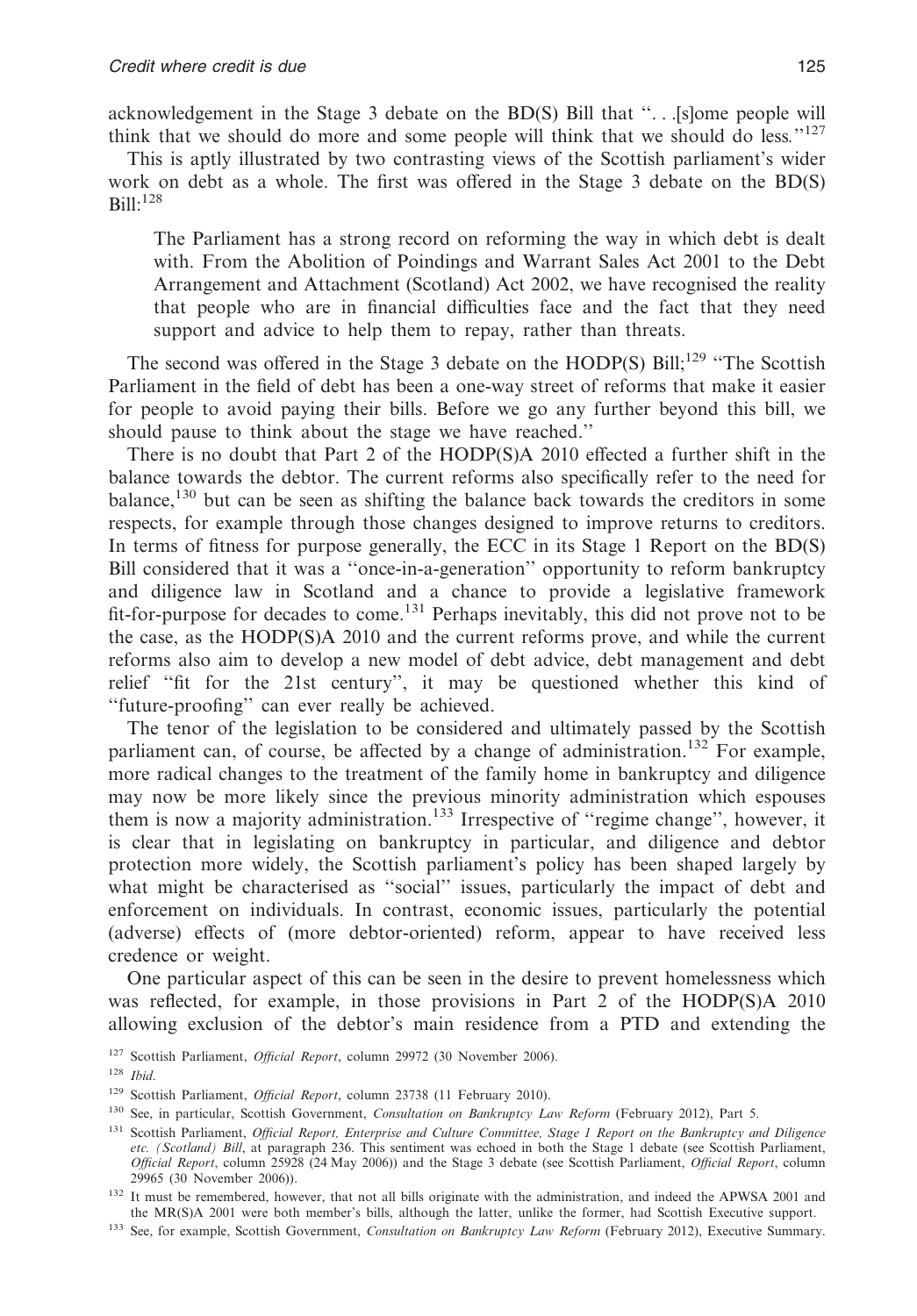protection for the family home in sequestration to PTDs. The ECC in its Stage 1 Report on the BD(S) Bill said that there were occasions where the sale of the home was merited in bankruptcy and occasions where it was not; that it would make no sense for bankruptcy to cause homelessness; and that the SE should ensure its policies on these issues were consistent.<sup>134</sup> The current administration has maintained its position on homelessness,<sup>135</sup> but policy in this area requires to be very carefully considered, since preventing homelessness by exempting the debtor's home from bankruptcy or diligence either wholly or partly not only opens the door to potential abuse but effectively shifts the cost of housing debtors from the state to creditors with potentially wider implications for access to credit generally. The need to consider the issues carefully has been acknowledged as the reason for deferral of consideration of the treatment of the family home.<sup>136</sup>

There can also be disagreements between the parliament and the administration, as epitomised by the parliament taking a different view from the (then) minority administration on the corporate insolvency (re)reservation provisions of the Scotland Bill. More generally, committees examining legislation often raise issues or make recommendations for change, although these are often responded to positively. For example, a number of amendments were made to the BD(S) Bill at Stage 2 in response to issues raised in the Stage 1 Report.137 In the Stage 1 debate on the HODP(S) Bill, it was said that the Local Government and Communities Committee (LGCC) might have rejected Part 2 of the bill altogether and ministers had ''a big job'' to do to ensure it could be safely passed.<sup>138</sup> The SE issued a formal response to the Stage 1 Report, indicating in several cases that amendments would be lodged at Stage 2, including amendments to the provisions relating to delegated powers which had caused particular concern,<sup>139</sup> and the willingness of ministers to respond to the LGCC's concerns was noted in the Stage 3 debate.<sup>140</sup> Such issues may, of course, be less likely to arise in relation to the current reforms given that they are being put forward by a majority administration.

The use of secondary legislation, and in particular the correct balance between primary and secondary legislation and the type of procedure used to ensure the parliament has an appropriate role in scrutinising secondary legislation, is an issue which has regularly concerned the parliament, and the Subordinate Legislation Committee (the SLCtte) has had an important role to play in this respect. The Social Justice Committee (SJC) noted in its Stage 1 Report on the DAA(S)A 2002 that much of the detail of the DAS would be left to secondary legislation and there was real concern about the lack of detail on face of bill.<sup>141</sup> It therefore said it expected the SE to consult on the secondary legislation,  $142$  even though this would delay implementation.<sup>143</sup> The SE's position in the Stage 1 debate was that it would have put the detail

<sup>138</sup> Scottish Parliament, *Official Report*, column 22383 (17 December 2009).

<sup>143</sup> *Ibid* at paragraph 25.

<sup>134</sup> See Scottish Parliament, *Official Report, Enterprise and Culture Committee, Stage 1 Report on the Bankruptcy and Diligence etc. (Scotland) Bill*, at paragraphs 61–62.

<sup>135</sup> See Scottish Government, *Consultation on Bankruptcy Law Reform* (February 2012), Executive Summary.

<sup>136</sup> *Ibid*.

<sup>137</sup> See SPICe Briefing, *Bankruptcy and Diligence etc. (Scotland) Bill: Parliamentary Consideration Prior To Stage 3*, 06/100 (21 November 2006), for a full account of the amendments at Stage 2.

<sup>139</sup> See *Home Owner and Debtor Protection (Scotland) Bill, Local Government and Communities Committee Stage 1 Report, Scottish Government Response* (January 2010). The issue of delegated powers is discussed further below.

<sup>140</sup> Scottish Parliament, *Official Report*, column 22736 (11 February 2010).

<sup>141</sup> Scottish Parliament, *Official Report*, *Social Justice Committee, Stage 1 Report on the Debt Arrangement and Attachment (Scotland) Bill*, at paragraph 21.

<sup>142</sup> *Ibid* at paragraphs 24, 27.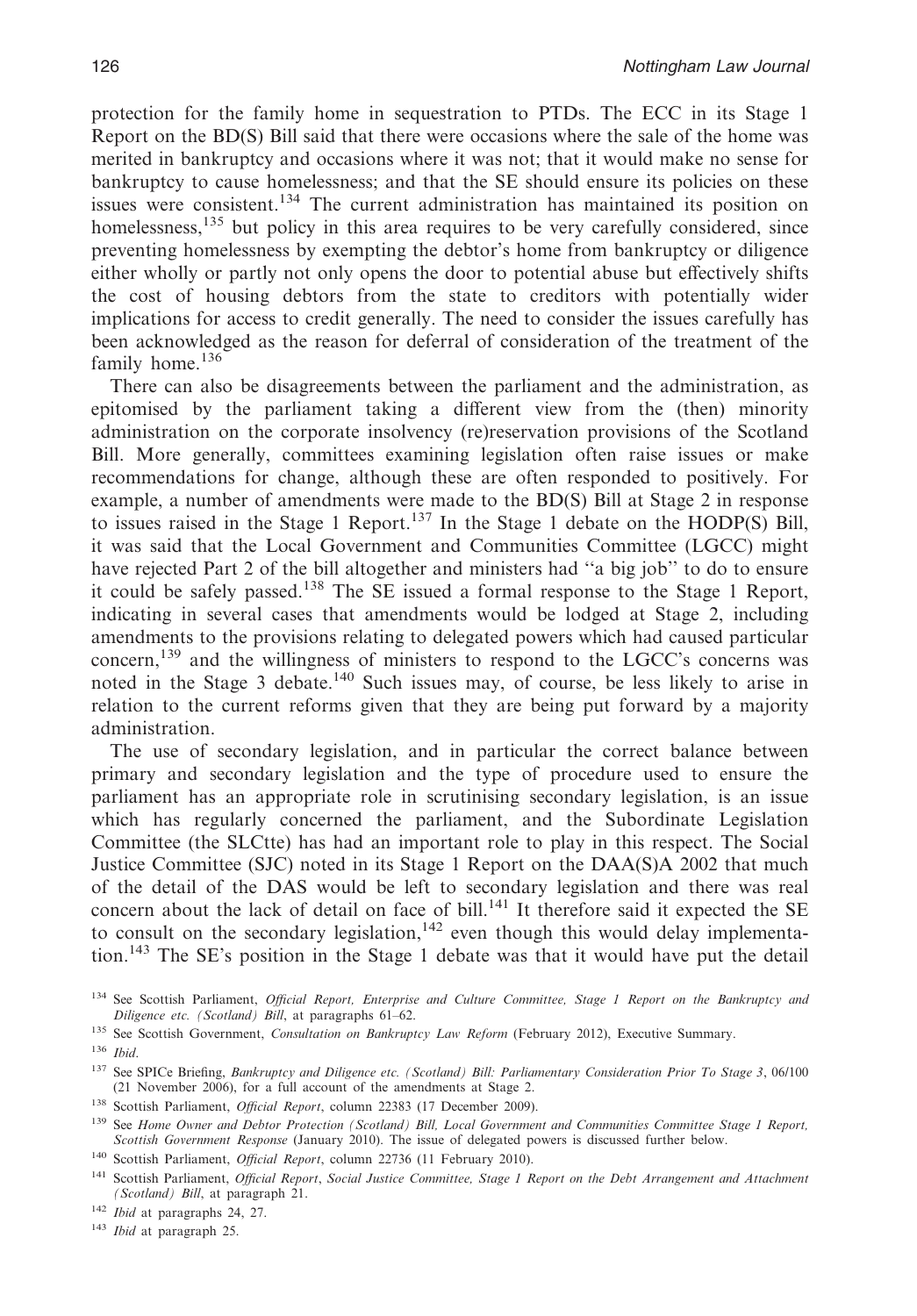in the primary legislation if time had permitted, but it would consult.<sup>144</sup> There was also an amendment at Stage 3 to ensure that the first set of DAS regulations was subject to affirmative procedure.<sup>145</sup>

In its Stage 1 Report on the BD(S) Bill, the ECC noted in relation to the provisions on PTDs that it was being asked to agree the general principles of the bill without knowing the detail of the proposed statutory instruments which would give effect to the relevant provisions, a practice it described as ''less than desirable'', and that a balance needed to be struck between provisions written into primary legislation and those left to secondary legislation.<sup>146</sup> There was an amendment at Stage 3 to ensure that the first set of PTD regulations was subject to affirmative procedure. There was also an amendment at Stage 3 to ensure that any regulations changing the debt thresholds for sequestration were subject to affirmative procedure.<sup>147</sup>

The issue of amendments raises another important issue, that of drafting. Issues have arisen about the quality of drafting of some bills. For example, in its Stage 1 Report on the BD(S) Bill, the ECC noted it had received a substantial number of suggestions for mainly technical amendments which were non-controversial, which it recommended be taken forward at Stage  $2^{148}$  It also commented on the role of consultation in ensuring there was less likelihood of amendments at Stages 2 and 3 and more consensus on the detail of a bill.<sup>149</sup> Notwithstanding the size and scope of the BD(S) Bill, the number of amendments at Stage 2 alone was considerable, and many were technical amendments which arguably should have been unnecessary.<sup>150</sup> The bankruptcy provisions of the BD(S) Bill also raised a different drafting issue. These provisions consisted primarily of amendments to the B(S)A 1985. The extent of the amendments begged the question of whether a consolidating measure would have been more appropriate. This was not accepted at the time, but the SLC was subsequently asked to undertake work to consolidate the bankruptcy legislation.<sup>151</sup> Initially expected to be completed by the end of 2009, this work was delayed in order to take account of the (then) HODP(S) Bill.<sup>152</sup>

A consultation including a draft bill was eventually issued in  $2011^{153}$  and has now been followed by a report including a draft Bankruptcy (Scotland) Bill 2013, a draft section 104 order and draft tables of derivations and destinations.<sup>154</sup> This has, however, effectively been superseded by the introduction of the BDA(S) Bill, which makes further amendments to the B(S)A 1985, although as noted above it is still intended to proceed with a consolidation after these have been enacted. Furthermore, the HODP(S) Bill was criticised in the debates as being ''badly constructed'' and linking together ''two disparate sets of issues'' thereby creating ''controversy, confusion and disagreement",<sup>155</sup> and it was said that the SE should not come to a committee with legislation

- <sup>144</sup> Scottish Parliament, *Official Report*, column 13886 (19 September 2002).
- <sup>145</sup> Scottish Parliament, *Official Report*, columns 15180-3 and 15281 (13 November 2002).
- <sup>146</sup> Scottish Parliament, *Official Report, Enterprise and Culture Committee, Stage 1 Report on the Bankruptcy and Diligence etc. (Scotland) Bill*, at paragraph 21.
- <sup>147</sup> Scottish Parliament, *Official Report*, columns 29834, 29837 (30 November 2006).
- <sup>148</sup> Scottish Parliament, *Official Report, Enterprise and Culture Committee, Stage 1 Report on the Bankruptcy and Diligence etc. (Scotland) Bill*, at paragraphs 104–105.
- <sup>149</sup> *Ibid* at paragraph 20. Consultation is dealt with further below.
- <sup>150</sup> See SPICe Briefing, above note 137, for a full account of the amendments at Stage 2.
- <sup>151</sup> See Scottish Law Commission, *Annual Report 2008* (Scot Law Com No 214, 2008).
- <sup>152</sup> See Scottish Law Commission, *Annual Report 2009* (Scot Law Com No 221, 2009), at 26.
- <sup>153</sup> Scottish Law Commission, *Consultation Paper on the Consolidation of Bankruptcy Legislation in Scotland* (August 2011).
- <sup>154</sup> Scottish Law Commission, *Report on the Consolidation of the Bankruptcy Legislation in Scotland* (Scot Law Com No 232).
- <sup>155</sup> Scottish Parliament, *Official Report*, column 22382 (17 December 2009).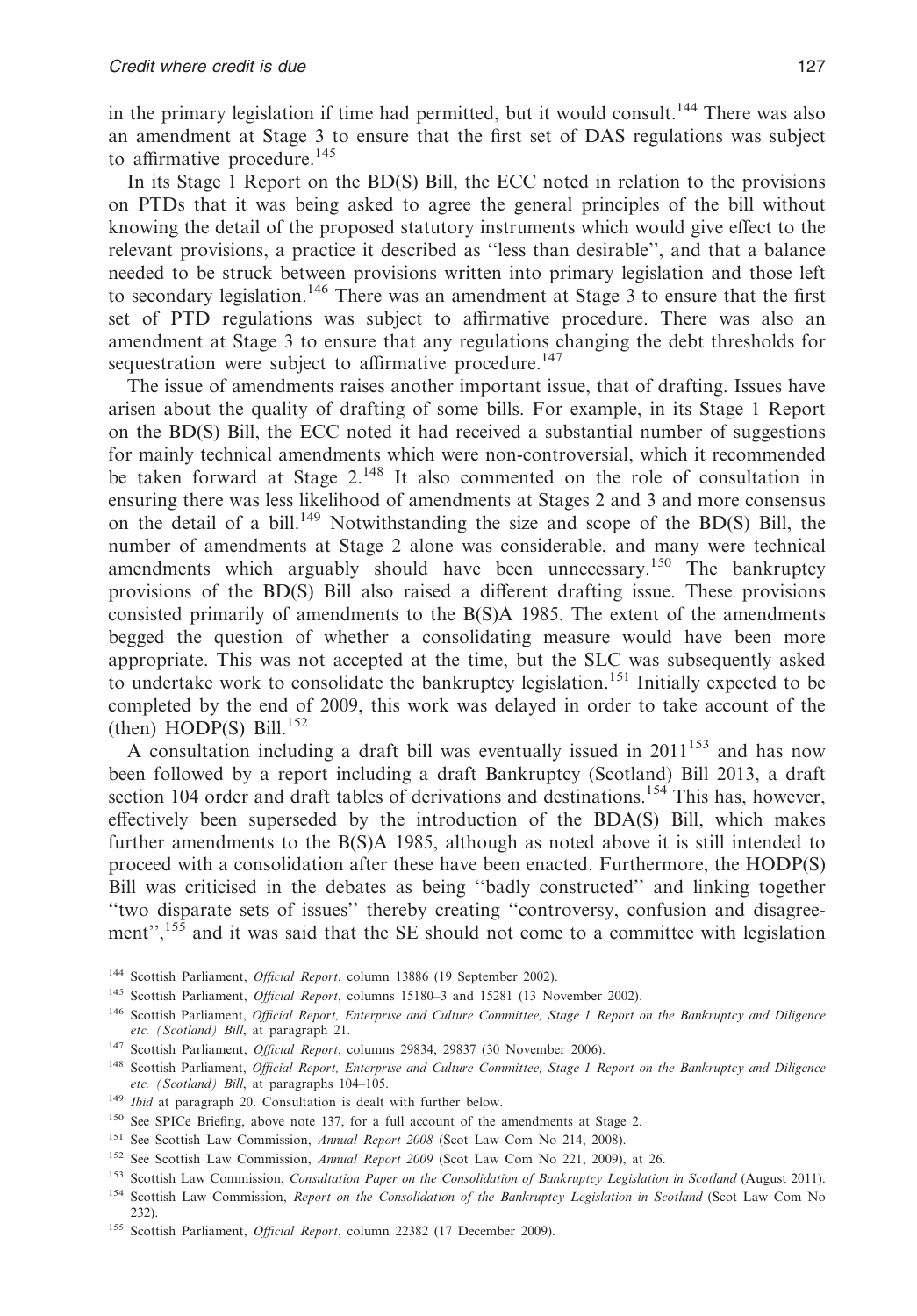so unclear as a result of a last-minute rush to address issues that might have been better dealt with in future legislation.<sup>156</sup> And while it was also said that it is "...the Government's responsibility to produce draft legislation and it is the Parliament's job to improve and amend it as appropriate", $157$  this cannot mean that legislation should not be as well-drafted as possible at the outset. It is to be hoped that similar issues do not arise with the current reforms.

Turning to consultation, this can be seen as important at two levels: a policy level and a technical level. This is undoubtedly why consultation is built into the parliamentary procedures themselves, even where there has been previous consultation, and it was noted in the Stage 1 Report on the BD(S) Bill that part of the committee's role at Stage 1 is to consider whether the SE has consulted appropriately at the pre-legislative stage.<sup>158</sup> In that case, the ECC was generally satisfied with the consultation, but urged the SE to make more use of working groups and other participative forms of engagement that try to resolve problems and road test ideas before legislation is published.<sup>159</sup> As already referred to, the ECC in its Stage 1 Report on the BD(S) Bill was unhappy that some consultation was still ongoing, for example in relation to PTDs, and in the Stage 1 debate, it was said that the continuing uncertainty about the SE's proposals on PTDs and the failure to have full proposals available was ''deeply regrettable'', the bill being presented as package, but with some of its contents missing.160 Consultation, or rather the lack of it, became a major issue in relation to the HODP(S) Bill. As noted, a truncated timetable was adopted on the basis that the measures in the bill were urgent and had received broad, if not in all cases unanimous, support in the DAF, and the usual pre-introduction consultation was not undertaken. However, the LGCC in its Stage 1 Report noted that the proposals in Part 2 had not been specifically recommended by DAF and it was not clear if or to what extent they had been discussed in subsequent meetings with stakeholders,<sup>161</sup> although it accepted it was a question of balance between the need for consultation and the need to take action quickly.<sup>162</sup> It ultimately concluded that the consultation on Part 2 had been ''unsatisfactory''.163 The Finance Committee (''FC'') went further in calling the failure to undertake the normal consultation process in respect of Part 2 ''unacceptable''.<sup>164</sup>

It was observed in the Stage 3 debate that the parliament is a unicameral parliament, so it is vital to observe all current protocols when passing legislation and not excusable to ignore consultation and proper evidence taking.<sup>165</sup> Lack of consultation was also the downfall of the Debt Arrangement Scheme (Scotland) Amendment Regulations 2009<sup>166</sup> which, as noted above, were revoked before coming into force following reservations

<sup>156</sup> Scottish Parliament, *Official Report*, column 23746 (11 February 2010). The issue of whether the provisions in Part 2 should have been left to future legislation is discussed above.

<sup>&</sup>lt;sup>157</sup> Scottish Parliament, *Official Report*, column 22385 (17 December 2009).

<sup>158</sup> Scottish Parliament, *Official Report, Enterprise and Culture Committee, Stage 1 Report on the Bankruptcy and Diligence etc. (Scotland) Bill*, at paragraph 16.

<sup>159</sup> *Ibid* at paragraph 20.

<sup>160</sup> Scottish Parliament, *Official Report*, columns 22911–25912 (24 May 2006). See also Scottish Parliament, *Official Report*, column 29833 (30 November 2006).

<sup>161</sup> Scottish Parliament, *Official Report, Local Government and Communities Committee, Stage 1 Report on the Home Owner and Debtor Protection (Scotland) Bill*, at paragraph 9.

<sup>162</sup> *Ibid* at paragraph 36.

<sup>163</sup> *Ibid* at paragraph 43.

<sup>164</sup> *Ibid* at paragraph 55.

<sup>&</sup>lt;sup>165</sup> Scottish Parliament, *Official Report*, column 23748 (11 February 2010).

<sup>166</sup> SSI 2009/234.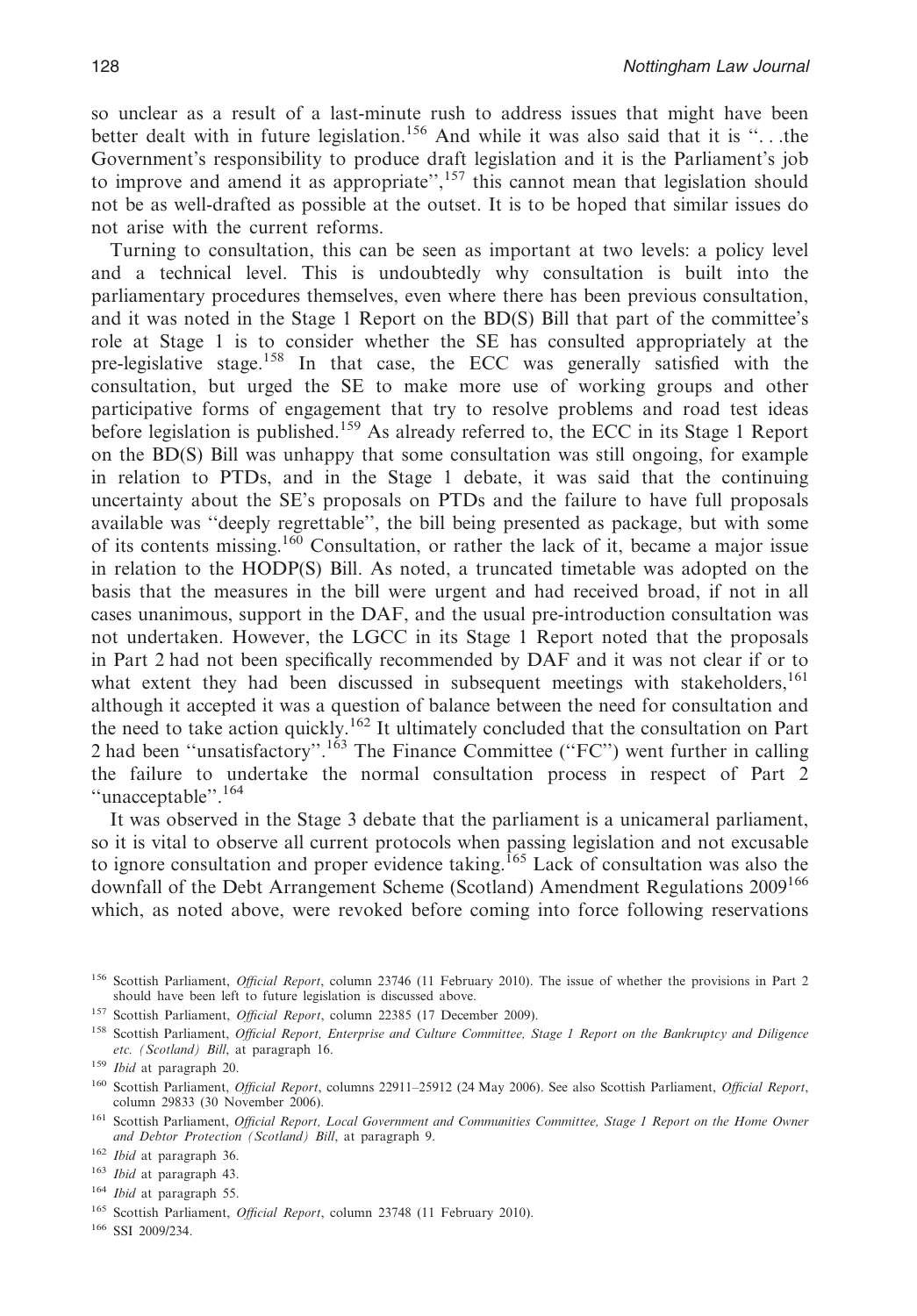about the changes they contained which had not been formally consulted on.167 There has been extensive pre-legislative consultation on the current reforms, including meetings with stakeholders, but consultation on the principles is different from consultation on the detail, and there is to be no formal consultation on the BDA(S) Bill itself. It remains to be seen whether this leads to difficulties since there are some aspects of the bill which have not been previously consulted on in detail or at all.

The truncated timetable for the HODP(S)A 2010 and the resultant criticism of lack of proper consultation on Part 2 highlights another important issue, parliamentary time. One of the main arguments for the Scottish parliament is the opportunity to legislate on matters for which time would not be found at Westminster. The length of time it takes to get legislation on the statue book, however, is also important, and it can be argued that the procedure can take too long. As was recognised in the debates surrounding the HODP(S)A 2010, however, there is a balance to be struck.

In considering the way in which legislation is shaped by the parliament, it is clear the committee structure is pivotal and it has been favourably contrasted with the procedure at Westminster, for example, in the debates on the BD(S) Bill.<sup>168</sup> One of the main strengths of the committee system lies in the ability to take evidence and consider views from all stakeholders. It is important that a wide range of stakeholders can give evidence directly to the committees scrutinising a bill even if there has been pre-legislative consultation, $169$  but particularly where there has not, as in the case of Part 2 of the HODP(S)A 2010. It is, therefore, perhaps somewhat ironic that it was acknowledged in the Stage 3 debate on that bill that not just members but key stakeholders had been influential throughout the passage of the bill, and although stakeholders did not always get their own way, the process of consultation was valuable in securing a better balance between protection for lenders and debtors and ensuring workable legislation.<sup>170</sup>

Issues have arisen, however, about the selection of the committees chosen to scrutinise a bill. In the debates on the BD(S) Bill, initial surprise was expressed at the designation of the ECC as the lead committee given that the overwhelming number of bankrupts were not entrepreneurs but consumer debtors,<sup>171</sup> and it was said that questions remained over the decision to allocate the bill to that committee.<sup>172</sup> It must also be recognised that committees may lack expertise, particularly in highly technical areas such as bankruptcy, although this may be compensated for to some extent by the appointment of advisers, as happened in the case of the BD(S) Bill and is proposed for the BDA(S) Bill. The committee structure was, however, generally approved of by the Calman Commission, who recommended that it should be maintained, although the turnover of membership during the parliamentary session should be minimised in order to allow committee members to build expertise, and a committee should have the facility to establish sub-committees to address temporary problems of legislative overload without prior approval of parliament as a whole.<sup>173</sup>

The Calman Commission also considered, however, that the Scottish parliament could be more effective in its scrutiny of bills towards the end of the legislative

<sup>169</sup> Consultation is discussed in detail above.

<sup>&</sup>lt;sup>167</sup> See the Debt Arrangement Scheme (Scotland) Revocation Regulations 2009, SSI 2009/258.

<sup>&</sup>lt;sup>168</sup> Scottish Parliament, *Official Report*, column 25902 (24 May 2006).

<sup>&</sup>lt;sup>170</sup> Scottish Parliament, *Official Report*, columns 23733-23734 (11 February 2010).

<sup>&</sup>lt;sup>171</sup> Scottish Parliament, *Official Report*, column 25919 (24 May 2006).

<sup>&</sup>lt;sup>172</sup> Scottish Parliament, *Official Report*, column 22975 (30 November 2006).

<sup>173</sup> Commission on Scottish Devolution, *The Future of Scottish Devolution within the Union: Final Report* (June 2009), recommendation 6.1.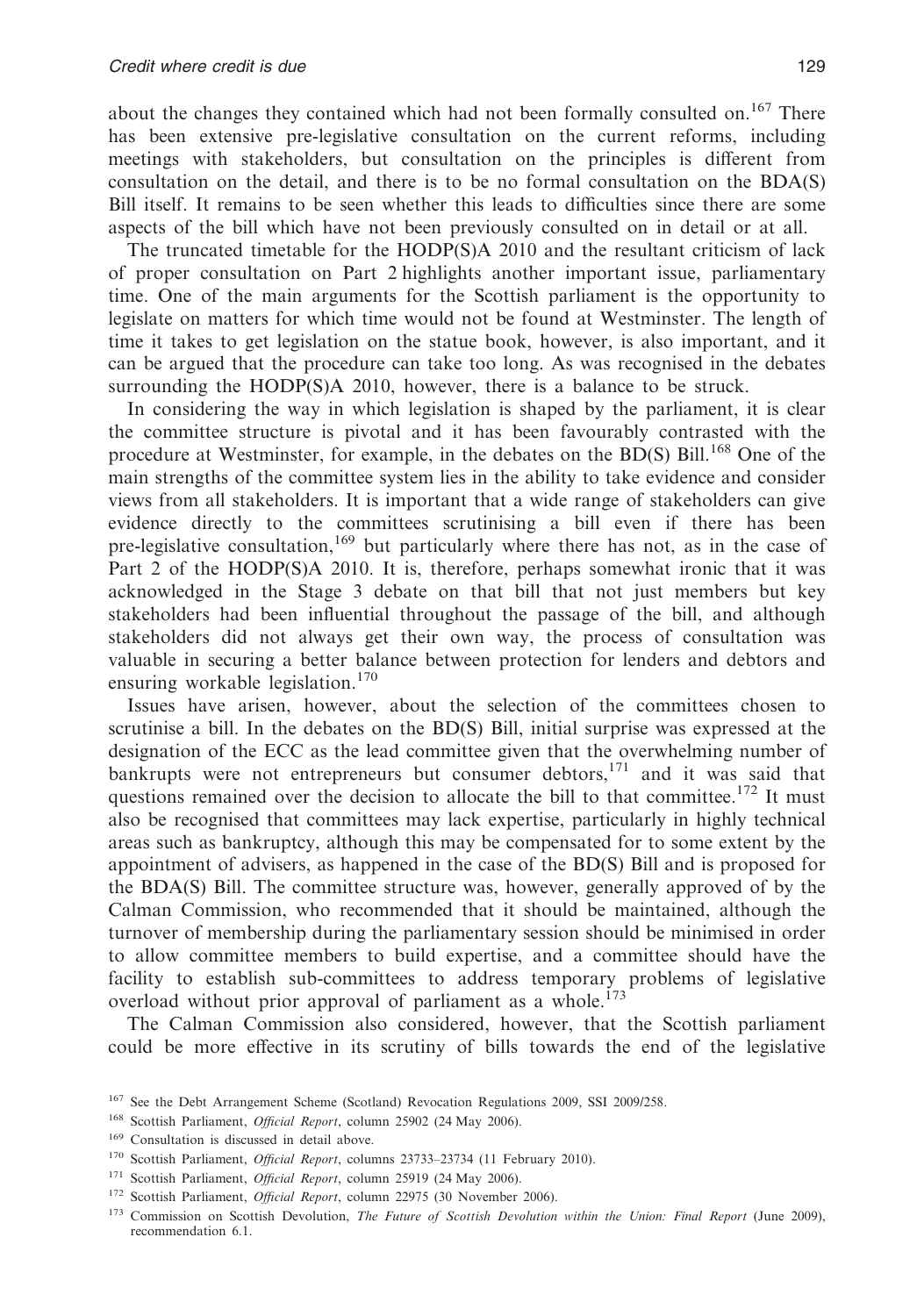process.<sup>174</sup> In particular, it recommended the current three-stage bill process should be changed to a four-stage process, with Stage 3 becoming limited to a second main amending stage, taken in the chamber, while the final debate on whether to pass the bill would become Stage  $4^{175}$  It also recommended that the parliament should amend its rules so that any MSP would have the right to propose at the conclusion of the Stage 3 amendment proceedings that parts of a bill be referred back to committee for further Stage 2 procedure,<sup>176</sup> and that the presiding officer should be able to identify in advance of Stage 3 amendments which in his view raised substantial issues not considered at earlier stages and, where any such amendments are agreed to, the relevant provisions of the bill should be referred back to committee for further Stage 2 consideration unless the parliament decides otherwise on a motion by the member in charge of the bill.177 Such a procedure would clearly have affected some of the legislation discussed in this chapter in view of the nature of amendments made at Stage 3, in particular in the case of the BD(S)A 2007.

#### CONCLUSION

The period since the establishment of the Scottish parliament has been characterised by rising debt, particularly consumer debt, and has encompassed a financial crisis and severe recession resulting in increased financial difficulties for consumers and businesses alike. Against that background, it is not surprising that the Scottish parliament has legislated extensively on, *inter alia*, insolvency law, particularly bankruptcy law.

The reserved/devolved split in relation to insolvency law has, however, given rise to difficulties, particularly in the context of corporate insolvency law reform. These difficulties are partly a function of the nature of the split itself and partly a function of the Scottish parliament's focus on the reform of bankruptcy law and the wider law relating to debt and enforcement generally at the expense of the devolved aspects of corporate insolvency law. Particularly in the current economic climate, however, a Scottish corporate insolvency law in which every available procedure is modernised and fit for purpose is equally as important as a Scottish bankruptcy law which fulfils these criteria. It is therefore to be hoped that now that the issue of re-reservation has finally been resolved, rapid progress will be made in relation to the devolved aspects of corporate insolvency law as well as bankruptcy law notwithstanding the difficulties which remain as a result of the maintenance of the original reserved/devolved split.

As to an assessment of the Scottish parliament's legislation on insolvency to date, effectively its legislation on bankruptcy, like its wider legislation on debt and enforcement generally, this has been underpinned by a general theme of the creation of a modern system which is fit for purpose and strikes an appropriate balance, a theme which in broad terms also underpins the current reforms. The cumulative effect of the legislation to date, which has sought to bring about comprehensive and integrated reform, has been to bring about a major shift in the balance in favour of debtors. The current reforms, however, can be seen as seeking to shift the balance back towards creditors in at least some respects. Inevitably, there are different views on where the correct balance lies and whether the current reforms will strike a better balance or not. In this respect, it must be noted that the effects of the legislation

<sup>174</sup> *Ibid* Executive Summary, at paragraph 53.

<sup>175</sup> *Ibid* recommendation 6.2.

<sup>176</sup> *Ibid* recommendation 6.3.

<sup>177</sup> *Ibid* recommendation 6.4.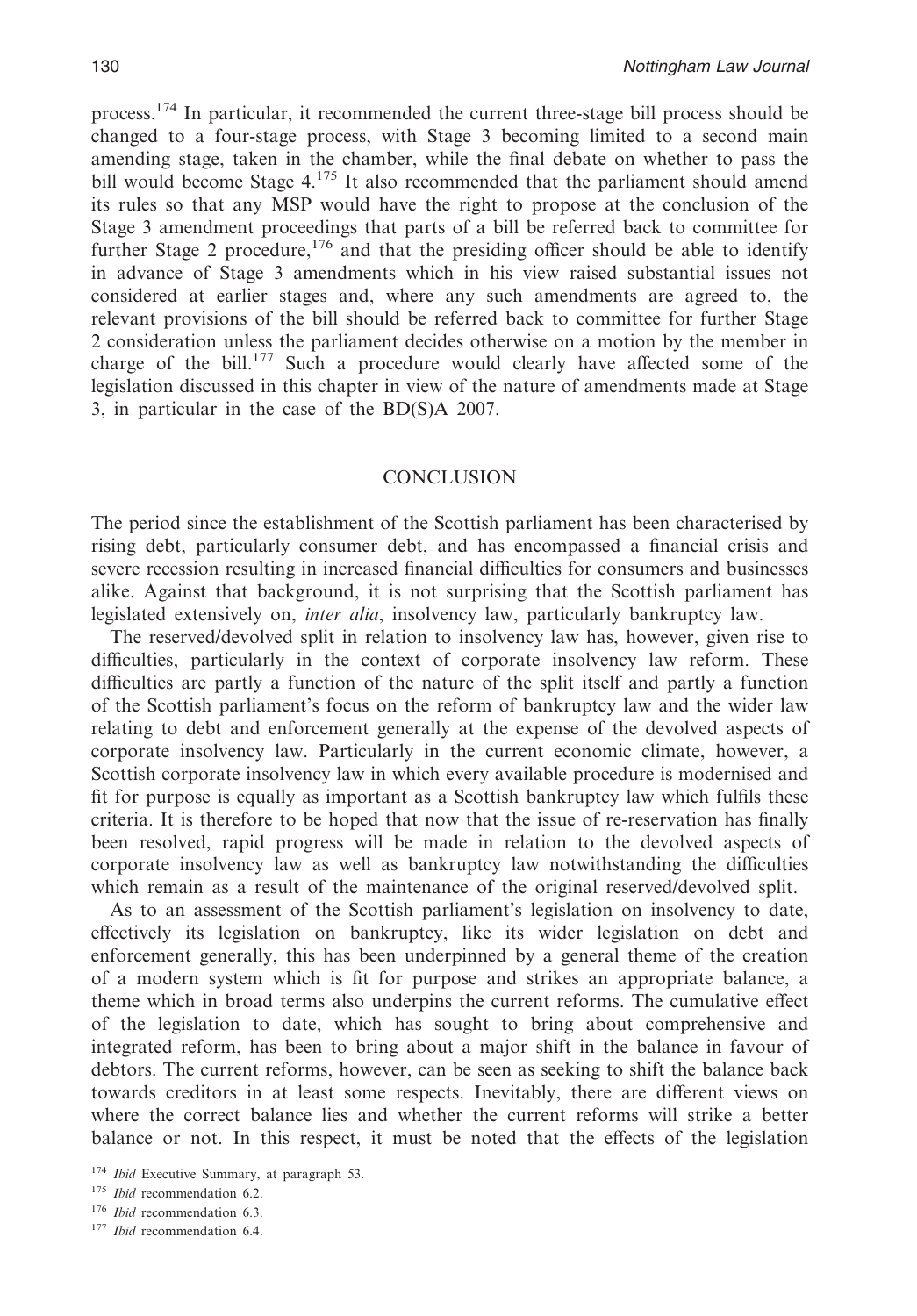enacted by the Scottish parliament, at least up to and including the BD(S)A 2007, can be seen as consistent with European initiatives with their emphasis on reduction of the stigma of bankruptcy and a fresh start for (non-culpable) debtors<sup>178</sup> and as generally benchmarking well against international standards on consumer bankruptcy.<sup>179</sup> The current reforms also explicitly seek to take account of European and international developments.<sup>180</sup> It is suggested, however, that the comment made in the course of the Stage 1 debate on the BD(S) Bill that care must be taken that the pendulum does not swing too far in *either* direction is instructive.<sup>181</sup> Care must also be taken to ensure that the ongoing reform is coherent and takes proper account of the likely consequences.

As to the way in which the Scottish parliament functions has shaped the legislation to date, it is notable that some measures have had cross-party support while others have been more controversial. The legislation provides an interesting study in how the parliament treats SE policy, ranging from initial rejection in the case of the corporate insolvency (re)reservation provisions of the Scotland Bill<sup>182</sup> to the more common seeking of clarification or changes, particularly in relation to matters such as delegated powers, where the SE response is often, if not always, positive. It has also raised issues relating to drafting, with serious questions arising regarding the quality of the drafting in particular of the BD(S) Bill and the HODP(S) Bill and associated delegated legislation, and to consultation, with serious questions arising regarding the consultation on Part 2 of the HODP(S)A 2010 and its truncated timetable generally. Nonetheless, it is clear that the committee system, which is pivotal to the parliament's procedures, has generally served it well in relation to the legislation in this area, notwithstanding lack of expertise in what is admittedly a highly technical area. This is partly due to the ability to appoint an adviser in an appropriate case, as was done in the case of the BD(S) Bill, and partly due to the fact that the system of evidence-taking allows both policy and technical issues to be aired and debated. In this respect, the Calman Commission's general endorsement of the committee system seems well justified notwithstanding its suggestions for further improvement.

In conclusion, therefore, it might be said that the effect of devolution on insolvency law in Scotland so far has been mixed. The Scottish parliament has brought about extensive reform of bankruptcy law and the wider law of diligence and debtor protection in Scotland which has taken account of developments in England and Wales but continued to reflect a distinctively Scottish approach to these areas and it looks set to continue on this path with the current reforms. It has, however, sadly neglected the

- <sup>180</sup> Scottish Government, *Consultation on Bankruptcy Law Reform* (February 2012), Part 4.
- <sup>181</sup> Scottish Parliament, *Official Report*, column 25919 (24 May 2006).

<sup>178</sup> In particular the work being carried out by the European Commission: see *Bankruptcy and a Fresh Start: Stigma on Failure and Legal Consequences of Bankruptcy* (2002), available at: http://ec.europa.eu/enterprise/entrepreneurship/ sme2chance/doc/stigma\_study.pdf; *Best Project on Restructuring, Bankruptcy and A Fresh Start: Final Report of the Expert Group* (2003), available at: http://ec.europa.eu/enterprise/entrepreneurship/sme2chance/doc/failure\_final\_en.pdf; Communication from the Commission to the Council, the European Parliament, The European Economic and Social Committee and the Committee of the Regions, *Overcoming the Stigma of Business Failure – For a Second Chance Policy Implementing the Lisbon Partnership for Growth and Jobs* (5 October 2007) (COM (2007) 584), available at: http://eur-lex.europa.eu/LexUriServ/LexUriServ.do?uri=CELEX:DKEY=456594:EN:NOT; *Business Dynamics: Start*ups, Business Transfers and Bankruptcy (January 2011), available at: http://ec.europa.eu/enterprise/policies/sme/<br>business-environment/files/business\_dynamics\_final\_report\_en.pdf; A Second Chance for Entrepreneurs: Prevent *Bankruptcy, Simplification of Bankruptcy Procedures and Support for a Fresh Start, Final Report of the Expert Group* (January 2011), available at:

http://ec.europa.eu/enterprise/policies/sme/business-environment/files/second\_chance\_final\_report\_en.pdf. See also Communication from the Commission to the Council, the European Parliament and The European Economic and Social Committee, A New European Approach to Business Failure and Insolvency (12 December 2012) (COM (2012) 742), available at: http://ec.europa.eu/justice/civil/files/insolvency-comm\_en.pdf (all sites last accessed 5 July 2013).

<sup>179</sup> See D. McKenzie Skene and A. Walters, ''Consuming Passions: Benchmarking Consumer Insolvency Law Systems'' in P. Omar (ed), *Insolvency Law: Issues, Themes and Perspectives* (2008, Ashgate, Aldershot).

<sup>&</sup>lt;sup>182</sup> Although the parliament's stance may, of course, now change following the conversion of the then minority administration into a majority administration.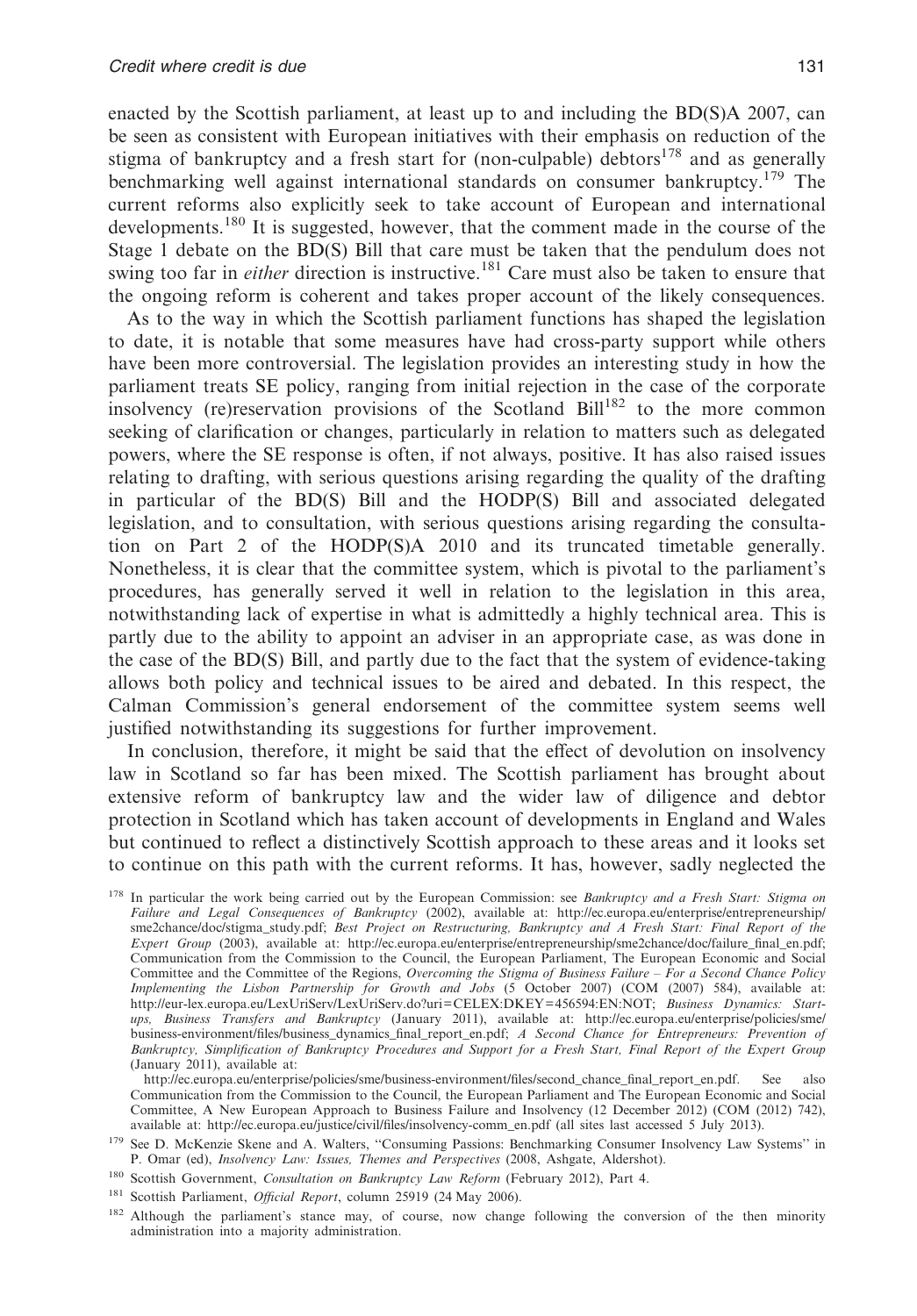devolved aspects of corporate insolvency law, a situation which it is hoped will soon be remedied, and there are clearly some important lessons to be learned from the experiences of the previous legislation. Provided these issues are addressed, however, it is thought that cautious optimism for the forthcoming legislation may not be unjustified.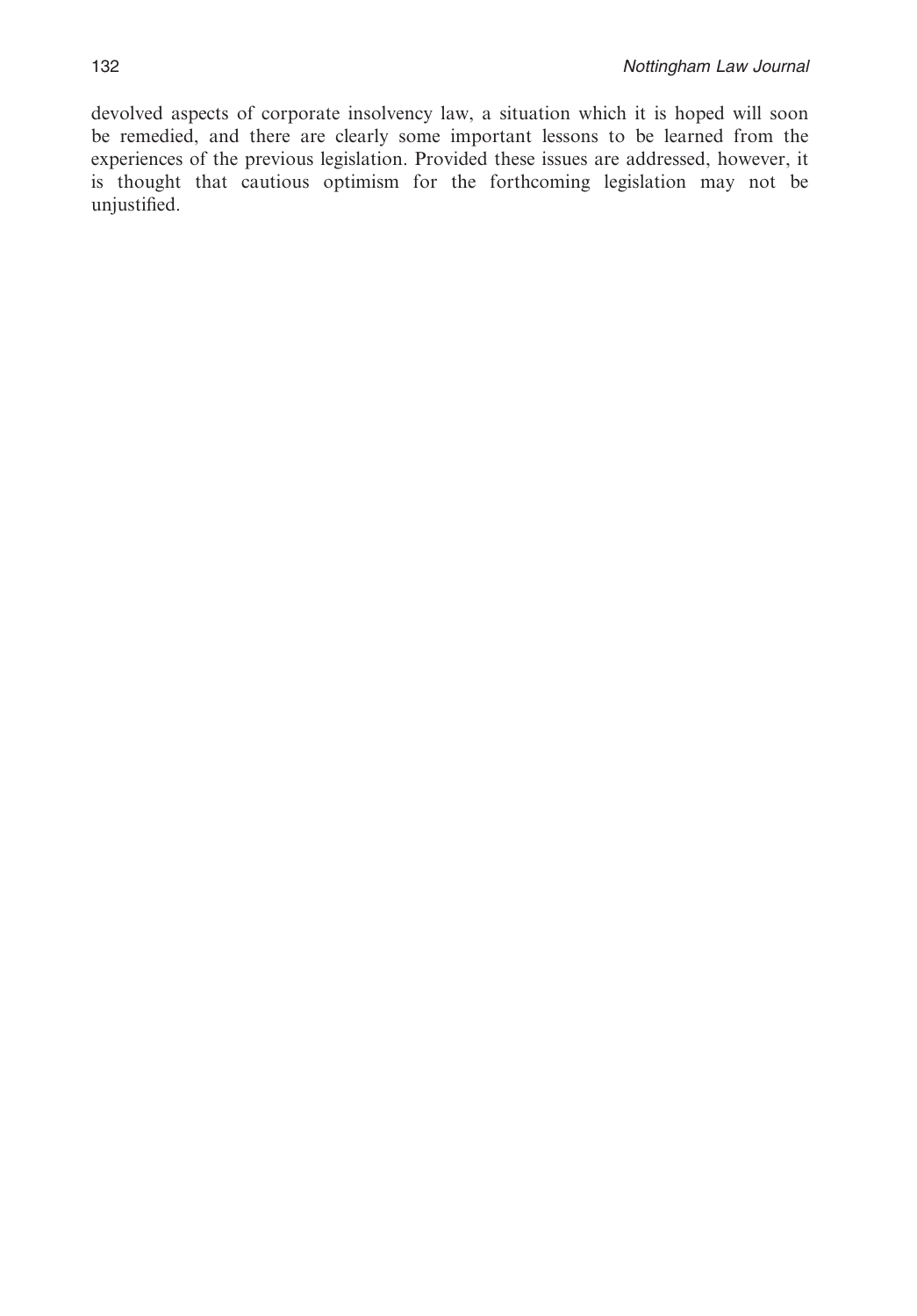# **CASE NOTES AND COMMENTARY**

*The address for submission of case notes is given at the beginning of this issue.*

# **A CONFLICT BETWEEN THE INSOLVENCY ACT AND THE PENSION ACT**

*Re Nortel GmbH and Lehman Brothers International (Europe)*<sup>1</sup> [2013] UKSC 52 (Lord Neuberger, President, Lord Mance, Lord Clarke, Lord Sumption and Lord Toulson)

## INTRODUCTION

In 2013, the Supreme Court overturned the controversial decision of the Court of Appeal which held that financial contribution to an underfunded pension scheme should rank higher than debts to other creditors. The decision finally lay to rest how financial contributions to underfunded pension schemes should be ranked when a company is insolvent. The *Re Nortel/ Re Lehman* case is illustrative of conflicts that may arise during insolvency proceedings. In this case, there was a clear conflict between the protection of the vulnerable (pension schemes) and the preservation of the overall collective interest in insolvency proceedings. This conflict was further underlined by two bodies of law; the provisions of the Insolvency Act 1986 and the Pensions Act 2004 and this is the focal point of this paper**.** The paper will therefore examine the tension between the provisions of the Insolvency Act 1986 and the Pensions Act 2004 as it relates to the classification of claims made in relation to under-funded pension schemes during a company's insolvency.

#### THE FACTS

In 2009, a regulatory action was commenced by the Pensions Regulator against *Re Nortel/ Re Lehman Brothers* respectively; both companies had become insolvent and gone into administration. The pension schemes of both companies were considerably underfunded<sup>2</sup> and under the provisions of the Pension Act 2004, the Pension Regular could issue a Financial Support Direction  $(FSD)^3$  order requiring a defaulting company to make a financial contribution to underfunded pension schemes.<sup>4</sup> In Nortel and Lehman Brothers such an order was issued in a bid to protect the benefits of the

<sup>1</sup> [2013] UKSC 52. Herein after referred to as *Re Nortel/Re Lehman.*

<sup>2</sup> When the companies went into administration Nortel's scheme was approximately £2.1 billion in deficit, while Lehman's' was approximately £148 million in deficit.

<sup>&</sup>lt;sup>3</sup> A financial support direction requires that a company which is the subject of the FSD makes a proposal for financial support for a pension scheme.

<sup>4</sup> See Pension Act 2004, s.38.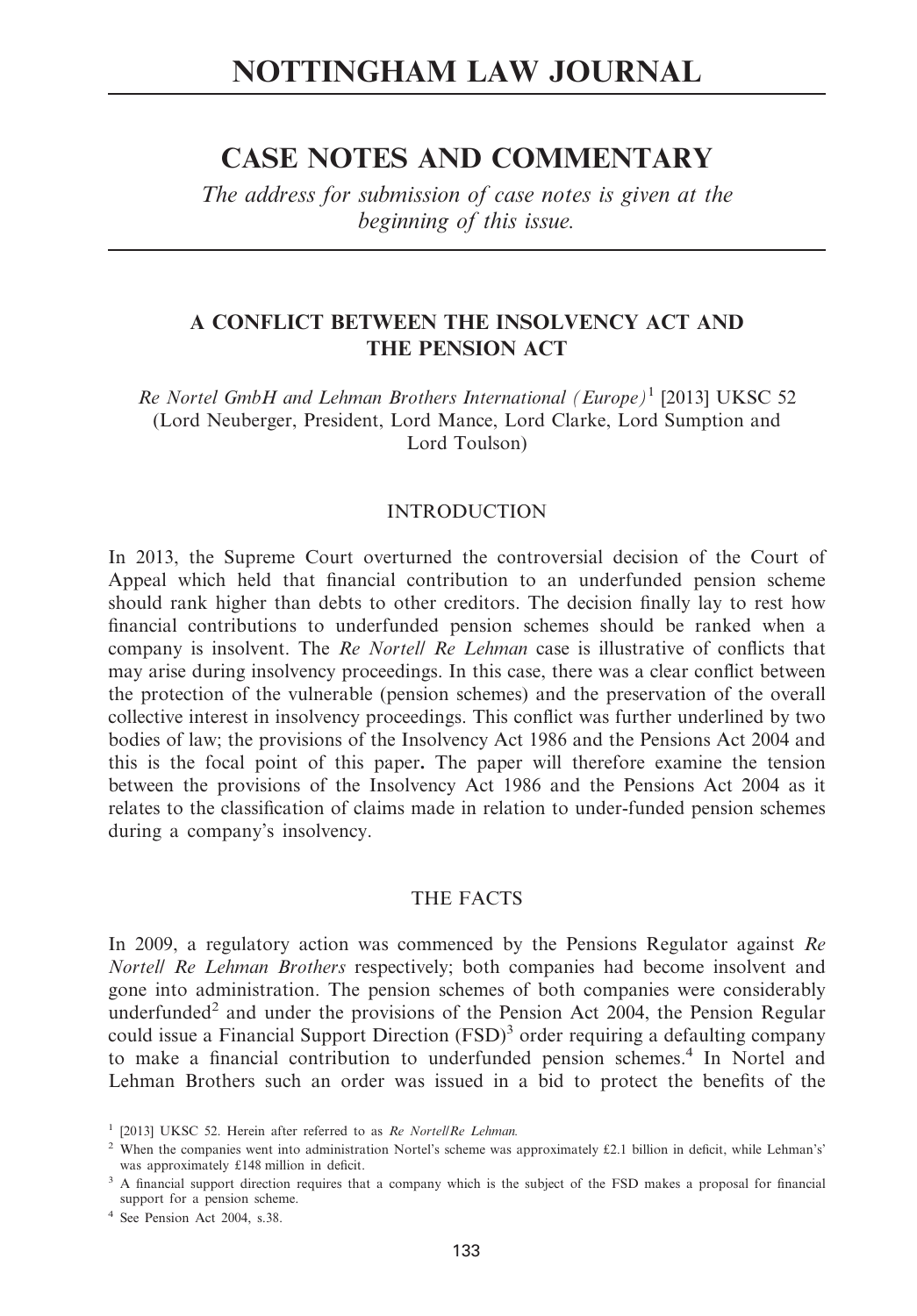pension scheme members and limit demands on the Pension Protection Fund to pay compensation for lost pension benefits.

FSDs require the recipient to put forward a financial support proposal to remedy the deficiency and where the recipient of the FSD fails to offer a proposal, the Pensions Regulator may issue a Contribution Notice (CN) which requires the recipient/target company (Nortel and Lehman Brothers in this case) to pay a specific sum determined by the Regulator, to the pension scheme. Administrators for some of the subsidiary companies in Lehman and Nortel companies respectively, sought the direction of the court on three main questions regarding the FSD/CN. Firstly, they wished to know the effectiveness of liabilities ensuring from a FSD issued in the wake of insolvency; secondly, if such liabilities would rank as provable debt and thirdly if the FSD liabilities would rank as an administration expense. The case which commenced in the High Court<sup>5</sup> and went on appeal to the Court of Appeal<sup>6</sup> saw both courts being of the view that where a CN was issued in relation to an FSD which itself was issued before a company entered into insolvent administration, the CN would rank as a provable debt, whereas, if the CN related to an FSD issued after such event, it would rank as an administration expense; the High Court therefore held that an FSD should be considered as an administration expense and this decision was upheld by the Court of Appeal. On appeal to the Supreme Court, the decision of the Court of Appeal was overturned.

### MATTERS ARISING

Where a company is insolvent and has relied on any of the mechanisms available under the Insolvency Act to come to an arrangement with its creditors on how its liability to them will be realised, the insolvency legislations (the Insolvency Act  $1986<sup>7</sup>$  and the Insolvency Rules  $1986$ <sup>8</sup> as interpreted and extended by the courts have laid down the order of priority for payment out of the debtor company's assets to its creditors and it is as follows;

- Secured creditors;
- Expenses of the insolvency proceedings;
- Preferential creditors;
- Floating charge creditors;
- Unsecured provable debts;
- Statutory interest;
- Non-provable liabilities; and
- Shareholders.

The decision by the lower courts to rank the FSD claim above claims of other creditors, including floating charge holders; a group largely made up of banks, raised concerns that it enabled the Pensions Regulator to boost the ranking of its claims by deliberately waiting until a company entered administration before making a claim.<sup>9</sup> Such an approach would have been a logical one for the Pensions Regulator, as making a claim against the company prior to administration would place such a claim

<sup>5</sup> [2011] Bus LR 766.

<sup>6</sup> [2011] EWCA Civ 1124.

<sup>7</sup> See Insolvency Act 1986, s. 107, s. 115, s. 143, s. 175, s.176ZA, s. 189, paras 65 and 99, Schedule B1.

<sup>8</sup> See Insolvency Rules 1986, r.2.67, R.2.88, r.4.181 and r.4.218.

<sup>9</sup> See http://www.out-law.com/en/articles/2013/july/supreme-court-to-rule-on-pension-scheme-insolvency-ranking-next-week/.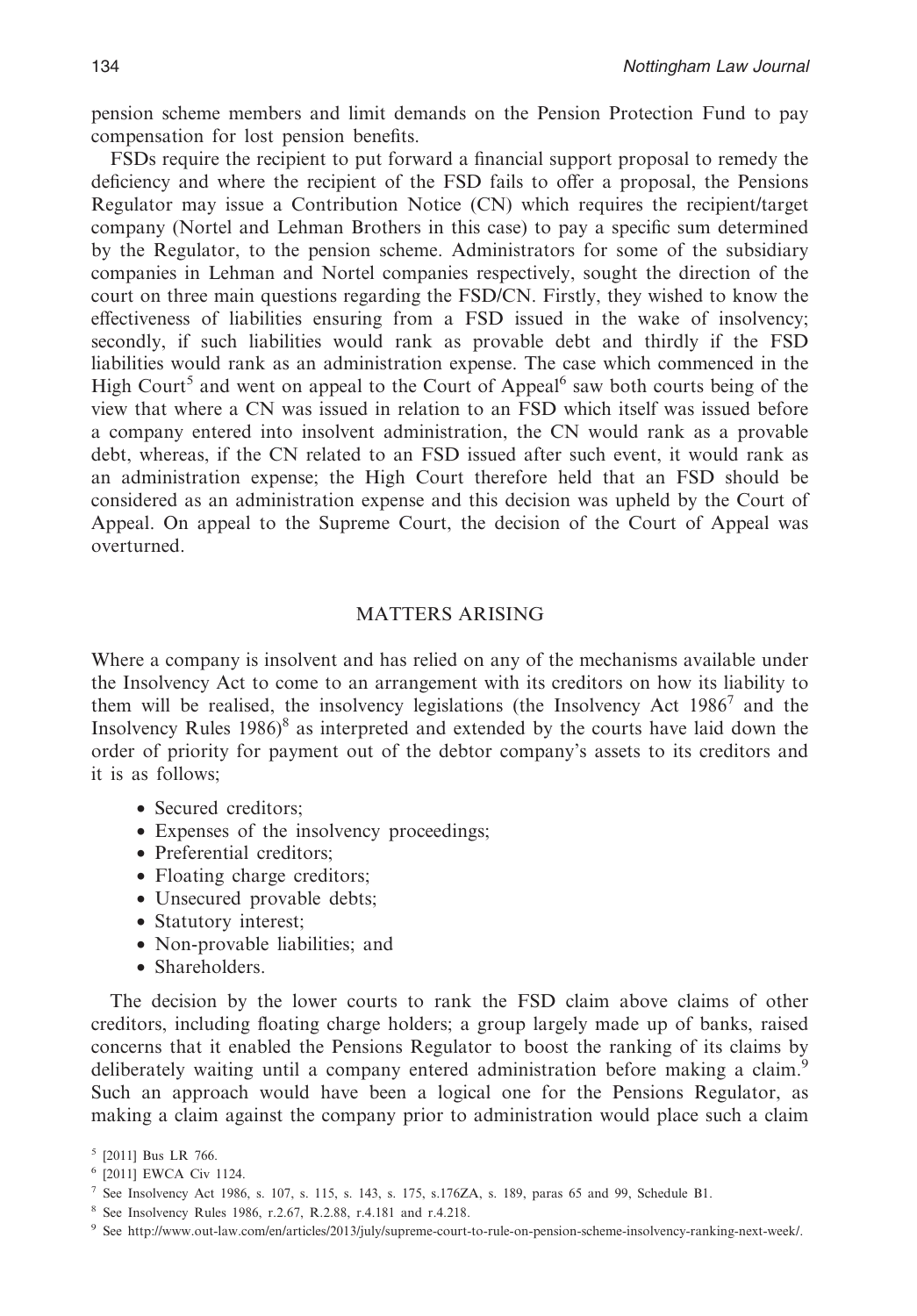with the class of unsecured creditors upon the company entering administration and, as a result, the claim would rank behind secured creditors, the administration expenses, floating charge holders and preferential creditors. The priority meant that such claims could be considered as administration expenses and paid ahead of the administrators' remuneration, preferential debts (unpaid wages and holiday pay), claims of floating charge holders, and unsecured claims. The decision of the lower courts could have resulted in some adverse consequences for corporate rescue in the  $UK^{10}$ and administration in particular. This could have impacted on businesses' ability to borrow funds and administrators' willingness to rescue businesses from insolvency.

On appeal by the administrators of the insolvent subsidiaries, the Supreme Court was asked to interpret a series of rules in the insolvency legislation, as well as to consider if it was Parliament's intention that the Pensions Regulator's claim should benefit from expense status. Whilst the Pensions Act 1995 clearly stated that pension deficits (debts) are not preferential debts, the Pensions Act was silent as to how claims of the Pensions Regulator in these circumstances (where a FSD has been issued) should rank. The Supreme Court in its judgment, reversed the decision of the Court of Appeal and held that liabilities arising from an FSD issued after a company has gone into administration should be treated as a provable debt, ranking as an unsecured claim, as opposed to an expense in administration or liquidation. The Supreme Court Justices led by Lord Neuberger who gave the leading judgment, unanimously agreed that it had not the intention of Parliament to create such an unfair and arbitrary result.

The decision by the Supreme Court had been long awaited after the original ruling three years ago by the lower courts which gave priority to the FSD claim. The decision by the Supreme Court will definitely be seen as a step in the right direction as it eliminates the potential risk of administration expenses weakening or extinguishing altogether the possibilities of a restructuring by discouraging insolvency practitioners from participating in an administration and running the risk of not being paid.<sup>11</sup> Whilst the decision means that the pension scheme deficit will no longer be classed as an administration expense and rank ahead of every other claim apart from the secured claims, it does not do away with the pension liabilities owed the scheme by both companies, rather the Supreme Court placed the FSD claim on a par with other unsecured claims. It has been stated that the decision of the Supreme Court is likely to have an impact on the approach of pension trustees and the Pensions Regulator to restructurings. Despite the fact that the pension schemes were no longer entitled to an enhanced position as beneficiaries of an administration expense claim, they will be considered alongside other creditors and are not left out of the equation completely. Where pension liabilities are substantial, such creditors will still have a voice in the running of the insolvency process.<sup>12</sup>

## THE JUDGMENT

Having established that the FSD claim was a provable debt within the meaning of the Insolvency Rules 1985 and the Pensions Act 2004, the Supreme Court had to determine where the claim ranked in the hierarchy of creditors. The Pensions Act had already provided that the claim by the Regulator could not be classed as a preferential debt,

<sup>&</sup>lt;sup>10</sup> The decisions of the lower courts may have an impact on the cost of lending since any statutory liabilities ranking as an expense would have been taken out of the floating charge.

 $^{11}\,$  http://www.cliffordchance.com/publicationviews/publications/2013/07/supreme\_court\_nosuperpriorityforpensio.html.

<sup>&</sup>lt;sup>12</sup> http://www.cliffordchance.com/publicationviews/publications/2013/07/supreme\_court\_nosuperpriorityforpensio.html.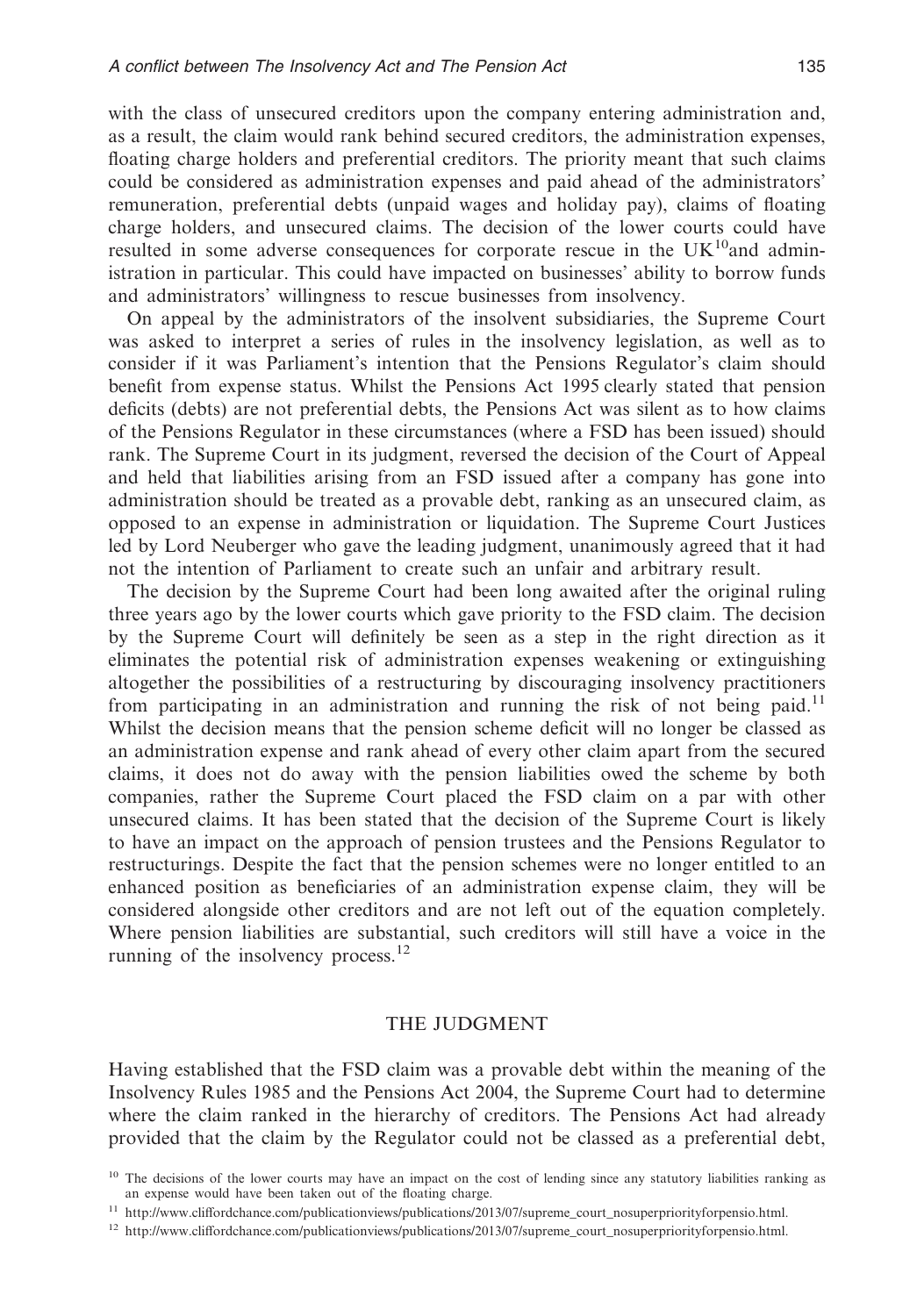the only two options left were either for it to be classed as an administration expense (the interpretation of the lower courts) or an unsecured claim. Under the English Insolvency law any debt which is not secured by a charge is payable in order of ranking to the affected creditors who put in a claim.<sup>13</sup> The only exceptions to this rule would be insolvency expenses, administrator/liquidator's remuneration and preferential claims. Conversely, the Insolvency rules defines insolvency expenses as ''all fees, costs, charges and other expenses incurred in the course of winding up or bankruptcy proceedings<sup>"14</sup> and these enjoy priority payments after secured claims.<sup>15</sup> The category which the  $\overline{FSD}$ claim (by its definition) would be most likely to fall under and as the Supreme Court held was that of the unsecured creditors. The FSD claim, which arose out of an obligation incurred prior to the company becoming insolvent and was issued during the course of the administration process, does not appear to constitute an insolvency expense. The Insolvency Rules define expenses as *all fees, costs, charges and other expenses incurred in the course of an insolvency*, and, when read in conjunction with rules 4.218 seems to suggest that the expense must be as a result of the insolvency and not an incorporation of a pre-existing obligation which was brought to the fore by the insolvency event.

#### **COMMENTARY**

The *Nortel/Lehman Brothers* case brought to the fore conflicts that can exist when two bodies of law addresses the same issue, but from different angles. In this case, the Pensions Act on the one hand and the Insolvency Act 1986 on the other. Essentially, the Pensions Act deals with all aspects of employees' benefits as they relates to payments and contributions to pension schemes. The Act also established the Pensions Regulator with the main objective of protecting employees from the adverse consequences of an under-funded occupational pension and personal pension scheme. It also ensures that employers comply with provisions of the Pensions Act as it relates to them. Consequently, the Pensions Act 2004 empowers the Pensions Regulator with wide-ranging authority to ask for financial contributions or support from persons (including insolvency practitioners) connected to or associated with the pension scheme employer, in order to make up pension scheme shortfalls.

Under the Pensions Act 2004, the Pensions Regulator can issue a Financial Support direction  $(FSDs)^{16}$  and Contribution Notices<sup>17</sup> for this purpose. These powers ensure that the main purpose of the Pension Protection Fund (PPF), which was established by the Pensions Act 2004 to provide compensation to members of eligible defined benefit pension schemes, when an employer is insolvent, and lacks adequate assets in the pension scheme to cover the Pension Protection Fund level of compensation, is not abused by companies. These regimes were introduced as a result of European Directives<sup>18</sup>, which called for member states to take measures which ensure the protection of the interests of employees or ex-employees in relation to pension rights in the event of their employer's insolvency.

<sup>13</sup> Insolvency Act 1986, s.107; Insolvency Rules 1986, r.4.181 (1), r.2.69 (for a limited use of the rule during administration).

<sup>14</sup> See Insolvency Rules 1986, r. 12.2.

<sup>15</sup> *Ibid.,* r. 4.218.

<sup>16</sup> Pensions Act 2004, s.43.

<sup>17</sup> *Ibid*., s.38.

<sup>&</sup>lt;sup>18</sup> See Directive 2003/41/EC of the European Parliament and of the Council of June 2003 on the activities and supervision of institutions for occupational retirement provision.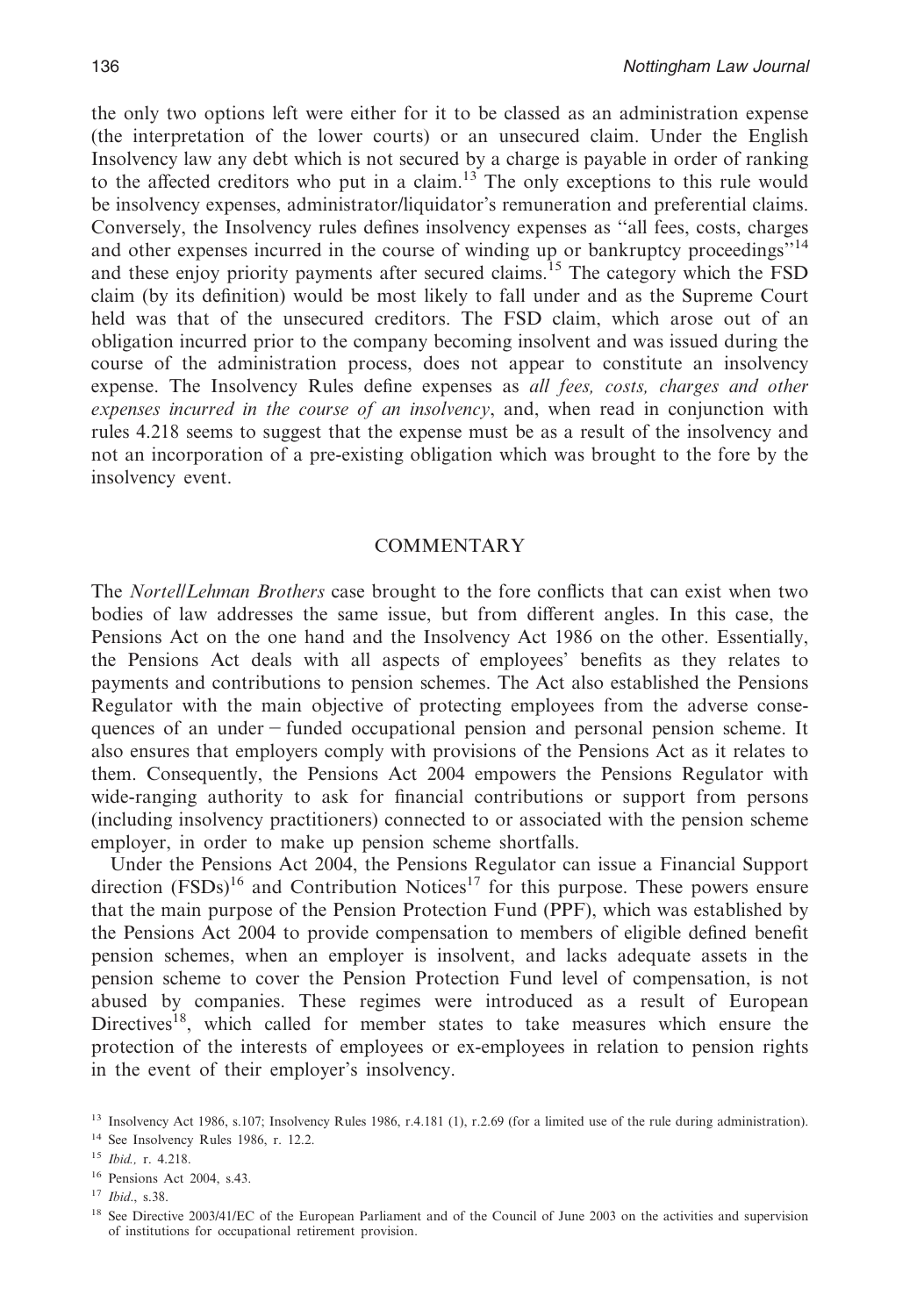The Pensions Act 1995 was also a determining factor in how the decision in Nortel/Lehman Brothers was reached by the courts. The relevant provision which had some bearing on the case was section 75. The section deals with how shortfalls in the assets of an occupational pension scheme should be treated. It states that, where an insolvency event occurs in relation to an employer, an amount equivalent to any deficit in the assets of an occupational pension scheme when compared to its liabilities which existed prior to the occurrence of insolvency shall be treated as a debt due from the employer to the trustees of the scheme.<sup>19</sup> Initially the 1995 Act only made reference to liquidation as the insolvency event which would warrant the application of Section  $75(1)$ ;<sup>20</sup> however the Pensions Act 2004 expanded the definition of an insolvency event to include company voluntary arrangements, administrative receiverships, voluntary windings-up and administrations.<sup>21</sup> In addition, sub-section 75(4a) states that for the purposes of an employer's insolvency, such a debt (i.e. the deficit) will be deemed to *arise immediately before the occurrence of the insolvency event*. Naturally at the point of insolvency this would have meant that such a debt accruing from employees' entitlements would be classed as a preferential debt. However the provisions of the 1995 Act exclude the classification of debt arising from the operation of Section 75 from being regarded as a preferential debt for the purposes of the Insolvency Act 1986.<sup>22</sup>

The Insolvency Act 1986 on the other hand, deals with issues of insolvency relating to individuals and corporate entities. The main objective of the Act is to provide a framework for the protection and balancing of competing creditors' interests and the rescue of the business where possible. Thus, the 2002 Enterprise Act introduced some reforms to the UK corporate insolvency laws which led to the improvement of the company administration process. Though not a rescue process in itself<sup>23</sup>, administration acts as a conduit<sup>24</sup> through which other rescue mechanism such as company voluntary arrangement<sup>25</sup> or a scheme of arrangement<sup>26</sup>can be achieved, where feasible and liquidation where it is normally impracticable to achieve a rescue. Typically, only debts or liabilities which arise out of an obligation that was incurred prior to the commencement of the administration<sup>27</sup> can actually be provable in that administration procedure.<sup>28</sup> As a consequence of this restriction, any liabilities incurred after the administration order has been put in place will ordinarily not be included in the computation of claims, the only exception being, if the debt/liability is part of expenses incurred as a result of the administration order. Administration expenses usually consist of claims that are deemed essential to the conduct of the administration and as a result, are under statute allowed priority as an administration expense.<sup>29</sup>

The FSD claim which was at the heart of this suit was made by the Pensions Regulator after Nortel/Lehman Brothers had gone into administration. Under the

<sup>22</sup> See Pensions Act 1995, s.75(8).

<sup>19</sup> See Pensions Act 1995, s.75(1) & (2).

<sup>20</sup> See Pensions Act 1995, s.75(4).

<sup>21</sup> See Pensions Act 2004, s.121(3).

 $2<sup>3</sup>$  The Administration process is not a stand-alone procedure, it is designed as a mechanism through which a rescue can be achieved either via a Company voluntary arrangement or a business sale and where this is not achievable, liquidation.

<sup>24</sup> R Goode, *Principles of Corporate Insolvency Law* (3rd edn Sweet and Maxwell, London, 2010), chap 10.

<sup>25</sup> Insolvency Act, 1986.Part1, S. 1–6.

<sup>26</sup> Company Act 1985, s.425.

 $27$  This the cut off point for creditors who may wish to bring claims against a debtor company.

<sup>28</sup> Insolvency Rules 1986, r. 40.2.

<sup>29</sup> See Insolvency Act 1986 para 99, Sch B1 and Insolvency Rules 1986, r.2.67.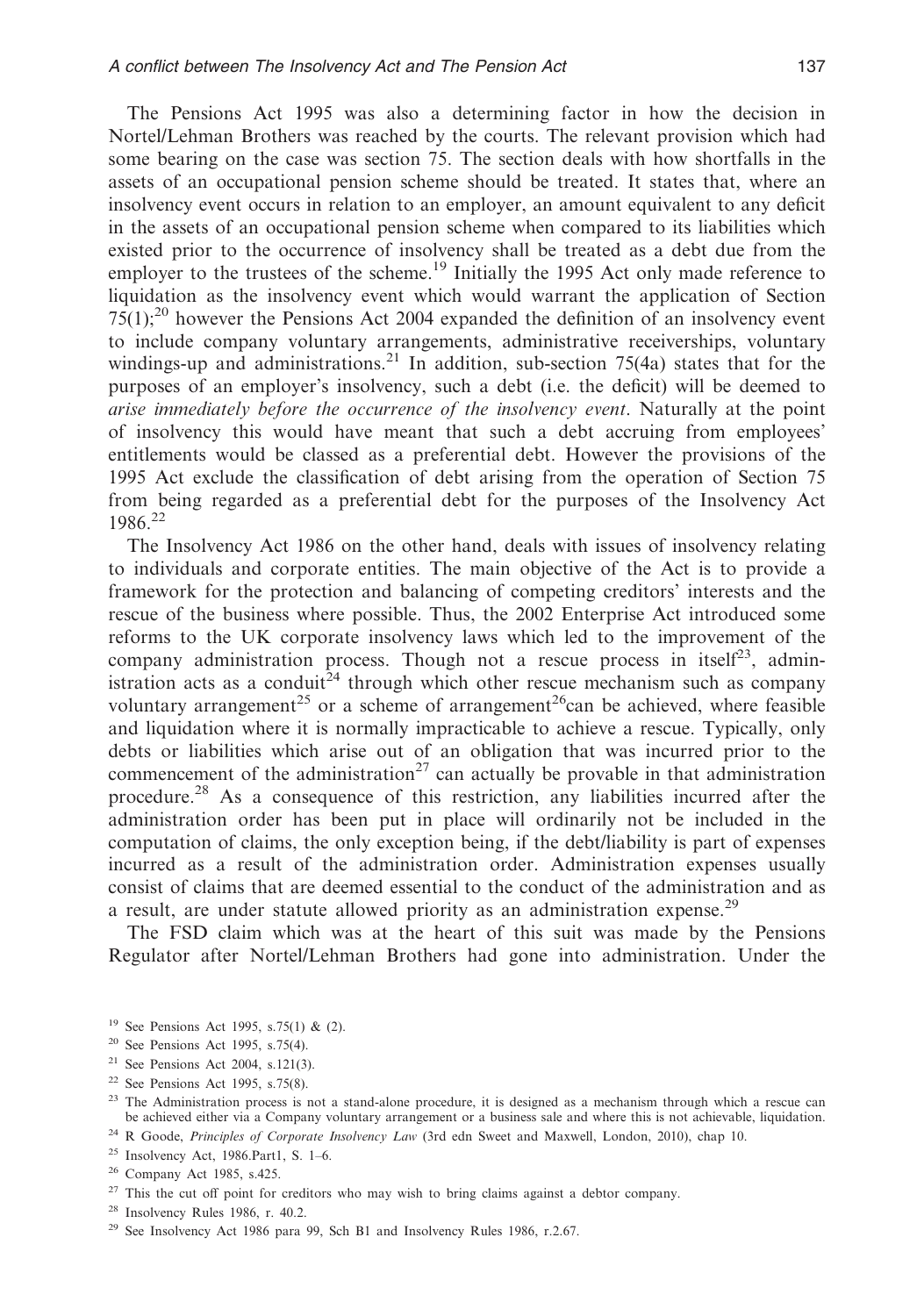Pensions Act  $2004<sup>30</sup>$  it is well within the powers of the Pensions Regulator to make such a demand on an employer, or insolvency practitioner in this case, where there is a deficit in contributions to occupational pension scheme. The Act also makes it clear that such a debt would be treated as if it arose prior to the insolvency event which gave rise to the need to put in such a claim. Therefore making such a claim if brought after a company goes into administration, a provable debt under the administration. This point is further buttressed by the provisions of rule 13.12(1)(b) of the Insolvency Rules 1986 which defines debt in winding up to include ''any debt or liability to which the company may become subject after that date by reason of any obligation incurred before that date'' of the winding up order (in this case the FSD) and rule 12.3 which provides that ''in both winding up and bankruptcy, all claims by creditors are provable as debts against the company or, as the case may be, the bankrupt, whether they are present or future, certain or contingent, ascertained. . .''

Under the Insolvency Act, employees enjoy preferential status<sup>31</sup> and the preferential rights of employees are divided into two broad categories. The first is made up of any sum owed by the insolvent employer in respect of unpaid employer's and employees' contributions to an occupational pension scheme within the definition of Schedule 4, Pension Scheme Act 1993.<sup>32</sup> The second category of employees' preferential rights consists of unpaid remuneration, holiday remuneration and related employment rights.<sup>33</sup> Generally under the insolvency act, preferential debts enjoy priority over floating charge holders and unsecured claims<sup>34</sup> but this priority can only be triggered and established on the occurrence on four distinct events, which are  $35$ :

- The taking of possession of security by or on behalf of the charge
- The appointment of a receiver
- The winding up of the debtor company
- The making of a distribution by an administrator when the company is in administration.

While it may be assumed from the provisions of the Insolvency Act that the claim brought by the Pensions Regulator could at best be classed as a preferential debt, the Pensions Act prevents this by providing that in the event that a pension deficit debt claim is made, it shall not be treated as a preferential debt. Accordingly, it seems that while the Pensions Act provides a remedy for contribution not made to a pension scheme prior to a company's insolvency by classifying such deficits as debt which arose before the insolvency event, it seems to trump this benefit by denying it the status of a preferential debt. On the other hand, it can be argued that allowing pension deficits or schemes to be classed as a preferential debt may produce undue hardship for unsecured creditors who may come away from the whole process with little or nothing as in most cases these deficits could amount to huge sums of money.

Much of the judgment by their Lordships was centred on an analysis of these two statutory provisions, with the ensuing judgement attempting to achieve a balance of fairness in considering that the rights of the pension scheme trustees should not receive any greater or lesser priority than any other unsecured creditors.

<sup>30</sup> See *fn* 12 and 13.

<sup>31</sup> See Insolvency Act 1986, sch 6.

<sup>32</sup> See Insolvency act, 1986, sch.6, para. 4.

<sup>33</sup> See Insolvency Act 1986, sch.6, para. 5.

<sup>34</sup> See Insolvency act 1986, s.175.

<sup>35</sup> See Insolvency act s. 387; R Goode, *Principles of Corporate Insolvency Law* (3rd edn Sweet and Maxwell, London, 2010),para 9–64.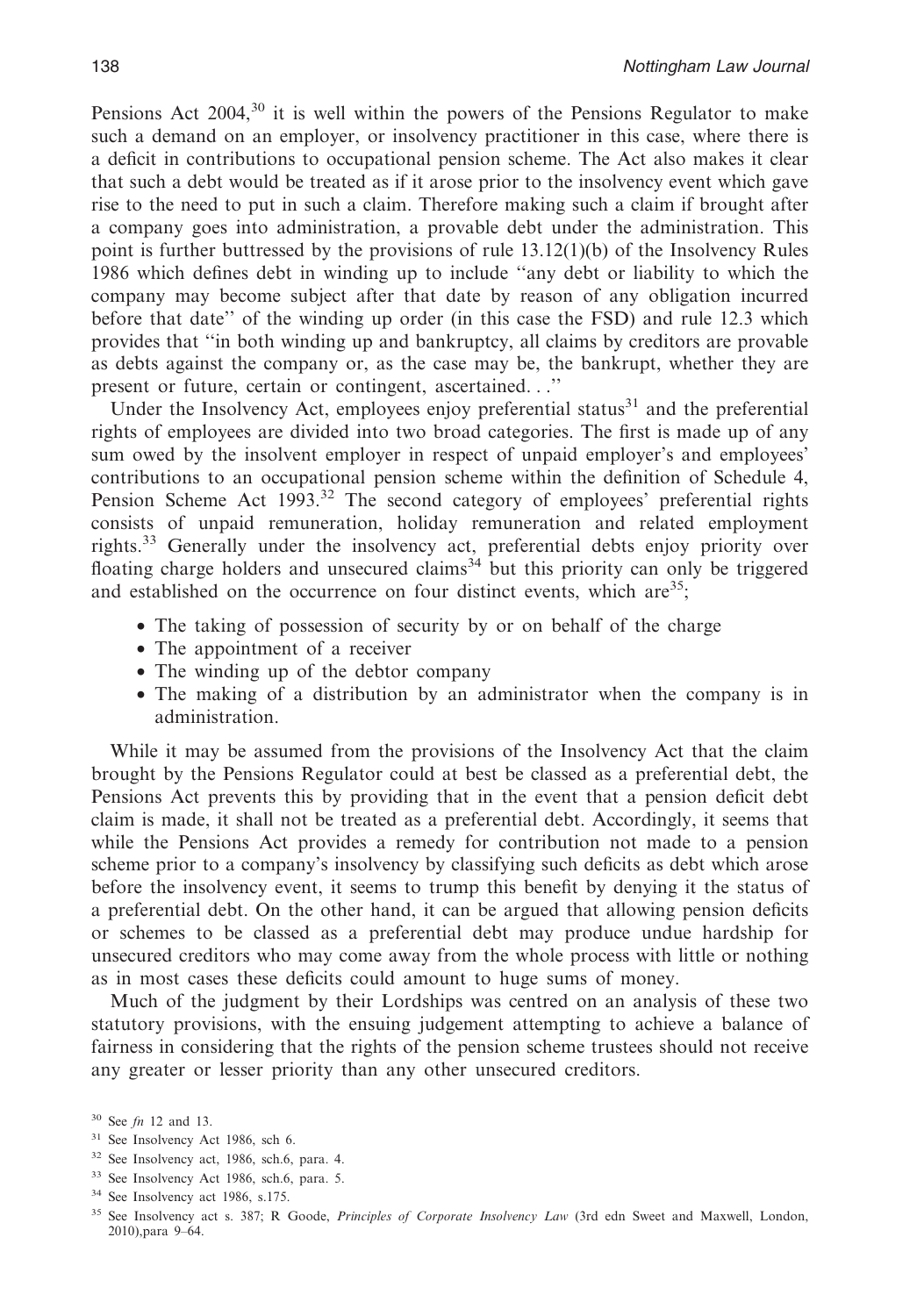# **CONCLUSION**

The Nortel/Lehman case, while making clear how claims brought as a result of pension scheme deficits should be treated and ranked during insolvency, also showcases how conflicts between two bodies of laws dealing with a particular issue can be resolved. Despite the decision of the Supreme Court appearing to be a painful pill for the pension scheme beneficiaries to swallow, it does lend certainty to how such claims may be treated in future. In addition, it also means that any adverse effect on lending which would have arisen if the Supreme Court had upheld the decisions of the lower courts may have been averted. Floating charge lenders who would have had their security undermined by such claims are assured of their place and can lend to companies with defined benefit schemes with confidence. It also ensures that the threat to the use of administration for successful rescues and restructuring has been eliminated as administrators do not have to face the threat of large pensions deficit claims eroding the sums available before their remuneration is paid.

# WENDY ARUORIWO AKPAREVA\*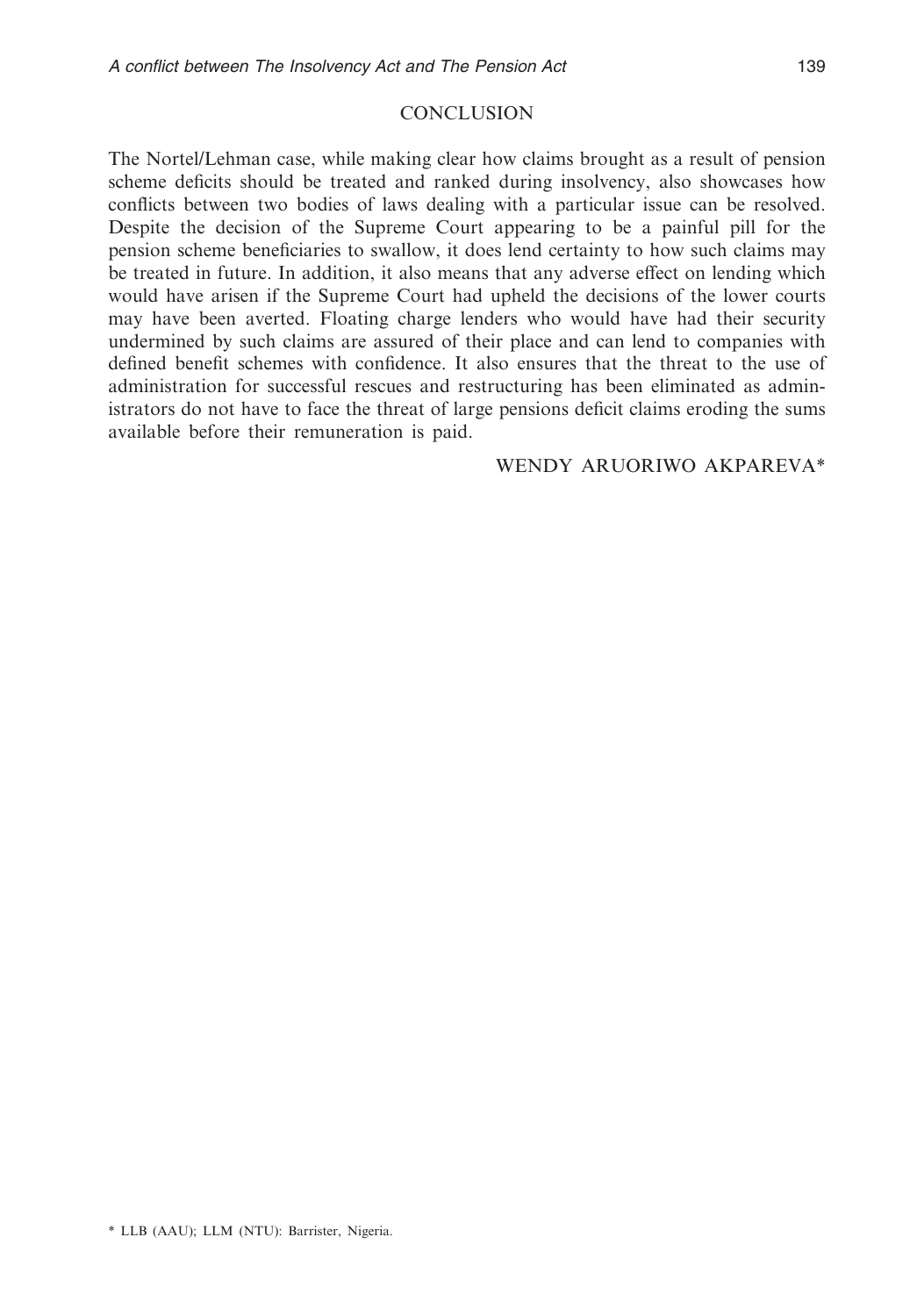# **HOME OFFICE RULES ON SPOUSAL VISAS FAIL TO CONSIDER IMPACT ON FAMILY LIFE**

## *MM & Others v Secretary of State for the Home Department* [2013] EWHC 1900 (Admin) (Justice Blake)

#### INTRODUCTION

New immigration rules regarding the requirements for entry and leave to remain in the UK as a spouse came into force on 9 July 2012 in Appendix FM.<sup>1</sup> The rules introduced new financial requirements including the requirement that the applicant's spouse earn at least £18,600 and excludes any funding that may be available to the couple via a third party.

This case considered three couples whose applications would fail under the new rules. Blake J carefully scrutinizes the Home Secretary's legitimate aim of strict immigration control with the rights of British citizens and refugees to private and family life.

# THE FACTS

MM was granted asylum in the UK with leave as a refugee until 28 January 2014. He had siblings in the UK and a particularly close relationship with his nephew. At the time of the hearing MM was a post-graduate student and was working 37 hours a week earning around £15,600. He had recently married an English speaking Lebanese woman by proxy in Lebanon where she worked as a pharmacist.

The second applicant was a British Citizen of Pakistani origin married to a Pakistani woman living in Kashmir. The couple had five children, four of which lived in the UK. Mr Majid had experienced long-term unemployment but at the time of the hearing was earning £17,361.

The third applicant, Ms Javed, was also a British Citizen of Pakistani origin. She had married a Pakistani man living in Pakistan. She had no formal qualifications and a sporadic employment history. The applicant stated that she was unaware of any of her female peers earning above the income threshold and believed that her local Job Centre only advertised jobs with salaries below it.

#### THE ISSUES ARISING

MM maintained that, by excluding his wife's future earning capacity as well as any third party support he may receive, there was an unjustified infringement of his right to respect for private and family life under Article 8 ECHR. He further contended that the new rules for partners did not consider the best interests of any children involved, in this case MM's nephew. He believed this to be contrary to s55 Border, Citizenship and Immigration Act 2009, which requires the Home Secretary to consider the best interests of the child in immigration matters.

Mr Majid contended that his earning capacity would increase if his wife were able to join him in the UK and take responsibility for the childcare. He also argued that the third party support available to the couple should be considered with their

<sup>&</sup>lt;sup>1</sup> UKBA Immigration Rules, App. FM.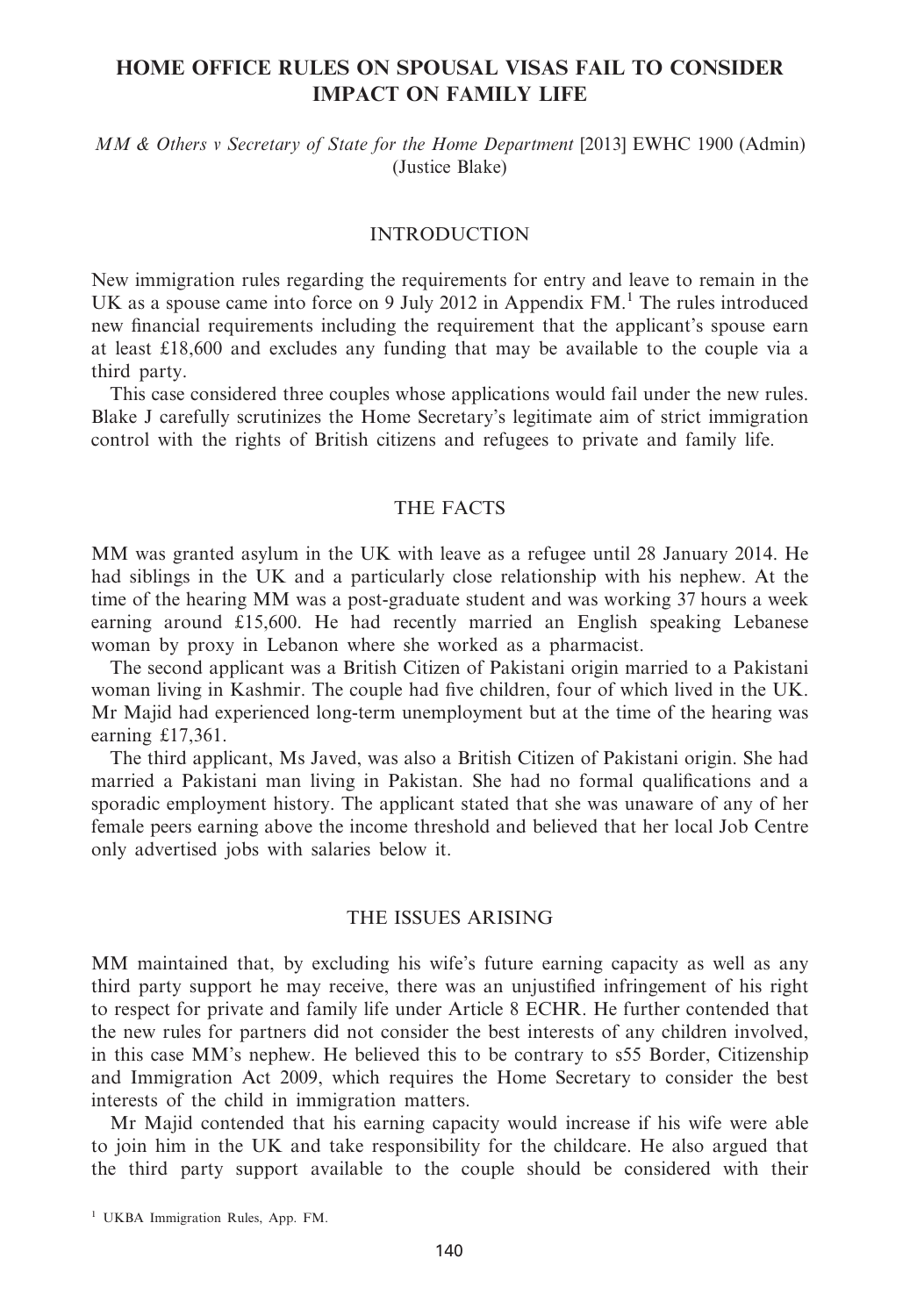application. Further to MM's arguments, Ms Javed complained that the rules discriminated against British Asian women who, statistically, earned significantly lower than men.

In assessing whether the interference with the applicants' rights pursued a legitimate aim as required by Article 8 (2), the Home Secretary contended that Appendix FM offered transparency and simplicity for the decision-maker. Further, evidence showed that low-income families found it harder to integrate into British Society, integration being a key policy consideration for the UK government. As Article 8 is a qualified right, the Home Secretary contended that it did not afford a couple a right to choose their country of matrimonial residence. The Home Secretary also defended the new rules by pointing to the wealth of support they had received from Parliament as well as stating that the new rules did not discriminate on grounds of race or any other protected characteristic.

#### THE JUDGMENT

Blake J recognised that the right of British citizens to reside in the UK was a 'fundamental right of constitutional significance'. This right was enshrined in statute under s1 Immigration Act 1971 which allows British citizens to reside in the UK 'without let or hindrance'. It was noted that this right should be on an equal footing, if not higher, than the right of EEA citizens to reside in another member state whilst exercising their EEA rights. Blake J observed that there was a 'serious interference with the right of residence' where a British citizen would have to choose either to live in the UK without their spouse or leave their country of citizenship to enjoy family life.

It was also observed that refugees (such as the first applicant) are in a similar position to British citizens because, unlike economic migrants, refugees have no choice but to flee their country of persecution and seek sanctuary in the UK. Further, it is typically the only country in which they have the right to reside.

Blake J agreed with the observations made by the court in *R(Quila and another)* v *SSHD [2011] UKSC 45* that, when dealing with British citizen and refugee sponsors, their right to reside 'without let or hindrance' must be considered along with their right to marry, found a family and, as a result of that, their Article 8(1) ECHR rights. It was for the state to demonstrate that any infringement of the right was proportionate and pursuant to a legitimate aim.

Whilst acknowledging that the protection of the welfare of the UK was a legitimate aim of Appendix FM, Blake J went on to consider whether the measures were proportionate to that aim. There were five features that, when combined, acted so onerously in effect as to constitute an 'unjustified and disproportionate interference with a genuine spousal relationship':

#### **1. The income requirement**

Where previously a couple satisfied the requirements by proving that the spouse's entry would not cause further recourse to public funds, a sponsor must now prove they earn at least £18,600. This threshold is far higher than the average salaries for many occupations and considerably higher than that of someone on minimum wage (£13,124). He observed that:

''many young people however energetic and well-qualified are discovering that finding paid employment of any kind or sufficiently well-paid employment for the purposes of the Immigration Rules is a real challenge''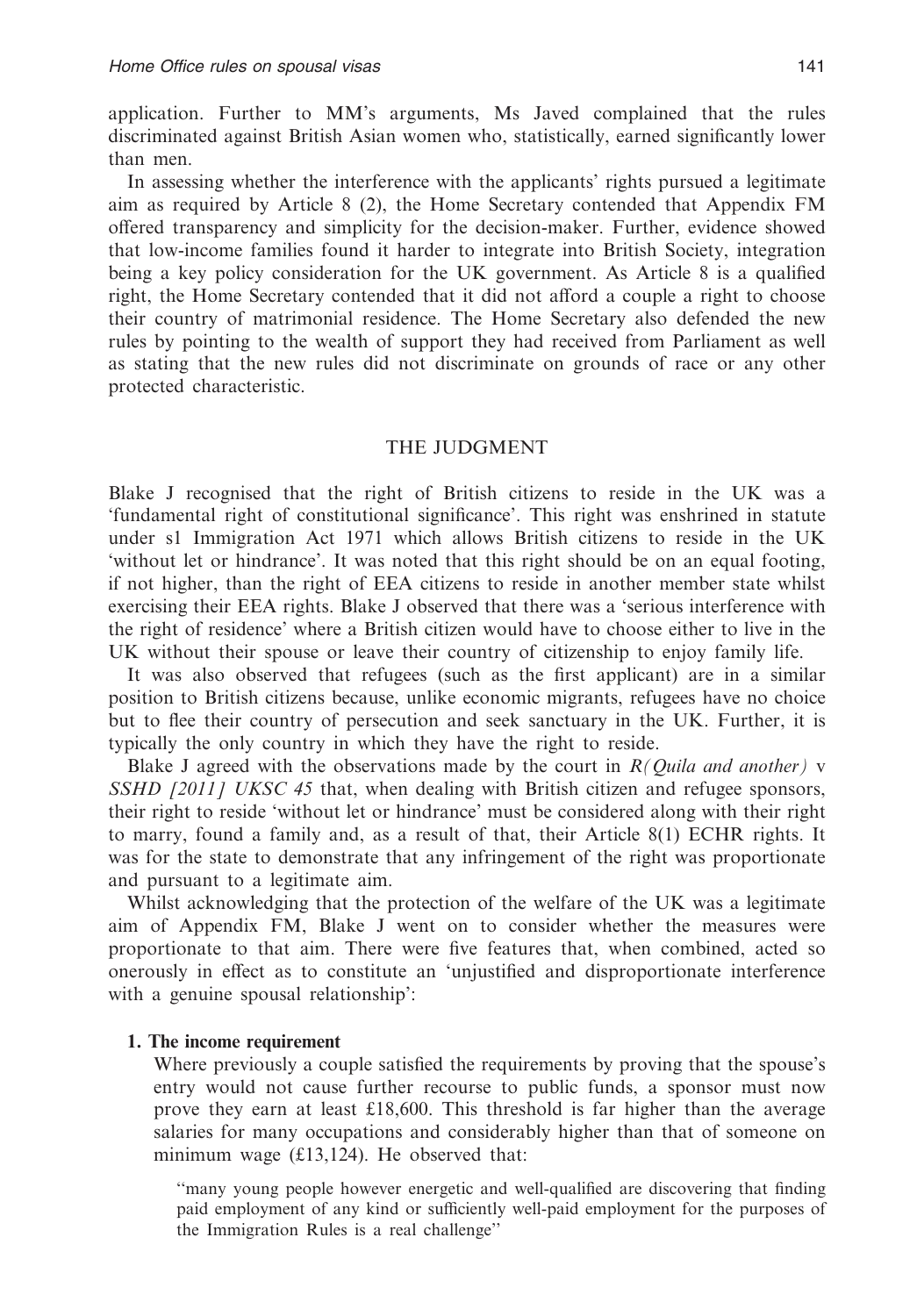The income requirement was set to reflect the national average for rented accommodation or mortgage repayment, however, rent and house prices vary significantly across regions. Furthermore, whilst the rules recognised that some couples may find free or highly subsidized accommodation through family members, they did not enable a discount of the income requirement to reflect that arrangement.

The new threshold reflected the Migration Advisory Committee's advice on the income needed to assure that no recourse to public funds would be required. However, as Blake J noted, this had been calculated using the 'dismal science' of economics and had not purported to consider a person's right to family life. MAC's advice was not capable of justifying 'the terms in which the policy is set'.

As an alternative Blake J suggested that the income threshold should be equal to the amount of money the government purports a UK family can live on i.e. the minimum wage. He declined to go further than a recommendation, leaving it to the Home Secretary to change the requirement in light of his ruling.

# **2. The savings threshold**

Appendix FM provides that any shortfall in the income requirement could be met by savings over £16,000. Blake J regarded this as 'a rather cruel piece of mockery: how is a person earning the minimum wage likely to accumulate savings of £16,000?' He suggested that any savings over £1000 should be taken into account where a sponsor fell below the income threshold.

# **3. 30-month income projection**

Blake J described the use of an income projection for the thirty-month period proceeding entry as 'both irrational and manifestly disproportionate in its impact on the ability for the spouses to live together'. Whilst this requirement had already been in practice prior to the new rules, the new income threshold, as well as the exclusion of third party support, had made the requirement too onerous. A more proportionate requirement might entail a twelve-month projection with review.

# **4. Third party support**

The new rules exclude any form of third party financial support. Blake J considered the impact of this rule exacerbated the negative effects of the aforementioned changes. It was recommended that, where undertakings by third party supporters had been satisfactorily supported by evidence, there was no clear reason why this should not be taken into account. Indeed such a requirement could not be viewed as necessary to achieve the legitimate aim of protecting the state's purse.

# **5. Potential earning capacity of the spouse**

Appendix FM excluded any consideration of the spouse's potential earning capacity on entry to the UK for the whole 2  $\exists u = \text{year period of the first leave}$ to remain. There did not seem to be a particular rationale for potential income to be excluded from this assessment. Again it does not appear necessary in the pursuit of the legitimate aim.

The Home Secretary's argument of promoting transparency in spousal applications could not successfully justify disproportionately interfering with the sponsors' right to family life. Furthermore, Blake J considered that, with the application fee being £851, the applicant's interests should be the priority rather than the ease of administration.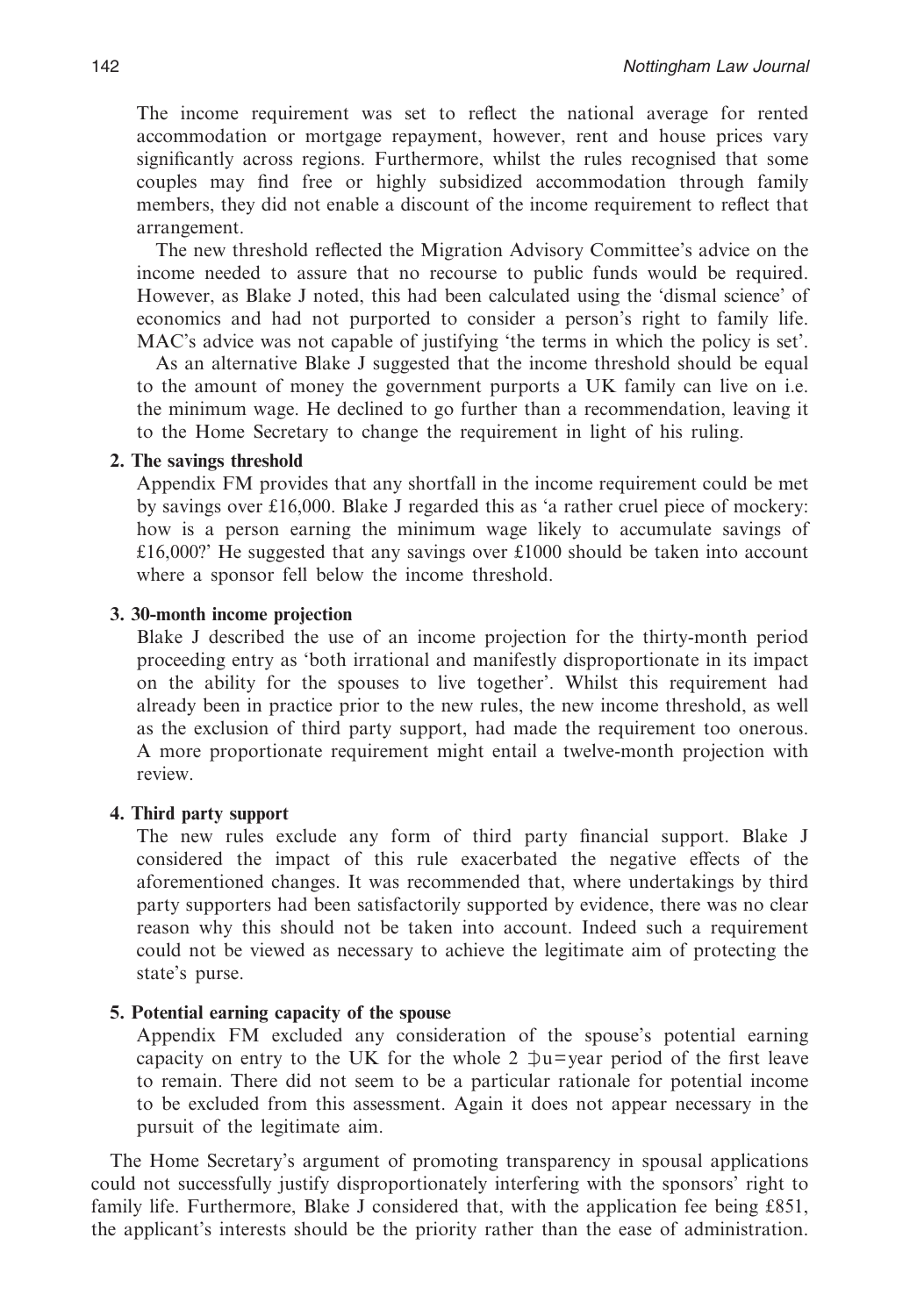Blake J considered Article 8 and Article 14 together and rejected the argument that Appendix FM was unlawfully discriminatory towards women and/or ethnic minorities. This was because the aim of the Rules was to exclude those on too low an income to establish economic independence; it was thus inevitable that some sectors of society would be 'disproportionately affected'.

It will be recalled that the complainants further contended that the Rules relating to partners failed to make the best interests of the child central to the application in contravention of s55 UK Borders, Citizenship and Immigration Act 2009. The argument was rejected by Blake J, who said that this did not automatically make the Rules unlawful. It was also thought that requiring extra maintenance for couple's who had children was both reasonable and proportionate.

#### COMMENT

Theresa May's response to the judgment has been to pause all applications where the financial requirements are unsatisfied pending an appeal to the Court of Appeal scheduled which commenced in March 2014. The decision brings hope to many who would have been denied entry clearance on the basis of the stringent financial requirements. However, further interference with family life has undoubtedly resulted from this pause. As a matter of legal importance the case is likely to be further appealed to the Supreme Court resulting in further uncertainty for hundreds of British and refugee spouses.

The new rules can be criticized for both practical and legal inconsistency. When financial requirements are met, couples are still required to prove their relationship is 'genuine and subsisting' under the rules. It is difficult to see how a sponsor is able to take time off work and spend money visiting their partners when they are expected meet the earnings threshold.

If the Home Secretary's aim was to promote a couple's integration into society via self-sufficiency then it should not matter whether the finance comes from the sponsor, a third party or the prospective income of the partner. All three have the potential of securing financial stability and independence from state funds. The aim of Appendix FM appears to be more about procedural simplicity and expedition and in this sense it is anything but legitimate. The Migration Advisory Committee estimated that the income threshold would have meant that 45% of spouse visas granted in 2009 would have been rejected under the new Rules. Here again the inconsistency can be seen, migrant integration is unlikely to be promoted where families are divided.

Indeed the new rules appear to be part of a general policy direction where the executive are attempting to dictate the decision-making process when human rights considerations are engaged. So far the courts have resisted these moves and asserted that the tribunal must be prepared to make its own assessments of proportionality. The recent case of *MF (Nigeria)* v *SSHD [2013] EWCA Civ 1192* confirms that it is the Strasbourg standards and principles that continue to govern the decisions relating to Article 8 ECHR. Whilst this marks an important constitutional safeguard, it has undoubtedly added momentum to current plans to repeal the Human Rights Act and to reduce rights of appeal on immigration cases.

The current Immigration Bill is partly drafted to reflect concerns over judicial interference. Clause 14 attempts to control how the courts and tribunals apply Article 8 ECHR in immigration matters, although it seems likely that the courts will continue to assert their independence as the final arbiters of human rights considerations.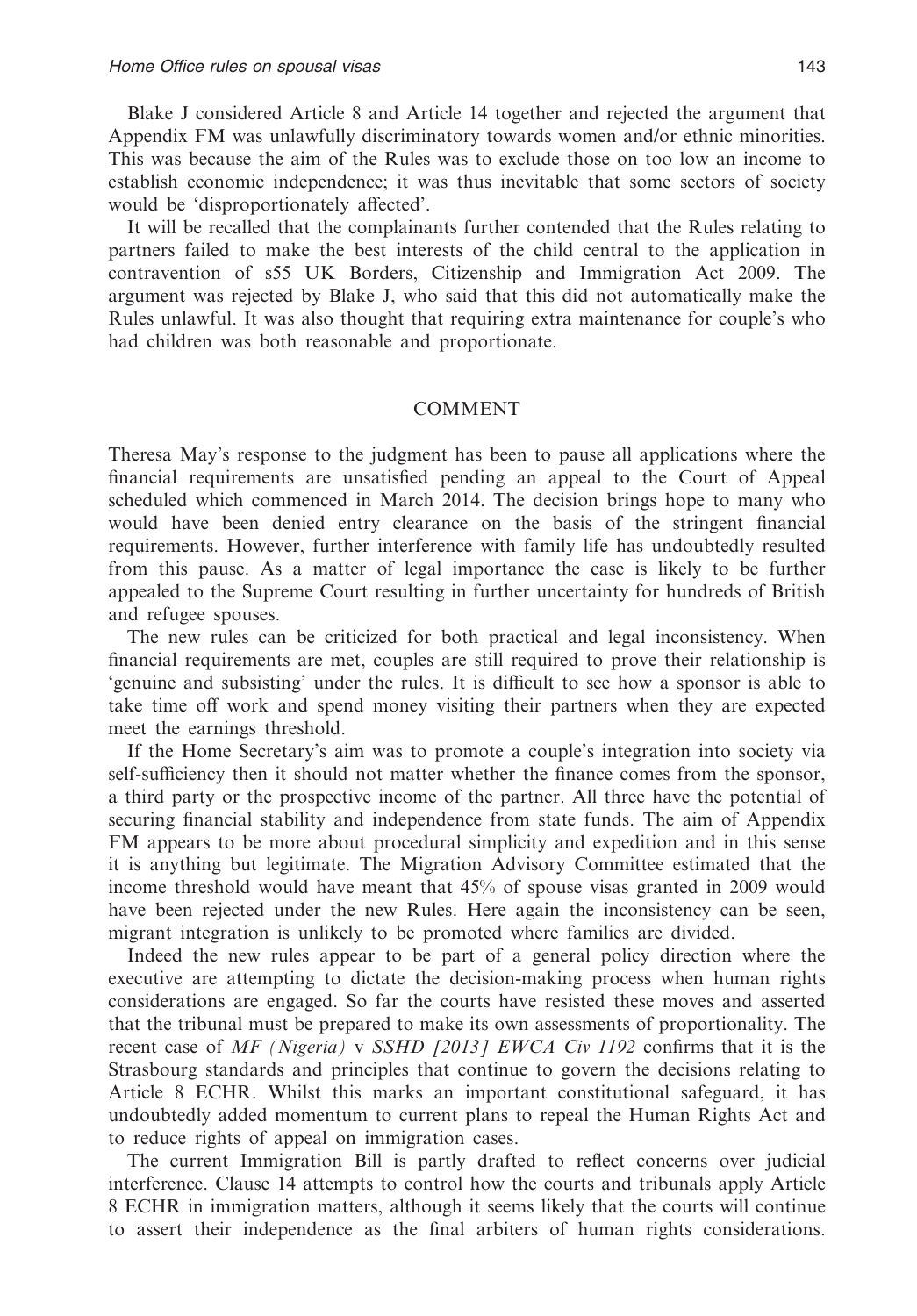Having the Rules put on a statutory footing will not save them from being disproportionate and unjustified although it will certainly make the challenge more difficult for the disadvantaged applicant.

DECLA PALMER\*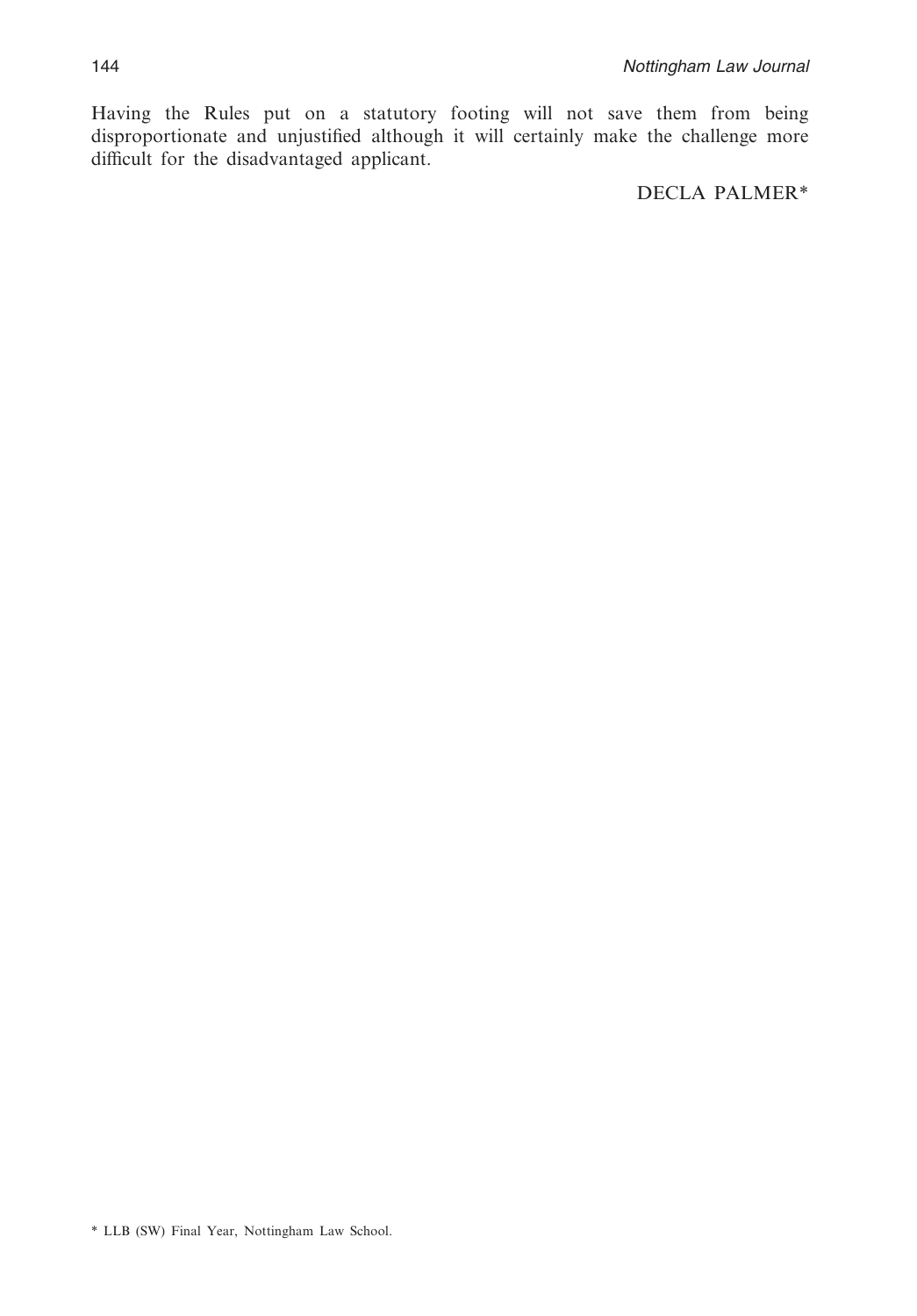# **COLLECTIVE AGREEMENTS AND THE CONTRACT OF EMPLOYMENT: DETERMINING THE INTENTION OF THE PARTIES OR DENYING LEGITIMATE EMPLOYEE EXPECTATIONS?**

*George v. Ministry of Justice* [2013] EWCA 324 (Lord Justice Maurice Kay, Lord Justice Rimer, Lord Justice Jackson)

#### INTRODUCTION

A distinguishing feature of industrial relations in the United Kingdom is that, *prima facie*, collective agreements between trade unions and employers are not legally binding as it is presumed the parties do not intend the agreement to be legally enforceable. This principle was confirmed by the Court of Appeal in *Ford Motor Co Ltd v AEUW*<sup>1</sup> and later put into statutory form by s.179(1) Trade Union and Labour Relations (Consolidation) Act 1992. Although collective agreements are not ordinarily of any legal significance between employer and union, if they are translated into a contractual relationship between employer and employee, then they can have legal force at the individual level as a term of the contract of employment. To assume contractual validity the relevant clauses of the agreement must be incorporated into the contract of employment expressly or impliedly and must be of an individual nature; capable of being legally binding between the employer and the employee as an individual term. *George v Ministry of Justice (George)* is the latest case where the Court of Appeal has examined the factors that should be taken into account in determining when the terms of a collective agreement are incorporated into a contract of employment and when such a term is "apt" for incorporation.

# THE FACTS

The crux of this case was a dispute between the trade union (the Prison Officers Association) and the employer (now the Ministry of Justice, previously the HM Prison Service) over the incorporation of a term of a collective agreement in prison officers' contracts relating to overtime provisions. With a view to amending a number of working practices lengthy negotiations had taken place between HM Prison Service and the Prison Officers' Association over a number of years in the 1980's resulting in a detailed agreement (known as Bulletin 8) between the parties in 1987. The particular provision in dispute, paragraph 23 of Annex A to Bulletin 8, replaced paid overtime with "Time Off In Lieu" (TOIL) - prison officers who worked over their normal 39 hour week would be entitled to TOIL for the excess hours worked. The relevant part of paragraph 23 in dispute stated: ''Group managers should ensure that individual members of staff do not work high levels of additional hours without being compensated by TOIL. The aim should be for no more than five additional hours to be accumulated in any one week. *Accumulated TOIL will be granted as soon as operationally possible and within a maximum period of five weeks.*''

The claimant appealed against the dismissal of his claim for breach of contract when, after working the additional overtime, the employer had failed to offer him TOIL within the 5 weeks' time period outlined in paragraph 23. Judge Wood QC in the county court had held that the failure of the employer to comply with this requirement

<sup>&</sup>lt;sup>1</sup> [1969] 2 QB 303.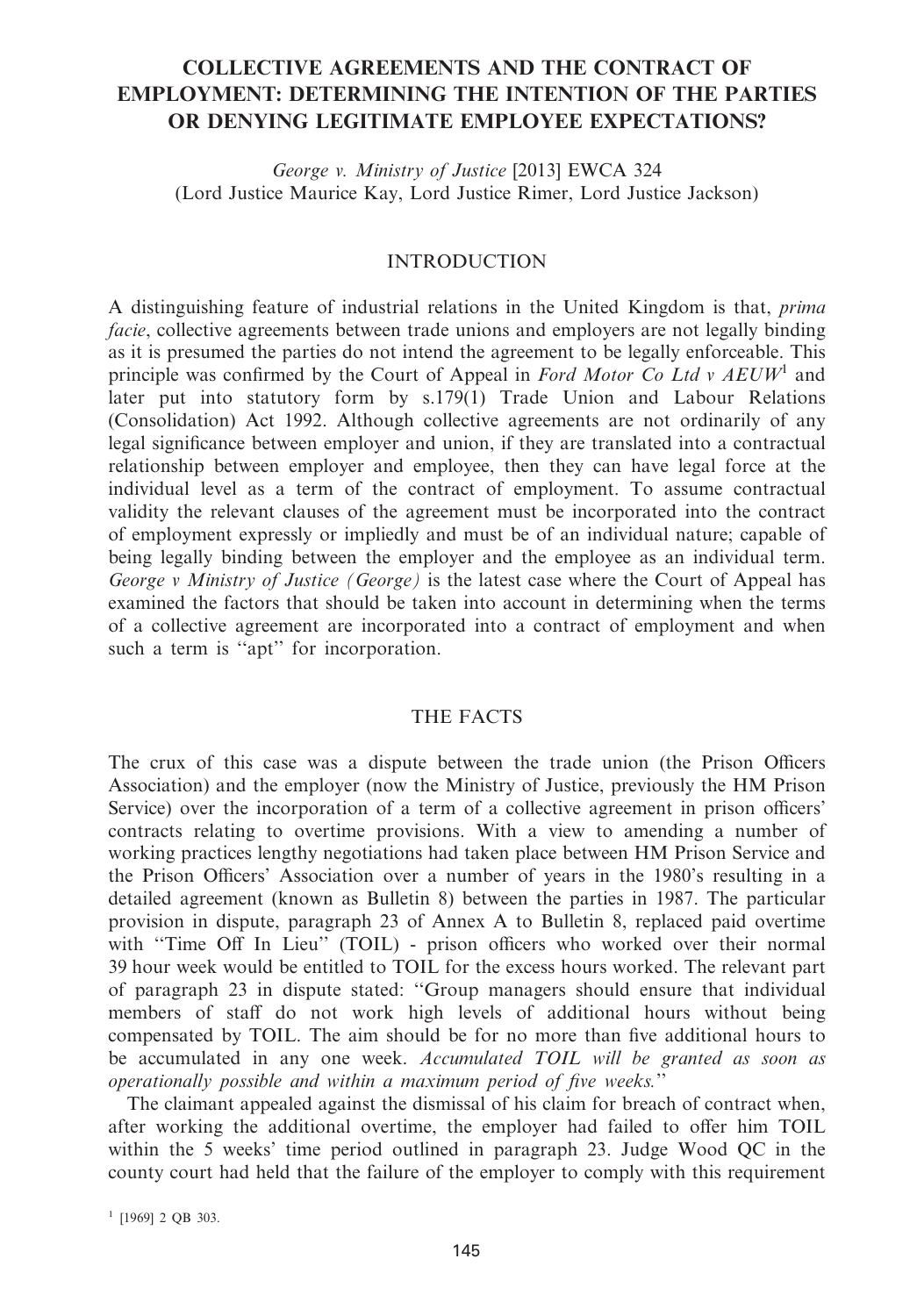was not legally significant as there was insufficient documentation adduced in evidence to conclude that paragraph 23 had been expressly incorporated into the claimant's contract of employment. Wood J, nevertheless, did determine that a general obligation to grant TOIL was arguably incorporated by implication as a custom and practice; as payment for overtime was a recognised practice for a number of years and so clearly understood by both parties to be contractually binding. However, as there was no continuous provision of TOIL within 5 weeks as required by paragraph 23, this specific time frame was not legally inferred.

### THE DECISION IN THE COURT OF APPEAL

The Court of Appeal dismissed the appeal. Rimer LJ (who gave the only reasoned judgment) found that paragraph 23 had not been incorporated by express reference as the claimant was unable to produce his original letter of appointment or written particulars of employment or any other documentation addressed to him that expressly introduced Bulletin 8 (and therefore paragraph 23) into his terms and conditions. A later standard form letter had been sent to employees that made express reference to Bulletin 8 and additionally referred to TOIL provisions in the staff handbook. Rimer LJ, however, rejected the letter's significance as the provisions in the staff handbook did not form part of the contract of employment and the failure to provide evidence that George had actually received the letter was fatal to the claim that Bulletin 8 had been expressly incorporated into his contract.

As there was no direct evidence of express incorporation paragraph 23 could only be incorporated by inference; the basis for which was an intention by both parties to be bound by that provision. Counsel for George submitted that the extensive negotiations on the particular wording of this paragraph prior to agreement was part of the factual background that should be considered when determining the intention of the parties – justifying the conclusion that the parties implicitly intended paragraph 23 to be legally binding at the individual level and therefore enforceable as a term of the contract. Rimer LJ, however, rejected Counsel's submissions. The negotiations prior to the subsequent collective agreement were only one source of the evidence of the intention of the two parties and ultimately insufficient to justify implied incorporation.

Rimer LJ also explicitly overruled the decision of the county court that TOIL had been impliedly incorporated by custom and practice. Rimer LJ applied the test from the judgment of Hobhouse J in *Alexander v Standard Telephones*<sup>2</sup> - that intent can be implied from both parties knowledge of the relevant clause of the agreement and subsequent compliance with that provision, particularly where it has a day to day impact. Rimer LJ noted that TOIL, as compensation for additional hours, had been operating for a number of years since Bulletin 8 had been agreed in 1987, but as it was not always the case that TOIL was granted within five weeks this was an inadequate level of compliance to satisfy the test for TOIL *per se* to be an enforceable custom of employment.

Of greater significance was Rimer LJ's view that even if paragraph 23 was intended by the parties to be enforceable it was not "apt" for incorporation – it was not the type of clause that was capable of incorporation as an individual term. The proviso that leave should be available within a 5 week period was a mere 'aspiration or target'; non-binding guidance on the issue of when TOIL would, in normal operational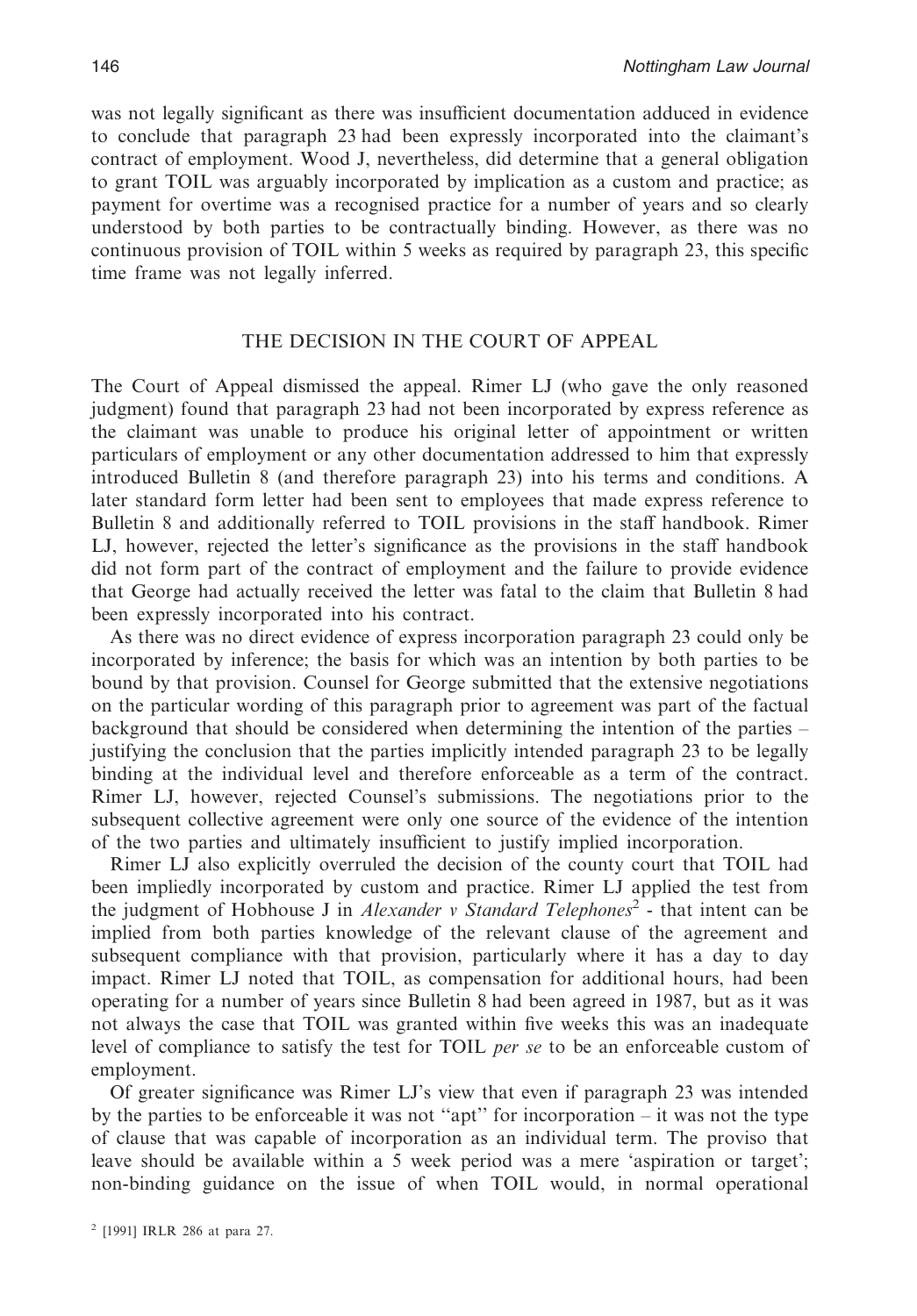circumstances, be granted. Rimer LJ came to this conclusion by taking account of the generalised language of paragraph 23 and its associated provisions and by the fact that paragraph 23 was contained in a staff handbook ostensibly dedicated to ''policies and procedures''. Furthermore, Rimer LJ noted that paragraph 23 required TOIL to be provided without taking account of the efficient functioning of the Prison service. Counsel for the employer's observation that if paragraph 23 was applied literally, as an unqualified contractual obligation, it would have ''catastrophic'' operational consequences, informed his conclusions that such a clause was not legally binding as it was in practice unworkable and thus  $\cdot\cdot\cdot$ ... inconsistent with the parties likely intention $\cdot\cdot\cdot$ .<sup>3</sup>

#### COMMENTARY

The Court of Appeal in *George* has followed a form of interpretation of the principles of incorporation that has implications for the drafting of collective agreements and their impact at the workplace.

In determining that the standard form letters referring to the TOIL provisions were not significant, the court had arguably failed to construe the documents in context - by reference to the detailed negotiations prior to the agreement on paragraph 23 which provides evidence of an intention by both parties to be bound by its content. Furthermore, in determining the issue of whether the clause had been incorporated by inference, although Rimer LJ had quoted extensively and approvingly from the judgment of Hobhouse J in Alexander v Standard Telephones<sup>4</sup> he had arguably failed to fully apply the principles from this judgment to the facts in *George.* TOIL was an issue of day-to-day relevance (relating to wages and time off) and over a number of years the Bulletin 8 TOIL provisions (stemming from the bargaining process) had been substantially followed. To determine that an aspect of detail of the TOIL provisions contained in Bulletin 8 was not incorporated by inference because it had not been followed in absolute terms seems an overly restrictive approach to the principles of implied incorporation by custom and practice.

Of greater concern is Rimer LJ's decision that paragraph 23 was not ''apt'' for incorporation. Some aspects of Bulletin 8 were clearly aspirational and not appropriate for incorporation; including the first two sentences of paragraph 23. However, the final sentence of paragraph 23 was clear and specific in its language and not a vague policy orientated clause but one on pay that affected employees on a daily basis. As the wording of the clause was clear and transparent and was not on an issue that was solely of collective interest and relevant only to the union/employer relationship it ought to have been considered as ''apt'' for incorporation.

The Court of Appeal's decision in *George* continues the modern trend of the Court of Appeal to emphasise the relevance of the impact of incorporation when assessing whether the clause is capable of incorporation. An earlier example of this approach is demonstrated in *Malone v British Airways plcs*<sup>5</sup> where the disputed clause in the relevant collective agreement prescribed in detail the minimum number of cabin crew to be allocated to specific aircraft. Although the Court of Appeal accepted that the clause in dispute was a clear undertaking, it was held that the employer's unilateral reduction of crew members for individual aircraft below the number outlined in the collective agreement did not amount to a breach of the individual contract of

<sup>3</sup> *George v Ministry of Justice* [2013] EWCA 324 at para 60.

<sup>4</sup> [1991] IRLR 286.

<sup>5</sup> *Malone v British Airways plc* [2011] IRLR 32.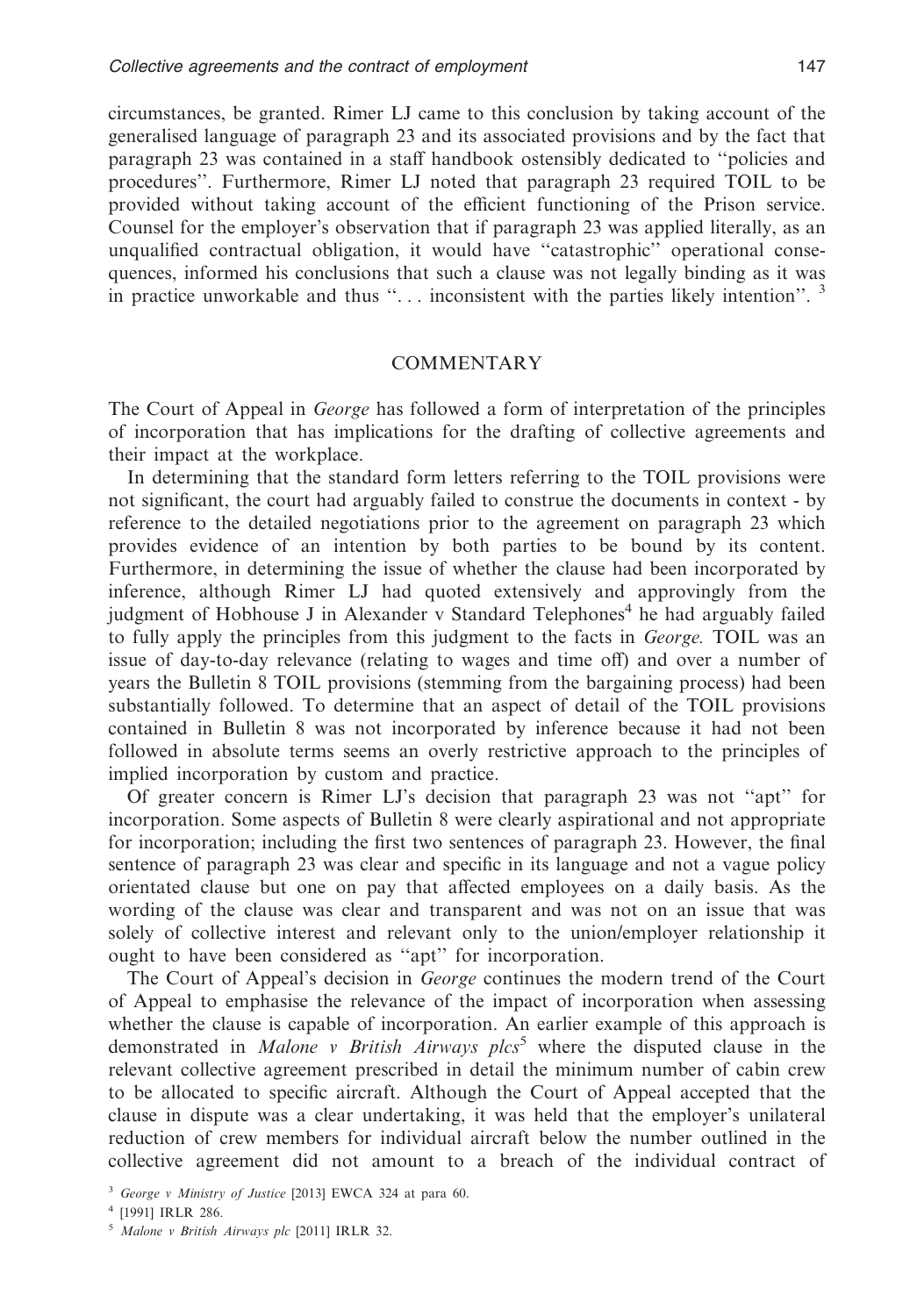employment - it was merely an undertaking to the union as a collective body and so not ''apt'' for incorporation. The Court of Appeal declared that the parties could not have intended for the clause to be individually enforceable – taking into account that it could result in grounded flights and ''. . . the disastrous consequences for British Airways which would ensue''.6

This method - of determining the aptness of a clause based on its practical effect may be a technique to avoid unfortunate consequences for an employer but it is difficult to see how it can be supported by the application of principle. Case law undoubtedly holds that recognition or facility agreements<sup>7</sup> are unsuited to incorporation as they are areas of concern to the union collectively, as are documents of a general policy nature; for example, on long term redundancy or training issues<sup>8</sup> or clauses in an agreement that are too vague.<sup>9</sup> In all these circumstances the parties would not intend or expect to be bound at the individual level. However, if the clause is sufficiently individual in scope; on a substantive issue, such as pay, hours of work or other such term expected in a contract of employment, it is prima facie suitable for incorporation $10$  unless there is plain evidence that the parties did not intend the clauses to have legal effect.

In *George* (as in *Malone*), the provision in dispute was an issue of an individual nature; unrelated to any collective issue. The evidence of intention of both parties to treat paragraph 23 as enforceable (the clear and specific language, the enforcement of related clauses and the evidence of the negotiation surrounding the agreements) was given little emphasis by the Court of Appeal. What was given emphasis and taken into account when construing the intention of the parties was not the prior negotiations and the surrounding documentation but the organisational and operational implications of the provision. This arguably more subjective analysis in determining whether the parties intended legal consequences to flow from the provision does not, on the face of it, comply with the principles of contractual construction.<sup>11</sup>

One conclusion that can be derived from the decision in *George* (and the earlier *Malone* case) is that clauses that are detrimental to employers' interests are less ''apt'' for incorporation than clauses that are not. These cases suggest that the courts are entitled to look behind the express obligations in a collective agreement and that terms stemming from collective agreements are worthy of greater scrutiny than other contractual documents. Decisions like *George* thus arguably undermine the process of collective bargaining as an effective means of regulating workplace issues and determining terms and conditions of employment. In the future those involved in union-employer negotiations need to ensure that the results of negotiations are very clearly expressed as definite undertakings so that they can withstand the sort of rigorous contractual analysis demonstrated by *George* and *Malone*.

CHARLES BARROW\*

- <sup>6</sup> *Malone v British Airways plc* [2011] IRLR 32 at para 62.
- <sup>7</sup> *Gallagher v Post Office* [1970] 3 All ER 712.
- <sup>8</sup> *British Leyland v McQuilken* [1978] IRLR 245.
- <sup>9</sup> *Lee v GEC Plessey Telecommunications* [1993] IRLR 383.
- <sup>10</sup> *National Coal Board v National Union of Mineworkers* [1986] IRLR 439; *Kaur v MG Rover Group* [2005] IRLR 40.

 $11$  The principles of construction relating to collective agreements were succinctly outlined by Sir Thomas Bingham MR in *Adams v British Airways plc* [1996] IRLR 574 at para 22 – ''..a collective agreement must be construed like any other agreement . . . construed in its factual setting as known by the parties at the time''.

<sup>\*</sup> BSc Econ; LLM (LSE); Cert. Ed; Barrister.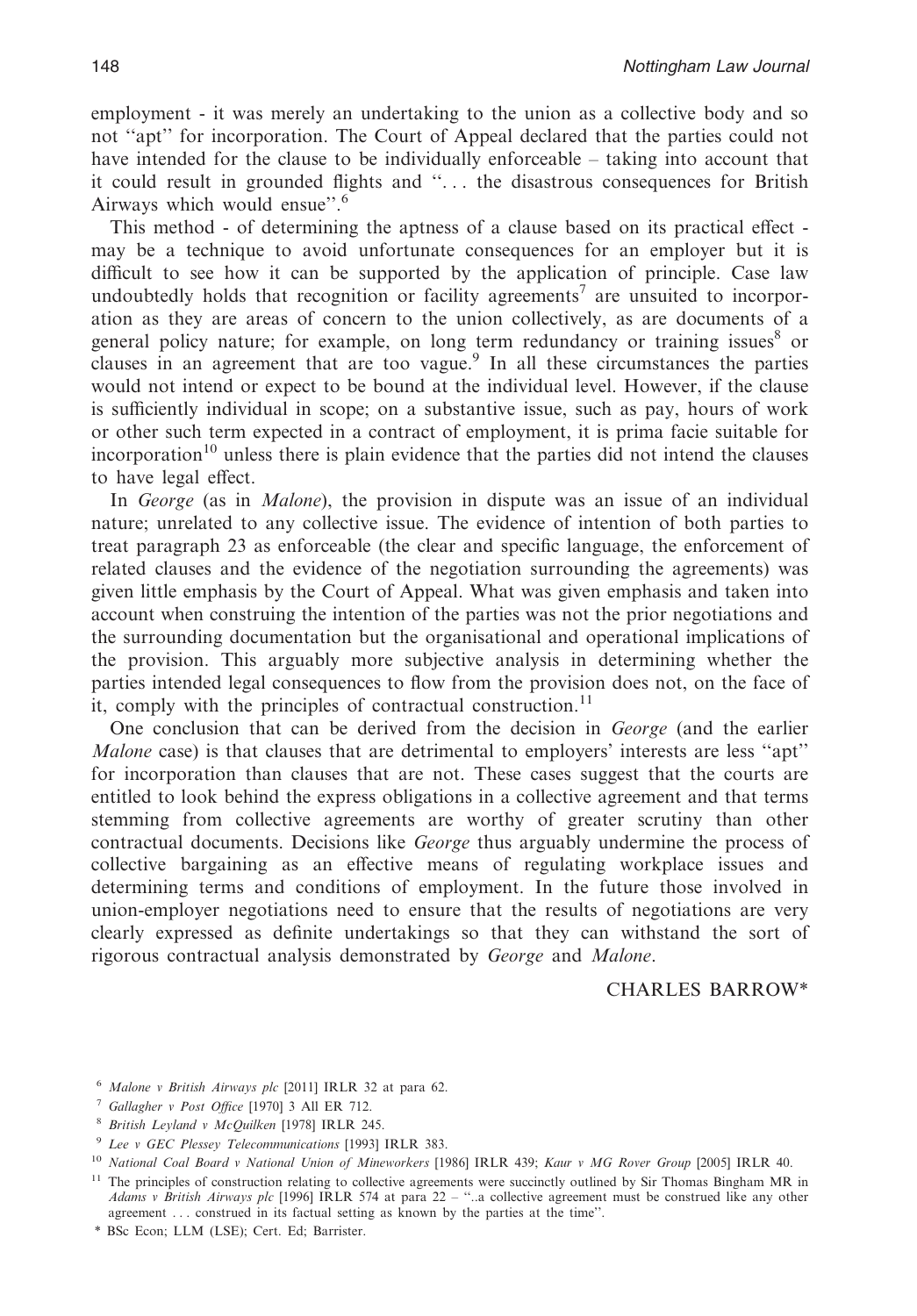# **NOTTINGHAM LAW JOURNAL**

**VOL 23 2014**

# **BOOK REVIEWS**

*Book reviews and books for reviewing should be sent to the address given at the beginning of this issue*

*Law as Engineering: Thinking About What Lawyers Do* by DAVID HOWARTH, Cheltenham, Edward Elgar, 2013, ix + 237 pp, Hardback, £69.95, ISBN 978 0 85793 377 5

*Law as Engineering* is a provocative and stimulating book that asserts that lawyers are designers, and further that the type of designers that they are most closely aligned with are engineers.

The book starts with a lively account of earlier explorations of law and lawyers as social and legal engineers. The tradition most prominent in this account is the legal realist tradition, and the most prominent writer is Karl Llewellyn. Lon Fuller is also given respectful attention. One demarcation made in the introduction that is important for the book is the distinction between policy and law. The engineering of interest to Howarth is centred in legal drafting, of statutes and contracts, not in legal policy and grand schemes of social engineering. The autonomy of the law, both as a practice and as an academic subject, is tied up with this distinction between policy which is political and legal craft which is legal proper. The other task of the introduction is to suggest that our paradigm of the lawyer is wrong. Most lawyers are not concerned with litigation: the paradigm should not be lawyers as dispute specialists but lawyers as creators of legal devices such as statutes, companies, contracts and property interests. With this more realistic paradigm in place it is then possible to see more clearly the similarities with engineers who make devices.

Howarth locates his work alongside or as part of the self-proclaimed ''new legal realists" movement.<sup>1</sup> However, it seems congruent with many other contemporary approaches to ethical theory, legal theory, law, legal practice, and legal education. Consider the following attacks on the *primacy* of theory over practice:

Howarth on the relationship between science and engineering:<sup>2</sup>

''Engineers are not even 'applied' scientists, in the sense of those who merely take advances in theoretical knowledge and apply them to practical problems . . . it is mistake to believe that the intellectual movement is always from science to engineering. The contrary movement is also important . . . many engineers claim that engineering is not merely applied science because it generates its own forms of knowledge . . . that engineering knowledge is not just 'know-how', a set of unspoken practices, but knowledge that can be stated clearly, tested and transmitted.''

<sup>1</sup> David Howarth, *Law as Engineering* (2013) Edwin Elgar Cheltenham at p. 167 citing Howard Erlanger, Bryant Garth, Jane Larson, Elizabeth Mertz, Victoria Nourse and David Wilkins, *Is it Time for a New Legal Realism?* [2005] Wisconsin Law Review 335. The revival of legal realism, which was inspired at least in part by American pragmatism, finds a parallel in philosophy with Cheryl Misak (ed), *New Pragmatists* (2007) Clarendon Press, Oxford.

<sup>2</sup> David Howarth, *Law as Engineering* (2013) Edwin Elgar Cheltenham at pp. 54–55.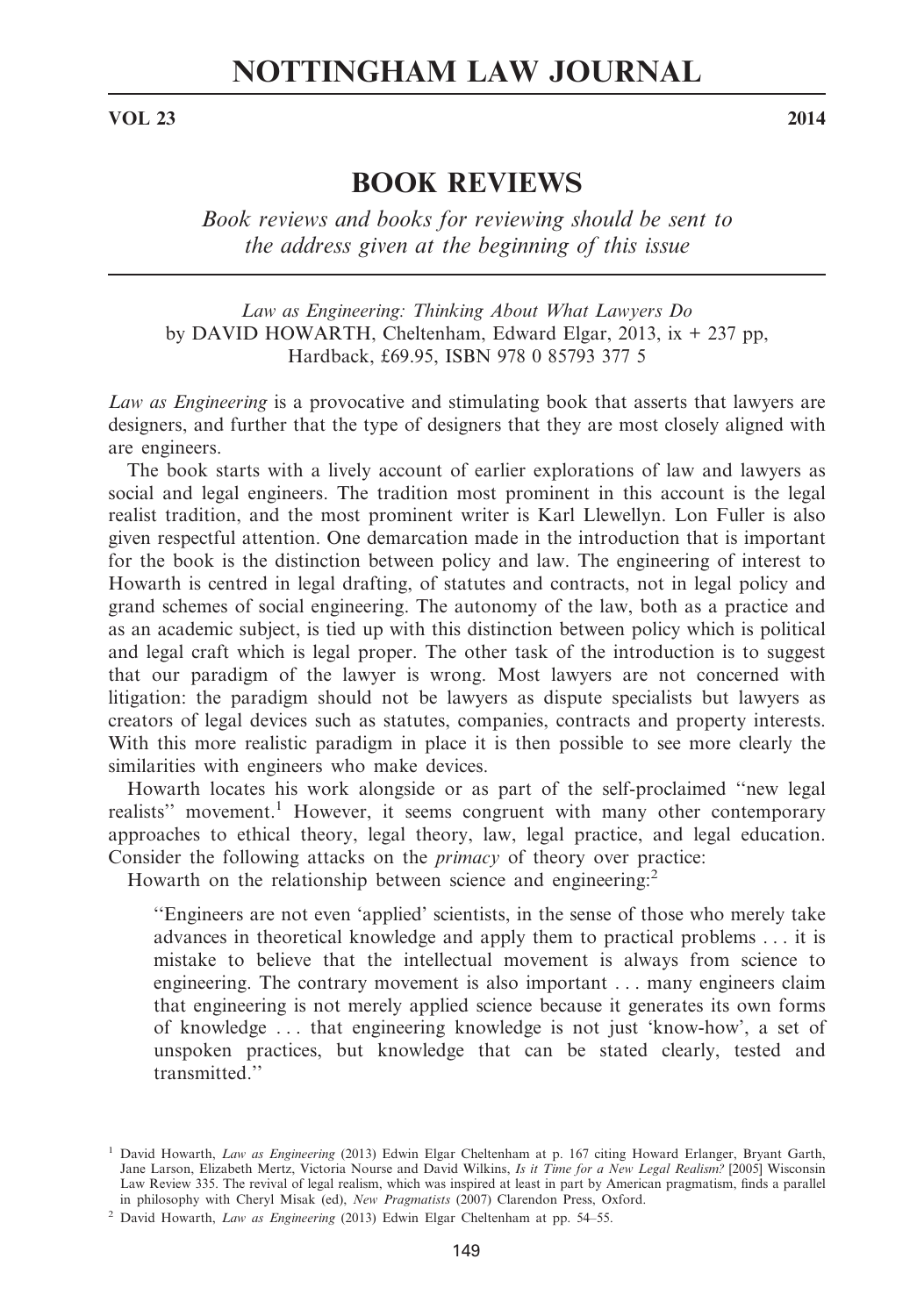Howarth on his vision for legal research: $3$ 

''Academic engineers study how practicing engineers create new useful objects. Their objective is to take engineers' implicit, unspoken 'know-how' and to turn it into explicit knowledge . . .They systemise what engineers do and make it explicit, but they also study the existing processes' successes and failures . . . so they can suggest improvements . . . There is a template here for legal research.''

Carnegie report on the primacy of practice:<sup>4</sup>

''Formal knowledge is not the source of expert practice. The reverse is true: expert practice is the source of formal knowledge about practice. Once enacted, skilled performance can be turned into a set of rules and procedures for pedagogical use, as in the cognitive apprenticeship. But the opposite is not possible: the progression from competence to expertise cannot be described as a simple step-by-step build-up of the lower functions. In the world of practice, holism is real and prior to analysis. Theory can – and must – learn from practice.''

MacKinnon on the split between high status theory and low status clinical practice in legal education.

''The theory/practice split inherited from male dominance has not served women conceptually or practically. I doubt it serves legal education either.''

Toulmin on the proper role and use of ethical theory as subordinate to moral practice, rejecting the ideas that theory is foundational for practice or the source of principles that are then somehow simply 'applied' in specific cases:<sup>6</sup>

''This brings into focus the relation of Ethical Theory to Moral Practice, which comes onto center stage at this point: the central issue is not the timeless question, 'What general principles can be relied on to decide this case, in terms that are binding on everyone who considers it?', but rather the more timely question, 'Whose interests can be accepted as morally overriding in the situation that faces us here and now?'''

''Theory (so to speak) is not a foundation on which we can safely construct Practice; rather it is a way of bringing our external commitments into line with our experience as practitioners.''

<sup>3</sup> *Ibid*. at p. 158.

<sup>4</sup> William M. Sullivan, Anne Colby, Judith Welch, Lloyd Bond and Lee S. Shulman, *Educating Lawyers: preparation for the Profession of Law* (2007) Jossey-Bass: San Francisco, CA at 118.

<sup>5</sup> Catharine **A.** MacKinnon, *Mainstreaming Feminism in Legal Education* (2003) 53 J. Legal Educ. 199 at p. 211 citing: Phyllis Goldfarb, *A Theory-Practice Spiral: The Ethics of Feminism and Clinical Education* (1991) 75 Minn. L. Rev. 1599.

<sup>6</sup> Stephen Toulmin, *Return to Reason* (2003) Harvard University Press, Cambridge MA at loc 1629–32 and loc 1762–63.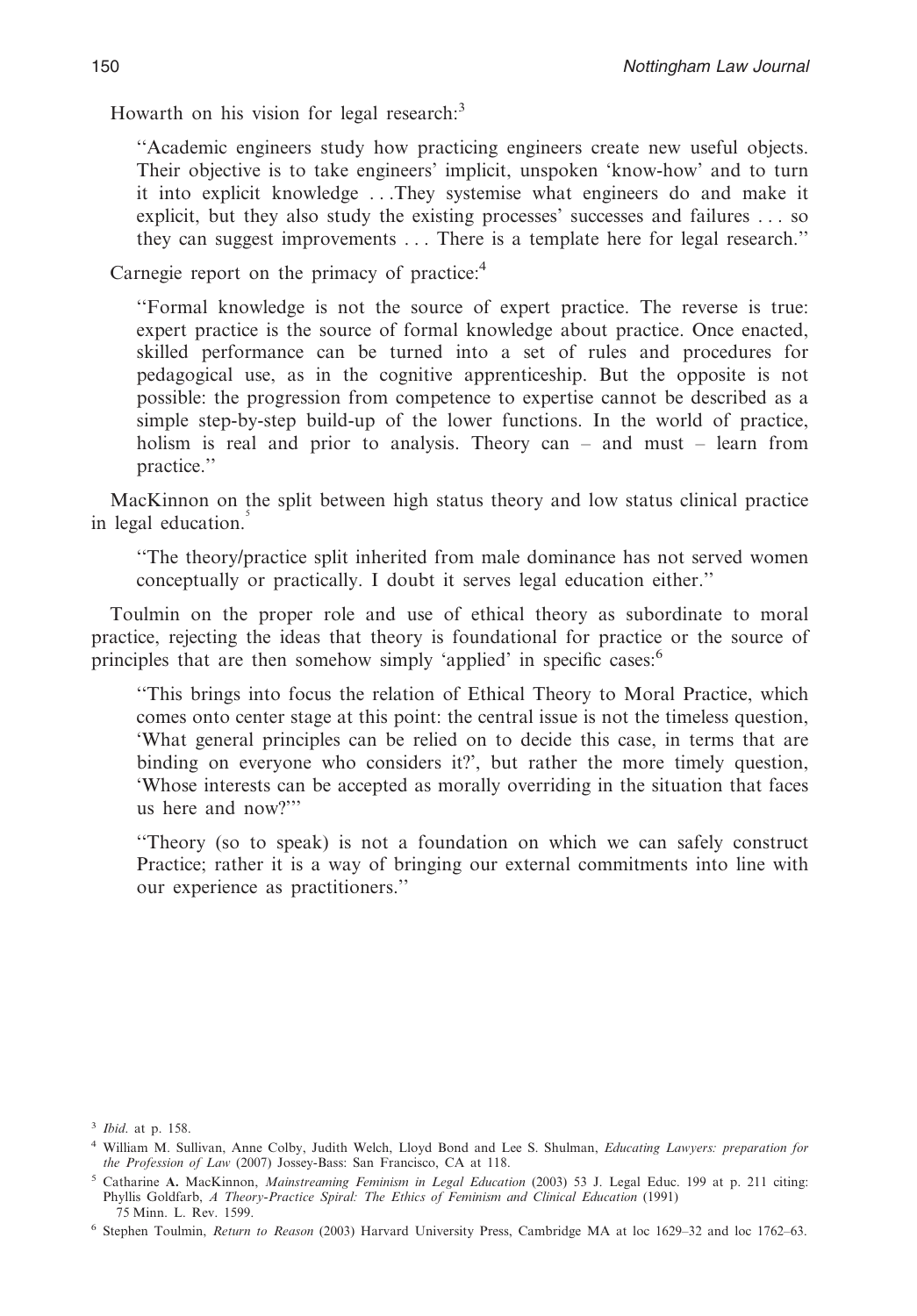Ferris and Johnson on the purposes of legal education:<sup>7</sup>

''There has been an implicit assumption that legal education should be about exposition and evaluation, and should reward facility in exposition and theoretical awareness. This theoretically based assumption generates a theory-induced blindness . . . The role of lawyer as rule entrepreneur is lost sight of. One alternative assumption about legal education would be that law is a game like activity; and legal education should be directed towards promoting those qualities that would enhance performance in this game . . . We argue for a clearer awareness of the role of rule entrepreneurship in clinical programmes and in legal education generally.''

Finally, pre-dating these twenty-first century attempts to subordinate theory to practice is Bernard Williams on theory (bad) critical reflection (good) and life (the point of it all):<sup>8</sup>

''Theory looks characteristically for considerations that are very general and have as little distinctive content as possible, because it is trying to systemize and because it wants to represent as many reasons as possible as applications of other reasons. But critical reflection should seek for as much shared understanding as it can find on any issue, and use any ethical material that, in the context of the reflective discussion, makes some sense and commands some loyalty. Of course that will take things for granted, but as serious reflection it must know it will do that. The only serious enterprise is living, and we have to live after the reflection; moreover (though the distinction of theory and practice encourages us to forget it), we have to live during it as well.''

These various currents are not obviously the result of conscious borrowing and active discourse. The cross-references between them are surprisingly few. The Carnegie report is not referred to in Howarth; and neither the Carnegie report nor Howarth refer to the work of Toulmin or Williams; and MacKinnon is not referred to in Carnegie or Howarth. It seems that the twenty-first century academic *zeitgeist* rejects the traditional primacy of theory over practice and *Law as Engineering* can be best understood in this broader intellectual context.

Chapter Two devoted to the question ''What do lawyers do?'' is excellent. It reviews a lot of research on legal services and is persuasive on the need to give a higher profile to transactional lawyers in accounts of legal professional practice. The material on legislative draftsmen is interesting and informative and this reader certainly profited from the attention given to the work of these specialists. The material on the work of City lawyers is also well assembled and structured. The transactional lawyer and the legislative draftsman are both seen as producing documents which are the form of the devices that lawyers design. This means that social interactions are rather downplayed: negotiation, team building and management, and oral communication fall into the background as necessary antecedents of the final documents. The textual bias may be due to a desire to downplay the oral aspects of the role, because the oral and

<sup>8</sup> Bernard Williams, *Ethics and the Limits of Philosophy* (2006) Routledge, Abingdon at pp. 116–117, first published (1985).

<sup>7</sup> Graham Ferris and Nick Johnson, *Practical Nous as the Aim of Legal Education?* (2013) 19 International Journal of Clinical Legal Education at 271. Howarth in *Law as Engineering* notices rule entrepreneurship but does not emphasise its importance at p. 196. However, the role of the legislative draftsman is given great emphasis in the book. It seems Howarth retains a technocratic view of legal practice: see pp. 151–158 and p. 167. However, he is clearly very concerned with the ethics of legal practice and pp. 168–169 suggests he thinks ethical lawyering can temper, minimise, or even avoid unethical practices. The section of the Nottingham Law Journal devoted to ''Practical Applied Legal Theory'' is an attempt to encourage thinking about the relationship between practice, real life, and theory.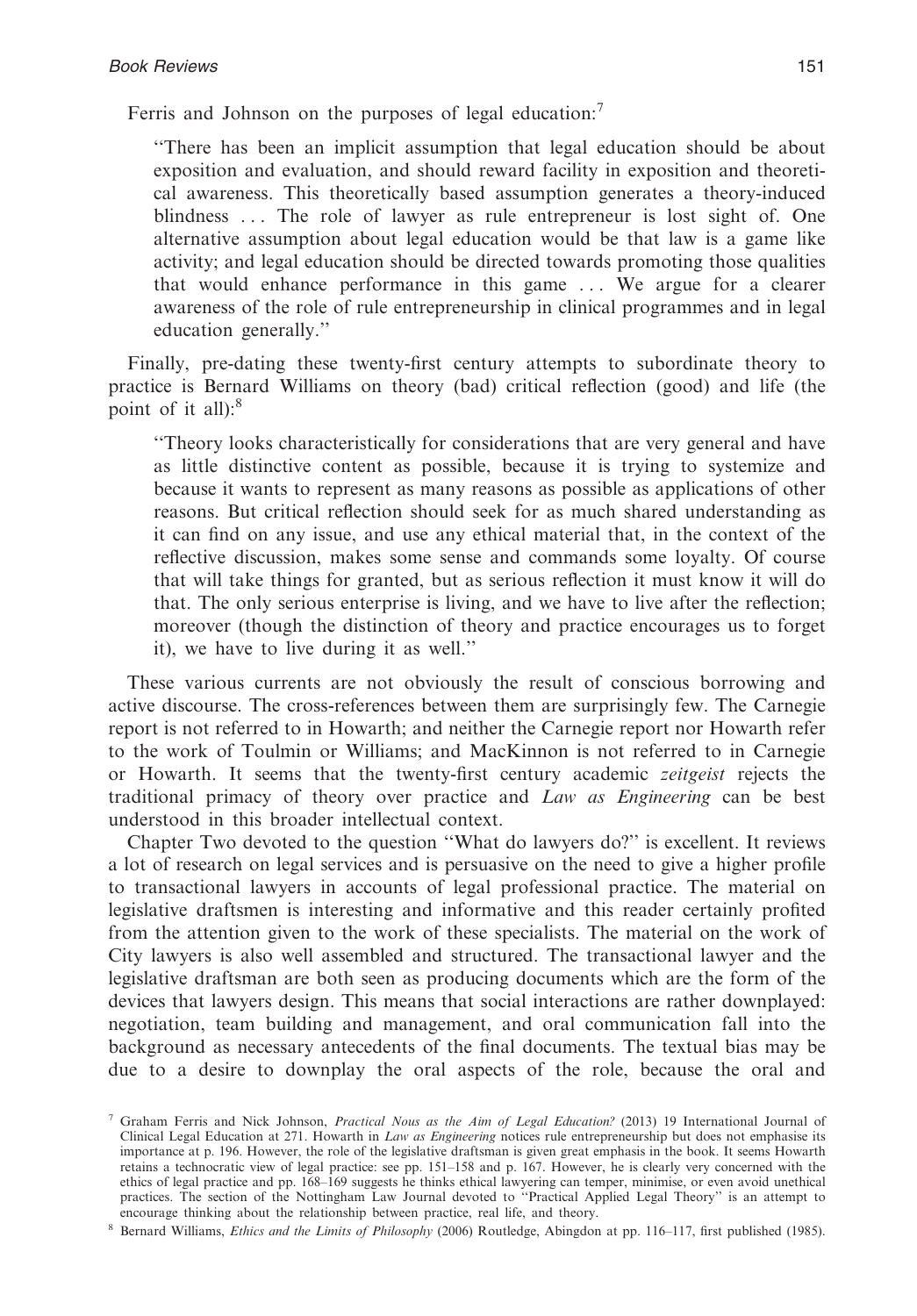situational has traditionally been emphasised in the lawyer as advocate paradigm that Howarth is trying to supplant.

The chapter does have a rather partial focus on commercial private practice and legislative drafting. Howarth shows awareness of the relative neglect of lawyers who do not serve powerful institutions, whether public or private. However, he seems to assume transactional lawyers working for private clients do the same sort of thing as City lawyers at a less exulted level. He develops one example from private client work, specifically will drafting, to highlight key aspects the transactional lawyer's role. The whole chapter is a very useful corrective for unreflective characterisations of legal services as being concerned with disputes and courts.

The following chapter ''Law as engineering'' is also excellent. It gives a fascinating account of academic engineering. It is hard to disagree with Howarth's judgment that the engineers have a far better articulated and differentiated account of the practice of engineering than academic lawyers have managed to produce of the work of transactional lawyers. The chapter goes on to compare the roles of the drafting lawyer to the engineer and the comparison is interesting and generates novel insights. Finally, the chapter allows for the possibility of allowing litigators into the engineering fold. Together these two chapters constitute sufficient reason to read this book. The similarities between law and engineering are powerfully delineated. The material assembled is instructive and excites intellectual curiosity and engagement.

The fourth chapter "Implications  $(1)$  – Professional ethics" works less well. The central contention: that the ethics of transactional lawyers, those involved in non-contentious work, need far greater attention is surely correct. The criticism of assertions in non-contentious fields of ethical positions justified by systemic features of adversarial advocacy is well made. Identification of a problem with the effects of legal advice and services on third parties to the lawyer client relationship is sound. Thus, the chapter is valuable. However, the examples chosen to illustrate these problems do not work very well.<sup>9</sup> The examples are chosen to link legal ethics to the banking crisis, and this renders the argument rather artificial. The systemic causes of the banking crisis were not driven by legal practices.<sup>10</sup> It would have been better to use situations that have already been discussed in the literature on professional ethics.<sup>11</sup> This is because better examples are available in the literature, and the repeated examination of the same problem scenarios from different perspectives can produce a more generative and elaborated discourse: one might refer to the related literature developed around runaway trolleys in ethical discourse. Thus, novelty of presentation here was at the expense of the potential value of the discussion. However, as noted the questions raised are pertinent and important and the discussion of analogous engineering ethics is valuable.

The fifth chapter "Implications  $(2)$  – Legal research and teaching" is a useful contribution to ongoing debates about the Law School. The assumption that lawyers

<sup>9</sup> Linklaters' advice letter on Repo 105s in the context of Lehman Brothers business, and the assembling of derivatives for Goldman Sachs that the bank shorted.

<sup>10</sup> See: Charles P. Kindleberger and Robert Z. ALiber, *Manias, Panics and Crashes: A History of Financial Crises* (2011) Palgrave Macmillan, Houndmills.

<sup>11</sup> For example: William H. Simon, The *Practice of Justice: A Theory of Lawyers' Ethics* (2000) Harvard University Press, Cambridge MA develops some pertinent cases that could have been discussed. The cause lawyer literature also offers illuminating discussion of the relationships between the personal ethics of the person who is a lawyer, the ethics of the lawyer as professional, and the ethics of the practice of the client. The treatment of the extensive and varied literature is disappointing. Finally, the problem of ethical action in the face of pressure is clearly identified as an important issue in the context of the Challenger disaster, but no attention is given to the literature on moral courage and efficacy e.g. Mary C. Gentile, *Giving Voice to Values: How to Speak Your Mind When You Know What's Right* (2012) Yale University Press, New Haven.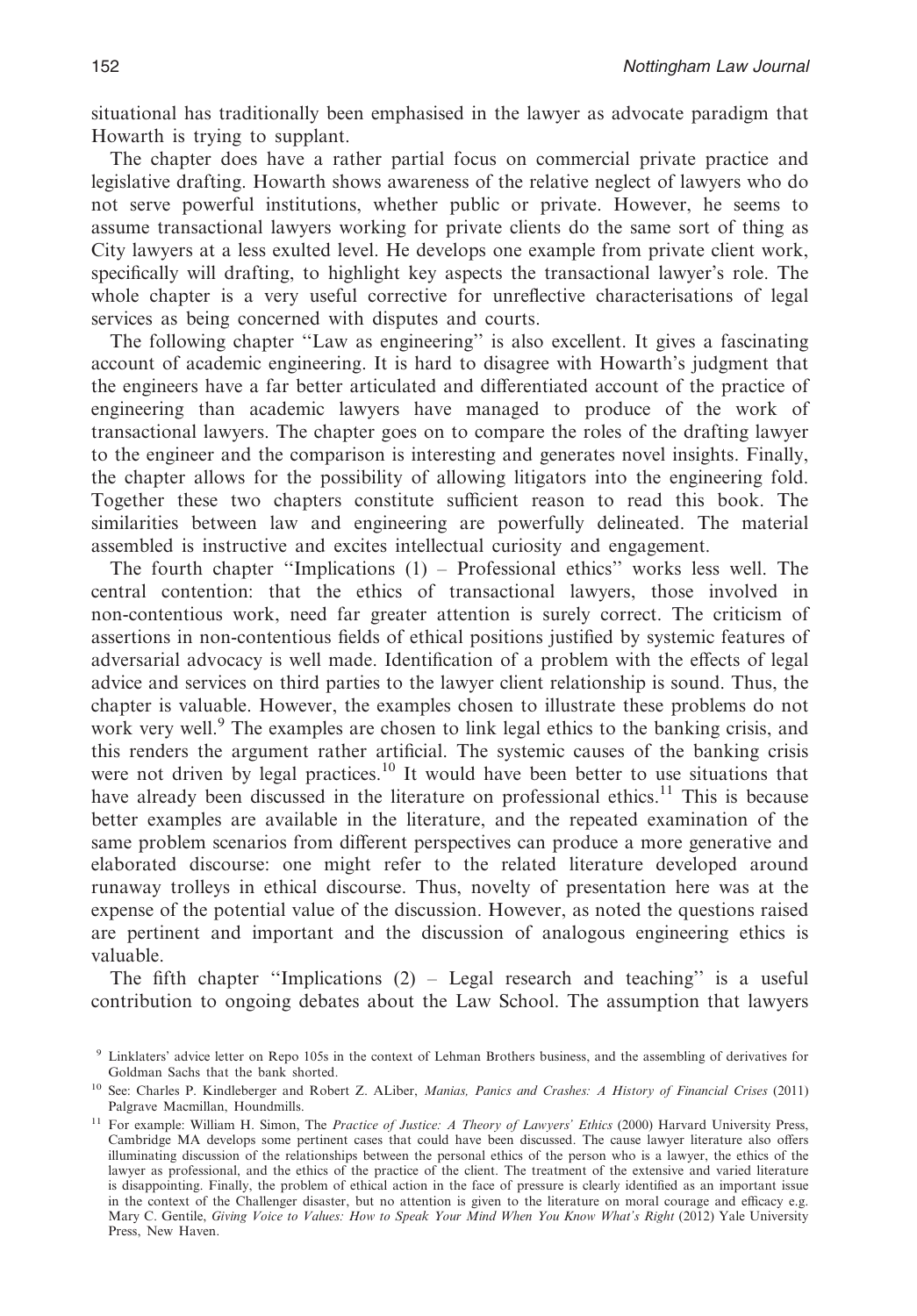do and should serve the powerful is evident once more, and there is no counterbalancing example from private client practice.<sup>12</sup> Also, from a UK Law School perspective there is a neglect of those students who study law but do not go into practice.

The differentiation between policy and law is also active. The distinction tends to introduce a division between purpose and technical implementation. It is an instrumentalist view of law that Howarth advances. He then superimposes a duty to have regard to the uses made of legal devices taken from ethical discourse in engineering. In effect he places role morality and public benefit in an uneasy and unresolved relationship of tension.<sup>13</sup> He has identified problems with extending the role morality of the advocate to the transactional lawyer but has not given enough attention to the role morality of the transactional lawyer.

The suggestion that rules are legal materials the way that engineering has materials and that research into rules is usefully analogous to research into metals and plastics is unpersuasive.<sup>14</sup> Rules are words, or social practices, or logical relations, or authority bestowing conventions, or plans of action amongst other things. If there is to be a science of materials then the subject matter would have to be: the speech act or written equivalent (the operative words of a deed); the interpretative community; community norms of action (where community is defined by relationship or practice e.g. those people and organisations who work in the construction industry). The focus on the text that was present earlier returns and it is not just the advocate it displaces: it is the social situation that is obscured. If this is correct then Howarth's attempt to demarcate the social sciences and academic law also breaks down. The argument that doctrinal law serves by providing construction materials seems to be a return to a rather abstract naïve view of law. Practice is about what works, and sometimes rules work in practice. The movement from this to: all that is important for practice is clear rules; seems illegitimate. Construction of contracts and dispositions is uncertain in practice because the text, the rules or words, are not autonomous of communities of practice as Howarth recognises elsewhere.<sup>15</sup>

The fifth chapter is thus provocative and intriguing but not wholly successful in its own terms. Perhaps the sheer bravado of attempting a reformist account of the entire activity of the academic legal community in a single chapter is intended to imply that the treatment is tentative and exploratory, and an invitation to debate, rather than the final word on the subject from the author. It certainly kept this reader engaged, although ultimately it was unpersuasive.

Finally, Howarth's conclusion deals with ''objections'' to the idea of law as engineering and highlights the promised benefits of the approach. It keeps up the clear style but it suffers from the vice of setting up weaker positions to overcome than could be established. The benefits it identifies are also a little speculative.

In conclusion this book is entertaining, informative, engaging, and provocative. It is well written and referenced, the index is good and useful, the physical book feels and looks good. If seen as an attempt to reformulate how law and lawyers are seen by themselves and others, and how law is taught and researched, then I very much doubt it will succeed. However, if viewed as one work in a current that reflects a *zeitgeist* that rejects genuflection to systemic theorising in the legal academy then it is a useful and helpful contribution to the discourse. The book places legal practice in the field of

<sup>12</sup> David Howarth, *Law as Engineering* (2013) Edwin Elgar Cheltenham at pp. 151–158.

<sup>13</sup> David Howarth, *Law as Engineering* (2013) Edwin Elgar Cheltenham at 168 and pp. 178 – 181.

<sup>14</sup> David Howarth, *Law as Engineering* (2013) Edwin Elgar Cheltenham at 159 – 160.

<sup>15</sup> David Howarth, *Law as Engineering* (2013) Edwin Elgar Cheltenham at p. 90.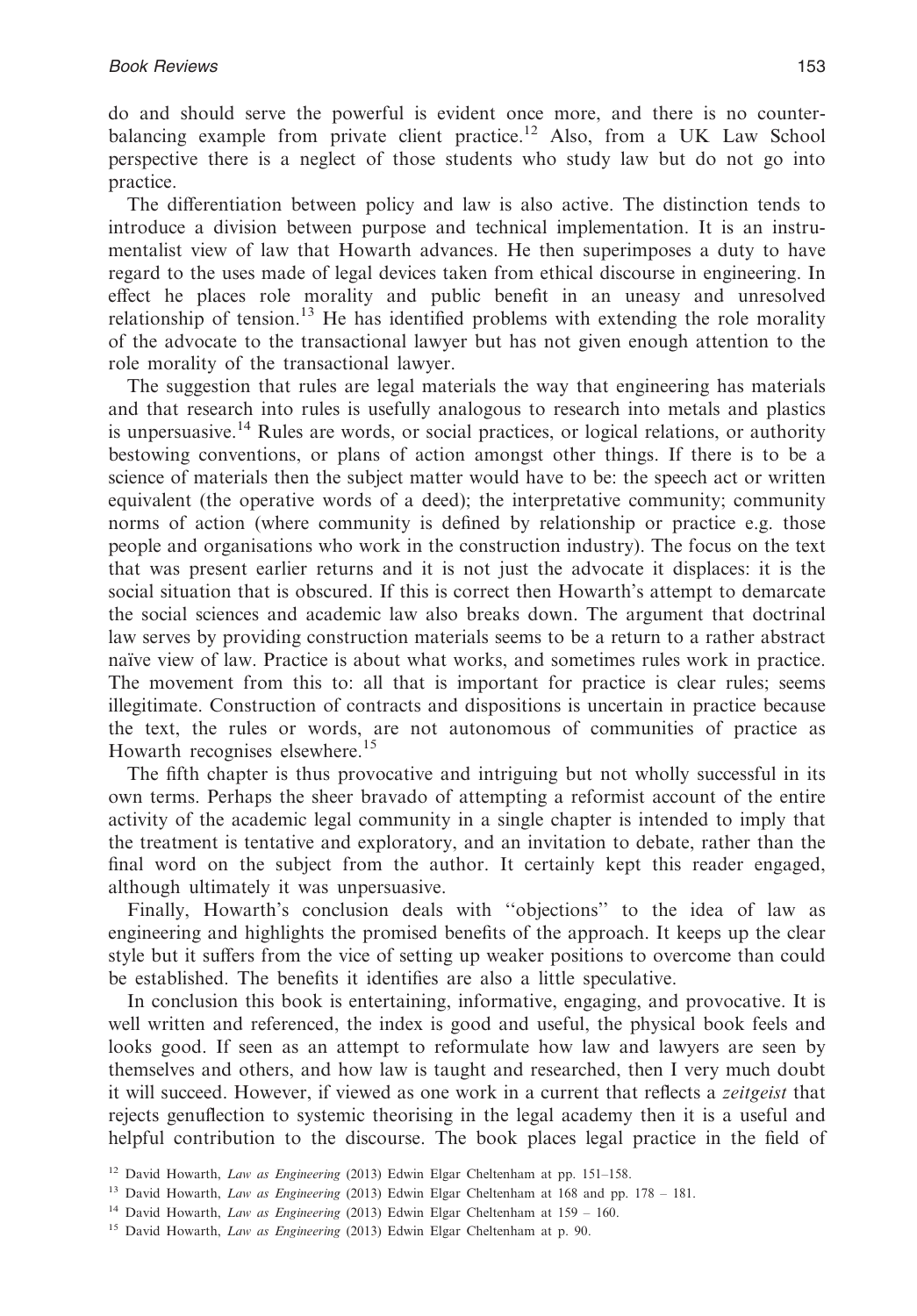making, and depicts legal practice as *primarily* about making useful devices. It introduces to a legal audience an academic and practical discipline that does have real similarities with law. It thus allows fruitful generalisation and creative appropriation of concepts from engineering. It is certainly worth reading and reflecting upon.

GRAHAM FERRIS\*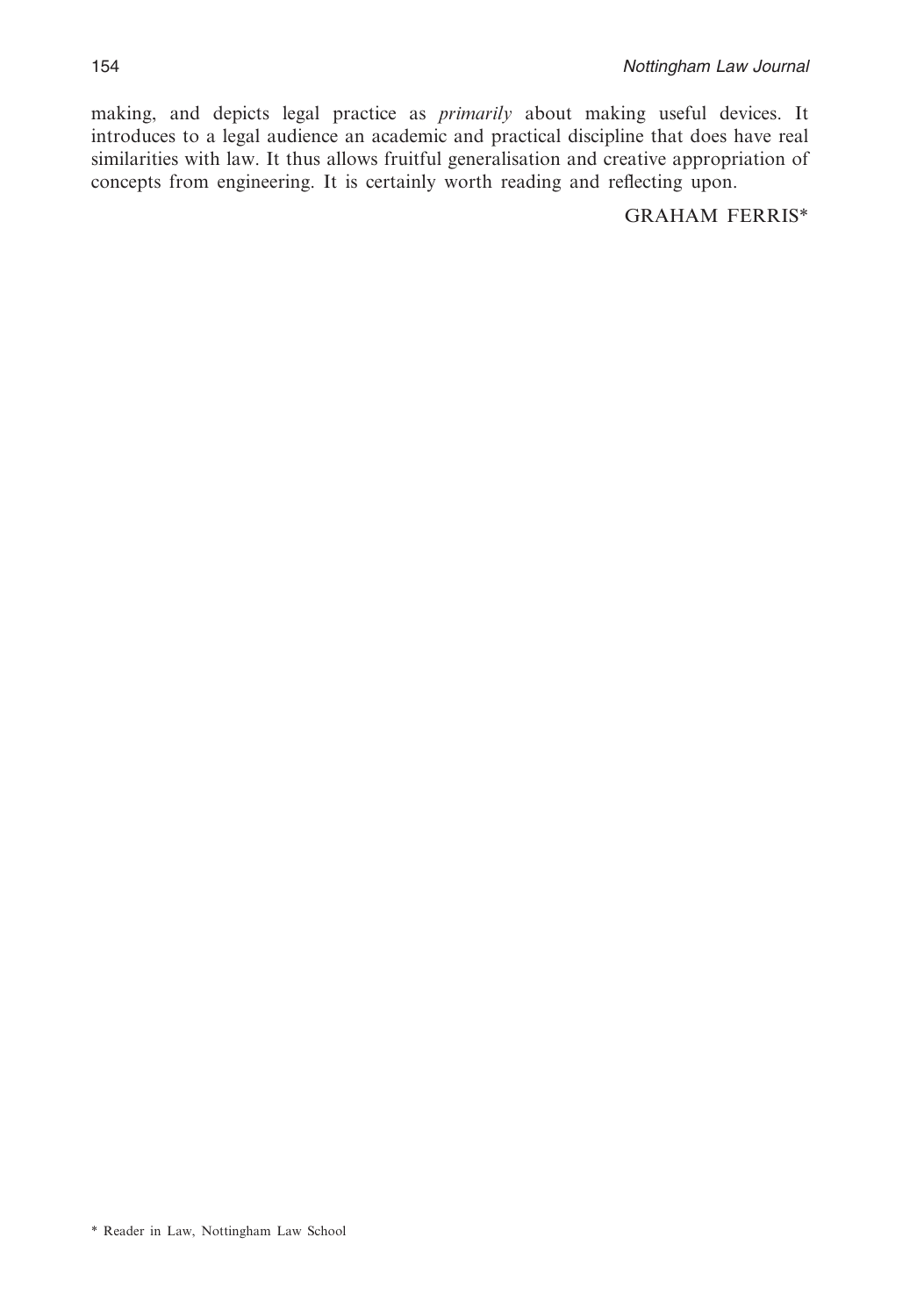#### **INTERNATIONAL LAW, EUROPEAN CITIZENSHIP AND THE ROMA**

*Foreigners, Refugees or Minorities? Rethinking People in the Context of Border Controls and Visas,* by DIDIER BIGO, SERGIO CARRERA AND ELSPETH GUILD (eds.), United Kingdom, Ashgate, 2013, 258 pp, Hardback, £60.00, ISBN 978-1-4094-5253-94

# INTRODUCTION

There has been a great deal of analysis of late on the tensions at the heart of the European asylum policy and the direction that European citizenship appears to be heading. This multi-disciplinary collection of essays is a timely and important contribution to this debate and, through its central analysis of Roma migration it addresses questions which have been much neglected by the scholarship to date.<sup>1</sup>

The Roma present a unique case-study where the tensions inherent in conceptions of both national and European citizenship can be explored and scrutinised. Collective expulsions of Roma migrants from France and Italy and the hostile reception that Roma migrants have attracted in parts of the UK, challenge the very notion of common European citizenship. EU Justice Minister, Vivienne Reding received widespread criticism when she drew analogies with the Vichy Government's expulsions in WW2. She appeared a lone voice as the European Commission failed to condemn the expulsions or commence enforcement action, despite the absence of clear legal authority justifying the expulsion measures.

The degree of entrenched structural discrimination faced by Roma in the 'new' Europe is not recent news. The degree of poverty and social exclusion facing Roma populations in many European states (both old and new) is difficult to over-state. Thus one might be forgiven for thinking that difficult questions should have been raised regarding compatibility with human rights during the accession process. The Copenhagen criteria demanded respect for the rule of law and protection of minorities within the human rights branch of the political criteria. Slovak and Czech Roma had been attempting to claim asylum in other European states following the dissolution of Czechoslovakia in 1993. The enactment of the Czech Citizenship law excluded many Czech Roma residents from citizenship, making them de facto stateless. Extremist violence towards Roma was regularly reported by human rights bodies in both countries and in one particularly well-documented case a wall was constructed in Usti Nad Labem to segregate Roma residents from other Czechs. The education system in several countries was, and remains, inherently discriminatory with many Roma pupils assigned to special remedial schools for students who are mentally disadvantaged.

As Judit Tóth recognises in her contribution on Czech and Hungarian Roma, the candidate states were good pupils at passing legal rules, presenting a façade of human rights protection (p54). Both countries were considered to have met the criteria and formally joined the European Union in 2004. With the carrot of Union membership consumed, any significant incentive to encourage improvements in the protection of human rights was considerably reduced.

The effect of the Aznar Protocol combined with the Dublin Regulation, is to prevent European Union citizens from making a successful asylum application in another EU state. All Member States are presumed generally free from persecution for all inhabitants.

<sup>&</sup>lt;sup>1</sup> One exception to this is O'Nions, H "Roma Expulsions and Discrimination: The elephant in Brussels" 2011 EJML 13, 4, 361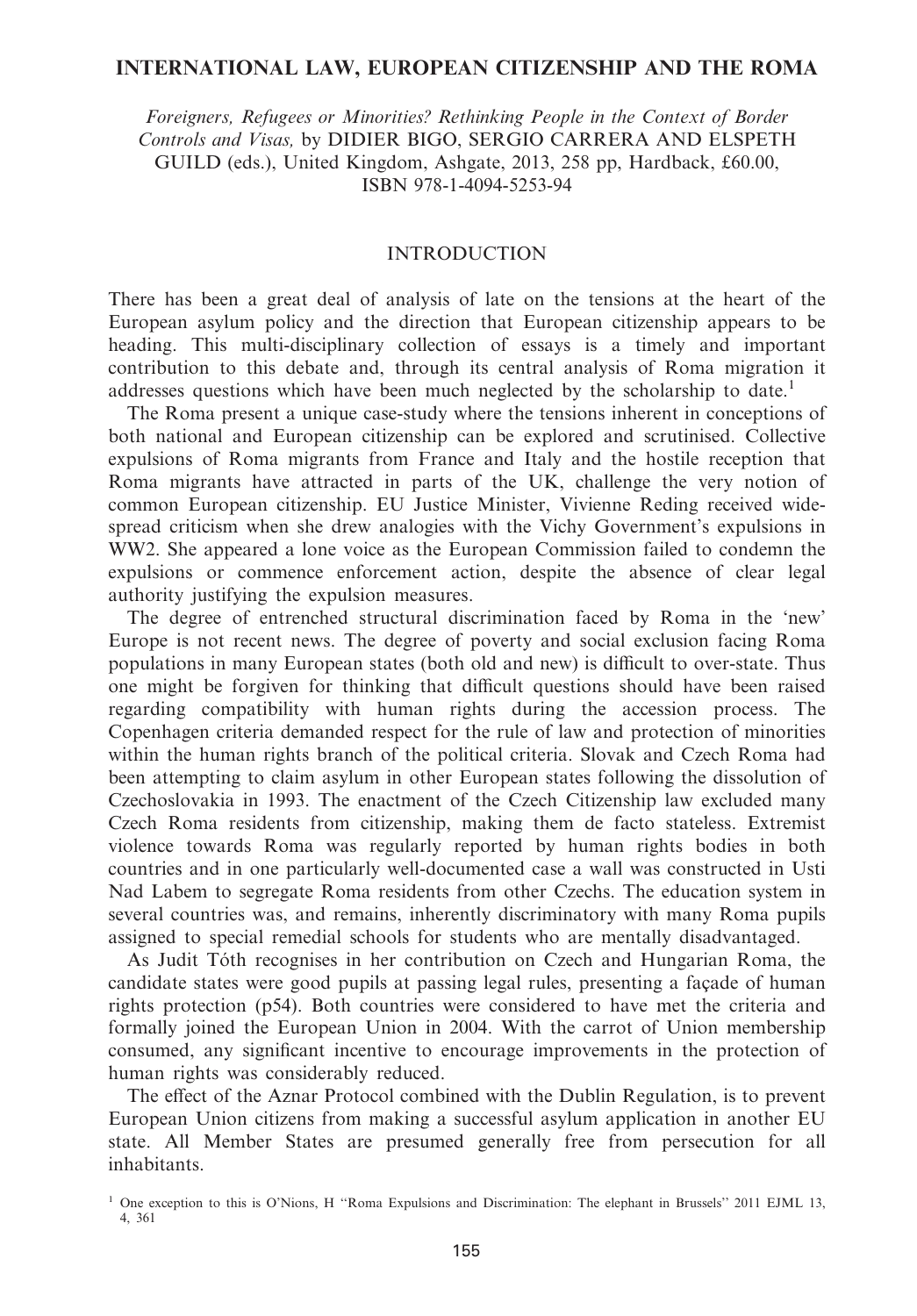#### CONTENT

In their introductory chapter, Guild and Carrera identify some of the difficulties present when purporting to understand and address the challenges facing Roma communities. They reveal alarming disparities in official statistics on Roma populations in every country surveyed. Further, the romanticised image of the Gypsy as nomad has a profound influence on the direction of national policies, enabling policy-makers to strip sedentary Roma of their ethnicity. Contrary to popular opinion, most Roma in Europe are sedentary and have been for several generations. By contrasting them with the image of the travelling Romany, it becomes possible for a position of inequality and disadvantage to be portrayed as a life-style preference. Paradoxically, the universality of Union citizenship is denied to European Roma migrants on the basis of their ethnicity. Criminality appears in much of the exclusionary language deployed by French and Italian politicians as an inherent component of a 'primitive', non-European identity.

Analysis of the Canadian visa affair enables the reader to consider the inherent contradictions in a European citizenship predicated on the rule of law, democracy and human rights which then appears to selectively apply those same rights. The international principle of reciprocity is certainly undermined by the imposition of visas on Czech citizens. Neither state has covered the themselves in glory here. The imposition of visa requirements as a direct result of increasing asylum applications is nothing new. Indeed the UK government applied a visa requirement for Zimbabwean nationals in 2003 and Slovak nationals in 1998 for precisely that reason. However, it certainly undermines the right to seek sanctuary from persecution under the Refugee **Convention** 

Didier Bigo's chapter, 'When Montesquieu Goes Transnational: The Roma As An Excuse, Visas As Preventative Logic And Judges As Sites Of Resistance' explores the increasing role of transnational judges in addressing the human rights gaps left by political institutions. A conflict very familiar to British Constitutional lawyers is played out transnationally as governments in Europe and Canada respond to the security concerns of conservative electorates and the media. The author attributes some of the blame to experts in geopolitics and preventative criminology who are accused of disseminating a discourse which criminalises Roma by reference to transnational crime networks often centred on the exploitation of minors. One only needs to reflect on the media storm following the allegation that a Greek Roma couple had abducted a child in  $2013<sup>2</sup>$ . The case led to the removal of a child from a Roma couple in Ireland who was later found to have been living with her biological parents. As this example demonstrates, the self-serving nature of the security problematic is axiomatic as European citizen's experience increased anxiety and then clamour for greater restrictions.

Bigo further observes how the Roma are typically seen as the architects of their fate rather than as the victims of wider societal changes. In the Czech Republic and elsewhere in the region, the situation of the Roma became markedly worse after the collapse of Communism. Most had left Slovakia to work during Communist industrial drives and lived in cheap, temporary housing. As the nature of the economy changed the need for lower-skilled workers diminished whilst discriminatory attitudes, largely kept in check under Communism, were more openly expressed. Indeed, the Roma are

<sup>2</sup> BBC ''Roma case in Greece raises Child Concerns'' 23rd Oct 2013 http://www.bbc.co.uk/news/world-europe-24635560.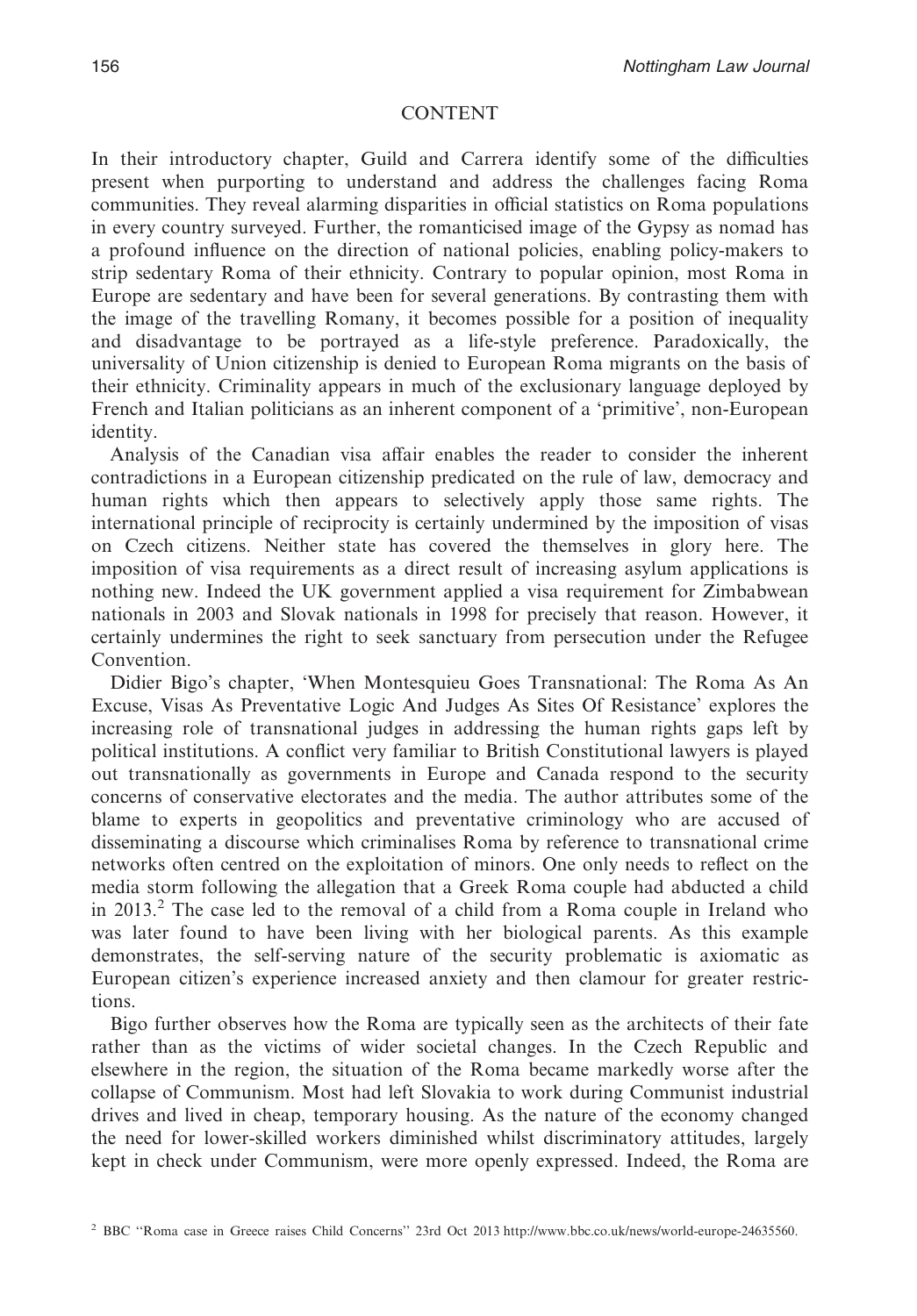the dialectical others. As a heterogeneous, non-territorial minority that lacks cohesive political representation, the Roma are 'useful enemies'

Until recently, European courts have viewed Roma rights complaints as isolated examples rather than through the prism of entrenched discrimination but transnational judges are now increasingly required to assert and defend the rights of minorities, foreigners and outsiders against government populism and public anxieties.

In Chapter Three, Judit Tóth presents an excellent overview of the migration of Czech and Hungarian Roma to Canada in the late 1990's. Following the collapse of Communism, Roma in the Czech Republic and Hungary experienced a dramatic rise in racist attacks, in a climate of police complicity and growing extremism. Following a TV Nova documentary presenting Canada as a favourable destination for Czech Roma in 1997 a pattern of migration began to emerge. There are well-documented accounts of Roma being given their air fare by local councillors who were happy to see their departure. An estimated 800 Czech Roma were able to demonstrate a wellfounded fear of persecution and thus received refugee status in Canada. However, anxious to avoid responsibility for further arrivals and mindful of the political row that had ensued, the Canadian government introduced visa controls to dramatically reduce the number of arrivals.

From 1995 onwards a steady number of Hungarian Roma were taking a similar decision. In 1998 71% of Hungarian Roma asylum claims were accepted by the Canadian Refugee Board yet as Tóth observes, the number had dropped to 9% the following year. It is difficult to identify the precise cause of the decrease but lawyers and advocates point to a deliberate policy decision to shut the door on these arrivals.

Despite the more restrictive policy and the use of visa controls by the Canadian authorities, Roma migration has continued to Canada and many more Roma have used the free movement rights commensurate with European Citizenship, to migrate much closer to home.

Claude Cahn's chapter 'Roma and Racial Discrimination. The jurisprudence of the European Court of Human Rights', critically examines ECtHR jurisprudence concerning Roma applicants. As recognised by Bigo, there was initial reluctance to accept these applications as anything other than isolated cases and the Court has been particularly slow to develop a substantive application of Article 14, the non-discrimination principle. This leads Cahn to consider the ECtHR as complicit in the marginalisation of Roma issues.

Cahn observes how the decision in *Buckley v UK*, concerning the applicant's right to station a caravan on her own land, was principally regarded as an Article 8 claim. In the balancing act inherent in Article 8, the Court refused to engage with the applicant's rights from a perspective of her ethnicity, referring instead to the need to respect the Gypsy 'lifestyle' when making planning decisions. On the facts, the Court found that the applicant's right to a home and family life could be outweighed by the state's interest in applying and maintaining planning rules. The cautious development of Article 14 is further illustrated by reference to the Bulgarian police abuse cases. In three separate applications concerning police brutality, the court declined to examine the discriminatory application of Bulgarian law.<sup>3</sup> The Court were again forced to examine these issues in the case of *Nachova and Others v Bulgaria* [2005], which concerned the murder of two Romani men by the Bulgarian police and military and the subsequent failure to investigate the cases. The Grand Chamber found a violation of Article 2 (right to life) coupled with Article 14, to the extent that there had been no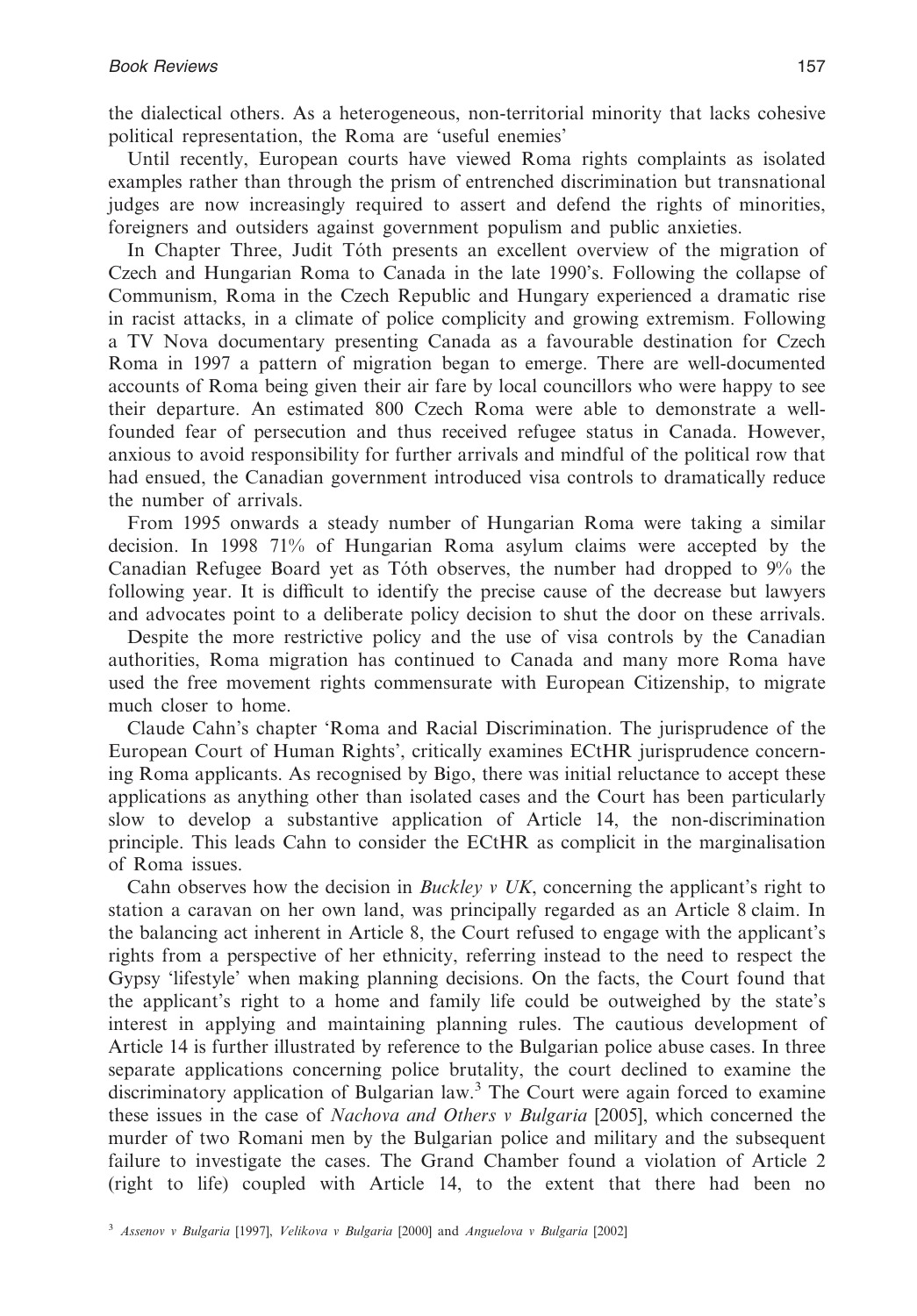investigations or prosecution resulting from the incident. Numerous rights violations, including Article 14, were subsequently found in the Court's judgement relating to a pogrom against Romani villagers in Hãdãreni, Romania.4 Although twelve people were initially convicted for their part in the murder and arson in 2008, two cases were quashed on appeal and the others were pardoned by presidential decree two year later.

The most significant case concerning the development of Article 14 is the decision concerning segregated education for Roma pupils in *DH v Czech Republic* [2007]. For the first time, the ECthR were prepared to accept statistical evidence to support the applicant's claim of entrenched discrimination in the Czech education system, which revealed that Roma pupils were significantly more likely to attend such schools.

Whilst Cahn is able to recognise some significant progress in the Court's nondiscrimination jurisprudence he remains concerned over the Committee of Ministers' success in supervising judgements and in the ability of the Council of Europe to translate it's judgements concerning Roma into tangible benefits for Roma in the Member States. It is difficult not to concur that the barriers facing Roma applicants in bringing a case to the attention of the Court are immense and 'progress seems a very distant prospect'.

Maria Koblanck provides an attempt to reconceptualise international law and a discourse dictated by historical assumptions. She draws heavily on the work of Dipesh Chakrabarty who asks us to question Europe's monopolisation of historical narratives. For Chakrabarty and Koblanck, Europe's experience of modernity is only one experience. The notion of Europe as the cradle of liberty is challenged by a heterogeneous interpretation which rejects a totalizing logic of historical development and social justice. This pre-modern discourse can be applied to much of the contemporary political discourse concerning the Roma. A fluid, different, 'primitive' lifestyle is often seen as the justification for exclusionary attitudes. This is illustrated by the remarks made by President Sarkozy concerning Roma expulsions from France. She contends that our ''idealized notion of difference and culturally incommensurable types of life sit badly in a world of constant and never ending negotiation between certain given structures and processes due to modernisation and all of the different manners in which we negotiate those structures and processes'' (p88)

Section 2 consists of three chapters relating to the 'The EU-Canada Visa and Roma 2009 Affair'. In Chapter 6, Alejandro Eggenschwiler identifies the principal factors said to justify the reintroduction of the temporary residence visa for Czech nationals. Whilst Canadian politicians referred to a rise in the number of claims for refugee status, increases in the inadmissibility of such claims and in the number of interceptions of Czech visitors en route to Canada, there was an assumption that the overwhelming majority of such arrivals were merely economic migrants. This assumption is in stark contrast to the decisions of the Immigration and Refugee Board which recognised 43% of Czech asylum applications as genuine in 2008. The author contends that the European Council's solidarity with the Czech Government over the principle of reciprocity may not be shared by individual Member States who fear introducing reciprocal visa requirements as they will negatively impact on their own nationals. The focus on reciprocity, the author concludes, has overlooked the fundamental rights dimension which is crucial to understanding the issues at the route of the visa affair.

Mark Salter and Can Multu examine the history of the global visa regime and its application on the Schengen system and in Canada. The influence of some of the more contentious aspects of the Common European Asylum System can be seen when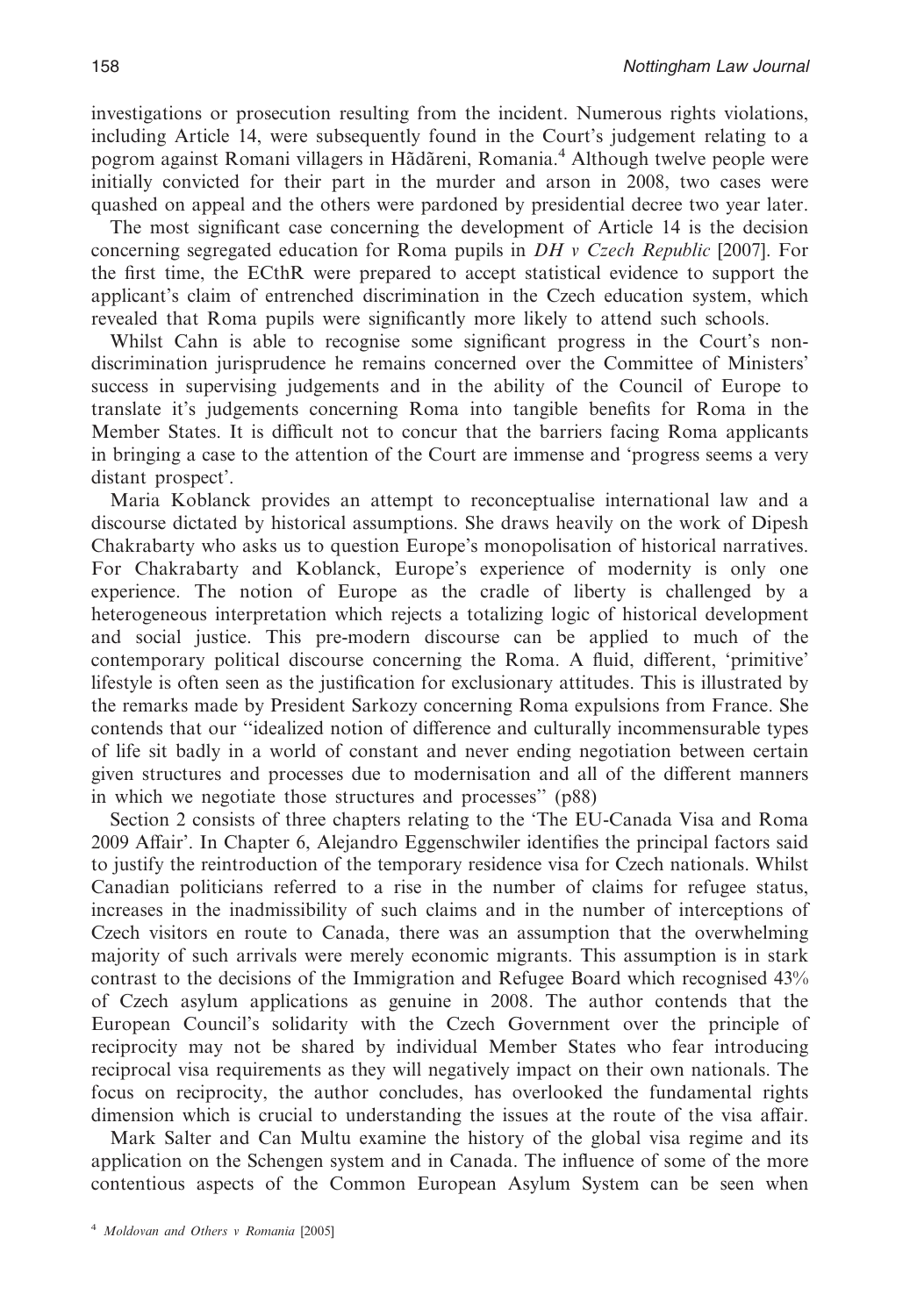assessing the development of Canadian policy (including the use of manifestly unfounded and safe country of origin designations). From a fundamental rights perspective it is certainly worrying to see these concepts, which are based on generalised presumptions of safety, being exported beyond the European Union.

In Chapter Eight, Marina Caparini considers the ability of the Czech government and civil society to respond to the challenges facing the Roma community. She identifies some positive benefits in the field of policing but sees little impact in other crucial areas, concluding that the Roma still experience severe marginalisation. She also identifies two conflicting paradigms in European border control: the human rights paradigm and the exclusionary paradigm (with its emphasis on state sovereignty and border control). As the doors to migrants are refugees continue to close the challenge for liberal democratic states is how best to ensure that the former receives sufficient attention.

Section 3 is entitled 'The Visa and Surveillance Logics: Policing at a Distance'. It consists of five chapters with a range of themes centring on remote control migration strategies.

Annalisa Meloni examines the EU's Integrated Border Management which emphasises security and the intensification of control through initiatives such as pre-screening and extensive data collection. Raül Hernández i Sagrera considers the conditions of EU external visa relations with neighbouring countries, seeking to discover whether the conditions leading to the liberalization of visas from the Western Balkans could not also be applied to relations with the eastern partnership countries (particularly Moldova, Ukraine and the Russian Federation).

The question of extraterritoriality and its compatibility with fundamental rights is explored by Leonhard den Hertog. The author presents an informed analysis of Frontex Joint operations which leads him to conclude that there is an irreconcilable conflict with the fundamental principle of non-refoulement. As a result, he recognises a double-standard in EU negotiations with third countries which leads to a trade-off where fundamental rights and the rule of law may be ''sacrificed on the altar of fighting irregular migration'' (p226).

Katherine Rozmus explores the reasons why several EU states have not been deemed exempt from US visa restrictions. In the case of Bulgaria, Poland and Romania their visa refusal rates exceed 3% and consequently the US continues to regard their nationals with a degree of suspicion. The solution for the respective governments requires greater investment in security checks and biometric systems. In the meantime there is an evident detrimental effect on family members living in the US despite no evidence of significant security risks emerging from these countries and negligible rates of overstaying.

In her concluding chapter, Federica Infantino examines individual experiences of the allocation of Schengen visas by the Italian embassy and consulate in Morocco. The testimonies reveal a number of filtering and blocking devices which stem from the consular officials beliefs that the applicants are likely to be irregular migrants. The effect of *bordering at the window* is to encourage migrants to look for less organised, avoidance mechanisms. This undoubtedly perpetuates the difficulties inherent in managing irregular migration.<sup>5</sup>

<sup>5</sup> This has been well-documented in the US by Andreas, P 'The Transformation of Migrant Smuggling across the US-Mexican Border' in Kyle, D and Koslowoski, R (eds) *Global Human Smuggling: Comparative Perspectives* (Johns Hopkins UP 2001) 108.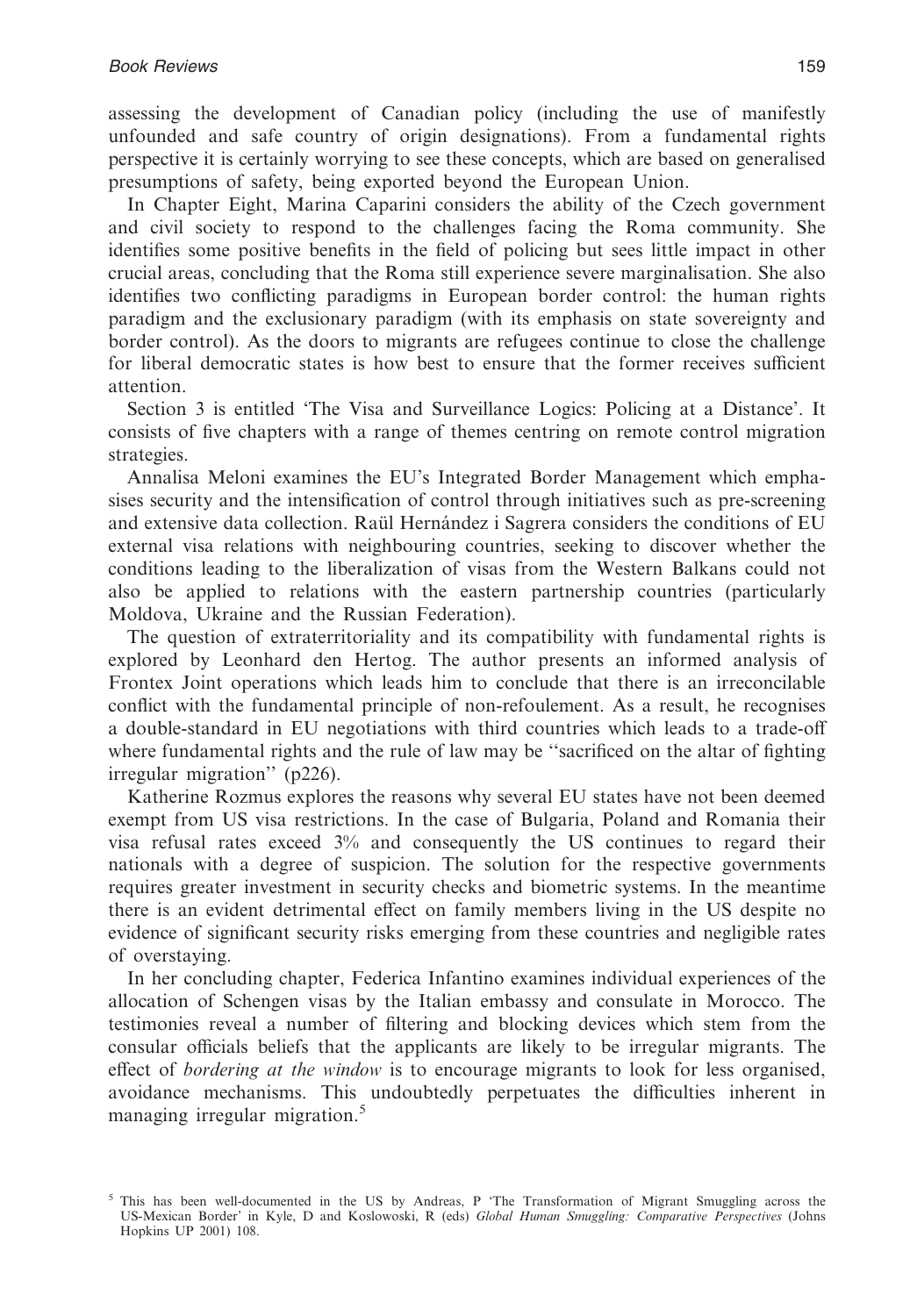#### **CONCLUSION**

The unique contribution of this collection stems from its focus on the Roma, in particular the Czech-Canada visa affair of 2009. My main criticism is that it omits to explore the contradictions inherent in free movement within the EU as it is applied to the Roma in any significant depth. The Roma expulsions from France and Italy are alluded to but are not fully analysed in terms of their compatibility with European and International law or when considering their impact on political discourse concerning Roma exclusion. This is rather unfortunate as the issue remains a live issue of enormous importance for all those concerned with fundamental rights in the EU. Roma arrivals in the UK have been met with similar hostility from the local community which is often stirred up by the mainstream media and politicians who appear to be pandering to perceived populist rhetoric which has seen a renewed interest in right-wing, anti-immigration political discourse. Bigo makes the legitimate observation that this discussion has been neglected in academia but unfortunately this text does little to redress that degree of neglect.

Whilst the analysis in the third section will undoubtedly be of value to readers with an interest in migration studies, I am not altogether convinced that they complement the overall theme of the collection. For greater cohesion it would, in my view, have been preferable to examine further the exclusion of Roma migrants from EU citizenship; something that it promised at the outset but which is never really given sufficient attention.

Nevertheless, the collection has much to commend it. The theme of Roma exclusion has been side-lined in much of the discussion over European enlargement and citizenship. This text seeks to situate the Roma at the centre of the academic debate over migration management in Europe and it reveals some of the inherent contradictions at the centre of both a common European Asylum System and the meaning of European citizenship.

DR HELEN O'NIONS\*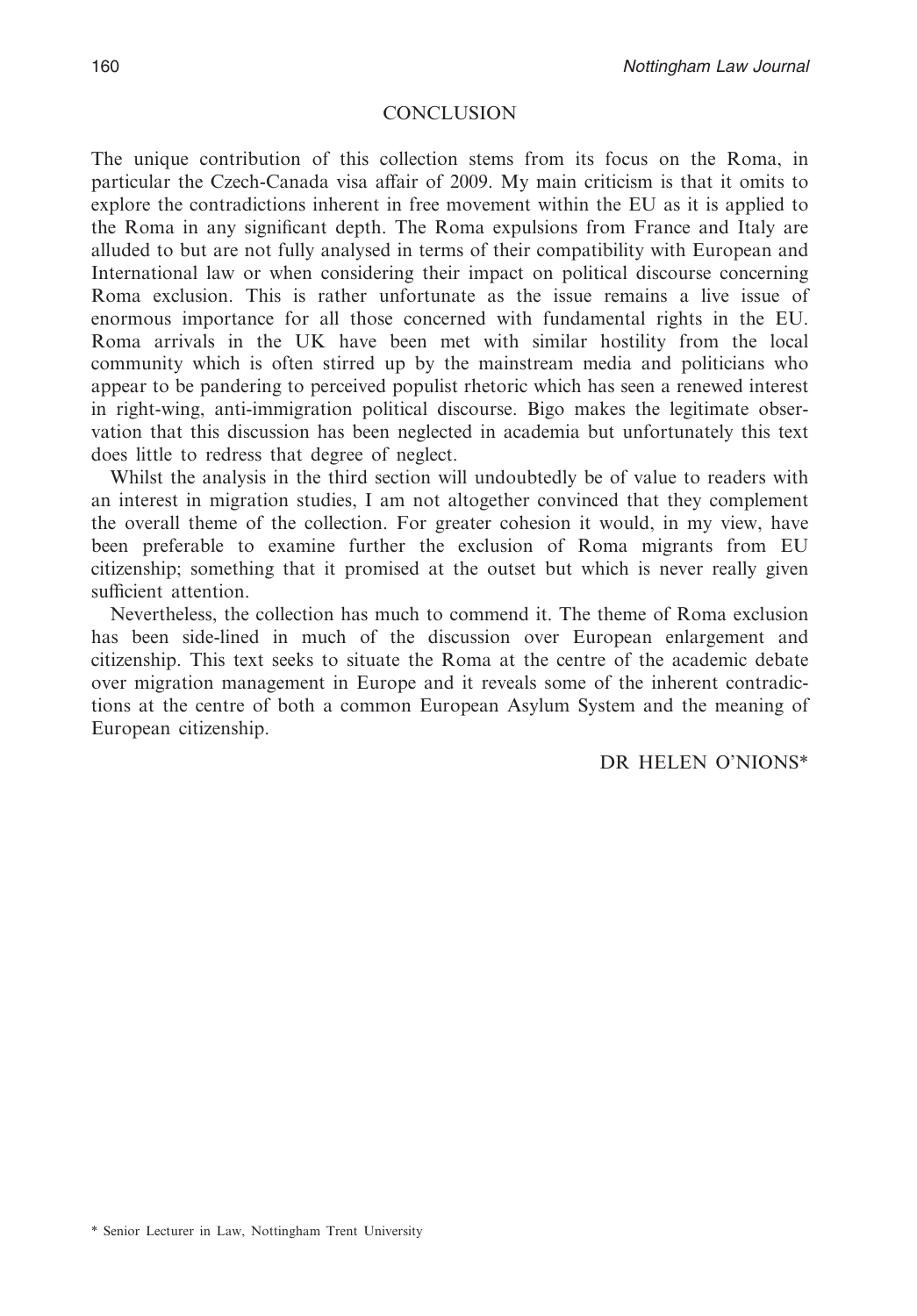#### **FINANCING TECHNOLOGICAL INNOVATION**

*Intellectual Property Rights and the Financing of Technological Innovation: Public Policy and the Efficiency of Capital Markets* by CARL BENEDIKT FREY, Edward Elgar Publishing, 2013, 1st Edition, 304 pp, Softcover, £70, ISBN: 978–1782545897

*In investing, what is comfortable is rarely profitable.*

Robert D. Arnott, Visiting Professor of Finance, UCLA, Quantitative investing expert

#### INTRODUCTION

Innovation is central to our contemporary knowledge economy. *Intellectual Property Rights and the Financing of Technological Innovation* approaches the question of how best to facilitate innovation by enhancing access to equity financing. The author, Dr  $Frey<sup>1</sup>$  of Oxford University, adopts a multidisciplinary approach to his examination of the impact of future technology and analyses the roles that internal business managers, equity investors and public policy makers play commercialising new inventions. The book is written from a UK and European perspective of capital markets and he uses the pharmaceutical industry as a backdrop and focus for his research. Dr Frey's research explores reducing patent information asymmetry through enhanced corporate disclosure in the realm of listed companies and capital markets. His work is important because equity markets consistently undervalue intangible assets.<sup>2</sup> This is largely because patent information is multi-faceted and cannot be easily assessed without specific knowledge of the patent law framework. Dr Frey's stated aim is to ''suggest ways of bridging the information deficit in capital markets that stems from the increasingly intangible economy".<sup>3</sup> His major finding is that public policy is the key to promoting the narrative corporate disclosure of intellectual property rights (IPR) information, especially with a view to shaping information efficiencies within the capital markets. Frey asserts:

*That patent information explains the market value of firm better than information being published in firms' annual financial statements is also evident from studies conducted by Hirschey and Richardson (2004) in relation to US firms, but it also found to be true for Japanese firms (Hirshey and Richardson, 2001) and as well as a German one (Trautwein 2007). Accordingly, it has been suggested that patents can be used to signal future economic benefits to capital markets (see for example, Blind et al, 2006) a view that has received empirical support.*<sup>4</sup>

Specifically, Dr Frey studies the extent to which companies' IPR management is reflected in their share price performance. His conclusions are drawn from the interpretation of the results of empirical studies involving the patent valuation of a substantial dataset of companies in the pharmaceutical industry, as well as an exploratory study regarding how pharmaceutical firms conduct their IPR management

<sup>&</sup>lt;sup>1</sup> Dr Carl Benedikt Frey is a Research Fellow, Oxford Martin Programme on the Impacts of Future Technology, the University of Oxford

<sup>2</sup> Eberhardt et al (2004).

<sup>3</sup> *Ibid* p.1.

<sup>4</sup> Frey, C.B (2013) Intellectual Property Rights and the Financing of Technological Innovation, *Edward Elgar Publishing Limited* at p19.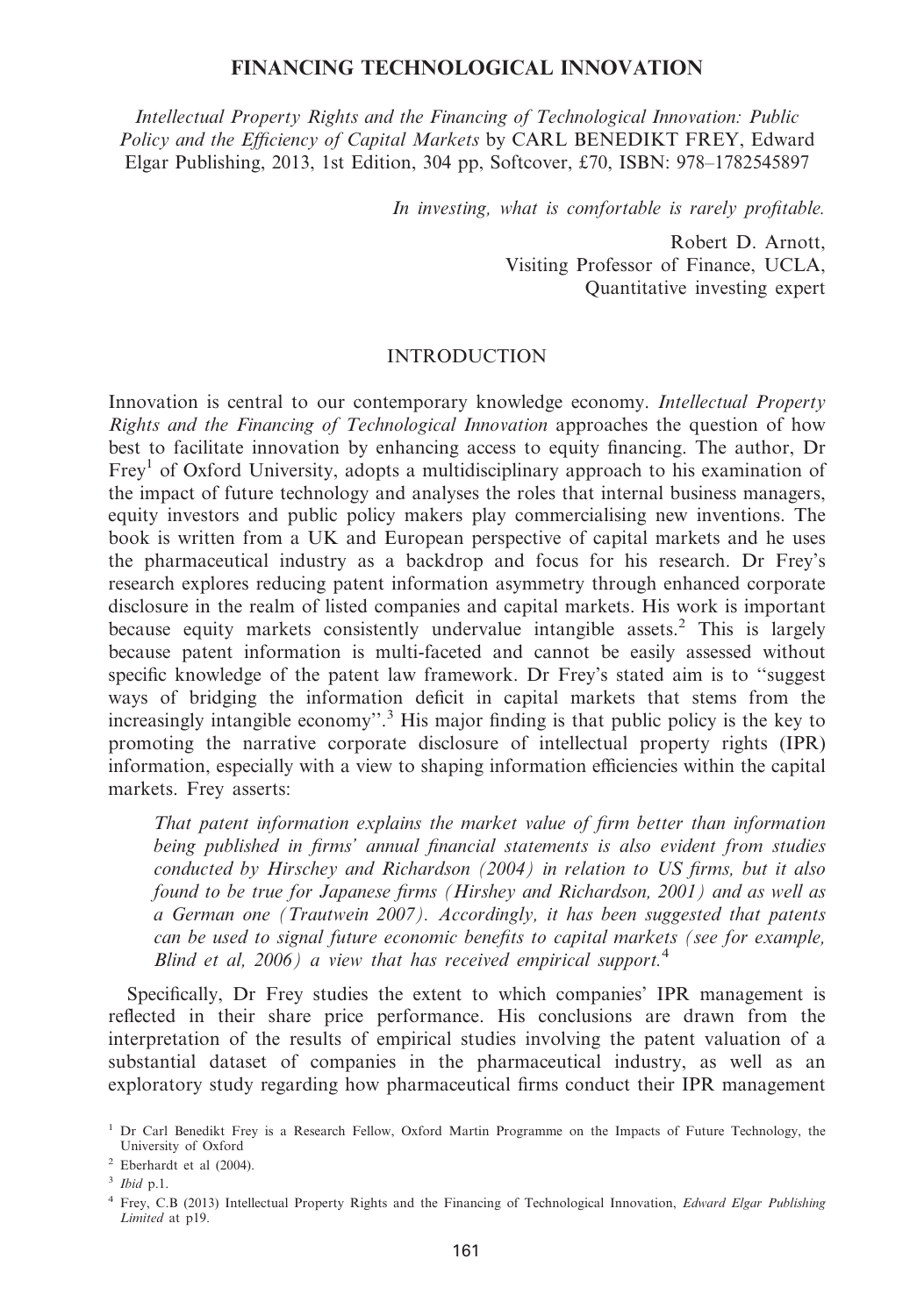and the association with financial performance. This is conducted by way of a statistical analysis of a survey and a series of semi-structured interviews with the IPR managers. However, his work does not deal with the actual content of narrative disclosure concerning patent information in the companies' legally mandated corporate reports or how companies' should draft their narrative patent information and strategy corporate disclosures. Rather, his empirical study highlights categories of patent information companies disclose: IPR product reporting, IPR pipeline reporting, out-licensing, in-licensing, exclusivity, freedom to operate among others. Dr Frey's findings show that investors discount for lack of relevant information concerning IPR. He also finds that reporting exclusivity significantly reduces volatility. Further, the empirical research shows that investors perceive that information about IPR management measures are value relevant, if the expected financial benefits are to be realised in the not too distant future. Dr Frey concludes that reporting intellectual property information in legally mandated corporate reports assists companies to overcome stock market uncertainties due to asymmetric information. This has the knock on effect of reducing the costs of acquiring capital thus stimulating innovation and growth within technology centred firms. However, it is also clear that IPR information reporting is still at its infancy.<sup>5</sup>

#### CONTENT

The Table of Contents organises the book into five chapters. Chapter One is an Introduction to the author's theories and helps to contextualize the material in the chapters to follow. Chapter Two introduces the reader to features and characteristics of the modern Intangible Economy. Chapter Three is entitled 'Patent information and Corporate Credit Ratings: An Empirical Study of Patent Valuation by Credit Rating Agencies' and discusses the flow of information in the capital markets. Chapter Four focusses on the internal management of IPR within a company and the link between this and the level of corporate disclosure the pharmaceutical companies make about their patents assets and subsequently how these are subsequently valued in capital markets. The results of his empirical studies are presented with commentary.

The final Chapter reviews the phenomenon of the intangible economy and its implication and summarises the main findings of the research focussing on the future development of corporate reporting of IPR information. The author observes that IPR management is a continuous task associated with long term financial returns, accordingly sustainability is an issue. In other words, this final chapter considers the 'big picture' in relation to equity finance and how best to successfully and efficiently finance the commercialisation technological innovation in the future. Dr Frey submits that it is vitally important that IPR management information is presented in a systematic, accurate and comprehensive manner and he observes that capital markets generally need more forward looking information to enable investors to assess the assets in place and growth opportunities for technology driven companies. His key recommendation is that this could be done using a narrative 'Growth Statement' which would enable companies to voluntarily provide qualitative information linked to a specific commercial growth opportunity. At this point, the discussion shifts to American securities regulation however, there does not appear to be a link to the equivalent European or British legal framework which is a limitation of the book.

<sup>5</sup> See Lev, B. (2001) Intangibles: Management, Measurement and Reporting and Blair, M.M. and Walmman, S.M.H. (2001) Unseen Wealth, *Brookings Institutions Press*, Washington, DC.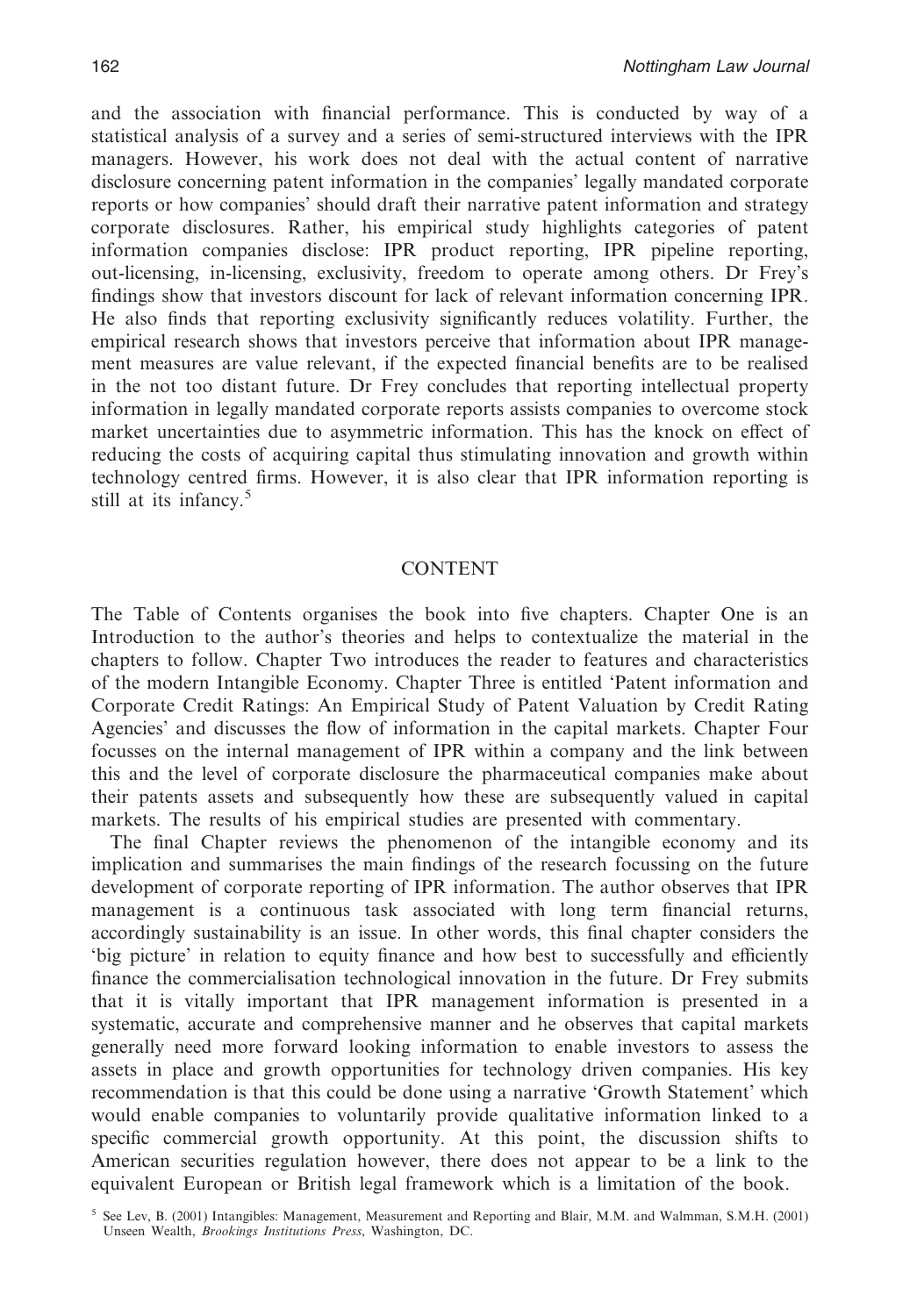# **CONCLUSION**

In terms of readability, the author uses a traditional academic style of writing and presentation. The work is likely the publication of the author's PhD thesis which has not been specificially tailored for a wider mass-market audience. He carefully develops his ideas and concepts supported by detailed reference to the relevant literature. The research is extensively referenced in the Harvard style throughout which, while thorough, can distract the reader at times. The presentation of the research is supplemented by detailed graphs and diagrams to visually illustrate the results of the empirical and exploratory studies undertaken. Each chapter makes well-considered conclusions.

*Intellectual Property Rights and the Financing of Technological Innovation* is not specifically aimed at lawyers. It will be of interest to quite a wide readership including the innovation community, technology financiers, banks, IPR academics and professionals, corporate lawyers, policy makers, equity and credit rating analysts, accountants specialising in intangibles as well as executives in the pharmaceutical industry. However, the academic writing style will limit the books' wider appeal. Non-academic readers may find it somewhat dense and heavy going. The book is a very reasonable 304 pages but relatively expensive at £70. It is also available as an e-book.

To conclude, there are few other monographs in the field of innovation finance so this is indeed a pioneering book that contributes to much needed multi-disciplinary scholarship. The publication is timely in light of the fact that in August 2013, the UK Parliament approved *The Companies Act 2006 (Strategic Report and Directors' Report) Regulations 2013*. The purpose of the new strategic report is to inform shareholders and help them to assess how the directors have performed their duty to promote the success of the company. It is separate to the Directors' Report and must be separately approved by the board of directors. Directors have a legal obligation to ensure that they report on the stewardship of the companies' assets and this includes reporting on intangible IPR assets. This new format will support the inclusion of enhanced narrative IPR information disclosure.

# JANICE DENONCOURT\*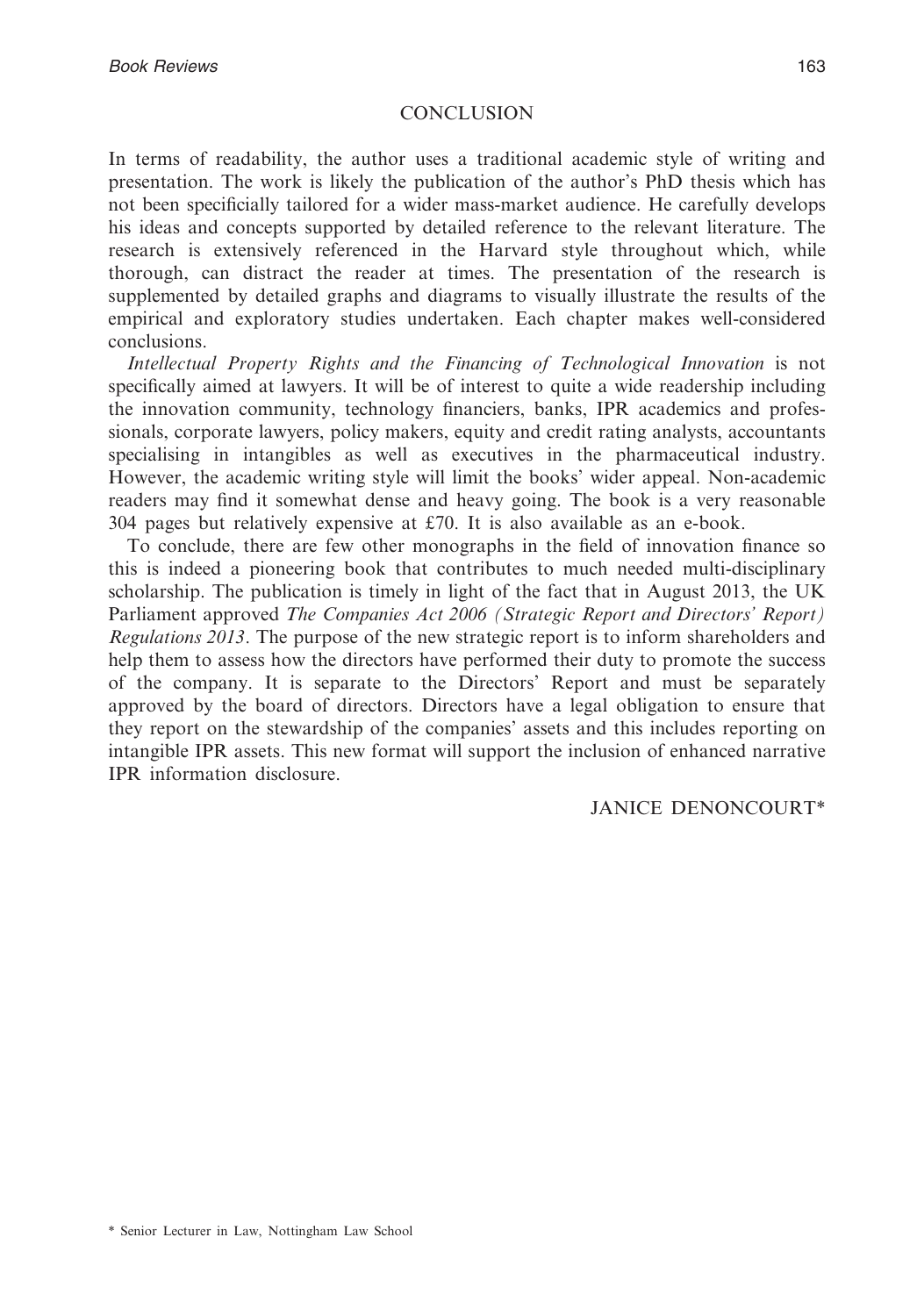*Crime News in Modern Britain: Press Reporting and Responsibility, 1820 – 2010* by JUDITH ROWBOTHAM, KIM STEVENSON and SAMANTHA PEGG United Kingdom, Palgrave Macmillan, pp272, Hardback £55 ISBN 9780230303591

#### INTRODUCTION

In this thought-provoking book the authors explore the press reporting of crime news in Britain by taking a different perspective in examining the role of sensationalist news and its effects on the public's understanding of the criminal justice system. Readers are taken on a detailed journey from the 1800s to the present day as the authors investigate crime journalism through an historical lens. They highlight the ebb and flow of the relationship between crime journalism and the criminal justice system and detail the effect on public perception of crime while questioning what 'justice' means. The book also examines the impact of libel and contempt laws as well as the implications of the Human Rights Act on investigative journalism within a framework of crime news stories.

In Chapter One 'The Beginnings of Crime Intelligence: 1800–1860', the authors point out that the original aim of crime reporting was to inform the public accurately and to educate as well as to entertain. The central argument of the book is that over time an informed legal content in crime news has been lost. In the Victorian era, crime reporting in the press was far more specialised than it is now. Indeed much news coverage was undertaken by lawyers with specific attention paid to the law and the workings of the criminal justice system. This ensured that there was accurate legal content to crime news as well as control over the dissemination of material to minimise dangers to trials.

In Chapter Two, 'A 'Golden Era'? 1860–1885' the authors explain how this arrangement bestowed an air of respectability on the field of journalism as a career choice for young middle class men. The third chapter 'Challenging the 'Golden Goose'? 1885 – 1900' demonstrates the decline in the use of lawyer journalists for crime reporting and shows how this was due to challenges to the anonymity of reporters and other financial changes.

Chapter Four, 'New Journalism Triumphant: 1900 – 1914' considers the changes that followed and explains how there was a shift in focus to events outside of the courtroom. It was during this period that the enduring relationship between the press and the police was born. Crime was depicted as a puzzle which was largely solved by specialists outside the court and trials were seen as largely confirming what had been decided elsewhere.

In the Fifth Chapter, 'New Perspectives and New Informants: 1914 – 1939' the authors suggest that crime reporters began to overstep the boundaries of the law as the focus on pre-trial investigation sometimes meant that when the police were not forthcoming with information, journalists would take it upon themselves to investigate with little regard for the law. By this stage therefore, the relationship between crime journalists and members of the criminal justice system was already distanced.

In Chapter Six, 'Enhancing Sensationalism: 1939 – 1960', the authors observe that the representation of crime news became more sensationalised often focusing on organised crime and graphic details of sexual offences. During this period many investigators did not attend court but simply turned up for the initial charge or committal hearings held at magistrates courts.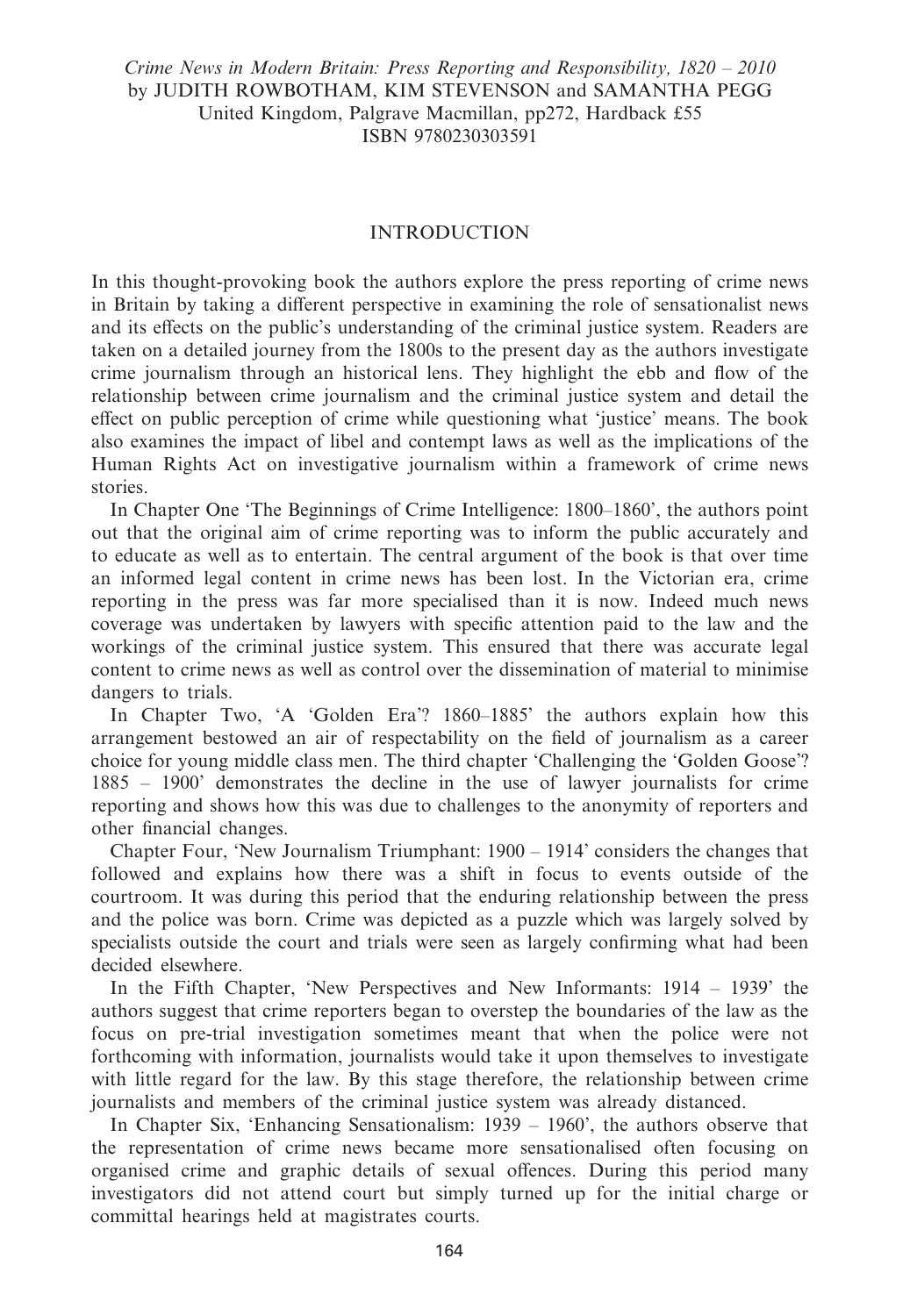Chapter Seven 'Positively Criminal? Press, Police and Politicians: 1960 – 2010' brings us closer to a landscape more familiar with lawyers today. An absence of legal knowledge and focus on sensationalism appears compounded by the politicisation of news on law and order during this period. The legal aspects of cases and criminal proceedings was largely confined to specialist law pages, whereas actual crime news was often devoid of such content. Indeed, outside of the specialist law pages where the law is discussed, it is often in the form of social commentary - much of which is bereft of legal knowledge and ill-informed.

In the concluding chapter, the authors argue that this politicised but legally sanitised version of crime news has meant that such reporting has been exacerbated by the advent of the digital age of crime news beginning around 2010. There are several issues which potentially increase the risk of detrimental effects on public views about crime and the criminal justice system. As new technologies emerged and newspapers fought for survival by attempting to adapt to on-line reporting, the temptation to focus on more sensationalist and emotive aspects of crime stories intensified. At the same time, these new forms of digital dissemination changed the form of 'news' and arguably who could report on it. Through internet blogging, Twitter, Facebook and the use of mobile phones 'citizens' themselves have become crime reporters.

The constant expectation of up-to-the-minute updates on crime news and the speed with which such updates can be made, increases the risk of inaccuracy and has led to the careless dissemination of material and superficiality in reporting through the need to condense crime news into bite-sized chunks. Therefore, in the age of digitised media, 24 hour news coverage, mobile phones and Twitter feeds, crime reporting is often factually inaccurate and misleading due to its law free format absent legal knowledge. This inevitably means that the law and criminal proceedings are frequently misunderstood. This, as the authors suggest, fosters an emotional sense of justice rather than one informed by the law which is frequently exemplified by claims that real criminals are not brought to trial or not properly sentenced and that consequently both the public and victims are let down. Journalistic mistakes and apologies are rarely publicised prominently where the general public get to see them, particularly on electronic media forums, whilst positive news about the system is rarely publicised anywhere. Consequently much of the criticism is left unchecked. These misunderstandings of crime and justice which continue to fuel hostility towards the criminal justice system are speedily disseminated through digital means. Within this technological climate, the erosion of respect for the criminal law and confidence in the criminal justice system is especially troubling and the absence of legal specialists more keenly felt.

Such problems have not been alleviated by the Levenson Inquiry. Ironically it was public outrage about the hacking practices of investigative journalists and the potential to jeopardise a criminal investigation and subsequent trial that led to the Inquiry. This public outrage emerged following revelations about a journalist hacking the mobile phone of a murder victim. Yet this concern about possible implications for criminal prosecutions was quickly overtaken by a focus on press intrusions into privacy. Post the Levenson inquiry little concern remains about investigative crime news and criminal proceedings and even the privacy aspect of the inquiry appears to have been quickly forgotten by some journalists.<sup>1</sup>

There are two criticisms that I would make of the book. Firstly, whilst this was not a book on the sensationalised aspects of reporting it might still have been interesting

<sup>&</sup>lt;sup>1</sup> See Joan Smith 'Lurid coverage of L'Wren Scott's death shows British Tabloids at their worst' The Guardian Online 18th March 2014